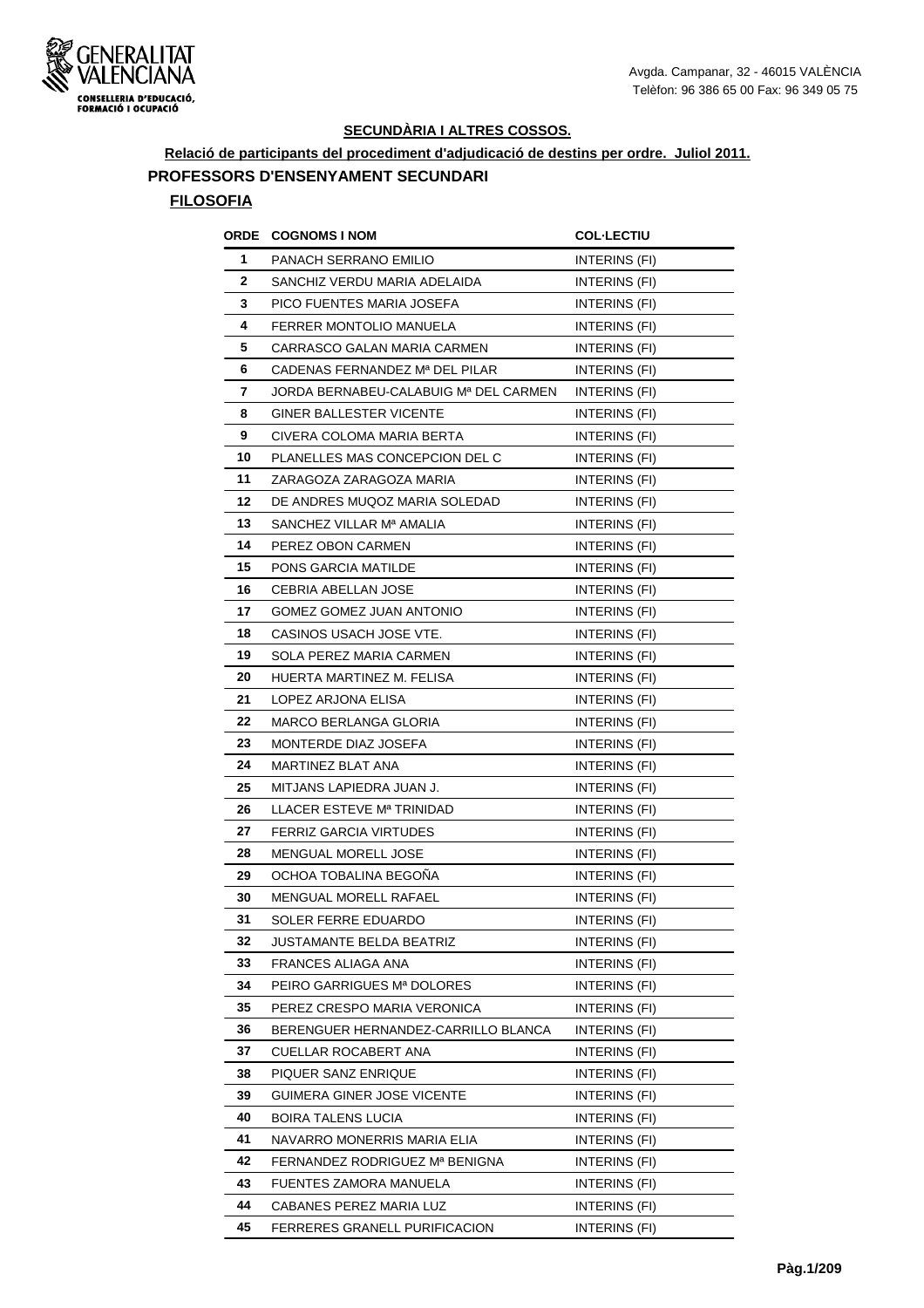

**Relació de participants del procediment d'adjudicació de destins per ordre. Juliol 2011.**

## **PROFESSORS D'ENSENYAMENT SECUNDARI**

| ORDE | <b>COGNOMS I NOM</b>              | <b>COL·LECTIU</b>    |
|------|-----------------------------------|----------------------|
| 46   | RODES GARCIA RAMON RAFAEL         | INTERINS (FI)        |
| 47   | VERDU HERRERO CRISTINA            | <b>INTERINS (FI)</b> |
| 48   | SANJAIME PALLARES JOSE VICENTE    | INTERINS (FI)        |
| 49   | <b>MASIA MORENO ALICIA</b>        | INTERINS (FI)        |
| 50   | MARTINEZ ALMONACID EMILIA         | INTERINS (FI)        |
| 51   | MARCOS ALMANSA ISAIAS FERNANDO    | INTERINS (FI)        |
| 52   | PEREZ PEREZ RAQUEL                | INTERINS (FI)        |
| 53   | PONS BERTO JESUS                  | <b>INTERINS (FI)</b> |
| 54   | <b>GARCIA PORTAL MARINA</b>       | INTERINS (FI)        |
| 55   | PLA BRU VICENT                    | INTERINS (FI)        |
| 56   | VILA GARCIA JUAN BAUTISTA         | INTERINS (FI)        |
| 57   | SAIZ PICAZO ANTOLIANA             | INTERINS (FI)        |
| 58   | LATORRE PEREIRA-CABRAL Mª ISABEL  | INTERINS (FI)        |
| 59   | ESCRIVA AZNAR JUAN LUIS           | INTERINS (FI)        |
| 60   | <b>GOMEZ MERINO YOLANDA</b>       | INTERINS (FI)        |
| 61   | FERRER MONTIA ROSA                | INTERINS (FI)        |
| 62   | SOLER HERNANDEZ MARIA VIRTUDES    | INTERINS (FI)        |
| 63   | MONTAGUD MICO ANTONIO             | INTERINS (FI)        |
| 64   | SERRA CARRENO JUAN JOSE           | INTERINS (FI)        |
| 65   | VIDAL CARRATALA RAQUEL            | INTERINS (FI)        |
| 66   | SEMPERE AZNAR MARIA TERESA        | INTERINS (FI)        |
| 67   | GIRONES MICO Mª ESTHER            | INTERINS (FI)        |
| 68   | USACH LATORRE TERESA              | <b>INTERINS (FI)</b> |
| 69   | <b>BENITO MONZO MARIA VICENTA</b> | INTERINS (FI)        |
| 70   | ARNANDIS CHISVERT JOSE LUIS       | INTERINS (FI)        |
| 71   | MARTINEZ VILA VICENTE             | <b>INTERINS (FI)</b> |
| 72   | OCAÑA FERNANDEZ ENRIQUE           | INTERINS (FI)        |
| 73   | FORNES PEREZ MARIA JOSE           | INTERINS (FI)        |
| 74   | CAMPOS LLUCH MARIA AMPARO         | INTERINS (FI)        |
| 75   | SALAMANCA TRILLO MARIA ISABEL     | INTERINS (FI)        |
| 76   | RUBIO ORTEGA JOSE                 | INTERINS (FI)        |
| 77   | PEREZ HERES JOAQUIN               | INTERINS (FI)        |
| 78   | SANZ BERZOSA Mª DOLORES           | INTERINS (FI)        |
| 79   | IBAÑEZ TAMARIT Mª CARMEN          | INTERINS (FI)        |
| 80   | MUNOZ BELLO BLANCA FE             | INTERINS (FI)        |
| 81   | RUIZ SANCHIS JOSE                 | INTERINS (FI)        |
| 82   | <b>ESCRIG RAMOS ANTONIO</b>       | INTERINS (FI)        |
| 83   | LLIN BARBERA MARIA ISABEL         | INTERINS (FI)        |
| 84   | RICO PAYA MATILDE                 | INTERINS (FI)        |
| 85   | GARCES INIESTA MARIA JULIA        | INTERINS (FI)        |
| 86   | SALVA OLIVER ROSA                 | INTERINS (FI)        |
| 87   | <b>CUESTA GRAU LOURDES</b>        | INTERINS (FI)        |
| 88   | CHOLVIS PALOMO Mª ELENA           | INTERINS (FI)        |
| 89   | BENEDITO ROSELL MARIA AMPARO      | INTERINS (FI)        |
| 90   | FERRER RIOS DOLORES DESAMP.       | INTERINS (FI)        |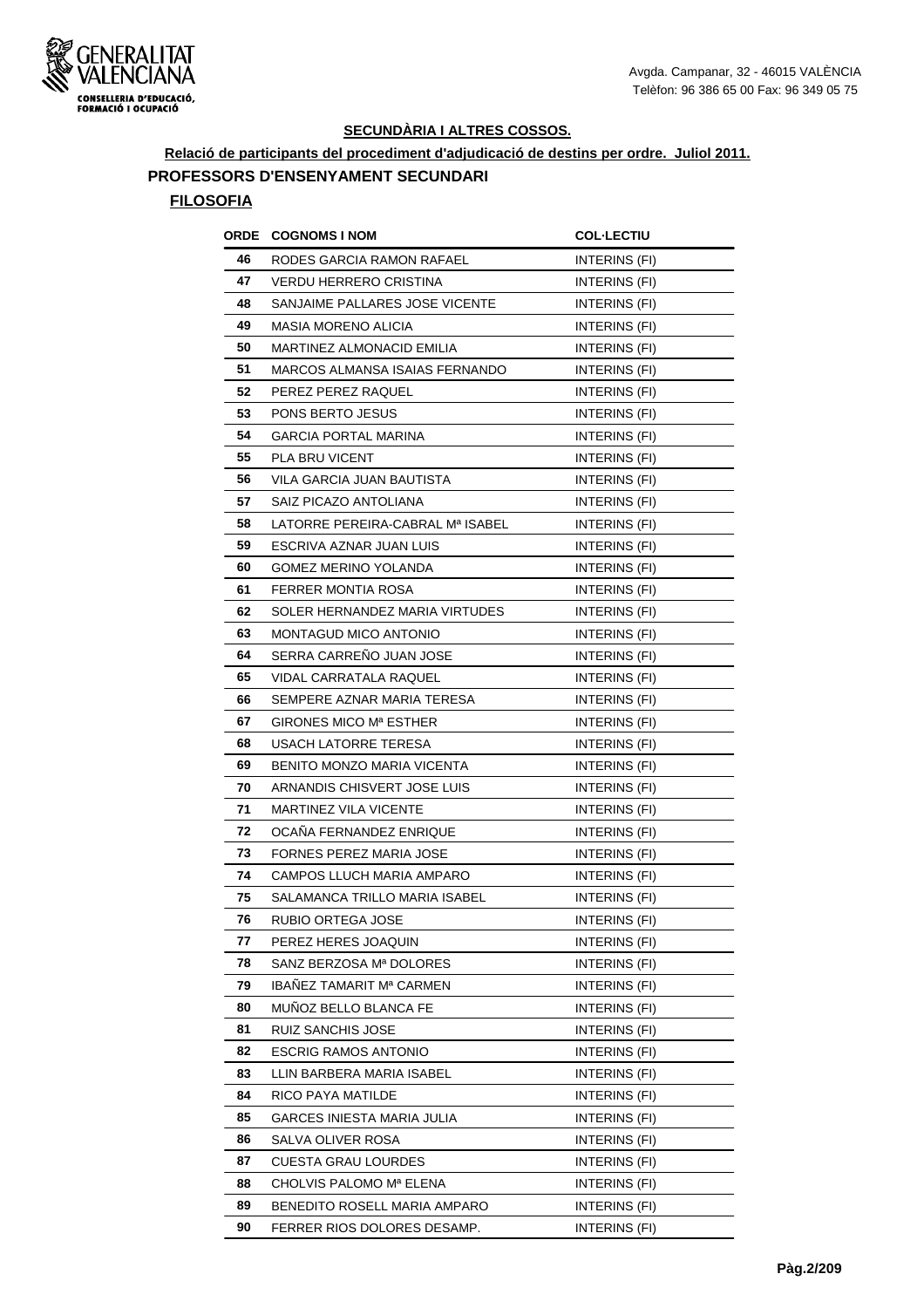

**Relació de participants del procediment d'adjudicació de destins per ordre. Juliol 2011. PROFESSORS D'ENSENYAMENT SECUNDARI**

| ORDE | <b>COGNOMS I NOM</b>               | <b>COL-LECTIU</b>    |
|------|------------------------------------|----------------------|
| 91   | LOPEZ ABRIL Mª DEL ROSARIO         | INTERINS (FI)        |
| 92   | HERNANDO GIMENO YOLANDA            | INTERINS (FI)        |
| 93   | ALMARCHA RIQUELME SERGIO           | INTERINS (FI)        |
| 94   | ROSELL TRAVER SERGI                | INTERINS (FI)        |
| 95   | CUENCA ALMENAR SALVADOR            | INTERINS (FI)        |
| 96   | GOMEZ COTS Mª JOSE                 | <b>INTERINS (FI)</b> |
| 97   | RODRIGUEZ VIDAL MIGUEL             | <b>INTERINS (FI)</b> |
| 98   | QUILES SOLER LORENZO               | INTERINS (FI)        |
| 99   | SERVER ALMIÑANA Mª ROSA            | INTERINS (FI)        |
| 100  | CERVERA GRAU ROSA MARÍA            | INTERINS (FI)        |
| 101  | LONGARES AVINO RAFAEL DAVID        | INTERINS (FI)        |
| 102  | FILIU MORA ROSA MARIA              | INTERINS (FI)        |
| 103  | <b>GOMEZ SAORIN CESAREO</b>        | INTERINS (FI)        |
| 104  | PUCHOL SAURA CELIA                 | INTERINS (FI)        |
| 105  | ABELLAN CANO ANTONIO J.            | INTERINS (FI)        |
| 106  | <b>BLESA GIL LUIS</b>              | INTERINS (FI)        |
| 107  | ALCOCER TAVIRA ANA ISABEL          | INTERINS (FI)        |
| 108  | BELDA CARRASCO DAVID               | INTERINS (FI)        |
| 109  | <b>GIL TOMAS JOSE IGNACIO</b>      | INTERINS (FI)        |
| 110  | HURTADO BARRACHINA LUIS ALEJANDRO  | INTERINS (FI)        |
| 111  | AVILES RICO SERGIO                 | INTERINS (FI)        |
| 112  | POLO GUARDIOLA FERRAN AARON        | INTERINS (FI)        |
| 113  | CORTELL LOPEZ MARCOS ANTONIO       | INTERINS (FI)        |
| 114  | ROMAN GARRIDO HELENA               | INTERINS (FI)        |
| 115  | ALONSO ROMERO ELVIRA               | INTERINS (FI)        |
| 116  | ESTEBAN MADRID MARIA JOSE          | <b>INTERINS (FI)</b> |
| 117  | MARTINEZ GALINDO ASCENSION         | INTERINS (FI)        |
| 118  | FONTCUBERTA LLAVATA ALEJANDRO      | INTERINS (FI)        |
| 119  | PEIGNEUX D'EGMONT HERNANDEZ ARTURO | INTERINS (FI)        |
| 120  | LLOPIS MANCEBO MIQUEL              | INTERINS (FI)        |
| 121  | CERDA ROMERO BELEN                 | INTERINS (FI)        |
| 122  | CABANES EIRAS CESAR                | INTERINS (FI)        |
| 123  | HERNANDEZ BERNABE BERNARDO         | INTERINS (FI)        |
| 124  | CABRERA ULLOA SUITBERTO            | INTERINS (FI)        |
| 125  | RIOS VERGARA VICENTE JAVIER        | INTERINS (FI)        |
| 126  | MARTINEZ HERVAS AMAYA              | INTERINS (FI)        |
| 127  | MARTINEZ FABREGAT SILVIA           | INTERINS (FI)        |
| 128  | LORENTE HERRERA ISABEL             | INTERINS (FI)        |
| 129  | NULA SANCHEZ FRANCISCO JAVIER      | INTERINS (FI)        |
| 130  | CARDEMIL REYES PAULA               | INTERINS (FI)        |
| 131  | VICENTE FERRANDEZ JERONIMO         | INTERINS (FI)        |
| 132  | GONZALEZ JUAREZ NADIA              | INTERINS (FI)        |
| 133  | CABALLERO TOMAS RAQUEL             | INTERINS (FI)        |
| 134  | SOLER MINGUET ROSA ANA             | INTERINS (FI)        |
| 135  | SANCHEZ GOMEZ RAUL                 | INTERINS (FI)        |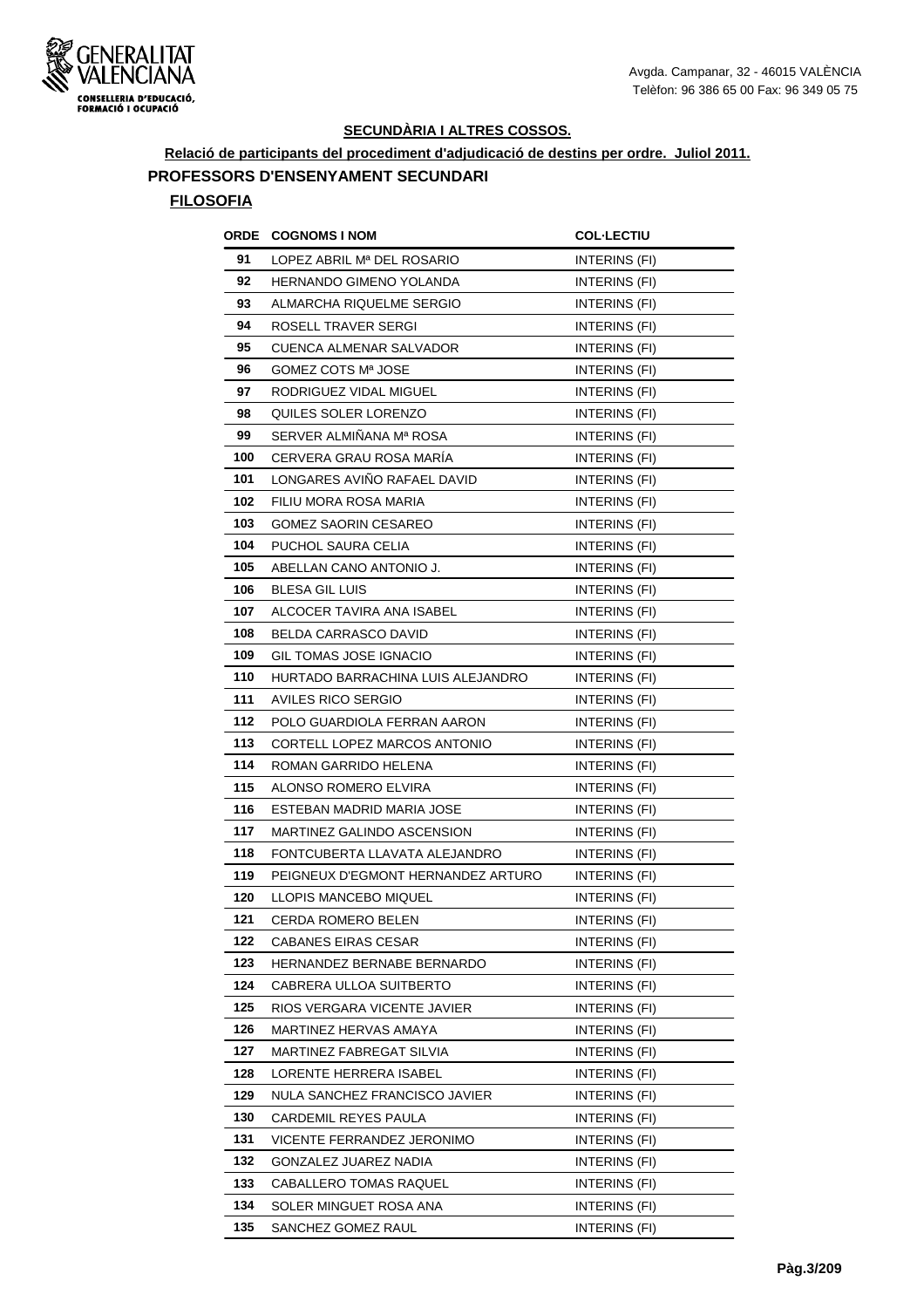

**Relació de participants del procediment d'adjudicació de destins per ordre. Juliol 2011.**

#### **PROFESSORS D'ENSENYAMENT SECUNDARI**

| ORDE | <b>COGNOMS I NOM</b>               | <b>COL·LECTIU</b>    |
|------|------------------------------------|----------------------|
| 136  | VENTURA ROCA MARÍA AMPARO          | INTERINS (FI)        |
| 137  | RUIZ PEIRO JAIME                   | <b>INTERINS (FI)</b> |
| 138  | DE CARLOS FERRER MARIA TERESA      | INTERINS (FI)        |
| 139  | <b>MARTINEZ SARRION PABLO</b>      | INTERINS (FI)        |
| 140  | VALCARCEL DIAZ OMAR                | INTERINS (FI)        |
| 141  | <b>MOLES NIETO SAGRARIO</b>        | INTERINS (FI)        |
| 142  | SALAMANQUES AGUSTI ROBERT          | INTERINS (FI)        |
| 143  | ABELLAN LOPEZ MARIA ANGELES        | INTERINS (FI)        |
| 144  | EDO RIOS SERGIO                    | INTERINS (FI)        |
| 145  | CASANOVA MESEGUER MARIA CARMEN     | INTERINS (FI)        |
| 146  | ANDRES AGUADO CARLOS               | INTERINS (FI)        |
| 147  | PEREZ MARTINEZ FAUSTO ALBERTO      | INTERINS (FI)        |
| 148  | <b>GUILLAMON AMO GEMA</b>          | INTERINS (FI)        |
| 149  | GARCIA ESTEBAN SOFIA               | INTERINS (FI)        |
| 150  | TEN INIESTA MIREIA                 | INTERINS (FI)        |
| 151  | <b>VERDU CARRION AMELIA</b>        | INTERINS (FI)        |
| 152  | <b>AROCA BELMONTE MARIA ISABEL</b> | INTERINS (FI)        |
| 153  | <b>VALLE MARTINEZ PEDRO</b>        | INTERINS (FI)        |
| 154  | SEGRELLES NOVEJARQUE MARCO         | INTERINS (FI)        |
| 155  | LEIVA GARCIA JOSE CARLOS           | INTERINS (FI)        |
| 156  | LLORENS GUILLEM CARLOS             | INTERINS (FI)        |
| 157  | ASENSIO MADRIGAL FRANCISCO         | INTERINS (FI)        |
| 158  | PEREZ GAMAYO LORENZO               | INTERINS (FI)        |
| 159  | <b>ESQUERDO JIMENEZ VICENTE</b>    | INTERINS (FI)        |
| 160  | PEREZ CASINOS NATALIA              | INTERINS (FI)        |
| 161  | FORNER ALEIXANDRE PATRICIA         | INTERINS (FI)        |
| 162  | MARTÍNEZ SANTAMARÍA ELENA          | INTERINS (FI)        |
| 163  | DOMINGO BERENGUER MARIA TERESA     | INTERINS (FI)        |
| 164  | BERNABEU FERNANDEZ ROSARIO         | INTERINS (FI)        |
| 165  | SANTA CRUZ GONZALEZ JAVIER         | INTERINS (FI)        |
| 166  | PEIDRO PEREZ DAVID                 | INTERINS (FI)        |
| 167  | BRULL MARTINEZ GONÇAL MIQUEL       | INTERINS (FI)        |
| 168  | USO ESPINOSA CELIA LIDON           | INTERINS (FI)        |
| 169  | OCA BARBA MARCO AURELIO            | INTERINS (FI)        |
| 170  | RICO MARTINEZ LAURA                | INTERINS (FI)        |
| 171  | FERNANDEZ SARMIENTO RAQUEL         | INTERINS (FI)        |
| 172  | SANCHEZ MANDINGORRA JUAN           | INTERINS (FI)        |
| 173  | TRAVER CABAÑERO LUIS               | INTERINS (FI)        |
| 174  | MORALES GINES JUAN                 | INTERINS (FI)        |
| 175  | TORRES ESPALLARDO TOMAS            | INTERINS (FI)        |
| 176  | ALVAREZ MARTINEZ SALVADORA TERESA  | INTERINS (FI)        |
| 177  | LOPEZ RUIZ JOSE ANTONIO            | INTERINS (FI)        |
| 178  | SALA PUCHE JUAN ANTONIO            | INTERINS (FI)        |
| 179  | FUSTER GONZALEZ CLARA              | INTERINS (FI)        |
| 180  | SEGARRA RIOS DAVID                 | INTERINS (FI)        |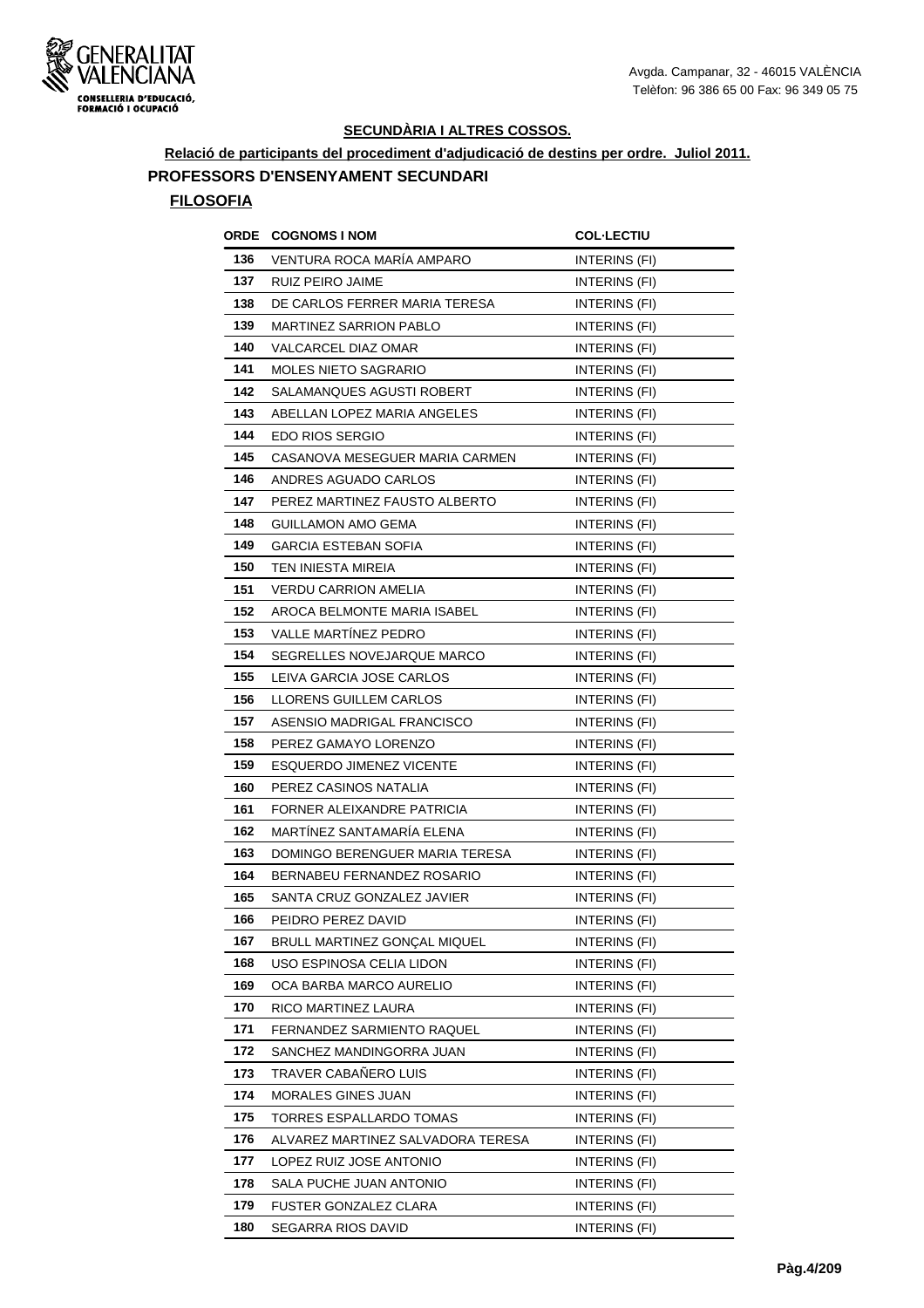

**Relació de participants del procediment d'adjudicació de destins per ordre. Juliol 2011.**

## **PROFESSORS D'ENSENYAMENT SECUNDARI**

### **GREC**

| ORDE | <b>COGNOMS I NOM</b>             | <b>COL·LECTIU</b>    |
|------|----------------------------------|----------------------|
| 1    | GALVEZ MARIN JOSE                | INTERINS (FI)        |
| 2    | <b>MUNOZ MARTIN PABLO</b>        | INTERINS (FI)        |
| 3    | CASTILLA ROSERO FRANCISCA        | INTERINS (FI)        |
| 4    | <b>MOROTE ARNEDO VICENTE</b>     | INTERINS (FI)        |
| 5    | ALBEROLA GARCIA Mª REMEDIOS      | INTERINS (FI)        |
| 6    | RUIZ SALAS ANGEL                 | INTERINS (FI)        |
| 7    | PEREZ DE VILLAR GONZALEZ Mª JOSE | INTERINS (FI)        |
| 8    | SANCHEZ PEREZ INMACULADA         | INTERINS (FI)        |
| 9    | LIZ FERNANDEZ ROSA ANA           | INTERINS (FI)        |
| 10   | RAUSELL TOMAS ANA MARIA          | INTERINS (FI)        |
| 11   | LORENTE MARTINEZ INMACULADA      | INTERINS (FI)        |
| 12   | SEPULVEDA VALERO JOSE ANTONIO    | INTERINS (FI)        |
| 13   | SANCHO CARBONELL Mª DEL CARMEN   | INTERINS (FI)        |
| 14   | BOX HERNANDEZ MARIA BELEN        | INTERINS (FI)        |
| 15   | <b>GARIN RUIZ Mª ISABEL</b>      | INTERINS (FI)        |
| 16   | VICIANO GUILLEM FRANCISCA        | INTERINS (FI)        |
| 17   | BERNABEU TEROL MARIA MILAGRO     | INTERINS (FI)        |
| 18   | <b>BENETO BORJA EMILIA</b>       | INTERINS (FI)        |
| 19   | COMES COMOS MARIA JOSE           | INTERINS (FI)        |
| 20   | MIRET SANZ FERNANDO              | INTERINS (FI)        |
| 21   | SAEZ PEREZ MARIA JOSE            | INTERINS (FI)        |
| 22   | TORADA CALONGE MARIA PALOMA      | <b>INTERINS (FI)</b> |
| 23   | SAEZ LOZANO DOLORES              | INTERINS (FI)        |
| 24   | <b>IBANEZ CORELLA PILAR</b>      | INTERINS (FI)        |
| 25   | CERVERA GISBERT MARIA ROSA       | INTERINS (FI)        |
| 26   | GRAU SAEZ MOISES                 | INTERINS (FI)        |
| 27   | ERADES CAÑIZARES JOSE FCO.       | INTERINS (FI)        |
| 28   | BARROSO GONZALEZ GLORIA          | INTERINS (FI)        |
| 29   | TARRINO RUIZ ANA                 | INTERINS (FI)        |
| 30   | LOPEZ GARRIDO MARIA JESUS        | INTERINS (FI)        |
| 31   | LEGAZ MARTINEZ FLORA             | INTERINS (FI)        |
| 32   | COLLELL MONROIG VICENTA          | INTERINS (FI)        |
| 33   | RIBES BROSETA VICENTA            | INTERINS (FI)        |
| 34   | MANZANARES BERENGUER JOSE MANUEL | INTERINS (FI)        |
| 35   | CASTAÑEIRA DEPORTE MONICA        | INTERINS (FI)        |
| 36   | SANCHEZ RUIZ IGNACIO             | INTERINS (FI)        |
| 37   | MOYA MONTOYA MARIA LUISA         | INTERINS (FI)        |
| 38   | ANDRES MAYANS MARIA DOLORES      | INTERINS (FI)        |
| 39   | LOPEZ SLOCKER JOSE EDUARDO       | INTERINS (FI)        |
| 40   | FERNANDEZ SANZ MARIA TERESA      | INTERINS (FI)        |
| 41   | CANO DESCALZO Mª DOLORES         | INTERINS (FI)        |
| 42   | VIDAL TERUEL MARIA ANUNCIACION   | INTERINS (FI)        |
| 43   | BERNAL CASCALES PILAR            | INTERINS (FI)        |
| 44   | VAZQUEZ CANTO CONCEPCION         | INTERINS (FI)        |
| 45   | CHACON FERNANDEZ Mª TERESA       | INTERINS (FI)        |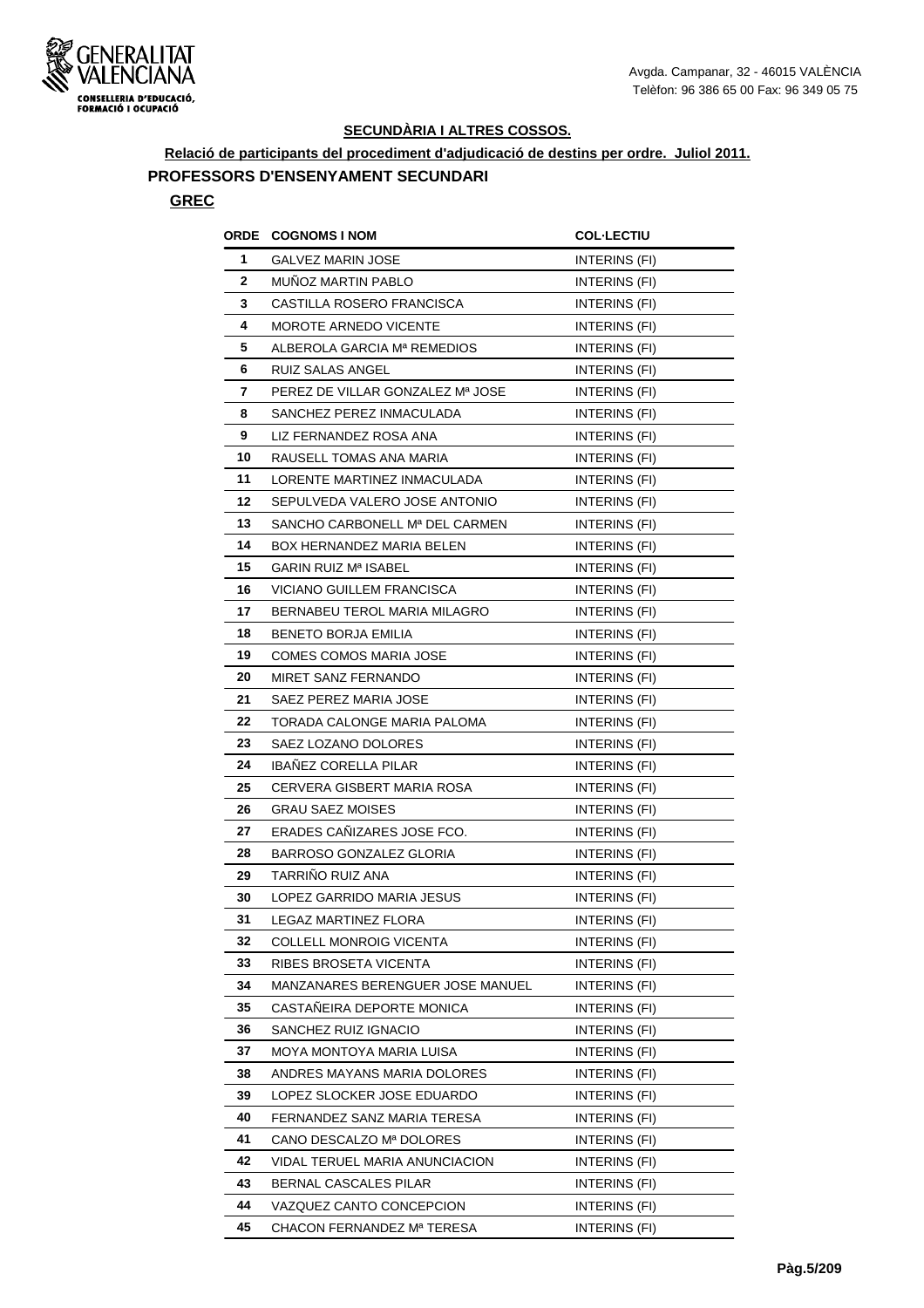

**Relació de participants del procediment d'adjudicació de destins per ordre. Juliol 2011.**

## **PROFESSORS D'ENSENYAMENT SECUNDARI**

#### **GREC**

| ORDE | <b>COGNOMS I NOM</b>                 | <b>COL·LECTIU</b>    |
|------|--------------------------------------|----------------------|
| 46   | FELIPO ORTS Mª ESPERANZA             | INTERINS (FI)        |
| 47   | PUIG VILAR M <sup>a</sup> FRANCISCA  | INTERINS (FI)        |
| 48   | CUENCA GOZALVEZ MARIA BELEN          | INTERINS (FI)        |
| 49   | MORENO BORDALLO FRANCISCA            | INTERINS (FI)        |
| 50   | PEREZ SABORIT MYRIAM                 | INTERINS (FI)        |
| 51   | <b>MARTINEZ VALLS CARLOS</b>         | INTERINS (FI)        |
| 52   | PENALVER DIEZ ALICIA                 | INTERINS (FI)        |
| 53   | SALCEDO APARICI Mª NIEVES            | INTERINS (FI)        |
| 54   | DEVECE CARAÑANA EDUARDO FABIAN       | INTERINS (FI)        |
| 55   | PEREZ JIMENO ARACELI                 | INTERINS (FI)        |
| 56   | TORIBIO DIAZ MARIA JESUS             | INTERINS (FI)        |
| 57   | <b>MORA GIL JOSE ANTONIO</b>         | INTERINS (FI)        |
| 58   | ALONSO GARCIA Mª TERESA              | INTERINS (FI)        |
| 59   | RIBES VERDIA CLARA EUGENIA           | INTERINS (FI)        |
| 60   | BERNAD SOLANS Mª JOSE                | INTERINS (FI)        |
| 61   | MIGUEL PEREZ BELEN                   | INTERINS (FI)        |
| 62   | ZANGRONIZ SAMANIEGO ASCENSION SUSANA | INTERINS (FI)        |
| 63   | GARCIA DIAZ MARIA                    | INTERINS (FI)        |
| 64   | LAMA SOSA MANUELA                    | <b>INTERINS (FI)</b> |
| 65   | <b>MACIAS FERNANDEZ LIDIA</b>        | INTERINS (FI)        |
| 66   | <b>MORENO BRIANT FEDERICO JESUS</b>  | INTERINS (FI)        |
| 67   | MORENO MORAL Mª JOSE                 | INTERINS (FI)        |
| 68   | ALENDA PASTOR Mª DE LAS NIEVES       | INTERINS (FI)        |
| 69   | VELASCO GONZALEZ ROSARIO             | INTERINS (FI)        |
| 70   | PITARCH MAFE GRACIA LORENA           | INTERINS (FI)        |
| 71   | PASCUAL SIERRAS NOELIA               | INTERINS (FI)        |
| 72   | <b>COMINO MOYA ELISA ISABEL</b>      | INTERINS (FI)        |
| 73   | ADOT ALARCON ELENA                   | INTERINS (FI)        |
| 74   | <b>BLAYA CIVICO FERNANDO</b>         | INTERINS (FI)        |
| 75   | DOMINGUEZ GIROLDI MIRIAM             | INTERINS (FI)        |
| 76   | ESTRUCH GARCIA PATRICIA              | INTERINS (FI)        |
| 77   | QUESADA GALLEGO MANUEL               | INTERINS (FI)        |
| 78   | GONZALEZ ESPINOSA VERONICA           | INTERINS (FI)        |
| 79   | SANCHEZ SAORIN SUSANA                | INTERINS (FI)        |
| 80   | SANCHEZ DOMINGO DAVID                | INTERINS (FI)        |
| 81   | LLAGUERRI PUBILL NURIA               | INTERINS (FI)        |
| 82   | MAS SÁNCHEZ NÉLIDA                   | INTERINS (FI)        |
| 83   | MARTINEZ FERNANDEZ IVAN              | INTERINS (FI)        |
| 84   | <b>MONTON VICENT MARIA</b>           | INTERINS (FI)        |
| 85   | CALVO PAREJA FRANCISCO ANTONIO       | INTERINS (FI)        |
| 86   | SELLES ORS INMACULADA                | INTERINS (FI)        |
| 87   | ARRONIZ RIQUELME ESTELA INMACULADA   | INTERINS (FI)        |
| 88   | CARABANTES MOMPEL SANDRA             | INTERINS (FI)        |
| 89   | <b>MARTIN MARMOL REMEDIOS</b>        | INTERINS (FI)        |
| 90   | <b>MARTIN SORO ANTONIO</b>           | INTERINS (FI)        |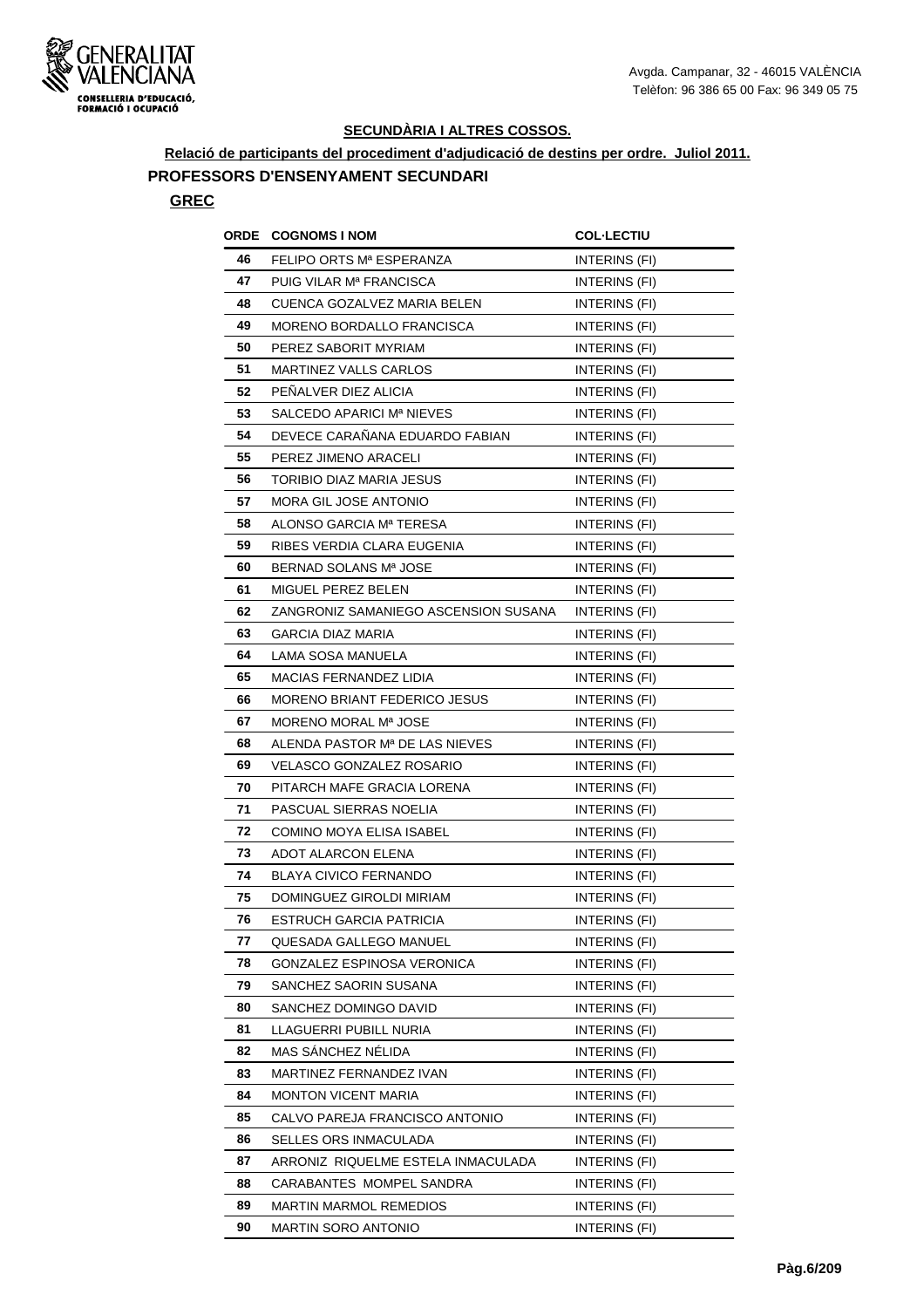

**Relació de participants del procediment d'adjudicació de destins per ordre. Juliol 2011.**

## **PROFESSORS D'ENSENYAMENT SECUNDARI**

## **GREC**

| <b>ORDE</b> | <b>COGNOMS I NOM</b>            | <b>COL-LECTIU</b>    |
|-------------|---------------------------------|----------------------|
| 91          | PIMENTEL MORALES MARIA          | <b>INTERINS (FI)</b> |
| 92          | PONS SANCHEZ MARIA              | INTERINS (FI)        |
| 93          | VALDIVIESO MONTERO ALFREDO      | <b>INTERINS (FI)</b> |
| 94          | LLISO BLESA CRISTINA            | INTERINS (FI)        |
| 95          | SANGUINO OLIVA FRANCISCO JOSE   | INTERINS (FI)        |
| 96          | <b>JIMENEZ GONZALEZ MARCOS</b>  | INTERINS (FI)        |
| 97          | <b>MAYOR TONDA LOURDES</b>      | INTERINS (FI)        |
| 98          | ROMERO CALA ESPERANZA           | <b>INTERINS (FI)</b> |
| 99          | <b>VALERO CANO MANUELA</b>      | INTERINS (FI)        |
| 100         | BENAVENT PLA CAROLINA           | INTERINS (FI)        |
| 101         | <b>CRESPO ALCALA PATRICIA</b>   | INTERINS (FI)        |
| 102         | <b>GARCIA LOPEZ ELOY</b>        | INTERINS (FI)        |
| 103         | GUIJOSA REVENGA MARIA JOSE      | INTERINS (FI)        |
| 104         | HERNANDEZ GONZALEZ JUAN MANUEL  | INTERINS (FI)        |
| 105         | MORALES SILLAS GUILLERMO        | INTERINS (FI)        |
| 106         | BELLO BUGALLO MARIA ENCARNACION | INTERINS (FI)        |
| 107         | BALLESTER GOMEZ JOSE JOAQUIN    | INTERINS (FI)        |
| 108         | SERRANO RUIZ Mª CELINA          | INTERINS (FI)        |
| 109         | <b>GARCIA SEIJAS MARIA RITA</b> | INTERINS (FI)        |
| 110         | YUSTOS PLAZA ANA BELEN          | <b>INTERINS (FI)</b> |
| 111         | <b>GARCIA GRIJALBO IGOR</b>     | INTERINS (FI)        |
| 112         | ARRIBAS MATEU DAMIAN            | INTERINS (FI)        |
| 113         | CAMPOY MEDINA ROSA ELVIRA       | INTERINS (FI)        |
|             |                                 |                      |

#### **LLATÍ**

| ORDE         | <b>COGNOMS I NOM</b>             | <b>COL-LECTIU</b> |
|--------------|----------------------------------|-------------------|
| 1            | <b>GALVEZ MARIN JOSE</b>         | INTERINS (FI)     |
| $\mathbf{2}$ | MUÑOZ MARTIN PABLO               | INTERINS (FI)     |
| 3            | CASTILLA ROSERO FRANCISCA        | INTERINS (FI)     |
| 4            | <b>MOROTE ARNEDO VICENTE</b>     | INTERINS (FI)     |
| 5            | ALBEROLA GARCIA Mª REMEDIOS      | INTERINS (FI)     |
| 6            | <b>RUIZ SALAS ANGEL</b>          | INTERINS (FI)     |
| 7            | PEREZ DE VILLAR GONZALEZ Mª JOSE | INTERINS (FI)     |
| 8            | SANCHEZ PEREZ INMACULADA         | INTERINS (FI)     |
| 9            | LIZ FERNANDEZ ROSA ANA           | INTERINS (FI)     |
| 10           | RAUSELL TOMAS ANA MARIA          | INTERINS (FI)     |
| 11           | LORENTE MARTINEZ INMACULADA      | INTERINS (FI)     |
| 12           | SEPULVEDA VALERO JOSE ANTONIO    | INTERINS (FI)     |
| 13           | SANCHO CARBONELL Mª DEL CARMEN   | INTERINS (FI)     |
| 14           | <b>BOX HERNANDEZ MARIA BELEN</b> | INTERINS (FI)     |
| 15           | <b>GARIN RUIZ Mª ISABEL</b>      | INTERINS (FI)     |
| 16           | VICIANO GUILLEM FRANCISCA        | INTERINS (FI)     |
| 17           | BERNABEU TEROL MARIA MILAGRO     | INTERINS (FI)     |
| 18           | <b>BENETO BORJA EMILIA</b>       | INTERINS (FI)     |
| 19           | <b>COMES COMOS MARIA JOSE</b>    | INTERINS (FI)     |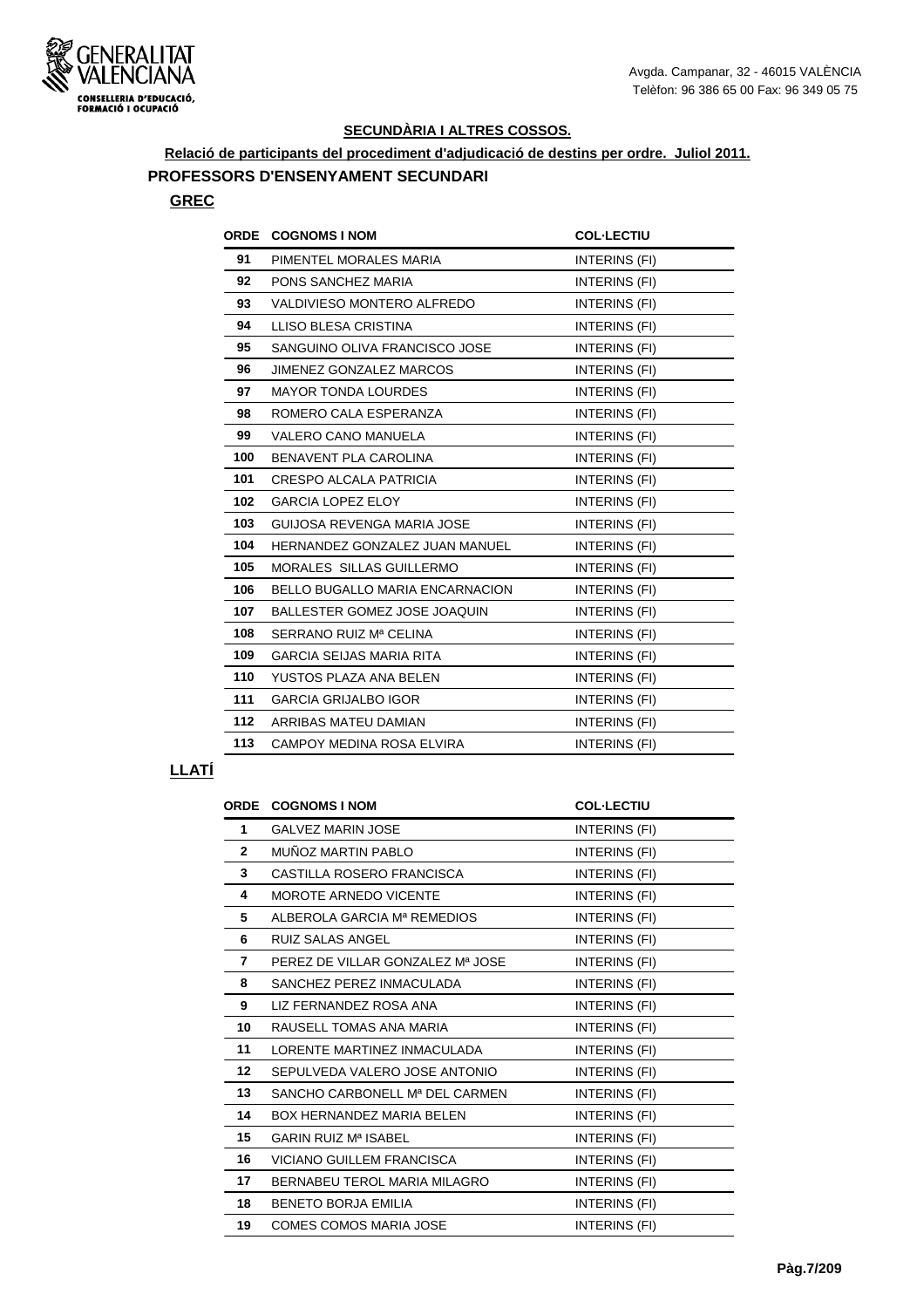

**Relació de participants del procediment d'adjudicació de destins per ordre. Juliol 2011.**

## **PROFESSORS D'ENSENYAMENT SECUNDARI**

## **LLATÍ**

| ORDE | <b>COGNOMS I NOM</b>                | <b>COL·LECTIU</b>    |
|------|-------------------------------------|----------------------|
| 20   | MIRET SANZ FERNANDO                 | INTERINS (FI)        |
| 21   | SAEZ PEREZ MARIA JOSE               | <b>INTERINS (FI)</b> |
| 22   | TORADA CALONGE MARIA PALOMA         | INTERINS (FI)        |
| 23   | SAEZ LOZANO DOLORES                 | INTERINS (FI)        |
| 24   | <b>IBANEZ CORELLA PILAR</b>         | INTERINS (FI)        |
| 25   | CERVERA GISBERT MARIA ROSA          | INTERINS (FI)        |
| 26   | <b>GRAU SAEZ MOISES</b>             | INTERINS (FI)        |
| 27   | ERADES CANIZARES JOSE FCO.          | INTERINS (FI)        |
| 28   | BARROSO GONZALEZ GLORIA             | INTERINS (FI)        |
| 29   | TARRINO RUIZ ANA                    | INTERINS (FI)        |
| 30   | LOPEZ GARRIDO MARIA JESUS           | INTERINS (FI)        |
| 31   | LEGAZ MARTINEZ FLORA                | INTERINS (FI)        |
| 32   | COLLELL MONROIG VICENTA             | INTERINS (FI)        |
| 33   | RIBES BROSETA VICENTA               | <b>INTERINS (FI)</b> |
| 34   | MANZANARES BERENGUER JOSE MANUEL    | INTERINS (FI)        |
| 35   | CASTAÑEIRA DEPORTE MONICA           | INTERINS (FI)        |
| 36   | SANCHEZ RUIZ IGNACIO                | INTERINS (FI)        |
| 37   | MOYA MONTOYA MARIA LUISA            | INTERINS (FI)        |
| 38   | ANDRES MAYANS MARIA DOLORES         | INTERINS (FI)        |
| 39   | LOPEZ SLOCKER JOSE EDUARDO          | INTERINS (FI)        |
| 40   | FERNANDEZ SANZ MARIA TERESA         | INTERINS (FI)        |
| 41   | CANO DESCALZO Mª DOLORES            | INTERINS (FI)        |
| 42   | VIDAL TERUEL MARIA ANUNCIACION      | INTERINS (FI)        |
| 43   | BERNAL CASCALES PILAR               | INTERINS (FI)        |
| 44   | VAZQUEZ CANTO CONCEPCION            | INTERINS (FI)        |
| 45   | CHACON FERNANDEZ Mª TERESA          | INTERINS (FI)        |
| 46   | FELIPO ORTS Mª ESPERANZA            | INTERINS (FI)        |
| 47   | PUIG VILAR M <sup>a</sup> FRANCISCA | INTERINS (FI)        |
| 48   | CUENCA GOZALVEZ MARIA BELEN         | INTERINS (FI)        |
| 49   | MORENO BORDALLO FRANCISCA           | INTERINS (FI)        |
| 50   | PEREZ SABORIT MYRIAM                | INTERINS (FI)        |
| 51   | <b>MARTINEZ VALLS CARLOS</b>        | INTERINS (FI)        |
| 52   | PEÑALVER DIEZ ALICIA                | INTERINS (FI)        |
| 53   | SALCEDO APARICI Mª NIEVES           | INTERINS (FI)        |
| 54   | DEVECE CARANANA EDUARDO FABIAN      | INTERINS (FI)        |
| 55   | PEREZ JIMENO ARACELI                | INTERINS (FI)        |
| 56   | TORIBIO DIAZ MARIA JESUS            | INTERINS (FI)        |
| 57   | MORA GIL JOSE ANTONIO               | INTERINS (FI)        |
| 58   | MERINO LABRADOR ALICIA              | INTERINS (FI)        |
| 59   | ANTON MARTINEZ JOSE PASCUAL         | INTERINS (FI)        |
| 60   | GONZALEZ BERNABEU GABRIEL MANUEL    | INTERINS (FI)        |
| 61   | CALERO CALERO ESTHER                | INTERINS (FI)        |
| 62   | <b>MONLLOR RICO SUSANA</b>          | INTERINS (FI)        |
| 63   | <b>GARCIA MORENO JESUS</b>          | INTERINS (FI)        |
| 64   | LEON CABANILLAS ELIAS               | INTERINS (FI)        |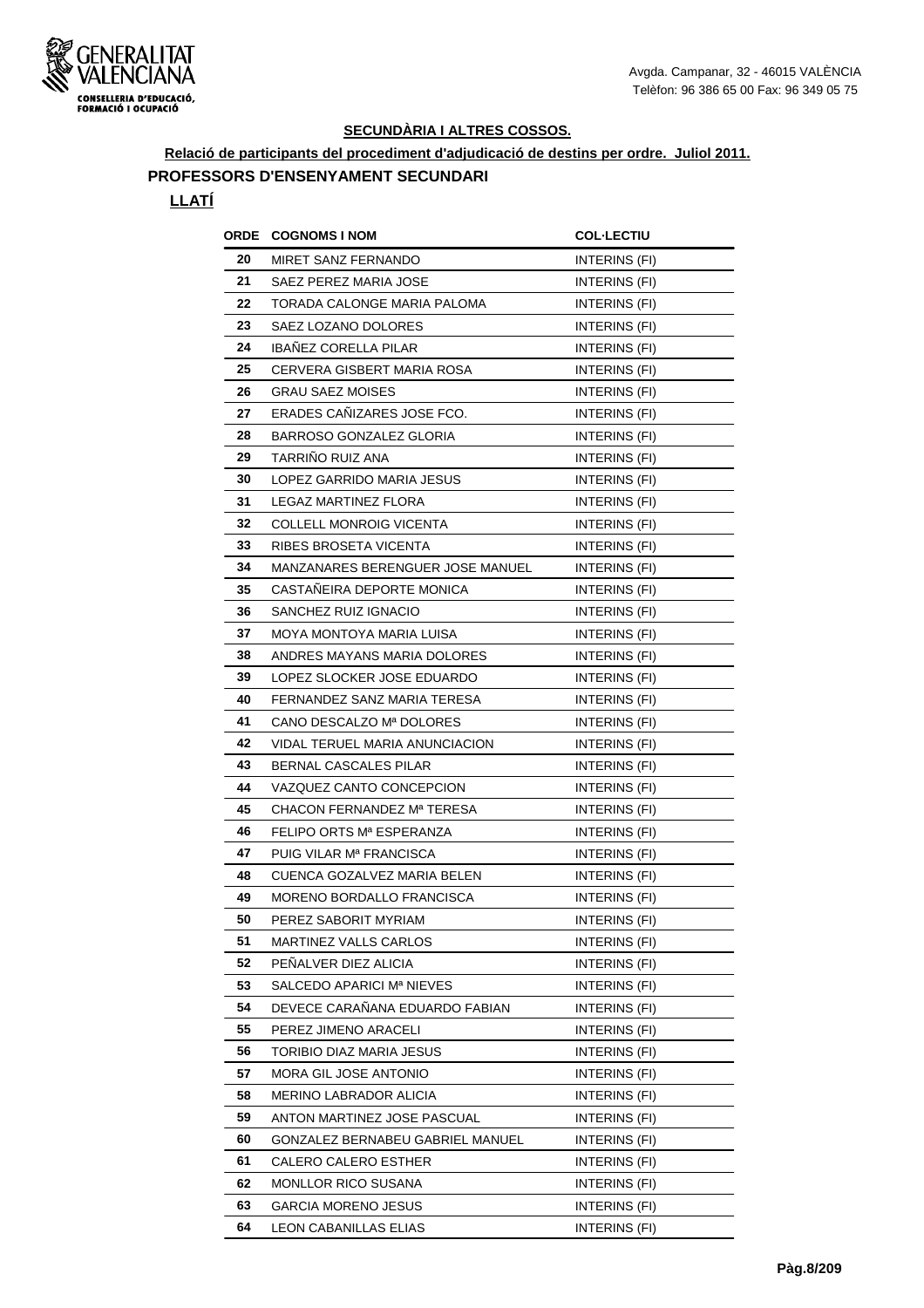

**Relació de participants del procediment d'adjudicació de destins per ordre. Juliol 2011.**

## **PROFESSORS D'ENSENYAMENT SECUNDARI**

## **LLATÍ**

|     | <b>ORDE COGNOMS I NOM</b>              | <b>COL·LECTIU</b> |
|-----|----------------------------------------|-------------------|
| 65  | MARTINEZ BAÑULS MONICA                 | INTERINS (FI)     |
| 66  | <b>MORA PELEGRIN ANTONIO</b>           | INTERINS (FI)     |
| 67  | ORTIZ PASCUAL FRANCISCO JOSE           | INTERINS (FI)     |
| 68  | SABIN CRIADO ANA BELEN                 | INTERINS (FI)     |
| 69  | <b>VIVO FURIO ELENA</b>                | INTERINS (FI)     |
| 70  | ALEDO ABEL ORETO                       | INTERINS (FI)     |
| 71  | APARISI BRIZ NOELIA                    | INTERINS (FI)     |
| 72  | ARIAS ALONSO MAGDALENA                 | INTERINS (FI)     |
| 73  | NAVARRO CID EMILIO                     | INTERINS (FI)     |
| 74  | CORTES BENLLOCH FERRAN MIQUEL          | INTERINS (FI)     |
| 75  | JIMENEZ DE LAGO JOSE MANUEL            | INTERINS (FI)     |
| 76  | SOLER SAEZ SERGIO                      | INTERINS (FI)     |
| 77  | GARCIA ALVAREZ SONIA                   | INTERINS (FI)     |
| 78  | FERRANDIS LOPEZ MARIA JOSE             | INTERINS (FI)     |
| 79  | ESTRELLES RIBERA LAURA                 | INTERINS (FI)     |
| 80  | <b>GARCIA QUINTERO ASUNCION</b>        | INTERINS (FI)     |
| 81  | BARBERA PERTUSA ANTONIA                | INTERINS (FI)     |
| 82  | <b>CARQUES VALERA XAVIER</b>           | INTERINS (FI)     |
| 83  | <b>GARCIA MORENO JOSE</b>              | INTERINS (FI)     |
| 84  | LAZARO TORRES MARIA JOSE               | INTERINS (FI)     |
| 85  | MOLINA PEÑARANDA MARIA ASUNCION        | INTERINS (FI)     |
| 86  | CANTERO VALERO ANA                     | INTERINS (FI)     |
| 87  | <b>GARCIA QUINTO MARIA ENCARNACION</b> | INTERINS (FI)     |
| 88  | HERRADOR CASTILLO ANA                  | INTERINS (FI)     |
| 89  | <b>MOYA LIDON ANTONIO</b>              | INTERINS (FI)     |
| 90  | GONZALEZ CORTIJO ADELINA LAURA         | INTERINS (FI)     |
| 91  | HERAS LIFANTE EVA MARIA                | INTERINS (FI)     |
| 92  | RODRIGUEZ CLEMENTE ROSA MARI           | INTERINS (FI)     |
| 93  | <b>FERNANDEZ CAPILLA EIRENE</b>        | INTERINS (FI)     |
| 94  | <b>NAVALON LLOPIS GISELA</b>           | INTERINS (FI)     |
| 95  | UBEDA GAVILA ANA MARGARITA             | INTERINS (FI)     |
| 96  | <b>CERDA DOMENECH JOSE</b>             | INTERINS (FI)     |
| 97  | INSA MANCEBO MARIA JOSE                | INTERINS (FI)     |
| 98  | MOLINA TORTOSA LORENA                  | INTERINS (FI)     |
| 99  | <b>MARTOS BERTELLI DAVID</b>           | INTERINS (FI)     |
| 100 | FEMENIA MORERA ANA                     | INTERINS (FI)     |
| 101 | RIPOLL TUDELA JOSEFA                   | INTERINS (FI)     |
| 102 | GONZALEZ AMAT ISABEL MARIA             | INTERINS (FI)     |
| 103 | AGUILERA MALDONADO SILVIA              | INTERINS (FI)     |
| 104 | HERRERO POZA PABLO                     | INTERINS (FI)     |
| 105 | <b>GARCIA FELIPE VICENTE</b>           | INTERINS (FI)     |
| 106 | CABALLERO MORA MARIA ELENA             | INTERINS (FI)     |
| 107 | LOZANO MARTINEZ SILVIA                 | INTERINS (FI)     |
| 108 | PAYA RICO ANTONIA DOLORES              | INTERINS (FI)     |
| 109 | CASTELL ALBIOL RUTH                    | INTERINS (FI)     |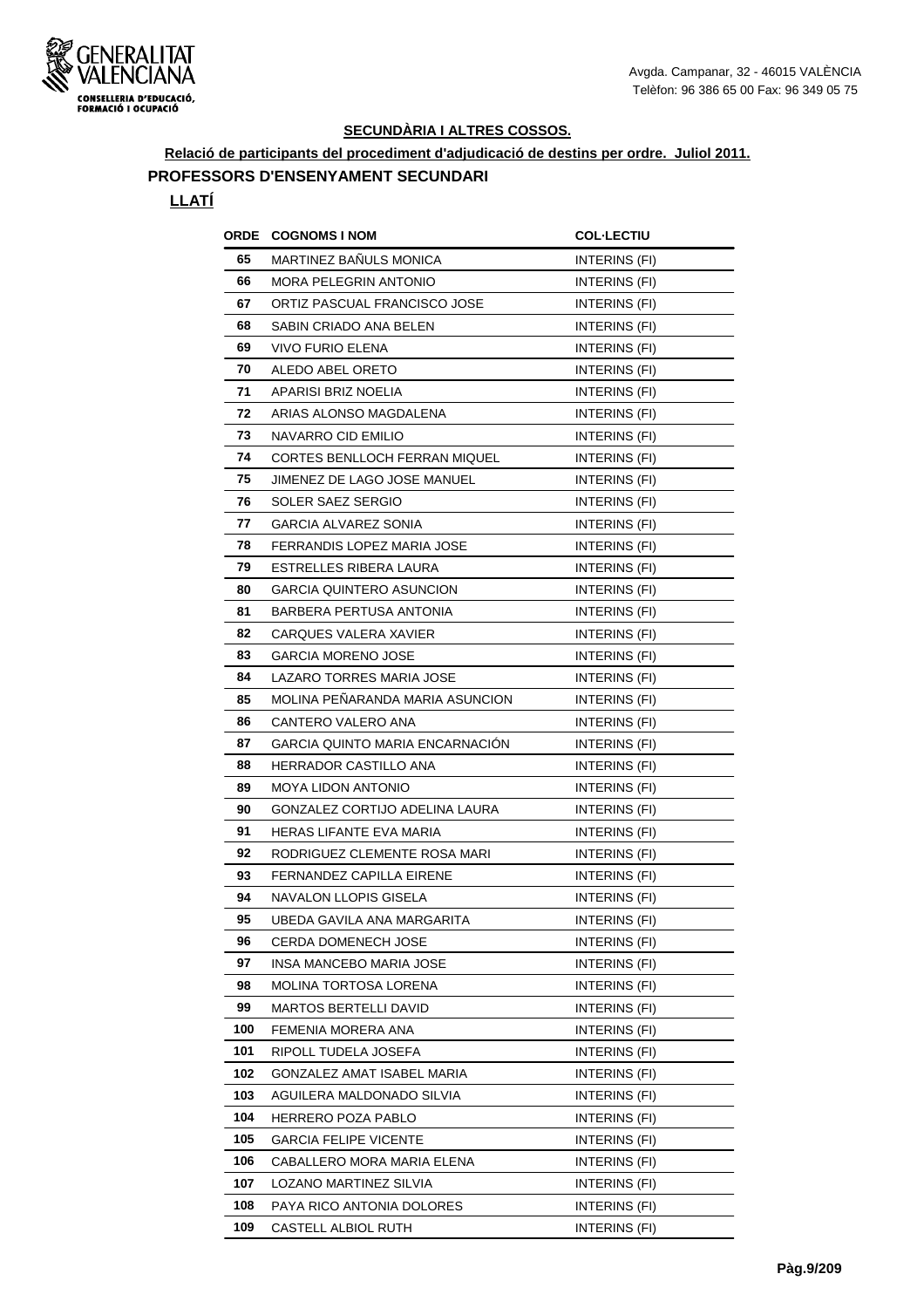

**Relació de participants del procediment d'adjudicació de destins per ordre. Juliol 2011.**

## **PROFESSORS D'ENSENYAMENT SECUNDARI**

## **LLATÍ**

| <b>ORDE</b> | <b>COGNOMS I NOM</b>            | <b>COL-LECTIU</b>    |
|-------------|---------------------------------|----------------------|
| 110         | CASTRO CASTILLO MARIA DOLORES   | INTERINS (FI)        |
| 111         | CELDRAN PINA GLORIA             | INTERINS (FI)        |
| 112         | CUENCA ABELA DAMIAN             | INTERINS (FI)        |
| 113         | LOPEZ MAZON NIEVES ELENA        | INTERINS (FI)        |
| 114         | PONS SANCHEZ MARIA              | INTERINS (FI)        |
| 115         | RODRIGUEZ LIFANTE ALBERTO       | INTERINS (FI)        |
| 116         | CERVERA ORTOLA MARIA            | INTERINS (FI)        |
| 117         | ARTIEDA SERRANO MONICA          | INTERINS (FI)        |
| 118         | MINUESA BERMEJO JUAN ANTONIO    | INTERINS (FI)        |
| 119         | VILLALBA APARICIO YOLANDA       | INTERINS (FI)        |
| 120         | <b>LEON PEREZ LAURA</b>         | INTERINS (FI)        |
| 121         | ORTS JUAN KARINA                | INTERINS (FI)        |
| 122         | RODRIGUEZ ORTEGA SILVIA         | INTERINS (FI)        |
| 123         | SANCHEZ SANCHEZ HELENA CRISTINA | INTERINS (FI)        |
| 124         | SANTISO SANCHO ANA MARIA        | INTERINS (FI)        |
| 125         | VILLA GIMÉNEZ DIANA BELÉN       | INTERINS (FI)        |
| 126         | AVILA MARTINEZ VERONICA         | INTERINS (FI)        |
| 127         | BENAVENT PLA AMPARO             | INTERINS (FI)        |
| 128         | CORTEGANO ALEJO JACINTO         | INTERINS (FI)        |
| 129         | <b>FUENTES BENITO PATRICIA</b>  | INTERINS (FI)        |
| 130         | <b>GARCIA SOLER ROSA MARIA</b>  | <b>INTERINS (FI)</b> |
| 131         | <b>GARRIDO GARCIA JOSE</b>      | INTERINS (FI)        |
| 132         | GORDILLO PERIBAÑEZ JOSÉ         | INTERINS (FI)        |
| 133         | MARÍN PALOMARES ALEJANDRO       | INTERINS (FI)        |
| 134         | <b>MARIN TOMAS CONCEPCION</b>   | INTERINS (FI)        |
|             |                                 |                      |

| ORDE         | <b>COGNOMS I NOM</b>                   | <b>COL-LECTIU</b> |
|--------------|----------------------------------------|-------------------|
| 1            | <b>BURGOS CASTILLO RESURECCION</b>     | INTERINS (FI)     |
| $\mathbf{2}$ | QUEROL BRANCHADELL ANGELA              | INTERINS (FI)     |
| 3            | ECHEVARRIA LATATU Mª LUISA             | INTERINS (FI)     |
| 4            | PITA GARCIA MARIA DEL CARMEN           | INTERINS (FI)     |
| 5            | VILLARRUBIA DELGADO EMILIA             | INTERINS (FI)     |
| 6            | MOYA JUAN ROBERTO MANUEL               | INTERINS (FI)     |
| 7            | RODRIGUEZ ALVAREZ ELOY                 | INTERINS (FI)     |
| 8            | CANTALAPIEDRA GIL ENCARNACION MARIANA  | INTERINS (FI)     |
| 9            | SAN VALERO GARCIA Mª CARMEN            | INTERINS (FI)     |
| 10           | NAVARRO MARTINEZ MARIA TERESA          | INTERINS (FI)     |
| 11           | RAMON LACAL MARIA DEL CARMEN           | INTERINS (FI)     |
| 12           | VIDAL PEREZ Mª MERCEDES                | INTERINS (FI)     |
| 13           | SANCHEZ QUILEZ FRANCISCO               | INTERINS (FI)     |
| 14           | <b>GRAMAGE BORDERA INMACULADA ALIC</b> | INTERINS (FI)     |
| 15           | HERRERA CORTES FRANCISCA               | INTERINS (FI)     |
| 16           | MONTAÑANA BOLEA ESTHER                 | INTERINS (FI)     |
| 17           | <b>BENITEZ GARCIA MILAGROS</b>         | INTERINS (FI)     |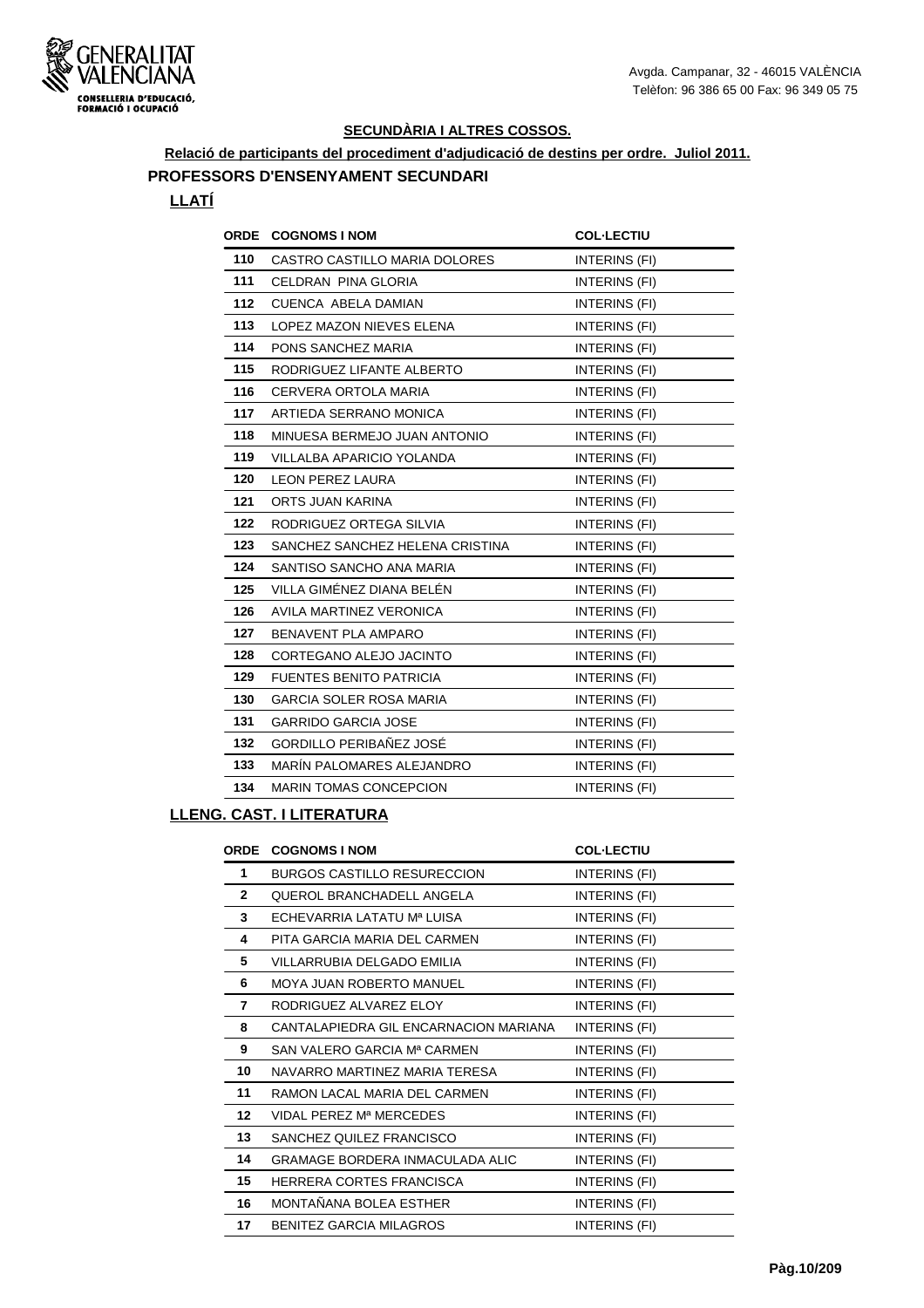

# **Relació de participants del procediment d'adjudicació de destins per ordre. Juliol 2011. PROFESSORS D'ENSENYAMENT SECUNDARI**

| ORDE | <b>COGNOMS I NOM</b>               | <b>COL·LECTIU</b>    |
|------|------------------------------------|----------------------|
| 18   | LERIN ORTEGA Mª PURIFICACION       | INTERINS (FI)        |
| 19   | CAMPOS LLEO INMACULADA             | INTERINS (FI)        |
| 20   | PAVIA BOU MARIA TERESA             | INTERINS (FI)        |
| 21   | TRIJUEQUE MONGE ANTONIO            | INTERINS (FI)        |
| 22   | GONZALEZ DOMINGUEZ PEDRO           | INTERINS (FI)        |
| 23   | ALBERT SANCHIS ELENA               | INTERINS (FI)        |
| 24   | CRESPO SEGURA CONCEPCION           | INTERINS (FI)        |
| 25   | VELASCO JAVALOYAS CRISTINA         | INTERINS (FI)        |
| 26   | JIMENEZ REVERT VICENTA M           | INTERINS (FI)        |
| 27   | ALFARO DE DIOS JOSE M.             | INTERINS (FI)        |
| 28   | <b>VIDAL GIL RAFAEL</b>            | INTERINS (FI)        |
| 29   | <b>VENDRELL ANDRES GLORIA</b>      | INTERINS (FI)        |
| 30   | MEJIAS MINANA Mª ROSA              | INTERINS (FI)        |
| 31   | GOMEZ HERNANDEZ CLAUDIA EULALIA    | INTERINS (FI)        |
| 32   | ASINS SABATER VICENTA              | INTERINS (FI)        |
| 33   | PEIRO GREGORI MARIA LORETO         | INTERINS (FI)        |
| 34   | MORANT MARUENDA MARIA DOLORES      | INTERINS (FI)        |
| 35   | ALPUENTE CIVERA Mª LUISA           | <b>INTERINS (FI)</b> |
| 36   | <b>GRAU ORTELLS MILAGROS</b>       | INTERINS (FI)        |
| 37   | SALVADOR MARTIN JOSE ANTONIO       | INTERINS (FI)        |
| 38   | CHULIA ESCRIG MILAGROS             | INTERINS (FI)        |
| 39   | GARRIGOS CERDAN Mª AMPARO          | INTERINS (FI)        |
| 40   | <b>BUENO PUIG BEATRIZ</b>          | INTERINS (FI)        |
| 41   | SANCHEZ ASENCIO ROSA JOSEFA        | INTERINS (FI)        |
| 42   | LLORENS MIRA SUSANA                | INTERINS (FI)        |
| 43   | CALABUIG CAMPOS CONCEPCION         | <b>INTERINS (FI)</b> |
| 44   | LOPEZ GARCIA Mª REGINA             | <b>INTERINS (FI)</b> |
| 45   | GONZALEZ DOMENECH INMACULADA       | INTERINS (FI)        |
| 46   | <b>GARCIA TERRES MARIA ROSARIO</b> | INTERINS (FI)        |
| 47   | CAMARASA FERNANDEZ MARIA ANGELES   | INTERINS (FI)        |
| 48   | MONSERRAT PEREZ ASUNCION           | INTERINS (FI)        |
| 49   | CASTELLO CASTELLO ROSA ANA         | INTERINS (FI)        |
| 50   | PEREZ CODERCH Mª TERESA            | INTERINS (FI)        |
| 51   | SANCHO CALABUIG Mª JOSE            | INTERINS (FI)        |
| 52   | ALONSO ALBERO FRANCISCA            | INTERINS (FI)        |
| 53   | NAVARRO HERNANDEZ JOSE FRANCISCO   | INTERINS (FI)        |
| 54   | VALLES RUIZ MARGARITA              | INTERINS (FI)        |
| 55   | CARMONA ARREBOLA AGUSTINA          | INTERINS (FI)        |
| 56   | SEGUI IVAÑEZ JOAQUIN JOSE          | INTERINS (FI)        |
| 57   | AGUERA GARCIA MARIA DEL CARMEN     | INTERINS (FI)        |
| 58   | ABELA FURIO MARIA TERESA           | INTERINS (FI)        |
| 59   | CASTELLANOS SORIA MARIA DOLORES    | INTERINS (FI)        |
| 60   | MIRALLES GALIANO AMELIA            | INTERINS (FI)        |
| 61   | AMAT BELTRAN MARIA JESUS           | INTERINS (FI)        |
| 62   | GIMENEZ SEGUI MARIA DOLORES        | INTERINS (FI)        |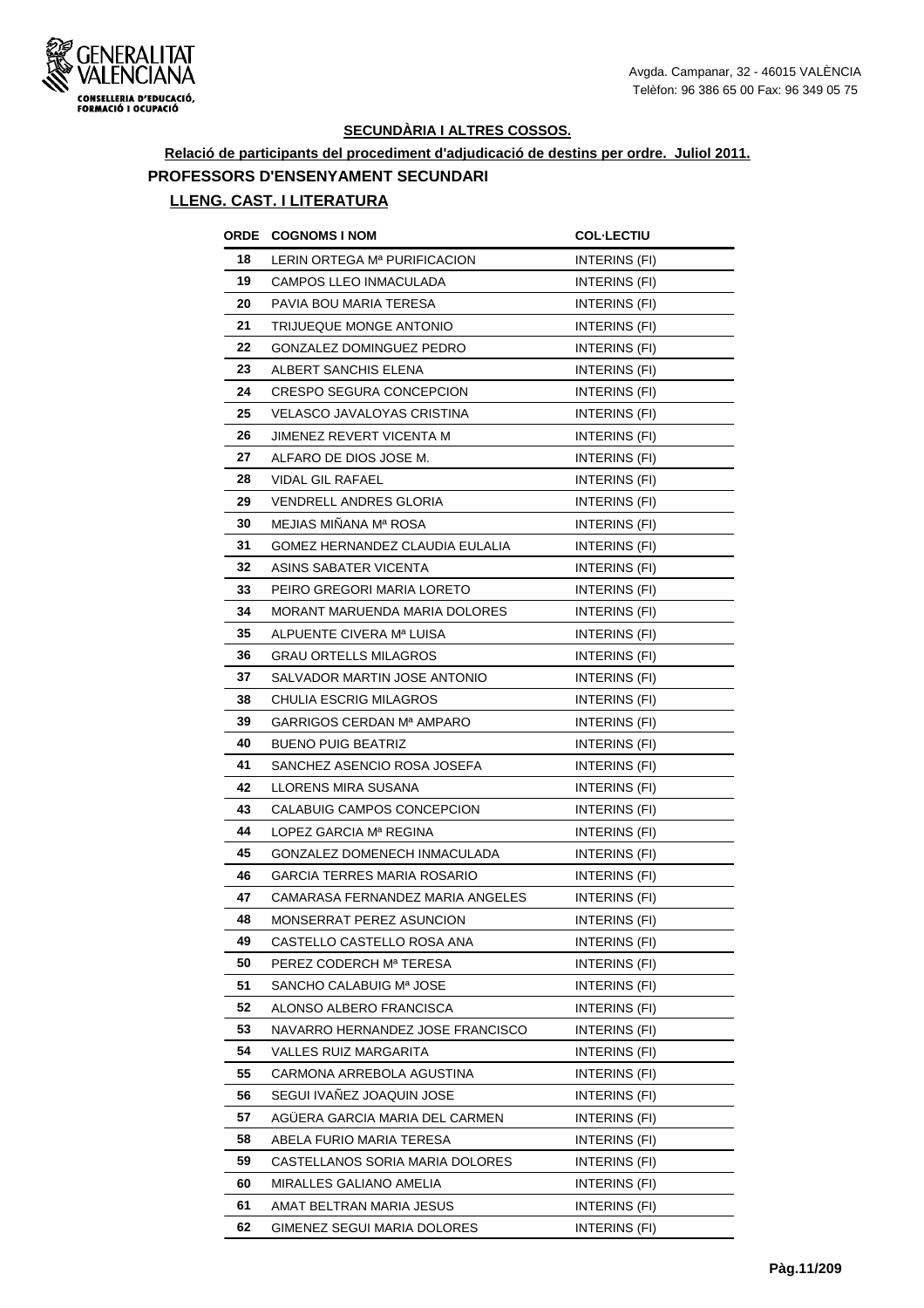

## **Relació de participants del procediment d'adjudicació de destins per ordre. Juliol 2011. PROFESSORS D'ENSENYAMENT SECUNDARI**

| ORDE | <b>COGNOMS I NOM</b>             | <b>COL-LECTIU</b>    |
|------|----------------------------------|----------------------|
| 63   | PERIS FERRANDO LIDIA             | INTERINS (FI)        |
| 64   | PEREZ RODRIGO Mª TERESA          | INTERINS (FI)        |
| 65   | <b>BONILLA MARTINEZ ALICIA</b>   | INTERINS (FI)        |
| 66   | ESCOBAR MARTINEZ HERMINIA        | INTERINS (FI)        |
| 67   | BATALLER BATALLER MARIA TERESA   | INTERINS (FI)        |
| 68   | PASTOR CAPARROS JOSEFA           | INTERINS (FI)        |
| 69   | PORTA TRINIDAD ISABEL            | INTERINS (FI)        |
| 70   | CISCAR CEBOLLA INMACULADA        | INTERINS (FI)        |
| 71   | SAIZ PEREZ Mª JOSE               | INTERINS (FI)        |
| 72   | PEREZ ANTON MARIA TERESA         | INTERINS (FI)        |
| 73   | RIPOLLES MARTINEZ YOLANDA        | INTERINS (FI)        |
| 74   | MILLET PEIRO ROSA M <sup>a</sup> | INTERINS (FI)        |
| 75   | ZAZURCA CARRASCO ENCARNA         | INTERINS (FI)        |
| 76   | ORTS IVORRA MARIA JOSE           | INTERINS (FI)        |
| 77   | ALDEGUER BELTRA CARMEN           | INTERINS (FI)        |
| 78   | GARCIA ORELLANA MARIA CRISTINA   | INTERINS (FI)        |
| 79   | <b>FERRIS CARRILLO Mª JOSE</b>   | INTERINS (FI)        |
| 80   | PEREZ MAZON PILAR                | INTERINS (FI)        |
| 81   | PASTOR ALCOLEA FRANCISCO JOSE    | <b>INTERINS (FI)</b> |
| 82   | ALONSO ALVARADO MARIA ROSA       | INTERINS (FI)        |
| 83   | DEZA SENDRA MARIA ROSA           | INTERINS (FI)        |
| 84   | ALGARRA PEREZ RAQUEL MARIA       | INTERINS (FI)        |
| 85   | PEREZ SANCHEZ Mª LAURA           | INTERINS (FI)        |
| 86   | ZARAGOZA PEREZ M. ESPERANZA      | INTERINS (FI)        |
| 87   | SANCHEZ GARCIA ENRIQUETA         | INTERINS (FI)        |
| 88   | GARCIA PEIRO ANA ADELA           | <b>INTERINS (FI)</b> |
| 89   | GINER MASCARELL Mª AMPARO        | INTERINS (FI)        |
| 90   | <b>GARCIA MOROTE JOSEFA</b>      | INTERINS (FI)        |
| 91   | PEREZ CREMADES ANA ISABEL        | INTERINS (FI)        |
| 92   | BERNABEU SORIANO MARIA LUISA     | <b>INTERINS (FI)</b> |
| 93   | VELA HERENCIA CARLOS MARIA       | INTERINS (FI)        |
| 94   | SIRVENT SELLES ROSA MARIA        | INTERINS (FI)        |
| 95   | RUBIO QUILES MARIA CANDIDA       | INTERINS (FI)        |
| 96   | <b>COVES ALBERO VICENTA</b>      | INTERINS (FI)        |
| 97   | GARCIA ORTEGA ROSARIO ISABEL     | INTERINS (FI)        |
| 98   | BERNAL CARBALLA MARIA            | INTERINS (FI)        |
| 99   | HERNANDEZ BRAVO LUCIO            | INTERINS (FI)        |
| 100  | CORBALAN MARTI Mª FRANCISCA      | INTERINS (FI)        |
| 101  | CHORDA VALLS MARIA JOSE          | INTERINS (FI)        |
| 102  | RICO PASTOR LIBRADA              | INTERINS (FI)        |
| 103  | MONTORO MONTALBAN ROSA           | INTERINS (FI)        |
| 104  | <b>HERNANDEZ CLUA ANDRES</b>     | INTERINS (FI)        |
| 105  | SANCHO MATEU SUSANA FCA.         | INTERINS (FI)        |
| 106  | GARCIA ARACIL Mª MAGDALENA       | INTERINS (FI)        |
| 107  | SOLER MARTINEZ MONICA            | INTERINS (FI)        |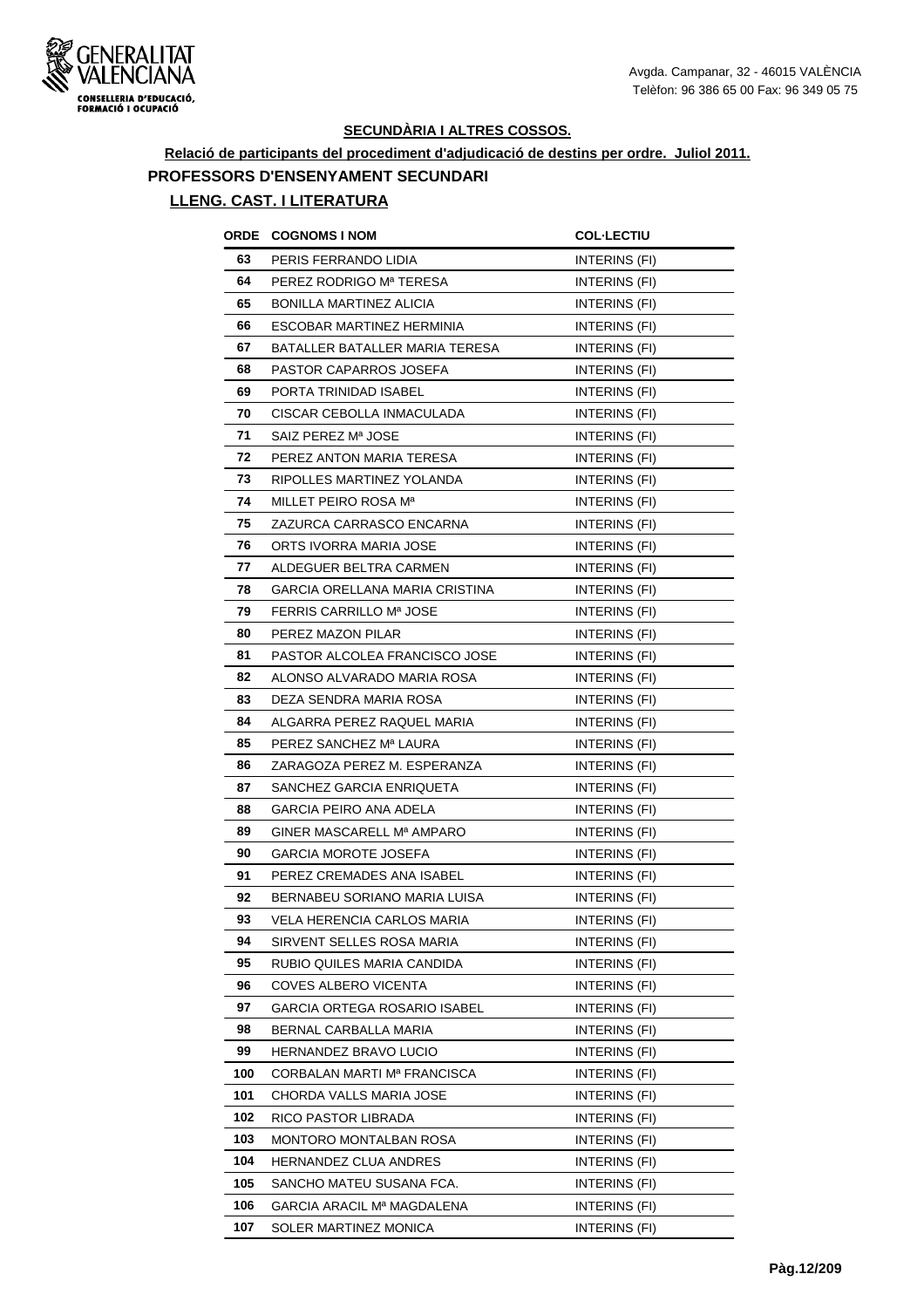

**Relació de participants del procediment d'adjudicació de destins per ordre. Juliol 2011. PROFESSORS D'ENSENYAMENT SECUNDARI**

| ORDE | <b>COGNOMS I NOM</b>                 | <b>COL·LECTIU</b>    |
|------|--------------------------------------|----------------------|
| 108  | PASTOR GARCIA MANUELA                | INTERINS (FI)        |
| 109  | <b>GARCIA GARRIDO ANA</b>            | INTERINS (FI)        |
| 110  | MUNOZ LIDO INMACULADA                | INTERINS (FI)        |
| 111  | LOPEZ SANCHEZ SANTIAGO               | INTERINS (FI)        |
| 112  | FERRE MAIQUES M <sup>a</sup> ANGELES | INTERINS (FI)        |
| 113  | MARTINEZ TORMO LUCAS                 | INTERINS (FI)        |
| 114  | <b>GARCIA BOTELLO JOSEFA</b>         | INTERINS (FI)        |
| 115  | MEMBRADO TRILLES Mª MERCEDES         | INTERINS (FI)        |
| 116  | CARRILLO VALERO Mª CARMEN            | INTERINS (FI)        |
| 117  | GUERRERO ALFONSO Mª ROCIO            | INTERINS (FI)        |
| 118  | CUENCA GARCIA ADORACION              | INTERINS (FI)        |
| 119  | CASTILLO SANCHEZ ANTOLINA            | INTERINS (FI)        |
| 120  | PORTILLA COTILLAS MªAMPARO           | INTERINS (FI)        |
| 121  | LACOBA VILA JOSE MANUEL              | INTERINS (FI)        |
| 122  | JUAN MILAN ROSA ANA                  | <b>INTERINS (FI)</b> |
| 123  | PEREZ PRIETO Mª DOLORES              | INTERINS (FI)        |
| 124  | SANCHEZ MARTIN JESUS                 | INTERINS (FI)        |
| 125  | FUSET GALVEZ Mª PILAR                | INTERINS (FI)        |
| 126  | MANCEBO RUBIO Mª CARMEN              | INTERINS (FI)        |
| 127  | ALBI SIMO AMPARO                     | INTERINS (FI)        |
| 128  | GARCIA MOLLA Mª CONSUELO             | INTERINS (FI)        |
| 129  | GARCIA FERNANDEZ PALOMA              | INTERINS (FI)        |
| 130  | GAGO GALLEGO SILVIA                  | INTERINS (FI)        |
| 131  | GREUS LOZANO AURORA                  | INTERINS (FI)        |
| 132  | <b>SELLES ESCARTI GEMMA</b>          | INTERINS (FI)        |
| 133  | MINANA CABRERA Mª CARMEN             | <b>INTERINS (FI)</b> |
| 134  | GALAN ALTUR YOLANDA                  | INTERINS (FI)        |
| 135  | GOMEZ MUNOZ Mª CRUZ                  | INTERINS (FI)        |
| 136  | NAVARRO GABALDON Mª CARMEN           | INTERINS (FI)        |
| 137  | PAYA ESPINOSA NATIVIDAD              | INTERINS (FI)        |
| 138  | MARTINEZ SANCHEZ MARIA               | INTERINS (FI)        |
| 139  | QUILES MIRA BEGOÑA                   | INTERINS (FI)        |
| 140  | TOLOSA RUIZ MARIA EMILIA             | INTERINS (FI)        |
| 141  | VIEJO FERNANDEZ MARIA JOSEFA         | INTERINS (FI)        |
| 142  | MICO GENOVES MARIA DEL MAR           | INTERINS (FI)        |
| 143  | FERRER SALVADOR MARIA                | INTERINS (FI)        |
| 144  | SALA RUIPEREZ ROSA MARIA             | INTERINS (FI)        |
| 145  | MURCIA MAZON MANUELA                 | INTERINS (FI)        |
| 146  | MARTINEZ GARCIA CONCEPCION           | INTERINS (FI)        |
| 147  | CASANOVES JORDAN SARA                | INTERINS (FI)        |
| 148  | TERUEL NAVALON DOLORES               | INTERINS (FI)        |
| 149  | RUBIO BERNABEU CESAR                 | INTERINS (FI)        |
| 150  | PONS OLIETE PAULA                    | INTERINS (FI)        |
| 151  | ALHAMA HERNANDEZ MIGUEL ANGEL        | INTERINS (FI)        |
| 152  | ARGUDO LOPEZ ELENA                   | INTERINS (FI)        |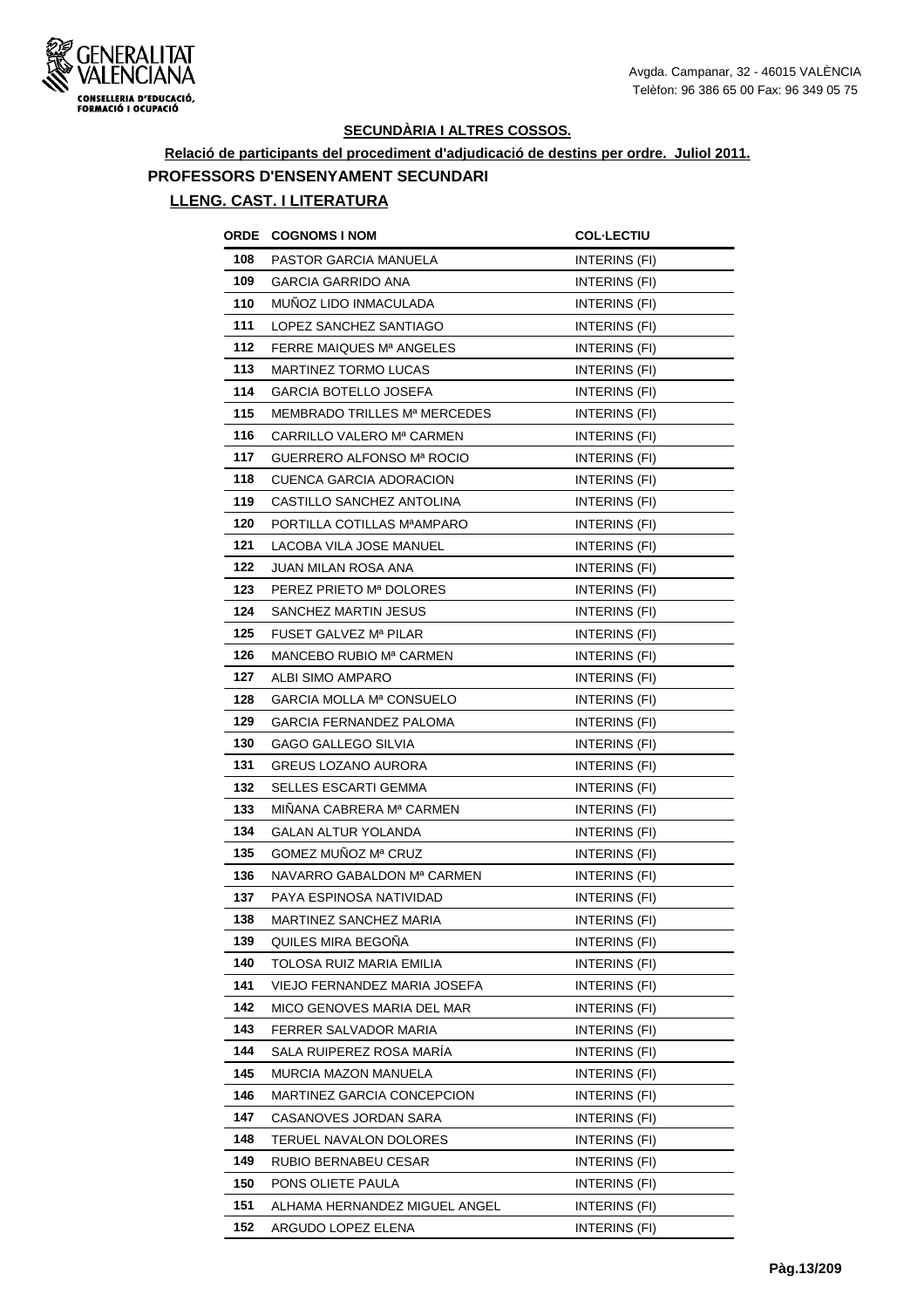

# **Relació de participants del procediment d'adjudicació de destins per ordre. Juliol 2011. PROFESSORS D'ENSENYAMENT SECUNDARI**

|     | <b>ORDE COGNOMS INOM</b>            | <b>COL·LECTIU</b>    |
|-----|-------------------------------------|----------------------|
| 153 | <b>ZANON ZANON LINA</b>             | INTERINS (FI)        |
| 154 | LOPEZ-BALLESTEROS GARCIA SOFIA      | INTERINS (FI)        |
| 155 | RIBES CASANOVA MARIA FRANCISCA      | INTERINS (FI)        |
| 156 | <b>GOMEZ BELDA ELIANNA</b>          | INTERINS (FI)        |
| 157 | <b>MOLINA CARBONI ADRIANA INES</b>  | INTERINS (FI)        |
| 158 | <b>GARCIA PEREZ MARIA</b>           | INTERINS (FI)        |
| 159 | <b>MORANT FERRANDIZ JOSE</b>        | INTERINS (FI)        |
| 160 | <b>FURIO GOMEZ CARLOS JOSE</b>      | <b>INTERINS (FI)</b> |
| 161 | VILLAR GUERRERO ALFONSO CRISTOBAL   | INTERINS (FI)        |
| 162 | MARTORELL GONZALEZ SILVIA           | <b>INTERINS (FI)</b> |
| 163 | JAVEGA GARCIA SANDRA                | INTERINS (FI)        |
| 164 | NOGUERA NAVARRO ALBERTO JOSE        | INTERINS (FI)        |
| 165 | FRADEJAS ALONSO Mª PILAR            | INTERINS (FI)        |
| 166 | ABELLAN CASTILLO JULIAN             | INTERINS (FI)        |
| 167 | QUILES ROS JOSE VICENTE             | INTERINS (FI)        |
| 168 | MONTERO GARCIA CONCEPCION MARIA     | INTERINS (FI)        |
| 169 | DURA ALIAGA Mª FRANCISCA            | INTERINS (FI)        |
| 170 | NOGUERA GOMEZ ALBERTO               | INTERINS (FI)        |
| 171 | SAEZ IRANZO CAROLINA                | INTERINS (FI)        |
| 172 | <b>BARON MORENO NURIA</b>           | INTERINS (FI)        |
| 173 | BLAS PASTOR M <sup>a</sup> ANGELES  | INTERINS (FI)        |
| 174 | BERBEGAL COLOMA MARIA ELVIRA        | <b>INTERINS (FI)</b> |
| 175 | CEREZO MADRIGAL MARIA DE LOS LLANOS | INTERINS (FI)        |
| 176 | GALI DOMINGO ASTRID                 | INTERINS (FI)        |
| 177 | CARRILLO VALERO CRISTINA            | INTERINS (FI)        |
| 178 | MACHIN VAELLO SORAYA                | INTERINS (FI)        |
| 179 | <b>MARQUES SORIANO GEMMA</b>        | INTERINS (FI)        |
| 180 | NAVARRO ROMERO MARIA ISABEL         | INTERINS (FI)        |
| 181 | SOTILLO GALLEGO ANTONIO             | INTERINS (FI)        |
| 182 | VAZQUEZ PEREA FRANCISCA TERESA      | INTERINS (FI)        |
| 183 | LOPEZ LOPEZ MARIA VICTORIA          | INTERINS (FI)        |
| 184 | VERDU PICO MARIA LUISA              | <b>INTERINS (FI)</b> |
| 185 | ROMERO RESCALVO EMILIO              | INTERINS (FI)        |
| 186 | PERIS BAIXAULI MARIA                | INTERINS (FI)        |
| 187 | <b>BLAS MORENT FRANCISCO</b>        | INTERINS (FI)        |
| 188 | FONS PIERA ROSA LAURA               | INTERINS (FI)        |
| 189 | SAEZ GOMEZ ROSA ANA                 | INTERINS (FI)        |
| 190 | MORALES BORRAS GLORIA               | INTERINS (FI)        |
| 191 | PERIS VALERO LIDIA                  | INTERINS (FI)        |
| 192 | SEGURA PERAN MARIA                  | INTERINS (FI)        |
| 193 | <b>BIOT ORTS RAQUEL</b>             | INTERINS (FI)        |
| 194 | MONTEAGUDO BALLESTEROS HECTOR       | INTERINS (FI)        |
| 195 | RAIGON NAVARRO AMPARO ALMUDENA      | INTERINS (FI)        |
| 196 | RODRIGUEZ ROCHINA TERESA MARIA      | INTERINS (FI)        |
| 197 | VALENTIN DOMINGUES DIANA            | INTERINS (FI)        |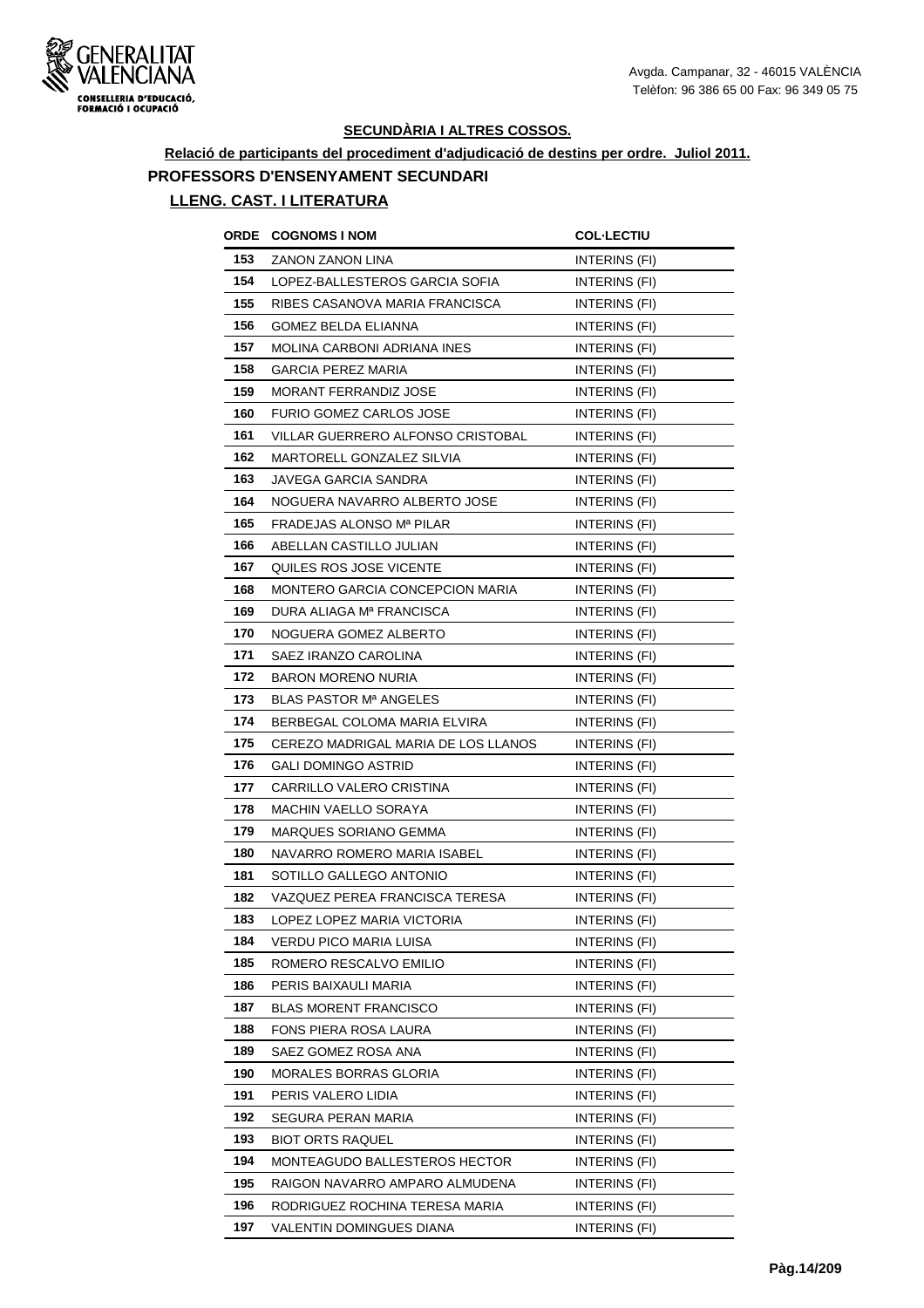

# **Relació de participants del procediment d'adjudicació de destins per ordre. Juliol 2011. PROFESSORS D'ENSENYAMENT SECUNDARI**

| ORDE | <b>COGNOMS I NOM</b>                | <b>COL·LECTIU</b>    |
|------|-------------------------------------|----------------------|
| 198  | ALVAREZ SAN AGUSTIN ESTHER ALMUDENA | INTERINS (FI)        |
| 199  | RICO MOLINA EVA MARIA               | INTERINS (FI)        |
| 200  | JORDA MIRA MARIA EUGENIA            | INTERINS (FI)        |
| 201  | LLOBAT GUARINO CELIA                | INTERINS (FI)        |
| 202  | CARO LOPEZ ROBERTO                  | INTERINS (FI)        |
| 203  | FRANCES PERIGÜELL JOSEP             | INTERINS (FI)        |
| 204  | GIMENEZ COTANDA EVA MARIA           | INTERINS (FI)        |
| 205  | PASTOR PUNTES ELENA                 | INTERINS (FI)        |
| 206  | REDONDO CHORDA REBECA               | <b>INTERINS (FI)</b> |
| 207  | ROMERO MONTAÑES ROBERTO             | INTERINS (FI)        |
| 208  | GARCIA SANCHIS JOSEFA RHUT          | INTERINS (FI)        |
| 209  | LLINARES PASTOR JORGE               | INTERINS (FI)        |
| 210  | LEYDA PINEDA ILDEFONSO JESUS        | INTERINS (FI)        |
| 211  | CABELLO FRANCO MARIA VICENTA        | INTERINS (FI)        |
| 212  | SANCHEZ TEROL EDUARDO               | INTERINS (FI)        |
| 213  | FERNANDEZ HIDALGO RUBEN             | INTERINS (FI)        |
| 214  | <b>MARTINEZ PASTOR IRENE</b>        | INTERINS (FI)        |
| 215  | ZAPATA LLAMAS REMEDIOS              | INTERINS (FI)        |
| 216  | GARCIA FERNANDEZ Mª JOSE            | INTERINS (FI)        |
| 217  | <b>GOMIS ARROYO MARIA</b>           | INTERINS (FI)        |
| 218  | LAGUNAS MUÑOZ LAURA                 | INTERINS (FI)        |
| 219  | SOLER PECO RAQUEL                   | INTERINS (FI)        |
| 220  | CORREAS FERRER FCO. ALEXIS          | <b>INTERINS (FI)</b> |
| 221  | MARTINEZ SEGURA NURIA               | INTERINS (FI)        |
| 222  | LLOP GAYAN INES                     | INTERINS (FI)        |
| 223  | ESCRIG SOLER ANA HELENA             | <b>INTERINS (FI)</b> |
| 224  | RODRIGUEZ SANCHEZ Mª ALICIA         | INTERINS (FI)        |
| 225  | CASANOVA BARQUERO ELISA             | INTERINS (FI)        |
| 226  | SORIANO AGUT LAURA                  | INTERINS (FI)        |
| 227  | <b>GAMEZ ROBLES LAURA</b>           | INTERINS (FI)        |
| 228  | PASTOR PEYDRO Mª LUZ                | INTERINS (FI)        |
| 229  | LILLO ORTEGA EMILIO JOSE            | INTERINS (FI)        |
| 230  | SARRIO PERALTA MARIA CRISTINA       | INTERINS (FI)        |
| 231  | SIERRA PEDRON ENRIQUE               | INTERINS (FI)        |
| 232  | MIRANZO BERNAT MARIA JOSE           | INTERINS (FI)        |
| 233  | GINER SEGUI VICTORIA                | INTERINS (FI)        |
| 234  | JULIA PASTOR MARIA TERESA           | INTERINS (FI)        |
| 235  | VILLENA DOLON MIRIAM                | INTERINS (FI)        |
| 236  | RENAU ARAGON INÉS                   | INTERINS (FI)        |
| 237  | GREGORI ROBLEDILLO ESTEFANIA        | INTERINS (FI)        |
| 238  | MOMPO VALOR JAVIER                  | INTERINS (FI)        |
| 239  | RIBES ASENSIO ANA                   | INTERINS (FI)        |
| 240  | ALARCOS ARNAU EVA                   | INTERINS (FI)        |
| 241  | NAVARRO GUIRADO ARANZAZU            | INTERINS (FI)        |
| 242  | GONZALEZ PARRA ANA BELEN            | INTERINS (FI)        |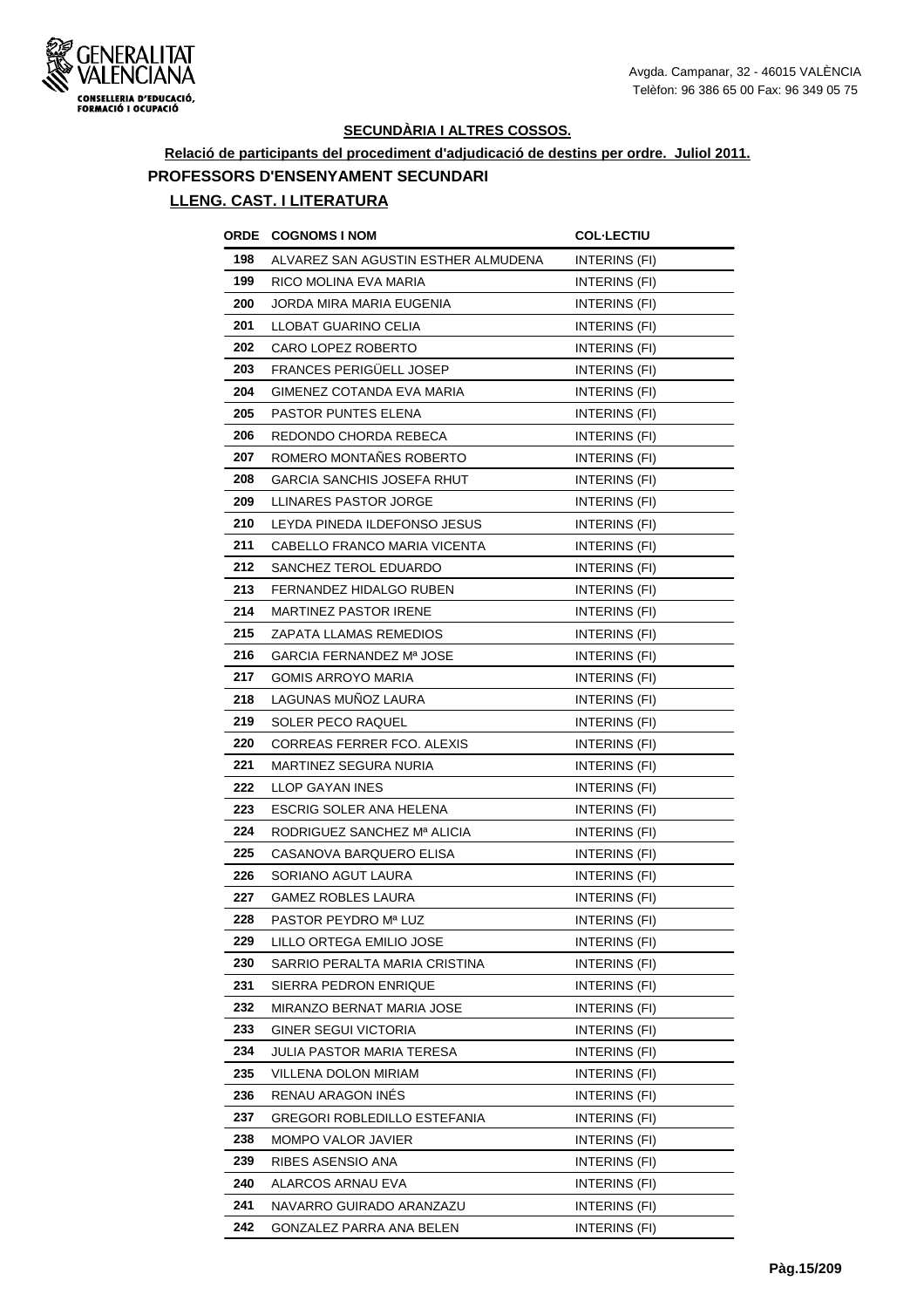

# **Relació de participants del procediment d'adjudicació de destins per ordre. Juliol 2011. PROFESSORS D'ENSENYAMENT SECUNDARI**

| ORDE | <b>COGNOMS I NOM</b>                                  | <b>COL·LECTIU</b>    |
|------|-------------------------------------------------------|----------------------|
| 243  | SILVESTRE HERNANDEZ PABLO                             | INTERINS (FI)        |
| 244  | ESCRICHE AZPIRI RAQUEL                                | INTERINS (FI)        |
| 245  | DOTES FERNANDEZ SHEILA                                | INTERINS (FI)        |
| 246  | DOMINGUEZ MONTESINOS JOSE MIGUEL                      | INTERINS (FI)        |
| 247  | ESTEVAN ROCHER VANESSA                                | INTERINS (FI)        |
| 248  | NACHER LLORENS IRENE                                  | INTERINS (FI)        |
| 249  | TOLSA POTOUS FRANCISCO JAVIER                         | INTERINS (FI)        |
| 250  | <b>TORTOSA PASCUAL VANESA</b>                         | INTERINS (FI)        |
| 251  | VALDIVIESO MONTERO SANDRA                             | INTERINS (FI)        |
| 252  | QUILIS SORIANO MARIA DEL CARMEN                       | INTERINS (FI)        |
| 253  | <b>BLASCO SISCAR FANNY</b>                            | INTERINS (FI)        |
| 254  | RODRIGUEZ CUCHILLO MARIA ANGELES                      | <b>INTERINS (FI)</b> |
| 255  | ARNAL CABO M. JOSE                                    | INTERINS (FI)        |
| 256  | GUILLEN RODRIGUEZ LUCIA                               | INTERINS (FI)        |
| 257  | VALERO VALCARCEL IRENE                                | <b>INTERINS (FI)</b> |
| 258  | MURGUI SORIANO Mª JOSE                                | INTERINS (FI)        |
| 259  | ROVIRA ZARZOSO MARIA CARMEN                           | INTERINS (FI)        |
| 260  | GALIANA GRAMAGE MARIA CARMEN                          | INTERINS (FI)        |
| 261  | BARBERA RAMO VANESA                                   | INTERINS (FI)        |
| 262  | PELLICER SORIA LOLA                                   | INTERINS (FI)        |
| 263  | VIDAL VILA SUSANA                                     | INTERINS (FI)        |
| 264  | SANTACREU COLLADO SILVIA                              | INTERINS (FI)        |
| 265  | MONTAVA DEL ARCO MARÍA ELENA                          | INTERINS (FI)        |
| 266  | RAZAFINDRAKOTO RASOANIRINA VOAHANGINIRI INTERINS (FI) |                      |
| 267  | FUENTES GRINAN PURIFICACION MAGDALENA                 | INTERINS (FI)        |
| 268  | GUARDIOLA BORT ANA                                    | <b>INTERINS (FI)</b> |
| 269  | FUENTES GAVIÑO ANTONIO MANUEL                         | INTERINS (FI)        |
| 270  | <b>FAUS CERDA DAVID</b>                               | INTERINS (FI)        |
| 271  | MARTINEZ MARTINEZ MARIA                               | INTERINS (FI)        |
| 272  | PEREA HURTADO MARIA GEMA                              | INTERINS (FI)        |
| 273  | NAVARRETE SANJUAN ELENA                               | INTERINS (FI)        |
| 274  | SALGADO PLAZA CRISTINA                                | INTERINS (FI)        |
| 275  | ALONSO CASANA LAURA                                   | INTERINS (FI)        |
| 276  | CHAMIZO LARA ANTONIO                                  | INTERINS (FI)        |
| 277  | MIRA CHORQUES ANTONIO                                 | INTERINS (FI)        |
| 278  | HERNANDEZ LOPEZ MARIA                                 | INTERINS (FI)        |
| 279  | FERNANDEZ TORNERO VERONICA                            | INTERINS (FI)        |
| 280  | GONZALEZ GONZALEZ ANA BELEN                           | INTERINS (FI)        |
| 281  | RAMIREZ GONZALEZ MARIA TERESA                         | INTERINS (FI)        |
| 282  | LATOUR ALCANTUD GUILLERMO                             | INTERINS (FI)        |
| 283  | TOMAS BAYO SERVANDO                                   | INTERINS (FI)        |
| 284  | MARCHANTE SAEZ CONNIE                                 | INTERINS (FI)        |
| 285  | SEGURA PEDRERO ESTEFANIA                              | INTERINS (FI)        |
| 286  | VALERO YEPES Mª ANGELES                               | INTERINS (FI)        |
| 287  | JOVER LITARTE MAGDALENA                               | INTERINS (FI)        |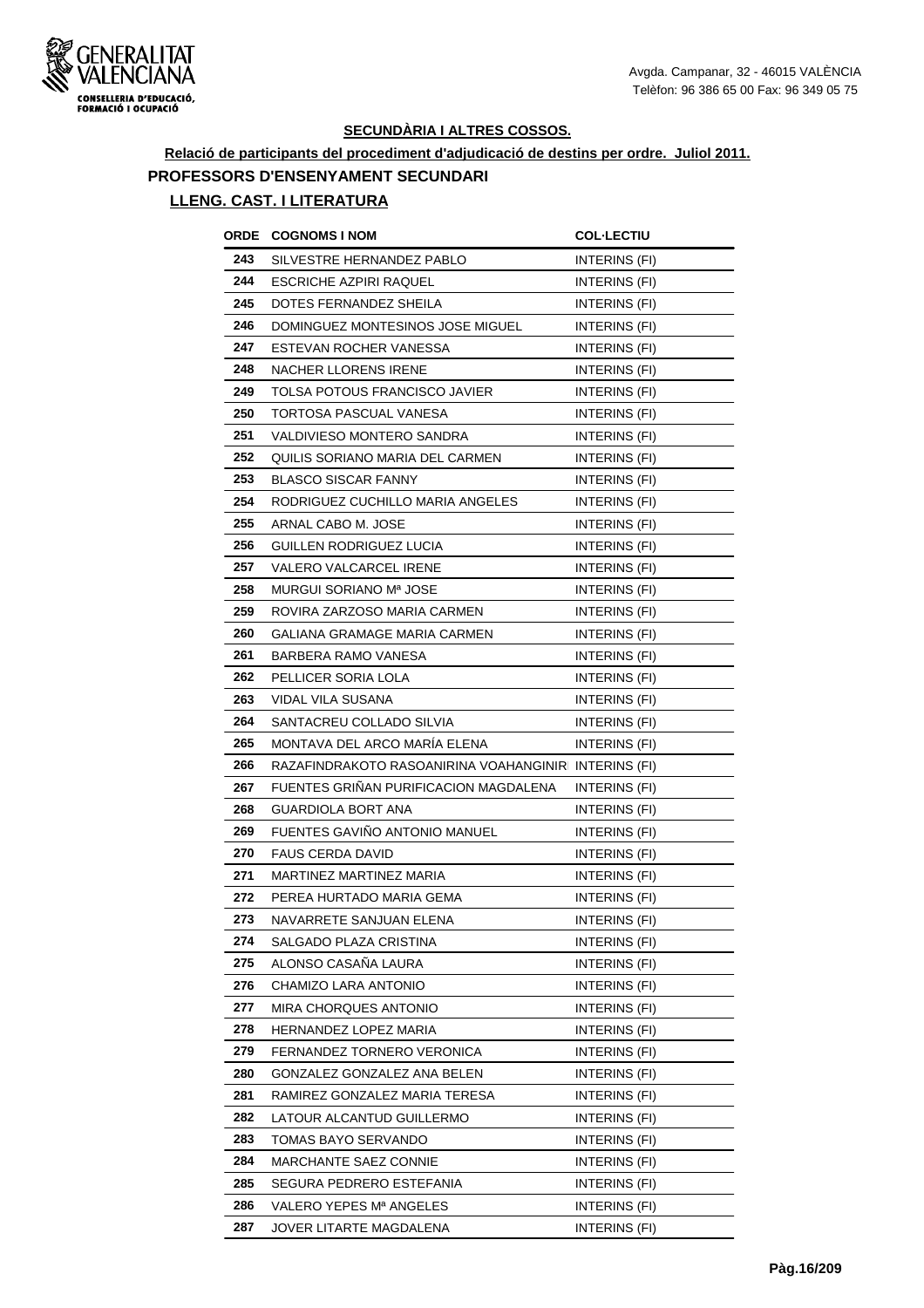

## **Relació de participants del procediment d'adjudicació de destins per ordre. Juliol 2011. PROFESSORS D'ENSENYAMENT SECUNDARI**

| ORDE | <b>COGNOMS I NOM</b>                                  | <b>COL·LECTIU</b>    |
|------|-------------------------------------------------------|----------------------|
| 288  | CABEDO ORTELLS ALICIA                                 | INTERINS (FI)        |
| 289  | GARCIA AVILA SILVIA CELIA                             | INTERINS (FI)        |
| 290  | GUARDIOLA GERONA MARÍA JESÚS                          | INTERINS (FI)        |
| 291  | GIMENEZ ATIENZAR MINERVA                              | INTERINS (FI)        |
| 292  | LOPEZ LAVARA MARIA ISABEL                             | INTERINS (FI)        |
| 293  | <b>IBANEZ MARTIN RAUL</b>                             | INTERINS (FI)        |
| 294  | BOTELLA AZORIN SILVIA                                 | INTERINS (FI)        |
| 295  | <b>MORENO MATEO VIRGINIA</b>                          | INTERINS (FI)        |
| 296  | FERNANDEZ MOLINA VICTOR MANUEL                        | INTERINS (FI)        |
| 297  | FORTUNY SANZ INMACULADA FRANCISCA                     | INTERINS (FI)        |
| 298  | PORTER MARTINEZ EDUARDO                               | INTERINS (FI)        |
| 299  | RUIZ NAVARRO SARA                                     | INTERINS (FI)        |
| 300  | VALERO BERNABEU MARIA SOLEDAD                         | INTERINS (FI)        |
| 301  | AMOROS LINARES RAQUEL                                 | INTERINS (FI)        |
| 302  | VANACLOCHA PERPIÑA CARMEN                             | <b>INTERINS (FI)</b> |
| 303  | MERINO OCAÑA ROSA MARIA                               | INTERINS (FI)        |
| 304  | LUZON SANCHEZ MARIA DEL CARMEN                        | INTERINS (FI)        |
| 305  | TOJAKA DOMENECH TABATHA                               | INTERINS (FI)        |
| 306  | GONZALEZ-ESPRESATI GARCIA-MEDALL CARLOS INTERINS (FI) |                      |
| 307  | <b>MANEZ MARIN MONICA</b>                             | INTERINS (FI)        |
| 308  | <b>BONET HERRERO PAULA</b>                            | INTERINS (FI)        |
| 309  | MENDIOLA OÑATE PEDRO JAVIER                           | INTERINS (FI)        |
| 310  | ARCOS ARCOS ESTHER                                    | INTERINS (FI)        |
| 311  | PEIRO LEONARD MARIA DE LA MAR                         | INTERINS (FI)        |
| 312  | NAVARRO MARTINEZ CLARA                                | INTERINS (FI)        |
| 313  | LOPEZ MORENO MARIA CINTHYA                            | INTERINS (FI)        |
| 314  | DONET MORA MARÍA SONSOLES                             | INTERINS (FI)        |
| 315  | VAZQUEZ PEREZ CONSUELO                                | INTERINS (FI)        |
| 316  | URENA VALLS ELISABET                                  | INTERINS (FI)        |
| 317  | MIRALLES SALA MARIA SOCORRO                           | <b>INTERINS (FI)</b> |
| 318  | MAÑAS SANCHEZ Mª DEL MAR                              | INTERINS (FI)        |
| 319  | SANCHIS ZARZO DAVID                                   | INTERINS (FI)        |
| 320  | RUANO LAPARRA ELENA                                   | INTERINS (FI)        |
| 321  | <b>GOMEZ RAMON Mª ASUNCION</b>                        | INTERINS (FI)        |
| 322  | GONZALEZ SELLES Mª DEL CARMEN                         | INTERINS (FI)        |
| 323  | PASCUAL SERRA NOELIA DEL PILAR                        | INTERINS (FI)        |
| 324  | GALVEZ RODRIGUEZ LAURA                                | INTERINS (FI)        |
| 325  | CEBRIAN TORTOSA BEGOÑA                                | INTERINS (FI)        |
| 326  | PEREZ GIMENEZ MONTSERRAT                              | INTERINS (FI)        |
| 327  | SANCHEZ GARCIA MARIA DE LOS LLANOS                    | INTERINS (FI)        |
| 328  | LOPEZ ROMERO ANTONIA INMACULADA                       | INTERINS (FI)        |
| 329  | ANDREU LOPEZ MARIA CARMEN                             | INTERINS (FI)        |
| 330  | ASENSIO RUIZ ROSARIO                                  | INTERINS (FI)        |
| 331  | ANDREU CAMPOS ESTHER                                  | INTERINS (FI)        |
| 332  | CARREY GIMENO VIOLETA                                 | INTERINS (FI)        |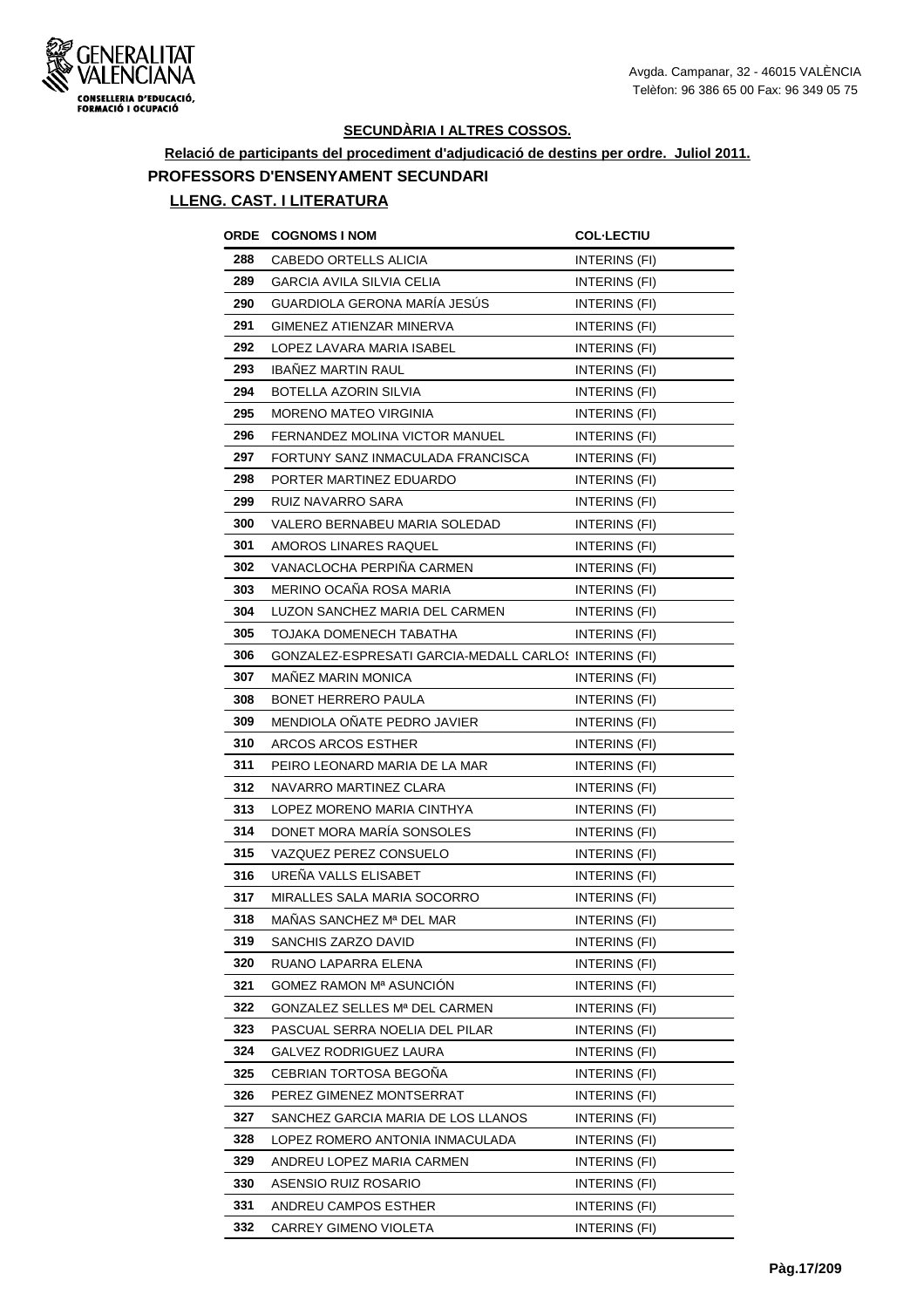

## **Relació de participants del procediment d'adjudicació de destins per ordre. Juliol 2011. PROFESSORS D'ENSENYAMENT SECUNDARI**

| ORDE | <b>COGNOMS I NOM</b>                 | <b>COL·LECTIU</b>    |
|------|--------------------------------------|----------------------|
| 333  | CANDELA NAVARRO PAULA                | INTERINS (FI)        |
| 334  | MARTIN GARCIA SILVIA                 | INTERINS (FI)        |
| 335  | GOMEZ VERDU MARIA CARMEN             | INTERINS (FI)        |
| 336  | <b>GEA MARIN ELISABET</b>            | INTERINS (FI)        |
| 337  | BELLOD ORTUNO LUCIA                  | INTERINS (FI)        |
| 338  | ORTIZ HERNANDEZ FRANCISCO JAVIER     | INTERINS (FI)        |
| 339  | GONZALEZ RUBIO ANA                   | INTERINS (FI)        |
| 340  | <b>MOLINA MOLINA LAURA</b>           | INTERINS (FI)        |
| 341  | SANCHEZ MORENO GEMMA                 | INTERINS (FI)        |
| 342  | LORENTE MIRALLES SONIA               | INTERINS (FI)        |
| 343  | ORTEGA LOPEZ LAURA                   | INTERINS (FI)        |
| 344  | <b>BONILLA BOSCH MARIA EVELYN</b>    | INTERINS (FI)        |
| 345  | ASENSI CANDELA VERONICA              | INTERINS (FI)        |
| 346  | <b>GARCIA HERVAS SAMUEL</b>          | <b>INTERINS (FI)</b> |
| 347  | <b>MICO TORMO VERONICA</b>           | <b>INTERINS (FI)</b> |
| 348  | LOPEZ BLANCO JESUS                   | INTERINS (FI)        |
| 349  | MOGAS ISAMAT ROGER                   | INTERINS (FI)        |
| 350  | CABELLO BARRES MARIA AMPARO          | <b>INTERINS (FI)</b> |
| 351  | GRAU MARTI Mª ROSA                   | INTERINS (FI)        |
| 352  | PEREZ JORDA IRENE                    | INTERINS (FI)        |
| 353  | LURBE TORRES LORENA                  | INTERINS (FI)        |
| 354  | REOLID DOLZ SILVIA                   | INTERINS (FI)        |
| 355  | BERNABEU SEMPERE M. SALUD            | INTERINS (FI)        |
| 356  | LEAL RODRIGUEZ IRENE                 | INTERINS (FI)        |
| 357  | CRUZ MORENTE MIGUEL ANTONIO          | INTERINS (FI)        |
| 358  | ARENAS LOZANO VERONICA               | <b>INTERINS (FI)</b> |
| 359  | SORIA MICO SUSANA                    | INTERINS (FI)        |
| 360  | IZQUIERDO GÜEMEZ ESTHER              | INTERINS (FI)        |
| 361  | CALATAYUD JORDA LOURDES              | INTERINS (FI)        |
| 362  | PALOMARES CARRASCO RAFAEL            | <b>INTERINS (FI)</b> |
| 363  | INSA FUENTES PATRICIA                | INTERINS (FI)        |
| 364  | CARPIO CASERO ELIA                   | INTERINS (FI)        |
| 365  | MATAMOROS CUENCA JOSE LUIS           | INTERINS (FI)        |
| 366  | <b>FERRER LATORRE VICENTE ISRAEL</b> | INTERINS (FI)        |
| 367  | CANDELA MAS AMPARO                   | INTERINS (FI)        |
| 368  | MURRIA ESTAL ISMAEL                  | INTERINS (FI)        |
| 369  | MARTINEZ SIMON JOSE MARIA            | INTERINS (FI)        |
| 370  | TENDERO POVEDA ALICIA                | INTERINS (FI)        |
| 371  | HERNANDEZ HERNANDEZ VERONICA         | INTERINS (FI)        |
| 372  | FERRER PEREZ BEGONA                  | INTERINS (FI)        |
| 373  | VALERA PEÑA VANESA                   | INTERINS (FI)        |
| 374  | MONTAÑEZ MESAS MARTA PILAR           | INTERINS (FI)        |
| 375  | GUISADO HERNANDEZ M. JOSE            | INTERINS (FI)        |
| 376  | FERRER ORTELLS JOSUE DAMIA           | INTERINS (FI)        |
| 377  | RUIZ SALINAS MARIA LIDON             | INTERINS (FI)        |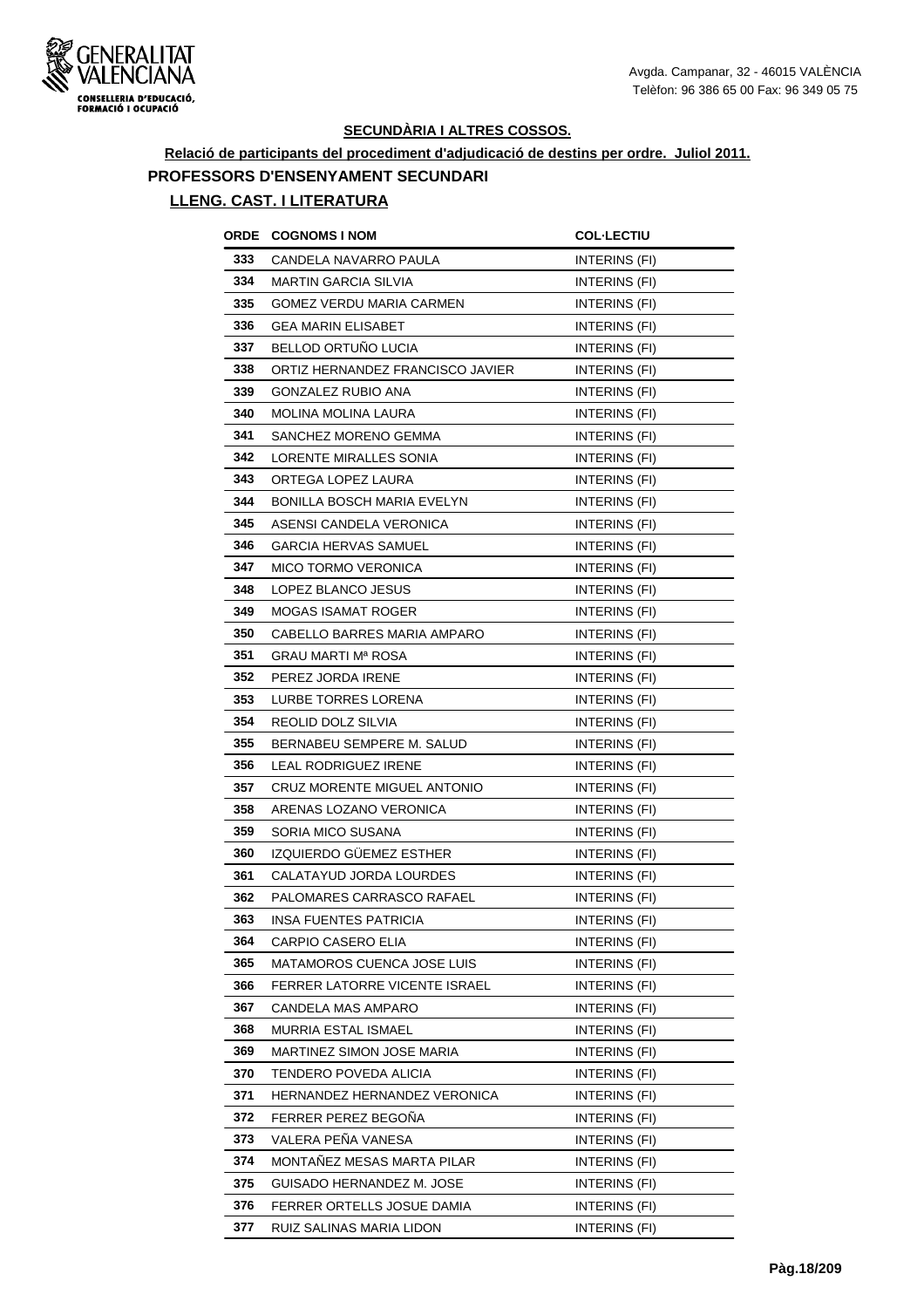

# **Relació de participants del procediment d'adjudicació de destins per ordre. Juliol 2011. PROFESSORS D'ENSENYAMENT SECUNDARI**

| ORDE | <b>COGNOMS I NOM</b>                 | <b>COL·LECTIU</b>    |
|------|--------------------------------------|----------------------|
| 378  | MONDEJAR GONZALEZ MARÍA DOLORES      | INTERINS (FI)        |
| 379  | CAYUELAS LOPEZ JESUS                 | INTERINS (FI)        |
| 380  | ROMERO MARTINEZ ESPERANZA            | INTERINS (FI)        |
| 381  | SANCHEZ SALMERON MARIA JESUS         | INTERINS (FI)        |
| 382  | CATALA GUARDIOLA JAIME               | INTERINS (FI)        |
| 383  | GONZALEZ HERNANDO EVA MARIA          | INTERINS (FI)        |
| 384  | SISCAR RUIZ CRISTINA                 | INTERINS (FI)        |
| 385  | QUILES FERNANDEZ MARTA               | INTERINS (FI)        |
| 386  | TERUEL GALARZO RAFAEL                | INTERINS (FI)        |
| 387  | BONONAD PASTOR REYES                 | INTERINS (FI)        |
| 388  | CALATAYUD MIGUEL MARIA DEL PILAR     | INTERINS (FI)        |
| 389  | MONSERRAT ALARIO KAREN               | INTERINS (FI)        |
| 390  | POLO BRUIXOLA MARIA DE LAS MERCEDES  | INTERINS (FI)        |
| 391  | REVERT FRANCES MONICA                | <b>INTERINS (FI)</b> |
| 392  | OVIEDO AUCEJO MARINA SOL             | <b>INTERINS (FI)</b> |
| 393  | ARAGONES SANTULARIO ANGELA           | INTERINS (FI)        |
| 394  | GARCIA QUINTO FRANCISCO JOSE         | INTERINS (FI)        |
| 395  | MUÑOZ MONTERO VANESA                 | <b>INTERINS (FI)</b> |
| 396  | SOLER APARISI LAURA                  | INTERINS (FI)        |
| 397  | DAVALOS CORONATTI MARIA SUSANA       | INTERINS (FI)        |
| 398  | MAÑOGIL MARTINEZ FERNANDO            | INTERINS (FI)        |
| 399  | FERRANDO MAZON MARIA CRISTINA        | INTERINS (FI)        |
| 400  | RUBIO ANDREU MARIA PILAR             | INTERINS (FI)        |
| 401  | BORRAS BENEYTO SILVIA                | INTERINS (FI)        |
| 402  | <b>BALDO MORALES ANGELA</b>          | INTERINS (FI)        |
| 403  | <b>BUENACHE DELGADO ISABEL</b>       | INTERINS (FI)        |
| 404  | FERNANDEZ RODRIGUEZ ADRIANA SOPHIA   | INTERINS (FI)        |
| 405  | PEREZ PALAO PATRICIA                 | INTERINS (FI)        |
| 406  | MUÑOZ BECARES MARIA AMOR             | INTERINS (FI)        |
| 407  | ZEIN MARTINEZ HAMDI BADER            | INTERINS (FI)        |
| 408  | HERNANDEZ BERNABE ELENA              | INTERINS (FI)        |
| 409  | SOLA GARCIA Mª VIRTUDES              | INTERINS (FI)        |
| 410  | <b>MONTORO RECIO ISABEL</b>          | INTERINS (FI)        |
| 411  | VERDU SANTO SERGIO                   | INTERINS (FI)        |
| 412  | HERNANDEZ MARTINEZ GEMA DE LA VIRTUD | INTERINS (FI)        |
| 413  | MARTIN CEBRIAN SILVIA                | INTERINS (FI)        |
| 414  | PANCHO FLORES MIGUEL                 | INTERINS (FI)        |
| 415  | PEREZ REDONDO MAXIMILIANO TOMAS      | INTERINS (FI)        |
| 416  | BARDAL ROMERO MARI CARMEN            | INTERINS (FI)        |
| 417  | GARCIA MONASOR AGUSTINA              | INTERINS (FI)        |
| 418  | FALOMIR GOZALBO VICTOR               | INTERINS (FI)        |
| 419  | GOMEZ ARCINIEGA ALVARO               | INTERINS (FI)        |
| 420  | SORIA PASTOR MARIA NIEVES            | INTERINS (FI)        |
| 421  | GARCIA SAIZ LORENA                   | INTERINS (FI)        |
| 422  | RODENAS ALARCON HERMINIA             | INTERINS (FI)        |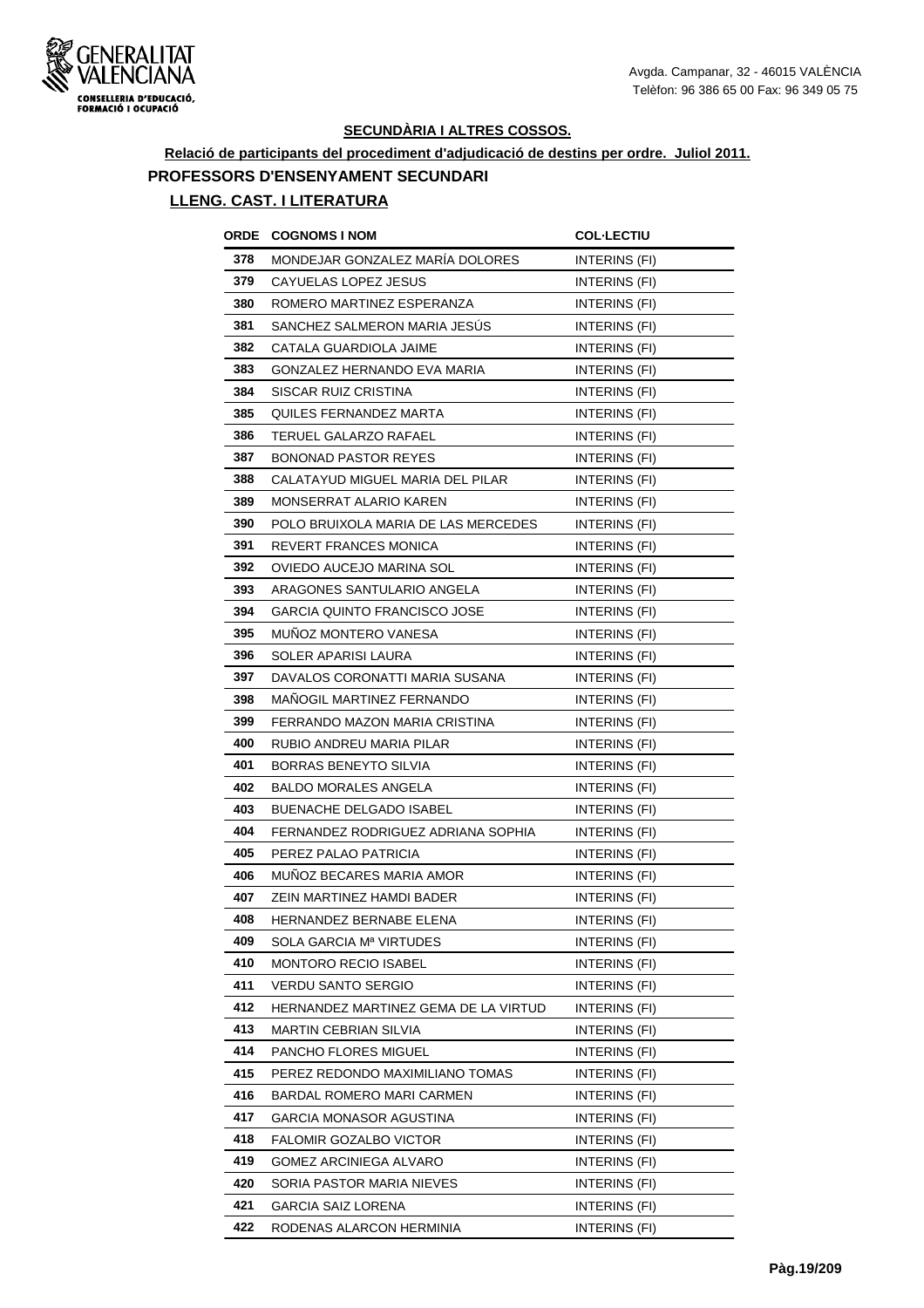

## **Relació de participants del procediment d'adjudicació de destins per ordre. Juliol 2011. PROFESSORS D'ENSENYAMENT SECUNDARI**

| ORDE | <b>COGNOMS I NOM</b>           | <b>COL·LECTIU</b> |
|------|--------------------------------|-------------------|
| 423  | GONZALEZ CAMPAYO CAROLINA      | INTERINS (FI)     |
| 424  | SAINZ FERNANDEZ CAROLINA       | INTERINS (FI)     |
| 425  | GALINDO MATEO SERGIO           | INTERINS (FI)     |
| 426  | NAVARRO ADAM SUSANA            | INTERINS (FI)     |
| 427  | ARGENT PEREZ ANTONIO           | INTERINS (FI)     |
| 428  | SIMON HERNANDEZ MARTA          | INTERINS (FI)     |
| 429  | CANO MAS CRISTINA              | INTERINS (FI)     |
| 430  | ROIG HERNANDEZ ANA ISABEL      | INTERINS (FI)     |
| 431  | ARAGON IZQUIERDO MARIA         | INTERINS (FI)     |
| 432  | MOLES MARTINEZ CARMINA         | INTERINS (FI)     |
| 433  | ALEDON PITARCH BEATRIZ         | INTERINS (FI)     |
| 434  | MARTINEZ CUEVAS CRISTINA       | INTERINS (FI)     |
| 435  | RUIZ GIMENEZ MARIA MERCEDES    | INTERINS (FI)     |
| 436  | MOLINA GIL MARIA INMACULADA    | INTERINS (FI)     |
| 437  | BARBER LLUCH MARIA             | INTERINS (FI)     |
| 438  | PLANELLS CODOÑER GLORIA        | INTERINS (FI)     |
| 439  | MURILLO MARTINEZ BELEN         | INTERINS (FI)     |
| 440  | VISIEDO SANCHEZ LAURA          | INTERINS (FI)     |
| 441  | MARTINEZ LOPEZ VANESA          | INTERINS (FI)     |
| 442  | REQUENA ALEMANY ANGELA         | INTERINS (FI)     |
| 443  | ANDREU PAUNER ROCIO            | INTERINS (FI)     |
| 444  | VALDEARCOS VILLAR CARMEN       | INTERINS (FI)     |
| 445  | LOPEZ LOPEZ ISABEL             | INTERINS (FI)     |
| 446  | NAVARRO OLMEDA MARIA PENA      | INTERINS (FI)     |
| 447  | MARTINEZ TALAVERA MARIA JOSE   | INTERINS (FI)     |
| 448  | ANDREU GARCIA NURIA            | INTERINS (FI)     |
| 449  | MIÑANA MORELL SONIA            | INTERINS (FI)     |
| 450  | GOMEZ JIMENEZ ANA MARIA        | INTERINS (FI)     |
| 451  | HERNANDEZ RUBIA ROSA MARIA     | INTERINS (FI)     |
| 452  | PAYO ESCUDERO ALBA             | INTERINS (FI)     |
| 453  | SILVESTRE GRAU MARIA JOSE      | INTERINS (FI)     |
| 454  | RODRIGUEZ CARRILLO NESTOR      | INTERINS (FI)     |
| 455  | CAYUELAS LOPEZ FRANCISCA       | INTERINS (FI)     |
| 456  | VILLAR CONTRERAS MARIA         | INTERINS (FI)     |
| 457  | HERNANDEZ ALVAREZ ANA ELISA    | INTERINS (FI)     |
| 458  | REQUENA LOPEZ MARIA DEL CARMEN | INTERINS (FI)     |
| 459  | GARCIA BALLESTER M. MERCEDES   | INTERINS (FI)     |
| 460  | CAPEL VIVANCOS TAMARA          | INTERINS (FI)     |
| 461  | SALA ARROYO ALEXANDRA          | INTERINS (FI)     |
| 462  | BARBARROJA SANZ IRIS           | INTERINS (FI)     |
| 463  | MARTINEZ ORDOÑEZ ANGELES       | INTERINS (FI)     |
| 464  | SOLDEVILA MIRET BEATRIZ        | INTERINS (FI)     |
| 465  | PANOS RODRIGUEZ ISABEL         | INTERINS (FI)     |
| 466  | VAELLO PECINO OLGA             | INTERINS (FI)     |
| 467  | AGUILAR OLIVER MANUEL          | INTERINS (FI)     |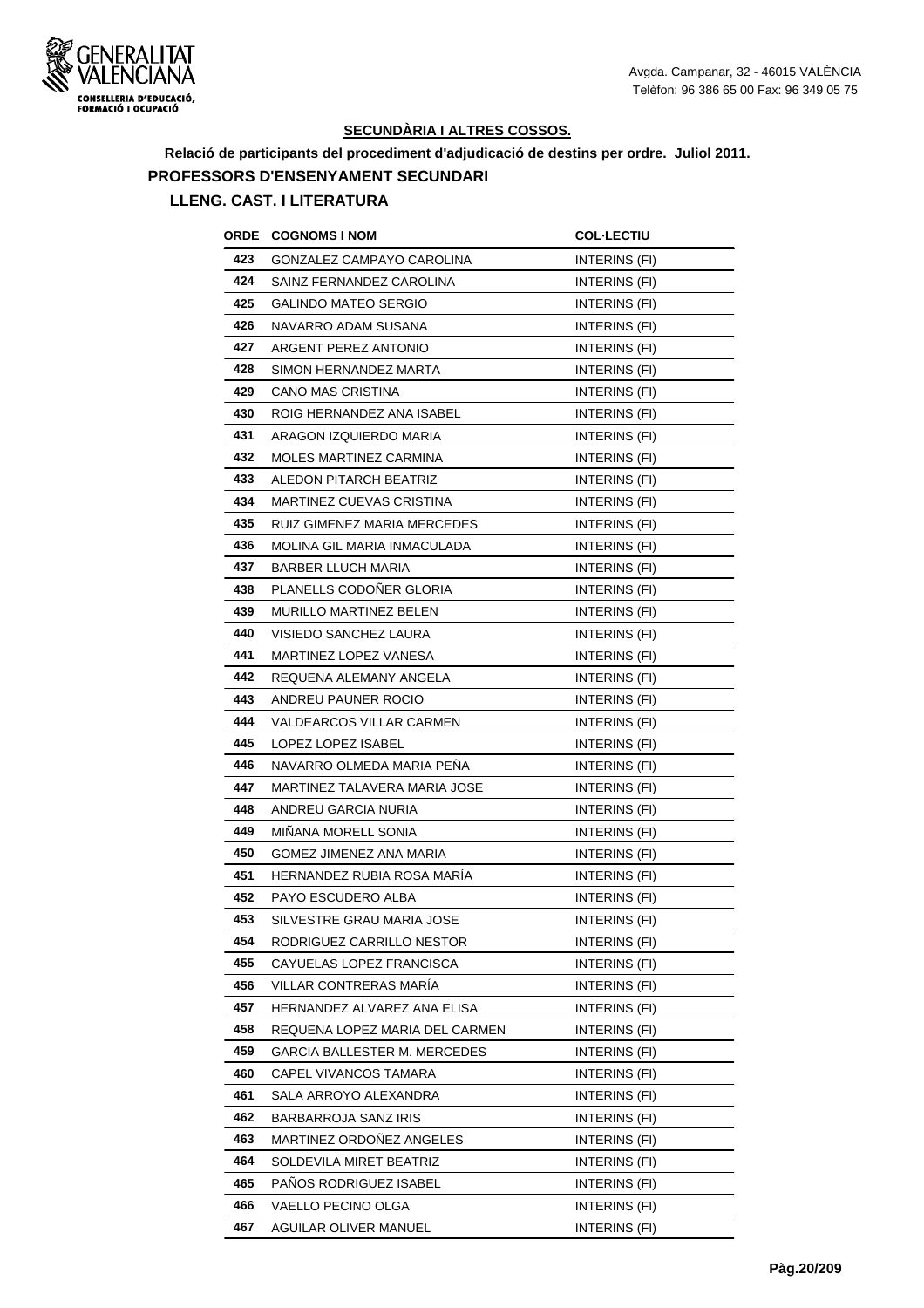

**Relació de participants del procediment d'adjudicació de destins per ordre. Juliol 2011. PROFESSORS D'ENSENYAMENT SECUNDARI**

| ORDE | <b>COGNOMS I NOM</b>              | <b>COL·LECTIU</b>    |
|------|-----------------------------------|----------------------|
| 468  | <b>GIL PASTOR RICHARD</b>         | INTERINS (FI)        |
| 469  | SANCHEZ CUENCA VANESSA            | INTERINS (FI)        |
| 470  | RUIZ CHARCOS MANUEL               | INTERINS (FI)        |
| 471  | CALVO GIMENEZ INMACULADA          | INTERINS (FI)        |
| 472  | LINARES VADILLO MANUEL            | INTERINS (FI)        |
| 473  | POLO EVORA JÉSSICA                | INTERINS (FI)        |
| 474  | GONZALEZ BAHAMONDE MONICA         | INTERINS (FI)        |
| 475  | RUIZ ESPINOSA PEDRO DANIEL        | INTERINS (FI)        |
| 476  | DALMAU CANDEL MARIA CONSUELO      | INTERINS (FI)        |
| 477  | GARCES ROSELL MANUEL              | INTERINS (FI)        |
| 478  | ARTESERO CASCO RAMON              | INTERINS (FI)        |
| 479  | <b>BLANCO GIMENEZ LUIS JESUS</b>  | INTERINS (FI)        |
| 480  | ZANON HERNANDEZ LIDIA             | INTERINS (FI)        |
| 481  | TAMARIT RUIZ MARIA AMPARO         | <b>INTERINS (FI)</b> |
| 482  | MORATO BIXQUERT ROSA MARIA        | <b>INTERINS (FI)</b> |
| 483  | <b>MALLEN CARRASCO LORENA</b>     | INTERINS (FI)        |
| 484  | RUIZ PICAZO MARIA                 | INTERINS (FI)        |
| 485  | VICEDO MAIQUEZ CRISTIAN           | INTERINS (FI)        |
| 486  | SANCHEZ PIÑAN ANA MARIA           | INTERINS (FI)        |
| 487  | GOMEZ CORRALIZA EVA MARIA         | INTERINS (FI)        |
| 488  | CASTILLO CASTILLO MARIA LIDON     | INTERINS (FI)        |
| 489  | MARTINEZ MARIN SONIA              | INTERINS (FI)        |
| 490  | VILLANUEVA PEREZ ALEJANDRA        | INTERINS (FI)        |
| 491  | DOMINGUEZ CASASOLA SONIA          | INTERINS (FI)        |
| 492  | ALBIOL LOPEZ LAURA                | INTERINS (FI)        |
| 493  | QUINTANA LOPEZ VERONICA           | <b>INTERINS (FI)</b> |
| 494  | CAMPOS ROCA PALOMA                | INTERINS (FI)        |
| 495  | PICO BELDA EVA                    | INTERINS (FI)        |
| 496  | RIBES ALEGRIA MARIA TERESA        | INTERINS (FI)        |
| 497  | LINARES ROMERO BARBARA ASUNCIÓN   | INTERINS (FI)        |
| 498  | SEGARRA CATALUÑA MARIA            | INTERINS (FI)        |
| 499  | DIAZ HERVELLA CRISTINA            | INTERINS (FI)        |
| 500  | PERALES RIVAS PATRICIA            | INTERINS (FI)        |
| 501  | ROMAN PARDO ELENA                 | INTERINS (FI)        |
| 502  | BENITO ADOBES JULIA MARIA         | INTERINS (FI)        |
| 503  | BLAZQUEZ GALERA ANA BELEN         | INTERINS (FI)        |
| 504  | JUAN ESTRADA CARMEN AURORA        | INTERINS (FI)        |
| 505  | HERNANDEZ DOMENECH MARIA ISABEL   | INTERINS (FI)        |
| 506  | VINAS PEREZ MARIA DE LAS MERCEDES | INTERINS (FI)        |
| 507  | SEGARRA BACHERO JUAN CARLOS       | INTERINS (FI)        |
| 508  | MARTINEZ PASTOR VERONICA          | INTERINS (FI)        |
| 509  | TEODORO BALDO GEMMA               | INTERINS (FI)        |
| 510  | GONZALEZ CADALAS PATRICIA         | INTERINS (FI)        |
| 511  | RAIMUNDO CORDERO GEMA             | INTERINS (FI)        |
| 512  | RIOJA IBAÑEZ MARIA                | INTERINS (FI)        |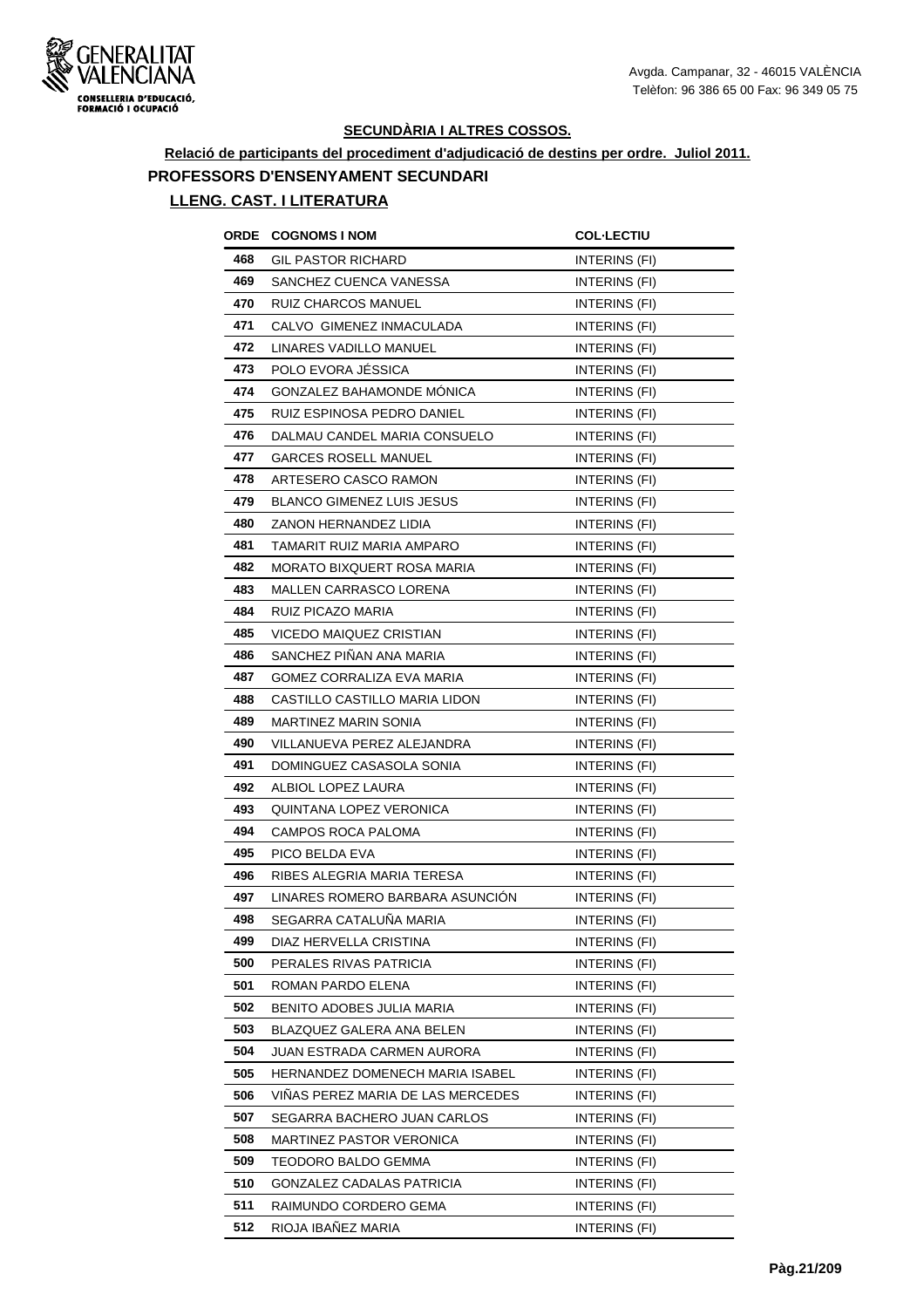

## **Relació de participants del procediment d'adjudicació de destins per ordre. Juliol 2011. PROFESSORS D'ENSENYAMENT SECUNDARI**

#### **LLENG. CAST. I LITERATURA**

| ORDE | <b>COGNOMS I NOM</b>                 | <b>COL-LECTIU</b>    |
|------|--------------------------------------|----------------------|
| 513  | ROMERO GUEVARA EVA MARIA             | INTERINS (FI)        |
| 514  | IBAÑEZ GALLEN LAURA                  | INTERINS (FI)        |
| 515  | SERRA GIORGIO                        | INTERINS (FI)        |
| 516  | <b>VALERO GIMENEZ REBECA</b>         | INTERINS (FI)        |
| 517  | NAVARRO MARTINEZ ANA MARIA           | INTERINS (FI)        |
| 518  | MOLINER MUÑOZ BEATRIZ                | INTERINS (FI)        |
| 519  | BORRELL PASTOR CONCEPCION            | INTERINS (FI)        |
| 520  | SANCHEZ SANCHEZ MARIA JOSE           | INTERINS (FI)        |
| 521  | CABALLERO RODRIGUEZ LARA             | <b>INTERINS (FI)</b> |
| 522  | JORDAN OLIVER MARIA AMPARO           | INTERINS (FI)        |
| 523  | MOLINA SANCHEZ VERONICA              | INTERINS (FI)        |
| 524  | CAJA MONTES ANA ELISENDA             | INTERINS (FI)        |
| 525  | LLINARES SANTAMARIA M. JOSE          | INTERINS (FI)        |
| 526  | BERNUS ABAD MONTSERRAT               | INTERINS (FI)        |
| 527  | TORTOSA FERNANDEZ ESTEFANIA          | INTERINS (FI)        |
| 528  | <b>BELLES PUIG LAURA</b>             | INTERINS (FI)        |
| 529  | LOPEZ- QUIÑONES LLAMAS GABRIEL MARIA | INTERINS (FI)        |
| 530  | ORTIZ MUÑOZ Mª DOLORES               | INTERINS (FI)        |
| 531  | PARRENO ANTON CRISTINA               | INTERINS (FI)        |
| 532  | <b>REIG GARCIA JUDITH</b>            | INTERINS (FI)        |
| 533  | VIVAS AIZKORBE VIRGINIA              | INTERINS (FI)        |
| 534  | <b>BLANCO RISQUEZ FRANCISCA</b>      | INTERINS (FI)        |
| 535  | RASERO VILA LETICIA                  | INTERINS (FI)        |
| 536  | LLEDO LLOPIS CARMEN JOSE             | INTERINS (FI)        |
| 537  | MARTINEZ ESTORNUT MARIA TERESA       | INTERINS (FI)        |
| 538  | MOYA ALBAREDA VICTOR                 | <b>INTERINS (FI)</b> |
| 539  | <b>CELDA SAFONT MARINA</b>           | INTERINS (FI)        |
| 540  | <b>MERINO PEREZ INES</b>             | INTERINS (FI)        |
| 541  | GOMEZ BRAVO ANA ISABEL               | INTERINS (FI)        |
| 542  | <b>GARCIA CANTERO NURIA</b>          | INTERINS (FI)        |
| 543  | QUILES JAEN MARIA JOSE               | INTERINS (FI)        |
| 544  | FIDALGO PENA MARIA JOSE              | INTERINS (FI)        |
| 545  | PINA PLA NURIA                       | INTERINS (FI)        |
| 546  | MARTOS GARCIA MARIA GLORIA           | INTERINS (FI)        |
| 547  | MONTESINOS SERRA ELENA               | INTERINS (FI)        |
| 548  | RIQUELME SELLES VERONICA             | INTERINS (FI)        |
| 549  | VALCARCEL COMPANY LUCIA              | INTERINS (FI)        |
| 550  | BAZAN CERDAN RUBEN                   | INTERINS (FI)        |
| 551  | DURA GARCES ESTER                    | INTERINS (FI)        |
| 552  | PEREZ PEINADO ANGELES                | INTERINS (FI)        |

| <b>ORDE COGNOMS INOM</b>   | <b>COL-LECTIU</b> |
|----------------------------|-------------------|
| MORA ZINKE CARMEN NATIVID. | INTERINS (FI)     |
| ALBERO CAMPOS JOSE MANUEL  | INTERINS (FI)     |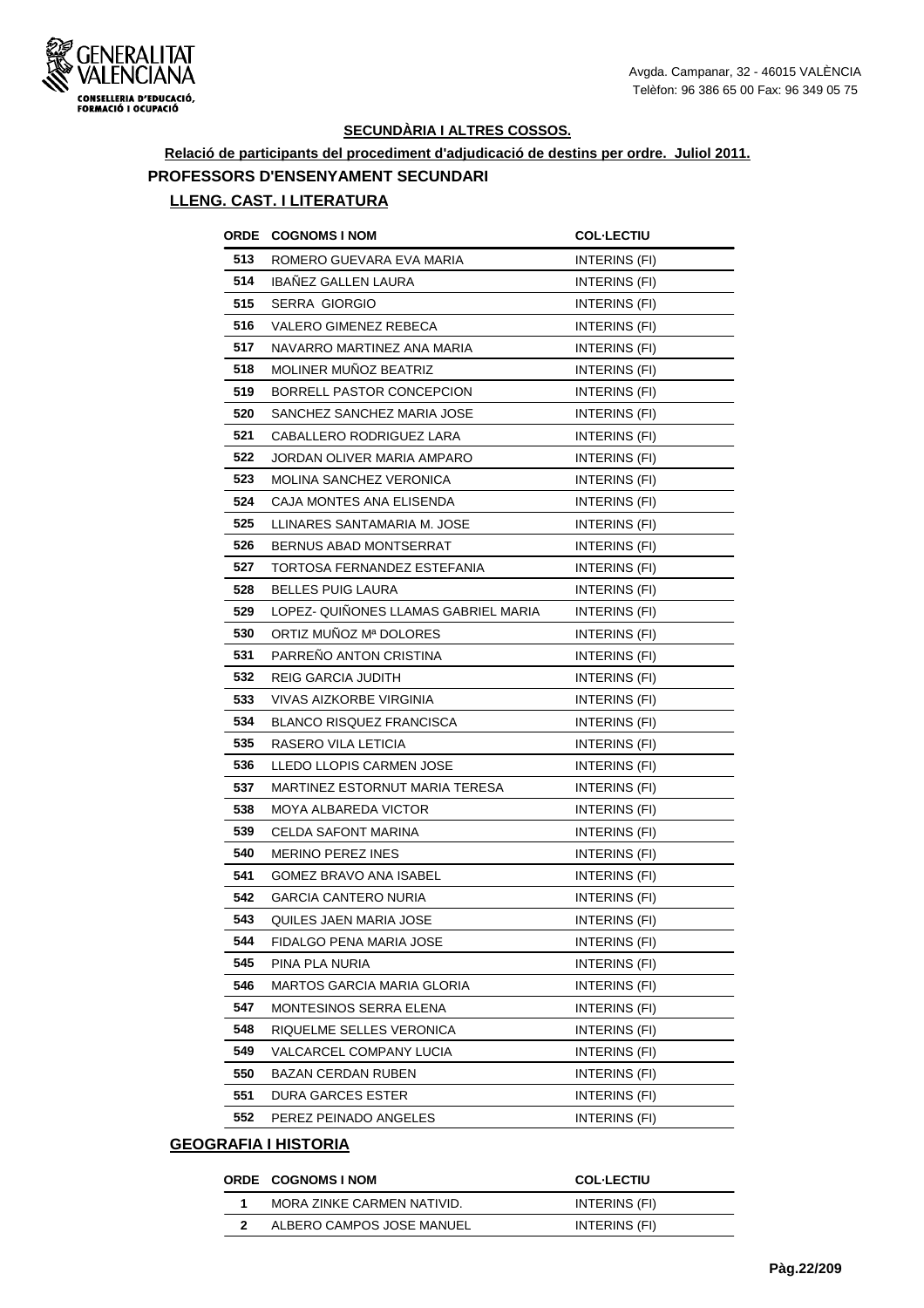

# **Relació de participants del procediment d'adjudicació de destins per ordre. Juliol 2011. PROFESSORS D'ENSENYAMENT SECUNDARI**

|    | <b>ORDE COGNOMS INOM</b>         | <b>COL-LECTIU</b>    |
|----|----------------------------------|----------------------|
| 3  | RUIZ SAAVEDRA JULIA              | INTERINS (FI)        |
| 4  | SICLUNA LLETGET Mª ISABEL        | INTERINS (FI)        |
| 5  | NADAL FAUS Mª JOSE LILIANA       | INTERINS (FI)        |
| 6  | MARIN CANICIO ANA ELVIRA         | INTERINS (FI)        |
| 7  | ALAMO ALVAREZ CONCEPCION         | INTERINS (FI)        |
| 8  | JOVER TORTOSA MARIA DOLORES      | <b>INTERINS (FI)</b> |
| 9  | SAIZ CAVERO DIONISIA             | INTERINS (FI)        |
| 10 | <b>MARTIN MATEO AMOR CARMEN</b>  | INTERINS (FI)        |
| 11 | BERNABEU QUIRANTE ANTONIO        | <b>INTERINS (FI)</b> |
| 12 | PEDROS GARCIA JULIO              | INTERINS (FI)        |
| 13 | RIBES PAMBLANCO CARLOS           | INTERINS (FI)        |
| 14 | VILA MAUOPEY ANA M               | INTERINS (FI)        |
| 15 | PERIS PEREZ MARIA                | INTERINS (FI)        |
| 16 | <b>GARCIA FERRADA ANTONIA</b>    | INTERINS (FI)        |
| 17 | <b>JIMENEZ BUENO RAFAELA</b>     | INTERINS (FI)        |
| 18 | <b>GARCIA GARCIA LAUDELINA</b>   | INTERINS (FI)        |
| 19 | PASTOR GOMEZ MARIA LOURDES       | INTERINS (FI)        |
| 20 | POVEDA JORDA MARIA LUISA         | <b>INTERINS (FI)</b> |
| 21 | DEVESA HERNANDEZ MARIA ANGELES   | <b>INTERINS (FI)</b> |
| 22 | DE FRIAS DE FRIAS LUZ DIVINA     | INTERINS (FI)        |
| 23 | COLAÇO BARAO Mª FLORA            | INTERINS (FI)        |
| 24 | ALBORS FELIX ANA MARIA           | INTERINS (FI)        |
| 25 | MARTINEZ IBAÑEZ Mª DOLORES       | INTERINS (FI)        |
| 26 | MIRA CERDA MARIA LUISA NIEVES    | INTERINS (FI)        |
| 27 | PALACIOS CANET SALVADOR          | INTERINS (FI)        |
| 28 | VILLALBA RODES MARIA ASUNCION    | <b>INTERINS (FI)</b> |
| 29 | <b>BAZ TEMPRANO ROSA</b>         | INTERINS (FI)        |
| 30 | <b>BIXQUERT MAHIQUES ANGELES</b> | INTERINS (FI)        |
| 31 | FERRER ALABOR M JESUS            | INTERINS (FI)        |
| 32 | <b>MURCIA FUENTES JOSE LUIS</b>  | INTERINS (FI)        |
| 33 | GOMEZ MERINO ANA                 | INTERINS (FI)        |
| 34 | CERVERA PERIS ELOINA             | INTERINS (FI)        |
| 35 | LUCAS SANCHEZ ESPERANZA          | INTERINS (FI)        |
| 36 | SOSPEDRA SEBASTIAN JUAN          | INTERINS (FI)        |
| 37 | BELTRAN GRAGERA CARMELA          | INTERINS (FI)        |
| 38 | MANRESA VIVES DOLORES            | INTERINS (FI)        |
| 39 | TUDELA MIÑANA JESUS R            | INTERINS (FI)        |
| 40 | SAEZ DOMINGUEZ FRANCISCO         | INTERINS (FI)        |
| 41 | SANCHEZ ALCARAZ CARMEN           | INTERINS (FI)        |
| 42 | OLIVER BERNABE Mª VICENTA        | INTERINS (FI)        |
| 43 | COSTA ALDEGUER ILDEFONSO         | INTERINS (FI)        |
| 44 | MONFERRER SEGUER MANUEL          | INTERINS (FI)        |
| 45 | HERNANDEZ DE NALDA EUGENIA       | INTERINS (FI)        |
| 46 | RIQUELME PEREZ JUANA LUISA       | INTERINS (FI)        |
| 47 | ALACOT BLANCO SARA MARIA         | INTERINS (FI)        |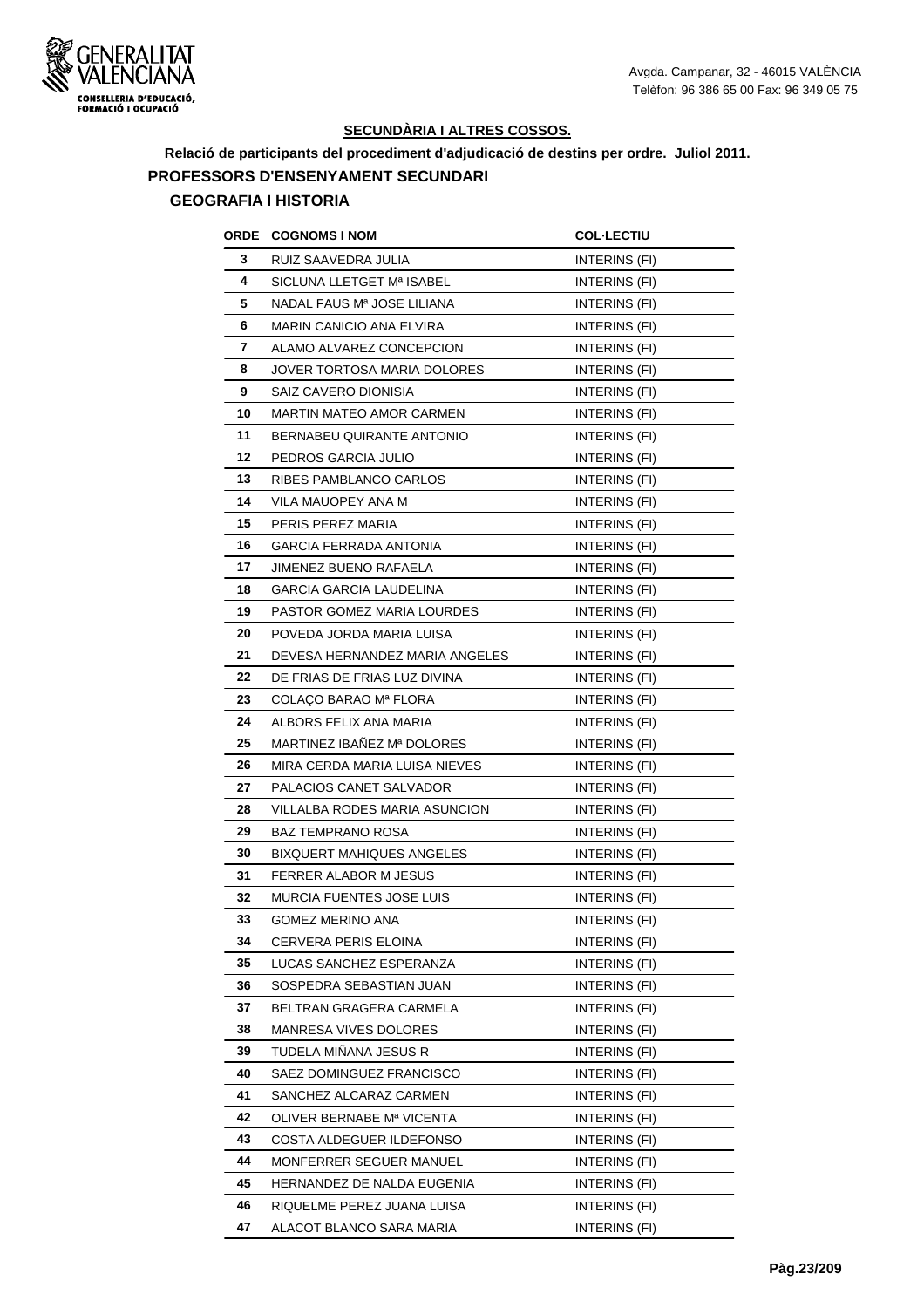

# **Relació de participants del procediment d'adjudicació de destins per ordre. Juliol 2011. PROFESSORS D'ENSENYAMENT SECUNDARI**

| ORDE | <b>COGNOMS I NOM</b>                 | <b>COL-LECTIU</b>    |
|------|--------------------------------------|----------------------|
| 48   | BORT LLORENS MARIA DOLORES           | INTERINS (FI)        |
| 49   | BENITEZ CARRATALA MARIA JOSE         | <b>INTERINS (FI)</b> |
| 50   | <b>GARCIA RODRIGO MARIA MERCEDES</b> | INTERINS (FI)        |
| 51   | GONZALEZ RICO MARIA DEL ROSARIO      | INTERINS (FI)        |
| 52   | VINAL GOMEZ MARIA TERESA             | INTERINS (FI)        |
| 53   | FERNANDEZ GUALDA ELVIRA              | INTERINS (FI)        |
| 54   | CHIRILLACH BALAGUER Mª CONSUELO      | INTERINS (FI)        |
| 55   | <b>FRANCH SALES ELISA</b>            | INTERINS (FI)        |
| 56   | <b>GARCIA BLAY Mª ISABEL</b>         | INTERINS (FI)        |
| 57   | ALEDO SARABIA JOSE                   | INTERINS (FI)        |
| 58   | <b>GALVEZ SENEN MIGUEL VICENTE</b>   | INTERINS (FI)        |
| 59   | SIFRE SIFRE M <sup>a</sup> JOSE      | INTERINS (FI)        |
| 60   | GALLAR PEREZ-ALBALADEJO Mª CLARA     | INTERINS (FI)        |
| 61   | GRAU CANTUS JUAN RAMON               | INTERINS (FI)        |
| 62   | CLARES ARRIBAS SAGRARIO              | <b>INTERINS (FI)</b> |
| 63   | GARCIA LOPEZ COZAR MARIA JOSE        | INTERINS (FI)        |
| 64   | TORTOSA TORTOSA ROSARIO              | INTERINS (FI)        |
| 65   | PALOMARES SANTO MARIA MAGDALENA      | INTERINS (FI)        |
| 66   | ESTEVE DOMENECH ANGELES              | INTERINS (FI)        |
| 67   | SANCHEZ BORDONADO ANTONIA            | INTERINS (FI)        |
| 68   | GOMEZ REIG MARIA DEL CARMEN          | INTERINS (FI)        |
| 69   | FELICI GIRBES Mª ELENA               | INTERINS (FI)        |
| 70   | NUÑO BLANCA Mª BEGOÑA                | <b>INTERINS (FI)</b> |
| 71   | <b>GOMEZ LOPEZ M ISABEL</b>          | INTERINS (FI)        |
| 72   | ESTEVE GARCIA MARIA JESUS            | INTERINS (FI)        |
| 73   | GIRAU MESTRE VICENTE                 | INTERINS (FI)        |
| 74   | CHOVA PLANES MARIA CARMEN            | INTERINS (FI)        |
| 75   | HONRUBIA ASCO JOANA                  | INTERINS (FI)        |
| 76   | <b>IRANZO PONS JAIME</b>             | INTERINS (FI)        |
| 77   | PRIETO LLOMBART GREGORIA CARMEN      | INTERINS (FI)        |
| 78   | GIL MONTAGUD JORGE                   | INTERINS (FI)        |
| 79   | NAVASQUILLO SARRION CARMEN           | INTERINS (FI)        |
| 80   | MARTI BAÑULS ROBERTO                 | INTERINS (FI)        |
| 81   | LOPEZ MERENCIANO Mª JESUS            | INTERINS (FI)        |
| 82   | MIRA GUILABERT VICENTE               | INTERINS (FI)        |
| 83   | VILA PEREPEREZ Mª AMPARO             | INTERINS (FI)        |
| 84   | BERTET BATALLER Mª REMEDIOS          | INTERINS (FI)        |
| 85   | NAVARRO GARCIA MARIA TERESA          | INTERINS (FI)        |
| 86   | GARCIA PASTOR MARIA LUISA DEL CARMEN | INTERINS (FI)        |
| 87   | MARCO CARBONELL Mª PILAR             | <b>INTERINS (FI)</b> |
| 88   | FOLCH PUCHOL MARIA PILAR             | INTERINS (FI)        |
| 89   | <b>FALOMIR PASTOR CONCEPCION</b>     | INTERINS (FI)        |
| 90   | LERMA DUART JESUS                    | INTERINS (FI)        |
| 91   | CHULIA LOPEZ JORDI                   | INTERINS (FI)        |
| 92   | GARCIA HUERTA JOSEP AGUSTI           | INTERINS (FI)        |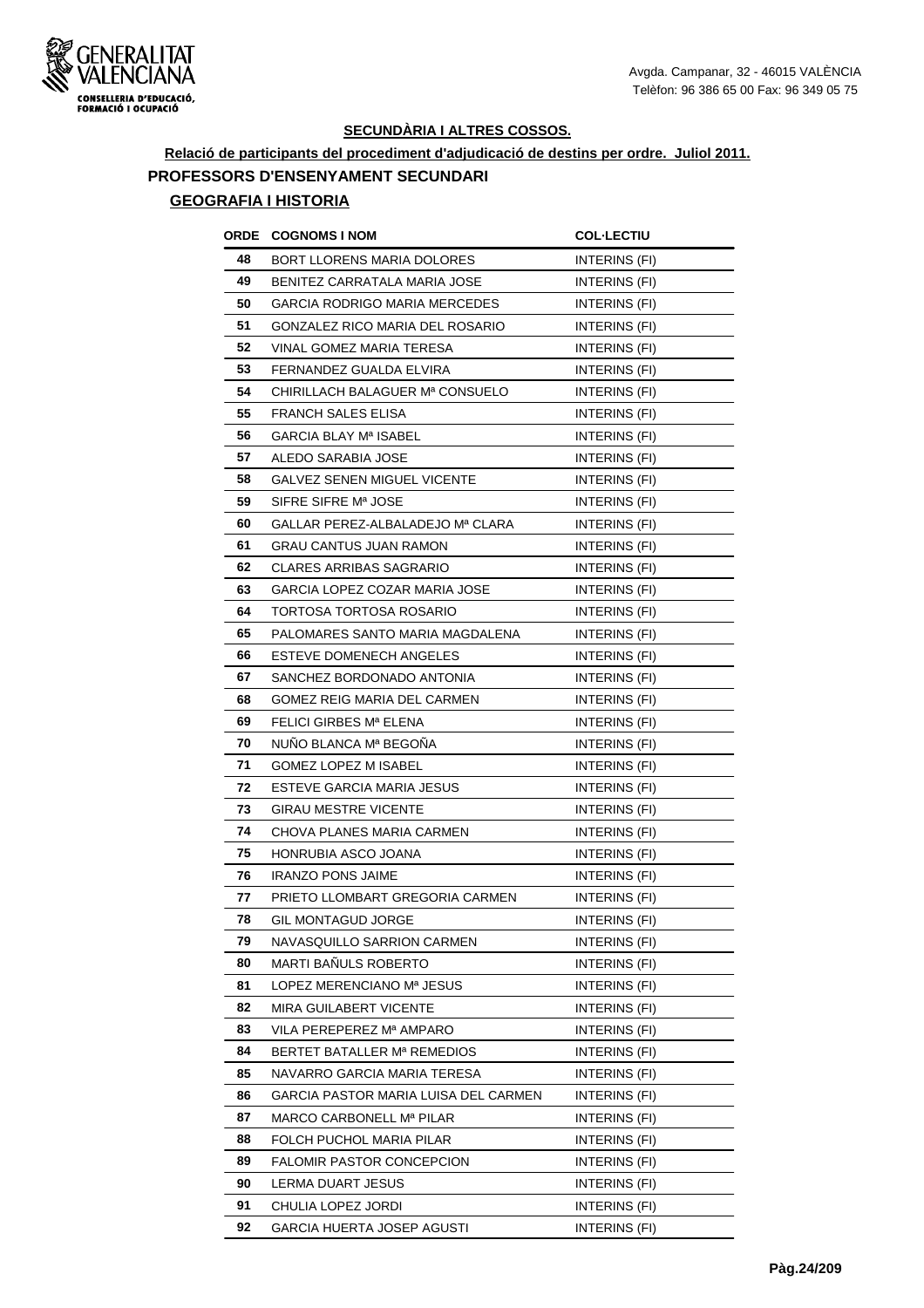

# **Relació de participants del procediment d'adjudicació de destins per ordre. Juliol 2011. PROFESSORS D'ENSENYAMENT SECUNDARI**

| ORDE | <b>COGNOMS I NOM</b>                 | <b>COL·LECTIU</b>    |
|------|--------------------------------------|----------------------|
| 93   | AUSINA FERRER TERESA                 | INTERINS (FI)        |
| 94   | ALEIXANDRE ALEIXANDRE AMPARO         | <b>INTERINS (FI)</b> |
| 95   | PASTOR MADALENA FERNANDO             | INTERINS (FI)        |
| 96   | MINANA OROZCO Mª ANGELA              | INTERINS (FI)        |
| 97   | BUENO TORAN Mª MERCEDES              | INTERINS (FI)        |
| 98   | <b>BADIA CAPILLA ANGELES</b>         | INTERINS (FI)        |
| 99   | SOLER FERRE AMPARO                   | INTERINS (FI)        |
| 100  | VALERO ZARAGOZA Mª NILDA             | <b>INTERINS (FI)</b> |
| 101  | CARDONA GERADA Mª LUISA              | INTERINS (FI)        |
| 102  | LOPEZ JUAN INMACULADA                | INTERINS (FI)        |
| 103  | LLORENS CABEDO Mª DOLORES            | INTERINS (FI)        |
| 104  | GARCIA MARTINEZ FRANCISCO            | INTERINS (FI)        |
| 105  | CAVANILLAS PAREDES Mª AMOR           | INTERINS (FI)        |
| 106  | <b>BOIX MORA CARMEN</b>              | INTERINS (FI)        |
| 107  | BETES CUBELLS Mª JOSE                | INTERINS (FI)        |
| 108  | TORRES RAUSELL RAFAEL JOSE           | INTERINS (FI)        |
| 109  | ESTEVAN SANCHEZ ROMAN                | INTERINS (FI)        |
| 110  | SANZ ALDEGUER M. ANGELES             | INTERINS (FI)        |
| 111  | RIDAURA RIPOLLES AMPARO              | INTERINS (FI)        |
| 112  | MUNOZ LEAL CONCHA                    | INTERINS (FI)        |
| 113  | MANEZ PERUCHO CONSUELO               | INTERINS (FI)        |
| 114  | BELTRAN ALANDETE PATRICIA            | INTERINS (FI)        |
| 115  | ARANDA MARTINEZ VICTOR J             | <b>INTERINS (FI)</b> |
| 116  | <b>MARIMON MARTIN JOSEFA VICENTA</b> | INTERINS (FI)        |
| 117  | OLIVER ALGABA Mª PILAR               | INTERINS (FI)        |
| 118  | PUIG GASCO VICENT                    | <b>INTERINS (FI)</b> |
| 119  | <b>SAMPONS SUCH RAFAEL</b>           | INTERINS (FI)        |
| 120  | GANAU MARTIN CARLOS A.               | INTERINS (FI)        |
| 121  | MASCUNANO MORCILLO JOSE ANGEL        | INTERINS (FI)        |
| 122  | OLMOS CANDEAL ROSA MARIA             | INTERINS (FI)        |
| 123  | SEBASTIA LLINARES CONSUELO           | INTERINS (FI)        |
| 124  | PELLICER ESCOTO JOSE                 | INTERINS (FI)        |
| 125  | LAMATA BERNABEU Mª NIEVES            | INTERINS (FI)        |
| 126  | LLANO CORTINA MERCEDES               | INTERINS (FI)        |
| 127  | SANZ FERRI Mª CARMEN                 | INTERINS (FI)        |
| 128  | CABALLERO MOLLA INMACULADA           | INTERINS (FI)        |
| 129  | SANCHEZ GARCIA MARIA JOSE            | INTERINS (FI)        |
| 130  | MOLINA CASTELLO CONCEPCION           | INTERINS (FI)        |
| 131  | GIL SANCHEZ MARIA VIRTUDES           | INTERINS (FI)        |
| 132  | HUERTA ESTEVE JOSEFA                 | INTERINS (FI)        |
| 133  | MIRETE HERNANDEZ MARIA ANGELES       | INTERINS (FI)        |
| 134  | BOSCA CONCA JAIME                    | INTERINS (FI)        |
| 135  | SOLER MONERRIS JOSE SALVADOR         | INTERINS (FI)        |
| 136  | PEREZ BLASCO ASUNCION                | INTERINS (FI)        |
| 137  | GARCIA SALCEDO JOSE LUIS             | INTERINS (FI)        |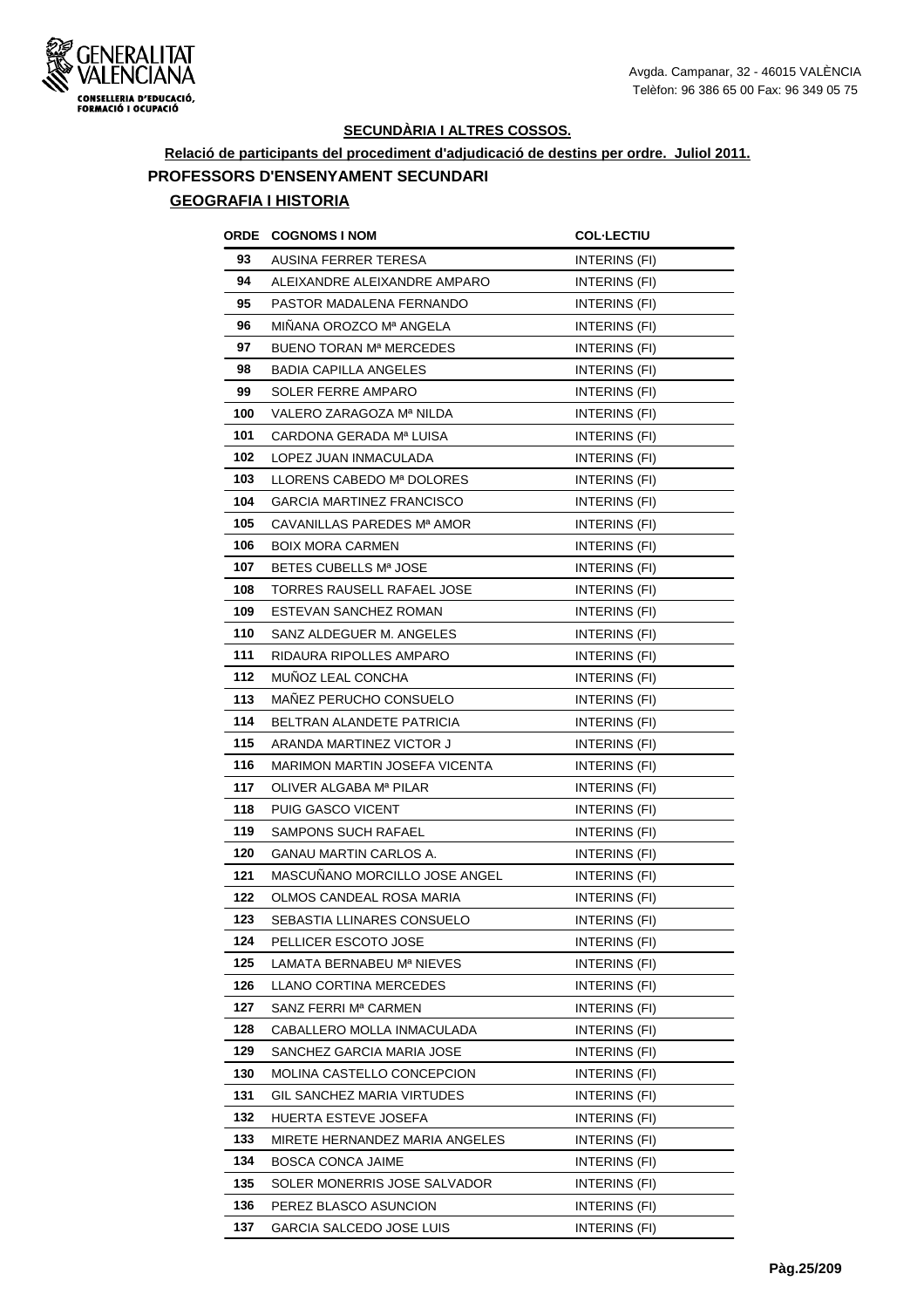

# **Relació de participants del procediment d'adjudicació de destins per ordre. Juliol 2011. PROFESSORS D'ENSENYAMENT SECUNDARI**

| ORDE | <b>COGNOMS I NOM</b>                 | <b>COL·LECTIU</b>    |
|------|--------------------------------------|----------------------|
| 138  | LOPEZ SASTRE BEATRIZ                 | INTERINS (FI)        |
| 139  | <b>HERNANDEZ MARTINEZ VICTOR</b>     | <b>INTERINS (FI)</b> |
| 140  | <b>BUTRON SANCHEZ JOSE MANUEL</b>    | INTERINS (FI)        |
| 141  | SEBASTIA LLINARES ANGELA MARIA       | INTERINS (FI)        |
| 142  | MATEO LABAÑERA JOSEFA MARIA          | <b>INTERINS (FI)</b> |
| 143  | LLORCA LLORCA ROSA MARIA             | INTERINS (FI)        |
| 144  | CLARAMUNT ROMERO LLUCIA              | INTERINS (FI)        |
| 145  | CATALA SANCHIS SALVADOR              | INTERINS (FI)        |
| 146  | MARTINEZ BLAZQUEZ MARIA ENCARNACION  | INTERINS (FI)        |
| 147  | DIE GARCIA MARIA JOSE                | INTERINS (FI)        |
| 148  | RODA BLASCO JORGE                    | INTERINS (FI)        |
| 149  | ARNAU ROSALEN ANTONIO                | INTERINS (FI)        |
| 150  | ABELLAN GIL VANESA                   | INTERINS (FI)        |
| 151  | GINER SANCHEZ MARÍA INMACULADA       | INTERINS (FI)        |
| 152  | ANDREU GONZALEZ TOMAS ANTONIO        | INTERINS (FI)        |
| 153  | <b>MACIA HERNANDEZ RAMON</b>         | INTERINS (FI)        |
| 154  | GARCIA GISBERT FRANCISCO             | INTERINS (FI)        |
| 155  | GARRIDO NAVARRO JOSE                 | INTERINS (FI)        |
| 156  | JIMENEZ CERVERA FRANCESC JOSEP       | INTERINS (FI)        |
| 157  | CORTELL CASCANT JAVIER               | INTERINS (FI)        |
| 158  | ALFOSEA SAEZ EMILIA                  | INTERINS (FI)        |
| 159  | SALES ALANDES EMILIA                 | INTERINS (FI)        |
| 160  | SEVILA GARCIA MARÍA JESÚS            | INTERINS (FI)        |
| 161  | ESTEVAN MONTESINOS INMACULADA CARMEN | INTERINS (FI)        |
| 162  | <b>VENTURA GAYETE EMPAR</b>          | INTERINS (FI)        |
| 163  | GOZALVEZ GINER JOSEP                 | INTERINS (FI)        |
| 164  | IRLES JIMENEZ MARIA CONCEPCION       | <b>INTERINS (FI)</b> |
| 165  | AYEN SANCHEZ FRANCISCO JOSE          | INTERINS (FI)        |
| 166  | SALVADOR SALVADOR Mª ISABEL          | INTERINS (FI)        |
| 167  | NAVARRO CASTELLO FRANCISCO JAVIER    | INTERINS (FI)        |
| 168  | MUNOZ HENARES FRANCISCO JOSE         | INTERINS (FI)        |
| 169  | RODRIGUEZ GONZALEZ ANDREA            | INTERINS (FI)        |
| 170  | MARTINEZ VIDAL LUIS                  | INTERINS (FI)        |
| 171  | ESTEVAN PONCE GUILLERMO              | INTERINS (FI)        |
| 172  | GONZALEZ QUINTELA Mª ANGELES         | INTERINS (FI)        |
| 173  | LEON BERENGUER GEMA                  | INTERINS (FI)        |
| 174  | ESTEVE TORMO ESTHER                  | INTERINS (FI)        |
| 175  | GALINDO OLMEDO DAMIAN                | INTERINS (FI)        |
| 176  | PERIS STELLA JUAN VICENTE            | INTERINS (FI)        |
| 177  | MINGUEZ PASTOR OLGA                  | INTERINS (FI)        |
| 178  | PESET VARGAS DAVID                   | INTERINS (FI)        |
| 179  | SISTERNES ALACOT JOSÉ MANUEL         | INTERINS (FI)        |
| 180  | CHOFRE FERRER JOSE VICENTE           | INTERINS (FI)        |
| 181  | GALLARDO VAL ANA                     | INTERINS (FI)        |
| 182  | GINESTAR LLOPIS ROSA CATALINA        | INTERINS (FI)        |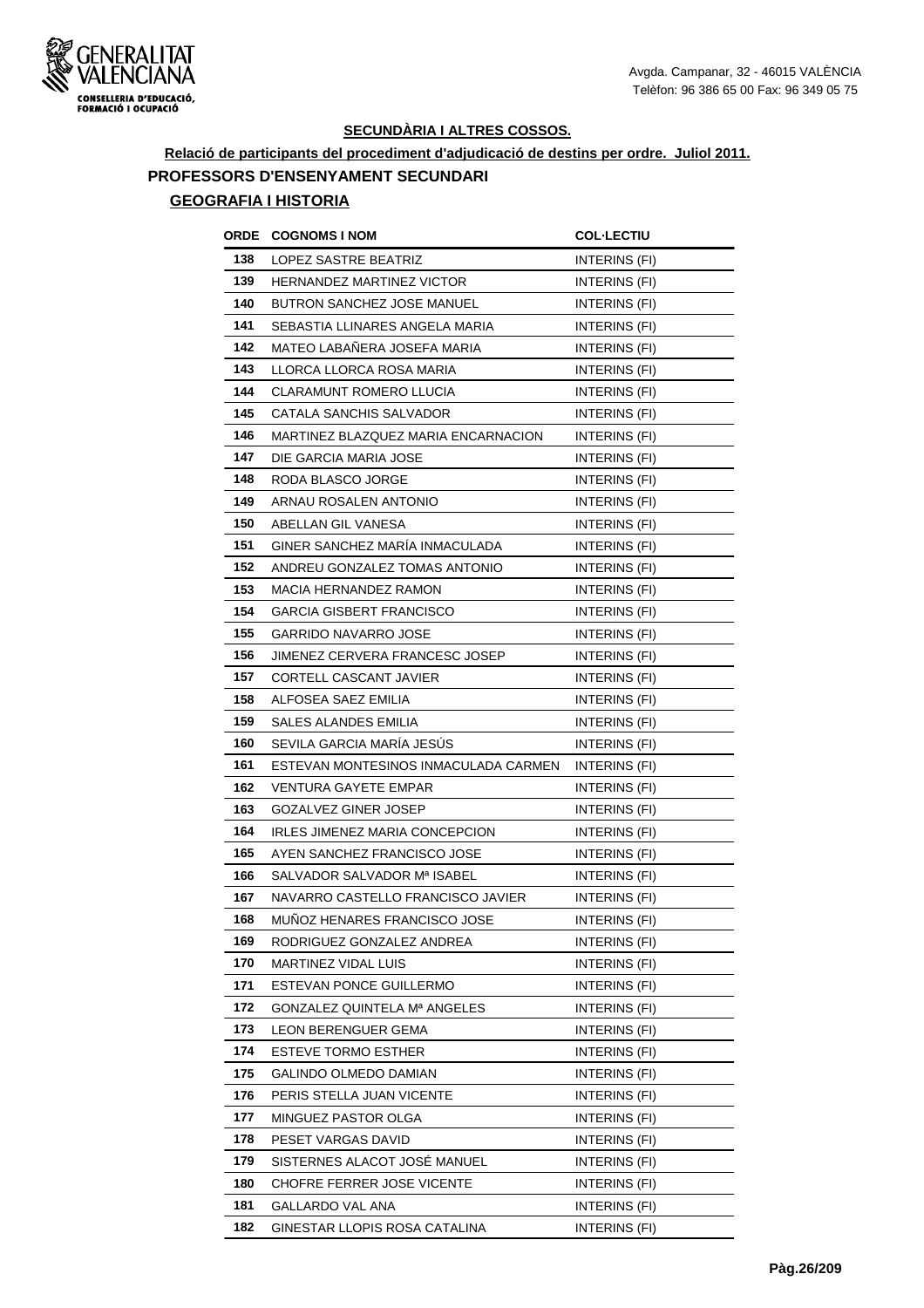

# **Relació de participants del procediment d'adjudicació de destins per ordre. Juliol 2011. PROFESSORS D'ENSENYAMENT SECUNDARI**

| ORDE | <b>COGNOMS I NOM</b>             | <b>COL-LECTIU</b>    |
|------|----------------------------------|----------------------|
| 183  | GIMENEZ MORTE EDUARDO            | INTERINS (FI)        |
| 184  | ESTEVE MOJICA JUAN               | INTERINS (FI)        |
| 185  | VALERO TORTAJADA ANDRES          | INTERINS (FI)        |
| 186  | <b>GALVAN MAS CRISTINA</b>       | INTERINS (FI)        |
| 187  | LISARDE GRAU Mª LUISA            | <b>INTERINS (FI)</b> |
| 188  | MATEU RAMON Mª CONSOLACION       | INTERINS (FI)        |
| 189  | QUESADA COVES JOSE ANTONIO       | INTERINS (FI)        |
| 190  | <b>BENET CAMPOS ANDRES</b>       | INTERINS (FI)        |
| 191  | LOPEZ GUILLEN TERESA             | INTERINS (FI)        |
| 192  | ANDREU LUCAS IVANA               | INTERINS (FI)        |
| 193  | <b>FERRER TORRES ELENA</b>       | INTERINS (FI)        |
| 194  | INIESTA MEDEL JERÓNIMO           | INTERINS (FI)        |
| 195  | CERDA DIMAS FRANCESC ANTONI      | INTERINS (FI)        |
| 196  | DE MOYA OCAÑA MARIO ANTONIO      | INTERINS (FI)        |
| 197  | <b>MONTERO SANCHEZ EVA</b>       | INTERINS (FI)        |
| 198  | DURA PACHECO MARIA FRANCISCA     | INTERINS (FI)        |
| 199  | <b>GOMEZ JARQUE HECTOR</b>       | INTERINS (FI)        |
| 200  | SALVADOR GIL HERMINIA PILAR      | INTERINS (FI)        |
| 201  | SEVILLA SANCHEZ ANGEL            | INTERINS (FI)        |
| 202  | ALBI DURA RAFAEL                 | INTERINS (FI)        |
| 203  | BENEYTO SANCHEZ SILVIA           | INTERINS (FI)        |
| 204  | ORTEGA GARRIDO NIEVES            | <b>INTERINS (FI)</b> |
| 205  | CRIADO LOPEZ-PICAZO LAURA        | INTERINS (FI)        |
| 206  | MORATALLA MARTINEZ JULIO CESAR   | INTERINS (FI)        |
| 207  | ARENAS BENEYTO ROGER             | INTERINS (FI)        |
| 208  | MOTILLA CARRERAS PATRICIA        | INTERINS (FI)        |
| 209  | <b>GONZALEZ GOSALBEZ ROGELIO</b> | INTERINS (FI)        |
| 210  | CASAÑ VILLARROYA RUBEN           | INTERINS (FI)        |
| 211  | <b>IMBERNON TROYANO VANESA</b>   | INTERINS (FI)        |
| 212  | AMOROS GARCIA FRANCISCO          | INTERINS (FI)        |
| 213  | FORTEA GRANGEL JUAN VICENTE      | INTERINS (FI)        |
| 214  | DIAZ ESCOI ROGER                 | INTERINS (FI)        |
| 215  | GALLARDO CHINCHILLA VERONICA     | INTERINS (FI)        |
| 216  | SEGUI MOYA LAURA                 | INTERINS (FI)        |
| 217  | BELLVIS GINER MARIA AMPARO       | INTERINS (FI)        |
| 218  | <b>BORDES GARCIA JOSE</b>        | INTERINS (FI)        |
| 219  | ABAD NUNEZ MIGUEL ANGEL          | INTERINS (FI)        |
| 220  | CAPDEVILA ALAIZ MARIA ELENA      | INTERINS (FI)        |
| 221  | DE FRANCISCO CANET PALMIRA       | INTERINS (FI)        |
| 222  | RUIZ NUÑEZ EVA Mª                | INTERINS (FI)        |
| 223  | BERLANGA PORTO EVA MARIA         | INTERINS (FI)        |
| 224  | CLOQUELL CLOQUELL CRISTINA       | INTERINS (FI)        |
| 225  | POZA MARTINEZ IVAN               | INTERINS (FI)        |
| 226  | CASTELLO SANJUAN LUISA           | INTERINS (FI)        |
| 227  | FERNANDEZ VILAPLANA DIEGO LUIS   | INTERINS (FI)        |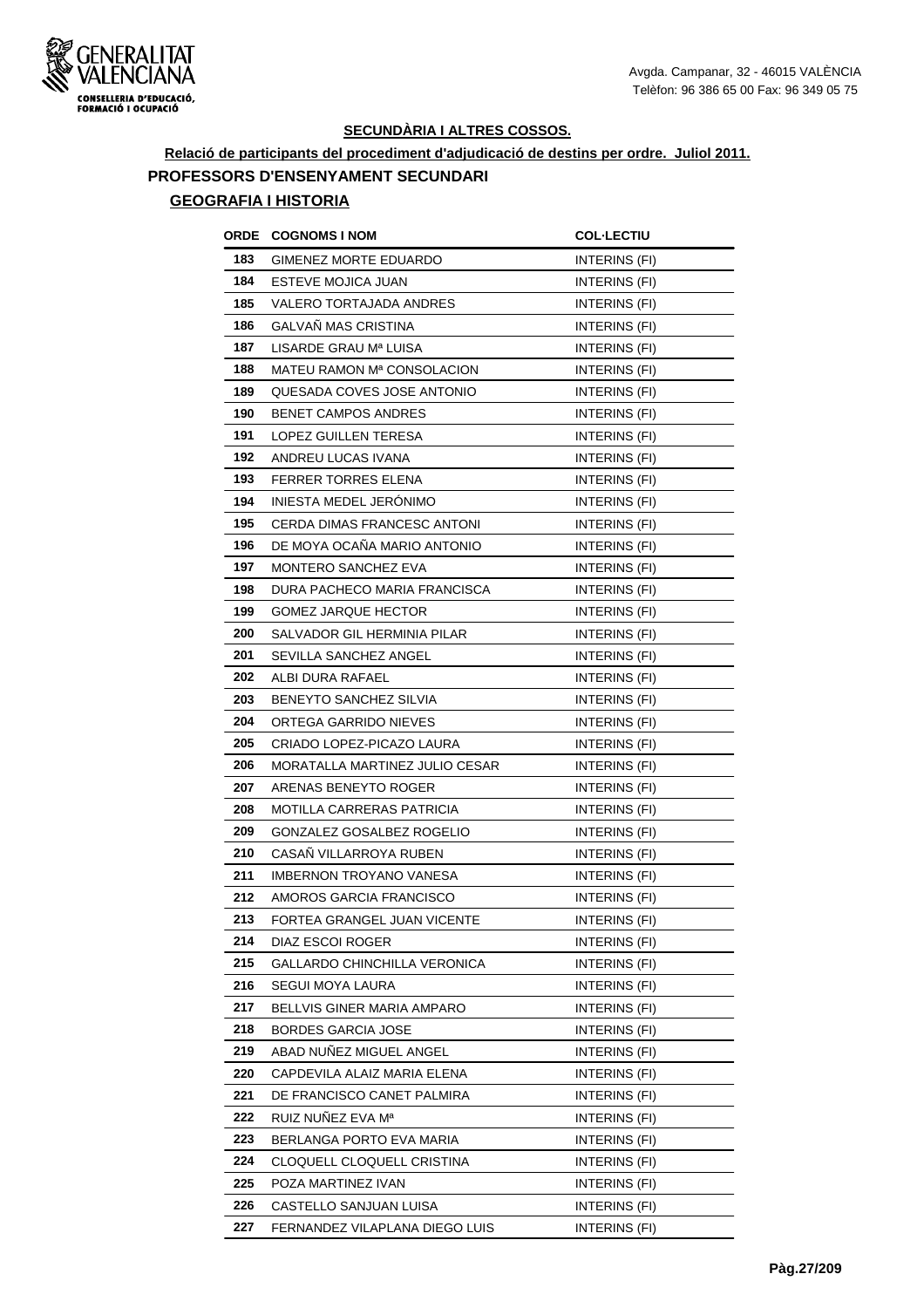

**Relació de participants del procediment d'adjudicació de destins per ordre. Juliol 2011. PROFESSORS D'ENSENYAMENT SECUNDARI**

| ORDE | <b>COGNOMS I NOM</b>                | <b>COL·LECTIU</b>    |
|------|-------------------------------------|----------------------|
| 228  | JIMENEZ GARCIA JULIAN               | INTERINS (FI)        |
| 229  | <b>CREMADES MIRA Mª DOLORES</b>     | INTERINS (FI)        |
| 230  | GONZALEZ NUÑEZ ALEJANDRO            | INTERINS (FI)        |
| 231  | SANJUAN SANJUAN ELVIRA              | INTERINS (FI)        |
| 232  | CLEMENTE FRANCO GERMAN              | INTERINS (FI)        |
| 233  | LOPEZ ROSELLO RAMON                 | INTERINS (FI)        |
| 234  | FORES PLA JOSE MANUEL               | INTERINS (FI)        |
| 235  | <b>GOMEZ GINER JOSE MANUEL</b>      | INTERINS (FI)        |
| 236  | CAYO VILAR JOSEP FRANCESC           | INTERINS (FI)        |
| 237  | PASTOR MIRA ALICIA                  | INTERINS (FI)        |
| 238  | RUIZ PAREDES JUDITH                 | INTERINS (FI)        |
| 239  | GARRIGOS LORCA DANIEL               | INTERINS (FI)        |
| 240  | <b>IBANEZ SEVA VERONICA</b>         | INTERINS (FI)        |
| 241  | DURA GANDIA JORGE                   | INTERINS (FI)        |
| 242  | OROZCO ALIAGA ELENA                 | INTERINS (FI)        |
| 243  | CARBO SEGURA LAURA                  | <b>INTERINS (FI)</b> |
| 244  | <b>HURTADO GALAVIZ RAUL</b>         | INTERINS (FI)        |
| 245  | RIVERA COSTA ANA ISABEL             | <b>INTERINS (FI)</b> |
| 246  | CAPILLA VALLS IGNACIO               | INTERINS (FI)        |
| 247  | MORENO SANCHEZ MARIA TERESA         | INTERINS (FI)        |
| 248  | CARRASCOSA PALLAS Mª FRANCISCA      | INTERINS (FI)        |
| 249  | ZERBST GELABERTO MARC               | <b>INTERINS (FI)</b> |
| 250  | LORENTE PEREZ JORGE                 | INTERINS (FI)        |
| 251  | FLOR FRANCES JESUS MANUEL           | INTERINS (FI)        |
| 252  | ROIG CARDONA CRISTINA               | INTERINS (FI)        |
| 253  | <b>GARCIA CARRION JORGE ANTONIO</b> | INTERINS (FI)        |
| 254  | CARRATALA HURTADO MARI CARMEN       | INTERINS (FI)        |
| 255  | BARBERAN MARTIN RAQUEL              | INTERINS (FI)        |
| 256  | <b>FAYOS SANCHEZ BEATRIZ</b>        | INTERINS (FI)        |
| 257  | MONTAL MARTI MARIO                  | INTERINS (FI)        |
| 258  | TORMOS BERNABEU CELIA               | INTERINS (FI)        |
| 259  | SABATER PELLIN JOSE FRANCISCO       | INTERINS (FI)        |
| 260  | MENESES SERRANO JESUS VICENTE       | INTERINS (FI)        |
| 261  | TINEO MERINO DAVID                  | INTERINS (FI)        |
| 262  | LOPEZ MEDINA LAURA                  | INTERINS (FI)        |
| 263  | RIBES PORTILLO GUILLEM              | INTERINS (FI)        |
| 264  | HERNANDEZ RUANO JAVIER              | INTERINS (FI)        |
| 265  | GORDILLO MARTIN JUAN MANUEL         | INTERINS (FI)        |
| 266  | CUÑAT GUIRADO PALOMA                | INTERINS (FI)        |
| 267  | PEREZ DIAZ MANUEL                   | INTERINS (FI)        |
| 268  | CASAL PICOS RAMON                   | INTERINS (FI)        |
| 269  | BARDISA BUADES MARIA TERESA         | INTERINS (FI)        |
| 270  | ESPERT REHUES ALIDA                 | INTERINS (FI)        |
| 271  | GARCIA MOLINA PABLO                 | INTERINS (FI)        |
| 272  | GALINDO MARTINEZ RAQUEL             | INTERINS (FI)        |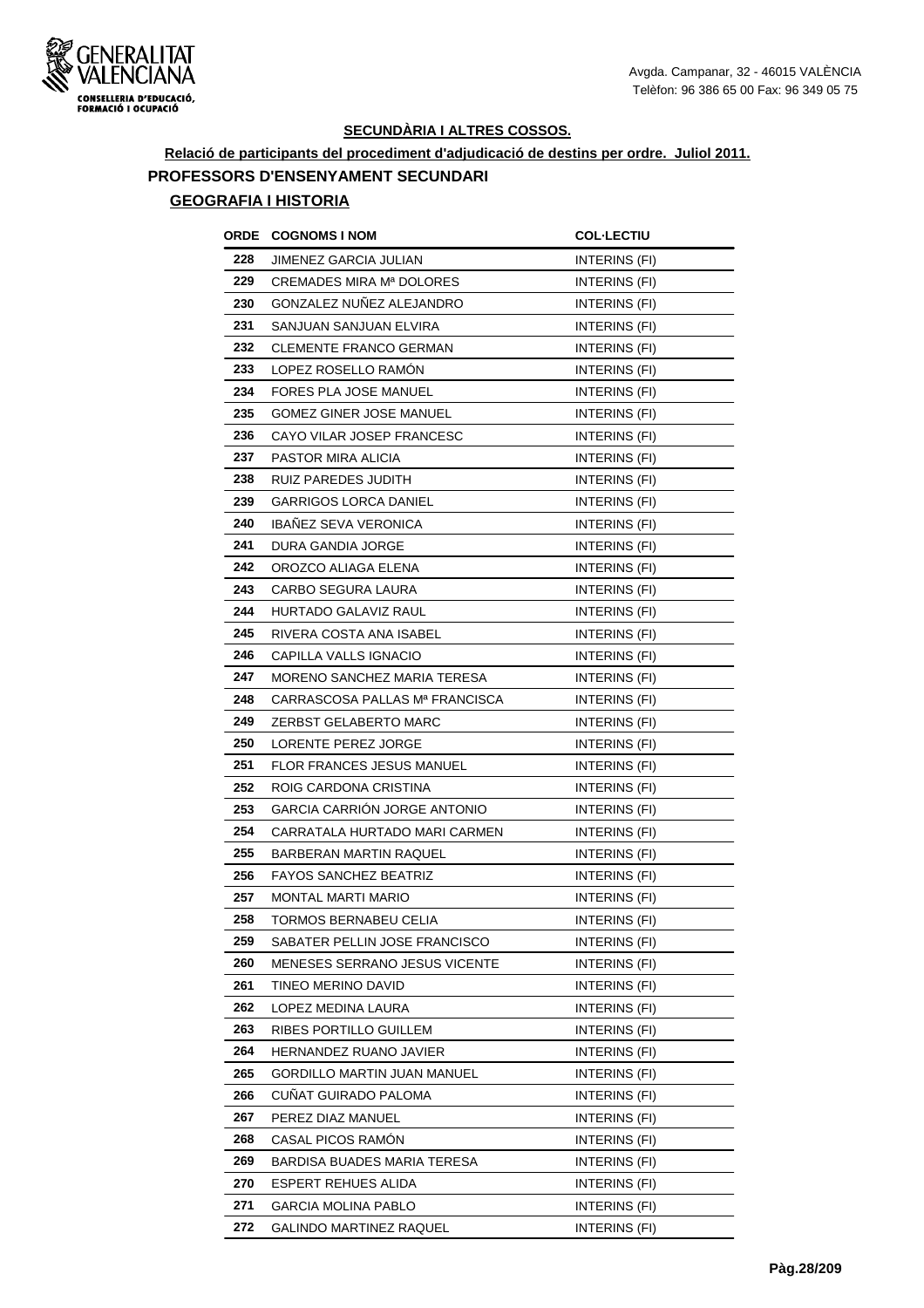

# **Relació de participants del procediment d'adjudicació de destins per ordre. Juliol 2011. PROFESSORS D'ENSENYAMENT SECUNDARI**

| ORDE | <b>COGNOMS I NOM</b>                                | <b>COL·LECTIU</b>    |
|------|-----------------------------------------------------|----------------------|
| 273  | DIAZ MORO ISRAEL                                    | INTERINS (FI)        |
| 274  | MARQUES MORENO Mª JOSE                              | INTERINS (FI)        |
| 275  | <b>MORALES BARNETO ISABEL</b>                       | INTERINS (FI)        |
| 276  | AVINO MCCHESNYE DOMINIQUE                           | <b>INTERINS (FI)</b> |
| 277  | SERRANO TARAZONA MARIA MACARENA                     | INTERINS (FI)        |
| 278  | SILVESTRE BERNAT ENCARNA                            | INTERINS (FI)        |
| 279  | JARA COLLADO ANA                                    | INTERINS (FI)        |
| 280  | CEBRIAN FERREROS CARLOS FRANCISCO                   | INTERINS (FI)        |
| 281  | <b>GARCIA IGLESIAS Mª ROSARIO</b>                   | INTERINS (FI)        |
| 282  | MELERO SEBASTIAN MARIA ANGELES                      | INTERINS (FI)        |
| 283  | NAVARRO CAYUELAS MARÍA DOLORES                      | INTERINS (FI)        |
| 284  | <b>JUAN CHICO PEDRO</b>                             | INTERINS (FI)        |
| 285  | MONTEAGUDO MONTEAGUDO FRANCISCO JAVIE INTERINS (FI) |                      |
| 286  | ESTER GONZALEZ CARMEN                               | INTERINS (FI)        |
| 287  | <b>MORALES ROMAN JUAN JOSE</b>                      | INTERINS (FI)        |
| 288  | PASTOR FERNANDEZ MARAVILLAS                         | INTERINS (FI)        |
| 289  | <b>JIMENEZ CERVERA IRENE</b>                        | INTERINS (FI)        |
| 290  | TORMO TORMO MARIA VIRGINIA                          | INTERINS (FI)        |
| 291  | MARTINEZ ESPAÑOL NIEVES                             | INTERINS (FI)        |
| 292  | SANCHEZ ORTIZ ALEXANDRA                             | INTERINS (FI)        |
| 293  | MARTINEZ CARRATALA DANIEL                           | INTERINS (FI)        |
| 294  | COLONQUES MESEGUER ANA MARIA                        | INTERINS (FI)        |
| 295  | FRASQUET SOLER RAFAEL                               | INTERINS (FI)        |
| 296  | SERRANO FAJARDO MANUEL                              | INTERINS (FI)        |
| 297  | MINGUEZ MOYA PILAR                                  | INTERINS (FI)        |
| 298  | GUTIERREZ REDONDO ANA MARIA                         | INTERINS (FI)        |
| 299  | <b>BAUTISTA ARNAU LAURA</b>                         | INTERINS (FI)        |
| 300  | GARCIA CASTRO MARIA MERCEDES                        | INTERINS (FI)        |
| 301  | <b>GOMIS BOTELLA FEDERICO</b>                       | INTERINS (FI)        |
| 302  | RUIZ NAVARRO GASPAR                                 | INTERINS (FI)        |
| 303  | ROS ESCANEZ CLARA                                   | INTERINS (FI)        |
| 304  | ARGUDO CASES ANA MARIA                              | INTERINS (FI)        |
| 305  | LUQUE SANCHEZ ALVARO                                | INTERINS (FI)        |
| 306  | PONS DONDERIS EVA                                   | INTERINS (FI)        |
| 307  | SEGUI MOLL ALEJANDRO                                | <b>INTERINS (FI)</b> |
| 308  | PEREZ MORALES Mª CONCEPCION                         | INTERINS (FI)        |
| 309  | ROCA MORILLA ELENA                                  | INTERINS (FI)        |
| 310  | BADIA VILANOVA AIDA                                 | INTERINS (FI)        |
| 311  | LOPEZ CAMPS JOAQUIN ENRIQUE                         | INTERINS (FI)        |
| 312  | SOLER PEREZ MARIA CARMEN                            | INTERINS (FI)        |
| 313  | PEÑA DOMINGUEZ PEDRO                                | INTERINS (FI)        |
| 314  | GARCIA BROCH DAVID                                  | INTERINS (FI)        |
| 315  | <b>BENEYTO GOMEZ ELISA</b>                          | INTERINS (FI)        |
| 316  | HERNANDEZ BELMONTE SONIA AMPARO                     | INTERINS (FI)        |
| 317  | PRADES MOLLA IVAN                                   | INTERINS (FI)        |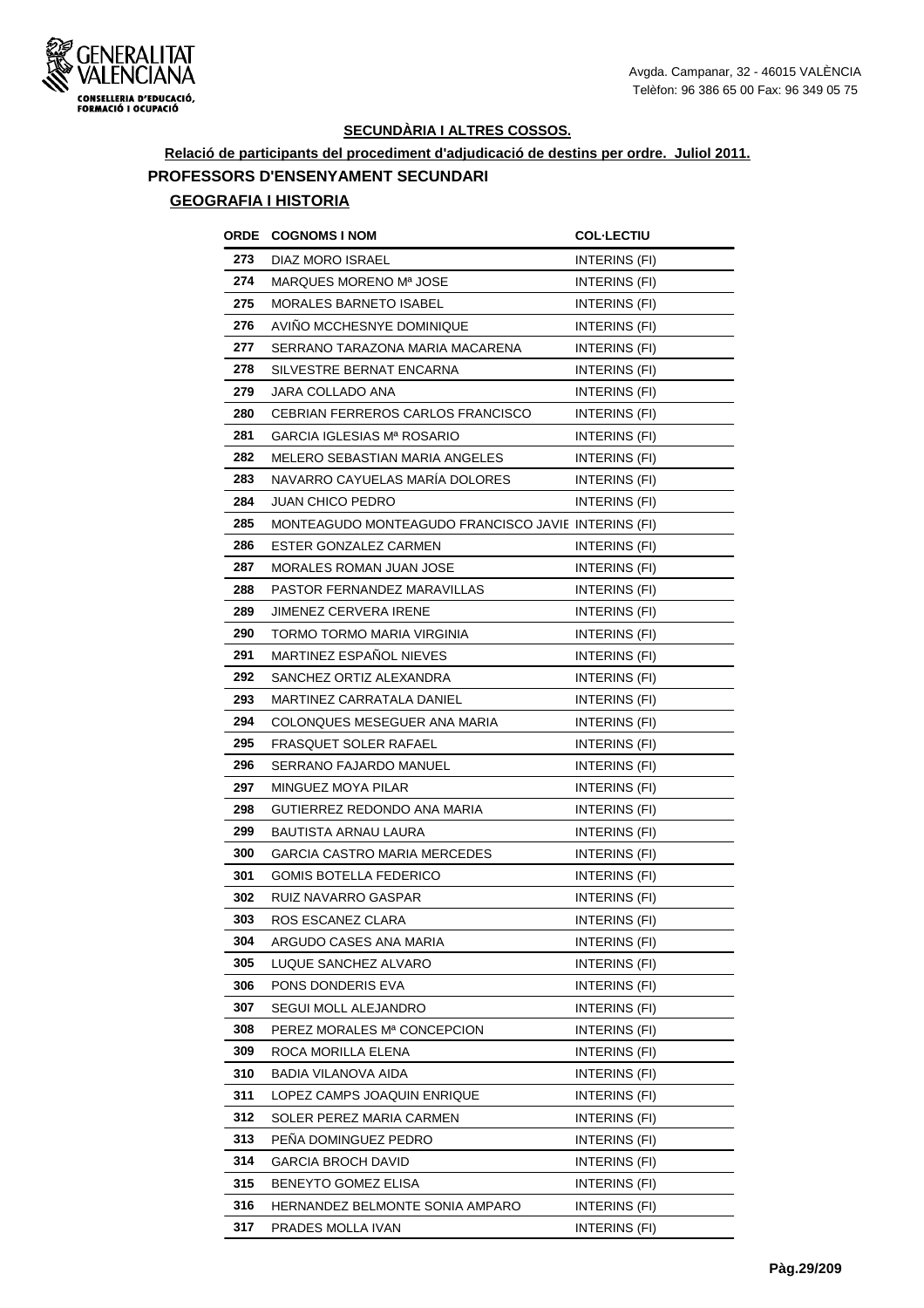

**Relació de participants del procediment d'adjudicació de destins per ordre. Juliol 2011. PROFESSORS D'ENSENYAMENT SECUNDARI**

| ORDE | <b>COGNOMS I NOM</b>               | <b>COL·LECTIU</b>    |
|------|------------------------------------|----------------------|
| 318  | CHIVA BELTRAN JUAN                 | INTERINS (FI)        |
| 319  | MORENO JAEN PABLO JOSE             | <b>INTERINS (FI)</b> |
| 320  | UBEDA GARCIA CARMELO               | INTERINS (FI)        |
| 321  | UCLES ROMAN MARI CARMEN            | INTERINS (FI)        |
| 322  | <b>GARCIA DEVIS SYLVIE</b>         | INTERINS (FI)        |
| 323  | ORTIZ JUAN Mª AITANA               | INTERINS (FI)        |
| 324  | MARCO GIMENEZ ABRAHAM              | INTERINS (FI)        |
| 325  | ORDINES MESTRE JOSÉ MARTIN         | INTERINS (FI)        |
| 326  | HERRERA VIÑUELAS MARIA PILAR       | INTERINS (FI)        |
| 327  | JORDA SERRANO PEDRO                | INTERINS (FI)        |
| 328  | ZAFON TORRICO ALFREDO              | INTERINS (FI)        |
| 329  | MOLINA MOLINA EUSEBIO              | INTERINS (FI)        |
| 330  | SEMPERE PASTOR SILVIA              | INTERINS (FI)        |
| 331  | SORIANO ANDREU FRANCISCO JAVIER    | INTERINS (FI)        |
| 332  | MANZANERA SAURA ALBERTO            | INTERINS (FI)        |
| 333  | RIO OTERO MARCO ANTONIO            | INTERINS (FI)        |
| 334  | REIG ALBELDA MARIA ISABEL          | INTERINS (FI)        |
| 335  | VISO CAMENFORTE MIGUEL ANGEL       | INTERINS (FI)        |
| 336  | MUNOZ TOVAR PAULA MARIA            | INTERINS (FI)        |
| 337  | <b>VELASCO RUBIO GUILLERMO</b>     | INTERINS (FI)        |
| 338  | RAMON GARCIA MARIA DEL PILAR       | INTERINS (FI)        |
| 339  | MONTES LLOBREGAT JUAN              | INTERINS (FI)        |
| 340  | LOPEZ ZARAGOZA MANUEL              | INTERINS (FI)        |
| 341  | SANCHIS CALVO CELIA                | INTERINS (FI)        |
| 342  | CANDEL RIVES ANTONIO JOSE          | INTERINS (FI)        |
| 343  | <b>HERNANDEZ LOPEZ LAURA</b>       | INTERINS (FI)        |
| 344  | LLOPIS GARCIA ROSA                 | INTERINS (FI)        |
| 345  | PERNAS GARCIA SARA                 | INTERINS (FI)        |
| 346  | PILAN CANOREA BEGOÑA               | INTERINS (FI)        |
| 347  | ORTIZ GISBERT RODERIC              | INTERINS (FI)        |
| 348  | SERRANO MARTI ANA BELEN            | INTERINS (FI)        |
| 349  | GARCIA MARTINEZ JOSE LUIS          | INTERINS (FI)        |
| 350  | SARMIENTO JUAN MARIA JOSE          | INTERINS (FI)        |
| 351  | SILVESTRE TORREÑO ANDREA           | INTERINS (FI)        |
| 352  | MINGUEZ SOLAZ JOSE MANUEL          | INTERINS (FI)        |
| 353  | BERNAL MOR JULIA                   | INTERINS (FI)        |
| 354  | CLARAMONTE NICOMEDES SARA          | INTERINS (FI)        |
| 355  | BAÑULS FERRER ELVIRA               | INTERINS (FI)        |
| 356  | ALONSO GARCIA HECTOR               | INTERINS (FI)        |
| 357  | TERUEL NAVARRO MARIA DE LAS NIEVES | INTERINS (FI)        |
| 358  | ZAMORA GOMEZ RUBEN VICENTE         | INTERINS (FI)        |
| 359  | CHANZA VALLEJO MARIA               | INTERINS (FI)        |
| 360  | RODRIGUEZ GARCIA MANUEL RAMON      | INTERINS (FI)        |
| 361  | VALVERDE MONTENEGRO ALBERTO MANUEL | INTERINS (FI)        |
| 362  | SANCHEZ RUBIO ALBERTO              | <b>INTERINS (FI)</b> |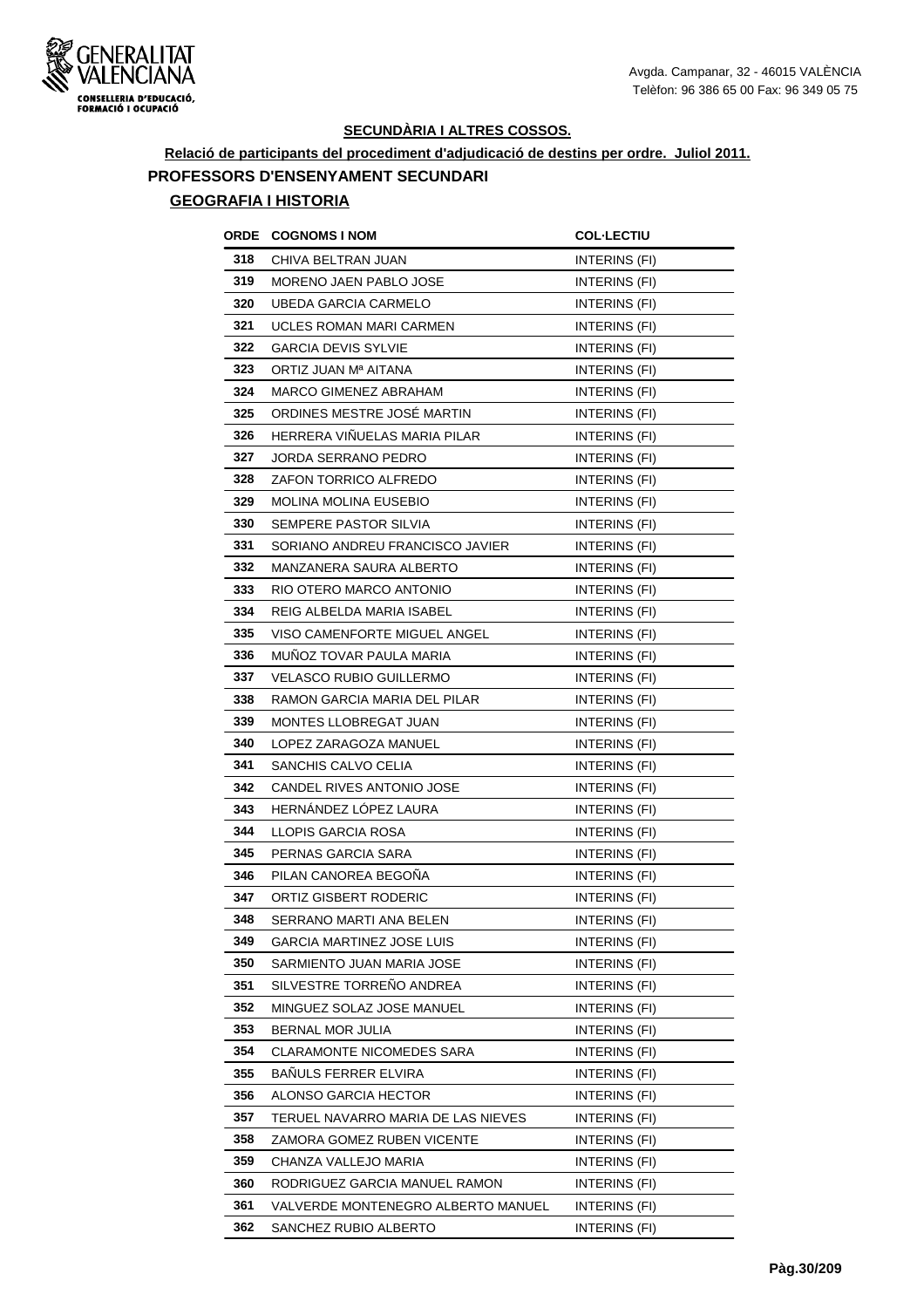

**Relació de participants del procediment d'adjudicació de destins per ordre. Juliol 2011. PROFESSORS D'ENSENYAMENT SECUNDARI**

| ORDE | <b>COGNOMS I NOM</b>               | <b>COL-LECTIU</b>    |
|------|------------------------------------|----------------------|
| 363  | PONS CHUST RAUL                    | INTERINS (FI)        |
| 364  | SERRANO HIDALGO DAVID              | INTERINS (FI)        |
| 365  | SANCHEZ MILLAN RAFAEL              | INTERINS (FI)        |
| 366  | JIMENO RASPANTI NURIA ELENA        | INTERINS (FI)        |
| 367  | <b>ESTEVE ROMAN OSCAR</b>          | INTERINS (FI)        |
| 368  | VALOR ABAD JERONI PAU              | INTERINS (FI)        |
| 369  | NAVARRO HERNANDEZ MANUEL NICOLAS   | INTERINS (FI)        |
| 370  | CAPELLINO ESCRIVA INMACULADA       | <b>INTERINS (FI)</b> |
| 371  | CERVERA BALLESTER ALBERTO          | <b>INTERINS (FI)</b> |
| 372  | CANDELA TORREGROSA LUCIA           | <b>INTERINS (FI)</b> |
| 373  | REYES VEVIA JUAN CARLOS            | INTERINS (FI)        |
| 374  | BONET ALEJANDRO CARLOS             | INTERINS (FI)        |
| 375  | FERNANDEZ CORRECHER ARANZAZU       | INTERINS (FI)        |
| 376  | <b>MOMPO SANJUAN RAFAEL</b>        | INTERINS (FI)        |
| 377  | SANCHEZ LOPEZ JOSE                 | INTERINS (FI)        |
| 378  | FERNANDEZ SANCHEZ SANDRA           | INTERINS (FI)        |
| 379  | DUCAT VIÑALS OLGA MARÍA            | INTERINS (FI)        |
| 380  | SAGGESE LEIGUARDA BEATRIZ EURIDICE | <b>INTERINS (FI)</b> |
| 381  | BREGANTE VÁREZ FÁTIMA VIRTUDES     | INTERINS (FI)        |
| 382  | NAVARRO MUÑOZ MONICA               | INTERINS (FI)        |
| 383  | PEREZ ORTIZ ANTONIO                | INTERINS (FI)        |
| 384  | <b>MONTALBAN APARICIO JOSE</b>     | <b>INTERINS (FI)</b> |
| 385  | HIDALGO RANGEL ROSARIO             | INTERINS (FI)        |
| 386  | TUDELA ROMERO RAUL                 | INTERINS (FI)        |
| 387  | ARLANDIS EGEA PABLO                | INTERINS (FI)        |
| 388  | RAMOS SANCHEZ HECTOR               | INTERINS (FI)        |
| 389  | VALLS GIL FELIPE                   | INTERINS (FI)        |
| 390  | JOVER CERVERO LORENA               | INTERINS (FI)        |
| 391  | MARTINEZ BERENGUER MARIA NELIFER   | INTERINS (FI)        |
| 392  | SEGURA LIZAN LAURA                 | <b>INTERINS (FI)</b> |
| 393  | RIPOLL BERENGUER ANGELA            | INTERINS (FI)        |
| 394  | HERRERO TORRES ANGEL MANUEL        | INTERINS (FI)        |
| 395  | CERDA CRESPO JORGE                 | INTERINS (FI)        |
| 396  | LORENTE SIMO MONSERRAT             | INTERINS (FI)        |
| 397  | SOLER MARTINEZ ASUNCION            | INTERINS (FI)        |
| 398  | MANGRIÑAN SOS VERONICA             | INTERINS (FI)        |
| 399  | DEL OLMO PEREZ MILAGROS TERESA     | INTERINS (FI)        |
| 400  | QUIRANT PASTOR JUAN PABLO          | INTERINS (FI)        |
| 401  | PUIG PUIG ANA                      | INTERINS (FI)        |
| 402  | MESEGUER JUAN PAULA INMACULADA     | INTERINS (FI)        |
| 403  | PELLIN MARTINEZ ANA                | <b>INTERINS (FI)</b> |
| 404  | BOTELLA MARTINEZ RAQUEL            | INTERINS (FI)        |
| 405  | CAJA IBAÑEZ ANDRES                 | INTERINS (FI)        |
| 406  | <b>ESTACIO MAESTRE LAURA</b>       | INTERINS (FI)        |
| 407  | GARRIDO GOMEZ IGNACIO ENRIQUE      | INTERINS (FI)        |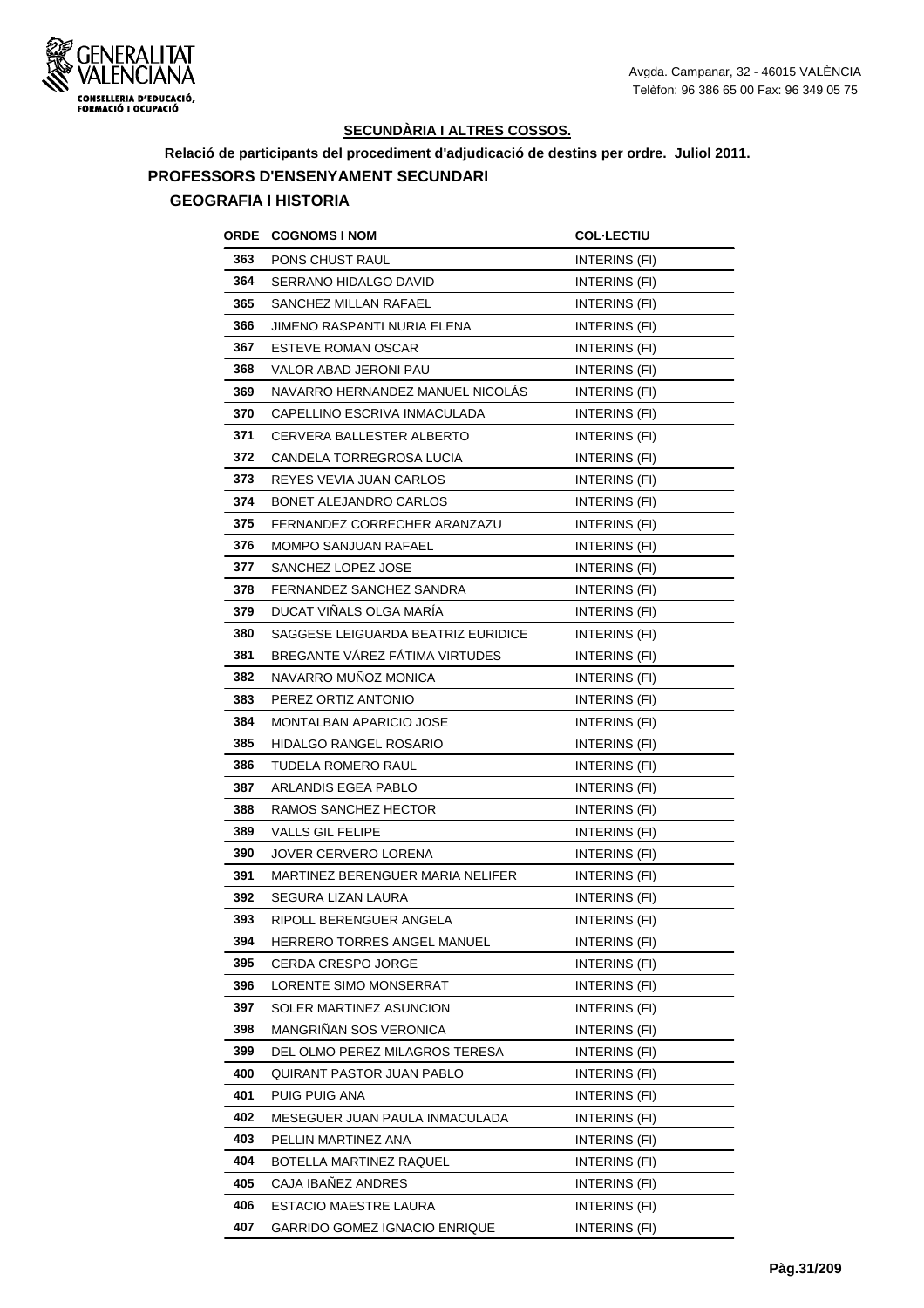

# **Relació de participants del procediment d'adjudicació de destins per ordre. Juliol 2011. PROFESSORS D'ENSENYAMENT SECUNDARI**

### **GEOGRAFIA I HISTORIA**

|     | ORDE COGNOMS I NOM            | <b>COL-LECTIU</b> |
|-----|-------------------------------|-------------------|
| 408 | <b>ESTRUCH MEJIAS ESTHER</b>  | INTERINS (FI)     |
| 409 | RODRIGUEZ SOLER FERNANDO JOSE | INTERINS (FI)     |
| 410 | SELLES I GARCIA JOAN PAU      | INTERINS (FI)     |
| 411 | REIG HERNANDEZ BARTOLOME      | INTERINS (FI)     |
| 412 | <b>GALERA BRINES NOEMI</b>    | INTERINS (FI)     |
| 413 | LATORRE FLORES JOSE MARIA     | INTERINS (FI)     |
| 414 | GUNA RODRIGUEZ Mª CONSUELO    | INTERINS (FI)     |
| 415 | DOMENE VERDU JOSE FERNANDO    | INTERINS (FI)     |
| 416 | PLA NACHER SERGIO             | INTERINS (FI)     |

| <b>ORDE</b> | <b>COGNOMS I NOM</b>                 | <b>COL-LECTIU</b>    |
|-------------|--------------------------------------|----------------------|
| 1           | PAREJA PALOP Mª JOSE                 | INTERINS (FI)        |
| 2           | <b>MACIA VILLALOBOS AGUSTIN</b>      | <b>INTERINS (FI)</b> |
| 3           | SABATER GIMENO Mª DESAMPARADOS       | INTERINS (FI)        |
| 4           | IZNARDO DOMENECH ISABEL              | INTERINS (FI)        |
| 5           | INZA GIL MARIA DE LA SOLEDA          | INTERINS (FI)        |
| 6           | OCHOA MONZO LUIS                     | INTERINS (FI)        |
| 7           | <b>FUENTES LOPEZ ELENA</b>           | <b>INTERINS (FI)</b> |
| 8           | DOMINGO LLORENS ARTURO               | INTERINS (FI)        |
| 9           | PEREZ GRAU JOSEFA TERESA             | INTERINS (FI)        |
| 10          | NAVARRO NAVARRO JOSE RAMON           | INTERINS (FI)        |
| 11          | GINESTAR CAÑAMARES ANDRES            | INTERINS (FI)        |
| 12          | ROSELLO CARDONA SABINA JACOBA        | INTERINS (FI)        |
| 13          | MARTINEZ SANAHUJA ANGELA ELENA       | INTERINS (FI)        |
| 14          | MARTINEZ LADERAS CARMEN              | INTERINS (FI)        |
| 15          | ALBI GARCIA SONSOLES                 | INTERINS (FI)        |
| 16          | <b>IBARRA ARACIL VICENTE</b>         | INTERINS (FI)        |
| 17          | ALONSO CUCURULL Mª DEL CARMEN        | INTERINS (FI)        |
| 18          | <b>CERDAN BARBERA JESUS</b>          | INTERINS (FI)        |
| 19          | SIFRE MONTALVA ALFRED                | INTERINS (FI)        |
| 20          | AZNAR FAUS LOURDES                   | INTERINS (FI)        |
| 21          | BALDAYO BADENES RAFAEL               | INTERINS (FI)        |
| 22          | <b>GALI OLASO JOSE VICENTE</b>       | INTERINS (FI)        |
| 23          | <b>MAS RUIZ FRANCISCO</b>            | INTERINS (FI)        |
| 24          | <b>FERRI DURA MIGUEL</b>             | INTERINS (FI)        |
| 25          | ARACIL CORELLA EDUARDO               | INTERINS (FI)        |
| 26          | MARTINEZ RUEDA JOSE LUIS             | INTERINS (FI)        |
| 27          | LORENZO GARCIA FRANCISCO             | INTERINS (FI)        |
| 28          | ARENAS PLANELLES FERNANDO            | INTERINS (FI)        |
| 29          | ARTERO ESCUDER LAURA                 | INTERINS (FI)        |
| 30          | SILVESTRE CARRASCO CARMEN            | INTERINS (FI)        |
| 31          | CASTELLAR BUSO VICENTE               | INTERINS (FI)        |
| 32          | FABREGAT NAVARRO JOSE FRANCISCO      | INTERINS (FI)        |
| 33          | <b>VENTURA BUJEDA LUIS FRANCISCO</b> | INTERINS (FI)        |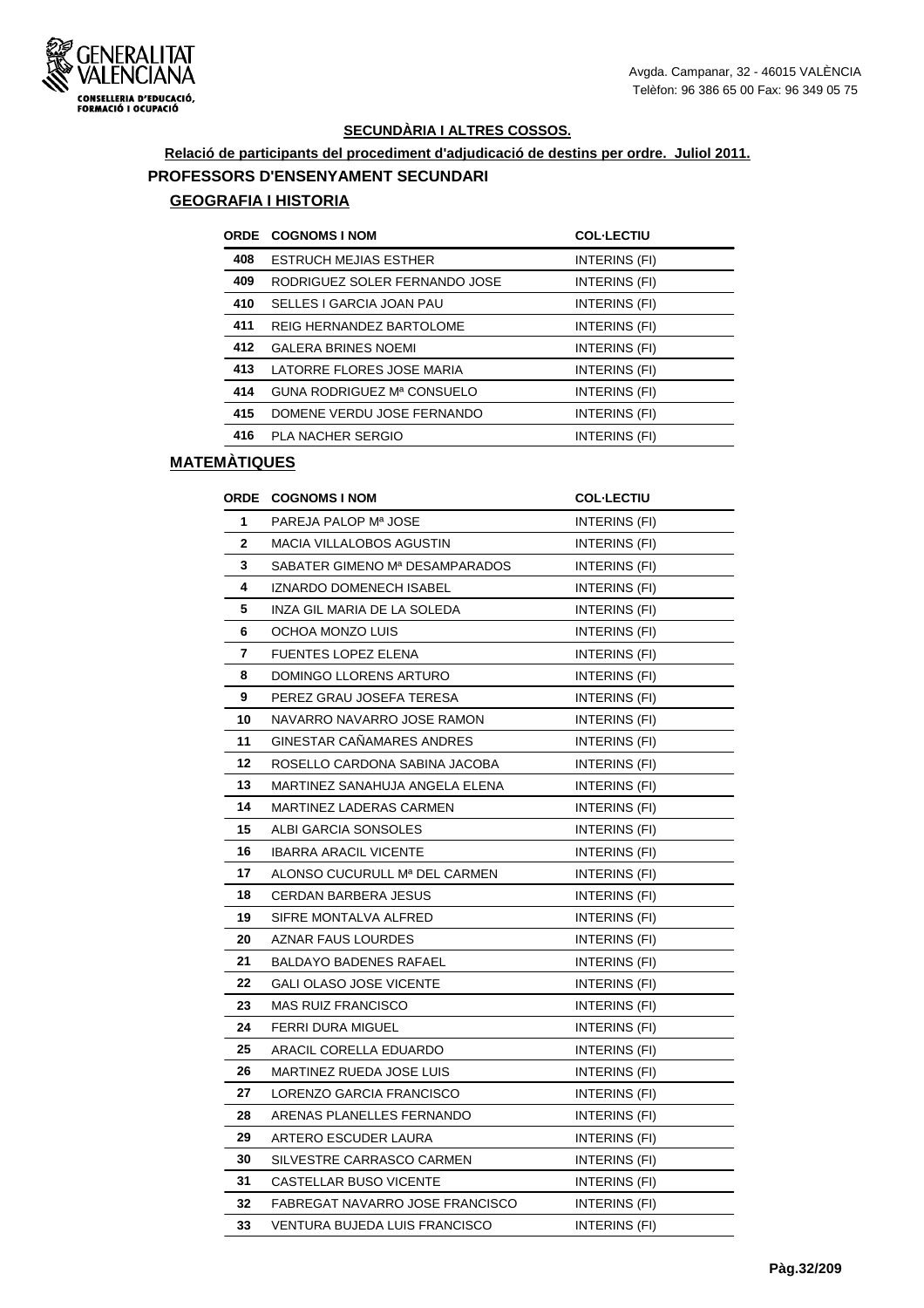

## **Relació de participants del procediment d'adjudicació de destins per ordre. Juliol 2011. PROFESSORS D'ENSENYAMENT SECUNDARI**

| ORDE | <b>COGNOMS I NOM</b>               | <b>COL·LECTIU</b>    |
|------|------------------------------------|----------------------|
| 34   | ROCHER SERRANO ASUNCION            | INTERINS (FI)        |
| 35   | MARTINEZ LOPEZ FRANCISCO JOSE      | INTERINS (FI)        |
| 36   | HARO NAVARRO ROSA Mª DE            | INTERINS (FI)        |
| 37   | PASCUAL FUSTER FRANCISCO JAVIER    | INTERINS (FI)        |
| 38   | MARTINEZ PIVIDAL LAZARO            | INTERINS (FI)        |
| 39   | ESPI VALLS MARIA ASUNCION          | INTERINS (FI)        |
| 40   | <b>CERDA CLOQUELL SANTIAGO</b>     | INTERINS (FI)        |
| 41   | FORTUNO BENEYTO AMPARO             | INTERINS (FI)        |
| 42   | SOLA PORCUNA FRANCISCO             | INTERINS (FI)        |
| 43   | ALAVEDRA CREIXELL JOSE MARIA       | INTERINS (FI)        |
| 44   | ANTON VIDAL ANTONIO                | INTERINS (FI)        |
| 45   | GONZALEZ HERRERO SALVADOR F.       | INTERINS (FI)        |
| 46   | GIMENEZ CARRION Mª JOSE            | INTERINS (FI)        |
| 47   | LOPEZ DE JUANA CARLOS ALBERTO      | INTERINS (FI)        |
| 48   | MIRA VIDAL JOSE                    | INTERINS (FI)        |
| 49   | MARIN TORDERA HERMINIO             | INTERINS (FI)        |
| 50   | AUCEJO DOMINGUEZ MANUEL            | INTERINS (FI)        |
| 51   | MARTINEZ MOLERO RAFAEL             | INTERINS (FI)        |
| 52   | SALES SALES Mª TERESA              | INTERINS (FI)        |
| 53   | FERNANDEZ-PORTOLES PORTOLES MIGUEL | INTERINS (FI)        |
| 54   | CARSI ZEGRI MARIA PAULA            | INTERINS (FI)        |
| 55   | SENDRA CARDONA MARIA RAQUEL        | INTERINS (FI)        |
| 56   | DOMENECH GARCIA MARIA REMEDIOS     | INTERINS (FI)        |
| 57   | MARTINEZ DEL BARCO ABELARDO        | INTERINS (FI)        |
| 58   | CERVERA PEREZ VIRGINIA             | INTERINS (FI)        |
| 59   | APARISI FABREGAT ROSALINA          | INTERINS (FI)        |
| 60   | SIMON DOMINGO Mª CRUZ              | INTERINS (FI)        |
| 61   | PUCHOL CAMPOS DOLORES              | INTERINS (FI)        |
| 62   | MARTINEZ CAMPOS Mª ANGELES         | INTERINS (FI)        |
| 63   | GIMENEZ CHIVA ROSA                 | <b>INTERINS (FI)</b> |
| 64   | CAVERO ANGULO Mª CARMEN            | INTERINS (FI)        |
| 65   | FALOMIR VENTURA GASPAR             | INTERINS (FI)        |
| 66   | PIQUER GARCIA AMPARO               | INTERINS (FI)        |
| 67   | GIRONA CASALTA ELIA                | INTERINS (FI)        |
| 68   | ABENZA BARCELO JOSE ANTONIO        | INTERINS (FI)        |
| 69   | CARBONNIER RIBES JEAN-GEORGES      | INTERINS (FI)        |
| 70   | LLOPIS VAQUERO ALMA                | INTERINS (FI)        |
| 71   | LATRE ANDRES ROSA                  | INTERINS (FI)        |
| 72   | GILABERT NAVARRO VICENTE MOISES    | INTERINS (FI)        |
| 73   | CAMPOS CASABO FRANCISCO DANIEL     | INTERINS (FI)        |
| 74   | ORTIZ REQUENA Mª CARMEN            | INTERINS (FI)        |
| 75   | ORTIZ GOMEZ Mª CARMEN              | INTERINS (FI)        |
| 76   | GARCIA PEDRO JOSEFA                | INTERINS (FI)        |
| 77   | REIG CASAÑ Mª DOLORES              | INTERINS (FI)        |
| 78   | FERRANDO MOLINA NURIA              | INTERINS (FI)        |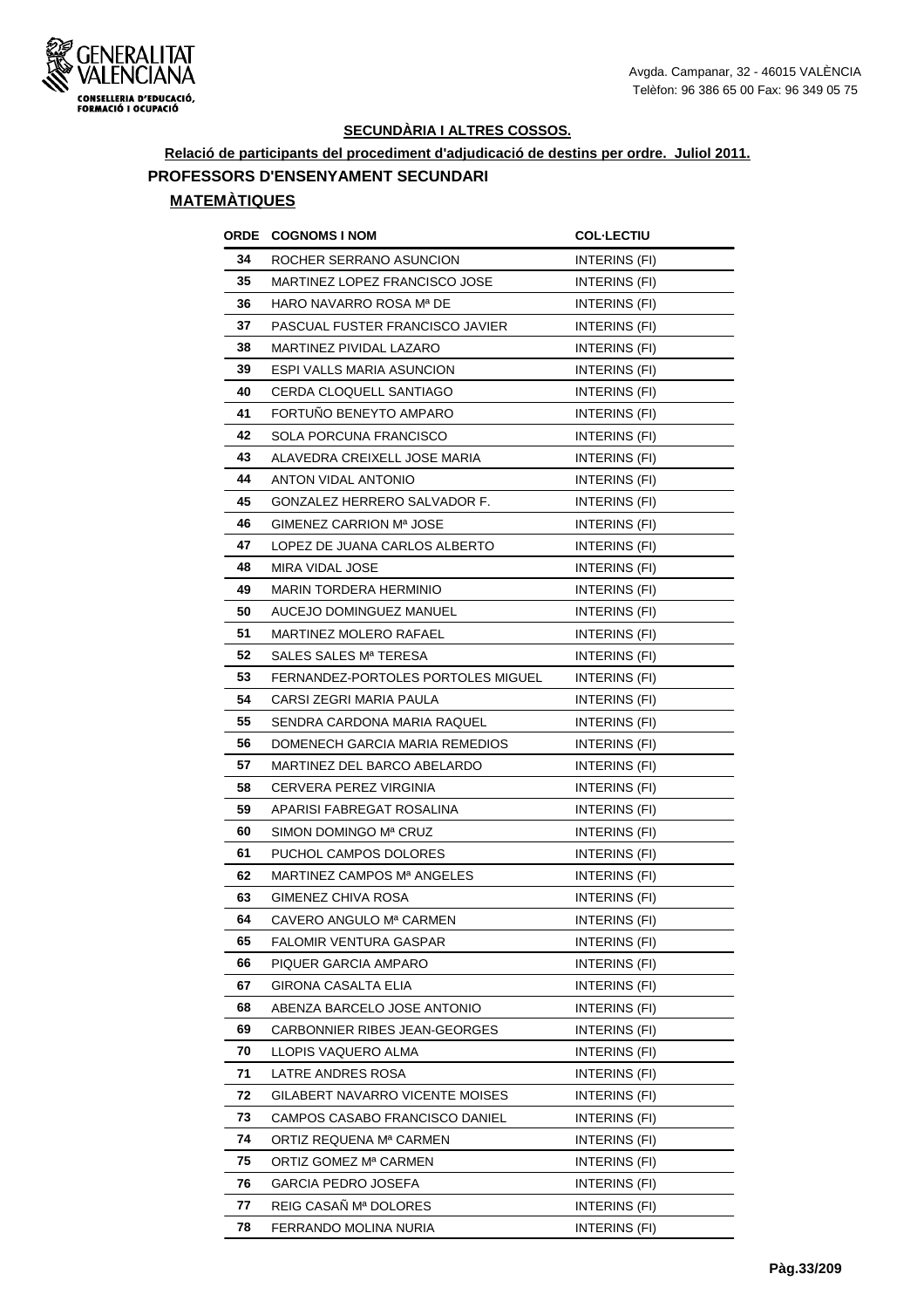

**Relació de participants del procediment d'adjudicació de destins per ordre. Juliol 2011.**

# **PROFESSORS D'ENSENYAMENT SECUNDARI**

| ORDE | <b>COGNOMS I NOM</b>                     | <b>COL-LECTIU</b>    |
|------|------------------------------------------|----------------------|
| 79   | CALABUIG NAVARRO BEGONA                  | INTERINS (FI)        |
| 80   | ARRIBAS ABATO HERIBERTO                  | INTERINS (FI)        |
| 81   | <b>JIMENEZ SEANO Mª ANGELES</b>          | INTERINS (FI)        |
| 82   | PLUMED MARCO PEDRO                       | <b>INTERINS (FI)</b> |
| 83   | ALAGARDA SAEZ JOSE VICENTE               | INTERINS (FI)        |
| 84   | MARTINEZ AMORES Mª JOSE                  | INTERINS (FI)        |
| 85   | <b>ENGUIDANOS SANCHIS VICENTE EMILIO</b> | INTERINS (FI)        |
| 86   | <b>MIRALLES COTAINA FRANCISCO</b>        | INTERINS (FI)        |
| 87   | <b>BALLESTER FERRANDO NICOLAS</b>        | INTERINS (FI)        |
| 88   | PONS SIMEON YOLANDA                      | INTERINS (FI)        |
| 89   | LOPEZ LLIN GLORIA                        | INTERINS (FI)        |
| 90   | RICO PAYA Mª DOLORES                     | INTERINS (FI)        |
| 91   | RODRIGUEZ BLANQUER MARIA                 | INTERINS (FI)        |
| 92   | ESCRIVA MONCHO ROSANA                    | INTERINS (FI)        |
| 93   | MOLINA CONEJERO LLUIS                    | INTERINS (FI)        |
| 94   | <b>FURONES SANCHEZ ANGELA</b>            | INTERINS (FI)        |
| 95   | GIMENEZ DE LLANO INES                    | <b>INTERINS (FI)</b> |
| 96   | MERINERO BALAGUER AMPARO                 | INTERINS (FI)        |
| 97   | BALLESTER GALLART VICTOR RAMON           | INTERINS (FI)        |
| 98   | ALBEROLA BUFANTE AMPARO DE LOURDES       | INTERINS (FI)        |
| 99   | FERRANDIS MARTINEZ RAFAEL                | INTERINS (FI)        |
| 100  | NAVARRO MORENO JOSEFA                    | INTERINS (FI)        |
| 101  | MORALES NAVAS Mª JESUS                   | INTERINS (FI)        |
| 102  | PEREZ CANO ADELA                         | <b>INTERINS (FI)</b> |
| 103  | JUAN LEAL MARIA JOSE                     | INTERINS (FI)        |
| 104  | RICO CATRET MARIA-TERESA                 | <b>INTERINS (FI)</b> |
| 105  | AVILES AVILES MARIA DEL CARMEN           | INTERINS (FI)        |
| 106  | <b>MARTI PALLARES ANA</b>                | INTERINS (FI)        |
| 107  | ALEMANY GINER FERRAN                     | INTERINS (FI)        |
| 108  | PEIRO MONCHO NURIA                       | INTERINS (FI)        |
| 109  | PUERTES MARTI M.ANGELES                  | INTERINS (FI)        |
| 110  | GARCIA MANRIQUE CRISTINA                 | INTERINS (FI)        |
| 111  | PORTOLES BERNAT MARIA CARMEN             | INTERINS (FI)        |
| 112  | GIRBES BORRAS SUSANA                     | INTERINS (FI)        |
| 113  | TORNERO ALMAGRO PURIFICACION             | INTERINS (FI)        |
| 114  | MONTERO ALONSO ESTHER                    | INTERINS (FI)        |
| 115  | ANDRES AUCEJO CESAR                      | INTERINS (FI)        |
| 116  | PART ESCRIVA FERNANDO VICENTE            | INTERINS (FI)        |
| 117  | <b>BADIA PEDROS DESIREE</b>              | INTERINS (FI)        |
| 118  | GRACIA CAMARENA SILVIA                   | INTERINS (FI)        |
| 119  | RUIZ MAESTRO MARIA JESUS                 | INTERINS (FI)        |
| 120  | JAVALOYES VERDU IRENE                    | INTERINS (FI)        |
| 121  | PEREZ PASCUAL PATRICIA                   | INTERINS (FI)        |
| 122  | PEREZ SIGNES AURORA                      | INTERINS (FI)        |
| 123  | BALLESTER SANSANO DANIEL                 | INTERINS (FI)        |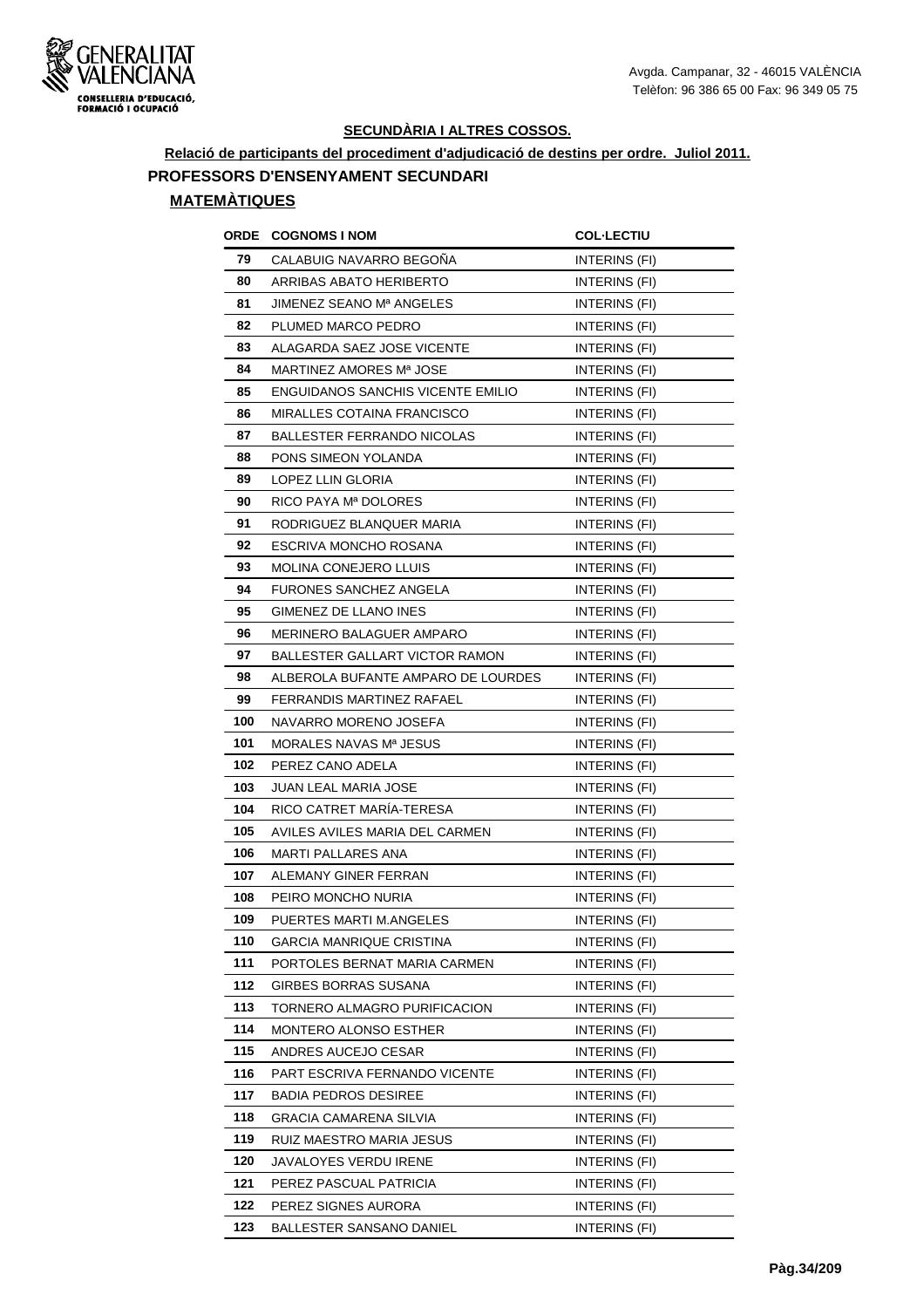

**Relació de participants del procediment d'adjudicació de destins per ordre. Juliol 2011.**

**PROFESSORS D'ENSENYAMENT SECUNDARI**

| ORDE | <b>COGNOMS I NOM</b>                 | <b>COL·LECTIU</b>    |
|------|--------------------------------------|----------------------|
| 124  | RUIZ TENT ANA MARIA                  | INTERINS (FI)        |
| 125  | <b>COSME ASENSI NOELIA</b>           | INTERINS (FI)        |
| 126  | MARCO MARTINEZ JOSE TOMAS            | INTERINS (FI)        |
| 127  | AMOROS MARTINEZ Mª REMEDIOS          | INTERINS (FI)        |
| 128  | <b>GABALDON MOYA REYES</b>           | INTERINS (FI)        |
| 129  | TORRES BERBIS Mª AMPARO              | INTERINS (FI)        |
| 130  | YANES FRAGA MARIA LUISA              | INTERINS (FI)        |
| 131  | DIAZ BOILS JOAQUIN                   | INTERINS (FI)        |
| 132  | FERNANDEZ VAZQUEZ MIRIAM             | INTERINS (FI)        |
| 133  | VICENT PALANCA MARIA CARMEN          | INTERINS (FI)        |
| 134  | <b>BELDA ORTIZ JOSEFA</b>            | INTERINS (FI)        |
| 135  | GALIANA PERALES JUAN ARMINIO         | INTERINS (FI)        |
| 136  | <b>GARCIA ALCANIZ OSCAR</b>          | INTERINS (FI)        |
| 137  | <b>GARCIA ARENAS MARIA FLOR</b>      | INTERINS (FI)        |
| 138  | GARCIA BALMASEDA FERNANDO            | INTERINS (FI)        |
| 139  | <b>GISBERT MIRALLES PATRICIA</b>     | INTERINS (FI)        |
| 140  | TORRENS BERENGUER MANUEL             | INTERINS (FI)        |
| 141  | <b>GARCIA RODRIGUEZ JOSE ENRIQUE</b> | INTERINS (FI)        |
| 142  | <b>GARRIDO SANCHEZ FRANCISCA</b>     | INTERINS (FI)        |
| 143  | <b>GOMEZ AZARA JAVIER</b>            | INTERINS (FI)        |
| 144  | GUILLEN SAEZ Mª JOSE                 | INTERINS (FI)        |
| 145  | HERNANDEZ CARRATALA LAURA            | INTERINS (FI)        |
| 146  | HERRERO OLIVAS MONTSERRAT            | INTERINS (FI)        |
| 147  | HIDALGO RODRIGO JOSE MIGUEL          | INTERINS (FI)        |
| 148  | <b>HUESO VILLANUEVA ESTHER</b>       | INTERINS (FI)        |
| 149  | JAEN FERNANDEZ PEDRO                 | INTERINS (FI)        |
| 150  | JARRIN ALFAGEME JESUS                | <b>INTERINS (FI)</b> |
| 151  | JAVALOYES CUTILLAS JOSE              | INTERINS (FI)        |
| 152  | LLEDO PLANELLES CAROLINA             | INTERINS (FI)        |
| 153  | LLEDO PLANELLES NOELIA               | INTERINS (FI)        |
| 154  | MAHIQUES BALLESTER MIGUEL ANGEL      | INTERINS (FI)        |
| 155  | MANRESA RUIZ FRANCISCO A.            | INTERINS (FI)        |
| 156  | MORATO ARAGO AMALIA                  | INTERINS (FI)        |
| 157  | PASCUAL GINER MARIA JESUS            | INTERINS (FI)        |
| 158  | ROSELL PEREZ SUSANA                  | INTERINS (FI)        |
| 159  | RUIZ CERDA ELENA                     | INTERINS (FI)        |
| 160  | FERRANDIZ VAÑO JUAN IGNACIO          | INTERINS (FI)        |
| 161  | ROZALEN BADAL DARIO                  | INTERINS (FI)        |
| 162  | CHAZARRA PARRES MARIA ROSARIO        | INTERINS (FI)        |
| 163  | CALATRAVA VALERO JOSE                | INTERINS (FI)        |
| 164  | JORNET GIL ESTRELLA                  | INTERINS (FI)        |
| 165  | LLORCA LLINARES GUADALUPE            | INTERINS (FI)        |
| 166  | LOPINTO IRLES PABLO                  | INTERINS (FI)        |
| 167  | MARTINEZ CANO JOSE MARIA             | INTERINS (FI)        |
| 168  | MARTINEZ GONZALEZ JOSE DANIEL.       | INTERINS (FI)        |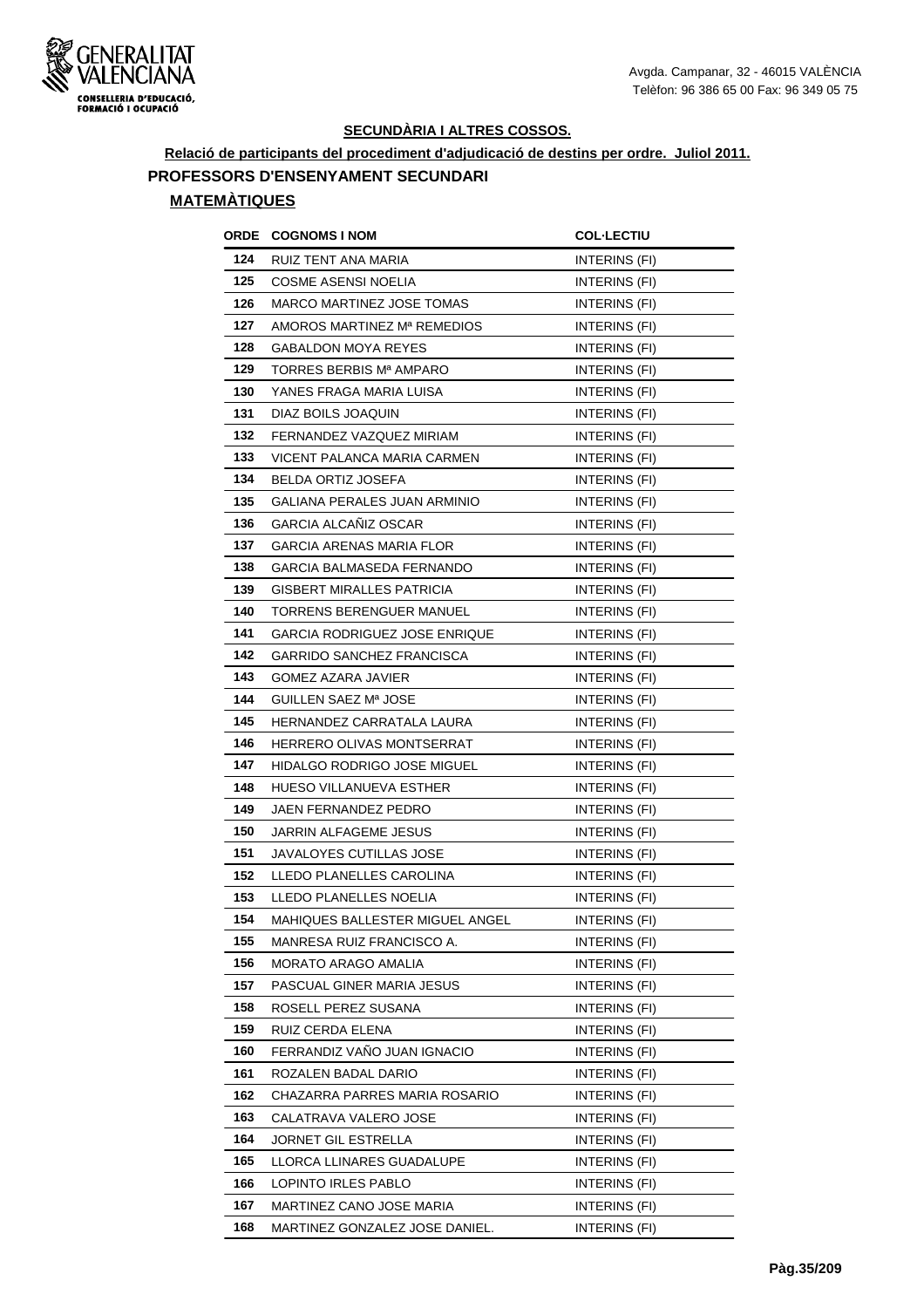

**Relació de participants del procediment d'adjudicació de destins per ordre. Juliol 2011.**

**PROFESSORS D'ENSENYAMENT SECUNDARI**

| ORDE | <b>COGNOMS I NOM</b>                | <b>COL·LECTIU</b>    |
|------|-------------------------------------|----------------------|
| 169  | MARTINEZ MARTINEZ CARLOS            | INTERINS (FI)        |
| 170  | MARTINEZ MARTINEZ DAVID             | <b>INTERINS (FI)</b> |
| 171  | MARTINEZ SERNA MARIA TERESA         | INTERINS (FI)        |
| 172  | MIRA BLASCO JORGE ISMAEL            | INTERINS (FI)        |
| 173  | MOLLA CONCA MARIA                   | INTERINS (FI)        |
| 174  | <b>MOLLA CONCA ROSALINA</b>         | INTERINS (FI)        |
| 175  | MOLLA PAVIA JOSE LUIS               | INTERINS (FI)        |
| 176  | MONFERRER BECKER MARIA ROSA         | INTERINS (FI)        |
| 177  | MORALES PADILLA MARIA ANGELES       | <b>INTERINS (FI)</b> |
| 178  | MORET NARRO ANA                     | INTERINS (FI)        |
| 179  | NAVARRO FERRANDEZ Mª JOSE           | INTERINS (FI)        |
| 180  | OLIVER PEREZ CRISTINA               | INTERINS (FI)        |
| 181  | PERAL PEREZ NIEVES                  | INTERINS (FI)        |
| 182  | PEREDA ASENCIO MARIA TERESA         | INTERINS (FI)        |
| 183  | PEREZ OCHEDA ELENA                  | INTERINS (FI)        |
| 184  | PEREZ VARO Mª CARMEN                | INTERINS (FI)        |
| 185  | QUILES PASCUAL ASUNCION             | INTERINS (FI)        |
| 186  | RAMIREZ ESCUDERO ADORACION          | INTERINS (FI)        |
| 187  | REDONDO GONZALEZ SARA               | INTERINS (FI)        |
| 188  | RODRIGUEZ BRONCHU FERRANDO SALVADOR | INTERINS (FI)        |
| 189  | SAMPER VIDAL CRISTINA               | INTERINS (FI)        |
| 190  | SAN JOSE PI MARIA EUGENIA           | INTERINS (FI)        |
| 191  | SANCHIS BALLESTEROS Mª DESAMPARADOS | INTERINS (FI)        |
| 192  | SANCHIS SANCHIS FRANCESC JESUS      | INTERINS (FI)        |
| 193  | SANZ RIBERA MARIA                   | INTERINS (FI)        |
| 194  | SARABIA PEREZ RUBEN                 | INTERINS (FI)        |
| 195  | SEVILLA VAZQUEZ NOELIA              | INTERINS (FI)        |
| 196  | SORO CARRASCO BEGONA                | INTERINS (FI)        |
| 197  | TATAY SOLER TOMAS ALEJANDRO         | INTERINS (FI)        |
| 198  | TOLEDO MARTINEZ VISITACION          | INTERINS (FI)        |
| 199  | TOLEDO SALAZAR ROCIO                | INTERINS (FI)        |
| 200  | TONDA IBAÑEZ MARIA                  | INTERINS (FI)        |
| 201  | VALERO CEBRIAN MARIA ISABEL         | INTERINS (FI)        |
| 202  | VERDOY GONZALEZ PILAR               | INTERINS (FI)        |
| 203  | VERDU VILELLA JOSEFA                | INTERINS (FI)        |
| 204  | VICENTE HERNANDEZ MARIA JOSE        | INTERINS (FI)        |
| 205  | ZAMORA VENDRELL ROSA ANA            | INTERINS (FI)        |
| 206  | ADAM BORRAS MARIA CARMEN            | INTERINS (FI)        |
| 207  | ANTON MORILLAS ESTHER               | INTERINS (FI)        |
| 208  | FERNANDEZ MORENO GUILLERMO          | INTERINS (FI)        |
| 209  | CABALLERO CEACERO RUBEN             | INTERINS (FI)        |
| 210  | ROYO ARTOLA DANIEL                  | INTERINS (FI)        |
| 211  | ANDRES GIL MARIA PILAR              | INTERINS (FI)        |
| 212  | CORTES PEREZ ANA ISABEL             | INTERINS (FI)        |
| 213  | RODRIGUEZ FERNANDEZ PAZ             | INTERINS (FI)        |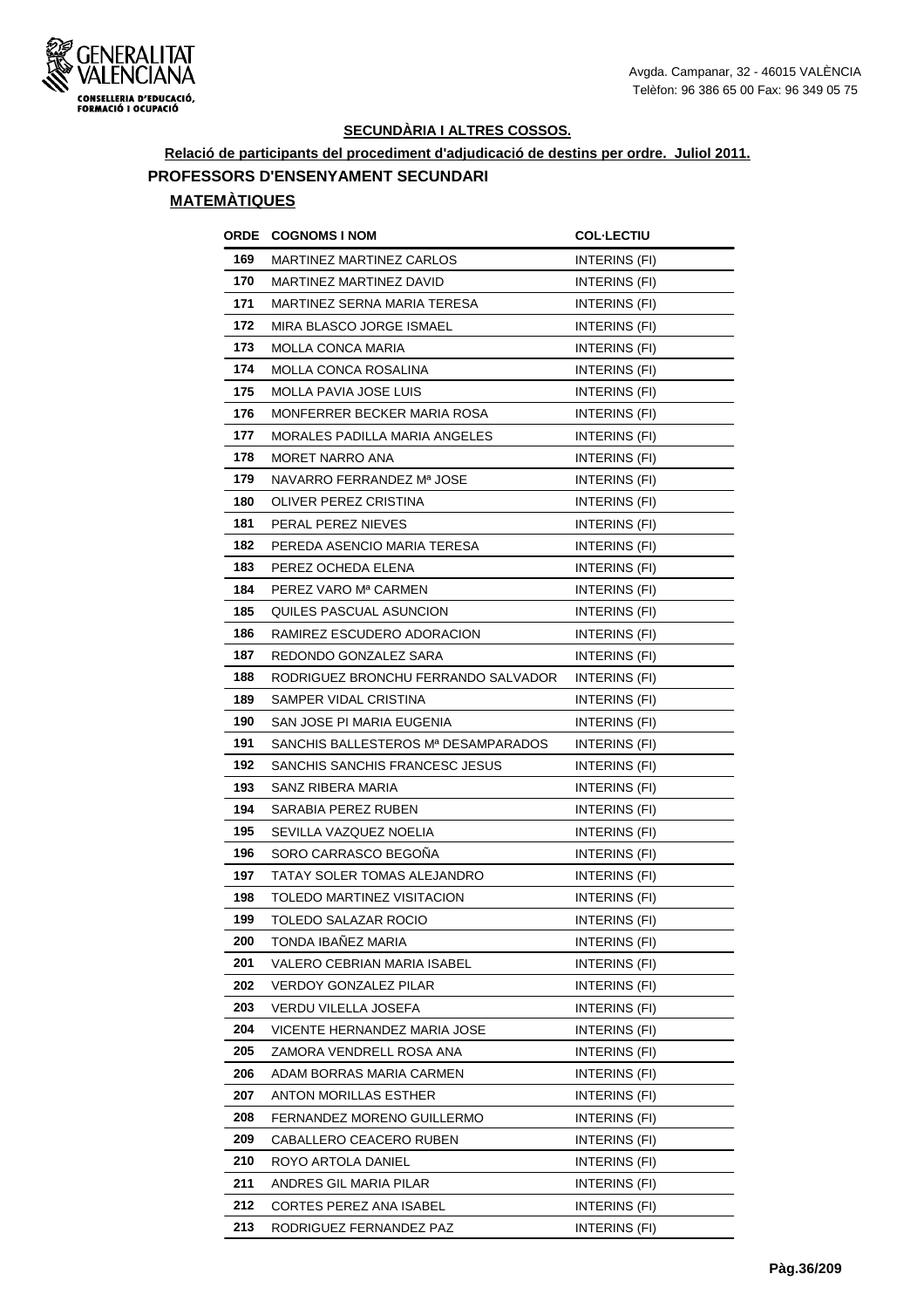

**Relació de participants del procediment d'adjudicació de destins per ordre. Juliol 2011.**

**PROFESSORS D'ENSENYAMENT SECUNDARI**

| ORDE | <b>COGNOMS I NOM</b>               | <b>COL·LECTIU</b>    |
|------|------------------------------------|----------------------|
| 214  | RUIZ CASTILLO MARCOS ANTONIO       | INTERINS (FI)        |
| 215  | <b>BENLLIURE PERALES JAUME</b>     | <b>INTERINS (FI)</b> |
| 216  | CARRERAS RODRIGO SONIA             | INTERINS (FI)        |
| 217  | RUIZ GURILLO JORGE                 | INTERINS (FI)        |
| 218  | <b>SERRANO IRLES LETICIA</b>       | INTERINS (FI)        |
| 219  | <b>AGULLO GOMIS SEVERINO</b>       | INTERINS (FI)        |
| 220  | TORRES SANCHEZ DE LAS HERAS JULIO  | INTERINS (FI)        |
| 221  | <b>GARCIA ARNAU ROSA MARIA</b>     | <b>INTERINS (FI)</b> |
| 222  | <b>GAGO COMPANY SONIA</b>          | INTERINS (FI)        |
| 223  | <b>GREGORI MONCHO RUBEN</b>        | INTERINS (FI)        |
| 224  | <b>MORALES SEGUI MARTA</b>         | INTERINS (FI)        |
| 225  | PERELLO AMOROS CARLOS              | INTERINS (FI)        |
| 226  | DURA GIMENEZ ANA                   | INTERINS (FI)        |
| 227  | CEBRIAN DEVIS PAU NORBERT          | INTERINS (FI)        |
| 228  | PEREZ GONZALEZ CRISTINA-BELEN      | INTERINS (FI)        |
| 229  | <b>BARGAY JUAN MARTA</b>           | INTERINS (FI)        |
| 230  | RUIZ MARTINEZ ANGELES              | INTERINS (FI)        |
| 231  | <b>FUSTER TORMO MARIA ANGELES</b>  | INTERINS (FI)        |
| 232  | MOLINA OLTRA MIQUEL MARIA          | INTERINS (FI)        |
| 233  | FERRANDIS COMBRES Mª TERESA        | INTERINS (FI)        |
| 234  | ALFONSO CASTELLO AITOR             | INTERINS (FI)        |
| 235  | ROIG LANDETE ANA ISABEL            | INTERINS (FI)        |
| 236  | AGUSTIN MAÑES MARIA TERESA         | <b>INTERINS (FI)</b> |
| 237  | CASTELLANOS TACHO FERNANDO         | <b>INTERINS (FI)</b> |
| 238  | FERRE BERENGUER PURIFICACION       | INTERINS (FI)        |
| 239  | DEL REAL LOPEZ MARIA DESAMPARADOS  | <b>INTERINS (FI)</b> |
| 240  | SANCHEZ ORDIÑANA JOSE ISMAEL       | INTERINS (FI)        |
| 241  | <b>GONZALEZ TEJERO Mª VICTORIA</b> | INTERINS (FI)        |
| 242  | AGULLO GUERRERO FRANCISCO JAVIER   | INTERINS (FI)        |
| 243  | MOMPO PONS JOSEP ALBERT            | INTERINS (FI)        |
| 244  | CANAVERAS AGUDO ANA RUS            | INTERINS (FI)        |
| 245  | SIMON GONZALEZ CIRILO              | INTERINS (FI)        |
| 246  | <b>GARCIA URIOS IGNACIO</b>        | INTERINS (FI)        |
| 247  | MARTINEZ LUJAN ISABEL              | INTERINS (FI)        |
| 248  | VANO LINAN RAMON                   | INTERINS (FI)        |
| 249  | ANTELM FONFRIA MARIA DESAMPARADOS  | INTERINS (FI)        |
| 250  | <b>MARCO VICO VICTOR</b>           | INTERINS (FI)        |
| 251  | BOSCH MONTELL VERONICA             | INTERINS (FI)        |
| 252  | MORALES ORDOÑEZ GREGORIO           | INTERINS (FI)        |
| 253  | ESPINOSA FERRER DOMINGO            | INTERINS (FI)        |
| 254  | GONZALEZ ROVIRA MARIA DEL CARMEN   | INTERINS (FI)        |
| 255  | <b>GASCO SOLERA JAVIER</b>         | INTERINS (FI)        |
| 256  | RARO DIAZ OSCAR VICENTE            | INTERINS (FI)        |
| 257  | MENDEZ GALLEGO MARIA               | INTERINS (FI)        |
| 258  | JULIAN PONZ MARIA                  | INTERINS (FI)        |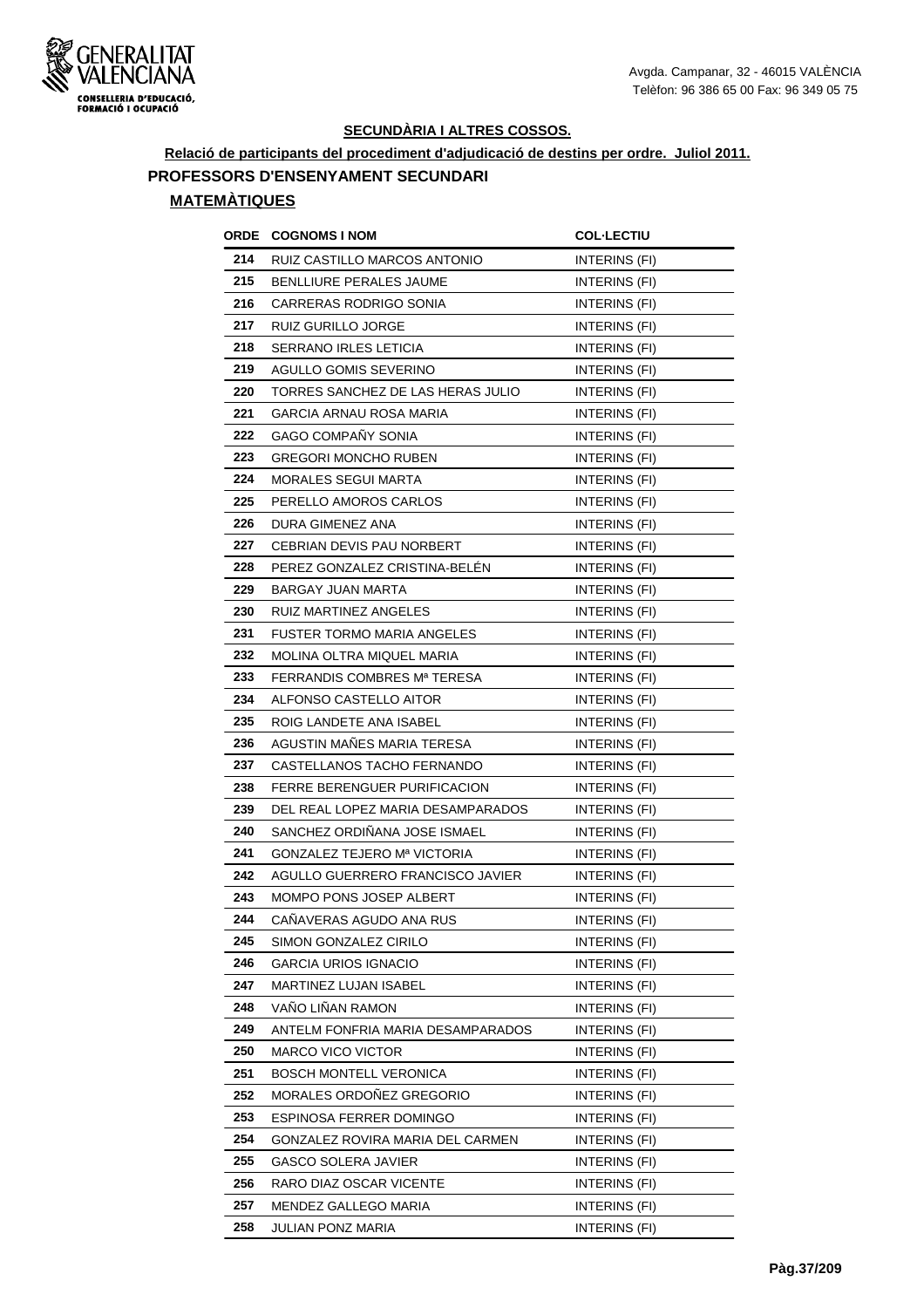

**Relació de participants del procediment d'adjudicació de destins per ordre. Juliol 2011.**

**PROFESSORS D'ENSENYAMENT SECUNDARI**

| ORDE | <b>COGNOMS I NOM</b>              | <b>COL-LECTIU</b>    |
|------|-----------------------------------|----------------------|
| 259  | CAPUZ NAVARRO BEATRIZ             | INTERINS (FI)        |
| 260  | PORTERO VALLS GABRIEL             | INTERINS (FI)        |
| 261  | <b>HERNANDEZ LOPEZ HECTOR</b>     | INTERINS (FI)        |
| 262  | MAYORDOMO RIDAURA SONIA           | INTERINS (FI)        |
| 263  | VALERO CONTELLES REBECA           | INTERINS (FI)        |
| 264  | LALANDA NORELL SIMON              | INTERINS (FI)        |
| 265  | <b>VILA TRAVER ALEJANDRO</b>      | INTERINS (FI)        |
| 266  | DE LEON COTOLI MARIA JOSE         | INTERINS (FI)        |
| 267  | VILAR MERIDEÑO NADIA              | INTERINS (FI)        |
| 268  | SACRISTAN MARZAL JOAQUIN          | INTERINS (FI)        |
| 269  | HURTADO TARI MARIA LUCIA          | INTERINS (FI)        |
| 270  | <b>BLANCO HIDALGO ESTHER</b>      | INTERINS (FI)        |
| 271  | LOPEZ SILLA CRISTOBAL             | INTERINS (FI)        |
| 272  | <b>TORREGROSA JUAN ELENA</b>      | INTERINS (FI)        |
| 273  | VIDAL BOLUDA VICENTE JOSE         | INTERINS (FI)        |
| 274  | GARRIGUES SORIANO ANA             | INTERINS (FI)        |
| 275  | FRESNEDA MARUGAN JUAN             | INTERINS (FI)        |
| 276  | PINA GARCIA JUAN FERNANDO         | INTERINS (FI)        |
| 277  | HIDALGO VILLANUEVA VIRGINIA       | INTERINS (FI)        |
| 278  | ESQUITINO SOLER VICTORIA EUGENIA  | INTERINS (FI)        |
| 279  | MAS MAS PILAR DEL CARMEN          | <b>INTERINS (FI)</b> |
| 280  | QUILIS MARCO SILVIA               | INTERINS (FI)        |
| 281  | ORTS GARCIA RUT                   | INTERINS (FI)        |
| 282  | MOROCHO TOCCI ALBERTO             | INTERINS (FI)        |
| 283  | GIMENO HERNANDEZ LORENA           | INTERINS (FI)        |
| 284  | POZO RUIZ FRANCISCA               | INTERINS (FI)        |
| 285  | SANTONJA CERDA JUDIT              | INTERINS (FI)        |
| 286  | <b>CLOQUELL RODRIGO RAMON</b>     | INTERINS (FI)        |
| 287  | LAMELAS GONZALEZ VANESA           | INTERINS (FI)        |
| 288  | AMAT IBANEZ MARIA GABRIELA        | <b>INTERINS (FI)</b> |
| 289  | RAMIREZ RAMOS PILAR               | INTERINS (FI)        |
| 290  | MARTI MERINO MARIA ISABEL         | INTERINS (FI)        |
| 291  | MORRALLA NICOLAU MARIA JOSE       | INTERINS (FI)        |
| 292  | BERTO BRETO MARIA VANESA          | INTERINS (FI)        |
| 293  | BONNET JEREZ JOSE LUIS            | INTERINS (FI)        |
| 294  | PART BORJA GEMMA                  | INTERINS (FI)        |
| 295  | PITARCH RUIZ MARIA DE LA MERCE    | INTERINS (FI)        |
| 296  | PEREZ SAEZ ESTEFANIA              | INTERINS (FI)        |
| 297  | PEREZ SAEZ CRISTINA ROSARIO       | INTERINS (FI)        |
| 298  | CISNEROS CALATAYUD FRANCISCO JOSE | INTERINS (FI)        |
| 299  | DONET DONET LEONOR                | INTERINS (FI)        |
| 300  | GALDAMES BRAVO ORLANDO            | INTERINS (FI)        |
| 301  | GARCIA MONERA MARIA               | INTERINS (FI)        |
| 302  | PRADAS ROMERO OLGA                | INTERINS (FI)        |
| 303  | MILLAN HUERTA MARÍA VICENTA       | INTERINS (FI)        |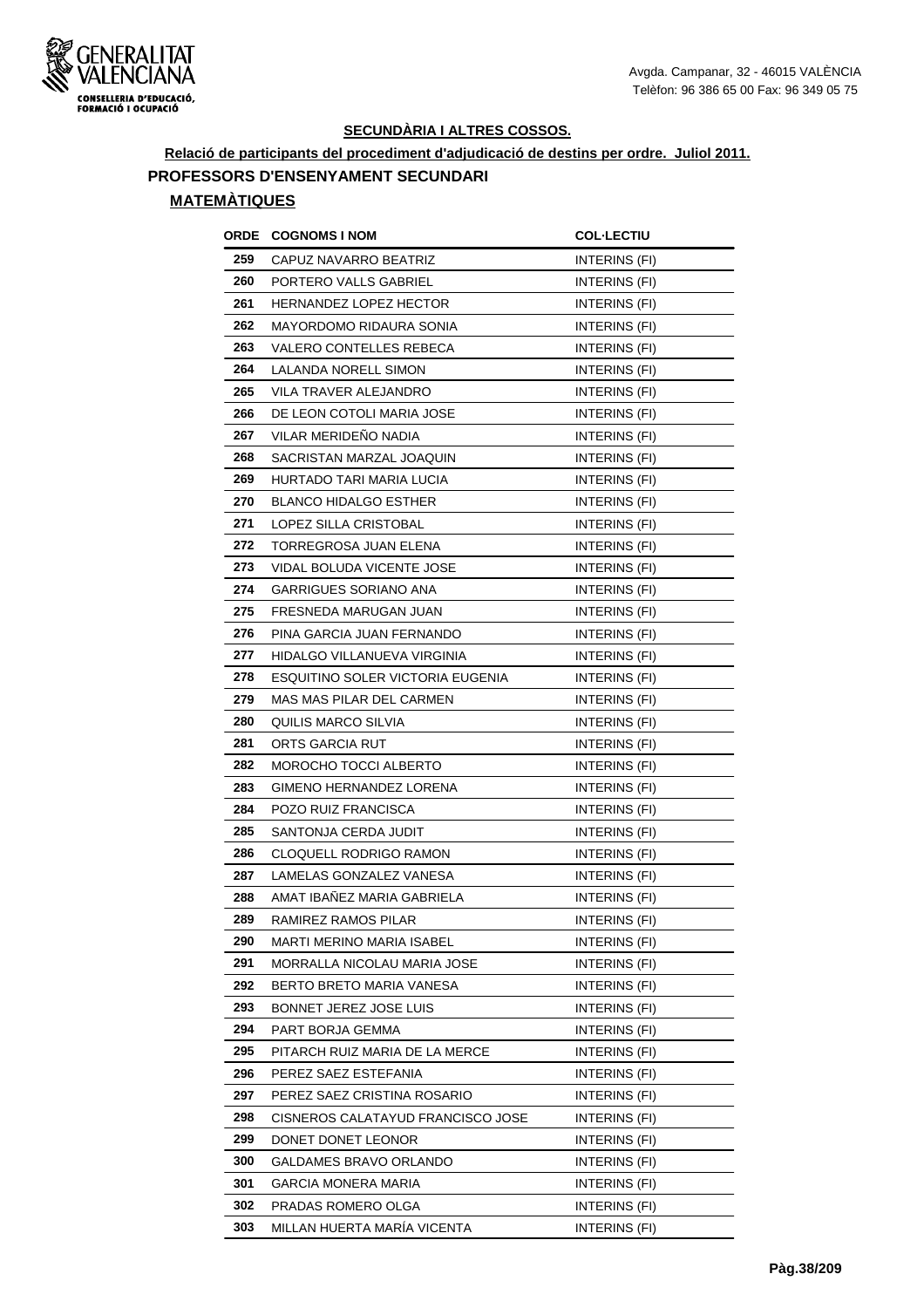

**Relació de participants del procediment d'adjudicació de destins per ordre. Juliol 2011. PROFESSORS D'ENSENYAMENT SECUNDARI**

|     | <b>ORDE COGNOMS INOM</b>           | <b>COL-LECTIU</b>    |
|-----|------------------------------------|----------------------|
| 304 | CARRASCOSA RUBIO RICARDO VICENTE   | INTERINS (FI)        |
| 305 | ALOS RUIZ Mª TERESA                | INTERINS (FI)        |
| 306 | LANDETE MORALES CARLOS             | INTERINS (FI)        |
| 307 | <b>MARTINEZ MOLINER CARLOS</b>     | <b>INTERINS (FI)</b> |
| 308 | GINER CHELET ESTEL LA              | INTERINS (FI)        |
| 309 | <b>HERRERO BANON MARIA DOLORES</b> | <b>INTERINS (FI)</b> |
| 310 | TALENS UBEDA MARIA AMPARO          | <b>INTERINS (FI)</b> |
| 311 | DOMENECH VICENT SILVIA             | INTERINS (FI)        |
| 312 | MATEU ALABORT JORGE ALBERTO        | INTERINS (FI)        |
| 313 | PASTOR ANDREU FATIMA               | INTERINS (FI)        |
| 314 | <b>MENESES ESTELLES VICENTE</b>    | INTERINS (FI)        |
| 315 | BALDO SORIANO ANTONIO              | INTERINS (FI)        |
| 316 | RUIZ GUZMAN FERNANDO               | INTERINS (FI)        |
| 317 | LLORENS MAESTRE MARIA LOURDES      | <b>INTERINS (FI)</b> |
| 318 | ALCANIZ TOLSADA RAQUEL ISABEL      | INTERINS (FI)        |
| 319 | ANIORTE SORIA Mª TERESA            | INTERINS (FI)        |
| 320 | ANTON ROMAN ISABEL                 | INTERINS (FI)        |
| 321 | ORTUNO RODRIGUEZ FRANCISCO JOSE    | INTERINS (FI)        |
| 322 | NAVARRE MAS CLAUDIO                | INTERINS (FI)        |
| 323 | GONZALVEZ CARICIO ELENA            | INTERINS (FI)        |
| 324 | RIQUELME GUILL RAQUEL AVELINA      | INTERINS (FI)        |
| 325 | VALERA GIL FERNANDO                | INTERINS (FI)        |
| 326 | FERNANDEZ SANCHIS MARIA FRANCISCA  | INTERINS (FI)        |
| 327 | CUEVAS MARI LIDIA                  | INTERINS (FI)        |
| 328 | NAVALON FRANCES VIRGINIA           | INTERINS (FI)        |
| 329 | <b>BALLESTER PARDO JAVIER</b>      | INTERINS (FI)        |
| 330 | CARRILLO CANIZARES ENCARNACION     | INTERINS (FI)        |
| 331 | POVEDA CLIMENT IRENE               | <b>INTERINS (FI)</b> |
| 332 | SOTO GARCIA JOSE FELICIANO         | INTERINS (FI)        |
| 333 | CEREZO RUIZ ANA BELEN              | INTERINS (FI)        |
| 334 | NAVARRO GARCIA MARIA JOSE          | INTERINS (FI)        |
| 335 | RODRIGUEZ GELARDO NESTOR           | INTERINS (FI)        |
| 336 | ORTEGA AGUILERA RAUL               | INTERINS (FI)        |
| 337 | IZQUIERDO RUBIO ELENA              | INTERINS (FI)        |
| 338 | MORENO TORREGROSA ANDREA           | INTERINS (FI)        |
| 339 | LOPEZ MONTESINOS RAQUEL            | INTERINS (FI)        |
| 340 | CERVERA SOSA MARIA                 | INTERINS (FI)        |
| 341 | TOMAS MONTE SARA                   | INTERINS (FI)        |
| 342 | FARINOS VIÑAS JAVIER               | INTERINS (FI)        |
| 343 | MALPARTIDA TORTOSA ANA             | INTERINS (FI)        |
| 344 | FERNÁNDEZ QUESADA ESTHER           | INTERINS (FI)        |
| 345 | PASCUAL GRACIA PEDRO               | INTERINS (FI)        |
| 346 | PINEDO ORTIZ DE MENDIVIL MAITANE   | INTERINS (FI)        |
| 347 | MARIN MARTINEZ JUAN AMADOR         | INTERINS (FI)        |
| 348 | MANRESA IÑIGO MARÍA JOSE           | INTERINS (FI)        |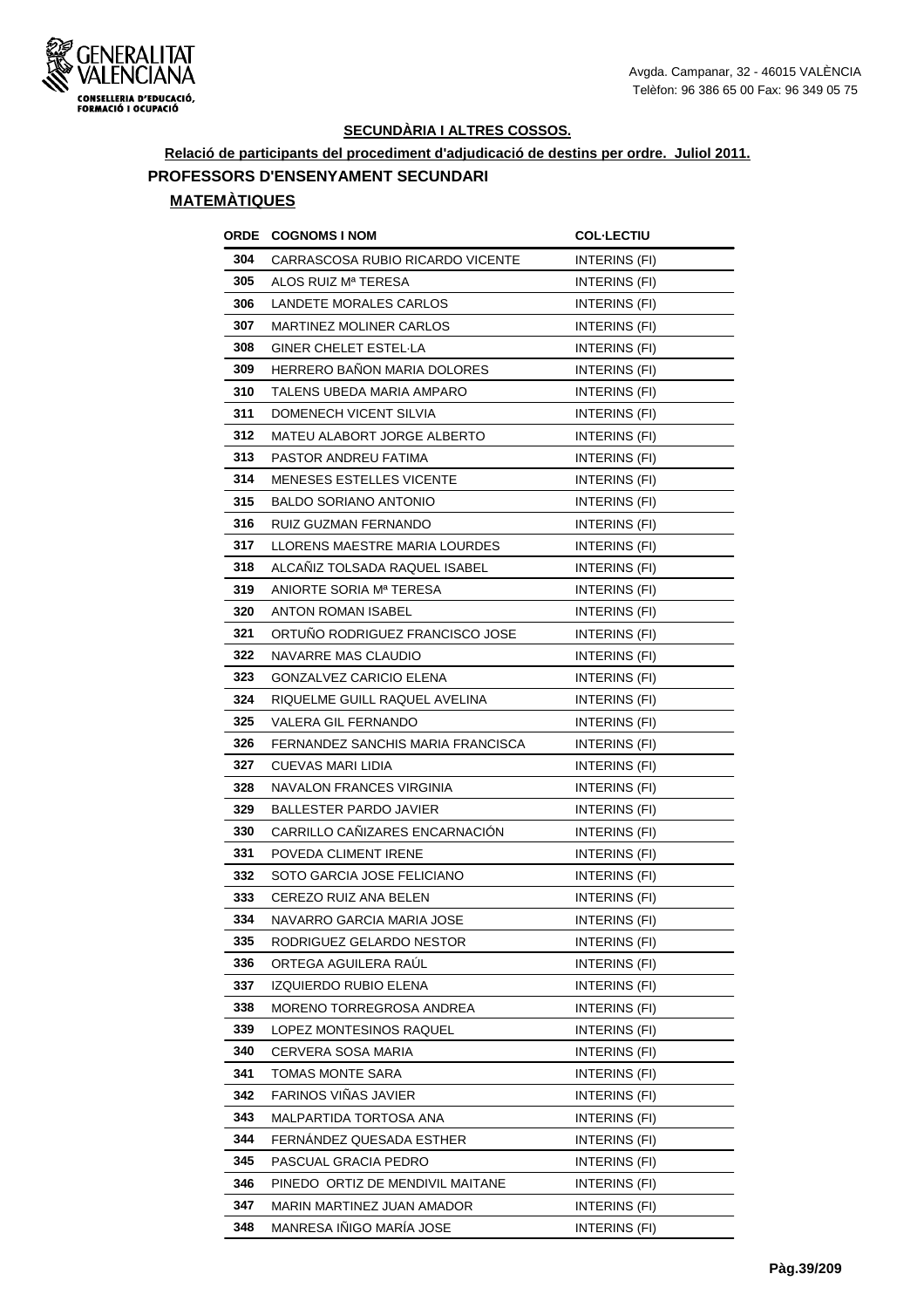

**Relació de participants del procediment d'adjudicació de destins per ordre. Juliol 2011.**

**PROFESSORS D'ENSENYAMENT SECUNDARI**

| ORDE | <b>COGNOMS I NOM</b>                 | <b>COL·LECTIU</b>    |
|------|--------------------------------------|----------------------|
| 349  | BATALLER MASCARELL ALICIA            | INTERINS (FI)        |
| 350  | ALBERT HERNANDEZ MIGUEL              | <b>INTERINS (FI)</b> |
| 351  | MORA VILA YOLANDA                    | INTERINS (FI)        |
| 352  | APARICIO MATALLIN TERESA             | INTERINS (FI)        |
| 353  | GOMEZ ZABALA ISABEL                  | <b>INTERINS (FI)</b> |
| 354  | SUAREZ ESPADA VICTOR ANTONIO         | INTERINS (FI)        |
| 355  | ALCOLEA FUSTER IRENE                 | INTERINS (FI)        |
| 356  | MARTINEZ IBAÑEZ MARIA DE LOS ANGELES | INTERINS (FI)        |
| 357  | GONZÁLEZ GIL MARÍA JOSÉ              | INTERINS (FI)        |
| 358  | SANCHEZ MESTRE VIRGINIA              | INTERINS (FI)        |
| 359  | ALVAREZ PARDO MARIO                  | INTERINS (FI)        |
| 360  | RAMÓN GASCÓN FLORENCIO               | INTERINS (FI)        |
| 361  | ORTS CANAVATE ANTONIA ROSA           | INTERINS (FI)        |
| 362  | DOMENE RODRIGUEZ JOSE MIGUEL         | INTERINS (FI)        |
| 363  | LAURI PLA DAVID                      | INTERINS (FI)        |
| 364  | <b>MAS HERNANDEZ ELOY</b>            | <b>INTERINS (FI)</b> |
| 365  | MOLINA PEÑALVER FULGENCIO JOSÉ       | INTERINS (FI)        |
| 366  | MUNOZ LANCE INMACULADA               | INTERINS (FI)        |
| 367  | ALBERO GABRIEL MARÍA DE LOS REMEDIOS | INTERINS (FI)        |
| 368  | LINARES ALPAÑES JULIO                | INTERINS (FI)        |
| 369  | <b>BLASCO SOLBES JAVIER</b>          | INTERINS (FI)        |
| 370  | SAIZ PEÑA FERNANDO                   | INTERINS (FI)        |
| 371  | APARICIO LOPEZ FERNANDO MANUEL       | INTERINS (FI)        |
| 372  | <b>MERCADER MOLTO MIGUEL</b>         | INTERINS (FI)        |
| 373  | GARCIA QUILES MARIA ROSA             | INTERINS (FI)        |
| 374  | SAIZ MIRANZO PAULA VIRGINIA          | INTERINS (FI)        |
| 375  | GUTIERREZ SEGOVIA JOSE               | INTERINS (FI)        |
| 376  | AMOROS SALVADOR RUBEN                | INTERINS (FI)        |
| 377  | PALACIOS ALBELDA LAURA               | INTERINS (FI)        |
| 378  | BERENGUER VAQUER DAVINIA             | INTERINS (FI)        |
| 379  | GARCIA NAVARRETE JUANA DOLORES       | INTERINS (FI)        |
| 380  | LIERN ROIG RAUL                      | INTERINS (FI)        |
| 381  | LOPEZ RODRIGUEZ MARIA LUISA          | INTERINS (FI)        |
| 382  | LUJAN CERDAN TAMARA SILVERIA         | INTERINS (FI)        |
| 383  | SORO CORDOBA RAUL                    | INTERINS (FI)        |
| 384  | HERRERA MAIQUES VANESA               | INTERINS (FI)        |
| 385  | AGUDO TARANCON NURIA                 | INTERINS (FI)        |
| 386  | AGUILERA LUQUE MANUELA               | INTERINS (FI)        |
| 387  | ALBERT LOPEZ DAVID                   | INTERINS (FI)        |
| 388  | HERRERO CORONEL DIANA                | INTERINS (FI)        |
| 389  | ALARCON FEBRERO CARLOS JAVIER        | INTERINS (FI)        |
| 390  | JIMENEZ MONTANER MARIA               | INTERINS (FI)        |
| 391  | MARTI SANDIEGO VICTORIA              | INTERINS (FI)        |
| 392  | FUENTE HERRAIZ FERNANDO              | INTERINS (FI)        |
| 393  | MARTINEZ LLURDA ALBA                 | INTERINS (FI)        |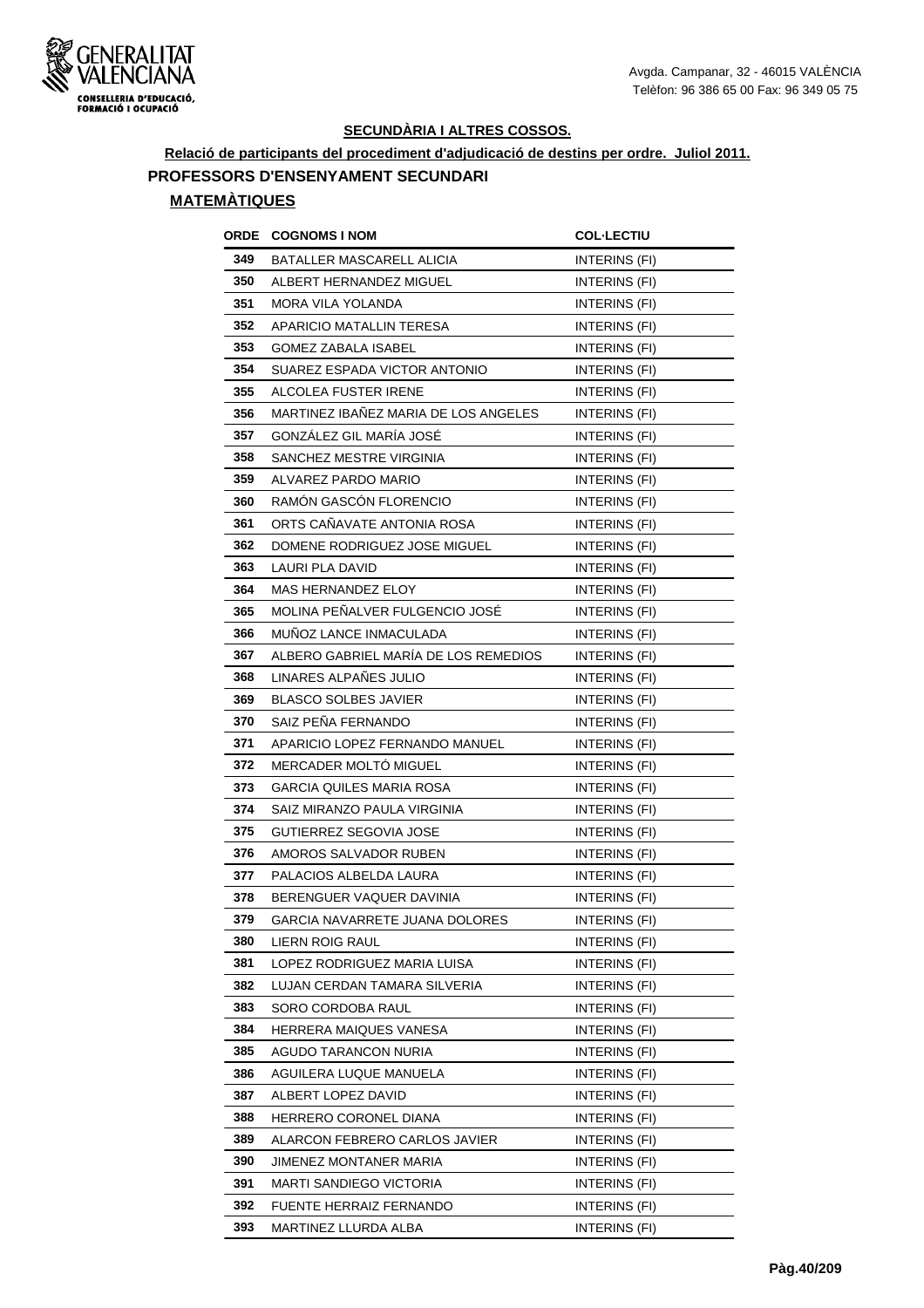

**Relació de participants del procediment d'adjudicació de destins per ordre. Juliol 2011.**

**PROFESSORS D'ENSENYAMENT SECUNDARI**

| <b>ORDE</b> | <b>COGNOMS I NOM</b>               | <b>COL-LECTIU</b>    |
|-------------|------------------------------------|----------------------|
| 394         | SANCHEZ VICENT JOSE                | <b>INTERINS (FI)</b> |
| 395         | CAJA BORREDA JOSE ANTONIO          | INTERINS (FI)        |
| 396         | PALANCA ROIG ANA                   | INTERINS (FI)        |
| 397         | ZAPATERA LLINARES ALBERTO          | INTERINS (FI)        |
| 398         | SANCHEZ SALVADOR ESTELA            | INTERINS (FI)        |
| 399         | DE LA TORRE GISBERT JULIAN         | INTERINS (FI)        |
| 400         | <b>HERNANDEZ ARGUDO ALICIA</b>     | INTERINS (FI)        |
| 401         | <b>HAMWI MAZUELAS SUSAN</b>        | INTERINS (FI)        |
| 402         | PEÑARROJA PEREZ ROSA Mª            | INTERINS (FI)        |
| 403         | <b>DIAGO ORTELLS VICENTE</b>       | INTERINS (FI)        |
| 404         | ARENAS PEREZ GUILLERMO             | INTERINS (FI)        |
| 405         | ARROYO CLEMENTE JOSE FRANCISCO     | INTERINS (FI)        |
| 406         | ARMENDIA SANTOS JAVIER             | INTERINS (FI)        |
| 407         | <b>BAÑULS ORCHILLES JOSE</b>       | INTERINS (FI)        |
| 408         | YEBENES PAGAN ANA BELEN            | INTERINS (FI)        |
| 409         | <b>FAUS GARCIA OSCAR</b>           | INTERINS (FI)        |
| 410         | SEVILLA GALINDO JORGE              | INTERINS (FI)        |
| 411         | CUESTA SOTO JUAN JORGE             | INTERINS (FI)        |
| 412         | MARTINEZ PARDO CAROLINA            | INTERINS (FI)        |
| 413         | <b>COSME FERRIS ENRIC</b>          | INTERINS (FI)        |
| 414         | LOPEZ DE LA O FRANCISCO JAVIER     | INTERINS (FI)        |
| 415         | <b>GARCIA LORENZO JESUS</b>        | INTERINS (FI)        |
| 416         | MARTINEZ RUIZ FRANCISCO JAVIER     | INTERINS (FI)        |
| 417         | <b>VERDU PITARCH JULIA</b>         | <b>INTERINS (FI)</b> |
| 418         | HERANCE ALBERO MARIA PILAR         | INTERINS (FI)        |
| 419         | OCTAVIO CUMBA MIGUEL               | INTERINS (FI)        |
| 420         | ARNEDO LOPEZ JOSE ANTONIO          | INTERINS (FI)        |
| 421         | PORTA GARCIA SUSANNA               | INTERINS (FI)        |
| 422         | SALES ISERTE Mª CARMEN             | INTERINS (FI)        |
| 423         | <b>BLANQUER SERRA IGNASI</b>       | <b>INTERINS (FI)</b> |
| 424         | SANCHIS DUFAU ANTONIO DANIEL       | INTERINS (FI)        |
| 425         | MAÑEZ ROS JOSE DANIEL              | INTERINS (FI)        |
| 426         | HEVILLA CUCARELLA ENRIQUE BERNARDO | INTERINS (FI)        |
| 427         | GUTIERREZ GINER VANESA             | INTERINS (FI)        |
| 428         | <b>MARTINEZ SANTA ESTER</b>        | INTERINS (FI)        |
| 429         | PRIEGO VILLANUEVA MIGUEL           | INTERINS (FI)        |
| 430         | <b>GARCIA MARTINEZ ISABEL</b>      | INTERINS (FI)        |
| 431         | PERIS BALLESTER LAURA              | INTERINS (FI)        |
| 432         | <b>BOTELLA LLORET LUIS</b>         | INTERINS (FI)        |
| 433         | CACERES CALVO-PARRA RAQUEL         | INTERINS (FI)        |
| 434         | MATEOS ADSUARA CAROLINA            | INTERINS (FI)        |
| 435         | MATAMOROS DE VILLA ISABEL          | INTERINS (FI)        |
| 436         | RODRIGUEZ RUBIO EDUARDO            | INTERINS (FI)        |
| 437         | ANTON ROMAN JOSE                   | INTERINS (FI)        |
| 438         | GIMENEZ GUANTER MIQUEL             | INTERINS (FI)        |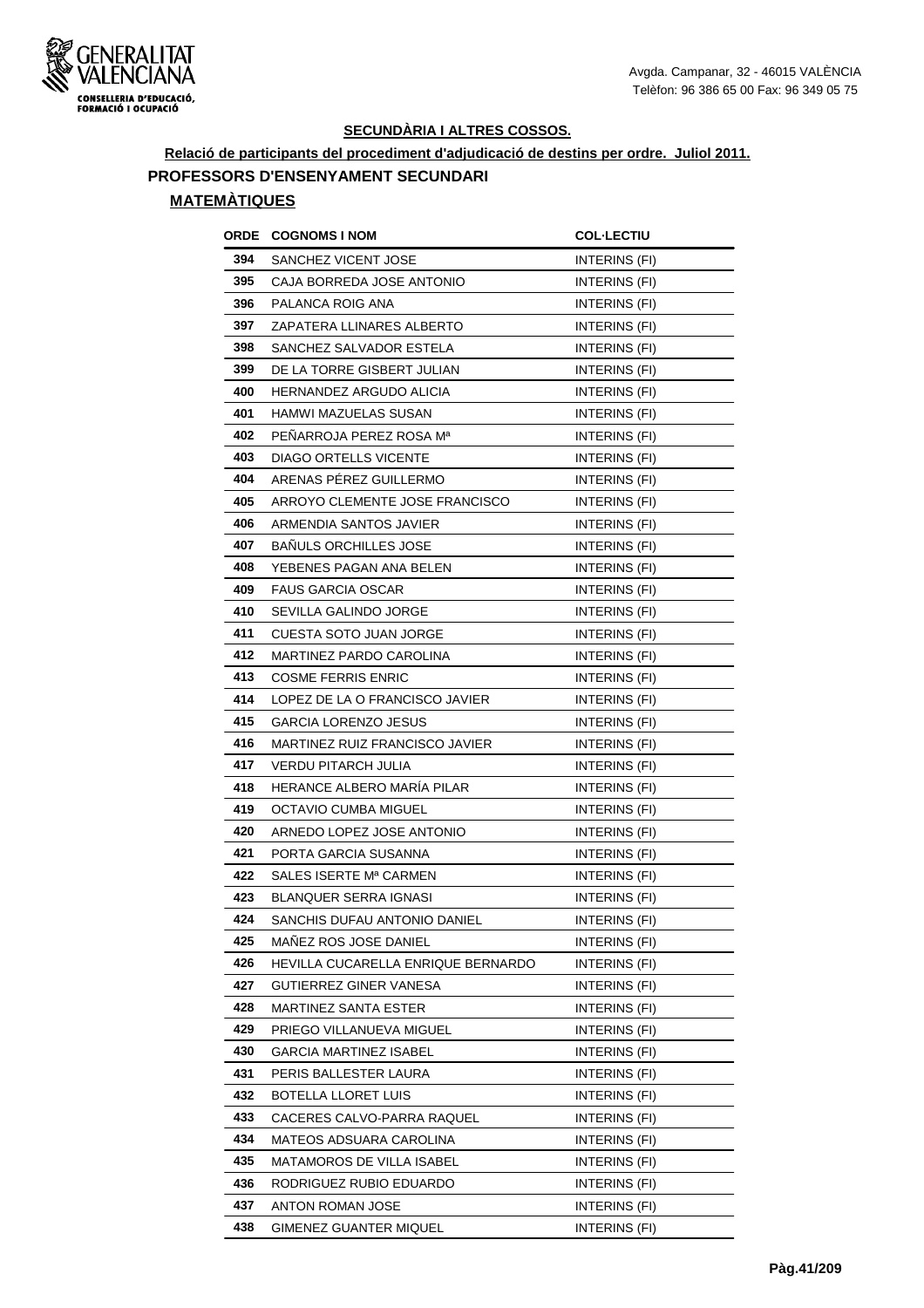

**Relació de participants del procediment d'adjudicació de destins per ordre. Juliol 2011.**

#### **PROFESSORS D'ENSENYAMENT SECUNDARI**

# **MATEMÀTIQUES**

|     | <b>ORDE COGNOMS INOM</b>    | <b>COL-LECTIU</b> |
|-----|-----------------------------|-------------------|
| 439 | PINAZO MONTERDE JOSE MANUEL | INTERINS (FI)     |
| 440 | CEREZO RODRIGUEZ ELENA      | INTERINS (FI)     |
| 441 | FERRAGUT GALINDO ALEJANDRO  | INTERINS (FI)     |
| 442 | LOPEZ IÑESTA EMILIA         | INTERINS (FI)     |

|    | <b>ORDE COGNOMS INOM</b>               | <b>COL-LECTIU</b>    |
|----|----------------------------------------|----------------------|
| 1  | PAVIA BOU Mª DEL PILAR                 | INTERINS (FI)        |
| 2  | MORENO DE ARCOS-RIVERA CARMEN          | <b>INTERINS (FI)</b> |
| 3  | <b>MONZO MOLLA REMEDIOS MARIA</b>      | INTERINS (FI)        |
| 4  | PINOL PERUGA M <sup>a</sup> CONCEPCION | INTERINS (FI)        |
| 5  | CONESA VIVANCOS ANTONIA                | INTERINS (FI)        |
| 6  | MORENO ESTEVE FRANCISCO JOSE           | INTERINS (FI)        |
| 7  | GIMENO HERNANDEZ Mª CARMEN             | INTERINS (FI)        |
| 8  | ROCA RAGA JOSEFINA                     | INTERINS (FI)        |
| 9  | CLARAMUNT SENENT JOSE ANTONIO          | INTERINS (FI)        |
| 10 | MAS LLEDO MIGUEL ANGEL                 | INTERINS (FI)        |
| 11 | DE LA FUENTE MENDOZA Mª SOL            | <b>INTERINS (FI)</b> |
| 12 | GOMEZ SOLER JOSE                       | INTERINS (FI)        |
| 13 | CARCELLER TRAVER LAURA                 | <b>INTERINS (FI)</b> |
| 14 | CASCALES ESTAÑ FRANCISCO               | <b>INTERINS (FI)</b> |
| 15 | <b>ENDONGO MAYE AGAPITO</b>            | INTERINS (FI)        |
| 16 | LOPEZ SANCHEZ Mª ISABEL                | INTERINS (FI)        |
| 17 | ROMERO LABRADA MANUEL FCO.             | INTERINS (FI)        |
| 18 | CHULIA RIBERA JOSE DOMINGO             | INTERINS (FI)        |
| 19 | ALVAREZ BELENGUER FRANCISCO            | <b>INTERINS (FI)</b> |
| 20 | SANCHEZ MARIN SOLEDAD                  | INTERINS (FI)        |
| 21 | SERRANO DEUSA JOSE                     | INTERINS (FI)        |
| 22 | <b>BOU ORTIZ JOSE R.</b>               | INTERINS (FI)        |
| 23 | AREAS HERRERA ROBERTO S.               | INTERINS (FI)        |
| 24 | MARTINEZ GARCIA JOSE PASCUAL           | INTERINS (FI)        |
| 25 | CIVERA BOLEA JOSE MANUEL               | <b>INTERINS (FI)</b> |
| 26 | FERRER LOPEZ CRISTELA                  | INTERINS (FI)        |
| 27 | GALACHO BUENO FUENSANTA                | INTERINS (FI)        |
| 28 | QUINTANILLA ARROYO Mª ROSALIA          | INTERINS (FI)        |
| 29 | CATALA VALLS JOSE FRANCISCO            | INTERINS (FI)        |
| 30 | <b>MORENO MONTES PILAR</b>             | INTERINS (FI)        |
| 31 | RUFETE SOLIBELLA ANTONIO               | INTERINS (FI)        |
| 32 | VIERA PAVIA JOSE LUIS                  | INTERINS (FI)        |
| 33 | CAPELLAN PEREZ Mª ASUNCION             | INTERINS (FI)        |
| 34 | PASTOR PASTOR JOSÉ VICENTE             | INTERINS (FI)        |
| 35 | CATURLA REBOLLO FRANCISCO              | INTERINS (FI)        |
| 36 | GOMIS ORTS JOSE ANTONIO                | INTERINS (FI)        |
| 37 | CASTELL MEDES Mª SALUD                 | INTERINS (FI)        |
| 38 | LOPEZ CAMARASA VIRGILIO                | INTERINS (FI)        |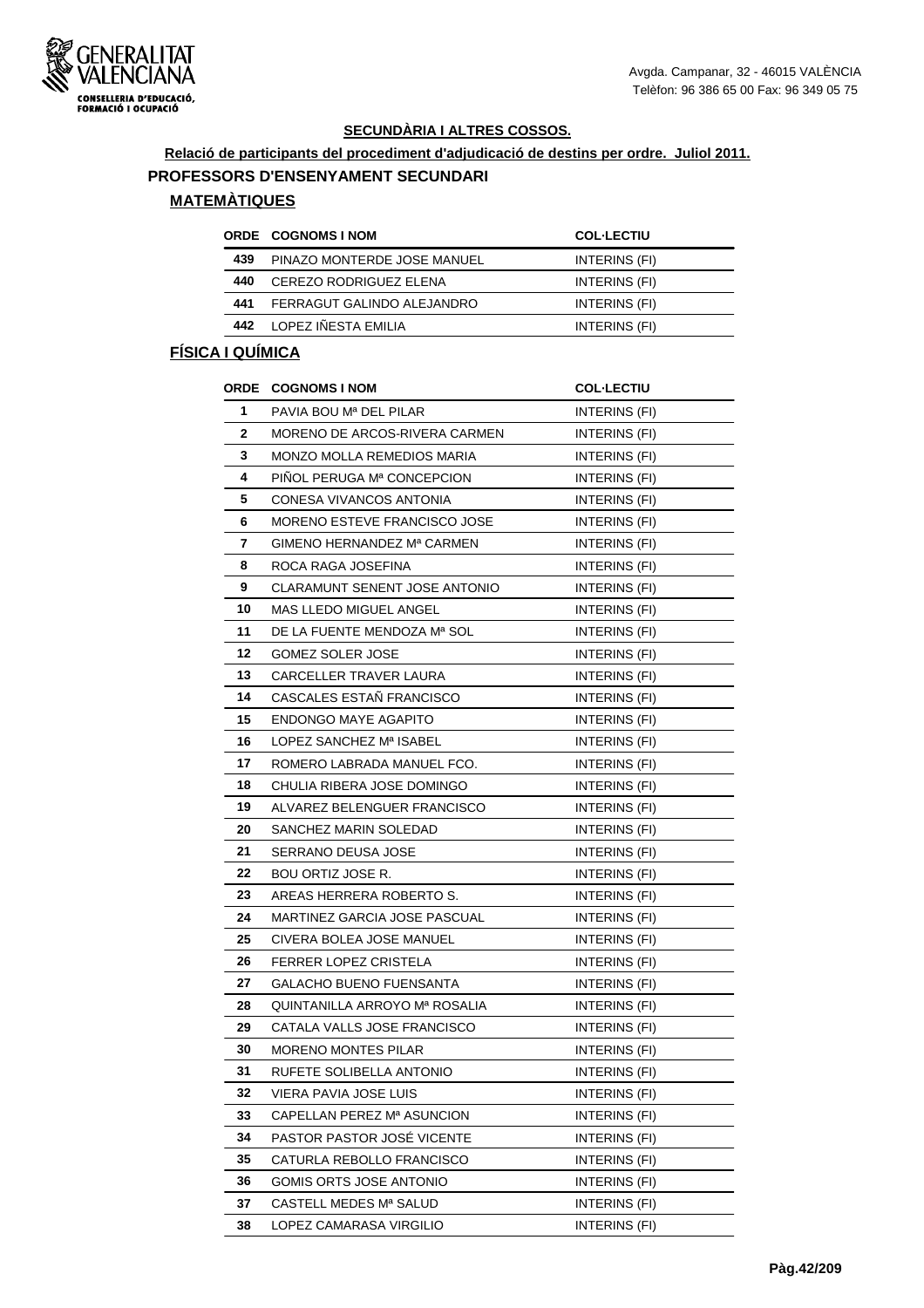

# **Relació de participants del procediment d'adjudicació de destins per ordre. Juliol 2011. PROFESSORS D'ENSENYAMENT SECUNDARI**

| ORDE | <b>COGNOMS I NOM</b>                | <b>COL·LECTIU</b>    |
|------|-------------------------------------|----------------------|
| 39   | LILAO CUBEL JOAN ERNEST             | INTERINS (FI)        |
| 40   | MINANA ALBORCH RAFAEL               | <b>INTERINS (FI)</b> |
| 41   | HIDALGO SANCHEZ ANTONIO             | INTERINS (FI)        |
| 42   | <b>MARTIN BELLVER AMPARO</b>        | <b>INTERINS (FI)</b> |
| 43   | AGULLO BROTONS JOSE ALBERTO         | <b>INTERINS (FI)</b> |
| 44   | <b>IBORRA ALBORS Mª INMACULADA</b>  | INTERINS (FI)        |
| 45   | SANCHIS SERRANO JOSE J.             | INTERINS (FI)        |
| 46   | <b>IBAÑEZ MARTIN FRANCISCO JOSE</b> | INTERINS (FI)        |
| 47   | MACIAS ABAD Mª DEL PILAR            | INTERINS (FI)        |
| 48   | RINCON GUAITA Mª JOSE DEL           | INTERINS (FI)        |
| 49   | <b>FIGUERES ROMERO AMPARO</b>       | INTERINS (FI)        |
| 50   | MARTINEZ GIL JOSE ALFONSO           | INTERINS (FI)        |
| 51   | <b>ERES BRUN ARACELI</b>            | INTERINS (FI)        |
| 52   | ROSADO BATEA ISABEL                 | INTERINS (FI)        |
| 53   | SANFELICIANO PEIRO CONSUELO         | INTERINS (FI)        |
| 54   | NAVARRO SANCHEZ BERNARDO VICENTE    | <b>INTERINS (FI)</b> |
| 55   | <b>GISBERT CATALA RUTH</b>          | INTERINS (FI)        |
| 56   | DOMINGUEZ CLIMENT SILVANA           | INTERINS (FI)        |
| 57   | ALCAZAR GOMEZ GERARDO               | <b>INTERINS (FI)</b> |
| 58   | SAERA VAQUERO Mª CARMEN             | INTERINS (FI)        |
| 59   | SANCHO ALBIACH MARIA CARMEN         | INTERINS (FI)        |
| 60   | NAVARRO CALVO MANUEL                | INTERINS (FI)        |
| 61   | VALIENTE PORTA CARMEN               | INTERINS (FI)        |
| 62   | SUCH PLANELLES YOLANDA              | INTERINS (FI)        |
| 63   | MARTINEZ MEDIAVILLA JAVIER          | INTERINS (FI)        |
| 64   | POLO ESCOLANO CARMEN                | INTERINS (FI)        |
| 65   | MARTINEZ SEMPERE TOMAS JOSE         | INTERINS (FI)        |
| 66   | ESPINOSA SEGURA PILAR               | INTERINS (FI)        |
| 67   | <b>MORENO TEVAR CONSUELO</b>        | INTERINS (FI)        |
| 68   | RIPOLL GUILLEN MARIA JOSE           | INTERINS (FI)        |
| 69   | FERRANDEZ LORENZO ANTONIO           | INTERINS (FI)        |
| 70   | NAVARRO TORRES MARIA JOSE           | INTERINS (FI)        |
| 71   | PASCUAL RODRIGO Mª DEL MAR          | INTERINS (FI)        |
| 72   | ZARAGOZA MARTINEZ YOLANDA           | INTERINS (FI)        |
| 73   | CRESPO MIRALLES PEDRO DAVID         | INTERINS (FI)        |
| 74   | <b>BORNAY GARCIA Mª PILAR</b>       | INTERINS (FI)        |
| 75   | SOLER CAMPILLO CANDIDA              | INTERINS (FI)        |
| 76   | SEMPERE ALVARADO JUAN CARLOS        | INTERINS (FI)        |
| 77   | MOLINA VICENS Mº ISABEL             | INTERINS (FI)        |
| 78   | GARRIGOS POVEDA MARIA ELENA         | INTERINS (FI)        |
| 79   | PÉREZ VARÓ MARÍA ASUNCIÓN           | INTERINS (FI)        |
| 80   | PASTOR NAVARRO Mª DOLORES           | INTERINS (FI)        |
| 81   | SAEZ MACIA JOSEFA                   | INTERINS (FI)        |
| 82   | DE DIOS PEREZ MARIA ISABEL          | INTERINS (FI)        |
| 83   | MATEU LLETI BERTA                   | INTERINS (FI)        |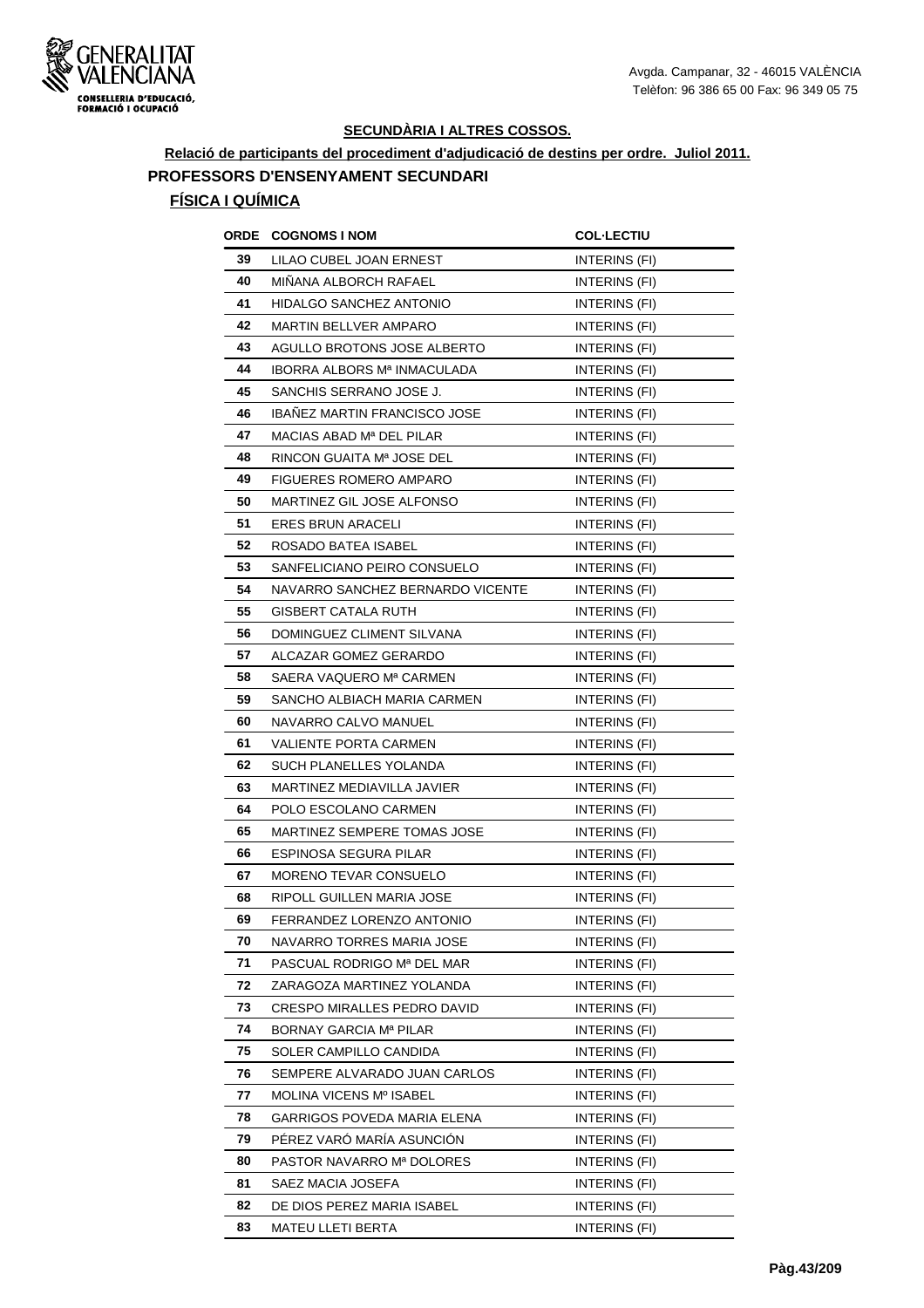

# **Relació de participants del procediment d'adjudicació de destins per ordre. Juliol 2011. PROFESSORS D'ENSENYAMENT SECUNDARI**

| ORDE | <b>COGNOMS I NOM</b>               | <b>COL·LECTIU</b>    |
|------|------------------------------------|----------------------|
| 84   | ESTEVE HERVAS SILVIA               | INTERINS (FI)        |
| 85   | BOYERO SANCHEZ HERMINIA MANUELA    | <b>INTERINS (FI)</b> |
| 86   | PUCHE JUAN SALVADOR                | INTERINS (FI)        |
| 87   | HURTADO LUCAS MARIA ANGELES        | INTERINS (FI)        |
| 88   | PORTILLA GRANELL MARIA DEL MAR     | <b>INTERINS (FI)</b> |
| 89   | MARTI BERMUDEZ MARIA DE LAS NIEVES | INTERINS (FI)        |
| 90   | ENGUIDANOS SANCHIS SERGIO          | INTERINS (FI)        |
| 91   | RAMIREZ ARNAU EMILIA               | INTERINS (FI)        |
| 92   | ANTOLI SANTOLARIA ROSELLA          | INTERINS (FI)        |
| 93   | SANCHIZ ARMIÑANA ROSA              | INTERINS (FI)        |
| 94   | TIDO ZORRILLA SUSANA               | INTERINS (FI)        |
| 95   | ARIAS PASCUAL ISABEL               | INTERINS (FI)        |
| 96   | <b>BARBER BOLUDA VICENTE</b>       | INTERINS (FI)        |
| 97   | MONCHO GASCON EMILIO JOSE          | INTERINS (FI)        |
| 98   | BECERRA CEBALLOS JUAN              | INTERINS (FI)        |
| 99   | PEREZ JOVER AGNES                  | INTERINS (FI)        |
| 100  | SORRIBES GONZALEZ RAMON            | INTERINS (FI)        |
| 101  | QUEROL BALAGUER Mª ANGELES         | INTERINS (FI)        |
| 102  | CUMBA CABANES MARISA               | INTERINS (FI)        |
| 103  | MORALES TAMBORERO AMPARO           | INTERINS (FI)        |
| 104  | SEVILA GARCIA ANA MARIA            | INTERINS (FI)        |
| 105  | LOPEZ MARTINEZ ELADIO              | INTERINS (FI)        |
| 106  | MARZAL COTANDA MANUEL              | INTERINS (FI)        |
| 107  | GARRIGA CABO CRISTINA              | INTERINS (FI)        |
| 108  | PEIRO BERTOMEU JOSE                | INTERINS (FI)        |
| 109  | BASCUNANA BURGOS PABLO             | INTERINS (FI)        |
| 110  | SANCHEZ VILCHES ALBERTO FERNANDO   | INTERINS (FI)        |
| 111  | VAZQUEZ FELIPE ALEJANDRO           | INTERINS (FI)        |
| 112  | LOZA MARTINEZ Mª CARMEN            | INTERINS (FI)        |
| 113  | <b>POUS TORRES SANDRA</b>          | INTERINS (FI)        |
| 114  | PINEDA LOPEZ RAFAEL                | INTERINS (FI)        |
| 115  | ALBUJER CUENCA LOURDES YOLANDA     | INTERINS (FI)        |
| 116  | FERRIS GIRBES CRISTINA             | INTERINS (FI)        |
| 117  | CASTELLO BARCELO ELENA             | INTERINS (FI)        |
| 118  | GRAU OZONAS JOSE ANTONIO           | INTERINS (FI)        |
| 119  | CASCALES BOLTA Mª JESUS            | INTERINS (FI)        |
| 120  | PEREZ GOMEZ EVA MARIA              | INTERINS (FI)        |
| 121  | LAGO SANTOLAYA PATRICIA            | INTERINS (FI)        |
| 122  | <b>BLANQUER CARBONELL ISABEL</b>   | INTERINS (FI)        |
| 123  | MONSERRAT JOVER MARIA ROSA         | INTERINS (FI)        |
| 124  | <b>GARCIA VALVERDE LAURA</b>       | INTERINS (FI)        |
| 125  | SERVER FORNES PEDRO                | INTERINS (FI)        |
| 126  | RODRIGUEZ CALVETE ANNABEL          | INTERINS (FI)        |
| 127  | VELEZ PAGES TERESA                 | INTERINS (FI)        |
| 128  | FERNANDEZ VEGA PAULA               | INTERINS (FI)        |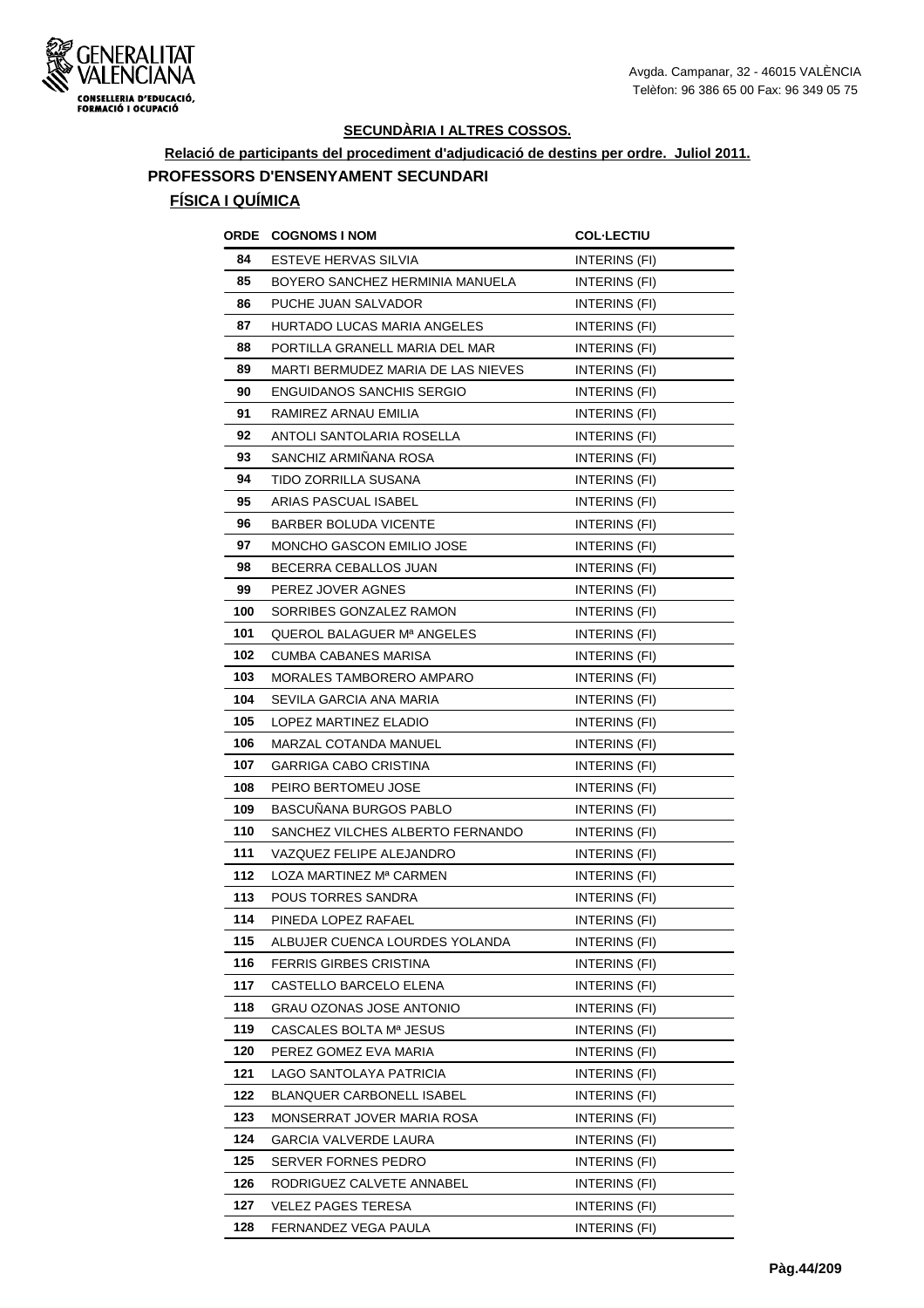

# **Relació de participants del procediment d'adjudicació de destins per ordre. Juliol 2011. PROFESSORS D'ENSENYAMENT SECUNDARI**

| ORDE | <b>COGNOMS I NOM</b>                  | <b>COL-LECTIU</b>    |
|------|---------------------------------------|----------------------|
| 129  | PASCUAL PARADIS SOFIA                 | INTERINS (FI)        |
| 130  | RUS MARTINEZ ANA ISABEL               | INTERINS (FI)        |
| 131  | ZORRILLA BELTRAN Mª TERESA            | INTERINS (FI)        |
| 132  | CALDERON PARDO JOSE MARIA             | INTERINS (FI)        |
| 133  | RUIZ ORTIZ PEDRO                      | INTERINS (FI)        |
| 134  | MAHIQUES AGUADO SONIA                 | INTERINS (FI)        |
| 135  | BARBERA LANGA SOFIA                   | <b>INTERINS (FI)</b> |
| 136  | <b>INGLES FEZ MARINA</b>              | INTERINS (FI)        |
| 137  | REDONDO CASTILLO LAURA                | INTERINS (FI)        |
| 138  | JOVER RUIZ ANA BELEN                  | INTERINS (FI)        |
| 139  | MAS GALIPIENSO ASUNCIÓN               | INTERINS (FI)        |
| 140  | <b>GARRIDO UREÑA LORENA</b>           | <b>INTERINS (FI)</b> |
| 141  | BEDOYA SANCHIS ANA                    | INTERINS (FI)        |
| 142  | <b>MONTESINOS MIRA PATRICIA</b>       | <b>INTERINS (FI)</b> |
| 143  | GARCIA REY RAQUEL MARIA               | <b>INTERINS (FI)</b> |
| 144  | MORATALLA LOPEZ MARIA JULIA           | INTERINS (FI)        |
| 145  | <b>MOLINES CANO SARA</b>              | INTERINS (FI)        |
| 146  | LORA TOLEDO SARA                      | INTERINS (FI)        |
| 147  | ZAPATER HERNANDEZ HONORIO             | INTERINS (FI)        |
| 148  | APARICI LLUESMA Mª AMPARO             | INTERINS (FI)        |
| 149  | PILES SELMA VERONICA                  | INTERINS (FI)        |
| 150  | <b>GASO CLIMENT ANA</b>               | INTERINS (FI)        |
| 151  | SERRANO LOPEZ MARIA ARACELI           | INTERINS (FI)        |
| 152  | LOMELINO MORENO CAROLINA DE LA MERCED | INTERINS (FI)        |
| 153  | <b>MARIN RAMOS VICTOR</b>             | INTERINS (FI)        |
| 154  | LOPEZ GARCIA ALBERTO                  | <b>INTERINS (FI)</b> |
| 155  | <b>MATEU VICENT VANESA</b>            | INTERINS (FI)        |
| 156  | PENADES FURIO RUTH                    | INTERINS (FI)        |
| 157  | PILES SELMA ESTEFANIA                 | INTERINS (FI)        |
| 158  | CASCOS MORENO JUANA MARÍA             | INTERINS (FI)        |
| 159  | PONS PEREZ MARIA DEL ROSARIO          | INTERINS (FI)        |
| 160  | <b>CUBELLS CASCALES CARMELO</b>       | INTERINS (FI)        |
| 161  | DOMINGUEZ SADACCA ROSA                | INTERINS (FI)        |
| 162  | HERNANDEZ RUIPEREZ VICENTE TOMAS      | INTERINS (FI)        |
| 163  | ANDRES DEBON ANTONIO                  | INTERINS (FI)        |
| 164  | LLACER ARNAU MARIA TERESA             | INTERINS (FI)        |
| 165  | MONTES NAVAJAS PEDRO MANUEL           | INTERINS (FI)        |
| 166  | CARRERES MONTAGUD SALVADOR            | INTERINS (FI)        |
| 167  | MONZONIS BERNAL BEGONA                | INTERINS (FI)        |
| 168  | QUEMADES BELTRAN SANDRA               | INTERINS (FI)        |
| 169  | PEREZ GOMEZ JOSE                      | INTERINS (FI)        |
| 170  | ADELL ROCA LORENA                     | INTERINS (FI)        |
| 171  | ANTON GONZALVEZ JOSEFA                | INTERINS (FI)        |
| 172  | <b>BAÑON GARCIA DAVID</b>             | INTERINS (FI)        |
| 173  | ALMENDROS PALENZUELA ALBERTO          | INTERINS (FI)        |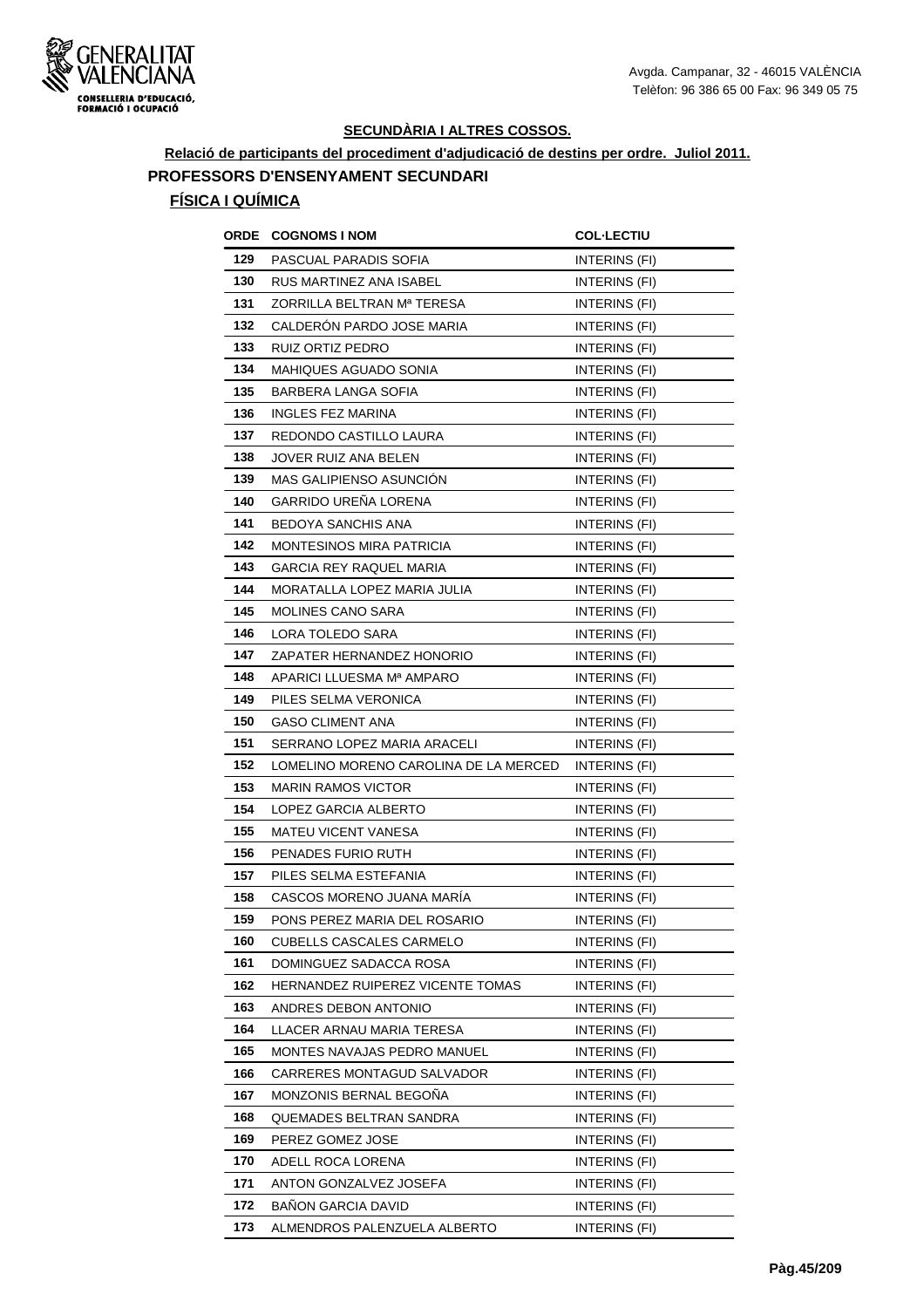

# **Relació de participants del procediment d'adjudicació de destins per ordre. Juliol 2011. PROFESSORS D'ENSENYAMENT SECUNDARI**

| ORDE | <b>COGNOMS I NOM</b>                                  | <b>COL-LECTIU</b>    |
|------|-------------------------------------------------------|----------------------|
| 174  | GIMENEZ NAVARRO EVA NERINA                            | INTERINS (FI)        |
| 175  | <b>GARROTE MARTIN RAQUEL</b>                          | <b>INTERINS (FI)</b> |
| 176  | TARIN FERNANDEZ IVAN                                  | INTERINS (FI)        |
| 177  | CONCA NAVARRO MARIA TERESA                            | <b>INTERINS (FI)</b> |
| 178  | PRATS BELLMUNT CRISTINA                               | INTERINS (FI)        |
| 179  | SEGARRA MARTI ANTONIO                                 | INTERINS (FI)        |
| 180  | NAVARRO GILABERT DESAMPARADOS                         | INTERINS (FI)        |
| 181  | SIERRA PALMERO OLGA MARIA                             | INTERINS (FI)        |
| 182  | <b>LEON PERIS MARIA CARMEN</b>                        | INTERINS (FI)        |
| 183  | SEPULCRE GUILABERT JOSE                               | INTERINS (FI)        |
| 184  | MAGALLANES DUEÑAS FERNANDO                            | <b>INTERINS (FI)</b> |
| 185  | <b>BOU ANICETO FERNANDO</b>                           | INTERINS (FI)        |
| 186  | ORIENT HERNANDEZ ROSA MARIA                           | INTERINS (FI)        |
| 187  | FERNANDEZ SEVILLANO CAROLINA                          | INTERINS (FI)        |
| 188  | GASCO DOBON DAVID                                     | INTERINS (FI)        |
| 189  | PASTOR BARCELO CARLOS                                 | <b>INTERINS (FI)</b> |
| 190  | <b>GONELL ARAGO HELENA</b>                            | INTERINS (FI)        |
| 191  | FORRAT PEREZ ANTONIO JOSE                             | INTERINS (FI)        |
| 192  | <b>BLANCO ALEMANY RAQUEL</b>                          | INTERINS (FI)        |
| 193  | AMELA PERIS MARIA                                     | INTERINS (FI)        |
| 194  | LARA GUMBAU ANA BELEN                                 | INTERINS (FI)        |
| 195  | PLAZA VIDAL BARBARA                                   | INTERINS (FI)        |
| 196  | MOLL TORREGROSA VICENTE MANUEL                        | INTERINS (FI)        |
| 197  | <b>HERNANDEZ GARCIA JOAN</b>                          | INTERINS (FI)        |
| 198  | <b>BOU ALBERT VANESSA</b>                             | INTERINS (FI)        |
| 199  | RIBERA SEVILLA ANA                                    | INTERINS (FI)        |
| 200  | BONILLA CASTILLO TANIA LLEDO                          | <b>INTERINS (FI)</b> |
| 201  | EJARQUE AZNAR BEATRIZ                                 | INTERINS (FI)        |
| 202  | MIRALLES GARCERA MARIA CARMEN                         | <b>INTERINS (FI)</b> |
| 203  | VICENTE VALLS CRISTINA                                | INTERINS (FI)        |
| 204  | IVARS RODRIGUEZ AIDA                                  | INTERINS (FI)        |
| 205  | MAS LLORENS MARIA JOSE                                | INTERINS (FI)        |
| 206  | FERNANDEZ SANCHEZ EVA                                 | INTERINS (FI)        |
| 207  | TARANCON LOZANO TANIA PILAR                           | INTERINS (FI)        |
| 208  | QUEROL MARZAL HELENA                                  | INTERINS (FI)        |
| 209  | SALES SEBASTIA BEATRIZ                                | INTERINS (FI)        |
| 210  | MARTIN BELLES LLEDO                                   | INTERINS (FI)        |
| 211  | ARGENTE FUERTES SONIA                                 | INTERINS (FI)        |
| 212  | PASCUAL SANCHEZ VERONICA DE LOS ANGELE: INTERINS (FI) |                      |
| 213  | CANIZARES CANTO ANA                                   | INTERINS (FI)        |
| 214  | IDARRAGA LAZARO JORGE                                 | INTERINS (FI)        |
| 215  | SANCHEZ PENADES ANTONIO JAVIER                        | INTERINS (FI)        |
| 216  | PITARCH RUIZ JOSE VICENTE                             | INTERINS (FI)        |
| 217  | CHORRO MALVAREZ MARIA DEL CARMEN                      | INTERINS (FI)        |
| 218  | MACIAN SANCHA MARTA                                   | INTERINS (FI)        |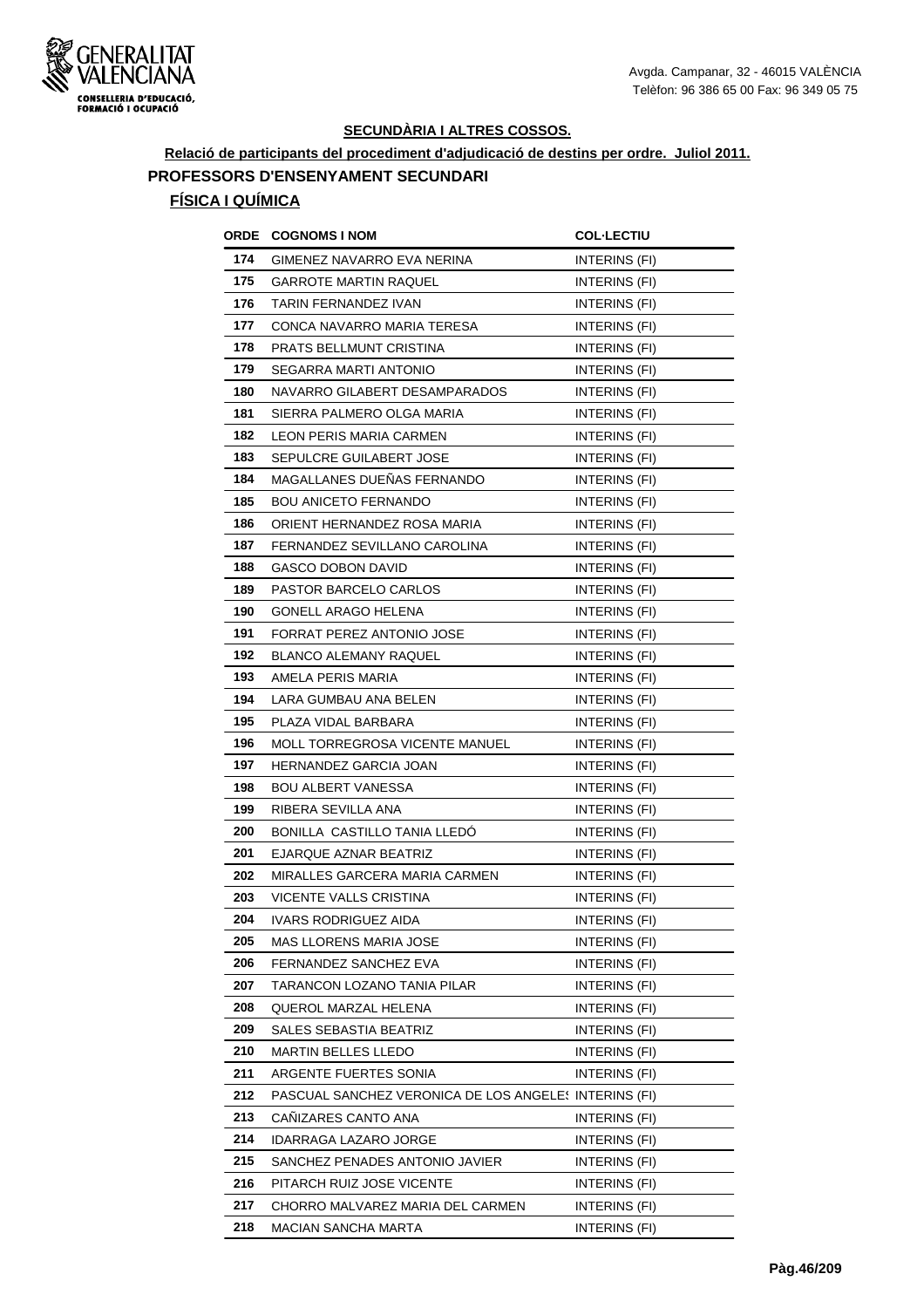

#### **Relació de participants del procediment d'adjudicació de destins per ordre. Juliol 2011.**

#### **PROFESSORS D'ENSENYAMENT SECUNDARI**

# **FÍSICA I QUÍMICA**

|     | <b>ORDE COGNOMS INOM</b> | <b>COL-LECTIU</b> |
|-----|--------------------------|-------------------|
| 219 | ESTEBAN MORENO JULIO     | INTERINS (FI)     |
| 220 | CORTIJO PARREÑO AURORA   | INTERINS (FI)     |
| 221 | CUENCA CID LORENA        | INTERINS (FI)     |
| 222 | BELTRAN CAMPILLO AIDA    | INTERINS (FI)     |

# **BIOLOGIA I GEOLOGIA**

|    | <b>ORDE COGNOMS INOM</b>         | <b>COL-LECTIU</b>    |
|----|----------------------------------|----------------------|
| 1  | ROIG PERALTA MARIA ISABEL        | INTERINS (FI)        |
| 2  | <b>HENARES FORTEA JOSE</b>       | INTERINS (FI)        |
| 3  | GARCIA SIRVENT MARIA DOLORES     | INTERINS (FI)        |
| 4  | CALABUIG SAMPER MARIA            | INTERINS (FI)        |
| 5  | RODRIGO MONZON ESTER             | INTERINS (FI)        |
| 6  | PEREZ MORALA M MERCEDES          | INTERINS (FI)        |
| 7  | MOLERES COMA Mª JOSE             | INTERINS (FI)        |
| 8  | COLL SANCHEZ Mª VICTORIA         | INTERINS (FI)        |
| 9  | DIAZ AMAT JULIA                  | INTERINS (FI)        |
| 10 | BRAVO LOBATO Mª DEL CARMEN       | INTERINS (FI)        |
| 11 | MARTINEZ OLTRA ROSA              | INTERINS (FI)        |
| 12 | CLIMENT SANFELIX ROSA            | INTERINS (FI)        |
| 13 | CATALA FORNER Mª CARMEN          | INTERINS (FI)        |
| 14 | BALTANAS JORGE Mª NURIA          | INTERINS (FI)        |
| 15 | HURTADO COLLADO YOLANDA          | INTERINS (FI)        |
| 16 | NAVARRO GARCIA MARIA ASUNCION    | INTERINS (FI)        |
| 17 | SALVADOR VILAPLANA NATIVIDAD     | INTERINS (FI)        |
| 18 | ARNAU ORTEGA CELIA               | INTERINS (FI)        |
| 19 | BARRIO ESPARDUCER MARIA RAIMUNDA | INTERINS (FI)        |
| 20 | CATALA FERRIOL FRANCISCO         | INTERINS (FI)        |
| 21 | SENDRA SASTRE ANDREU             | INTERINS (FI)        |
| 22 | MATEU LLUCH CONCEPCION           | INTERINS (FI)        |
| 23 | PONS CATALA MARIA JOSE           | INTERINS (FI)        |
| 24 | ARBONA MONZO MARIA               | INTERINS (FI)        |
| 25 | GARCIA ROMERO MARIA DOLORES      | INTERINS (FI)        |
| 26 | FERNANDEZ CASALDERREY ARACELI    | INTERINS (FI)        |
| 27 | SANZ PIRLA ROSA                  | INTERINS (FI)        |
| 28 | GALARZA CARRETERO Mª. JOSE       | INTERINS (FI)        |
| 29 | GARCIA RAJADEL MARIA ISABEL      | INTERINS (FI)        |
| 30 | MUNOZ POVEDA MARIA CELESTINA     | INTERINS (FI)        |
| 31 | TORRES BLASCO ROSA               | INTERINS (FI)        |
| 32 | PONS PUIG JOSEFA                 | INTERINS (FI)        |
| 33 | MIÑANA GALBIS JOSE LUIS          | INTERINS (FI)        |
| 34 | <b>FERNANDEZ FERNANDEZ CESAR</b> | INTERINS (FI)        |
| 35 | PEREZ CAÑELLAS Mª DEL MAR        | INTERINS (FI)        |
| 36 | MARTINEZ ORTI ALBERTO            | INTERINS (FI)        |
| 37 | SANTOS JUANES FUSTER Mª CARMEN   | <b>INTERINS (FI)</b> |
| 38 | CARAVACA BERTOMEU MARIA ROSA     | INTERINS (FI)        |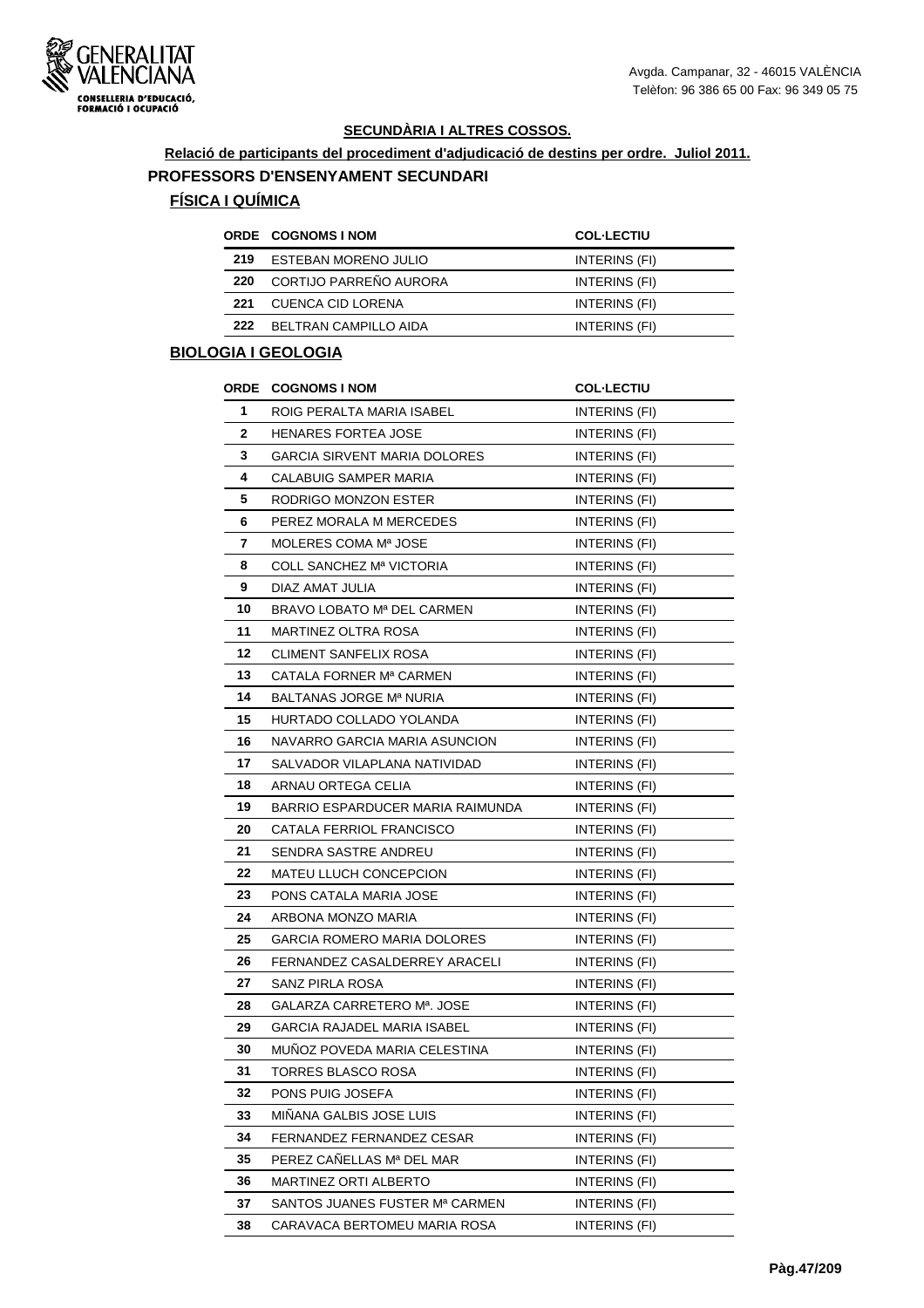

# **Relació de participants del procediment d'adjudicació de destins per ordre. Juliol 2011. PROFESSORS D'ENSENYAMENT SECUNDARI BIOLOGIA I GEOLOGIA**

|    | <b>ORDE COGNOMS INOM</b>          | <b>COL·LECTIU</b>    |
|----|-----------------------------------|----------------------|
| 39 | SANCHEZ SANCHEZ PROVIDENCIA       | INTERINS (FI)        |
| 40 | ALBIÑANA VIDAL MONTSERRAT         | INTERINS (FI)        |
| 41 | RODRIGUEZ ANTELO ANTONIO          | INTERINS (FI)        |
| 42 | <b>HERNANDEZ SAEZ SUSANA</b>      | INTERINS (FI)        |
| 43 | RUBIO GRANERO GABRIELA Mª         | INTERINS (FI)        |
| 44 | RODRIGUEZ VILLENA BEATRIZ         | INTERINS (FI)        |
| 45 | SUELVES VIEL Mª VICENTA           | INTERINS (FI)        |
| 46 | ROMO MARTIN ANGEL                 | <b>INTERINS (FI)</b> |
| 47 | TOMAS CLARAMONTE DELFINA          | INTERINS (FI)        |
| 48 | GARCIA GARCIA CONCESO             | INTERINS (FI)        |
| 49 | <b>BARBER CORTES ERNESTINA</b>    | INTERINS (FI)        |
| 50 | PAREDES FERNANDEZ DELGADO MARIA   | INTERINS (FI)        |
| 51 | CATALA MARTINEZ SALVADORA         | INTERINS (FI)        |
| 52 | SANZ BLESA VICENTE                | INTERINS (FI)        |
| 53 | ALDEGUER MIRALLES JOSEFA          | INTERINS (FI)        |
| 54 | MARTINEZ PEIRO PURIFICACION       | INTERINS (FI)        |
| 55 | ARLANDIS NAYA ENCARNA             | INTERINS (FI)        |
| 56 | <b>GARCIA PEREZ MARGARITA</b>     | INTERINS (FI)        |
| 57 | MERINO SALES INMACULADA           | INTERINS (FI)        |
| 58 | COLL DEL REY PEDRO JOSE           | INTERINS (FI)        |
| 59 | DIAZ LUZARDO MARIA TERESA         | INTERINS (FI)        |
| 60 | BALLESTER BAEZA TERESA JESUS      | INTERINS (FI)        |
| 61 | MIRALLES COSTA FRANCISCO          | INTERINS (FI)        |
| 62 | ALFONSO RUBIRA JOSE MANUEL        | INTERINS (FI)        |
| 63 | GARRIDO PEDREGAL MARIA DE LOS LL  | INTERINS (FI)        |
| 64 | PEREZ BIOSCA MARIA LUZ            | INTERINS (FI)        |
| 65 | TORREGROSA ALDEGUER ROSA          | INTERINS (FI)        |
| 66 | ORTIZ DE ZARATE DIAZ DE ARCAYA AN | INTERINS (FI)        |
| 67 | AMOROS VIDAL EUGENIA              | <b>INTERINS (FI)</b> |
| 68 | BAEZA MINGUEZ GUILLERMO           | INTERINS (FI)        |
| 69 | MORENO ORTIZ AMPARO               | INTERINS (FI)        |
| 70 | ALONSO PALACIOS FERNANDO          | INTERINS (FI)        |
| 71 | CASTRO CABEDO ELDA                | INTERINS (FI)        |
| 72 | RODRIGUEZ ZAMORANO VALENTINA      | INTERINS (FI)        |
| 73 | MARTINEZ GONZALEZ ROSA MARIA      | INTERINS (FI)        |
| 74 | SEGRELLES LLORET MARTA            | INTERINS (FI)        |
| 75 | DIEZ OLIVARES FERNANDO            | INTERINS (FI)        |
| 76 | CARRASCOSA ABALOS Mª AMPARO       | INTERINS (FI)        |
| 77 | BENEDICTO PASARRIUS MARIA JOSE    | INTERINS (FI)        |
| 78 | MONTESINOS MATIES MARIA CARMEN    | INTERINS (FI)        |
| 79 | PARDO SAIZ VICENT DANIEL          | INTERINS (FI)        |
| 80 | TORNERO MORCILLO Mª JOSEFA        | INTERINS (FI)        |
| 81 | MARTINEZ ALCOLEA MARIA ANGELES    | INTERINS (FI)        |
| 82 | AGUSTI CUÑAT Mª CRISTINA          | INTERINS (FI)        |
| 83 | GINER OLTRA CONCEPCION            | INTERINS (FI)        |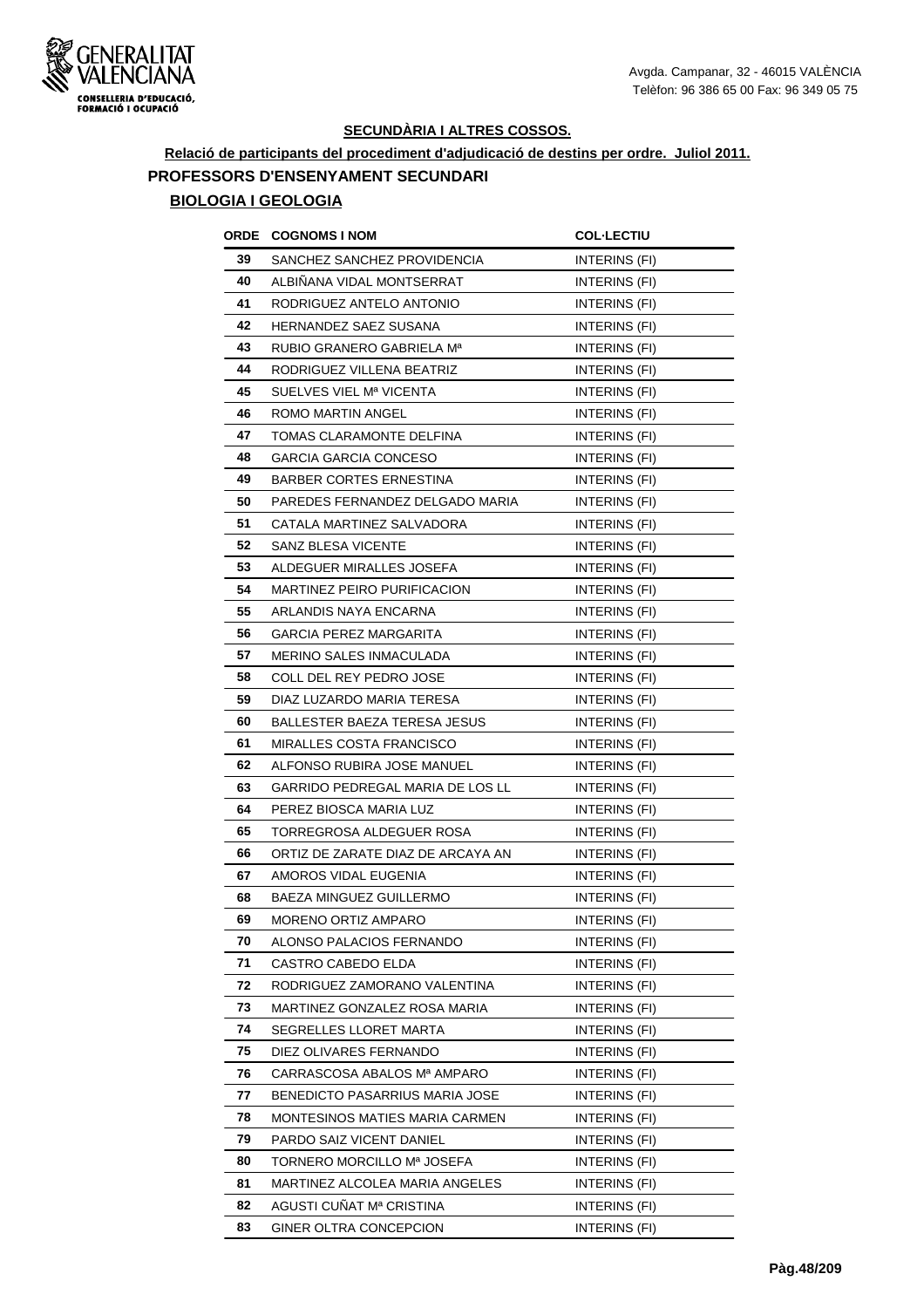

# **Relació de participants del procediment d'adjudicació de destins per ordre. Juliol 2011. PROFESSORS D'ENSENYAMENT SECUNDARI BIOLOGIA I GEOLOGIA**

|     | <b>ORDE COGNOMS INOM</b>          | <b>COL-LECTIU</b>    |
|-----|-----------------------------------|----------------------|
| 84  | BRAVO BADIA Mª LUZ                | INTERINS (FI)        |
| 85  | MOCHALES LOPEZ Mª PAZ             | INTERINS (FI)        |
| 86  | CRISPIN OLTRA INMACULADA          | INTERINS (FI)        |
| 87  | <b>GOMEZ HERNANDEZ LAURA</b>      | INTERINS (FI)        |
| 88  | PEREZ NAVARRO JOSE ANGEL          | INTERINS (FI)        |
| 89  | DARDER ZARZUELA SERGIO            | INTERINS (FI)        |
| 90  | LLUNA MORELL SALVADOR             | INTERINS (FI)        |
| 91  | VILA OLASO ESTER                  | INTERINS (FI)        |
| 92  | ALARCON BENAVENT M. DOLORES       | INTERINS (FI)        |
| 93  | DOMINGO MORENO TERESA             | INTERINS (FI)        |
| 94  | DEL ROS ORTEGA GEMMA MARIA        | INTERINS (FI)        |
| 95  | FRAILE BERNABEU FAUSTINA          | INTERINS (FI)        |
| 96  | MARTI MARTINEZ PILAR              | INTERINS (FI)        |
| 97  | GOMEZ DE VILLAVEDON PEDROSA OLGA  | INTERINS (FI)        |
| 98  | AVENTIN PUERTOLAS JUAN LUIS       | INTERINS (FI)        |
| 99  | <b>GARCIA LOPEZ ANA ISABEL</b>    | INTERINS (FI)        |
| 100 | MORAN PIZANA MARIA JOSE           | INTERINS (FI)        |
| 101 | FERNANDEZ RIPOLL PATRICIA         | INTERINS (FI)        |
| 102 | LLADOSA RIVERA ENCARNACION        | INTERINS (FI)        |
| 103 | GUTIERREZ MARTINEZ ABRAHAM        | INTERINS (FI)        |
| 104 | ESPI SOLER MARIA ARANZAZU         | INTERINS (FI)        |
| 105 | PASCUAL GRANELL CRISTINA          | INTERINS (FI)        |
| 106 | JOVER GARCIA JORDI                | INTERINS (FI)        |
| 107 | BORRAS LANZA MANUEL               | INTERINS (FI)        |
| 108 | REIG VILADECANS ANA MARIA         | <b>INTERINS (FI)</b> |
| 109 | POLAINA SERRANO RAFAEL            | INTERINS (FI)        |
| 110 | RUBIO RODRIGO ANA MARIA           | INTERINS (FI)        |
| 111 | <b>GARCIA MORENO VERA</b>         | INTERINS (FI)        |
| 112 | JATIVA POZUELO OSCAR              | INTERINS (FI)        |
| 113 | MUNOZ PALOMARES Mª ELENA          | INTERINS (FI)        |
| 114 | AZNAR FLOR CARMEN                 | INTERINS (FI)        |
| 115 | MORA AZUAR GEMMA                  | INTERINS (FI)        |
| 116 | <b>MORENO VILLARIN VIRGINIA</b>   | INTERINS (FI)        |
| 117 | COUCEIRO LAIÑO MARIA EUGENIA      | <b>INTERINS (FI)</b> |
| 118 | DE RAMON MORAL MARTA ISABEL       | INTERINS (FI)        |
| 119 | <b>BIOQUE GAVILAN JOSEFA</b>      | INTERINS (FI)        |
| 120 | PICO BERENGUER MARIA LUISA        | INTERINS (FI)        |
| 121 | SEPULVEDA GARCIA MARIA DEL CARMEN | INTERINS (FI)        |
| 122 | MILLAN DIAZ MERCEDES              | INTERINS (FI)        |
| 123 | SANCHEZ PIRIS Mª ISABEL           | INTERINS (FI)        |
| 124 | SIGNES HIDALGO ANTONIA            | INTERINS (FI)        |
| 125 | RIOJA ABIA NATALIA                | INTERINS (FI)        |
| 126 | ROIG VALLS Mª SILVIA              | <b>INTERINS (FI)</b> |
| 127 | CHAPA GABRIEL NURIA               | INTERINS (FI)        |
| 128 | MARÍN ALMENDRO MANUELA            | INTERINS (FI)        |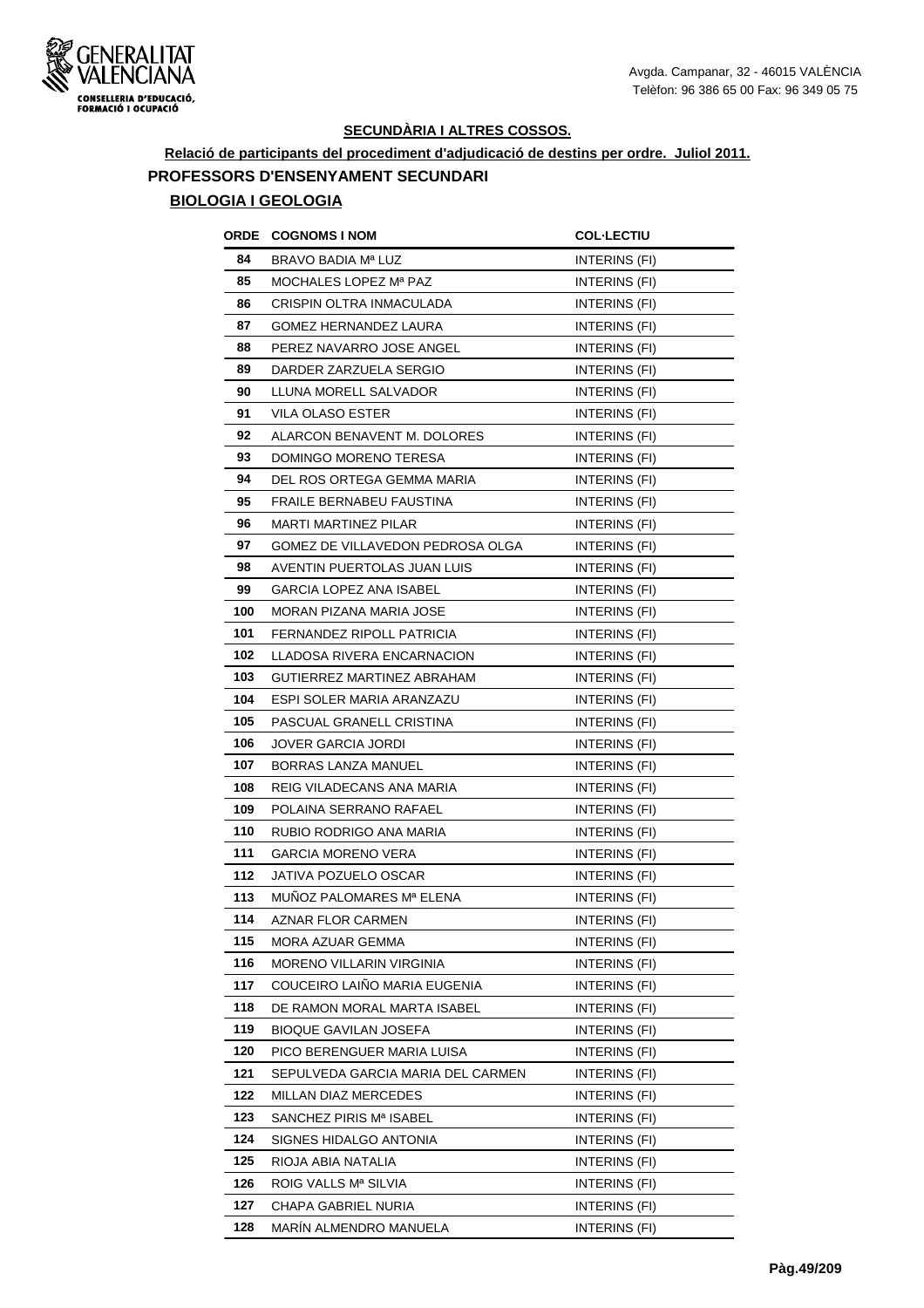

# **Relació de participants del procediment d'adjudicació de destins per ordre. Juliol 2011. PROFESSORS D'ENSENYAMENT SECUNDARI BIOLOGIA I GEOLOGIA**

|     | ORDE COGNOMS I NOM                  | <b>COL-LECTIU</b>    |
|-----|-------------------------------------|----------------------|
| 129 | <b>GIL VIDAL DANIEL</b>             | INTERINS (FI)        |
| 130 | GARCIA FORNAS FRANCISCO JAVIER      | <b>INTERINS (FI)</b> |
| 131 | AMOROS MARTINEZ MARIA JOSE          | INTERINS (FI)        |
| 132 | <b>BLANC GARCIA ANTONIO</b>         | <b>INTERINS (FI)</b> |
| 133 | GRAU MUEDRA JOSE VICENTE            | INTERINS (FI)        |
| 134 | LLORACH GILISBARS MARIA DEL CARMEN  | <b>INTERINS (FI)</b> |
| 135 | TORRES ZAPATA FRANCISCO ADRIAN      | INTERINS (FI)        |
| 136 | FERRANDIS PINAZO M. PILAR           | <b>INTERINS (FI)</b> |
| 137 | <b>MONEDERO REAL EMILIO</b>         | INTERINS (FI)        |
| 138 | GOMEZ BELDAD ROSA MARIA             | INTERINS (FI)        |
| 139 | IVORRA CATALA EUGENIO SALVADOR      | <b>INTERINS (FI)</b> |
| 140 | SANCHEZ FERRIS ESTEBAN JOSE         | INTERINS (FI)        |
| 141 | ORTEGA ANLLO YOLANDA                | <b>INTERINS (FI)</b> |
| 142 | <b>MARTINEZ PARRENO PILAR</b>       | INTERINS (FI)        |
| 143 | LOPEZ TOMAS FRANCISCA AMPARO        | INTERINS (FI)        |
| 144 | TORRIJOS GARCIA PILAR               | INTERINS (FI)        |
| 145 | HERNANDEZ LOPEZ MªJOSE              | INTERINS (FI)        |
| 146 | SANCHEZ ROCA TOMAS                  | INTERINS (FI)        |
| 147 | <b>MOYA DIAZ BEATRIZ</b>            | INTERINS (FI)        |
| 148 | SALCEDO MARI M. DOLORES             | <b>INTERINS (FI)</b> |
| 149 | <b>HENARES GOMEZ ISABEL</b>         | INTERINS (FI)        |
| 150 | MIRA PERAL Mª CARMEN                | INTERINS (FI)        |
| 151 | BENAGES GARCIA ROSA ISABEL          | INTERINS (FI)        |
| 152 | SANCHEZ SAEZ REBECA                 | INTERINS (FI)        |
| 153 | CABANES DESCALS M. CARMEN           | <b>INTERINS (FI)</b> |
| 154 | MATEO ALAMEDA JOSE LUIS             | INTERINS (FI)        |
| 155 | <b>CEREZUELA PASTOR RAQUEL</b>      | INTERINS (FI)        |
| 156 | <b>CLIMENT MONTLLOR ANNA</b>        | INTERINS (FI)        |
| 157 | LLACER GUERRI JAIME                 | INTERINS (FI)        |
| 158 | <b>MARIN SALINAS JOSE FRANCISCO</b> | INTERINS (FI)        |
| 159 | OLIVARES SALA SARA                  | INTERINS (FI)        |
| 160 | AVILES SELLES ARIADNA               | INTERINS (FI)        |
| 161 | BENEYTO FAYOS JUAN BERNARDO         | INTERINS (FI)        |
| 162 | <b>MICO GINER JORGE</b>             | INTERINS (FI)        |
| 163 | GARCIA ANGULO MARIA JESUS           | INTERINS (FI)        |
| 164 | LAGUARDIA ROSAS MARIA VICTORIA      | INTERINS (FI)        |
| 165 | VILLACE CONTRERAS MARIA             | INTERINS (FI)        |
| 166 | MOLTO BORREGUERO CLEMENTE JAVIER    | <b>INTERINS (FI)</b> |
| 167 | VICENT BAQUERO FRANCISCO JAVIER     | INTERINS (FI)        |
| 168 | MOMPO TORTOSA FERMIN                | INTERINS (FI)        |
| 169 | GARCIA COBO RAQUEL                  | INTERINS (FI)        |
| 170 | GUTIERREZ COCA MARIA DEL CARMEN     | INTERINS (FI)        |
| 171 | <b>GARCIA GARCIA JAVIER</b>         | INTERINS (FI)        |
| 172 | MIRA CARRASCO JORGE                 | INTERINS (FI)        |
| 173 | <b>GARCIA TAMARIT AMADOR</b>        | INTERINS (FI)        |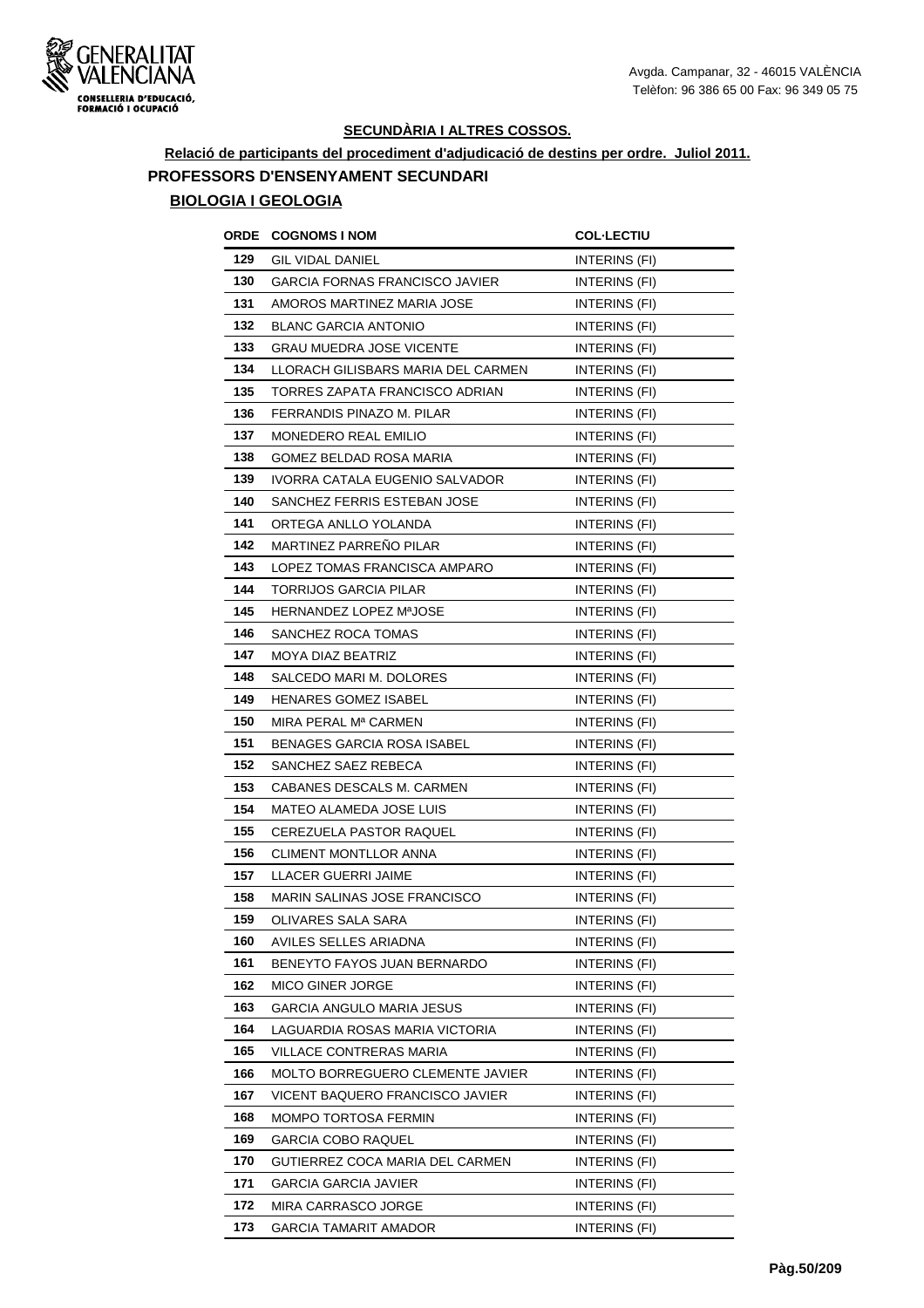

# **Relació de participants del procediment d'adjudicació de destins per ordre. Juliol 2011. PROFESSORS D'ENSENYAMENT SECUNDARI**

# **BIOLOGIA I GEOLOGIA**

| ORDE | <b>COGNOMS I NOM</b>              | <b>COL-LECTIU</b>    |
|------|-----------------------------------|----------------------|
| 174  | TORRES ASENSI RUBEN               | INTERINS (FI)        |
| 175  | <b>GOMEZ SENENT NEREIDA</b>       | <b>INTERINS (FI)</b> |
| 176  | ALOS ROSALENY RAUL FRANCISCO      | INTERINS (FI)        |
| 177  | TENDERO GARCIA ANGEL LUIS         | INTERINS (FI)        |
| 178  | HERRERA CALVO BEATRIZ             | INTERINS (FI)        |
| 179  | QUERO CARRILLO PEDRO FCO          | INTERINS (FI)        |
| 180  | ROYO AZNAR BELEN                  | INTERINS (FI)        |
| 181  | MUNOZ GUERRERO EVA MARIA          | INTERINS (FI)        |
| 182  | PELLICER MORAGUES SARA            | <b>INTERINS (FI)</b> |
| 183  | QUERO GARCIA ALICIA               | INTERINS (FI)        |
| 184  | <b>BALLESTER TAVERNER XAVIER</b>  | INTERINS (FI)        |
| 185  | ANDRADE LOPEZ MARIA CARMEN        | INTERINS (FI)        |
| 186  | DEVESA POVEDA JOSE                | INTERINS (FI)        |
| 187  | CABALLERO TORRES MARIA            | INTERINS (FI)        |
| 188  | CASTILLO GUILLEN MARIA INMACULADA | INTERINS (FI)        |
| 189  | ESCRIBA GALLEGO ALICIA            | INTERINS (FI)        |
| 190  | PEREZ LAHIGUERA JOSE ANTONIO      | INTERINS (FI)        |
| 191  | PEREZ LOPEZ MARTA                 | INTERINS (FI)        |
| 192  | VELA MAYORGA ALICIA               | INTERINS (FI)        |
| 193  | <b>MOYA GARCIA SALOME</b>         | INTERINS (FI)        |
| 194  | ALARES GARCIA AINHOA              | INTERINS (FI)        |
| 195  | GREGORIO HENARES EVA MARIA        | INTERINS (FI)        |
| 196  | HIGUERAS VILLAR NOEMI             | INTERINS (FI)        |
| 197  | BENAVIDES PUERTA MARIA AMPARO     | <b>INTERINS (FI)</b> |
| 198  | CASTAÑ CENTELLES GUADALUPE        | INTERINS (FI)        |
| 199  | CUESTA GUERRERO JUAN CARLOS       | <b>INTERINS (FI)</b> |
| 200  | RUIZ VALDES MARIA TERESA          | INTERINS (FI)        |
| 201  | MOSCARDO PEROPADRE ANA            | INTERINS (FI)        |
| 202  | SANTONJA LLINARES BEATRIU         | INTERINS (FI)        |
| 203  | SIREROL MANJON Mª BELUCHA         | INTERINS (FI)        |
| 204  | MENDOZA DE LA CORTE RUBEN         | INTERINS (FI)        |
| 205  | MIRO ESTRUCH FATIMA               | INTERINS (FI)        |
| 206  | <b>FIGUERES CUESTA CARMEN</b>     | <b>INTERINS (FI)</b> |
| 207  | SAMPER ORGILES AGUSTIN JUAN       | INTERINS (FI)        |
| 208  | CANDELA SANCHEZ MIRIAM            | INTERINS (FI)        |
| 209  | VILLANUEVA ROIG ADELA             | INTERINS (FI)        |
| 210  | GARCIA BERNABE FRANCISCO ANTONIO  | INTERINS (FI)        |
| 211  | VALLS CLIMENT ALEXANDRE           | INTERINS (FI)        |
| 212  | GALIANA ESPI ENRIQUE CARLOS       | INTERINS (FI)        |
| 213  | VICENTE FERRANDEZ VIRGINIA        | INTERINS (FI)        |
| 214  | JIMENEZ COVES LUNA                | INTERINS (FI)        |
| 215  | ANDREU PENALVA LORENA             | INTERINS (FI)        |
| 216  | HUERTA MILLAS MARIA VICTORIA      | INTERINS (FI)        |
| 217  | MONZO YAÑEZ RAQUEL                | INTERINS (FI)        |
| 218  | HIDALGO OLCINA AFRICA             | INTERINS (FI)        |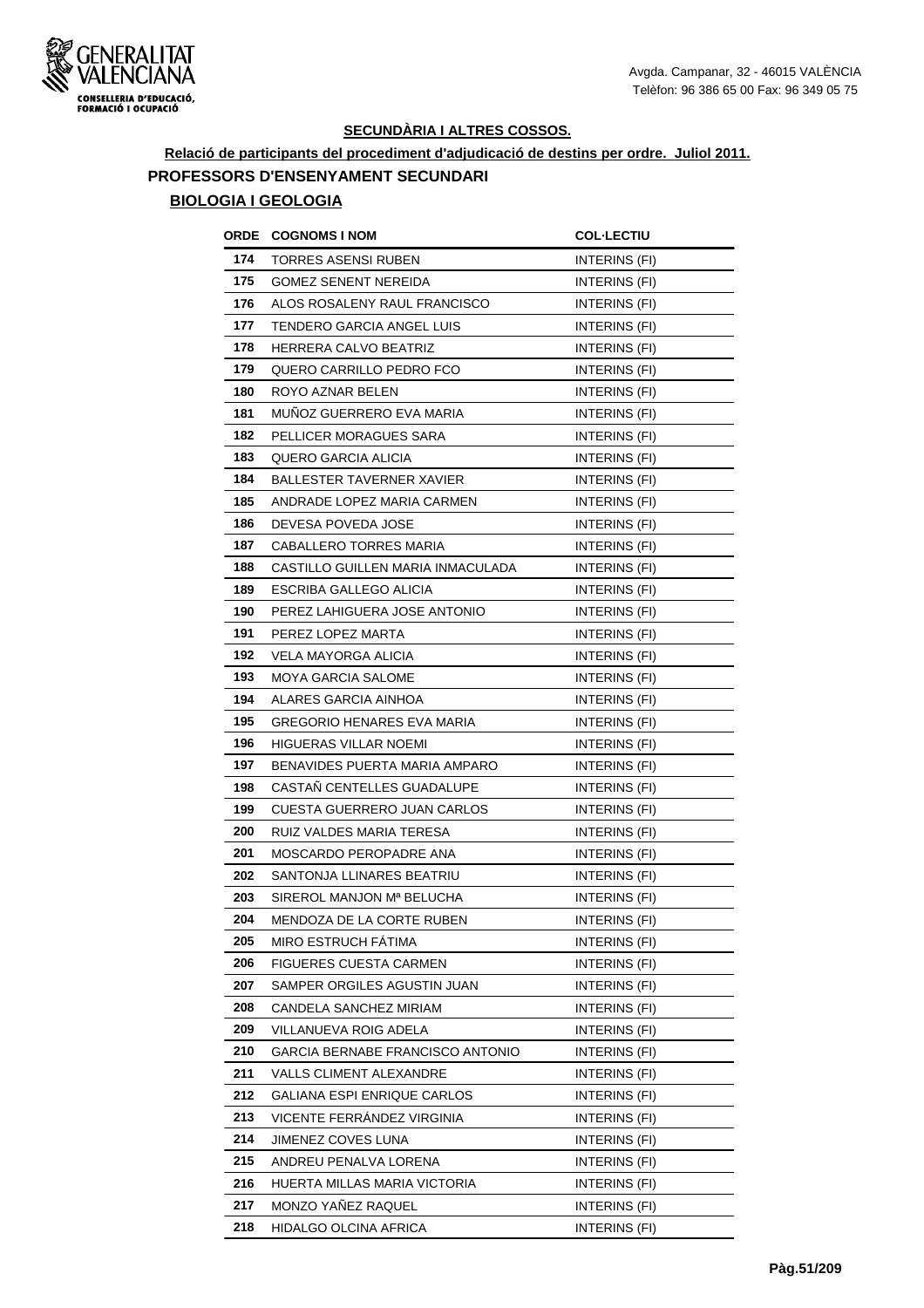

## **Relació de participants del procediment d'adjudicació de destins per ordre. Juliol 2011. PROFESSORS D'ENSENYAMENT SECUNDARI BIOLOGIA I GEOLOGIA**

# **ORDE COGNOMS I NOM COL·LECTIU 219 GUAL CUBILLAS REBECA INTERINS (FI) 220 SORIANO OLTRA PATRICIA INTERINS** (FI) **221 BLASCO MOMPARLER LAURA** INTERINS (FI) **222 BRU ALMARCHA INMACULADA INTERINS** (FI) **223** UBER GARCIA GENOVEVA **INTERINS** (FI) **224** SEVA CARBONELL MIRIAM **INTERINS** (FI) **225** SANCHEZ MUÑOZ OLGA CRISTINA INTERINS (FI) **226** PINA BELTRAN SILVIA **INTERINS** (FI) **227 SAMPEDRO SIGALAT CARLOS** INTERINS (FI) **228 LUZ NOGUESEROLA MARIA INTERINS** (FI) **229 HERAS TELLO CRISTINA INTERINS** (FI) **230** GIL MEGIAS SUSANA **INTERINS** (FI) 231 VILLANUEVA ORTIZ MARIA PATRICIA **INTERINS** (FI) **232** GARCIA MARTINEZ ROSA **INTERINS** (FI) **233** TORRES CARAÑANA ANA INTERINS (FI) **234** ROIG MATEU OLGA **INTERINS** (FI) **235** SABATER BLASCO ESTHER **INTERINS** (FI) **236** CASTELLANO RUBIO ANA **INTERINS** (FI) **237** MUÑOZ LAGUARDA Mª VICENTA **INTERINS** (FI) **238** ESTERAS GOMEZ ISABEL **INTERINS** (FI) **239 FERRER FERNANDEZ ANGELA** INTERINS (FI) **240** ROMAGUERA GONZALVO NELIA PATRICIA INTERINS (FI) **241 SEGOVIA DE SOSA MARIA INTERINS** (FI) **242** PLANELLS VIDAL MARTA INTERINS (FI) **243** CARRILLO MORENO IRENE INTERINS (FI) **244** REDONDO VIDAL OSCAR INTERINS (FI) **245** VALIENTE PRUÑONOSA SABRINA INTERINS (FI) **246** VALERO DÍEZ MERCÉ INTERINS (FI) **247** MORALES MENARGUEZ SILVIA **INTERINS** (FI) **248 PIÑERO CAMACHO CRISTINA INTERINS (FI) 249 FERRER CASTELLO EUGENIA** INTERINS (FI) **250** TUR ZAPATA ELENA **INTERINS** (FI) **251 RIERA SABATER ROSA ANA** INTERINS (FI) **252 ESTEVE TORTAJADA GEMMA** INTERINS (FI) **253** GOMEZ HERNANDEZ EVA MARIA **INTERINS** (FI) **254** VERDEJO MARTINEZ SILVIA **INTERINS** (FI) **255** FORCADA PESET BERTA INTERINS (FI) **256** SANCHO MARTINEZ ANA MARIA **INTERINS** (FI) **257** PEREZ GASCO MARGARITA **INTERINS** (FI) **258** GARCIA MORATALLA CRISTINA **INTERINS** (FI) **259 POVEDA SANCHEZ ARANCHA** INTERINS (FI) **260** MALO CARRASCO M<sup>ª</sup> JOSE INTERINS (FI)

**261** SANCHEZ DEL AMOR JUAN **INTERINS** (FI) **262** SOLER ESTEBAN LINA ISABEL INTERINS (FI) **263** GRANELL MANSERGAS LAURA INTERINS (FI)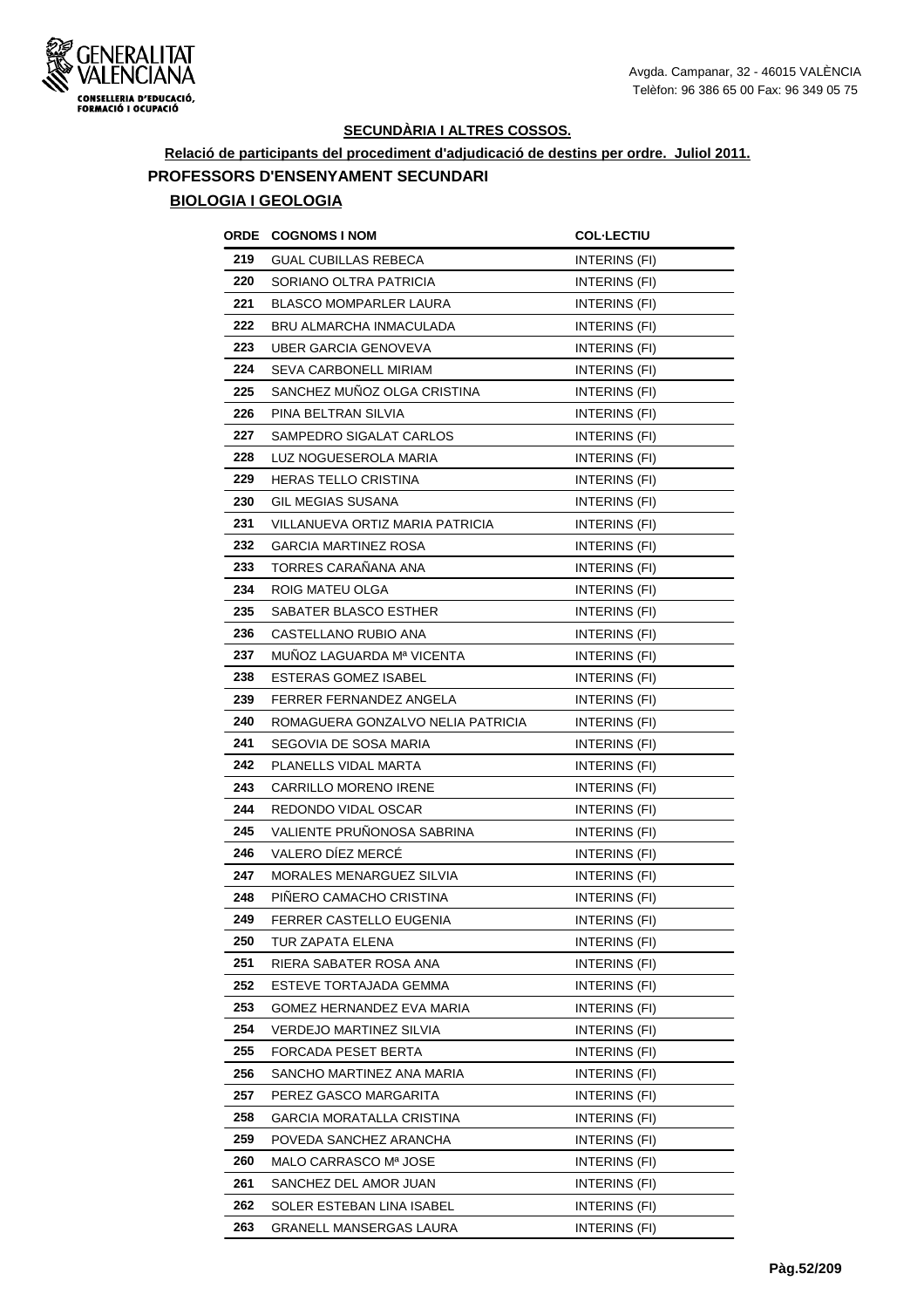

## **Relació de participants del procediment d'adjudicació de destins per ordre. Juliol 2011. PROFESSORS D'ENSENYAMENT SECUNDARI BIOLOGIA I GEOLOGIA**

# **ORDE COGNOMS I NOM COL·LECTIU**  CLIMENT MAÑEZ BEGOÑA INTERINS (FI) MARTOS LOPEZ MARIA **INTERINS** (FI) RIBES PEREZ ANGELES **INTERINS** (FI) PEREZ SANZ MARIA JESUS **INTERINS** (FI) GINER ORTOLA PERE INTERINS (FI) 269 O'FARRILL SARMIENTO NELLY ELENA INTERINS (FI) **270 TORRES SORIANO DESIREE** INTERINS (FI) **271 RUBIO NOGUERON NATALIA INTERINS** (FI) **272 MONTORO SALVADOR MANUEL INTERINS (FI)**  QUIJADA GARCIA JUAN **INTERINS** (FI) ORTIZ JIMENEZ ROSA ISABEL **INTERINS** (FI) CANO HERNANDEZ OSCAR INTERINS (FI) VAQUER RUBIO ELENA **INTERINS** (FI) MORELL VICENTE IRENE **INTERINS** (FI) 278 MOYA ALBALADEJO PEDRO MIGUEL **INTERINS** (FI) SERENA GARRIGUES PATRICIA **INTERINS** (FI) PEREZ VELAZQUEZ FRANCISCO JAVIER INTERINS (FI) **281 BERZOSA SOLA ELISABET INTERINS (FI)**  BALLESTA CASCALES VICTOR MANUEL INTERINS (FI) MURCIANO VELERT ERIKA INTERINS (FI) **284 HERNANDEZ AGUIAR RAUL INTERINS (FI)**  TORRES MARTINEZ MARIA **INTERINS** (FI) GARRIDO LLUNA LORENA **INTERINS** (FI) 287 ALBERT PEREZ FRANCISCA JOSE **INTERINS** (FI) GARCIA CERVERA PAU **INTERINS** (FI) **289 MARCO GARCIA CRISTINA** INTERINS (FI) 290 MARTINEZ JUAN CRISTINA DE LOS ANGELES INTERINS (FI) GOMARIZ LLORET MARÍA **INTERINS** (FI) NOVELLA MAS RAQUEL **INTERINS** (FI) ROSA MORENO AURORA **INTERINS** (FI) SANCHIS GONZALEZ SALVADOR INTERINS (FI) ROMAN MARTINEZ NEREA MARIA **INTERINS** (FI) MARQUEZ JIMENEZ SEGISMUNDO INTERINS (FI) SANZ NAVARRO PABLO **INTERINS** (FI) MATAMALES ESPERT CRISTINA INTERINS (FI) CRESPO SANCHEZ ANGELA INTERINS (FI)

|              | ORDE COGNOMS I NOM          | <b>COL-LECTIU</b> |
|--------------|-----------------------------|-------------------|
|              | <b>GIL HERNANDEZ MANUEL</b> | INTERINS (FI)     |
| $\mathbf{2}$ | LARA ISIDORO Mª JOSE        | INTERINS (FI)     |
| 3            | MARTINEZ GOMEZ Mª JESUS     | INTERINS (FI)     |
| 4            | FERRER MARIN Mª AMPARO      | INTERINS (FI)     |
| 5            | TORIBIO MORAL M DEL MAR     | INTERINS (FI)     |
| 6            | PEREZ SAMANIEGO JUAN EMILIO | INTERINS (FI)     |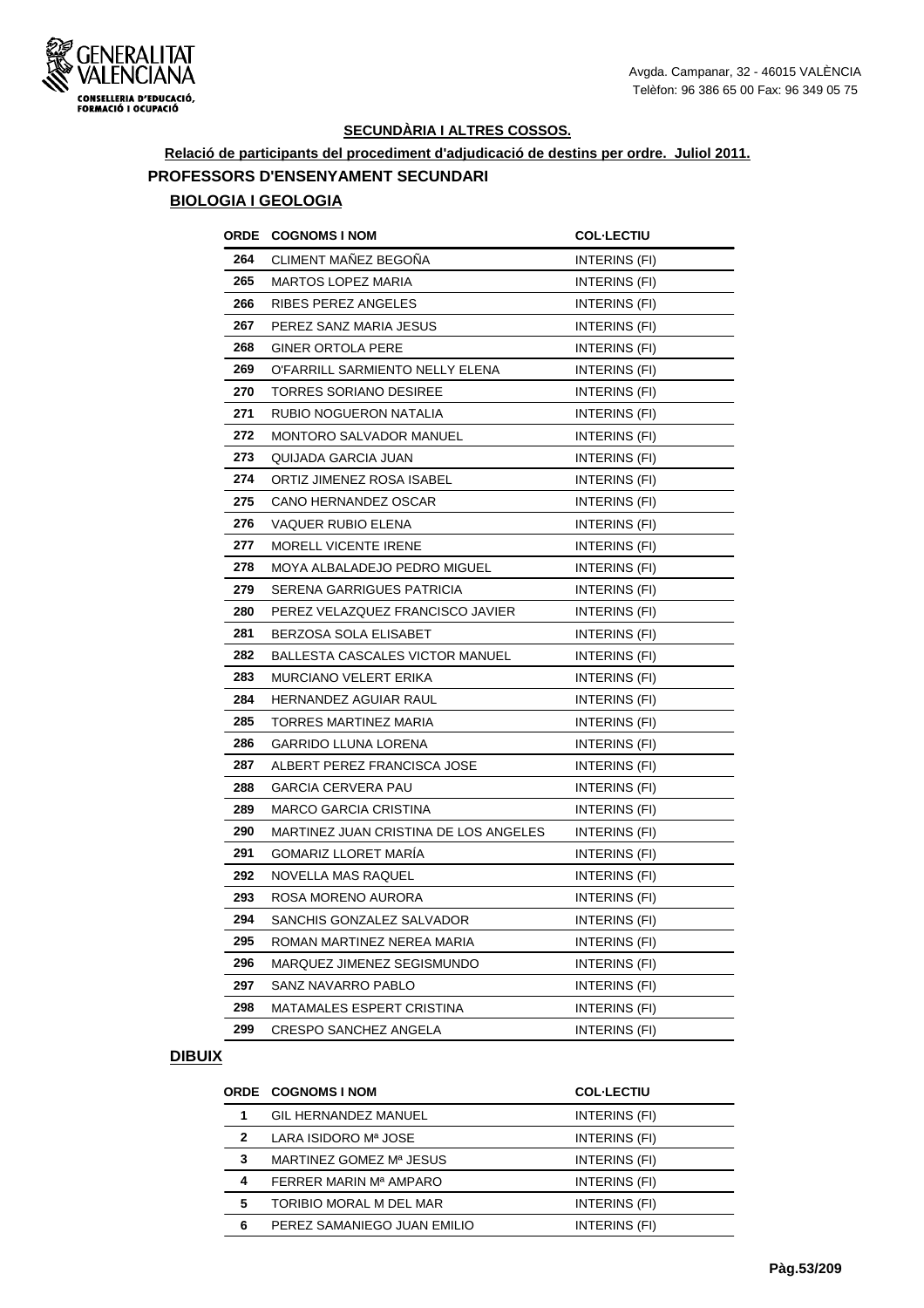

**Relació de participants del procediment d'adjudicació de destins per ordre. Juliol 2011.**

#### **PROFESSORS D'ENSENYAMENT SECUNDARI**

| ORDE | <b>COGNOMS I NOM</b>             | <b>COL·LECTIU</b>    |
|------|----------------------------------|----------------------|
| 7    | SAPIÑA SALOM INMACULADA          | INTERINS (FI)        |
| 8    | DOMINGO LLORET MARIA ISABEL      | <b>INTERINS (FI)</b> |
| 9    | MARTIN MATEO MARIA EUGENIA       | INTERINS (FI)        |
| 10   | VIDAL ROS ESTHER                 | INTERINS (FI)        |
| 11   | MONTES ARROYO JESUS MANUEL       | INTERINS (FI)        |
| 12   | PLA TOMAS INMACULADA             | INTERINS (FI)        |
| 13   | BENITO GONZALVEZ VICENTE         | INTERINS (FI)        |
| 14   | LLORENS FUENTES RAQUEL           | INTERINS (FI)        |
| 15   | MARCO REYES ALEJANDRO            | INTERINS (FI)        |
| 16   | BARBERA VIDAL MARINA             | INTERINS (FI)        |
| 17   | ESTRADA PASTOR GERMA DAMIA       | INTERINS (FI)        |
| 18   | <b>FUSTER ALMONACID PILAR</b>    | INTERINS (FI)        |
| 19   | GARCIA MONCHO MARIA TERESA       | INTERINS (FI)        |
| 20   | REDOLA CERVERA MARIA JOSE        | INTERINS (FI)        |
| 21   | VENTURA NAVARRO ROSA MARIA       | INTERINS (FI)        |
| 22   | ASUNCION VILLANUEVA FRANCESCA    | INTERINS (FI)        |
| 23   | LARRART DE FERRARI MARIA SILVIA  | INTERINS (FI)        |
| 24   | MIRALLES LOPEZ RAFAELA MARIA     | INTERINS (FI)        |
| 25   | JIMENEZ GONZALEZ MARIA ANGUSTIAS | INTERINS (FI)        |
| 26   | SAINZ DE AJA DIEGO SANTIAGO I.   | INTERINS (FI)        |
| 27   | BORRAS NACHER Mª JOSEFA          | INTERINS (FI)        |
| 28   | ALDEGUER MARTINEZ VICENTE JESUS  | INTERINS (FI)        |
| 29   | CANALES CANTO AMPARO             | INTERINS (FI)        |
| 30   | MACIA MARTINEZ MANUEL            | INTERINS (FI)        |
| 31   | ROMEU IBANEZ CARMEN              | INTERINS (FI)        |
| 32   | SARRIO ARNANDIS VICENTA          | INTERINS (FI)        |
| 33   | MONTELL SORIANO MARIA ANGELES    | INTERINS (FI)        |
| 34   | BELLENTANI CID CLAUDIO           | INTERINS (FI)        |
| 35   | BLASCO DIAZ MARIA JOSE           | INTERINS (FI)        |
| 36   | GRAU PENALVER MARIA JOSEFA       | INTERINS (FI)        |
| 37   | MANRESA RUIZ JOSE CARMELO        | INTERINS (FI)        |
| 38   | ZARAGOZA LLORENS MIGUEL          | INTERINS (FI)        |
| 39   | ROCA BENEDITO NURIA              | INTERINS (FI)        |
| 40   | RODRIGUEZ FUENTES RESURRECCION   | INTERINS (FI)        |
| 41   | AUSIAS FERRAIRO GRACIA LORENA    | INTERINS (FI)        |
| 42   | BARDISA GALIANA MARIA ARACELI    | INTERINS (FI)        |
| 43   | VILLANUEVA MARTINEZ AMPARO       | INTERINS (FI)        |
| 44   | MARTINEZ LORENTE Mª LUISA        | INTERINS (FI)        |
| 45   | MARCH SZIKLAI ELIZABETH          | INTERINS (FI)        |
| 46   | LOPEZ LOPEZ CRISTINA             | INTERINS (FI)        |
| 47   | OLTRA RUIZ SALVADOR              | INTERINS (FI)        |
| 48   | SORLI DALMAU MARIA VIRTUDES      | INTERINS (FI)        |
| 49   | LLOPIS SALVADOR JOSEP            | INTERINS (FI)        |
| 50   | MARTINEZ PEREZ CARMEN            | INTERINS (FI)        |
| 51   | SESE RUIZ Mª LUISA               | INTERINS (FI)        |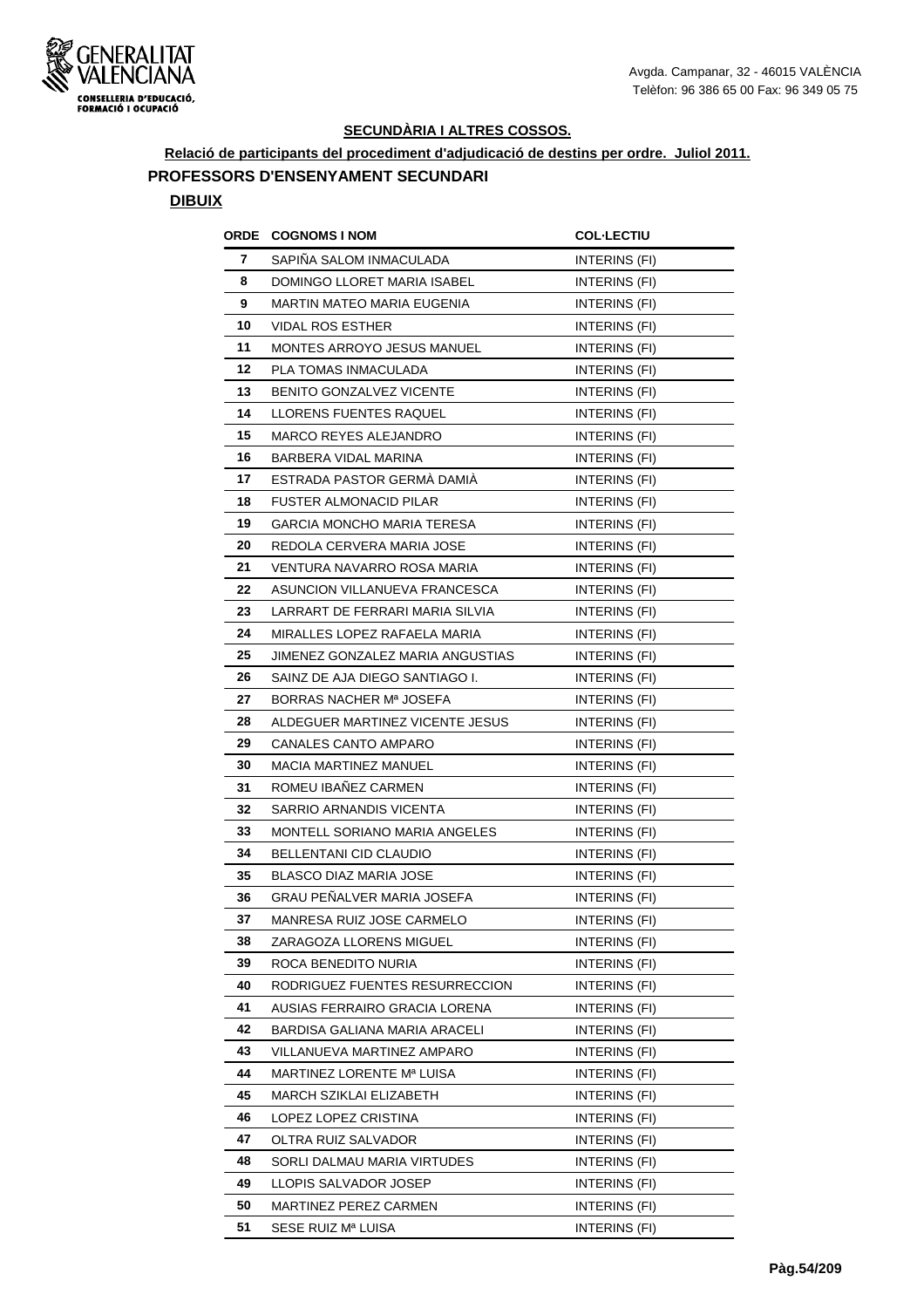

**Relació de participants del procediment d'adjudicació de destins per ordre. Juliol 2011.**

#### **PROFESSORS D'ENSENYAMENT SECUNDARI**

| ORDE | <b>COGNOMS I NOM</b>                | <b>COL·LECTIU</b>    |
|------|-------------------------------------|----------------------|
| 52   | DONAT TORREGROSA ANTONIA            | INTERINS (FI)        |
| 53   | CARBALLIDO BOSCH ROSANA             | INTERINS (FI)        |
| 54   | SECO VILAR CRISTINA-ANGELA          | INTERINS (FI)        |
| 55   | <b>BONDIA BALANZA PABLO</b>         | INTERINS (FI)        |
| 56   | ENGUIDANOS MORENO AMPARO            | INTERINS (FI)        |
| 57   | BURGUETE FERRER Mª ISABEL           | INTERINS (FI)        |
| 58   | CAUDELI FURIO SALVADOR MANUEL       | INTERINS (FI)        |
| 59   | LLORET BADIA CARMEN                 | <b>INTERINS (FI)</b> |
| 60   | SAEZ MARTIN FERNANDO                | INTERINS (FI)        |
| 61   | BLASCO MUÑOZ JOSE JAVIER            | INTERINS (FI)        |
| 62   | CORET ARAGONES CARMEN               | INTERINS (FI)        |
| 63   | CUPINI CARRILLO MARIA               | INTERINS (FI)        |
| 64   | OLIVER ORIA LIDIA                   | INTERINS (FI)        |
| 65   | ESCRIVA ESCRIVA ROSARIO             | INTERINS (FI)        |
| 66   | JIMENEZ GRACIA INMACULADA           | INTERINS (FI)        |
| 67   | BOMBIN PLUMARI PATRICIA FERNANDA    | INTERINS (FI)        |
| 68   | SIERRAS CASAÑEZ CELIA               | <b>INTERINS (FI)</b> |
| 69   | MORERA SISCAR FERRAN                | INTERINS (FI)        |
| 70   | PEREZ ROBLES MIGUEL JUAN            | INTERINS (FI)        |
| 71   | NADAL TARREGA SILVIA                | INTERINS (FI)        |
| 72   | ORTOLA RODRIGUEZ JOAN               | <b>INTERINS (FI)</b> |
| 73   | MAHIQUES BENAVENT JOSE MOISES       | INTERINS (FI)        |
| 74   | CREHUA GAUDIZA LAURA                | INTERINS (FI)        |
| 75   | PEREZ ROBLES ELSA                   | INTERINS (FI)        |
| 76   | LLORCA MORELL FRANCISCO             | INTERINS (FI)        |
| 77   | MERINO ALDAY ELISABET               | <b>INTERINS (FI)</b> |
| 78   | CHISVERT GALLUR MARIA JOSE          | INTERINS (FI)        |
| 79   | LIS MARTINEZ M <sup>a</sup> ANGELES | INTERINS (FI)        |
| 80   | MORAGA ALONSO Mª AURORA             | INTERINS (FI)        |
| 81   | LEMA ASTRAY ANA KARINA              | <b>INTERINS (FI)</b> |
| 82   | CASTELLS TARAZONA INMACULADA        | INTERINS (FI)        |
| 83   | TORRES FERNANDEZ JOSE FRANCISCO     | INTERINS (FI)        |
| 84   | JULIA CASTELLO XAVIER               | INTERINS (FI)        |
| 85   | TOMAS GARCIA MONICA                 | INTERINS (FI)        |
| 86   | COCERA ZAMORA JOSE MANUEL           | INTERINS (FI)        |
| 87   | ROLDAN VIAR JAVIER                  | INTERINS (FI)        |
| 88   | GALVAN LLORET ELENA                 | INTERINS (FI)        |
| 89   | DONAT PONS GUSTAVO                  | INTERINS (FI)        |
| 90   | VAZQUEZ MOYA ANA                    | INTERINS (FI)        |
| 91   | ALCARAZ GUILLEM CONSUELO INMACULAD  | INTERINS (FI)        |
| 92   | MENGUAL ARBONA CLARA                | INTERINS (FI)        |
| 93   | SANTAMARIA BLASCO MARIA LOURDES     | INTERINS (FI)        |
| 94   | BARTUAL PENELLA MARIA LUISA         | INTERINS (FI)        |
| 95   | BELDA ALVENTOSA ANA ISABEL          | INTERINS (FI)        |
| 96   | BENAVENT BENAVENT IVANA             | INTERINS (FI)        |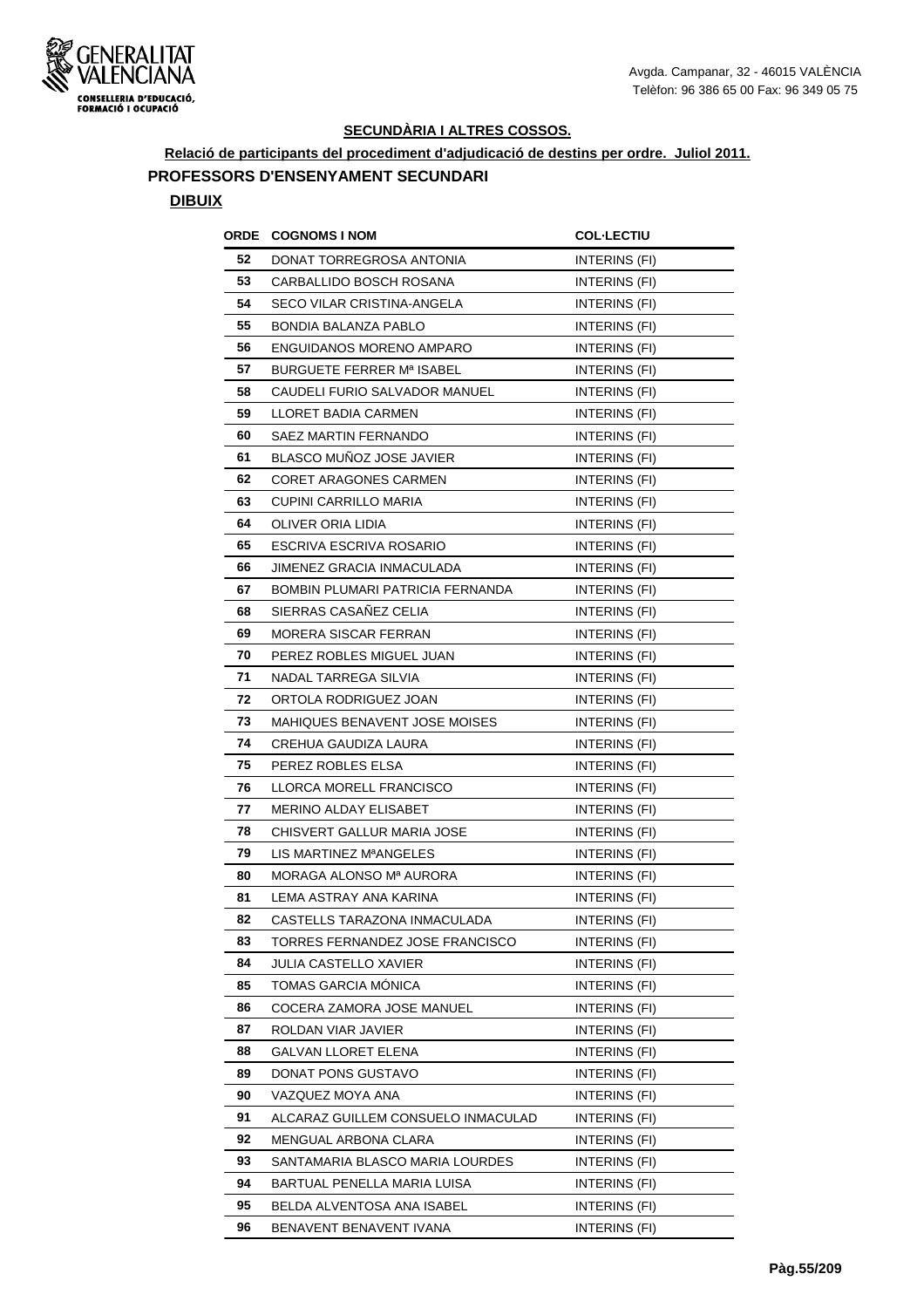

**Relació de participants del procediment d'adjudicació de destins per ordre. Juliol 2011. PROFESSORS D'ENSENYAMENT SECUNDARI**

|     | <b>ORDE COGNOMS INOM</b>             | <b>COL-LECTIU</b>    |
|-----|--------------------------------------|----------------------|
| 97  | BENAVENT BENEYTO VICENTE AGUSTIN     | INTERINS (FI)        |
| 98  | <b>BENEYTO GARCIA MONTSERRAT</b>     | INTERINS (FI)        |
| 99  | BORJA GEA MARIA PIEDAD               | INTERINS (FI)        |
| 100 | <b>BOSCH ESPERT MARIA ROSA</b>       | <b>INTERINS (FI)</b> |
| 101 | CALVO MIRANDA MARIA DOLORES          | INTERINS (FI)        |
| 102 | CAMARA MERINO VICTOR                 | <b>INTERINS (FI)</b> |
| 103 | CAMARASA CODINA MARIA JOSE           | INTERINS (FI)        |
| 104 | CARBALLADA LOPEZ ROBERTO ARGEL       | INTERINS (FI)        |
| 105 | CARDONA CRUANYES VICTORIA            | INTERINS (FI)        |
| 106 | <b>CARRERO RAMOS FRANCISCO</b>       | INTERINS (FI)        |
| 107 | CASAUDOUMECQ GONZALEZ ROSALIA        | INTERINS (FI)        |
| 108 | CATALA SAN FRUTOS REBECA             | <b>INTERINS (FI)</b> |
| 109 | CERVANTES GARIJO CONCEPCION          | INTERINS (FI)        |
| 110 | COMPANY GIMENO JUAN CARLOS           | INTERINS (FI)        |
| 111 | CORREA LLOPIS LAURA                  | INTERINS (FI)        |
| 112 | CREIXACH MURCIA JOSE RAVEL           | INTERINS (FI)        |
| 113 | ESCUDERO MARTINEZ MARIA MILAGROS     | <b>INTERINS (FI)</b> |
| 114 | ESGUEVA LOPEZ MARIA VICTORIA         | INTERINS (FI)        |
| 115 | ESPINOSA SAEZ JOSEP                  | INTERINS (FI)        |
| 116 | FAUS ALFONSO MARIA                   | INTERINS (FI)        |
| 117 | FENOLL PELLIN ALBERTO                | INTERINS (FI)        |
| 118 | <b>GAMON BLANCH JORDI</b>            | INTERINS (FI)        |
| 119 | GARCIA GARCERA EVA                   | INTERINS (FI)        |
| 120 | CARRERO DOMINGUEZ RAQUEL             | INTERINS (FI)        |
| 121 | BORRULL MARTINEZ Mª LUISA            | INTERINS (FI)        |
| 122 | BELLIDO SERVER LIDIA                 | <b>INTERINS (FI)</b> |
| 123 | <b>GARCIA VALENTIN ELENA</b>         | INTERINS (FI)        |
| 124 | <b>GAVARA CASES INES</b>             | INTERINS (FI)        |
| 125 | GAVILA SAN JOSE Mª ANGELES           | INTERINS (FI)        |
| 126 | GAVIRA SEGOVIA FRANCISCO IGNACIO     | INTERINS (FI)        |
| 127 | <b>GIL LABRANDERO MANUEL ENRIQUE</b> | INTERINS (FI)        |
| 128 | GIMENEZ ESQUER SALVADOR              | INTERINS (FI)        |
| 129 | GIMENEZ LLEDO M. ANTONIA             | INTERINS (FI)        |
| 130 | GINER DOMENECH JUAN JOSE             | INTERINS (FI)        |
| 131 | GOMEZ GARCIA BUENAVENTURA LUIS       | INTERINS (FI)        |
| 132 | GONZALEZ CANOS GUADALUP              | INTERINS (FI)        |
| 133 | HERNANDEZ ROIG MARIA LUCIA           | INTERINS (FI)        |
| 134 | LENAERS CASES SYLVIA                 | INTERINS (FI)        |
| 135 | LLISTO DELGADO DE MOLINA VICENT      | INTERINS (FI)        |
| 136 | LLORCA MARTI JUAN LUIS               | INTERINS (FI)        |
| 137 | LORENZO GUTIERREZ PABLO              | INTERINS (FI)        |
| 138 | MARCH SORIANO INMACULADA             | INTERINS (FI)        |
| 139 | MARMOL MENDOZA MARIA DEL CARMEN      | INTERINS (FI)        |
| 140 | MARTIN GONZALEZ BERTA                | INTERINS (FI)        |
| 141 | MARTIN FABREGAT CRISTINA LIDON       | INTERINS (FI)        |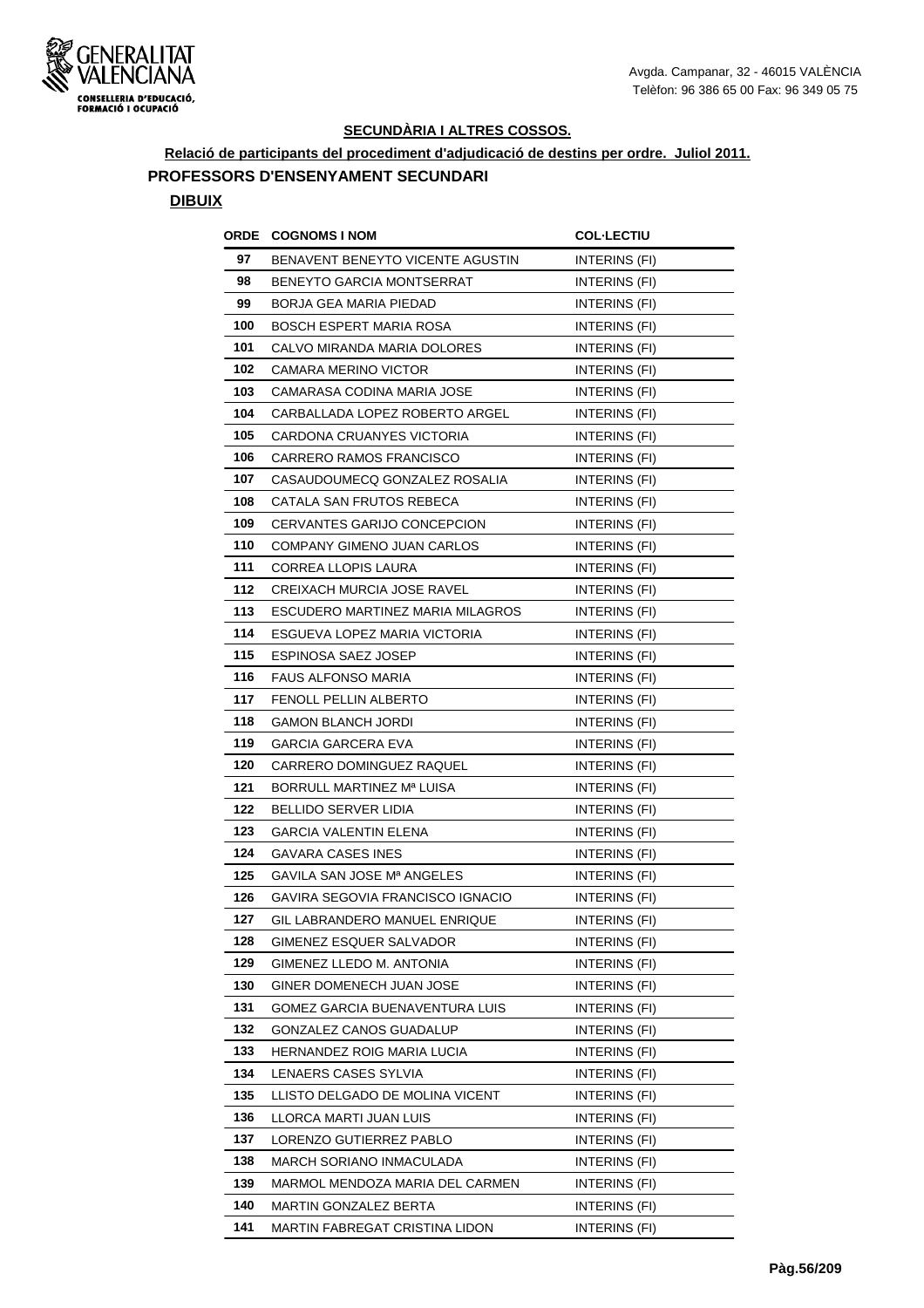

**Relació de participants del procediment d'adjudicació de destins per ordre. Juliol 2011.**

### **PROFESSORS D'ENSENYAMENT SECUNDARI**

| ORDE | <b>COGNOMS I NOM</b>              | <b>COL·LECTIU</b> |
|------|-----------------------------------|-------------------|
| 142  | <b>MOLL HUESO ROGER</b>           | INTERINS (FI)     |
| 143  | <b>MONTESINOS FLORENTIN ROSA</b>  | INTERINS (FI)     |
| 144  | MORENO BORREGO Mª DOLORES         | INTERINS (FI)     |
| 145  | <b>NUEZ IMBERNON GUADALUPE</b>    | INTERINS (FI)     |
| 146  | PEDREGAL PEREZ JOSE FRANCISCO     | INTERINS (FI)     |
| 147  | PALONES MOLINES JUAN CARLOS       | INTERINS (FI)     |
| 148  | TORROME RAGA MARIA JOSE           | INTERINS (FI)     |
| 149  | MENA MARTINEZ JANA                | INTERINS (FI)     |
| 150  | <b>CREMADES GARCIA PATRICIA</b>   | INTERINS (FI)     |
| 151  | ESTELLES SERNEGUET SILVIA         | INTERINS (FI)     |
| 152  | OTERO SALIDO CAROLINA             | INTERINS (FI)     |
| 153  | PASCUAL PASCUAL SILVIA            | INTERINS (FI)     |
| 154  | PLA ALVENTOSA MARGARITA           | INTERINS (FI)     |
| 155  | QUILES CORBI MARIA ISABEL         | INTERINS (FI)     |
| 156  | BELLOD ORTUNO GUILLERMO           | INTERINS (FI)     |
| 157  | <b>CORTES PIZANO PABLO</b>        | INTERINS (FI)     |
| 158  | <b>CASABO ESCRIG VICENT</b>       | INTERINS (FI)     |
| 159  | <b>HERVAS ASINS LUCIA</b>         | INTERINS (FI)     |
| 160  | VILLANUEVA CASTRO ARMANDO         | INTERINS (FI)     |
| 161  | BERNABE MARHUENDA HERMELANDO      | INTERINS (FI)     |
| 162  | <b>GASCON ORTEGA EMILIO JESUS</b> | INTERINS (FI)     |
| 163  | ARAZO FERRUS JOSE LUIS            | INTERINS (FI)     |
| 164  | ADAM COSTA MARIA JOSE             | INTERINS (FI)     |
| 165  | CONCA FRANCES NOELIA              | INTERINS (FI)     |
| 166  | RICOS GARCIA VICENTE              | INTERINS (FI)     |
| 167  | FUSTER VERDU ALEJANDRO            | INTERINS (FI)     |
| 168  | <b>LABOREL PICOS MARTA</b>        | INTERINS (FI)     |
| 169  | MARTINEZ MIRA MONICA              | INTERINS (FI)     |
| 170  | <b>GINER PASTOR ENRIQUE</b>       | INTERINS (FI)     |
| 171  | PICO TATO SIMON                   | INTERINS (FI)     |
| 172  | <b>GARCIA MAS JUANA</b>           | INTERINS (FI)     |
| 173  | <b>MARTI TESTON ANA</b>           | INTERINS (FI)     |
| 174  | NAVARRO VILAR INMACULADA          | INTERINS (FI)     |
| 175  | TORRES GIL ROSA MARIA             | INTERINS (FI)     |
| 176  | PARRA PEINADO OLGA MARIA          | INTERINS (FI)     |
| 177  | MORENO GARCIA BASILIO             | INTERINS (FI)     |
| 178  | TORRES FERNANDEZ PAZ ALMUDENA     | INTERINS (FI)     |
| 179  | PUERTES PUERTO JAVIER             | INTERINS (FI)     |
| 180  | BALDO BENAC JOANA                 | INTERINS (FI)     |
| 181  | HERRERO CORTELL MIGUEL ANGEL      | INTERINS (FI)     |
| 182  | SARTI GARCIA MONICA               | INTERINS (FI)     |
| 183  | OLIVO GARCIA LIDIA                | INTERINS (FI)     |
| 184  | NAVARRO DIAZ LAURA                | INTERINS (FI)     |
| 185  | CALDERON TENA JUAN CARLOS         | INTERINS (FI)     |
| 186  | JAREÑO BERZOSA ESPERANZA          | INTERINS (FI)     |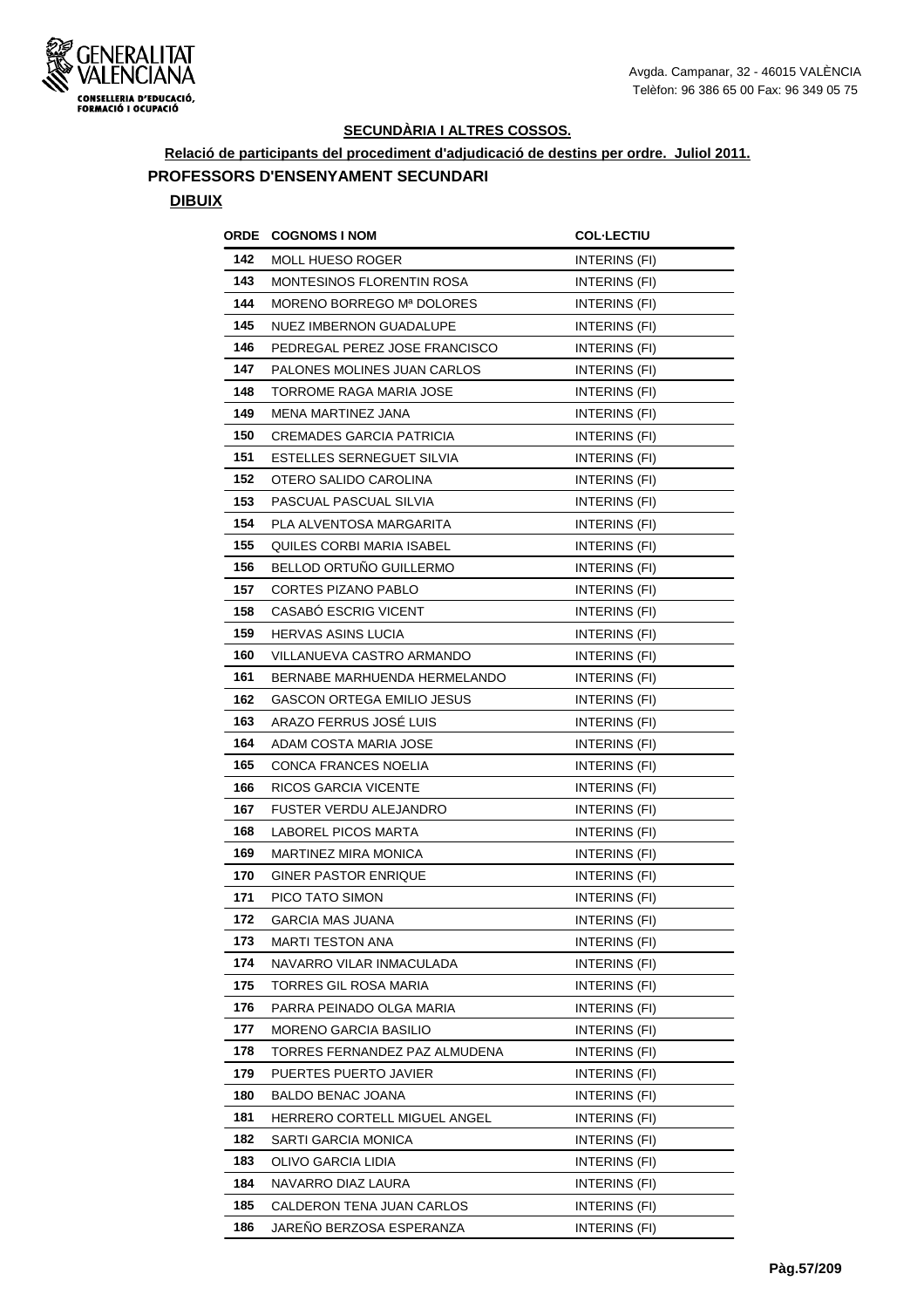

#### **Relació de participants del procediment d'adjudicació de destins per ordre. Juliol 2011.**

#### **PROFESSORS D'ENSENYAMENT SECUNDARI**

#### **DIBUIX**

|     | <b>ORDE COGNOMS I NOM</b>      | <b>COL-LECTIU</b> |
|-----|--------------------------------|-------------------|
| 187 | HERNANDEZ DELGADO CARLOS ILLAN | INTERINS (FI)     |
| 188 | <b>GARBAYO DOMINGUEZ LAURA</b> | INTERINS (FI)     |
| 189 | AGUILAR BLAZQUEZ ANA MARÍA     | INTERINS (FI)     |
| 190 | GIMENEZ RUIZ BEGOÑA            | INTERINS (FI)     |
| 191 | <b>GARCIA SOSPEDRA ELISA</b>   | INTERINS (FI)     |
| 192 | PONS AZNAR LAURA               | INTERINS (FI)     |
| 193 | MARTINEZ HERNANDEZ MIRELLA     | INTERINS (FI)     |
|     |                                |                   |

| <b>ORDE</b>  | <b>COGNOMS I NOM</b>              | <b>COL·LECTIU</b>    |
|--------------|-----------------------------------|----------------------|
| 1            | <b>AGULLEIRO MORENO EMILIO</b>    | <b>INTERINS (FI)</b> |
| $\mathbf{2}$ | ROS DE LOS URSINOS RIB ANA        | INTERINS (FI)        |
| 3            | LON AMOROS MARIA ORISTELA         | INTERINS (FI)        |
| 4            | MUÑOZ BAYARRI VICENTE             | INTERINS (FI)        |
| 5            | HERRERA GONZALEZ MARIA DOLORES    | INTERINS (FI)        |
| 6            | ESTEVEZ ORTEGA MARIA DOLORES      | INTERINS (FI)        |
| 7            | RUFINO GUINOT M. TERESA           | INTERINS (FI)        |
| 8            | <b>GORRIZ SALVADOR FERNANDO</b>   | INTERINS (FI)        |
| 9            | ALMAGRO FORNIELES FRANCISCO J     | INTERINS (FI)        |
| 10           | PERIS ALAMA MARIA ROSARIO         | INTERINS (FI)        |
| 11           | SASTRE CASELLES DOLORES           | INTERINS (FI)        |
| 12           | PEIRO IGLESIAS FRANCISCA D.       | <b>INTERINS (FI)</b> |
| 13           | TORRES SORIANO CONCEPCION         | <b>INTERINS (FI)</b> |
| 14           | DONATE MARTIN M. JOSE             | INTERINS (FI)        |
| 15           | HERVAS IVARS Mª FATIMA            | INTERINS (FI)        |
| 16           | RAMON CARBONELL AMPARO            | INTERINS (FI)        |
| 17           | <b>MATALI VALERO PURIFICACION</b> | INTERINS (FI)        |
| 18           | APARICIO FRANCO JOSE LUIS         | INTERINS (FI)        |
| 19           | MARUENDA SANCHEZ MARIA TERESA     | INTERINS (FI)        |
| 20           | MARTINEZ FERRER Mª ELISA          | INTERINS (FI)        |
| 21           | APARICIO SORIANO Mª TERESA        | INTERINS (FI)        |
| 22           | ALVAREZ RODRIGUEZ MARIA CRISTINA  | <b>INTERINS (FI)</b> |
| 23           | <b>GRAU SANCHEZ ALFONSO</b>       | <b>INTERINS (FI)</b> |
| 24           | <b>ESCRIVA LUCENA Mª REMEDIOS</b> | INTERINS (FI)        |
| 25           | <b>BAS CARBO JOSIANE LOUISE</b>   | INTERINS (FI)        |
| 26           | <b>ESTRUCH ESTRUCH Mª JOSE</b>    | INTERINS (FI)        |
| 27           | ROBLES DEL HOYO CARMEN            | INTERINS (FI)        |
| 28           | LOPEZ MERLOS ROSA                 | INTERINS (FI)        |
| 29           | <b>JACOBO VILLAGORDO BEATRIZ</b>  | INTERINS (FI)        |
| 30           | MARCOS MATOS Mª FLORENTINA        | INTERINS (FI)        |
| 31           | NALDA CARDONA REMEDIOS            | INTERINS (FI)        |
| 32           | LOPEZ GIMENO FRANCISCA            | INTERINS (FI)        |
| 33           | LARA RUIZ RAUL                    | INTERINS (FI)        |
| 34           | CASTELBLANQUE MORENO LUISA        | INTERINS (FI)        |
| 35           | MONTERO HORCHE FCO. JAVIER        | INTERINS (FI)        |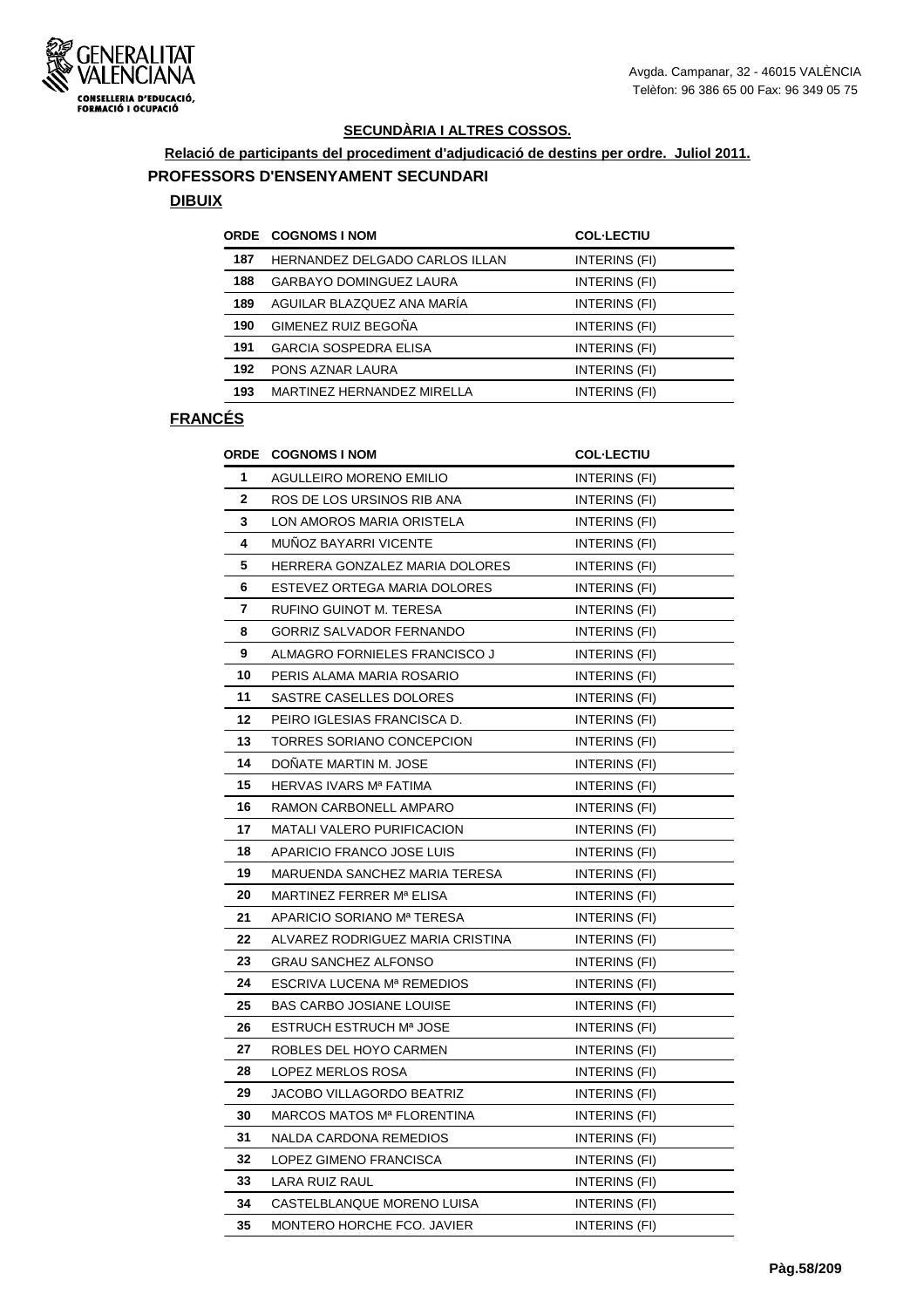

**Relació de participants del procediment d'adjudicació de destins per ordre. Juliol 2011. PROFESSORS D'ENSENYAMENT SECUNDARI**

| ORDE | <b>COGNOMS I NOM</b>             | <b>COL·LECTIU</b>    |
|------|----------------------------------|----------------------|
| 36   | CORRALES BADILLO INMACULADA      | INTERINS (FI)        |
| 37   | TORRES COMES CARMEN CONCEPCION   | INTERINS (FI)        |
| 38   | LLORENTE GARCIA MARIA PAZ        | INTERINS (FI)        |
| 39   | ROCA SANJUAN MARIA CONSUELO      | INTERINS (FI)        |
| 40   | DIEZ TUR RAFAEL                  | INTERINS (FI)        |
| 41   | JARAS HERNANDEZ JULIAN           | INTERINS (FI)        |
| 42   | ARLANDIS MILLA Mª JOSE           | INTERINS (FI)        |
| 43   | PEDRERA BERNA MARIA ROSA         | INTERINS (FI)        |
| 44   | ANDREU SANCHEZ SALVADORA         | INTERINS (FI)        |
| 45   | RODRIGUEZ PAU Mª ELENA           | INTERINS (FI)        |
| 46   | MANZANEDO LLORENTE ESTEBAN       | INTERINS (FI)        |
| 47   | RUIZ VERDU MARTA                 | INTERINS (FI)        |
| 48   | CATALAN GIMENEZ JORGE LUIS       | INTERINS (FI)        |
| 49   | RAMOS LOPEZ-VILLALTA VICENTA     | INTERINS (FI)        |
| 50   | MARTINEZ LOPEZ EMILIA            | INTERINS (FI)        |
| 51   | MARTINEZ LORENZO MARIA DEL CARME | INTERINS (FI)        |
| 52   | JEREZ NAVARRO MARIA DOLORES      | INTERINS (FI)        |
| 53   | SAHRAOUI AICHI DJAMEL            | INTERINS (FI)        |
| 54   | HERNANDEZ GIL REMEDIOS           | <b>INTERINS (FI)</b> |
| 55   | MULLOR LOPEZ Mª INMACULADA       | INTERINS (FI)        |
| 56   | TORRES GARCIA BLANCA             | INTERINS (FI)        |
| 57   | <b>COMES ESCRICHE ISABEL</b>     | INTERINS (FI)        |
| 58   | PEREZ MARTINEZ MARIA BELEN       | INTERINS (FI)        |
| 59   | JARMOUNI JARMOUNI MOSTAPHA       | INTERINS (FI)        |
| 60   | APARISI RIBERA Mª CARMEN         | INTERINS (FI)        |
| 61   | PARRENO COLLADO JOSE MANUEL      | INTERINS (FI)        |
| 62   | TROYA CALATAYUD HELENA DE        | INTERINS (FI)        |
| 63   | PEREZ CARACENA ANA BELEN         | INTERINS (FI)        |
| 64   | LOPEZ JUAN MELANIA               | INTERINS (FI)        |
| 65   | <b>GOMEZ CASTRO MARINA</b>       | INTERINS (FI)        |
| 66   | MONTAGUD NAVARRO PILAR           | INTERINS (FI)        |
| 67   | JOVER ESTEVE ANTONIO             | INTERINS (FI)        |
| 68   | GINER BOU ELISA ISABEL           | INTERINS (FI)        |
| 69   | ALONSO SANCHEZ YOLANDA           | INTERINS (FI)        |
| 70   | MOMPARLER PEREZ LYDIA            | INTERINS (FI)        |
| 71   | REDONDO PASCUAL LUIS             | INTERINS (FI)        |
| 72   | HERNANDEZ CIVERA ARMAND          | INTERINS (FI)        |
| 73   | MARTINEZ GRANERO JUAN VICENTE    | INTERINS (FI)        |
| 74   | ASSE MONTEAGUDO SILVIA Mª        | INTERINS (FI)        |
| 75   | TORRES TORRES ROSA MARIA         | INTERINS (FI)        |
| 76   | DIAZ ESCRIBANO CARMEN            | INTERINS (FI)        |
| 77   | RODRIGUEZ PASTOR Mª JOSE         | INTERINS (FI)        |
| 78   | ROS SOLANES SABINA               | INTERINS (FI)        |
| 79   | MARTINEZ OLMEDA Mª PILAR         | INTERINS (FI)        |
| 80   | MORATALLA REYES MERCEDES         | INTERINS (FI)        |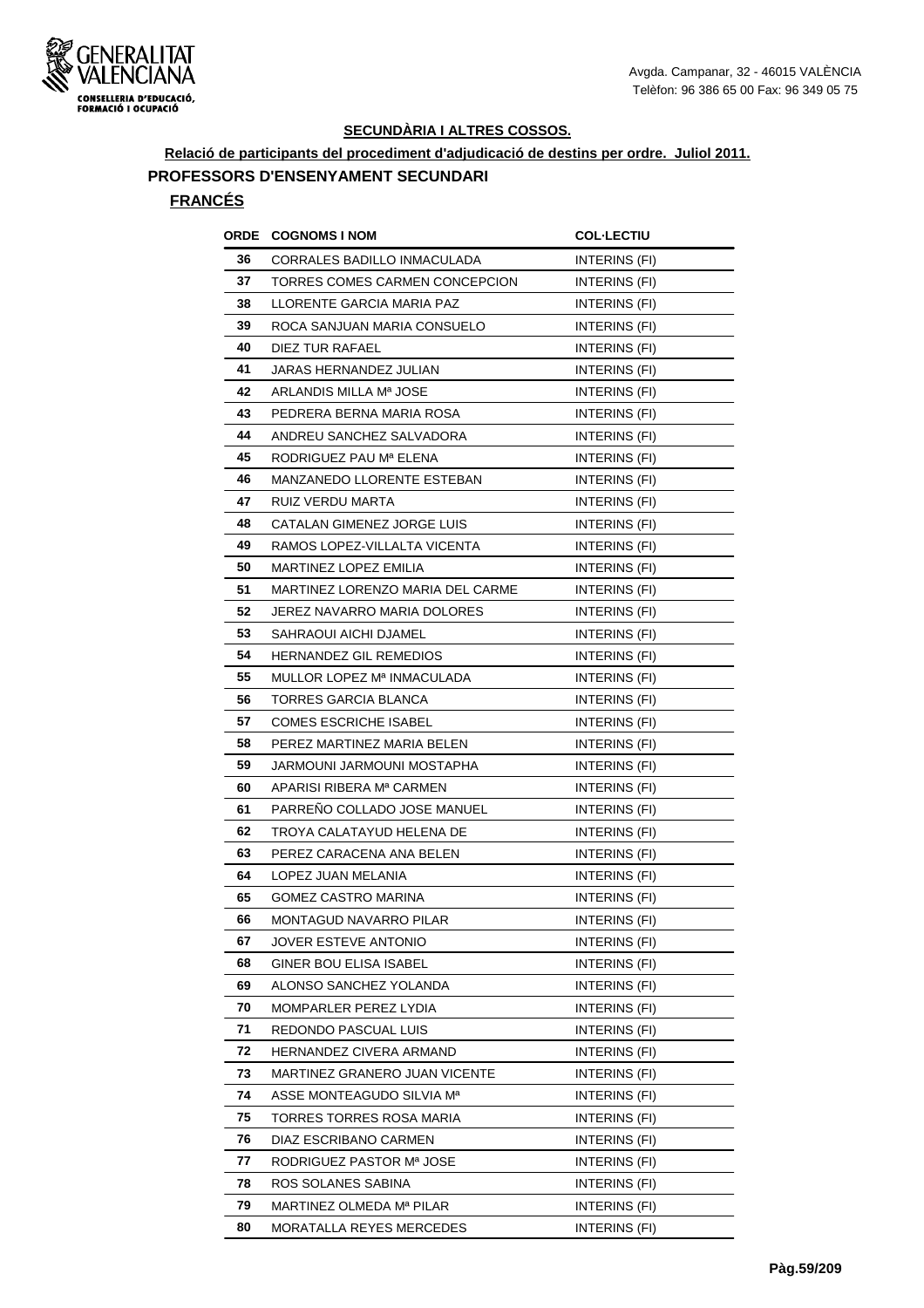

**Relació de participants del procediment d'adjudicació de destins per ordre. Juliol 2011.**

# **PROFESSORS D'ENSENYAMENT SECUNDARI**

| ORDE | <b>COGNOMS I NOM</b>                                  | <b>COL-LECTIU</b>    |
|------|-------------------------------------------------------|----------------------|
| 81   | MARTI LAPIEDRA ROGELIO                                | INTERINS (FI)        |
| 82   | PONS VIDAL Mª JOSE                                    | INTERINS (FI)        |
| 83   | PASCUAL SOLER LINA                                    | INTERINS (FI)        |
| 84   | SERVA ESPI M <sup>a</sup> . CARMEN                    | <b>INTERINS (FI)</b> |
| 85   | LESCOAT SANCHEZ JEAN FRANCOIS                         | INTERINS (FI)        |
| 86   | GUTIERREZ FERNANDEZ ANNE MARIE                        | INTERINS (FI)        |
| 87   | LUNA GORDILLO Mª ENCARNACION                          | INTERINS (FI)        |
| 88   | PEREZ MARTINEZ Mª CRISTINA                            | INTERINS (FI)        |
| 89   | VAZQUEZ AZORIN Mª CARMEN                              | INTERINS (FI)        |
| 90   | BARBUDO VAZQUEZ RAQUEL                                | INTERINS (FI)        |
| 91   | DELIERE NATHALIE                                      | INTERINS (FI)        |
| 92   | ULLDEMOLINS CELDA Mª CARMEN                           | INTERINS (FI)        |
| 93   | RODRIGUEZ DOALLO MARIA SOLEDAD                        | INTERINS (FI)        |
| 94   | RUBIO FERRERAS ADORACION                              | INTERINS (FI)        |
| 95   | MARTINEAU PATRICK CHARLES                             | INTERINS (FI)        |
| 96   | FERRANDIZ ROS MARÍA CRISTINA                          | INTERINS (FI)        |
| 97   | <b>FAJARDO ORTEGA MARIA DEL PILAR</b>                 | INTERINS (FI)        |
| 98   | COLOMA MARTINEZ MARIA BELEN                           | <b>INTERINS (FI)</b> |
| 99   | CARMONA ZUBIRI DANIEL                                 | INTERINS (FI)        |
| 100  | BOTELLA LOPEZ ANTONIO                                 | INTERINS (FI)        |
| 101  | POVEDA BAUTISTA ANA BELEN                             | INTERINS (FI)        |
| 102  | SANCHEZ GARCIA Mª CARMEN                              | <b>INTERINS (FI)</b> |
| 103  | RAMON ROCAMORA MARIA DEL CARMEN                       | INTERINS (FI)        |
| 104  | <b>BROTONS FRANCES NOEMI</b>                          | INTERINS (FI)        |
| 105  | RAMON ROCAMORA ALEJANDRA                              | INTERINS (FI)        |
| 106  | SOLERA RUIZ TERESA                                    | <b>INTERINS (FI)</b> |
| 107  | HERRERO DEBON ALFREDO                                 | <b>INTERINS (FI)</b> |
| 108  | PONS DURA PABLO                                       | INTERINS (FI)        |
| 109  | <b>BALLESTER HERMAN CAROLINA</b>                      | INTERINS (FI)        |
| 110  | <b>BORONAT RUBIO MARIA PATRICIA</b>                   | INTERINS (FI)        |
| 111  | BOTELLA VAELLO MARIA                                  | INTERINS (FI)        |
| 112  | CALLEJA DE CASTRO SANDRA                              | INTERINS (FI)        |
| 113  | CORDOBA MIRETE ANA MARIA                              | INTERINS (FI)        |
| 114  | CRESPO REGNAULT DE MAULMIN BLANCA JUAN, INTERINS (FI) |                      |
| 115  | SANCHEZ PEREZ DAVID RAMÓN                             | <b>INTERINS (FI)</b> |
| 116  | ALCARAZ HERNANDEZ ESTHER                              | INTERINS (FI)        |
| 117  | MAHIQUES BENAVENT INES                                | INTERINS (FI)        |
| 118  | DAHIA SADEK FATIMA                                    | INTERINS (FI)        |
| 119  | LAURA DE LA FUENTE ALFONSO                            | INTERINS (FI)        |
| 120  | NAVALON CALVO CONCEPCION                              | INTERINS (FI)        |
| 121  | RODRIGUEZ DEVES ELISA                                 | INTERINS (FI)        |
| 122  | SAVALL CLIMENT INMACULADA                             | INTERINS (FI)        |
| 123  | SIGNES SEGRELLES MARIA DE L'ENCARNACIO                | INTERINS (FI)        |
| 124  | <b>GARCIA SANCHEZ CRISTINA</b>                        | INTERINS (FI)        |
| 125  | <b>BRISSON SYLVIANE</b>                               | INTERINS (FI)        |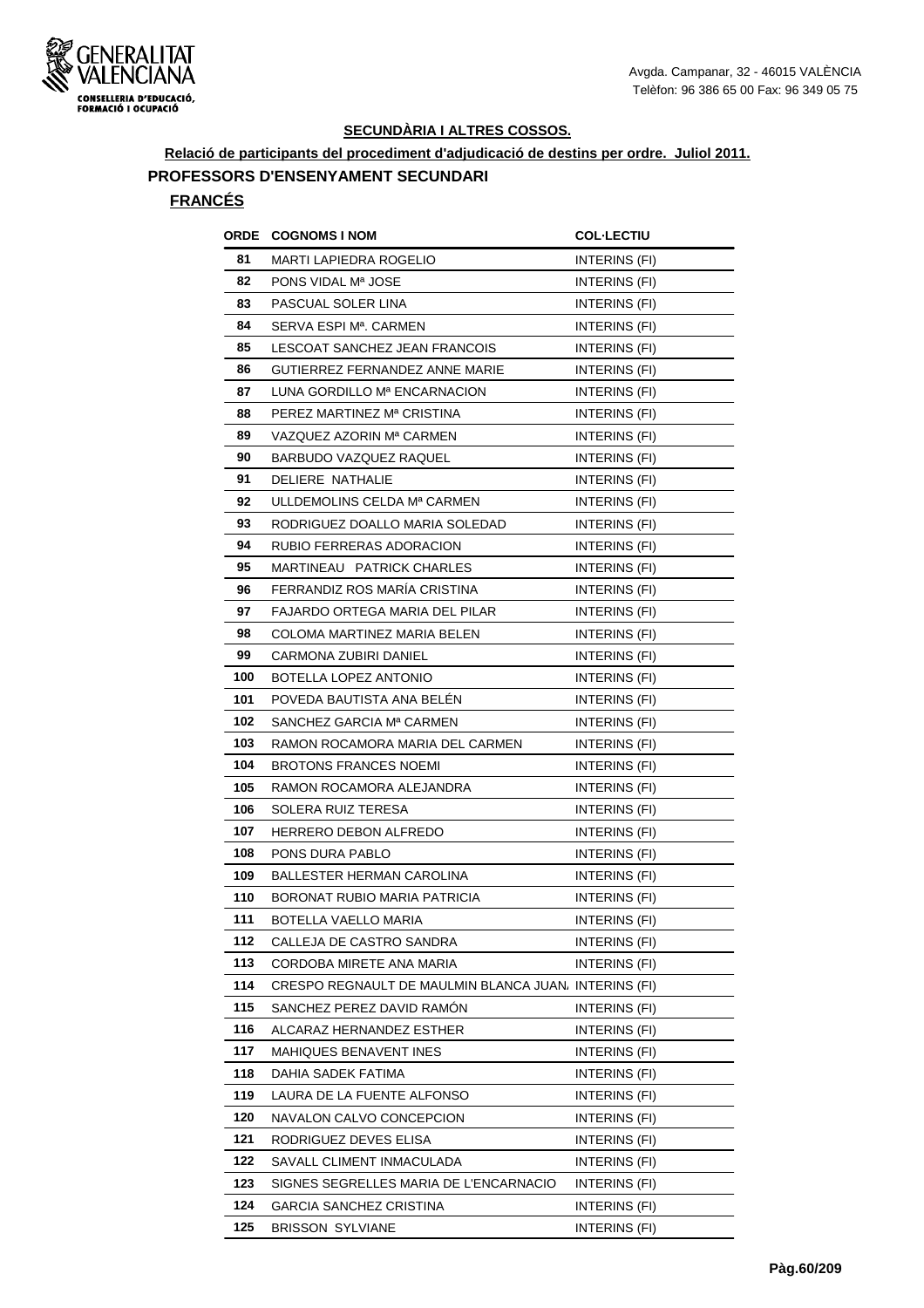

**Relació de participants del procediment d'adjudicació de destins per ordre. Juliol 2011. PROFESSORS D'ENSENYAMENT SECUNDARI**

|     | <b>ORDE COGNOMS INOM</b>            | <b>COL-LECTIU</b>    |
|-----|-------------------------------------|----------------------|
| 126 | BORDERIEUX MONERA BEATRIZ CAROLINA  | INTERINS (FI)        |
| 127 | CORRAL ARNAU JOSEFINA               | INTERINS (FI)        |
| 128 | BALDOVI GRANELL MARIA JESUS         | INTERINS (FI)        |
| 129 | ARIAS GOMEZ ISABEL                  | <b>INTERINS (FI)</b> |
| 130 | OGALLA SANMARTIN GEMA               | INTERINS (FI)        |
| 131 | ACEVEDO PADILLA MARÍA JOSÉ          | <b>INTERINS (FI)</b> |
| 132 | VIDAL CATALAN MARÍA EUGENIA         | INTERINS (FI)        |
| 133 | TAMBORERO CAPILLA MARIA LOURDES     | INTERINS (FI)        |
| 134 | <b>CANTO SOLER NIEVES</b>           | INTERINS (FI)        |
| 135 | SABUCO PÉREZ ALBA MARÍA             | INTERINS (FI)        |
| 136 | FERNANDEZ SANCHEZ JOSEFA            | INTERINS (FI)        |
| 137 | MORELL ORTIZ ELENA                  | INTERINS (FI)        |
| 138 | CORBERAN JARAMILLO ANTONIO          | INTERINS (FI)        |
| 139 | THENAISIE CERVERA INES              | <b>INTERINS (FI)</b> |
| 140 | HERNANDEZ FERRER NATALIA            | INTERINS (FI)        |
| 141 | <b>GONZALEZ MARCOS MARIA CINTIA</b> | INTERINS (FI)        |
| 142 | FERRANDO ASENSI CARMEN              | INTERINS (FI)        |
| 143 | SANTOS MAESTRE MARIA DOLORES        | INTERINS (FI)        |
| 144 | <b>MOLTO HERNANDEZ CESAR</b>        | <b>INTERINS (FI)</b> |
| 145 | CHAIGNEAU BENOIT MATHIEU THIERRY    | INTERINS (FI)        |
| 146 | <b>ERNOUX VICENT</b>                | INTERINS (FI)        |
| 147 | MARTINEZ PARRA MARIA JOSE           | INTERINS (FI)        |
| 148 | ALVES PHILIPPE                      | INTERINS (FI)        |
| 149 | LAGOS PEREZ MARINA                  | INTERINS (FI)        |
| 150 | <b>GARCIA VIDAL ESTHER</b>          | INTERINS (FI)        |
| 151 | SANTOS FIAFILIO INES                | <b>INTERINS (FI)</b> |
| 152 | <b>GARCIA PASTOR CLARA</b>          | INTERINS (FI)        |
| 153 | PANEA ABAD MARIA JOSE               | <b>INTERINS (FI)</b> |
| 154 | ORTIZ PARRA ALEJANDRA               | INTERINS (FI)        |
| 155 | <b>MORA GOMEZ RAQUEL</b>            | INTERINS (FI)        |
| 156 | MARTINEZ MONTAÑES DAVID             | INTERINS (FI)        |
| 157 | SABATER ABAD CAROLINA               | INTERINS (FI)        |
| 158 | MINGUEZ LOPEZ MARIA DESAMPARADOS    | INTERINS (FI)        |
| 159 | CREMADES NAVARRO MARIA MAGDALENA    | INTERINS (FI)        |
| 160 | CASTRO EDREIRA BELEN                | INTERINS (FI)        |
| 161 | SERRA LAURE                         | INTERINS (FI)        |
| 162 | JAEN MORCILLO Mª ANGELES            | INTERINS (FI)        |
| 163 | PALOMINO LLOPIS ESTHER TRISTANA     | INTERINS (FI)        |
| 164 | <b>GOMEZ VICENTE VERONICA</b>       | INTERINS (FI)        |
| 165 | VARILLON TERREL CHRISTINE           | <b>INTERINS (FI)</b> |
| 166 | GOZALVEZ SEMPERE ANA DESAMPARADOS   | INTERINS (FI)        |
| 167 | MARCO AGULLO ALICIA                 | INTERINS (FI)        |
| 168 | BONNET OLIVIER CHRISTIAN MAURICE    | INTERINS (FI)        |
| 169 | <b>VELASCO ARROYO ESTER</b>         | INTERINS (FI)        |
| 170 | LOPEZ GARCIA AIDA                   | <b>INTERINS (FI)</b> |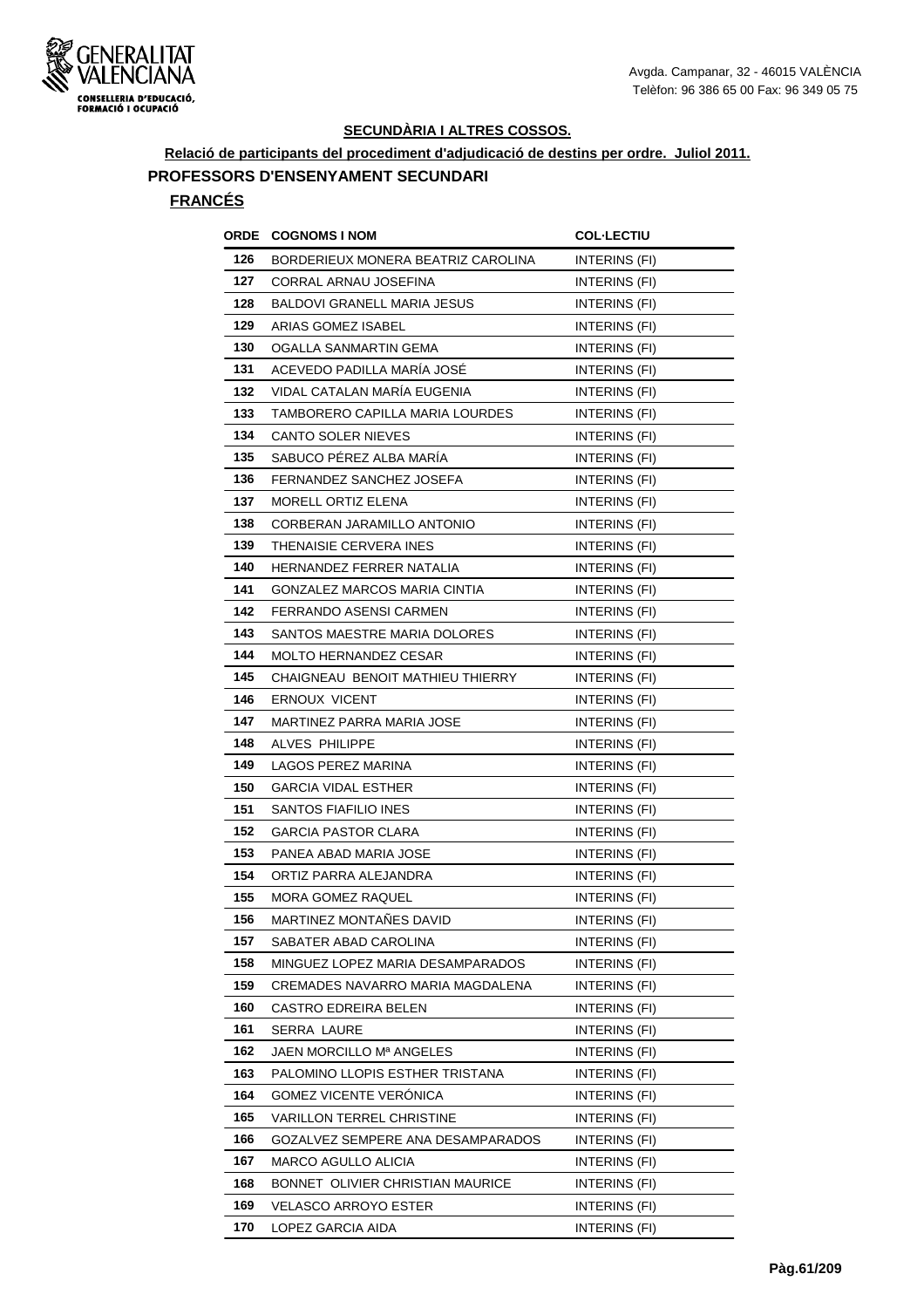

**Relació de participants del procediment d'adjudicació de destins per ordre. Juliol 2011.**

#### **PROFESSORS D'ENSENYAMENT SECUNDARI**

# **FRANCÉS**

|     | <b>ORDE COGNOMS I NOM</b>     | <b>COL-LECTIU</b> |
|-----|-------------------------------|-------------------|
| 171 | <b>MARTINEZ LANCE ISABEL</b>  | INTERINS (FI)     |
| 172 | ROMAN MANRIQUE BERTA          | INTERINS (FI)     |
| 173 | <b>GARCIA PLAZA CESAR</b>     | INTERINS (FI)     |
| 174 | ATER SRO SIHAM                | INTERINS (FI)     |
| 175 | ALIA GONZALEZ DIANA           | INTERINS (FI)     |
| 176 | <b>GARCIA DE RUEDA JACOBO</b> | INTERINS (FI)     |

|    | <b>ORDE COGNOMS I NOM</b>          | <b>COL-LECTIU</b>    |
|----|------------------------------------|----------------------|
| 1  | ENGUIX ALEMANY FRANCISCA           | INTERINS (FI)        |
| 2  | CARRASCO MORENO CARLOS G.          | INTERINS (FI)        |
| 3  | <b>CUENCA SAEZ FRANCISCO</b>       | INTERINS (FI)        |
| 4  | <b>MONTEAGUDO GARCIA VICENTE</b>   | INTERINS (FI)        |
| 5  | FENOLLAR GARCIA JOSEFA             | INTERINS (FI)        |
| 6  | <b>VELASCO CLEMENTE IRENE</b>      | INTERINS (FI)        |
| 7  | NAVARRO CABRERA M.DESAMPARADOS     | INTERINS (FI)        |
| 8  | ARLANDIS PELLICER SALVADOR V.      | INTERINS (FI)        |
| 9  | PARRA BELZUNCES LUCIA              | INTERINS (FI)        |
| 10 | <b>GOMAR CLIMENT CELINA</b>        | INTERINS (FI)        |
| 11 | EGIO VALLEJO LUISA MARIA           | INTERINS (FI)        |
| 12 | GIL BAUTISTA ROSA MARIA            | INTERINS (FI)        |
| 13 | PARADA BELDA ANTONI MIQUEL         | INTERINS (FI)        |
| 14 | TASCON MARIN GISELA V.             | <b>INTERINS (FI)</b> |
| 15 | GUILLEN RAMIREZ Mª DEL CARMEN      | INTERINS (FI)        |
| 16 | MARTI ROIG MARIA DEL CARMEN        | INTERINS (FI)        |
| 17 | <b>PASTOR FERRER DOLORES</b>       | INTERINS (FI)        |
| 18 | GONZALEZ MARTINEZ ISABEL FERMINA   | INTERINS (FI)        |
| 19 | CHORRO DOMINGUEZ PASCUAL           | INTERINS (FI)        |
| 20 | PENALBA BELDA Mª ENCARNACION       | INTERINS (FI)        |
| 21 | VILLAGRAN CHICOTE AURELIA I.       | INTERINS (FI)        |
| 22 | GUILLEN RAMIREZ DESAMPARADOS       | <b>INTERINS (FI)</b> |
| 23 | BOTELLA SORIANO M IRENE            | INTERINS (FI)        |
| 24 | SILLA CARRASCOSA Mª ASUNCION       | <b>INTERINS (FI)</b> |
| 25 | GALINDO AMOROS ISABEL MARIA        | INTERINS (FI)        |
| 26 | LAZARO NEVOT Mª ISABEL             | INTERINS (FI)        |
| 27 | <b>MADRID GIL PILAR</b>            | INTERINS (FI)        |
| 28 | TAPIA VICENTE Mª MERCEDES          | INTERINS (FI)        |
| 29 | RENTERO MESAS M LUZ                | INTERINS (FI)        |
| 30 | RUIZ RODRIGUEZ ANGEL               | INTERINS (FI)        |
| 31 | PAVIA MATEO FRANCISCO              | INTERINS (FI)        |
| 32 | PASCUAL SERRANO MARGARITA          | INTERINS (FI)        |
| 33 | BERNABEU SANCHEZ-MAYORAL Mª CARMEN | INTERINS (FI)        |
| 34 | MONDRIA LOPEZ JAVIER               | INTERINS (FI)        |
| 35 | SENDIN AGUSTIN JOSE                | INTERINS (FI)        |
| 36 | VALLS ROCA Mª DOLORES              | INTERINS (FI)        |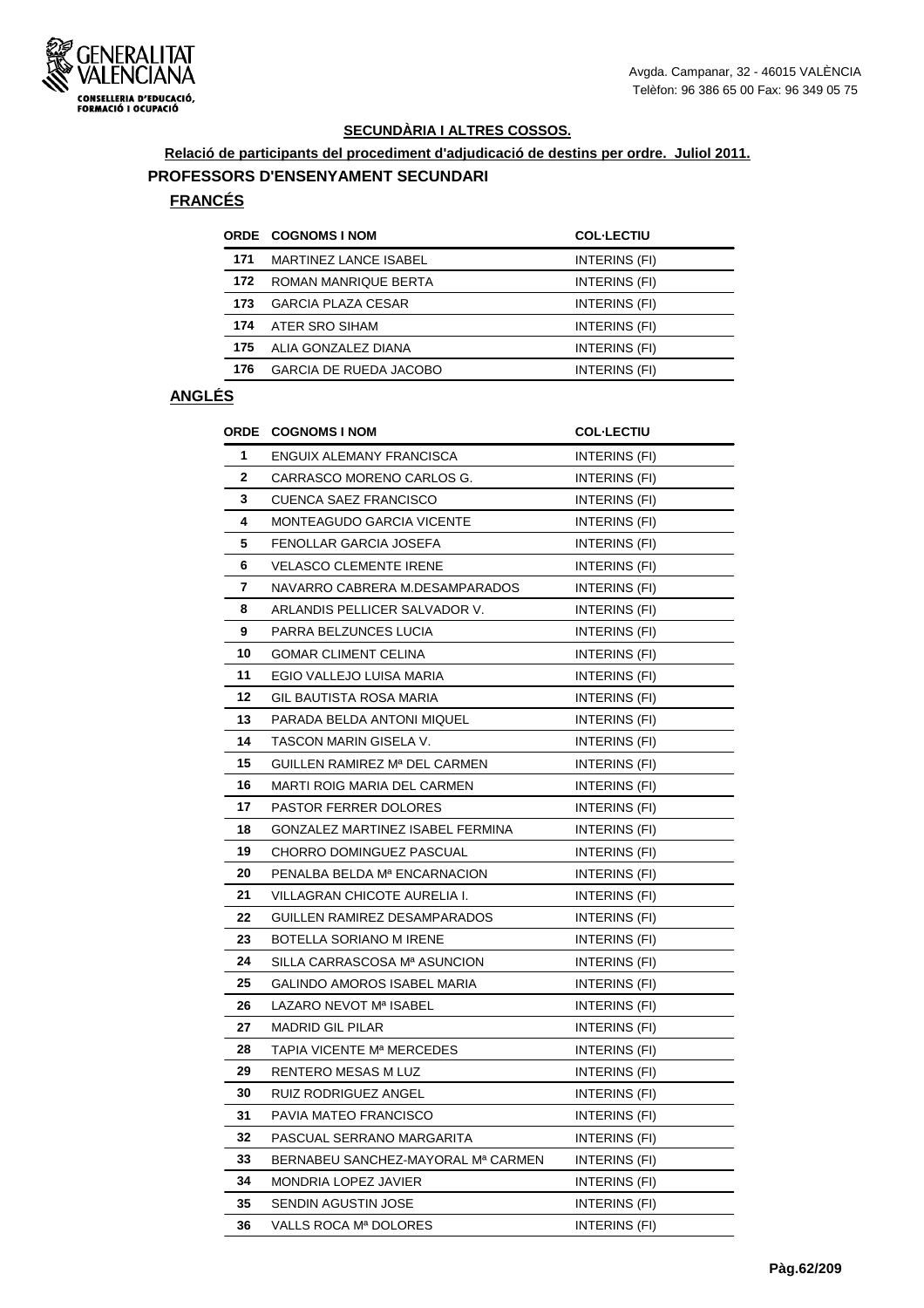

**Relació de participants del procediment d'adjudicació de destins per ordre. Juliol 2011.**

# **PROFESSORS D'ENSENYAMENT SECUNDARI**

| ORDE | <b>COGNOMS I NOM</b>             | <b>COL·LECTIU</b>    |
|------|----------------------------------|----------------------|
| 37   | CHACON NAVARRO M. PILAR          | INTERINS (FI)        |
| 38   | PRIETO FERNANDEZ Mª JUANA        | <b>INTERINS (FI)</b> |
| 39   | GARCIA MUÑOZ TRINIDAD            | INTERINS (FI)        |
| 40   | LLORET LLOPIS FRANCISCO          | INTERINS (FI)        |
| 41   | PENALVER CONESA MARIA DOLORES    | <b>INTERINS (FI)</b> |
| 42   | MORRO FERRER ANA MARIA           | INTERINS (FI)        |
| 43   | GARCIA TORNERO MARIA DEL MAR     | INTERINS (FI)        |
| 44   | NAVARRO FERRANDEZ M CARMEN       | INTERINS (FI)        |
| 45   | VALERA PLA MARIA CARMEN          | INTERINS (FI)        |
| 46   | CALERO GIL Mª ROSA               | INTERINS (FI)        |
| 47   | GARCIA REGALADO FRANCISCO        | INTERINS (FI)        |
| 48   | CLIMENT FAUS ANA ISABEL          | INTERINS (FI)        |
| 49   | MORANT PERET Mª JOSE             | INTERINS (FI)        |
| 50   | LAPORTA JUAN MERCEDES            | INTERINS (FI)        |
| 51   | CLIMENT RIBES ELISA              | INTERINS (FI)        |
| 52   | MARTINEZ BARRAJON ANTONIO J.     | <b>INTERINS (FI)</b> |
| 53   | <b>GAMBIN LILLO INMACULADA</b>   | INTERINS (FI)        |
| 54   | <b>GIL TORTAJADA SAGRARIO</b>    | INTERINS (FI)        |
| 55   | ALGARRA CARRASCO Mª CRISTINA     | INTERINS (FI)        |
| 56   | <b>GARCIA SOTO PILAR</b>         | INTERINS (FI)        |
| 57   | TARAZONA PAREJO INMACULADA       | INTERINS (FI)        |
| 58   | GURREA MARTINEZ MARIA DOLORES    | INTERINS (FI)        |
| 59   | VARELA MOLLA MARIA ANTONIA       | INTERINS (FI)        |
| 60   | OCHOA LORENZO MARIANO JUAN       | INTERINS (FI)        |
| 61   | FRAILE JULVE LUIS                | INTERINS (FI)        |
| 62   | DOMINGUEZ GALDON JUAN CARLOS     | INTERINS (FI)        |
| 63   | <b>BUYE TORRUELLA SILVIA</b>     | INTERINS (FI)        |
| 64   | ASENSI CRESPO JOSEFA             | INTERINS (FI)        |
| 65   | HUERTAS MUNOZ MARIA DOLORES      | INTERINS (FI)        |
| 66   | DELGADO DE LAS MARINAS JOSE LUIS | INTERINS (FI)        |
| 67   | ARGENTE HOMS ALICIA DE LA M.     | INTERINS (FI)        |
| 68   | AGULLO MAESTRE ANTONIA           | INTERINS (FI)        |
| 69   | FERNANDEZ PACHECO FRANCISCO      | INTERINS (FI)        |
| 70   | FERRE FERRE M. CARMEN            | INTERINS (FI)        |
| 71   | PICAZO MOLL ANA                  | INTERINS (FI)        |
| 72   | PONSODA BALAGUER MARIA PILAR     | INTERINS (FI)        |
| 73   | SERRANO MARTIN ASUNCION C        | INTERINS (FI)        |
| 74   | SANCHEZ CAMPOS AMALIA            | INTERINS (FI)        |
| 75   | PENARROJA PEREZ ROSARIO ANA      | INTERINS (FI)        |
| 76   | <b>MARTI MARTINEZ JOSEFA</b>     | INTERINS (FI)        |
| 77   | GARCIA MARTINEZ MARIA ENGRACIA   | INTERINS (FI)        |
| 78   | JODAR GALERA Mª ENCARNACION      | INTERINS (FI)        |
| 79   | GUIRAO SARMIENTO ROSARIO         | INTERINS (FI)        |
| 80   | MATEOS SANCHEZ MARGARITA         | INTERINS (FI)        |
| 81   | LEAL RICO FELICIDAD              | INTERINS (FI)        |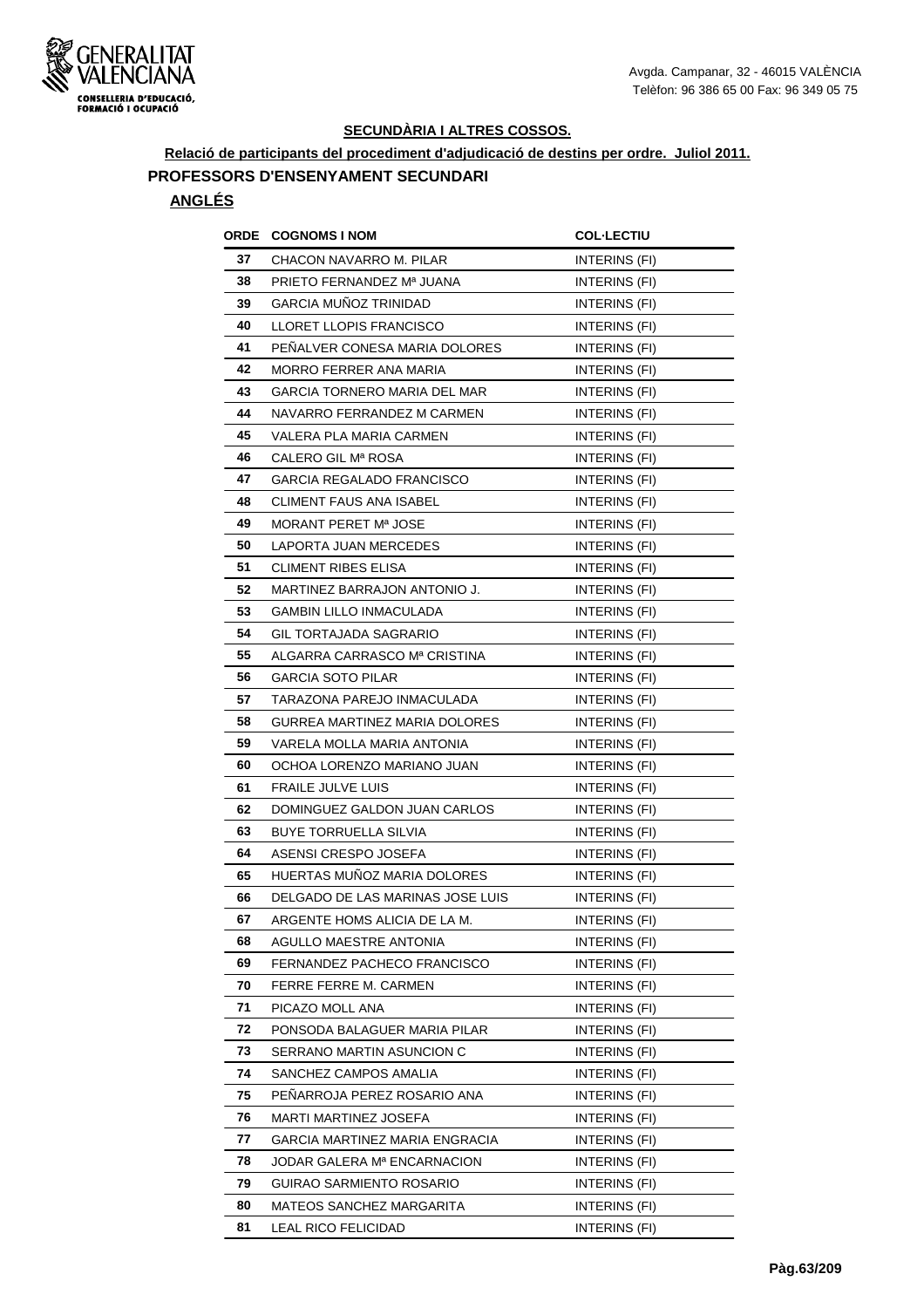

**Relació de participants del procediment d'adjudicació de destins per ordre. Juliol 2011.**

# **PROFESSORS D'ENSENYAMENT SECUNDARI**

| ORDE | <b>COGNOMS I NOM</b>                                   | <b>COL·LECTIU</b>    |
|------|--------------------------------------------------------|----------------------|
| 82   | MORENO ANDRADE Mª TERESA                               | INTERINS (FI)        |
| 83   | VILLALBA ORDOÑEZ Mª JOSE                               | <b>INTERINS (FI)</b> |
| 84   | BERENGUER PASTOR ISABEL                                | INTERINS (FI)        |
| 85   | PASAGE CASES CARMEN                                    | INTERINS (FI)        |
| 86   | PEREZ CASTELLO Mª DOLORES                              | INTERINS (FI)        |
| 87   | <b>BADENES BRAULIO LORENA</b>                          | INTERINS (FI)        |
| 88   | ARNAU DOMINGUEZ Mª VICTORIA                            | INTERINS (FI)        |
| 89   | ALMARCHA MARTINEZ MARIA NIEVES                         | INTERINS (FI)        |
| 90   | MALUENDA GARCIA MANUELA                                | INTERINS (FI)        |
| 91   | GONZALVEZ CRUZ ANA SILVIA                              | INTERINS (FI)        |
| 92   | BARCELO MARCO PURIFICACION                             | INTERINS (FI)        |
| 93   | RUIZ SERRANO DULCE                                     | INTERINS (FI)        |
| 94   | MARTINEZ ANDREU YOLANDA                                | INTERINS (FI)        |
| 95   | REITH GEIER PEGGY JEANETTE                             | INTERINS (FI)        |
| 96   | <b>MARTINEZ LORENTE ROSARIO</b>                        | INTERINS (FI)        |
| 97   | ALOS BOTELLA LUIS VICENTE                              | INTERINS (FI)        |
| 98   | MALLOL SANCHO Mª CARMEN                                | INTERINS (FI)        |
| 99   | JUAN BAEZA FRANCISCA LEONOR                            | INTERINS (FI)        |
| 100  | FUNES RAYA ANA ISABEL                                  | INTERINS (FI)        |
| 101  | RIPOLL SENDRA Mª ANGELES                               | INTERINS (FI)        |
| 102  | LOPEZ GARCIA MARIA ALMUDENA                            | INTERINS (FI)        |
| 103  | EPILA MIGUEL Mª DOLORES                                | INTERINS (FI)        |
| 104  | PEDRAJAS HERRERO ISABEL MARIA                          | INTERINS (FI)        |
| 105  | PENALVA NAVARRO Mª TERESA                              | INTERINS (FI)        |
| 106  | PEREZ GARCIA ANA ISABEL                                | INTERINS (FI)        |
| 107  | AGUILAR GARCIA ITURROSPE BELEN MARGARIT. INTERINS (FI) |                      |
| 108  | <b>CLEMENT HERRERO CRISTINA</b>                        | INTERINS (FI)        |
| 109  | SANZ CASERO ALICIA                                     | INTERINS (FI)        |
| 110  | MONTON MARTINEZ Mª PILAR                               | INTERINS (FI)        |
| 111  | <b>BONET PAZ OFELIA</b>                                | INTERINS (FI)        |
| 112  | PARIS ARAGONES ANA M <sup>a</sup>                      | INTERINS (FI)        |
| 113  | ANGULO MORO Mª TERESA                                  | INTERINS (FI)        |
| 114  | <b>VERDU LAZARO VICTORIA</b>                           | INTERINS (FI)        |
| 115  | FERNANDEZ CUESTA MARIA TERESA                          | INTERINS (FI)        |
| 116  | <b>BOIX JOVANI ALFONSO</b>                             | INTERINS (FI)        |
| 117  | <b>HERNANDEZ GADEA ANTONIO</b>                         | INTERINS (FI)        |
| 118  | <b>BONO BUCH ROSA</b>                                  | INTERINS (FI)        |
| 119  | GARCIA LUCAS MARIA TERESA                              | INTERINS (FI)        |
| 120  | <b>GARCIA PIQUER ANA MARIA</b>                         | INTERINS (FI)        |
| 121  | ORTIZ RODRIGUEZ ELSA MARIA                             | INTERINS (FI)        |
| 122  | PEREZ MOYA MARIA DEL CARMEN                            | INTERINS (FI)        |
| 123  | BELMONTE FERNANDEZ MARIA ANGELES                       | INTERINS (FI)        |
| 124  | COSO CASASUS MIGUEL                                    | INTERINS (FI)        |
| 125  | JUAN NAVARRO ANA MARIA                                 | INTERINS (FI)        |
| 126  | MIRET PASTOR MARTA                                     | INTERINS (FI)        |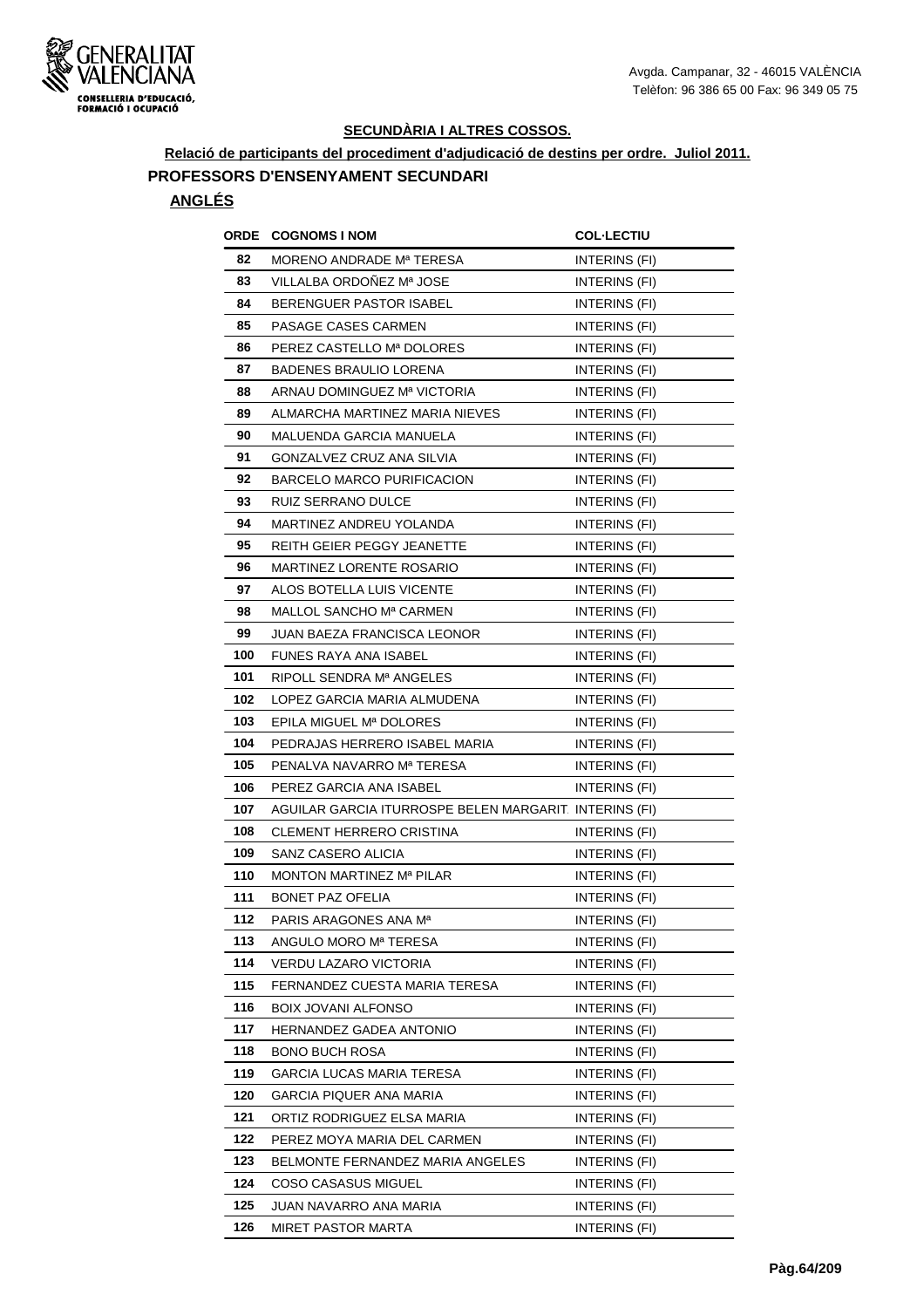

**Relació de participants del procediment d'adjudicació de destins per ordre. Juliol 2011.**

# **PROFESSORS D'ENSENYAMENT SECUNDARI**

| ORDE | <b>COGNOMS I NOM</b>                | <b>COL·LECTIU</b>    |
|------|-------------------------------------|----------------------|
| 127  | <b>BANARES PEREZ JOSE ANGEL</b>     | INTERINS (FI)        |
| 128  | ALBORS VITORIA JOSE LUIS            | INTERINS (FI)        |
| 129  | <b>GARRIDO ALVENTOSA PILAR</b>      | INTERINS (FI)        |
| 130  | PEREZ SANCHO CELIA                  | INTERINS (FI)        |
| 131  | CERVERA DARIES M. JESÚS             | INTERINS (FI)        |
| 132  | PUCHE JUAN PILAR                    | INTERINS (FI)        |
| 133  | <b>MARTINEZ SANTOS JOSE LUIS</b>    | INTERINS (FI)        |
| 134  | MANZANERA LOPEZ SILVIA              | INTERINS (FI)        |
| 135  | BENLLOCH CHAO DAVID                 | INTERINS (FI)        |
| 136  | MARTINEZ MATALLIN DAVID             | INTERINS (FI)        |
| 137  | IZQUIERDO CORONADO RAQUEL           | INTERINS (FI)        |
| 138  | HERNANGOMEZ RUIZ Mª CARMEN          | INTERINS (FI)        |
| 139  | <b>GIMENO ROBLES CRISTINA</b>       | INTERINS (FI)        |
| 140  | LILLO BUADES RAQUEL                 | INTERINS (FI)        |
| 141  | COSTA OLMOS Mª DEL CARMEN           | INTERINS (FI)        |
| 142  | GARCIA ESCOBAR ROSARIO              | INTERINS (FI)        |
| 143  | PEREZ MARTINEZ ROCIO                | <b>INTERINS (FI)</b> |
| 144  | CASTELL NOGUES JULIA                | INTERINS (FI)        |
| 145  | ORTUNO MORA JOSE MANUEL             | INTERINS (FI)        |
| 146  | FERRE FERRE Mª PILAR                | INTERINS (FI)        |
| 147  | MONTARAZ TAUS CLARA EUGENIA         | <b>INTERINS (FI)</b> |
| 148  | GONZALVEZ PEREZ ANTONIO JERONIMO    | INTERINS (FI)        |
| 149  | BOTELLA PASTOR ALICIA               | INTERINS (FI)        |
| 150  | ROIG GARRIDO RAQUEL                 | INTERINS (FI)        |
| 151  | LOPEZ TERRES MARIA SOLEDAD          | INTERINS (FI)        |
| 152  | ARTILES SHANNON MICHAEL JOSE        | <b>INTERINS (FI)</b> |
| 153  | <b>GINER VERCHER ALICIA</b>         | INTERINS (FI)        |
| 154  | <b>HERNANDEZ VILLAPLANA CECILIA</b> | INTERINS (FI)        |
| 155  | VALIENTE PUCHAL CRISTINA            | INTERINS (FI)        |
| 156  | <b>IBORRA LINARES ROSA MARIA</b>    | INTERINS (FI)        |
| 157  | CLIMENT TEN ANGEL SEBASTIAN         | INTERINS (FI)        |
| 158  | PAVON IZQUIERDO JAVIER              | INTERINS (FI)        |
| 159  | FERNANDEZ GARCIA MARIA ELENA        | INTERINS (FI)        |
| 160  | ZABALLOS COSIN JUAN                 | INTERINS (FI)        |
| 161  | MIRET MIRET MARIA CARMEN            | INTERINS (FI)        |
| 162  | LLACER MATEU MARIA JESUS            | INTERINS (FI)        |
| 163  | POMARES PENALVER CHANEL ANGEL       | INTERINS (FI)        |
| 164  | RUIZ TOMAS LOURDES                  | INTERINS (FI)        |
| 165  | GONZALEZ DEL SAZ DAVID              | INTERINS (FI)        |
| 166  | GARRIDO GONZALEZ CRISTINA           | INTERINS (FI)        |
| 167  | VALLE FONS ANA ISABEL               | INTERINS (FI)        |
| 168  | PASTOR FERRER M. ISABEL             | INTERINS (FI)        |
| 169  | ROYO BONET AMPARO                   | INTERINS (FI)        |
| 170  | BARRIGA OREA ANTONIA CARMEN         | INTERINS (FI)        |
| 171  | GIRELA LOPEZ MARIA BEGOÑA           | INTERINS (FI)        |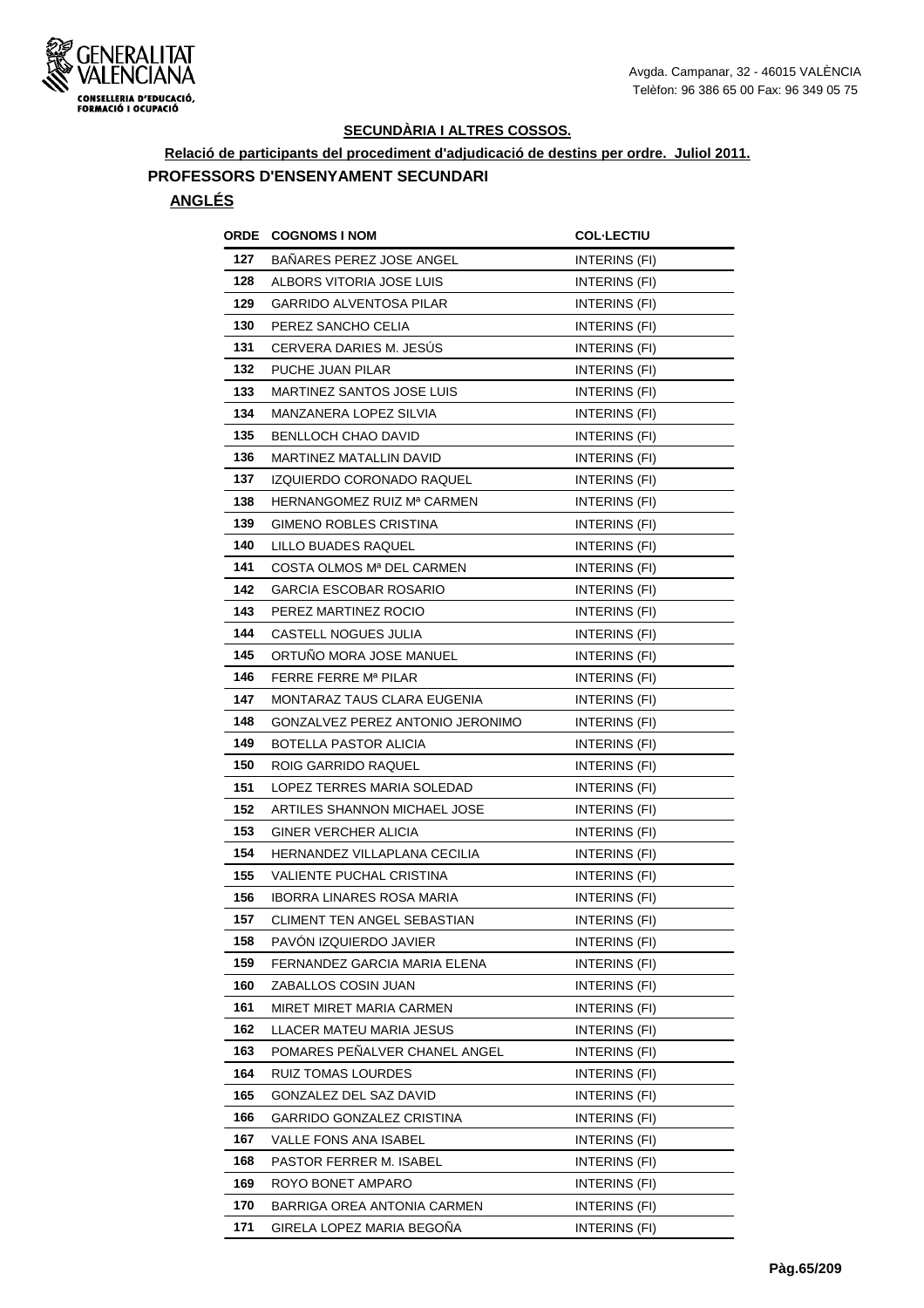

**Relació de participants del procediment d'adjudicació de destins per ordre. Juliol 2011.**

# **PROFESSORS D'ENSENYAMENT SECUNDARI**

| ORDE | <b>COGNOMS I NOM</b>                 | <b>COL·LECTIU</b>    |
|------|--------------------------------------|----------------------|
| 172  | <b>RUIZ FORT OSCAR</b>               | INTERINS (FI)        |
| 173  | <b>BALLESTER CAMPOS ANA</b>          | INTERINS (FI)        |
| 174  | RECIO GIMENEZ ALBERTO                | INTERINS (FI)        |
| 175  | CAMPS GUILLAMON M. MERCEDES          | INTERINS (FI)        |
| 176  | ORTS LAZA MIGUEL                     | INTERINS (FI)        |
| 177  | MEDINA MONTENEGRO ANA ELENA          | INTERINS (FI)        |
| 178  | SAEZ GUTIERREZ Mª LUNA               | INTERINS (FI)        |
| 179  | <b>MIRA BOTELLA ELOY</b>             | INTERINS (FI)        |
| 180  | CHAQUES OLIVER MARIA VICENTA         | INTERINS (FI)        |
| 181  | BELTRAN VIVES Mª CARMEN              | INTERINS (FI)        |
| 182  | VICENT MARTI Mª DOLORES              | INTERINS (FI)        |
| 183  | PEIRO SOLER LUISA                    | INTERINS (FI)        |
| 184  | <b>GARRIDO TORRES ARACELI</b>        | INTERINS (FI)        |
| 185  | MONGE ARGILES Mª ISABEL              | INTERINS (FI)        |
| 186  | MORENO DEL ROSAL JOSE ANTONIO        | <b>INTERINS (FI)</b> |
| 187  | RUIZ-BELLOSO SORIANO PAULA           | INTERINS (FI)        |
| 188  | SIRVENT ESPI MARIA DESAMPARADOS      | INTERINS (FI)        |
| 189  | CAMARASA TESCHENDORFF CATHERINE FAYE | INTERINS (FI)        |
| 190  | ACIEN SANCHEZ NOEMI                  | INTERINS (FI)        |
| 191  | MOLINA SARRIO CELIA MARIA            | INTERINS (FI)        |
| 192  | AGUSTIN CLARAMONTE ANA               | INTERINS (FI)        |
| 193  | QUINTERO BALBOA ANA MARIA            | INTERINS (FI)        |
| 194  | <b>MORATO RUBIO SARA</b>             | INTERINS (FI)        |
| 195  | PARRA VICENT JOANA                   | INTERINS (FI)        |
| 196  | MACIA MORA MARIA TRINIDAD            | INTERINS (FI)        |
| 197  | PEREZ MERINO GUILLERMO               | INTERINS (FI)        |
| 198  | CERVERA RUIZ FAUSTINO                | INTERINS (FI)        |
| 199  | <b>FAS ALFARO PAMELA</b>             | INTERINS (FI)        |
| 200  | ARGUELLO GONZALEZ EMMA               | INTERINS (FI)        |
| 201  | RUIZ PALAZÓN ELENA                   | INTERINS (FI)        |
| 202  | VALERO GARCIA MARIA LUISA            | INTERINS (FI)        |
| 203  | <b>GARCIA MOMPO PAULA</b>            | INTERINS (FI)        |
| 204  | BECERRA CALABRIA LAURA               | INTERINS (FI)        |
| 205  | CASCALES GONZALVEZ DEBORA            | INTERINS (FI)        |
| 206  | ABAD VICENS FRANCISCO CRISTOBAL      | INTERINS (FI)        |
| 207  | VERA VALDERRAMA MARIA CARMEN         | INTERINS (FI)        |
| 208  | <b>BONETE RUBIO VANESSA</b>          | INTERINS (FI)        |
| 209  | PASTOR SAMPER NOELIA                 | INTERINS (FI)        |
| 210  | JIMENEZ RUIZ CARLOS                  | INTERINS (FI)        |
| 211  | SEMPERE CARCHANO REBECA              | INTERINS (FI)        |
| 212  | MARTINEZ GALVEZ NURIA                | INTERINS (FI)        |
| 213  | ANTON PEREZ MARIA JOSE               | INTERINS (FI)        |
| 214  | HIDALGO DAVILA SOFIA                 | INTERINS (FI)        |
| 215  | PINILLA FERRER ROSA MARIA            | INTERINS (FI)        |
| 216  | GIL VENTURA SILVIA                   | INTERINS (FI)        |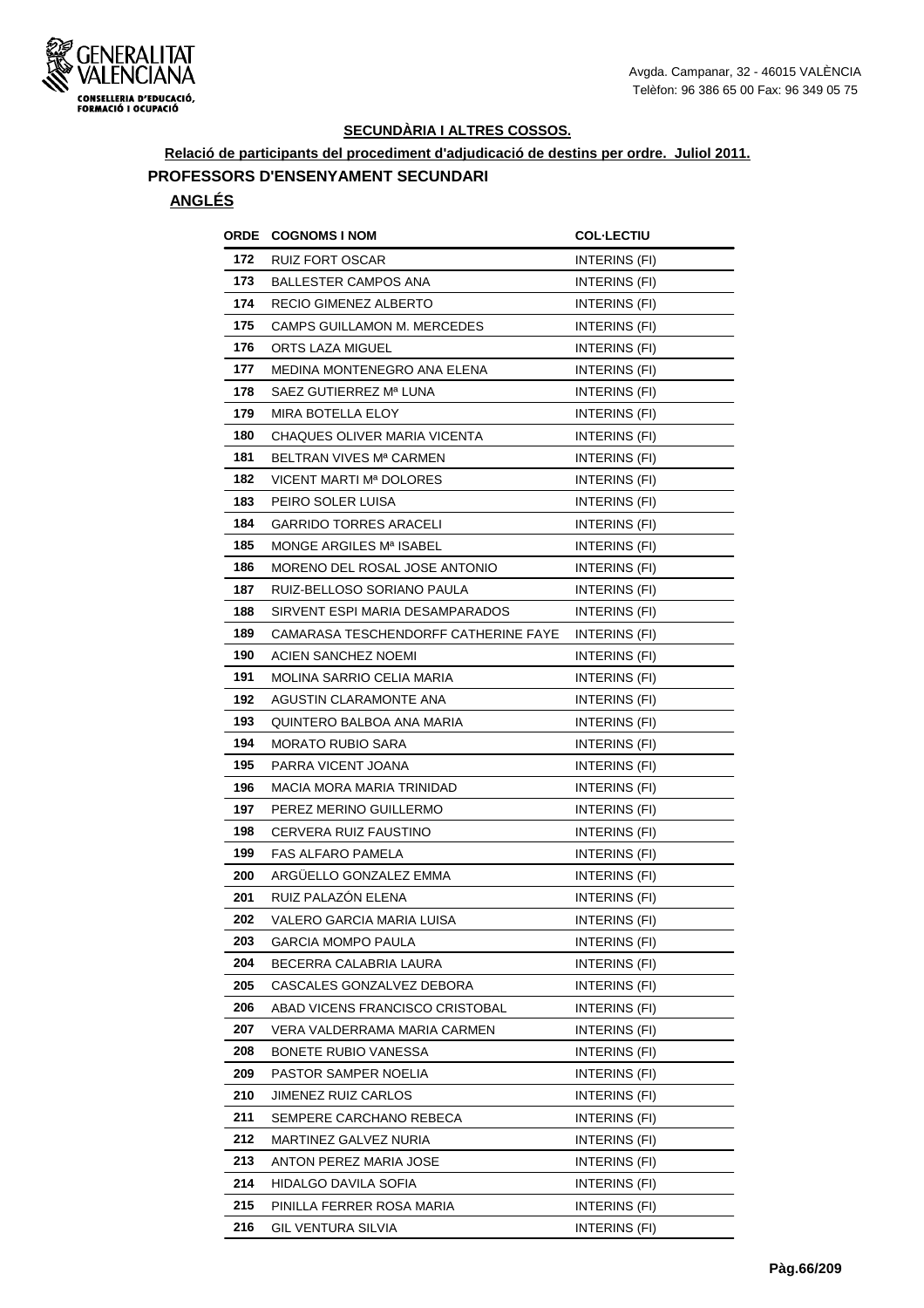

**Relació de participants del procediment d'adjudicació de destins per ordre. Juliol 2011.**

### **PROFESSORS D'ENSENYAMENT SECUNDARI**

| ORDE | <b>COGNOMS I NOM</b>                 | <b>COL·LECTIU</b>    |
|------|--------------------------------------|----------------------|
| 217  | GONZALEZ RIZO ELENA                  | INTERINS (FI)        |
| 218  | TUR RAMON MONICA                     | <b>INTERINS (FI)</b> |
| 219  | PEYDRO NAVARRO MARIA PILAR           | INTERINS (FI)        |
| 220  | <b>EXPOSITO PONCE TAMARA</b>         | INTERINS (FI)        |
| 221  | ALFONSO MORA JOSE FRANCISCO          | INTERINS (FI)        |
| 222  | CASES CHAZARRA MANUEL CARLOS         | INTERINS (FI)        |
| 223  | COMPANY ARROYO LUCIA                 | INTERINS (FI)        |
| 224  | OBESO IZQUIERDO EFREN                | INTERINS (FI)        |
| 225  | <b>MESTRE FERRER MARIA JOSE</b>      | <b>INTERINS (FI)</b> |
| 226  | CHUST PEREZ VERONICA                 | INTERINS (FI)        |
| 227  | SOL SALES BERTA                      | INTERINS (FI)        |
| 228  | RODRIGUEZ RODRIGUEZ LETICIA          | INTERINS (FI)        |
| 229  | <b>MARCO PLASENCIA JORGE</b>         | INTERINS (FI)        |
| 230  | DIEZ FERNANDEZ JUDITH                | INTERINS (FI)        |
| 231  | <b>AGULLO GIMENEZ ELODIA ANGELES</b> | INTERINS (FI)        |
| 232  | <b>MARIN PADILLA MARIA FRANCISCA</b> | INTERINS (FI)        |
| 233  | ROCASOLANO SEGARRA BEGOÑA ISABEL     | INTERINS (FI)        |
| 234  | DIEZ ZAMUDIO CANDIDA                 | INTERINS (FI)        |
| 235  | DOMENE PRATS FRANCISCO JOSE          | INTERINS (FI)        |
| 236  | ESBRI MARTI MARIA DOLORES            | INTERINS (FI)        |
| 237  | ORTEGA ROLDAN JOSEFA                 | INTERINS (FI)        |
| 238  | PEREZ FELIU GLORIA                   | INTERINS (FI)        |
| 239  | CAMARASA BORDALLO ROSARIO            | INTERINS (FI)        |
| 240  | <b>GARCIA TOMAS JORGE</b>            | INTERINS (FI)        |
| 241  | PASCUAL OSUNA INMACULADA             | INTERINS (FI)        |
| 242  | CUEVAS MOLINS MARIA JOSE             | <b>INTERINS (FI)</b> |
| 243  | <b>GARCIA MEDINA FLORIAN</b>         | INTERINS (FI)        |
| 244  | SABATELL CELDRAN ANA MARIA           | INTERINS (FI)        |
| 245  | MAYANS CERVERA MARISA                | INTERINS (FI)        |
| 246  | ORDOÑEZ GIRON MANUEL                 | INTERINS (FI)        |
| 247  | BELDA VICENT MARIA TERESA            | INTERINS (FI)        |
| 248  | URQUIJO PONCE ANA DEL MAR            | INTERINS (FI)        |
| 249  | MENGUAL DOMINGUIS DOLORES            | INTERINS (FI)        |
| 250  | MORENO SEGARRA MERCEDES              | INTERINS (FI)        |
| 251  | GRACIA SANZ MARGARITA                | INTERINS (FI)        |
| 252  | MONTANER VILLALBA SALVADOR           | INTERINS (FI)        |
| 253  | EUGENIO SOLA M. INMACULADA           | INTERINS (FI)        |
| 254  | CAÑADAS GARCIA RAQUEL                | INTERINS (FI)        |
| 255  | MONERRI PELUFO CLARA                 | INTERINS (FI)        |
| 256  | UBEDA BELLVER MARTA                  | INTERINS (FI)        |
| 257  | BELARTE BALLESTER ESTER              | INTERINS (FI)        |
| 258  | GOSALBEZ CUADRADO SARA               | INTERINS (FI)        |
| 259  | PINA CLIMENT JULIA ASUNCION          | INTERINS (FI)        |
| 260  | FERRE DOMENECH MARIA ARACELI         | INTERINS (FI)        |
| 261  | LOPEZ PEREZ MARIA                    | INTERINS (FI)        |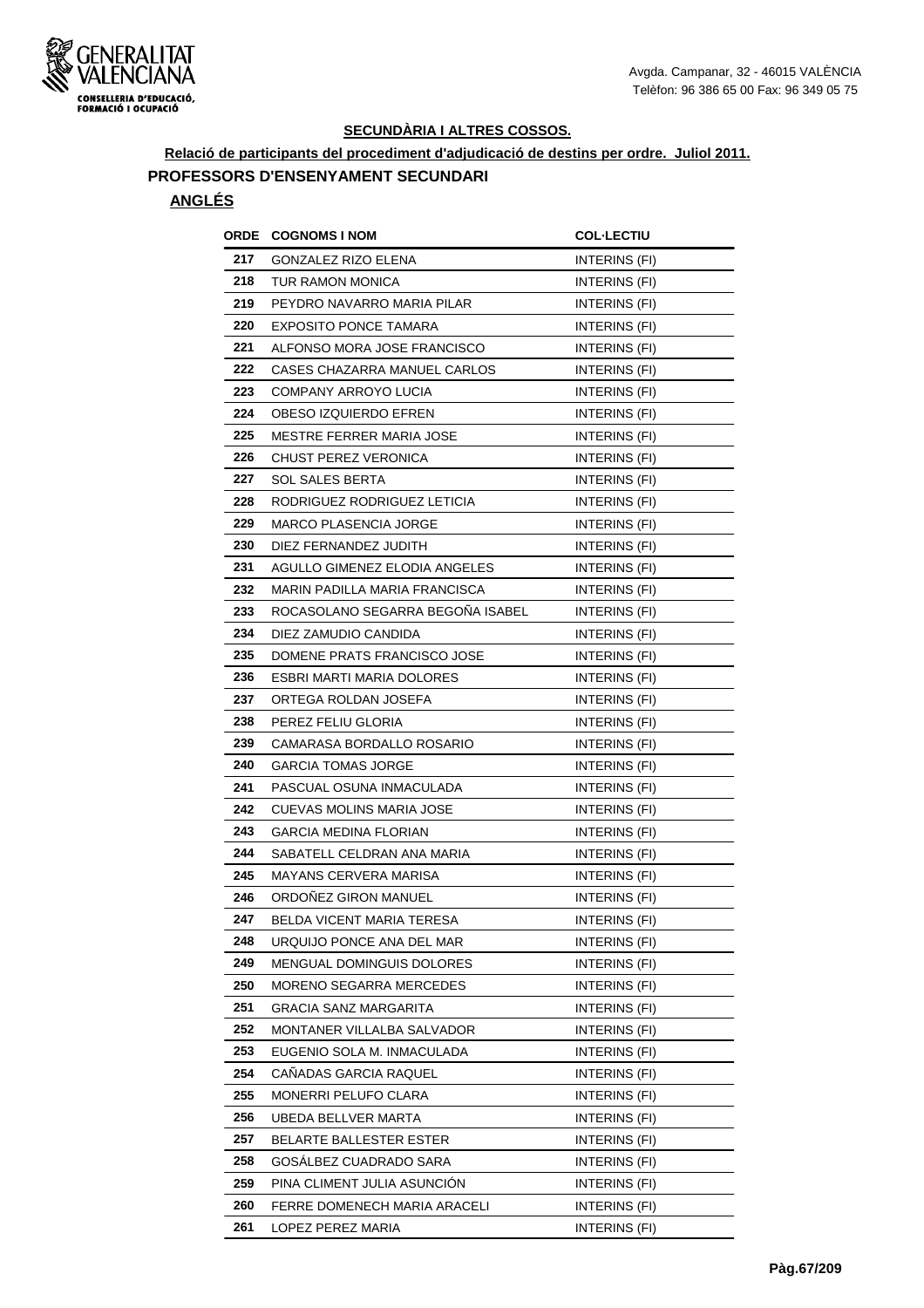

**Relació de participants del procediment d'adjudicació de destins per ordre. Juliol 2011.**

# **PROFESSORS D'ENSENYAMENT SECUNDARI**

| ORDE | <b>COGNOMS I NOM</b>                | <b>COL-LECTIU</b>    |
|------|-------------------------------------|----------------------|
| 262  | KOROLEVYCH ZIMOVETS VITA            | INTERINS (FI)        |
| 263  | <b>MOLLA SANCHIS SONIA</b>          | INTERINS (FI)        |
| 264  | MEDINA ROBLEDO PAULA                | INTERINS (FI)        |
| 265  | <b>GARCIA RIVAS LAURA</b>           | INTERINS (FI)        |
| 266  | SANCHEZ PORRAS RAQUEL               | INTERINS (FI)        |
| 267  | <b>BARRIO MELIA LAURA</b>           | INTERINS (FI)        |
| 268  | <b>CARMONA BASAGOITI MAITE</b>      | INTERINS (FI)        |
| 269  | PONS NICOLA MARIA DOLORES           | INTERINS (FI)        |
| 270  | BROTONS PEREZ MARIA TERESA          | INTERINS (FI)        |
| 271  | <b>VIVES GANDIA MARIA NIEVES</b>    | INTERINS (FI)        |
| 272  | MONTULL VEIGA MARIA CRISTINA        | INTERINS (FI)        |
| 273  | <b>MATEO MUNOZ CRISTINA</b>         | INTERINS (FI)        |
| 274  | RODRIGUEZ ESPINO Mª DEL ROSARIO     | INTERINS (FI)        |
| 275  | MEDINA LOPEZ MARIA DEL CARMEN       | INTERINS (FI)        |
| 276  | RUIZ MANOGIL MARIA BELEN            | INTERINS (FI)        |
| 277  | <b>GARCIA SERRA NEUS</b>            | INTERINS (FI)        |
| 278  | GRAU VERCHER ISABEL MARIA           | INTERINS (FI)        |
| 279  | DEL RIO SAN ROMAN CARMEN            | INTERINS (FI)        |
| 280  | MARTINEZ BORJAS MARIA JOSE          | INTERINS (FI)        |
| 281  | GOMEZ ESCOIN ANAIS BLANCA           | INTERINS (FI)        |
| 282  | MONFORT FERRER MARIA AMPARO         | INTERINS (FI)        |
| 283  | TALAYA NAVARRO Mª SOLEDAD           | INTERINS (FI)        |
| 284  | AZNAR HIGUERO RUT                   | INTERINS (FI)        |
| 285  | TORAL ALEMAÑ BEGOÑA                 | <b>INTERINS (FI)</b> |
| 286  | TORRES FRANCES MARIA DEL CARMEN     | INTERINS (FI)        |
| 287  | PINTADO JAEN MARIA ROSA             | INTERINS (FI)        |
| 288  | DELHOM VIANA BEATRIZ                | INTERINS (FI)        |
| 289  | VARO RIQUELME MARIA DOLORES         | INTERINS (FI)        |
| 290  | <b>MANEZ CIVERA ISABEL</b>          | INTERINS (FI)        |
| 291  | SALAZAR GARCIA MARIA                | <b>INTERINS (FI)</b> |
| 292  | <b>GIL RAMÍREZ VANESA</b>           | INTERINS (FI)        |
| 293  | SERRANO RODRÍGUEZ SILVIA            | INTERINS (FI)        |
| 294  | GRIMA OLIVER PALOMA                 | INTERINS (FI)        |
| 295  | <b>BENAGES FONS FRANCESC</b>        | INTERINS (FI)        |
| 296  | BARBON PANACH ANA ISABEL            | INTERINS (FI)        |
| 297  | PASCUAL SASTRE CARMEN               | INTERINS (FI)        |
| 298  | <b>BARRACHINA BERNABEU CARLOS</b>   | INTERINS (FI)        |
| 299  | MURGUI DE PEDRO MARIA               | INTERINS (FI)        |
| 300  | <b>BOIX FERRERES ALEJANDRA</b>      | INTERINS (FI)        |
| 301  | GIMENO CARPENA SANDRA               | INTERINS (FI)        |
| 302  | NOGALES RAMOS LIDIA                 | INTERINS (FI)        |
| 303  | MARTINEZ BOLINCHES MARIA ESTELA     | INTERINS (FI)        |
| 304  | SANCHEZ VICENT INES                 | INTERINS (FI)        |
| 305  | ALCARAZ QUINTANILLA MARIA DEL PILAR | INTERINS (FI)        |
| 306  | OLIVER GAMO ALICIA                  | INTERINS (FI)        |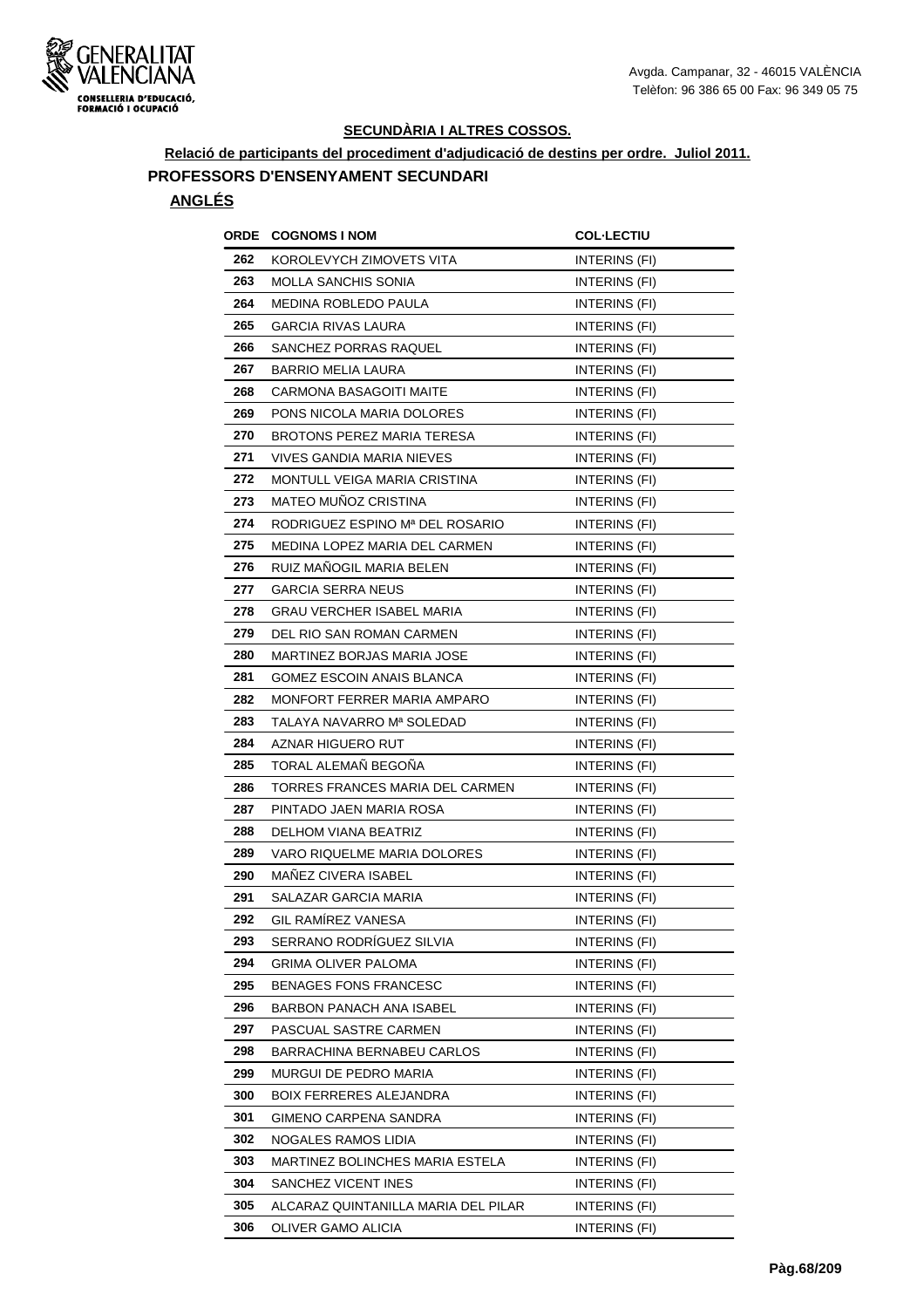

**Relació de participants del procediment d'adjudicació de destins per ordre. Juliol 2011.**

#### **PROFESSORS D'ENSENYAMENT SECUNDARI**

| ORDE | <b>COGNOMS I NOM</b>              | <b>COL·LECTIU</b>    |
|------|-----------------------------------|----------------------|
| 307  | NAVARRO BELTRA MARIA LAURA        | INTERINS (FI)        |
| 308  | SALVADOR BOSO Mª DANIELA          | <b>INTERINS (FI)</b> |
| 309  | SEMPERE CASTELLO CRISTINA         | INTERINS (FI)        |
| 310  | <b>BORRELL PINEDA VERONICA</b>    | INTERINS (FI)        |
| 311  | NAVARRO REDONDO DARIO             | INTERINS (FI)        |
| 312  | <b>FAYOS GARCIA MIREIA</b>        | INTERINS (FI)        |
| 313  | JORDA PASCUAL JUAN VICENTE        | INTERINS (FI)        |
| 314  | VILLANUEVA MANSILLA PALOMA        | INTERINS (FI)        |
| 315  | ROMERO MARTINEZ ANA ISABEL        | <b>INTERINS (FI)</b> |
| 316  | <b>BRU MINGUEZ BELEN</b>          | INTERINS (FI)        |
| 317  | SEGURA ABARCA JOSEFA              | INTERINS (FI)        |
| 318  | PEREZ BLEDA VANESA                | INTERINS (FI)        |
| 319  | CESPEDES CASTAÑEDA EVA MARIA      | INTERINS (FI)        |
| 320  | <b>BECARES BACIERO RUTH</b>       | INTERINS (FI)        |
| 321  | LARA ESPEJO ANA                   | INTERINS (FI)        |
| 322  | BORONAT RIBERA RAQUEL             | INTERINS (FI)        |
| 323  | <b>MICO MASCAROS CRISTINA</b>     | INTERINS (FI)        |
| 324  | BALLESTAR BONANAD LUIS            | INTERINS (FI)        |
| 325  | ALBUIXECH FORNES REBECA           | INTERINS (FI)        |
| 326  | PALACIOS JULIAN NATALIA           | INTERINS (FI)        |
| 327  | RAMOS MORENO Mª JOSE              | INTERINS (FI)        |
| 328  | AGULLO ALBERT JEZABEL             | INTERINS (FI)        |
| 329  | MAS MIRALLES LAURA                | INTERINS (FI)        |
| 330  | LOPEZ PINILLA ISABEL              | INTERINS (FI)        |
| 331  | MARTINEZ BLASCO JOSE              | INTERINS (FI)        |
| 332  | RENAU GIL GUADALUPE               | INTERINS (FI)        |
| 333  | PALAO OCHOA IRENE                 | INTERINS (FI)        |
| 334  | <b>GALLEGO RODRIGUEZ BEATRIZ</b>  | INTERINS (FI)        |
| 335  | PRISCELL ERDOCIA STEPHANIE ANN    | INTERINS (FI)        |
| 336  | HERNANDEZ VERACRUZ ANA MARIA      | INTERINS (FI)        |
| 337  | SILVESTRE VALOR DAVID             | INTERINS (FI)        |
| 338  | LLINARES MAYOR MARIA              | INTERINS (FI)        |
| 339  | GONZALEZ TORRON RAQUEL GENOVEVA   | INTERINS (FI)        |
| 340  | NIC DHONNACHA BRIDGIE             | INTERINS (FI)        |
| 341  | MARTINEZ IBANEZ M. CARMEN         | INTERINS (FI)        |
| 342  | SALMERON BUENDIA CELIA            | INTERINS (FI)        |
| 343  | JOVER BARRACHINA SILVIA           | INTERINS (FI)        |
| 344  | <b>GIL MARTIN DELIA</b>           | INTERINS (FI)        |
| 345  | GRAU FERRIZ ÁGUEDA                | INTERINS (FI)        |
| 346  | CANET LIÑANA PATRICIA             | INTERINS (FI)        |
| 347  | TANCO GIL ISABEL                  | INTERINS (FI)        |
| 348  | <b>MOLINA GARRIDO ALBERTO</b>     | INTERINS (FI)        |
| 349  | BAÑULS PEREZ MARIA                | INTERINS (FI)        |
| 350  | VILLANUEVA GIMENO MARIA DEL ROCIO | INTERINS (FI)        |
| 351  | BELDA SANCHIZ CAROLINA            | INTERINS (FI)        |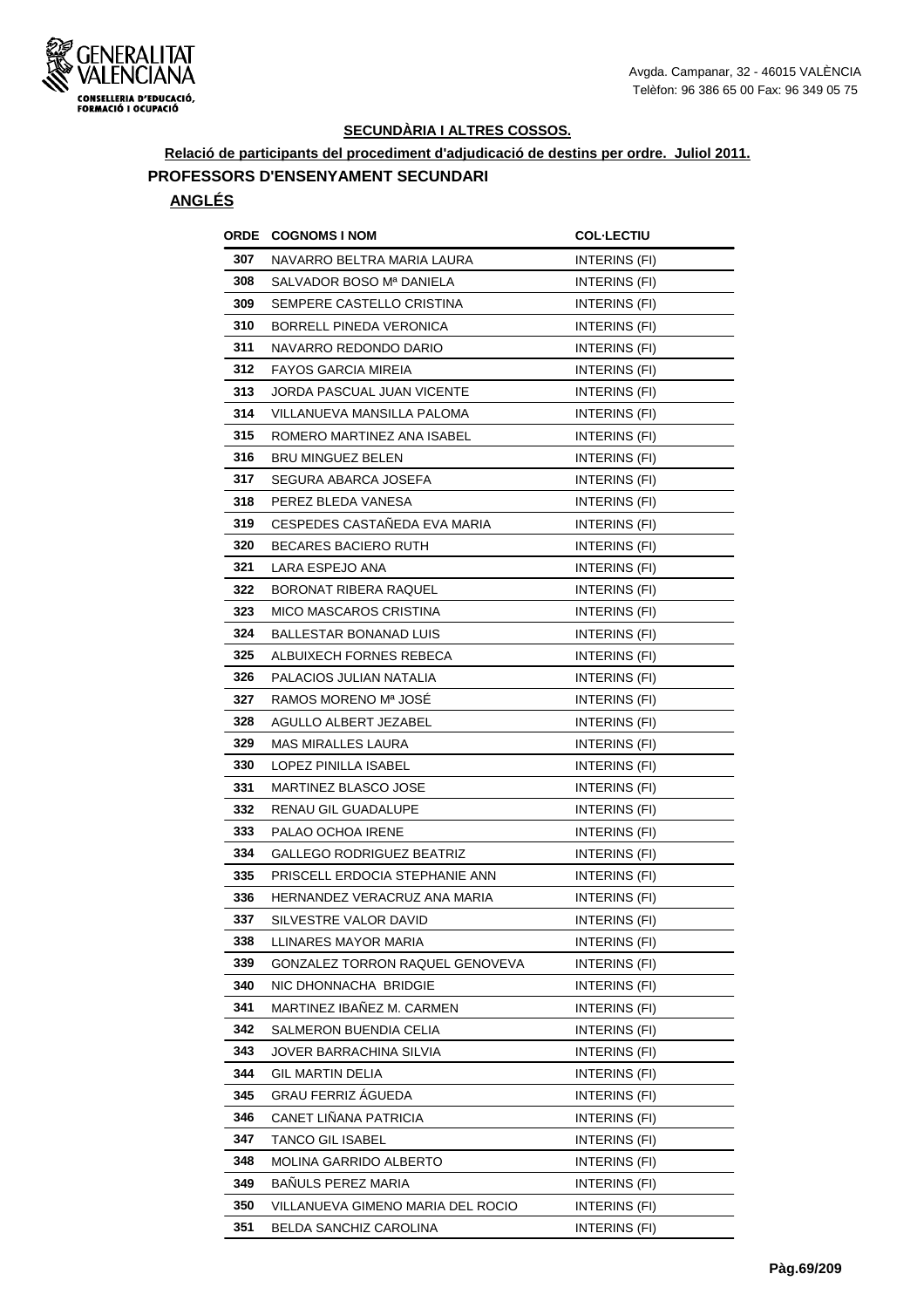

**Relació de participants del procediment d'adjudicació de destins per ordre. Juliol 2011.**

#### **PROFESSORS D'ENSENYAMENT SECUNDARI**

| ORDE | <b>COGNOMS I NOM</b>                               | <b>COL·LECTIU</b>    |
|------|----------------------------------------------------|----------------------|
| 352  | <b>BALLESTER CANOS JOSE</b>                        | INTERINS (FI)        |
| 353  | SOLER PUERTES MARIA VICTORIA                       | <b>INTERINS (FI)</b> |
| 354  | <b>MADRID BALLESTEROS CARLOS</b>                   | INTERINS (FI)        |
| 355  | GANDIA NAVALON MARIA TERESA                        | INTERINS (FI)        |
| 356  | <b>GALBIS ALBERT ANA</b>                           | INTERINS (FI)        |
| 357  | <b>MAYOR PENADES ADELA</b>                         | INTERINS (FI)        |
| 358  | CONESA COSTA CELIA                                 | INTERINS (FI)        |
| 359  | BOLUDA HENARES MARIA DEL MAR                       | <b>INTERINS (FI)</b> |
| 360  | MIRA BOTELLA SILVIA                                | INTERINS (FI)        |
| 361  | SIMEON OSCA ANA MARIA                              | INTERINS (FI)        |
| 362  | GARCIA CONSUEGRA SANCHEZ CAMACHO RAQUINTERINS (FI) |                      |
| 363  | MATEO FERRANDEZ MARÍA TERESA                       | INTERINS (FI)        |
| 364  | FERRER ROSELLO CRISTINA                            | INTERINS (FI)        |
| 365  | <b>MESEJO CONEJOS MARIA</b>                        | <b>INTERINS (FI)</b> |
| 366  | <b>GARCIA ALENDA GEMA</b>                          | INTERINS (FI)        |
| 367  | <b>MAZON FERRANDEZ MANUELA</b>                     | INTERINS (FI)        |
| 368  | MUNOZ LOPEZ MARIA DEL CARMEN                       | INTERINS (FI)        |
| 369  | DE DIOS CASTANO JUAN MANUEL                        | INTERINS (FI)        |
| 370  | <b>IVANEZ LOPEZ ISABEL</b>                         | INTERINS (FI)        |
| 371  | FLOR PONCE NIEVES DE LA                            | INTERINS (FI)        |
| 372  | SANCHEZ BUSQUIER MARIA ROSARIO                     | <b>INTERINS (FI)</b> |
| 373  | <b>FERRER RUIZ MERITXELL</b>                       | INTERINS (FI)        |
| 374  | MANSILLA DOMINGO LUCÍA                             | INTERINS (FI)        |
| 375  | GONZALEZ MOLINA LUCIA                              | <b>INTERINS (FI)</b> |
| 376  | LLARIO IBAÑEZ Mª ISABEL                            | INTERINS (FI)        |
| 377  | ROMERO ARAGON ISABEL                               | <b>INTERINS (FI)</b> |
| 378  | ESTEBAN TORREJON CANDELA                           | <b>INTERINS (FI)</b> |
| 379  | CAMARENA GRAS CRISTINA                             | INTERINS (FI)        |
| 380  | PEDRA AGUT CARLA                                   | INTERINS (FI)        |
| 381  | RODRIGUEZ HERRERO ELENA                            | INTERINS (FI)        |
| 382  | GARCIA OLIVARES ELENA                              | INTERINS (FI)        |
| 383  | QUINTERO IBAÑEZ SILVIA MERCEDES                    | INTERINS (FI)        |
| 384  | MARTINEZ FAHERTY FIONA                             | INTERINS (FI)        |
| 385  | <b>BLAZQUEZ CHAVES MARIA ESTHER</b>                | INTERINS (FI)        |
| 386  | DOMENECH JUAN MARIA DEL CARMEN                     | INTERINS (FI)        |
| 387  | HERNANDEZ GUILLEN OLGA                             | INTERINS (FI)        |
| 388  | TOLEDANO BLAZQUEZ SARAI                            | INTERINS (FI)        |
| 389  | GOMEZ BERMEJO MARIA DE LAS MERCEDES                | INTERINS (FI)        |
| 390  | ARTIGAO CASTILLO ANA ISABEL                        | INTERINS (FI)        |
| 391  | CANDELA MARTINEZ LIDIA                             | INTERINS (FI)        |
| 392  | PEREZ SALES MARIA CARMEN                           | INTERINS (FI)        |
| 393  | <b>BLAS TRONCOSO LOLLA</b>                         | INTERINS (FI)        |
| 394  | SEVILLA GARCIA ROSA MARIA                          | INTERINS (FI)        |
| 395  | GALIANA MAYOR GLORIA                               | INTERINS (FI)        |
| 396  | GIMENO CHORVA CRISTINA                             | INTERINS (FI)        |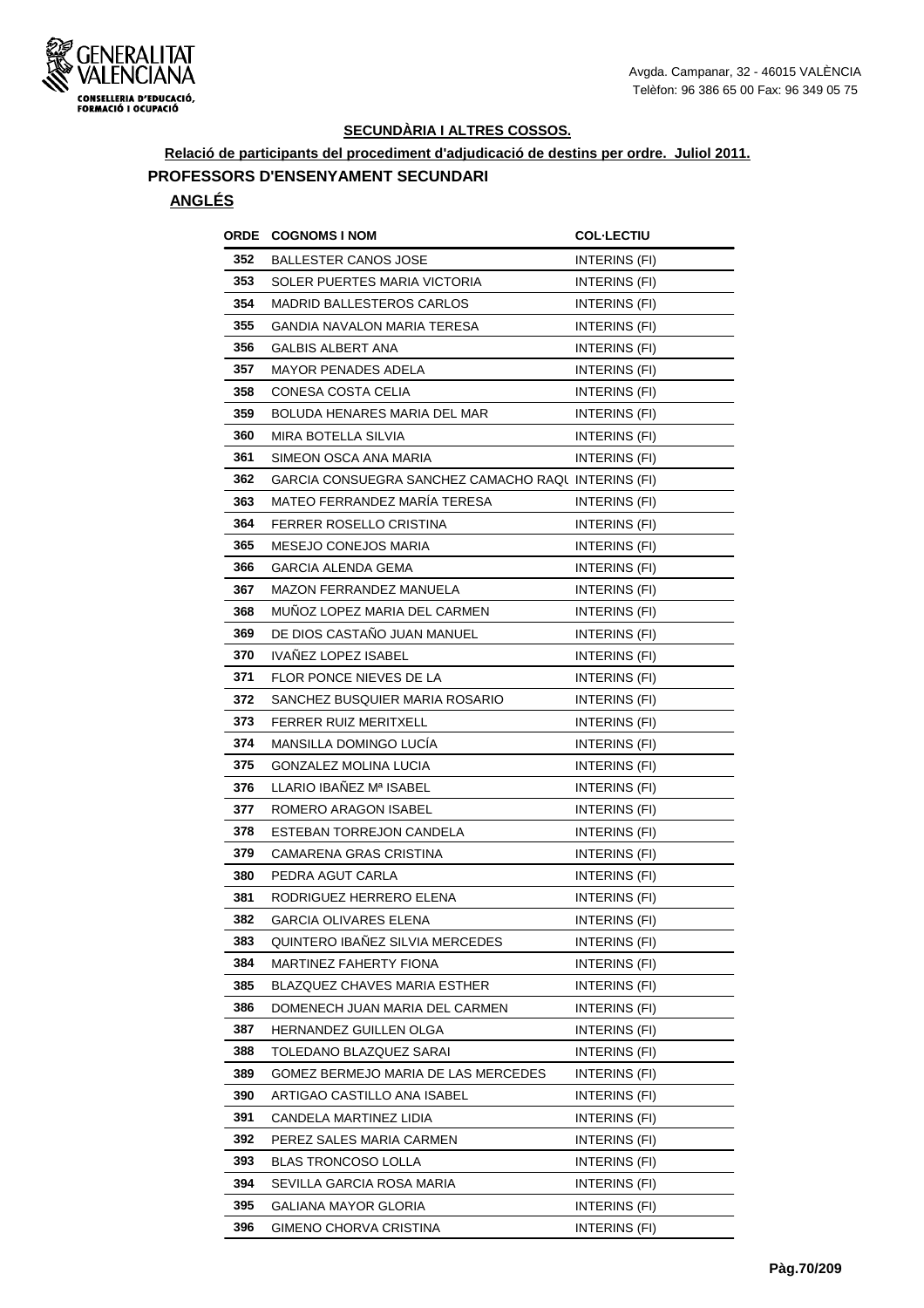

**Relació de participants del procediment d'adjudicació de destins per ordre. Juliol 2011.**

#### **PROFESSORS D'ENSENYAMENT SECUNDARI**

| ORDE | <b>COGNOMS I NOM</b>              | <b>COL·LECTIU</b>    |
|------|-----------------------------------|----------------------|
| 397  | <b>FRANCES EGEA ALICIA</b>        | INTERINS (FI)        |
| 398  | <b>JULIA PEARSON MIGUEL JASON</b> | <b>INTERINS (FI)</b> |
| 399  | VIZCAINO SANCHIS MARTA            | INTERINS (FI)        |
| 400  | SEGARRA ADELL NURIA               | INTERINS (FI)        |
| 401  | GUIRAU CARCELES JESICA            | INTERINS (FI)        |
| 402  | ARCAS PAUNER SILVIA               | INTERINS (FI)        |
| 403  | TOBIAS PERIS CLAUDIA              | INTERINS (FI)        |
| 404  | SAHUQUILLO VAZQUEZ ANDREA         | INTERINS (FI)        |
| 405  | FERRANDEZ BUADES MARIA ESTHER     | <b>INTERINS (FI)</b> |
| 406  | GALAN CAMARASA SUSANA             | INTERINS (FI)        |
| 407  | COSTA MOLINA ANA LAURA            | INTERINS (FI)        |
| 408  | CANONES CASTELLO MARIA LUISA      | INTERINS (FI)        |
| 409  | EIXEA BERNAT DIANA                | INTERINS (FI)        |
| 410  | SOLER SOLER LORENA                | INTERINS (FI)        |
| 411  | AMOROS MICO ENCARNACION           | INTERINS (FI)        |
| 412  | CALATAYUD PUERTO Mª TERESA        | INTERINS (FI)        |
| 413  | <b>GUTIERREZ PACHECO TELMA</b>    | INTERINS (FI)        |
| 414  | <b>MARIN GARCIA LAURA</b>         | INTERINS (FI)        |
| 415  | <b>CANES BADENES GEMMA</b>        | INTERINS (FI)        |
| 416  | ANDREU ESCLAPEZ RAMON             | INTERINS (FI)        |
| 417  | <b>HUGHES EIROA SEAN</b>          | INTERINS (FI)        |
| 418  | <b>FERRE SILVESTRE THAIS</b>      | INTERINS (FI)        |
| 419  | MARTINEZ PÉREZ MARÍA ESTHER       | <b>INTERINS (FI)</b> |
| 420  | LAZARO RIQUELME VANESA            | <b>INTERINS (FI)</b> |
| 421  | MIRA VERDU BEATRIZ                | INTERINS (FI)        |
| 422  | LOSA LOZANO REGINA                | <b>INTERINS (FI)</b> |
| 423  | <b>GUMBAU MONFERRER ROSARIO</b>   | INTERINS (FI)        |
| 424  | CARINENA LLORENTE PAU             | INTERINS (FI)        |
| 425  | ALBERT CARRILLO SONIA             | INTERINS (FI)        |
| 426  | APARICI SAEZ MIRIAM               | INTERINS (FI)        |
| 427  | MARTINEZ MOYA ANA                 | INTERINS (FI)        |
| 428  | <b>FRIAS LEON ESTHER</b>          | INTERINS (FI)        |
| 429  | <b>GUILLEN MARTIN SILVIA</b>      | INTERINS (FI)        |
| 430  | ARABI OLIVER CARMEN               | INTERINS (FI)        |
| 431  | ORTEGA MORALES CRISTINA           | INTERINS (FI)        |
| 432  | JUAN BAEZA RAQUEL                 | INTERINS (FI)        |
| 433  | INFANTES VERDUZCO JULIA           | INTERINS (FI)        |
| 434  | RAPONI RICCARDO                   | INTERINS (FI)        |
| 435  | DURA GUERRERO MARIA BIENVENIDA    | INTERINS (FI)        |
| 436  | SEVCIK AMY LYNN                   | INTERINS (FI)        |
| 437  | MARABELLA HERVAS ELISABET         | INTERINS (FI)        |
| 438  | <b>HERRERO RIOS ELOISA</b>        | INTERINS (FI)        |
| 439  | ILLANA POZO MANUEL JOSE           | INTERINS (FI)        |
| 440  | GUERRERO MARTINEZ ROSA            | INTERINS (FI)        |
| 441  | CARTAGENA QUINTO ARACELI          | INTERINS (FI)        |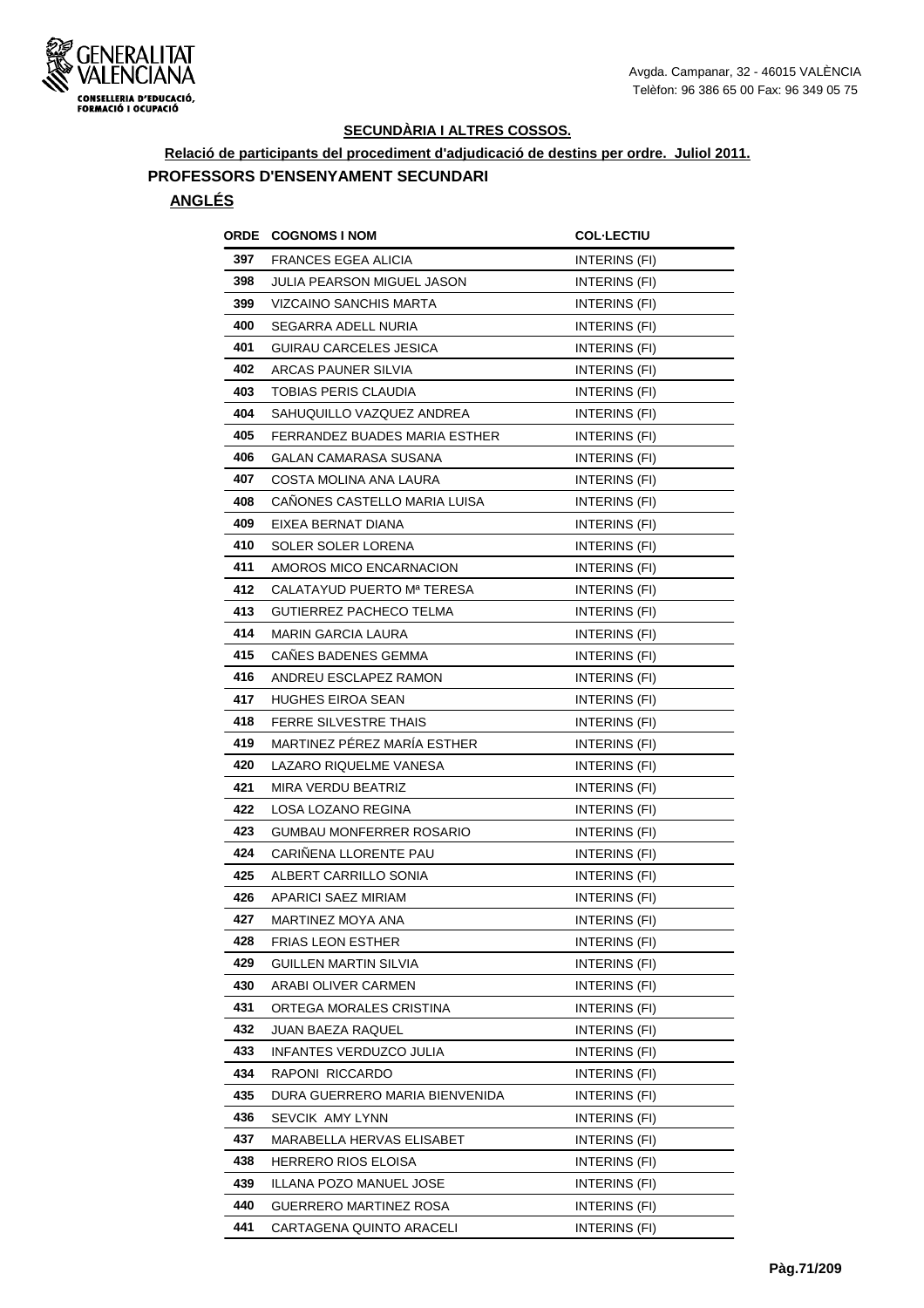

**Relació de participants del procediment d'adjudicació de destins per ordre. Juliol 2011.**

# **PROFESSORS D'ENSENYAMENT SECUNDARI**

# **ANGLÉS**

| <b>ORDE</b> | <b>COGNOMS I NOM</b>                | <b>COL-LECTIU</b> |
|-------------|-------------------------------------|-------------------|
| 442         | UREÑA PALOMO MARIA JESUS            | INTERINS (FI)     |
| 443         | SALINAS CERDA AINHOA                | INTERINS (FI)     |
| 444         | <b>GARCIA RUIZ CESAR</b>            | INTERINS (FI)     |
| 445         | GARCIA CATALA RAFAEL CRISTOBAL      | INTERINS (FI)     |
| 446         | <b>GARGALLO BURDEUS RAFAEL</b>      | INTERINS (FI)     |
| 447         | <b>BOSCH PEREZ MARIA CARMEN</b>     | INTERINS (FI)     |
| 448         | <b>MOLINA PICO CRISTINA</b>         | INTERINS (FI)     |
| 449         | <b>GOMEZ GOMEZ ANA ISABEL</b>       | INTERINS (FI)     |
| 450         | EGEA FRANCES SANTIAGO               | INTERINS (FI)     |
| 451         | OLIVARES SANZ MILAGROS              | INTERINS (FI)     |
| 452         | COLLADO ALVAREZ JAVIERA             | INTERINS (FI)     |
| 453         | <b>CHORRO FRANKE DANIEL</b>         | INTERINS (FI)     |
| 454         | PÉREZ GOMIS MARÍA TANIA             | INTERINS (FI)     |
| 455         | <b>MAS AGRAS MARIA JULIA</b>        | INTERINS (FI)     |
| 456         | <b>FLORES RUIZ FRANCISCO JAVIER</b> | INTERINS (FI)     |
| 457         | ARANDA RUANO JORGE                  | INTERINS (FI)     |
| 458         | JORQUES REYNAL MARIA VICTORIA       | INTERINS (FI)     |
| 459         | <b>BELDA MIRA ESTER</b>             | INTERINS (FI)     |
|             |                                     |                   |

#### **ALEMANY**

| <b>ORDE</b>  | <b>COGNOMS I NOM</b>              | <b>COL-LECTIU</b>    |
|--------------|-----------------------------------|----------------------|
| 1            | <b>GARCIA BALAGUER DIEGO</b>      | INTERINS (FI)        |
| $\mathbf{2}$ | PUJALTE ALBEROLA PILAR            | INTERINS (FI)        |
| 3            | <b>GARCIA ROHL NATALIA</b>        | INTERINS (FI)        |
| 4            | VEGA LOZANO ELENA                 | INTERINS (FI)        |
| 5            | TOMAS FAUBEL Mª PILAR             | INTERINS (FI)        |
| 6            | <b>IBORRA IVARS MARIA EUGENIA</b> | INTERINS (FI)        |
| 7            | SORIA VICENTE CARMEN MARIA        | INTERINS (FI)        |
| 8            | CAÑETE BROSETA ADRIAN             | INTERINS (FI)        |
| 9            | CASTELLO SERRA JUAN CARLOS        | INTERINS (FI)        |
| 10           | SONGEL GONZALEZ ISABEL            | INTERINS (FI)        |
| 11           | MORA ARCAS MARGARITA ESPERANZA    | INTERINS (FI)        |
| 12           | BOLUDA GONZALEZ BEGOÑA            | INTERINS (FI)        |
| 13           | <b>SANCHIS CARDOS BEATRIZ</b>     | INTERINS (FI)        |
| 14           | GOMEZ CASCALES MARIA INMACULADA   | INTERINS (FI)        |
| 15           | <b>JOVANI ORTI RAQUEL</b>         | <b>INTERINS (FI)</b> |
| 16           | VIGIL HIDALGO LUCÍA               | INTERINS (FI)        |
| 17           | ROLDAN JIMENEZ Mª MAR             | INTERINS (FI)        |
| 18           | ORTEGA SANCHEZ SILVIA             | INTERINS (FI)        |
| 19           | SEBASTIAN BAILEN MARIA DOLORES    | INTERINS (FI)        |
| 20           | ESTEBAN FONOLLOSA MARIA DEL CIELO | INTERINS (FI)        |
| 21           | LLORENS BEJARANO LAURA            | INTERINS (FI)        |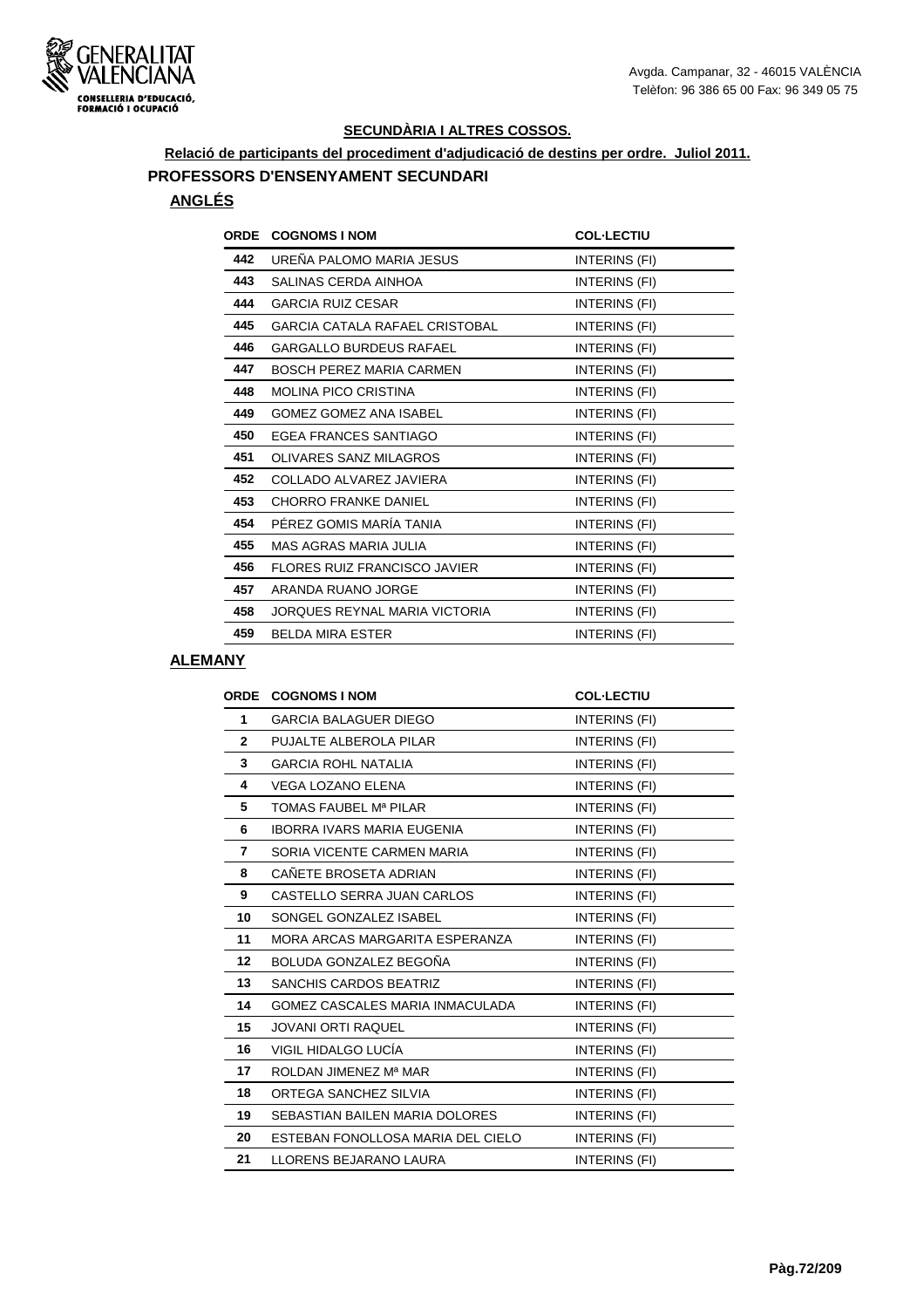

# **Relació de participants del procediment d'adjudicació de destins per ordre. Juliol 2011.**

## **PROFESSORS D'ENSENYAMENT SECUNDARI**

### **ITALIÀ**

|   | ORDE COGNOMS I NOM                | <b>COL-LECTIU</b> |
|---|-----------------------------------|-------------------|
| 1 | MONTEAGUD MARTINEZ TRINIDAD       | INTERINS (FI)     |
| 2 | LOPEZ SANCHO MARIA MILAGROS       | INTERINS (FI)     |
| 3 | AGUT CASANOVA SUSANA              | INTERINS (FI)     |
| 4 | DIAZ RODRIGUEZ LUCRECIA           | INTERINS (FI)     |
| 5 | <b>GIMENO ROMERO VICENT JOSEP</b> | INTERINS (FI)     |
| 6 | <b>GARCIA JAEN RITA</b>           | INTERINS (FI)     |
|   | <b>GOMEZ PEREZ MARIA TERESA</b>   | INTERINS (FI)     |
|   |                                   |                   |

## **MÚSICA**

| <b>ORDE</b>  | <b>COGNOMS I NOM</b>              | <b>COL-LECTIU</b>    |
|--------------|-----------------------------------|----------------------|
| 1            | SILVESTRE ALACIL CONSUELO         | INTERINS (FI)        |
| $\mathbf{2}$ | FERNANDEZ GARCIA EMILIA           | INTERINS (FI)        |
| 3            | <b>GARCIA RIPOLL ELISEO</b>       | INTERINS (FI)        |
| 4            | PETIT AGUILELLA GUILLERMO         | INTERINS (FI)        |
| 5            | <b>FRANCO SANCHEZ ASUNCION</b>    | INTERINS (FI)        |
| 6            | <b>GARCIA BAYON MARTA</b>         | INTERINS (FI)        |
| 7            | <b>GIL PARDO MARIA CRUZ</b>       | INTERINS (FI)        |
| 8            | <b>CLIMENT REYES MAXIMO</b>       | INTERINS (FI)        |
| 9            | MILIARESIS MARTZOU DIONISIO       | INTERINS (FI)        |
| 10           | PEREZ BOTELLA JOSE ANTONIO        | INTERINS (FI)        |
| 11           | MAS PEREZ MIGUEL ANGEL            | INTERINS (FI)        |
| 12           | MIRA ÑIGUEZ JOSE ANTONIO          | INTERINS (FI)        |
| 13           | QUILES PEREZ JOSE ANGEL           | INTERINS (FI)        |
| 14           | <b>MARTI DOMINGO ENCARNACION</b>  | INTERINS (FI)        |
| 15           | LORENTE OLLER SERAFIN             | INTERINS (FI)        |
| 16           | <b>GARCIA GIL ANTONIO</b>         | INTERINS (FI)        |
| 17           | GUARDEÑO ALEMANY JOSE ANTONIO     | INTERINS (FI)        |
| 18           | ALONSO MORILLO JOSE VICENTE       | <b>INTERINS (FI)</b> |
| 19           | CERVERA PEREZ MANUEL              | <b>INTERINS (FI)</b> |
| 20           | RIBERA BOIL M <sup>a</sup> TERESA | INTERINS (FI)        |
| 21           | MUÑOZ GONZALEZ CAROLINA           | INTERINS (FI)        |
| 22           | <b>VARO GOMIS FRANCISCO</b>       | INTERINS (FI)        |
| 23           | <b>HERVAS PEDRAZAS MANUEL</b>     | INTERINS (FI)        |
| 24           | CHOVER SALES JUAN ANTONIO         | INTERINS (FI)        |
| 25           | FERRIZ SANJUAN MARIANO            | INTERINS (FI)        |
| 26           | SAN ESTANISLAO GOMEZ ALEXIA       | INTERINS (FI)        |
| 27           | CASTELLO MAS JOSE MIGUEL          | INTERINS (FI)        |
| 28           | PEREZ FRESCO JESUS                | INTERINS (FI)        |
| 29           | ZARAGOZA BLANES EDUARDO           | INTERINS (FI)        |
| 30           | MAEZTU SARDIÑA CARMEN             | INTERINS (FI)        |
| 31           | <b>ESCRIG RODILLA JOSEFINA</b>    | INTERINS (FI)        |
| 32           | EGEA GONZALEZ DOLORES             | INTERINS (FI)        |
| 33           | PEREZ RICARTE MIGUEL              | INTERINS (FI)        |
| 34           | DOMENECH ESTEVE JAVIER            | INTERINS (FI)        |
| 35           | FERNANDEZ TORTAJADA RAFAEL        | INTERINS (FI)        |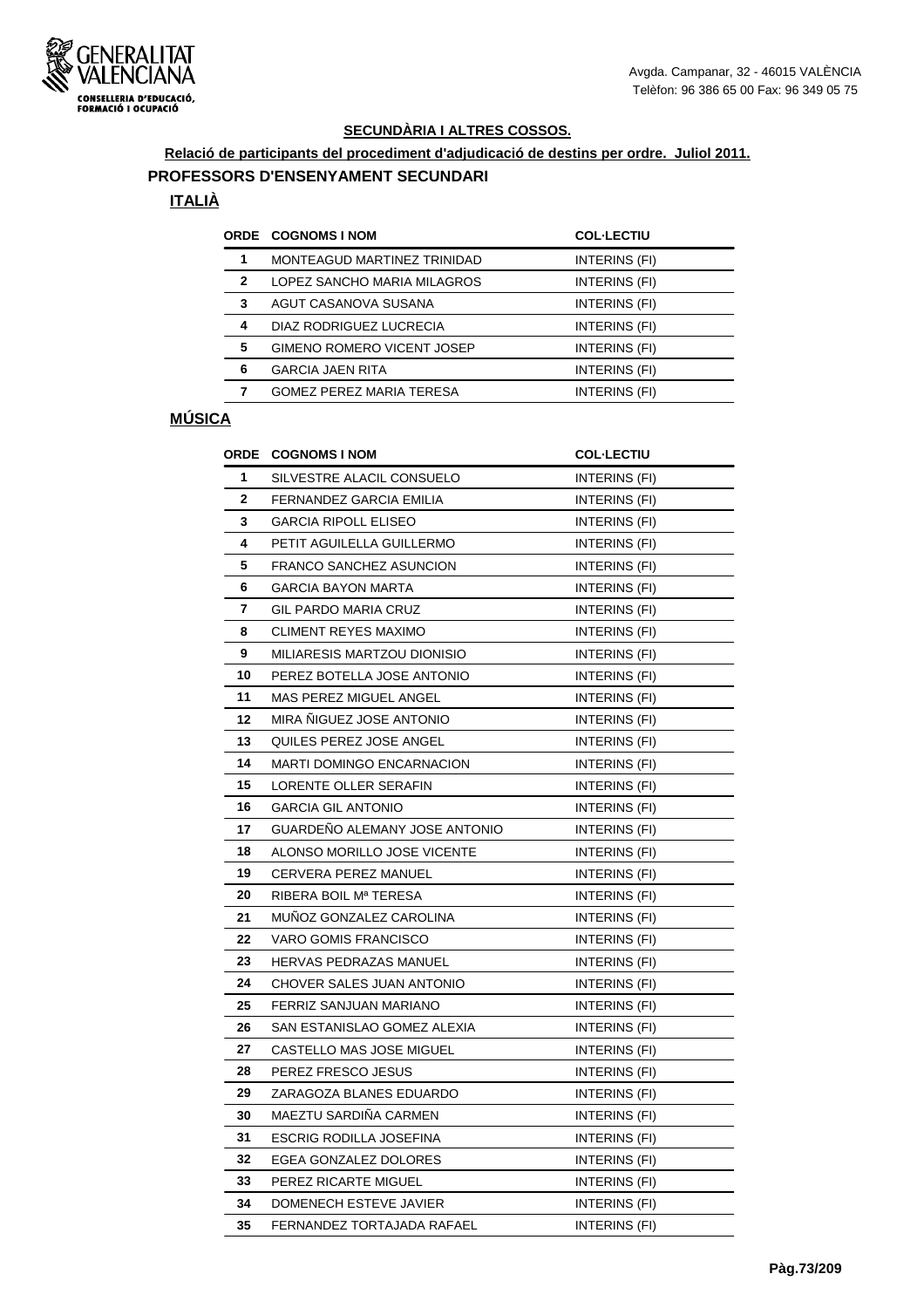

**Relació de participants del procediment d'adjudicació de destins per ordre. Juliol 2011.**

## **PROFESSORS D'ENSENYAMENT SECUNDARI**

## **MÚSICA**

| ORDE | <b>COGNOMS I NOM</b>             | <b>COL·LECTIU</b> |
|------|----------------------------------|-------------------|
| 36   | CASTELLO CARDONA JUAN ANTONIO    | INTERINS (FI)     |
| 37   | TORTAJADA BALBOA NURIA           | INTERINS (FI)     |
| 38   | <b>BAGUENA OLIETE MARTA</b>      | INTERINS (FI)     |
| 39   | RIBERA BOIL VICENTE              | INTERINS (FI)     |
| 40   | BORDAJANDI MORENO M. ESTER       | INTERINS (FI)     |
| 41   | HERNANDEZ MORILLA CRISTINA       | INTERINS (FI)     |
| 42   | VIVES FONTANA MARÍA              | INTERINS (FI)     |
| 43   | COLLADO HERRERO MANUEL           | INTERINS (FI)     |
| 44   | BENAVENT VIDAL VICENTE           | INTERINS (FI)     |
| 45   | WIDAL LAHUERTA FRANK F.          | INTERINS (FI)     |
| 46   | ESCRIBA RODRIGUEZ ANGEL PEDRO    | INTERINS (FI)     |
| 47   | CANO SERVER FRANCESCA            | INTERINS (FI)     |
| 48   | PUELLES IONINA Mª VERA           | INTERINS (FI)     |
| 49   | <b>FABRA BRELL EUGENI</b>        | INTERINS (FI)     |
| 50   | DIAZ MUNOZ Mª DOLORES            | INTERINS (FI)     |
| 51   | GUIMERA SANCHO MIGUEL RAMON      | INTERINS (FI)     |
| 52   | AGUADO CEBRIA RAFAEL             | INTERINS (FI)     |
| 53   | <b>BEL SIURANA PABLO</b>         | INTERINS (FI)     |
| 54   | MATEO LOPEZ ANA MARIA            | INTERINS (FI)     |
| 55   | CANO-YUSTE MOLINA ANTONIO LUIS   | INTERINS (FI)     |
| 56   | COSTA GARCIA JOSE LUIS           | INTERINS (FI)     |
| 57   | <b>GARCIA GALI JESUS</b>         | INTERINS (FI)     |
| 58   | VARELLA CERDA FERNANDO           | INTERINS (FI)     |
| 59   | ROCAMORA MARHUENDA GABRIEL RAMON | INTERINS (FI)     |
| 60   | <b>MATEO VIDAL ANTONIO DAVID</b> | INTERINS (FI)     |
| 61   | <b>MAGRANER SANCHIS ASENSIO</b>  | INTERINS (FI)     |
| 62   | PIERA GIL FRANCISCO JAVIE        | INTERINS (FI)     |
| 63   | RICO DOMENECH MIGUEL             | INTERINS (FI)     |
| 64   | PASCUAL CANTO MIGUEL ANGEL       | INTERINS (FI)     |
| 65   | <b>FUERTES GIMENO AUREA</b>      | INTERINS (FI)     |
| 66   | <b>ANTON ROMAN ANTONIO</b>       | INTERINS (FI)     |
| 67   | JIMENEZ PERAL AGUSTIN JESUS      | INTERINS (FI)     |
| 68   | CANDELA CARPINTERO ANGELES       | INTERINS (FI)     |
| 69   | FERRANDO DUET DIOSDADO FABRICIO  | INTERINS (FI)     |
| 70   | ANDREU ALAPONT SALVADOR          | INTERINS (FI)     |
| 71   | VERDU CHOVER GUSTAVO             | INTERINS (FI)     |
| 72   | <b>BORRAS LACASA JORGE</b>       | INTERINS (FI)     |
| 73   | ESCRIVA MAGRANER JOSE ISRAEL     | INTERINS (FI)     |
| 74   | <b>BURGOS MARI JOSE</b>          | INTERINS (FI)     |
| 75   | <b>MORENO VIDAL PATRICIA</b>     | INTERINS (FI)     |
| 76   | CASANOVA DIAZ ANDRES             | INTERINS (FI)     |
| 77   | MONTORO COLOMER MARIA AMPARO     | INTERINS (FI)     |
| 78   | GARCIA SEGARRA JAIME             | INTERINS (FI)     |
| 79   | GARCIA MOMPO SORAYA              | INTERINS (FI)     |
| 80   | <b>VERCHER BLASCO JOSE</b>       | INTERINS (FI)     |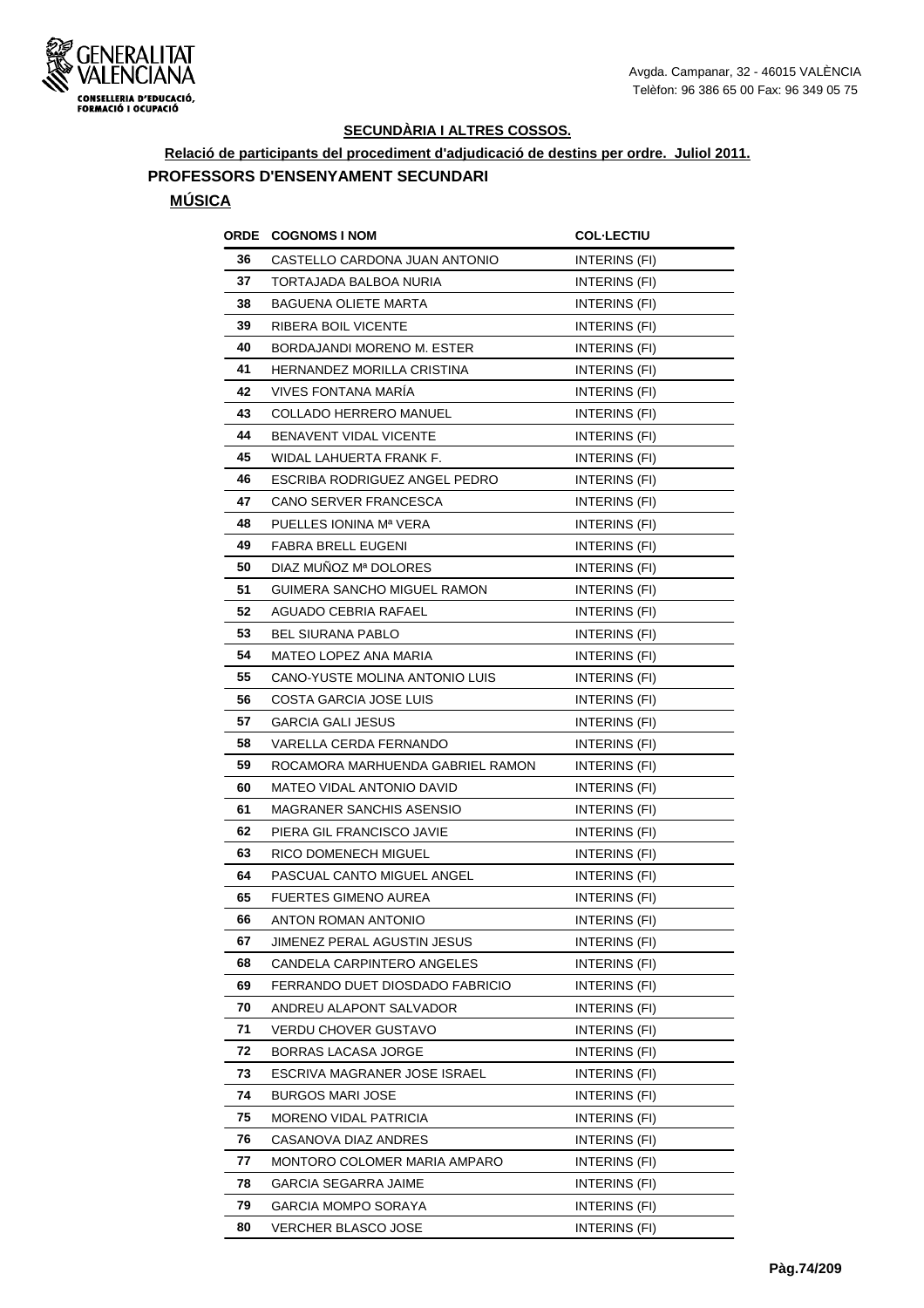

**Relació de participants del procediment d'adjudicació de destins per ordre. Juliol 2011.**

## **PROFESSORS D'ENSENYAMENT SECUNDARI**

### **MÚSICA**

| ORDE | <b>COGNOMS I NOM</b>            | <b>COL·LECTIU</b>    |
|------|---------------------------------|----------------------|
| 81   | BALLESTER GOMEZ SANTIAGO        | INTERINS (FI)        |
| 82   | ESCRIBA MAGRANER ESAU           | INTERINS (FI)        |
| 83   | GOMEZ VIANA ISRAEL              | INTERINS (FI)        |
| 84   | ROGER VIVES SALVADOR            | INTERINS (FI)        |
| 85   | CHILET SANCHIS MARIA CARMEN     | <b>INTERINS (FI)</b> |
| 86   | SARRION MORA MARIA ANGELES      | INTERINS (FI)        |
| 87   | OLIVER DOMINGO SALVADOR         | INTERINS (FI)        |
| 88   | AZNAR CONCA NEUS                | INTERINS (FI)        |
| 89   | <b>MELIA GIL ANDRES</b>         | INTERINS (FI)        |
| 90   | RODRIGUEZ PONS Mª DOLORES       | INTERINS (FI)        |
| 91   | <b>MOLES BORT VICENTE</b>       | INTERINS (FI)        |
| 92   | ARNAU MIRAVET JESUS             | INTERINS (FI)        |
| 93   | CERDAN CASTELLO ALFREDO         | INTERINS (FI)        |
| 94   | PEREZ PONS RAUL                 | INTERINS (FI)        |
| 95   | MARTINEZ PEDRON ANA BELEN       | INTERINS (FI)        |
| 96   | ULL GARCIA MARIA JOSE           | INTERINS (FI)        |
| 97   | BAGUENA BISBAL INMACULADA       | INTERINS (FI)        |
| 98   | RIZO CASTELLO DOLORES           | <b>INTERINS (FI)</b> |
| 99   | QUIRANT BOIX MARIA DOLORES      | INTERINS (FI)        |
| 100  | MILLET ESCRIVA MARIA JESUS      | INTERINS (FI)        |
| 101  | BELDA PEREZ JUAN ANTONIO        | INTERINS (FI)        |
| 102  | RAMIRO BERNABEU PILAR           | <b>INTERINS (FI)</b> |
| 103  | SOBREVELA ROMAGUERA LUIS MIGUEL | INTERINS (FI)        |
| 104  | <b>SUCH ARQUES JORGE</b>        | INTERINS (FI)        |
| 105  | MARTINEZ GINER BERNARDO         | INTERINS (FI)        |
| 106  | NAVALON SALA ISABEL             | INTERINS (FI)        |
| 107  | SENDRA SENDRA CARLOS            | <b>INTERINS (FI)</b> |
| 108  | FEMENIA PELLICER GEMMA          | INTERINS (FI)        |
| 109  | GALARZA TEVAR CAROLINA          | INTERINS (FI)        |
| 110  | ROIG GIMENO VICENTE             | INTERINS (FI)        |
| 111  | SENABRE CAMARENA AMADEU         | INTERINS (FI)        |
| 112  | PARDO ESPERT JOSE               | INTERINS (FI)        |
| 113  | CORRECHER SORIANO INMACULADA    | INTERINS (FI)        |
| 114  | MORENO GARCIA MARIA AMPARO      | INTERINS (FI)        |
| 115  | MELLADO LOPEZ NATIVIDAD ZAIDA   | INTERINS (FI)        |
| 116  | LATORRE BALLESTER ALEJANDRO     | INTERINS (FI)        |
| 117  | PEREZ PARDO JUAN ANTONIO        | INTERINS (FI)        |
| 118  | FEMENIA SISCAR FERNANDO         | INTERINS (FI)        |
| 119  | GIMENO GIMENEZ MARIA DOLORES    | INTERINS (FI)        |
| 120  | RODRIGO TARIN MARIA ELENA       | INTERINS (FI)        |
| 121  | SAPORTA CAPELLA JOSÉ VICENTE    | INTERINS (FI)        |
| 122  | TOLOSA BOLUDA ROGER             | INTERINS (FI)        |
| 123  | CAMPOS GINER SALVADOR           | INTERINS (FI)        |
| 124  | CALLEJAS LOPEZ FRANCISCO        | INTERINS (FI)        |
| 125  | <b>GARCIA LOPEZ FERNANDO</b>    | <b>INTERINS (FI)</b> |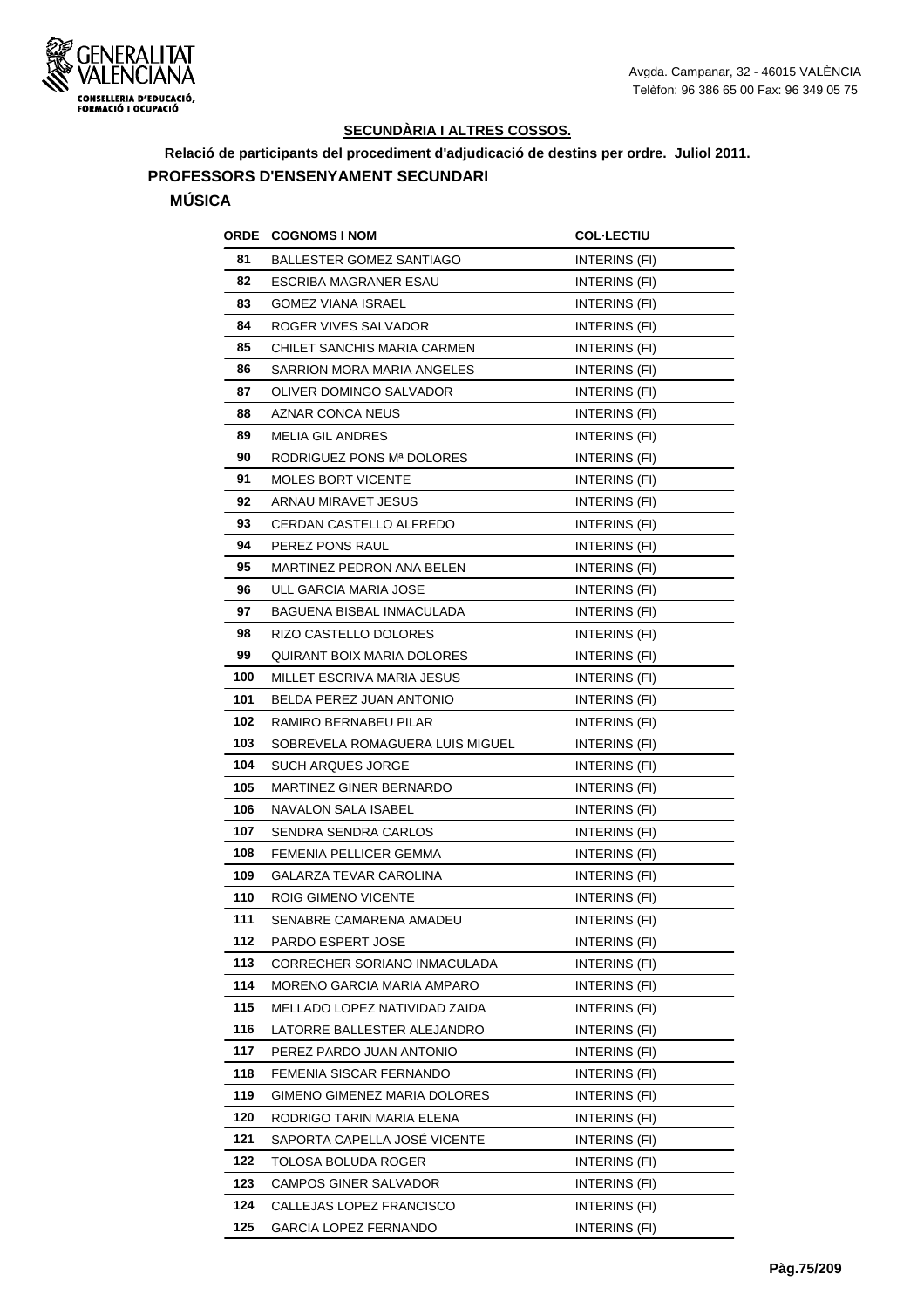

**Relació de participants del procediment d'adjudicació de destins per ordre. Juliol 2011.**

### **PROFESSORS D'ENSENYAMENT SECUNDARI**

#### **MÚSICA**

| <b>ORDE</b> | <b>COGNOMS I NOM</b>           | <b>COL-LECTIU</b>    |
|-------------|--------------------------------|----------------------|
| 126         | GANDIA BENAGES MARTA           | INTERINS (FI)        |
| 127         | GARCIA BATALLER SALVADOR       | INTERINS (FI)        |
| 128         | <b>GARCIA VIDAL JAIME</b>      | INTERINS (FI)        |
| 129         | GARZON MOLLA SILVIA VICTORIA   | INTERINS (FI)        |
| 130         | GHIZELLAOUI PLA AIDA           | INTERINS (FI)        |
| 131         | GIL ALCOCER ROSA MARIA         | INTERINS (FI)        |
| 132         | GONZALEZ MARTINEZ MARIA ISABEL | INTERINS (FI)        |
| 133         | GUERRERO DONET ADOLFO          | INTERINS (FI)        |
| 134         | HERNANDIS DALMAU JOSE          | INTERINS (FI)        |
| 135         | JUANES ROVIRA Mª PILAR         | INTERINS (FI)        |
| 136         | LAGO GOMBAO REMEDIOS ASUNCION  | INTERINS (FI)        |
| 137         | LLACER LLACER ARTUR            | INTERINS (FI)        |
| 138         | LLORET ESTEVE ANA MARIA        | INTERINS (FI)        |
| 139         | MARIN ALVAREZ LUCIA            | INTERINS (FI)        |
| 140         | <b>FAUBEL VIDAGANY VICENTE</b> | INTERINS (FI)        |
| 141         | CAMPOS LOPEZ AMPARO            | INTERINS (FI)        |
| 142         | RICO PORTER MIGUEL ANGEL       | <b>INTERINS (FI)</b> |
| 143         | SANCHEZ AYEN ANA BELEN         | INTERINS (FI)        |
| 144         | LOPEZ HERNANDEZ Mª VIRTUDES    | INTERINS (FI)        |
| 145         | APARICIO FERNANDEZ ISABEL      | INTERINS (FI)        |
| 146         | SEANO VERA FRANCISCO           | INTERINS (FI)        |
| 147         | MORALES MONSALVE FERNANDO      | <b>INTERINS (FI)</b> |
| 148         | GUILLO REDONDO MARIA           | INTERINS (FI)        |
| 149         | PILAN CANOREA ROSA MARIA       | INTERINS (FI)        |
| 150         | POSADAS JUAREZ DANIEL          | INTERINS (FI)        |
| 151         | FERRER GARCIA SANTIAGO ARTURO  | <b>INTERINS (FI)</b> |
| 152         | ARACIL BOLUFER JOAN            | INTERINS (FI)        |
| 153         | DE NOVA NAVARRO OLGA MARIA     | INTERINS (FI)        |
| 154         | GARCIA SAKAINO JUAN JOSE       | INTERINS (FI)        |
| 155         | <b>PARDO GARCIA ISABEL</b>     | INTERINS (FI)        |
| 156         | SANCHIS FERRI RAFAEL           | INTERINS (FI)        |
| 157         | ROCAMORA RIQUELME FRANCISCO    | INTERINS (FI)        |
| 158         | DIAZ MARTINEZ MARIA JOSE       | INTERINS (FI)        |
| 159         | ZUGARRAMURDI LASA ELIXABETE    | INTERINS (FI)        |
| 160         | HUESO AZNAR JUAN               | INTERINS (FI)        |
| 161         | VERDEGUER SOLER M. ISOLINA     | INTERINS (FI)        |
| 162         | CARRASCAL MONAR PEDRO          | INTERINS (FI)        |

|   | <b>ORDE COGNOMS I NOM</b>       | <b>COL-LECTIU</b> |
|---|---------------------------------|-------------------|
| 1 | CATURLA ESQUEMBRE EDUARDO       | INTERINS (FI)     |
| 2 | SANCHEZ SALA MARIA              | INTERINS (FI)     |
| 3 | <b>JOVER ROBLES VICENTE</b>     | INTERINS (FI)     |
| 4 | GAUDES BERNAL Mª CONCEPCION     | INTERINS (FI)     |
| 5 | <b>GRAJEDA CHEW JOSE CARLOS</b> | INTERINS (FI)     |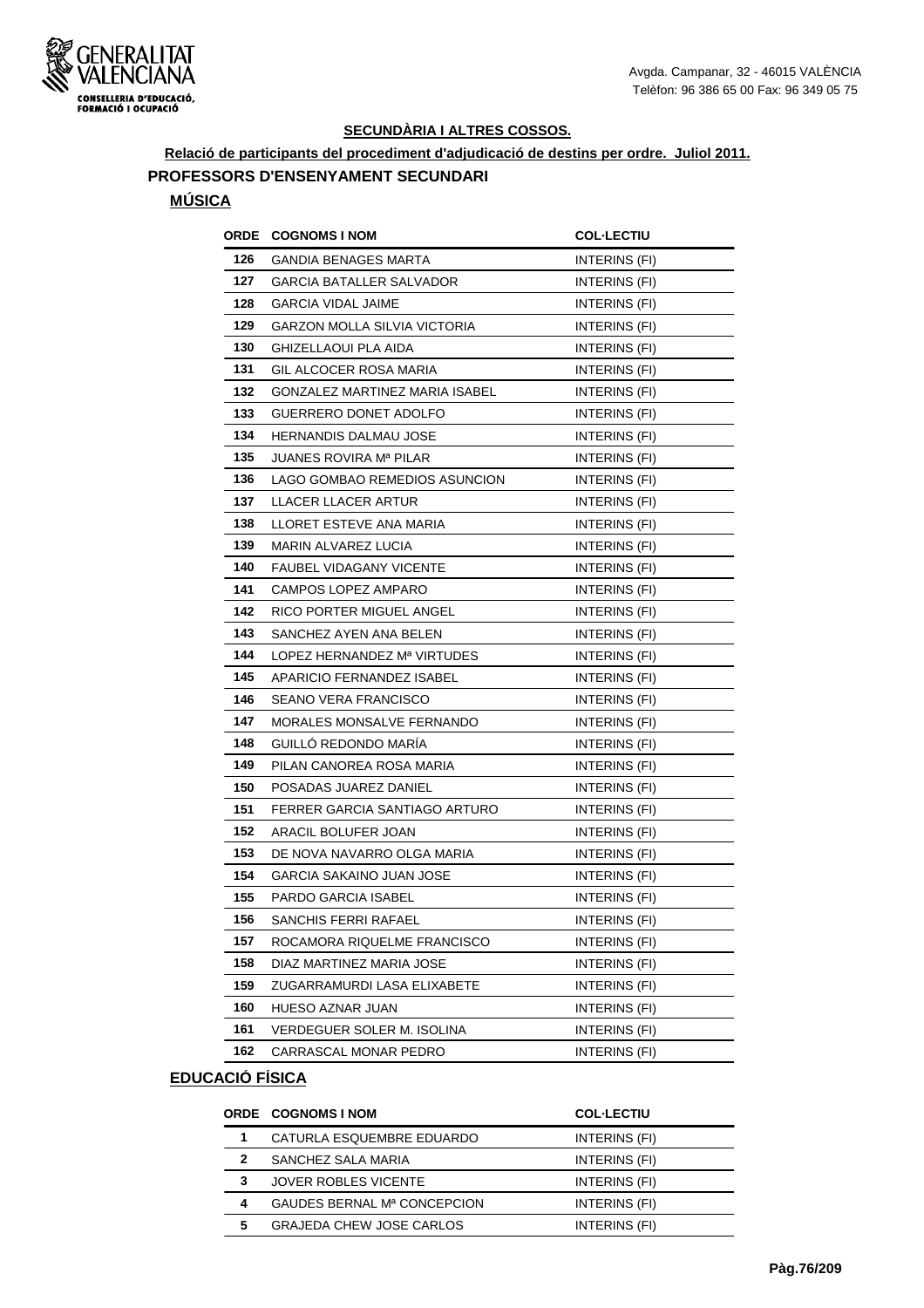

#### **SECUNDÀRIA I ALTRES COSSOS.**

## **Relació de participants del procediment d'adjudicació de destins per ordre. Juliol 2011. PROFESSORS D'ENSENYAMENT SECUNDARI EDUCACIÓ FÍSICA**

|    | <b>ORDE COGNOMS INOM</b>           | <b>COL-LECTIU</b>    |
|----|------------------------------------|----------------------|
| 6  | SABATER FERNANDEZ REMEDIOS         | INTERINS (FI)        |
| 7  | TAMARIT PEREZ JOSEP LLUIS          | INTERINS (FI)        |
| 8  | <b>GARCIA NADALES PURIFICACION</b> | INTERINS (FI)        |
| 9  | MURO GONZALEZ JOSE MARIA           | INTERINS (FI)        |
| 10 | ALVARO FELIX FRANCESC              | INTERINS (FI)        |
| 11 | <b>HERNANDEZ TORRES RAFAEL</b>     | INTERINS (FI)        |
| 12 | <b>MORENO BORJA SILVIA</b>         | <b>INTERINS (FI)</b> |
| 13 | FERRANDO ENGUIX ISABEL Mª          | INTERINS (FI)        |
| 14 | LLUCH MARQUES LUISA ALEJANDRA      | INTERINS (FI)        |
| 15 | <b>BRIONES ONTORIA JESUS</b>       | INTERINS (FI)        |
| 16 | PALOMARES PALACIOS JOSE M.         | INTERINS (FI)        |
| 17 | MONJO TORRES DINO                  | INTERINS (FI)        |
| 18 | PEREZ ROS VICENTE                  | INTERINS (FI)        |
| 19 | GONZALEZ AGUADE SALVADOR           | INTERINS (FI)        |
| 20 | <b>ESTEVE TORMO RAFAEL</b>         | INTERINS (FI)        |
| 21 | GIL AMARO RICARDO                  | INTERINS (FI)        |
| 22 | GARCIA TORREGROSA SERGIO           | INTERINS (FI)        |
| 23 | LAZARO DIEST CARMEN                | INTERINS (FI)        |
| 24 | SAEZ HERVAS AGAPITO                | INTERINS (FI)        |
| 25 | SANCHEZ VALENCIANO JULIAN          | INTERINS (FI)        |
| 26 | APARISI CEBRIAN VICENTE            | INTERINS (FI)        |
| 27 | PEREZ GRANERO ROSA MARIA           | INTERINS (FI)        |
| 28 | GABARDA ALFARO JUAN CARLOS         | INTERINS (FI)        |
| 29 | GADEA DOMENECH JOSE MIGUEL         | INTERINS (FI)        |
| 30 | PEREZ HERNANDEZ SERAFINA           | <b>INTERINS (FI)</b> |
| 31 | SAURA MARCO VICENTE                | <b>INTERINS (FI)</b> |
| 32 | NOVOA RODRIGUEZ ESTEBAN            | <b>INTERINS (FI)</b> |
| 33 | MUÑOZ REPULLES JOSE FCO.           | INTERINS (FI)        |
| 34 | ESCRIBANO SALINAS ANA ISABEL       | INTERINS (FI)        |
| 35 | CASTILLO TEJADO CARLOS             | INTERINS (FI)        |
| 36 | ROMERO LOPEZ FERNANDO              | INTERINS (FI)        |
| 37 | GARCIA-CONSUEGRA RODRIGUEZ TOMASA  | INTERINS (FI)        |
| 38 | GOSALBEZ LOPEZ FRANCISCO JAVIER    | INTERINS (FI)        |
| 39 | BORONAT RODA JOSE LUIS             | INTERINS (FI)        |
| 40 | MIRA SIRVENT CLAUDIO               | INTERINS (FI)        |
| 41 | CATALA ROMERO ALEJANDRO            | INTERINS (FI)        |
| 42 | DOMINGUEZ SANCHEZ ALICIA           | INTERINS (FI)        |
| 43 | JORDA LAFRAGUA CYRO                | INTERINS (FI)        |
| 44 | ADRIAN FERRER SUSANA               | INTERINS (FI)        |
| 45 | BESALDUCH MERCE JOSE IGNACIO       | INTERINS (FI)        |
| 46 | LOPEZ PICCIONI NESTOR MARIO        | INTERINS (FI)        |
| 47 | PEREZ MATA FRANCISCO JOSE          | INTERINS (FI)        |
| 48 | ANTON LOPEZ JOSE FRANCISCO         | INTERINS (FI)        |
| 49 | LLORCA REY ALBERTO                 | INTERINS (FI)        |
| 50 | ANTON MIRALLES DANIEL              | INTERINS (FI)        |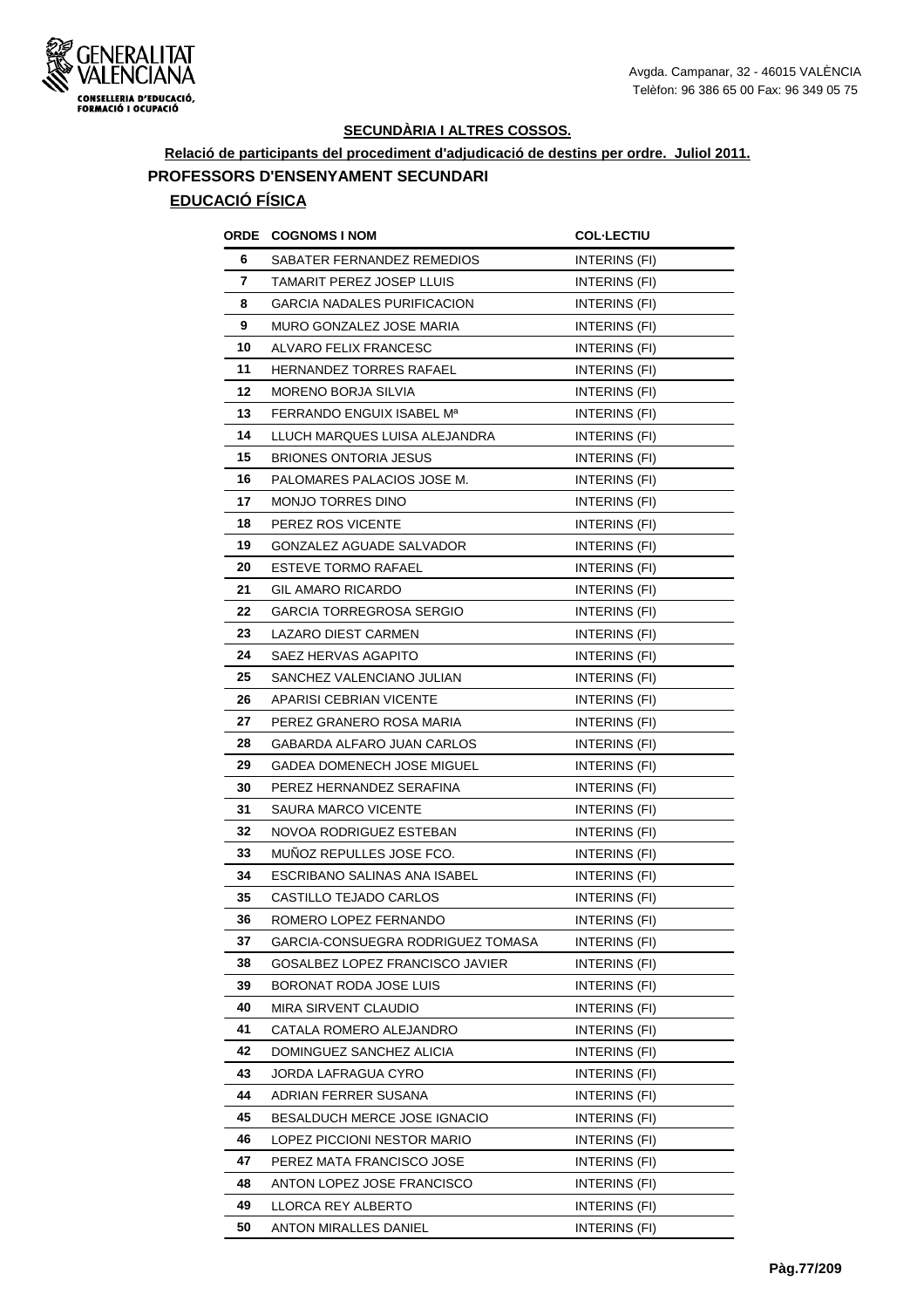

 $\overline{a}$ 

#### **SECUNDÀRIA I ALTRES COSSOS.**

## **Relació de participants del procediment d'adjudicació de destins per ordre. Juliol 2011. PROFESSORS D'ENSENYAMENT SECUNDARI EDUCACIÓ FÍSICA**

|    | <b>ORDE COGNOMS INOM</b>            | <b>COL-LECTIU</b>    |
|----|-------------------------------------|----------------------|
| 51 | MONDEJAR ESCUDERO LUIS MIGUEL       | <b>INTERINS (FI)</b> |
| 52 | ARCOS ARCOS FRANCISCO               | INTERINS (FI)        |
| 53 | MARTINEZ NAVARRO ANTONIO            | <b>INTERINS (FI)</b> |
| 54 | MONDEJAR SANCHEZ Mª ELENA           | INTERINS (FI)        |
| 55 | SORIANO GIL FRANCESC MANEL          | INTERINS (FI)        |
| 56 | RIERA COLOMER JORGE                 | INTERINS (FI)        |
| 57 | RUIZ LOPEZ ARTURO                   | INTERINS (FI)        |
| 58 | MATEU LAHOZ ANTONIO MIGUEL          | INTERINS (FI)        |
| 59 | <b>HERVAS SANCHEZ CARLOS</b>        | INTERINS (FI)        |
| 60 | CANAMERO NAVARRO JOSE               | INTERINS (FI)        |
| 61 | <b>BARROSO BARBA JESUS</b>          | INTERINS (FI)        |
| 62 | BELTRAN ALONSO JOSE TOMAS           | <b>INTERINS (FI)</b> |
| 63 | ALARCON GARCIA ANDRES               | INTERINS (FI)        |
| 64 | <b>MARTIN TAPIA JOSE</b>            | INTERINS (FI)        |
| 65 | MARTINEZ ALCALA ELOY                | INTERINS (FI)        |
| 66 | <b>MARTINEZ PARDO ESMERALDO</b>     | INTERINS (FI)        |
| 67 | LILLO PELLUS SERGIO                 | <b>INTERINS (FI)</b> |
| 68 | AMOROS ILLAN Mª ANGELES             | INTERINS (FI)        |
| 69 | MARTINEZ SANTONJA ESTEBAN           | INTERINS (FI)        |
| 70 | REOLID MILLAN CARLOS JAVIER         | <b>INTERINS (FI)</b> |
| 71 | CANDELA TENZA SANTIAGO JUAN         | <b>INTERINS (FI)</b> |
| 72 | GARCIA LAZARO JAVIER                | INTERINS (FI)        |
| 73 | RODRIGUEZ SANCHEZ CARLOS            | INTERINS (FI)        |
| 74 | LOPEZ GIL CRISTINA                  | <b>INTERINS (FI)</b> |
| 75 | <b>VERA BARCELO FRANCISCO GINES</b> | INTERINS (FI)        |
| 76 | CARQUES VALERA MARIA LARA           | INTERINS (FI)        |
| 77 | REQUENA LOPEZ OSCAR                 | INTERINS (FI)        |
| 78 | ROMERO ALONSO JOSE MANUEL           | INTERINS (FI)        |
| 79 | SANCHEZ GONZALEZ DAVID              | INTERINS (FI)        |
| 80 | SANCHEZ JIMENEZ MIGUEL ANGEL        | INTERINS (FI)        |
| 81 | SANCHEZ PEREZ ALBERTO               | INTERINS (FI)        |
| 82 | SANMARTIN MATUTE ISABEL             | INTERINS (FI)        |
| 83 | AVILA LLUCH ULISES                  | INTERINS (FI)        |
| 84 | BARRACHINA ABAD RAMON               | INTERINS (FI)        |
| 85 | <b>BOSCH COLOMER OSCAR</b>          | INTERINS (FI)        |
| 86 | CARPIO SANCHEZ NIEVES RAQUEL        | INTERINS (FI)        |
| 87 | CERDA MARTINEZ FRANCISCO            | INTERINS (FI)        |
| 88 | DOMINGUEZ BAGLIETTO JOSE LUIS       | INTERINS (FI)        |
| 89 | DUCH ORLEANS MARIA MERCEDES         | INTERINS (FI)        |
| 90 | ESCARABAJAL GAMBIN JOSE FRANCISCO   | INTERINS (FI)        |
| 91 | JIMENEZ ABIA MARIO                  | INTERINS (FI)        |
| 92 | LLACH ARAGON JORDI                  | INTERINS (FI)        |
| 93 | <b>GARCIA CASTILLO ANTONIO</b>      | INTERINS (FI)        |
| 94 | LOPEZ MONTERO MANUEL                | INTERINS (FI)        |
| 95 | PEREZ OLIVEROS JAIME                | INTERINS (FI)        |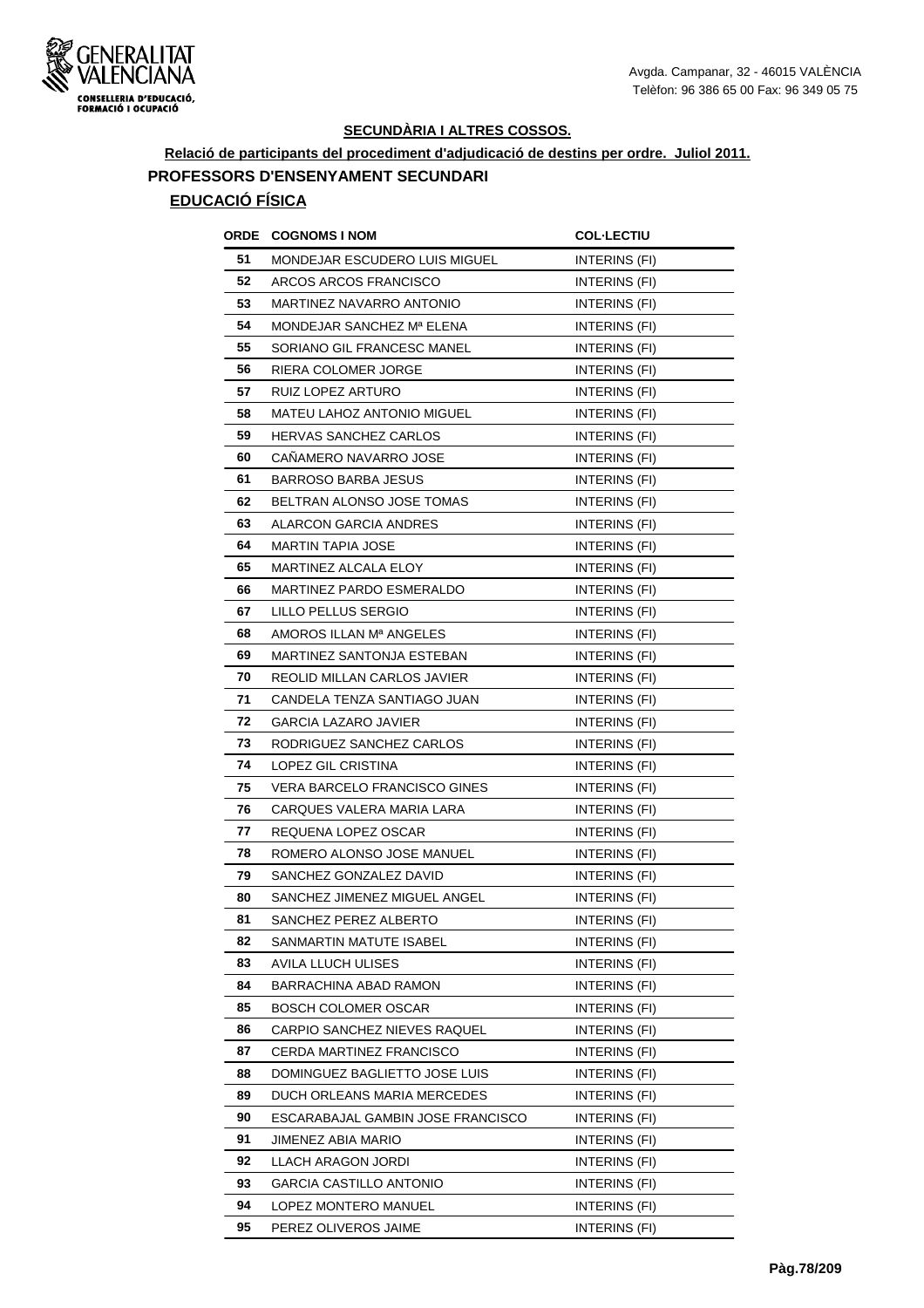

### **Relació de participants del procediment d'adjudicació de destins per ordre. Juliol 2011. PROFESSORS D'ENSENYAMENT SECUNDARI EDUCACIÓ FÍSICA**

## **ORDE COGNOMS I NOM COL·LECTIU 96** SUAREZ BETETA SAHILA **INTERINS** (FI) **97** GEA MONERA PEDRO MANUEL **INTERINS** (FI) **98** CALONGE SEGOVIA IVAN **INTERINS** (FI) **99 FERRANDEZ GUILL DAVID INTERINS** (FI) **100 FONCUBIERTA ANDRES DESIRE INTERINS (FI) 101 MONTAÑES RAMOS NATALIA** INTERINS (FI) **102** ANTON BAEZA SARA INTERINS (FI) **103** SIMON PASTOR MARCOS INTERINS (FI) **104 CERDAN DE LAS HERAS ANGELES INTERINS (FI) 105** ARLANZON PORRO FERNANDO INTERINS (FI) **106** RUIZ GARCIA RAQUEL **INTERINS** (FI) **107** ORTIZ DE ELGUEA CID FERNANDO INTERINS (FI) **108** SANCHIS TORTOSA CHRISTIAN CARLOS INTERINS (FI) **109** SOTO SILVESTRE PAU **INTERINS** (FI) **110 BALLESTEROS CANO DANIEL INTERINS (FI)** 111 CAÑIZARES MURCIA MANUEL ANTONIO **INTERINS** (FI) **112** SOLA MIR NICOLAS INTERINS (FI) **113** BUIGUES MEGINA ROSA MARIA **INTERINS** (FI) **114** VALERA GARCIA ROSA MARIA **INTERINS** (FI) **115** PELLICER COSTA ISABEL INTERINS (FI) **116** PILSA DOMENECH CRISTINA **INTERINS** (FI) **117** MUÑOZ PEREZ IVAN **INTERINS** (FI) **118** TARIN GOMEZ CRISTINA **INTERINS** (FI) **119** PALACIO IBAÑEZ JUAN INTERINS (FI) **120 MIRALLES MARTINEZ JUAN PEDRO INTERINS (FI) 121 ESCRIG VARA ALFONSO** INTERINS (FI) **122 GOMEZ GOL CRISTINA INTERINS** (FI) **123** GIMENEZ MESEGUER JORGE INTERINS (FI) **124 LLEDO DACAL MARIA TERESA INTERINS (FI) 125 MAS VALLE JOSE MANUEL INTERINS (FI) 126** SANCHEZ AYALA JOSE JAVIER **INTERINS** (FI) **127** RABADE ESPINOSA JUAN JOSE INTERINS (FI) **128** MIÑANA SIGNES VICENTE **INTERINS** (FI) **129** DE LA TORRE ARCAS JOAQUIN INTERINS (FI) **130 FERRE MARTINEZ ENRIQUE INTERINS (FI) 131 MARTINEZ RUIZ ALBERTO INTERINS (FI) 132 GINER CLIMENT LLUIS INTERINS** (FI) **133** SIRVENT CARBONELL ALEXIS INTERINS (FI) **134** RUIZ ARIAS RUTH MARIA **INTERINS** (FI) **135 MARTINEZ GARCIA BENITO RAFAEL INTERINS (FI) 136** RAMOS NOFUENTES JAVIER **INTERINS** (FI) **137** PEDRO PERETO VICENTE **INTERINS** (FI) **138** MARTINEZ FAHERTY DAMIAN **INTERINS** (FI) **139 PASCUAL CLIMENT REYES** INTERINS (FI) **140** CANTO NUÑEZ LUIS INTERINS (FI)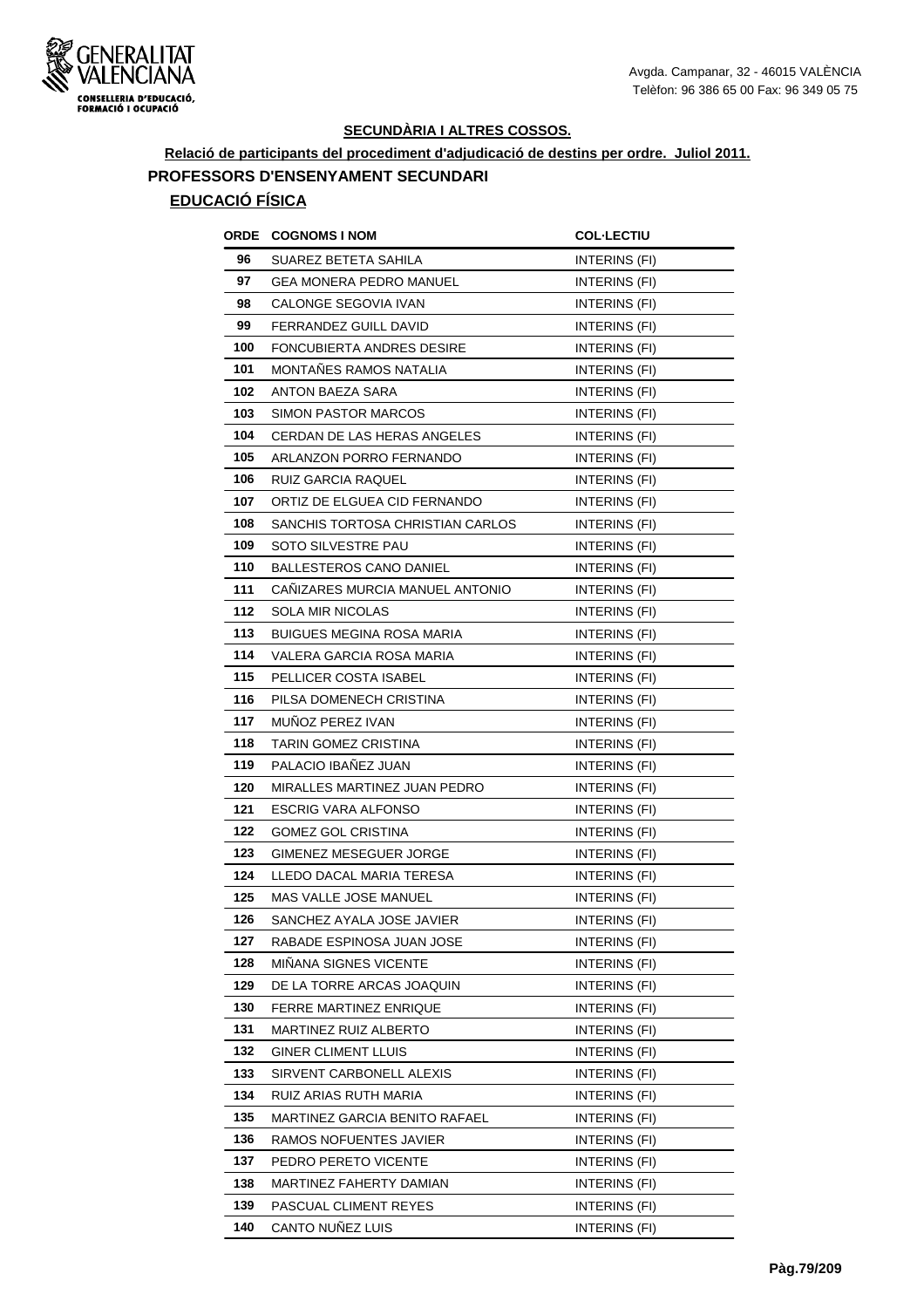

# **Relació de participants del procediment d'adjudicació de destins per ordre. Juliol 2011. PROFESSORS D'ENSENYAMENT SECUNDARI**

| ORDE | <b>COGNOMS I NOM</b>             | <b>COL-LECTIU</b>    |
|------|----------------------------------|----------------------|
| 141  | MARTINEZ ORTIZ JUAN FRANCISCO    | INTERINS (FI)        |
| 142  | DIAZ COBOS DESAMPARADOS          | <b>INTERINS (FI)</b> |
| 143  | SARRION ALBELDA XAVIER           | INTERINS (FI)        |
| 144  | <b>MIRALLES ROS GABRIEL</b>      | <b>INTERINS (FI)</b> |
| 145  | RIESCO PERRANDO RODRIGO MATIAS   | INTERINS (FI)        |
| 146  | RODES MILLA SOFIA                | INTERINS (FI)        |
| 147  | ALCACER GARCIA DIEGO             | INTERINS (FI)        |
| 148  | LOPEZ PEREZ JOSE VICENTE         | INTERINS (FI)        |
| 149  | PORCAR MALLEN ENRIC              | INTERINS (FI)        |
| 150  | <b>AGRAMUNT LLEO JOSE</b>        | INTERINS (FI)        |
| 151  | CATALAN CLIMENT CESAR            | <b>INTERINS (FI)</b> |
| 152  | HERNANDEZ MARTINEZ ALFONSO       | INTERINS (FI)        |
| 153  | POZO CAMBRA MARTA                | INTERINS (FI)        |
| 154  | SOLER CANOVAS LIDIA              | INTERINS (FI)        |
| 155  | <b>GREGORI LLACER ALBERTO</b>    | INTERINS (FI)        |
| 156  | ANGEL PARRA JOSE                 | <b>INTERINS (FI)</b> |
| 157  | <b>CHICHARRO LOPEZ ESTER</b>     | INTERINS (FI)        |
| 158  | RUBIO CAÑADAS RUS MARIA          | INTERINS (FI)        |
| 159  | CORTES MOLLA JOSE SANTIAGO       | INTERINS (FI)        |
| 160  | <b>FRANCO ROMO IVAN</b>          | INTERINS (FI)        |
| 161  | ALVAREZ DIAZ ANA                 | <b>INTERINS (FI)</b> |
| 162  | ESTEVE ALMEDA EMERSON            | INTERINS (FI)        |
| 163  | TORREGROSA ABRIL IGNACIO         | INTERINS (FI)        |
| 164  | <b>BELLO RUBIO INURVIS</b>       | INTERINS (FI)        |
| 165  | GALLARDO MARQUEZ FEDERICO        | INTERINS (FI)        |
| 166  | GUILLEN GIL PATRICIA             | INTERINS (FI)        |
| 167  | SEGARRA SOBRAL MANUEL            | <b>INTERINS (FI)</b> |
| 168  | ALFONSO ZARAGOZA MIGUEL ALFREDO  | INTERINS (FI)        |
| 169  | <b>BALAGUER SANCHO JOSE LUIS</b> | <b>INTERINS (FI)</b> |
| 170  | PELAYO VERGARA CARLOS            | <b>INTERINS (FI)</b> |
| 171  | ROMERO TRIVIÑO ANTONIO MANUEL    | INTERINS (FI)        |
| 172  | ALONSO SANCHEZ BEATRIZ           | INTERINS (FI)        |
| 173  | MARQUEZ MARTI JOSE MANUEL        | INTERINS (FI)        |
| 174  | <b>COMPANY ERES PABLO</b>        | INTERINS (FI)        |
| 175  | PIQUER MOLLA MARIA               | INTERINS (FI)        |
| 176  | GOMEZ ALEGRIA MARIA JOSE         | INTERINS (FI)        |
| 177  | SATORRE MORENO RAUL              | INTERINS (FI)        |
| 178  | RUIZ DIZ MONICA                  | INTERINS (FI)        |
| 179  | PRIETO GUILLEM ANGEL IGNACIO     | INTERINS (FI)        |
| 180  | CARDONA REYES JAIME              | <b>INTERINS (FI)</b> |
| 181  | MORA PEREZ FERNANDO              | INTERINS (FI)        |
| 182  | CASANOVES VALLES MARIA ORETO     | INTERINS (FI)        |
| 183  | EZQUERRA RUBIO JUAN              | INTERINS (FI)        |
| 184  | <b>BALLESTER VILLAR JAVIER</b>   | INTERINS (FI)        |
| 185  | CARRERES PONSODA FEDERICO        | INTERINS (FI)        |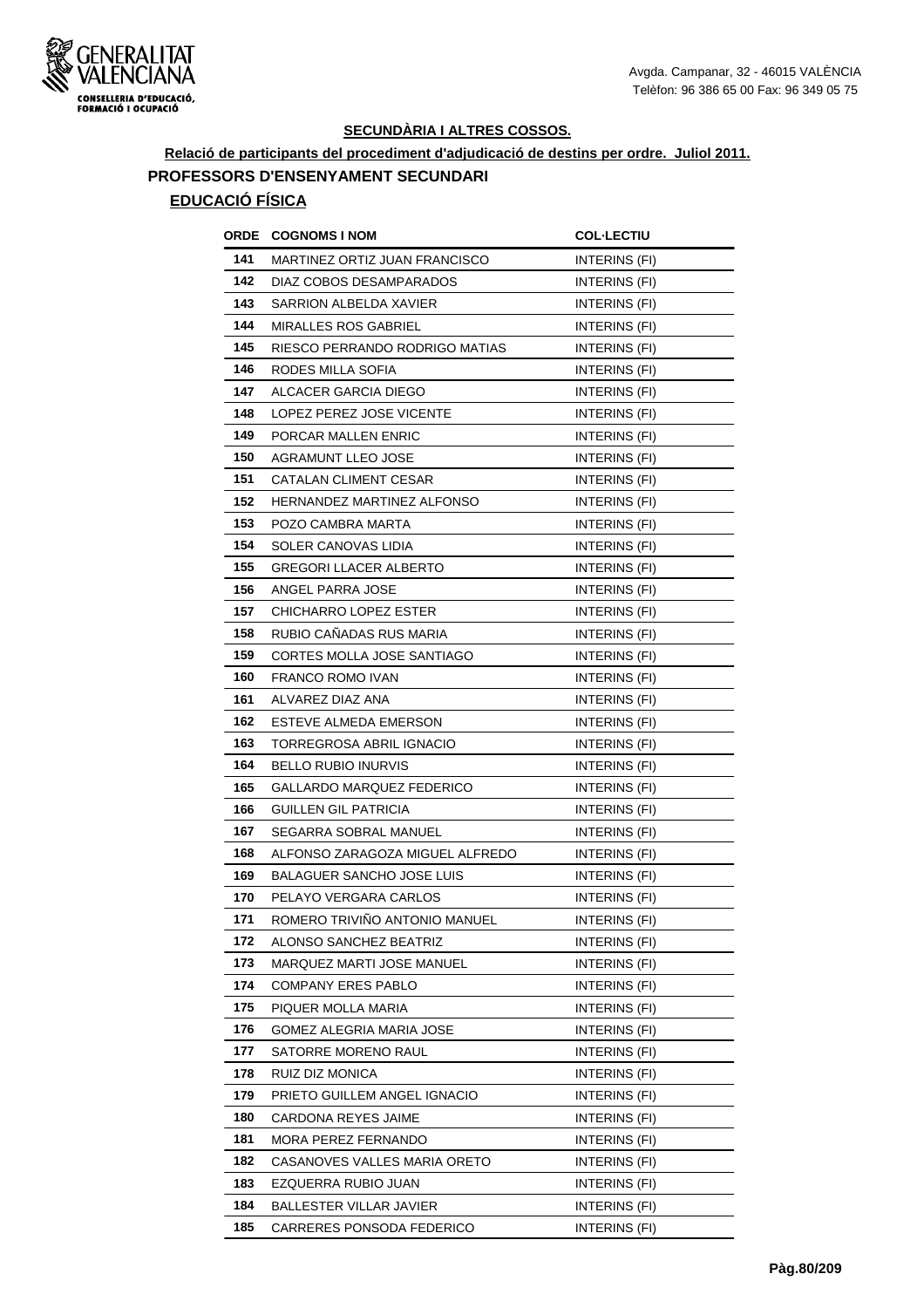

# **Relació de participants del procediment d'adjudicació de destins per ordre. Juliol 2011. PROFESSORS D'ENSENYAMENT SECUNDARI**

| ORDE | <b>COGNOMS I NOM</b>                                 | <b>COL·LECTIU</b>    |
|------|------------------------------------------------------|----------------------|
| 186  | ARCE GARCIA LOURDES                                  | INTERINS (FI)        |
| 187  | <b>COSTA BOIGUES MIGUEL ANGEL</b>                    | INTERINS (FI)        |
| 188  | BADAL MARTI PAU                                      | INTERINS (FI)        |
| 189  | <b>BERTO COSTA VICENTE</b>                           | INTERINS (FI)        |
| 190  | <b>CAMBRES MONTES MARTA</b>                          | INTERINS (FI)        |
| 191  | DÍAZ BERNABÉ ASENSIO                                 | INTERINS (FI)        |
| 192  | ZAFRA MANUEL ELOY                                    | INTERINS (FI)        |
| 193  | FRIAS ANDREO ANA ISABEL                              | INTERINS (FI)        |
| 194  | DOLZ JULIAN LLEDO                                    | INTERINS (FI)        |
| 195  | PEREZ LOZANO SERGIO RAUL                             | INTERINS (FI)        |
| 196  | ESPINOSA MARCO ALBERTO                               | INTERINS (FI)        |
| 197  | MESEGUER CARDONA PABLO                               | INTERINS (FI)        |
| 198  | PASTOR RIBERA RAFAEL                                 | <b>INTERINS (FI)</b> |
| 199  | AGRAMUNT JORDAN MARCOS                               | INTERINS (FI)        |
| 200  | SOTO CALATRAVA JAVIER FRANCISCO                      | <b>INTERINS (FI)</b> |
| 201  | ESCRIBANO MARTINEZ JUAN CARLOS                       | <b>INTERINS (FI)</b> |
| 202  | GUILLAMON NAVARRO DAVID                              | INTERINS (FI)        |
| 203  | GUERRERO MANZANO OVIDIO                              | INTERINS (FI)        |
| 204  | <b>BARZANO MARTI NICOLAS</b>                         | <b>INTERINS (FI)</b> |
| 205  | SOSPEDRA ACHONDIA CRISTIAN                           | INTERINS (FI)        |
| 206  | DUQUE GARCIA Mª CARMEN                               | INTERINS (FI)        |
| 207  | MARTINEZ ALBERO ANGELES                              | INTERINS (FI)        |
| 208  | <b>IBIZA TAMARIT PASCUAL</b>                         | INTERINS (FI)        |
| 209  | MOLINA SEBASTIAN SALVADOR PASCUAL                    | INTERINS (FI)        |
| 210  | <b>CLIMENT DOMENECH TAMARA</b>                       | INTERINS (FI)        |
| 211  | VIDAL AMOROS VICENTE                                 | <b>INTERINS (FI)</b> |
| 212  | LLOPIS SOLIS SERGIO                                  | INTERINS (FI)        |
| 213  | <b>GANDIA MARTINEZ IVAN</b>                          | INTERINS (FI)        |
| 214  | HERNANDEZ MARTINEZ SERGIO                            | INTERINS (FI)        |
| 215  | PALACIOS ESTAÑ FLAVIA                                | <b>INTERINS (FI)</b> |
| 216  | CLIMENT MASCARELL SILVIA                             | INTERINS (FI)        |
| 217  | AGUILAR LLINARES RUBEN                               | <b>INTERINS (FI)</b> |
| 218  | LIDON LOPEZ ALFREDO                                  | INTERINS (FI)        |
| 219  | UREÑA ESPINOSA DE LOS MONTEROS FRANCIS(INTERINS (FI) |                      |
| 220  | <b>GARCIA PUIG ANDRES</b>                            | INTERINS (FI)        |
| 221  | CLIMENT TEROL GUILLEM                                | INTERINS (FI)        |
| 222  | NEVADO PEREGRINA ROCÍO                               | INTERINS (FI)        |
| 223  | <b>FUSTER MARQUES DAVID</b>                          | INTERINS (FI)        |
| 224  | MORTES MARQUES ERNEST                                | INTERINS (FI)        |
| 225  | TORREGROSA TORREGROSA ERNESTO                        | INTERINS (FI)        |
| 226  | MARTINEZ NAVARRO JOSE                                | INTERINS (FI)        |
| 227  | FUSTER INIESTA ANA                                   | INTERINS (FI)        |
| 228  | CUENCA HERNANDEZ ALBA MARIA                          | INTERINS (FI)        |
| 229  | FELIS ANAYA MERCE                                    | INTERINS (FI)        |
| 230  | LLORET PARRA MARC                                    | INTERINS (FI)        |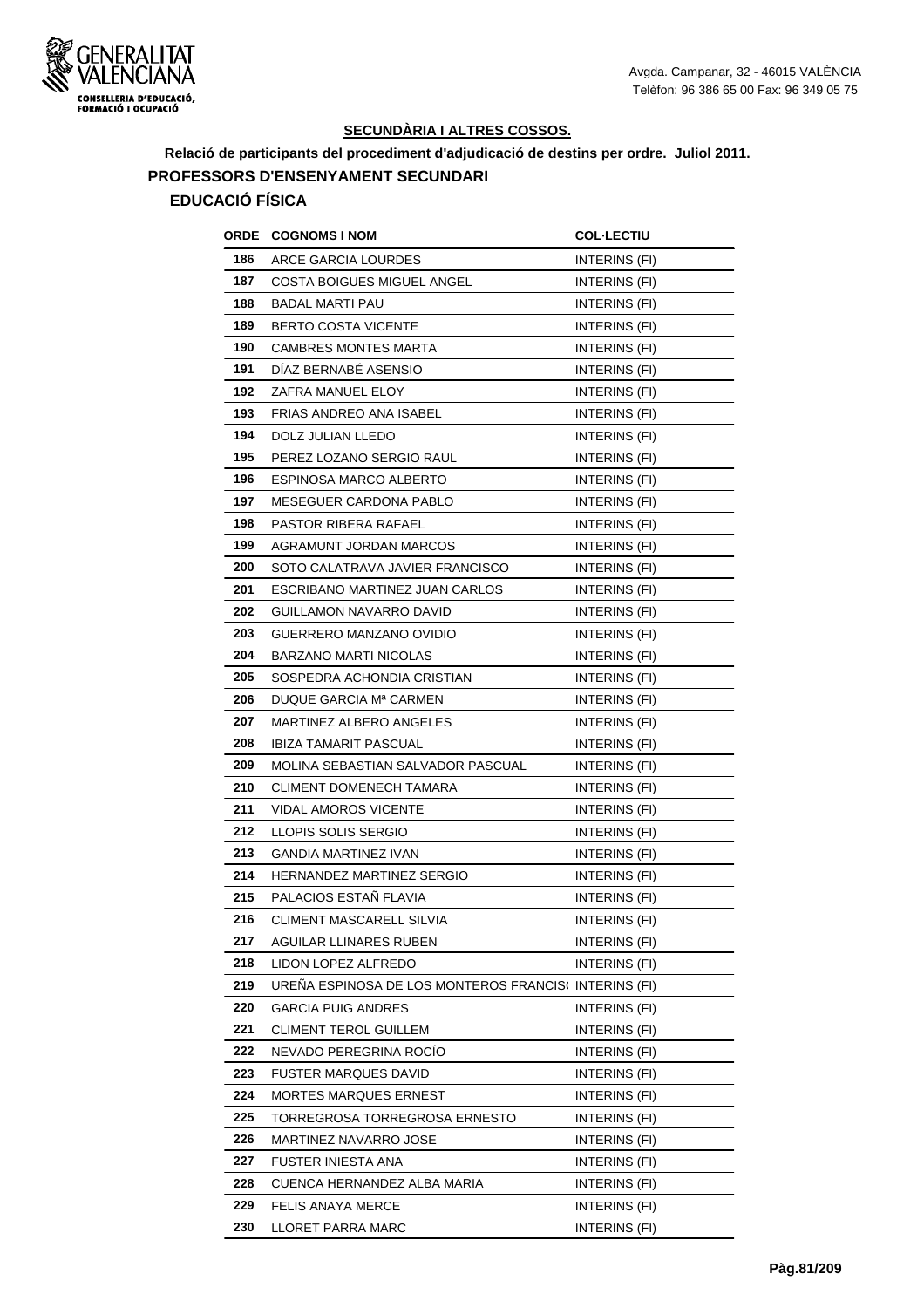

**Relació de participants del procediment d'adjudicació de destins per ordre. Juliol 2011. PROFESSORS D'ENSENYAMENT SECUNDARI**

| ORDE | <b>COGNOMS I NOM</b>              | <b>COL·LECTIU</b>    |
|------|-----------------------------------|----------------------|
| 231  | REIG BOSCH ELENA                  | INTERINS (FI)        |
| 232  | <b>MARTORELL POLO RAMON</b>       | <b>INTERINS (FI)</b> |
| 233  | ESTEVE LOPEZ PABLO                | INTERINS (FI)        |
| 234  | PONS OLTRA ANNA                   | INTERINS (FI)        |
| 235  | JAVEGA GIRON FERNANDO             | INTERINS (FI)        |
| 236  | PASTOR TIBURCIO PAOLA             | INTERINS (FI)        |
| 237  | CERDA MIRA ALEJANDRO              | INTERINS (FI)        |
| 238  | <b>GARCIA BALDOVI CARLOS</b>      | INTERINS (FI)        |
| 239  | <b>MARTINEZ COLOMER FRANCISCO</b> | <b>INTERINS (FI)</b> |
| 240  | NAVARRO NAVAS SERGIO              | INTERINS (FI)        |
| 241  | JORQUES ESTEVE YESENIA MARIA      | INTERINS (FI)        |
| 242  | PALACI MARTA CRISTIAN             | INTERINS (FI)        |
| 243  | <b>MOGIO MORALES LUIS EDUARDO</b> | INTERINS (FI)        |
| 244  | LAZARO NAVARRO DAVID              | INTERINS (FI)        |
| 245  | <b>GIL SANCHEZ EVA</b>            | INTERINS (FI)        |
| 246  | MORENO MENENDEZ RAUL              | INTERINS (FI)        |
| 247  | CALERO BELDA JULIAN               | INTERINS (FI)        |
| 248  | PASCUAL SALES JORDI               | INTERINS (FI)        |
| 249  | RENGART PAOLA                     | INTERINS (FI)        |
| 250  | CARRASCOSA ONOFRE INMACULADA      | INTERINS (FI)        |
| 251  | ALBERT GONZALEZ ALFREDO           | INTERINS (FI)        |
| 252  | MARTINEZ MARTINEZ JOSE FRANCISCO  | INTERINS (FI)        |
| 253  | SEGUI MARTI JUAN VICENTE          | INTERINS (FI)        |
| 254  | SANCHIS ROIG DAVID                | INTERINS (FI)        |
| 255  | MACHUCA NAVARRO CRISTINA          | INTERINS (FI)        |
| 256  | FERNANDEZ VENEGAS PABLO TOMAS     | <b>INTERINS (FI)</b> |
| 257  | PERIS MATEU JOAQUIN               | INTERINS (FI)        |
| 258  | <b>CLAVER VERCHER MARIA JOSE</b>  | INTERINS (FI)        |
| 259  | LLORENTE FERRERES MARIO           | INTERINS (FI)        |
| 260  | <b>BALADA SOLER DANIEL</b>        | INTERINS (FI)        |
| 261  | GALIANO HERNANDEZ ALBERTO         | INTERINS (FI)        |
| 262  | PARDO ANDRES HELENA               | INTERINS (FI)        |
| 263  | SISCAR CABRERA FERNANDO           | INTERINS (FI)        |
| 264  | JORGE BARBERA ALVARO              | INTERINS (FI)        |
| 265  | FOLCH QUILIS AMPARO               | INTERINS (FI)        |
| 266  | POMER LOPEZ JAVIER                | INTERINS (FI)        |
| 267  | ROCAMORA MARTÍNEZ JOSÉ MANUEL     | INTERINS (FI)        |
| 268  | SERRANO IRANZO BEATRIZ            | INTERINS (FI)        |
| 269  | <b>GRAU PILES MIGUEL</b>          | INTERINS (FI)        |
| 270  | PAREDES SANTOS SERGIO             | INTERINS (FI)        |
| 271  | GOMIS GOMIS MARÍA JOSÉ            | INTERINS (FI)        |
| 272  | TERUEL NAVAL DAVID                | INTERINS (FI)        |
| 273  | FAUS LLOPIS MANUEL                | INTERINS (FI)        |
| 274  | MOLINA RICO MIGUEL ANGEL          | INTERINS (FI)        |
| 275  | <b>GARCIA PEREZ FRANCISCO</b>     | INTERINS (FI)        |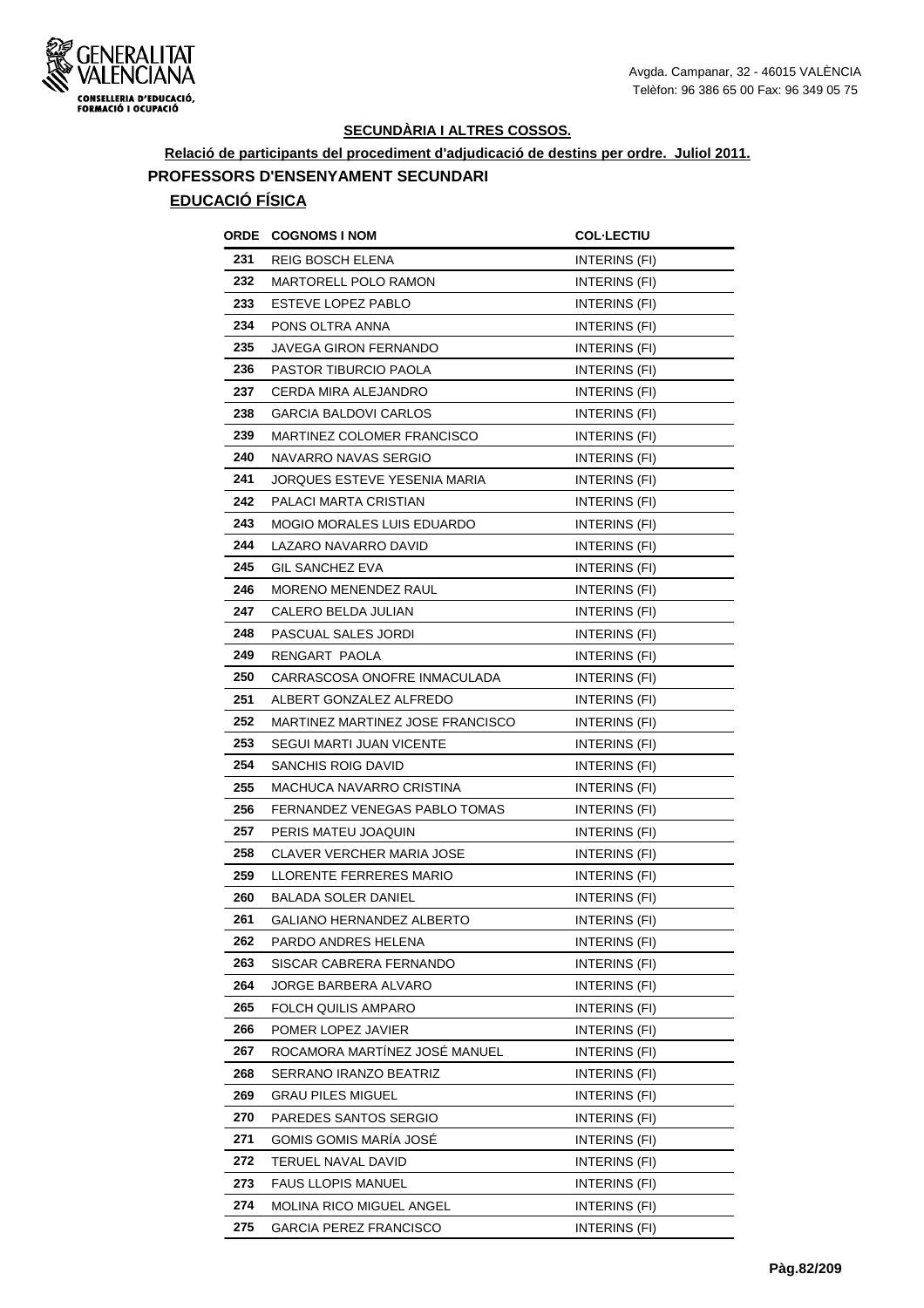

# **Relació de participants del procediment d'adjudicació de destins per ordre. Juliol 2011. PROFESSORS D'ENSENYAMENT SECUNDARI**

| ORDE | <b>COGNOMS I NOM</b>               | <b>COL-LECTIU</b>    |
|------|------------------------------------|----------------------|
| 276  | SANCHIS CAMPOS VICTOR              | <b>INTERINS (FI)</b> |
| 277  | LERMA BERNAT MARIA MONTIEL         | INTERINS (FI)        |
| 278  | <b>TORRERO SAIZ BEATRIZ</b>        | INTERINS (FI)        |
| 279  | TORTOSA APARICIO MIGUEL            | INTERINS (FI)        |
| 280  | PASTOR PASTOR XIROI-JOSEP          | INTERINS (FI)        |
| 281  | CABAÑAS IBAÑEZ PABLO               | INTERINS (FI)        |
| 282  | <b>MELO BROCH CARLOS</b>           | INTERINS (FI)        |
| 283  | DOMINGUEZ ARAUJO VICTOR ALEJANDRO  | INTERINS (FI)        |
| 284  | SEGARRA SANCHO MARIO A             | INTERINS (FI)        |
| 285  | TERUEL ESPADA JUAN                 | INTERINS (FI)        |
| 286  | CANO COLINO RODRIGO                | INTERINS (FI)        |
| 287  | <b>OLIVAN ESTAUN IKE</b>           | INTERINS (FI)        |
| 288  | <b>MADRID SAUS JAVIER</b>          | INTERINS (FI)        |
| 289  | DIEZ VILLARREAL LUIS FELIPE        | INTERINS (FI)        |
| 290  | JIMENEZ JIMENEZ JOSE ANTONIO       | INTERINS (FI)        |
| 291  | MARTINEZ VERDEJO AGUSTIN           | INTERINS (FI)        |
| 292  | LLOPIS ORTS AGUSTIN                | INTERINS (FI)        |
| 293  | RIVAS BERTOMEU JAVIER              | INTERINS (FI)        |
| 294  | SABATER NOGUES VICENTE             | INTERINS (FI)        |
| 295  | QUEROL URQUIZU PEDRO               | INTERINS (FI)        |
| 296  | BORRAS MARTINEZ DAVID              | INTERINS (FI)        |
| 297  | <b>FIGUERES ONATE MIGUEL DARIO</b> | INTERINS (FI)        |
| 298  | SAEZ RIPOLL JOAN MANUEL            | INTERINS (FI)        |
| 299  | PENALVA ESCOLANO SANTIAGO          | INTERINS (FI)        |
| 300  | MIRA ALCARAZ JAIME                 | INTERINS (FI)        |
| 301  | MAÑEZ PAYA PABLO                   | INTERINS (FI)        |
| 302  | HERNANDEZ SANCHIS MARIA SALUD      | INTERINS (FI)        |
| 303  | PARRA RODIEL ENRIQUE               | INTERINS (FI)        |
| 304  | VERA BALLESTER MANUEL ANTONIO      | INTERINS (FI)        |
| 305  | PERIS ALBEROLA JOSEP JOAQUIM       | INTERINS (FI)        |
| 306  | SANTAMARIA MARTORELL JUAN JAVIER   | INTERINS (FI)        |
| 307  | BLANES ESCUDERO JUAN JOSE          | INTERINS (FI)        |
| 308  | MONLLOR CORCOLES CARLA MARIOLA     | INTERINS (FI)        |
| 309  | TEULER BOU LAURA                   | INTERINS (FI)        |
| 310  | NAVARRO LLUESMA JORGE              | INTERINS (FI)        |
| 311  | <b>FORNES MARTINEZ LUIS</b>        | INTERINS (FI)        |
| 312  | LORENZO HERNANDEZ MIGUEL           | INTERINS (FI)        |
| 313  | SILVEIRA TORREGROSA YOLANDA        | INTERINS (FI)        |
| 314  | BELTRAN VALLS MARIA REYES          | INTERINS (FI)        |
| 315  | FRANCO BARREIRO JOSE CARLOS        | INTERINS (FI)        |
| 316  | ZABALA GARCIA LUIS CARLOS          | INTERINS (FI)        |
| 317  | DE HEVIA PANES ALFREDO             | INTERINS (FI)        |
| 318  | MAS HERNANDEZ EDUARDO              | INTERINS (FI)        |
| 319  | MICO ALBUIXECH JUAN BAUTISTA       | INTERINS (FI)        |
| 320  | RONCHERA GUIMERA CARLA             | INTERINS (FI)        |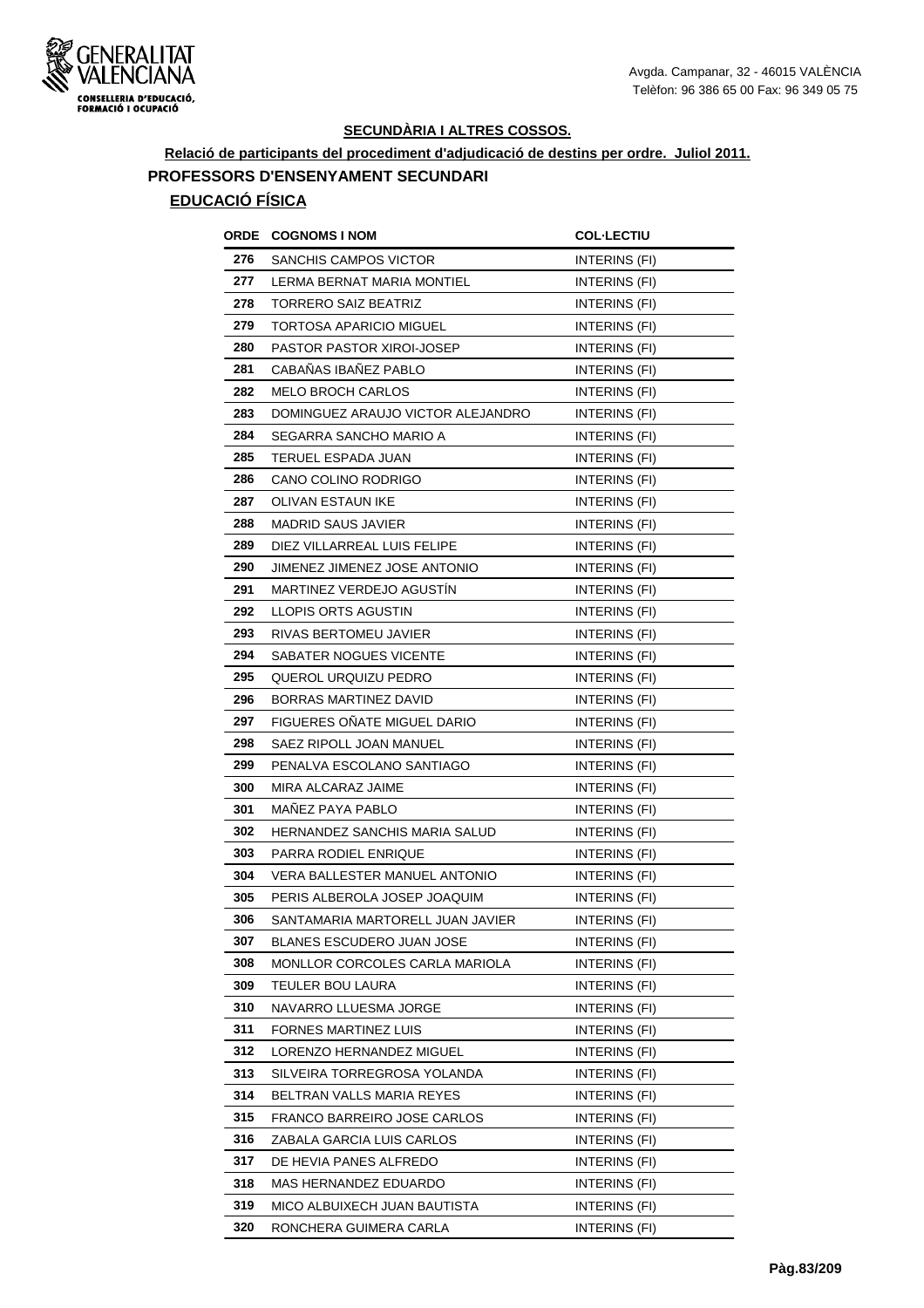

# **Relació de participants del procediment d'adjudicació de destins per ordre. Juliol 2011. PROFESSORS D'ENSENYAMENT SECUNDARI**

## **EDUCACIÓ FÍSICA**

|     | ORDE COGNOMS I NOM                    | <b>COL-LECTIU</b> |
|-----|---------------------------------------|-------------------|
| 321 | LOPEZ RIQUELME DAVID                  | INTERINS (FI)     |
| 322 | ANTON AGUILAR PEDRO                   | INTERINS (FI)     |
| 323 | MARTINEZ ORTEGA ALBERTO               | INTERINS (FI)     |
| 324 | PONSODA REVERT VERONICA               | INTERINS (FI)     |
| 325 | JIMENEZ MONTEAGUDO MARÍA LAURA        | INTERINS (FI)     |
| 326 | LEON HIDALGO SOFÍA                    | INTERINS (FI)     |
| 327 | LOPEZ FALCO PATRICIA                  | INTERINS (FI)     |
| 328 | <b>GARCIA SANTOS MARÍA DEL CARMEN</b> | INTERINS (FI)     |
|     |                                       |                   |

| <b>ORDE</b>  | <b>COGNOMS I NOM</b>              | <b>COL-LECTIU</b>    |
|--------------|-----------------------------------|----------------------|
| 1            | <b>BELMAR MIRA ALEJANDRA</b>      | INTERINS (FI)        |
| $\mathbf{2}$ | GOMEZ RAMOS Mª JOSE               | INTERINS (FI)        |
| 3            | SANCHEZ ABAD MERCEDES             | INTERINS (FI)        |
| 4            | BEGUER MIQUEL AGUSTINA            | INTERINS (FI)        |
| 5            | CANTO GIRBES OTILIA               | INTERINS (FI)        |
| 6            | <b>MOLINA AGULLO TOMASA</b>       | INTERINS (FI)        |
| 7            | <b>JIMENEZ GOMEZ MARIA</b>        | INTERINS (FI)        |
| 8            | <b>SEGRELLES LLORET ANGELA</b>    | INTERINS (FI)        |
| 9            | SEMPERE LEAL MARIA TERESA         | INTERINS (FI)        |
| 10           | ROS MARTINEZ FIDEL                | INTERINS (FI)        |
| 11           | SERRANO ALMARCHA MARIA JESUS      | <b>INTERINS (FI)</b> |
| 12           | VICENS ESCANDELL ROSA MARIA       | INTERINS (FI)        |
| 13           | SISCAR BRIONES DOMINGO            | INTERINS (FI)        |
| 14           | PEREZ SIMON ALICIA                | INTERINS (FI)        |
| 15           | ZARAGOZA AZORIN MARIA JOSEFA      | INTERINS (FI)        |
| 16           | ANTON LOPEZ MARIA VIRGINIA        | INTERINS (FI)        |
| 17           | PEREZ BERENGUER MARA MARAGDA      | INTERINS (FI)        |
| 18           | MANRIQUE COSTA MARIA CARMEN       | INTERINS (FI)        |
| 19           | PARDO ALONSO ANA ELENA            | INTERINS (FI)        |
| 20           | TALENS CERRILLO MARIA ASUNCION    | INTERINS (FI)        |
| 21           | FERRER RAMIREZ ADELINA            | INTERINS (FI)        |
| 22           | LLORET MOYA BEATRIZ               | INTERINS (FI)        |
| 23           | PEDRAZA ATIENZA Mª ISABEL         | INTERINS (FI)        |
| 24           | <b>GALI OLASO ROSA Mª</b>         | INTERINS (FI)        |
| 25           | MARIA ARNAU Mª ISABEL             | <b>INTERINS (FI)</b> |
| 26           | RODRIGUEZ MIRA CARMEN             | INTERINS (FI)        |
| 27           | SIGUENZA PACHECO MARIA ENGRACIA   | INTERINS (FI)        |
| 28           | PASTOR MORENO Mª DEL MAR          | INTERINS (FI)        |
| 29           | IBAÑEZ GARCIA MARIA JESUS         | INTERINS (FI)        |
| 30           | LOSA PLANA Mª ISABEL              | INTERINS (FI)        |
| 31           | CARTAGENA MEDINA PEDRO JOSE       | INTERINS (FI)        |
| 32           | MIRAMBELL PIQUERES EMILIO ANTONIO | INTERINS (FI)        |
| 33           | MORENO SANCHEZ JOSE JAVIER        | INTERINS (FI)        |
| 34           | ASENSIO GARCIA JUANA MARIA        | INTERINS (FI)        |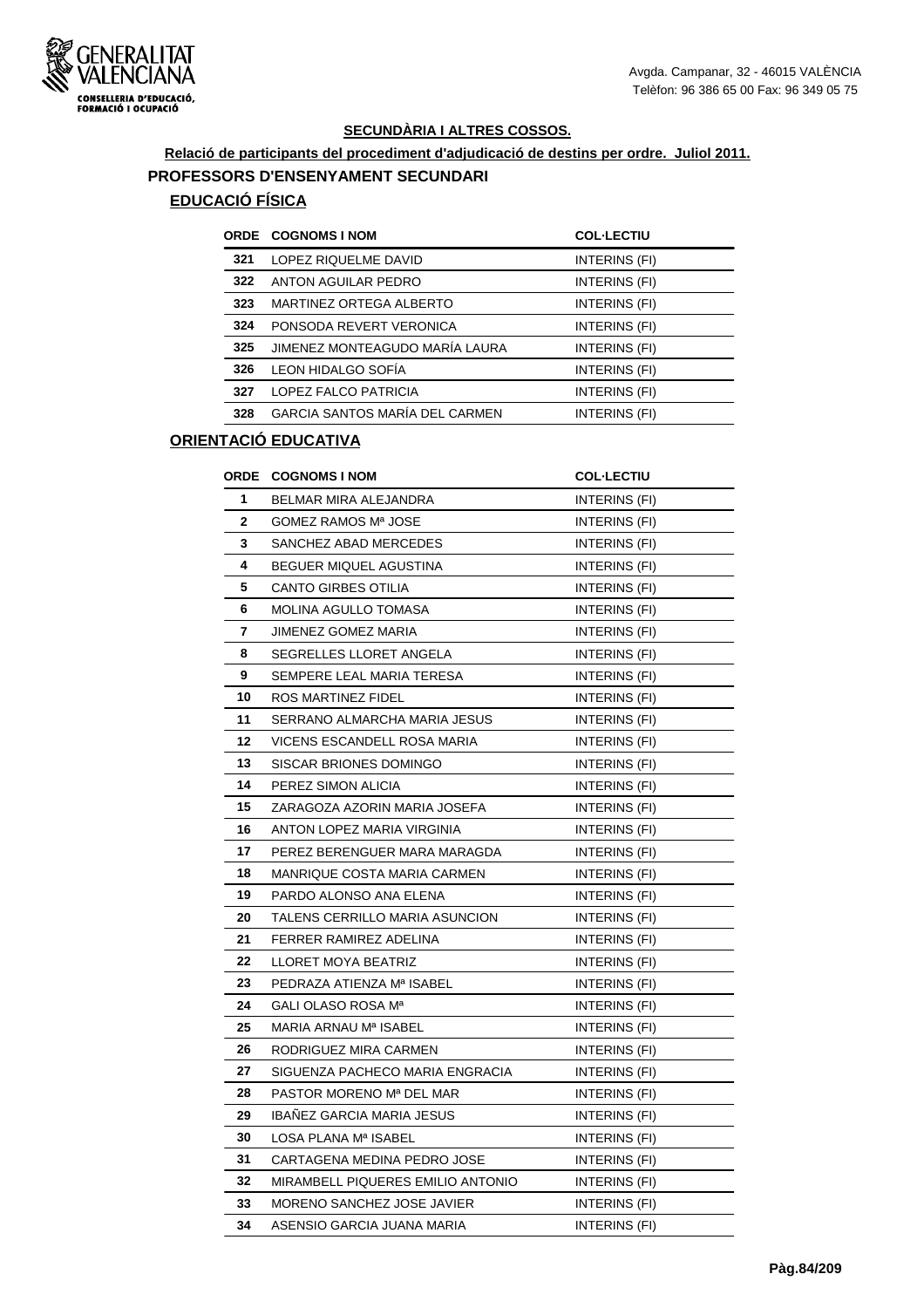

### **Relació de participants del procediment d'adjudicació de destins per ordre. Juliol 2011. PROFESSORS D'ENSENYAMENT SECUNDARI ORIENTACIÓ EDUCATIVA**

## **ORDE COGNOMS I NOM COL·LECTIU 35 LLOBREGAT SANCHO ANTONIO INTERINS (FI) 36 GARCIA ABAD MARIA PALOMA INTERINS** (FI) **37** FRANCH MENEU JULIA **INTERINS** (FI) **38 GUILLEN FERNANDEZ M.ANGELES INTERINS (FI) 39 JORDA VISEDO PILAR MERCEDES** INTERINS (FI) **40** CUEVAS RODRIGUEZ ANTONIO INTERINS (FI) **41 PUJALTE ALMODOVAR MARIA LUISA INTERINS (FI) 42 SEGURA TORREGROSA JULIA MARIA INTERINS (FI) 43** QUILES MIÑANA JOSE MANUEL INTERINS (FI) **44** GUILLEN LOPEZ ROSARIO INTERINS (FI) **45 LLAVADOR MOHORTE M<sup>a</sup> AMPARO INTERINS (FI) 46 PELLICER FONS MARIA MARGARITA INTERINS (FI) 47** VILA LOPEZ CONCEPCION INTERINS (FI) **48 BORRAS CASTAÑER LEONARDO INTERINS (FI) 49** FERRANDIZ MARTINEZ ENCARNACION INTERINS (FI) **50 SERRANO QUIJADA MARIA JESUS INTERINS (FI) 51 MOLINA GOMEZ LEONOR INTERINS (FI) 52** QUILES ALDEGUER AMPARO **INTERINS** (FI) **53 ESCRIHUELA VERDU Mª ROSA** INTERINS (FI) **54** SANCHEZ GARRIDO MARIA **INTERINS** (FI) **55** LOPEZ VIÑARTA MARIA DOLORES INTERINS (FI) **56** CLIMENT VALERO MARIA DOLORES INTERINS (FI) **57** SAEZ MILLA AMPARO **INTERINS** (FI) **58** CASTELLO GARCIA ANA MARIA **INTERINS** (FI) **59** SALA MARI INMACULADA **INTERINS** (FI) **60** SANZ GINER MARIA TRINIDAD INTERINS (FI) **61** PUCHAL MEZQUIDA MARÍA JOSÉ INTERINS (FI) **62 TEROL VALLS JUAN INTERINS (FI) 63 LOPEZ HERNANDEZ MARIA AMPARO INTERINS (FI) 64 ROCA VALERO ANA ROSA INTERINS** (FI) **65 TORRES RUSO M<sup>a</sup> ANTONIA INTERINS** (FI) **66** SANCHEZ SENA RAQUEL **INTERINS** (FI) **67** FERNANDEZ BELENGUER SILVIA **INTERINS** (FI) **68** CALAFORRA GARRIDO MARÍA JOSÉ INTERINS (FI) **69 CAMPOS GONZALEZ CELIA INTERINS (FI) 70 FUERTES SORIANO Mª DE LOS ANGELES INTERINS (FI) 71 MATEU JUAN MARIA TERESA INTERINS (FI) 72 MICO MOMPO NATIVIDAD INTERINS** (FI) **73** MONTE NAVARRO AURORA INTERINS (FI) **74 GUZMAN LOPEZ MARIA DE LA PAZ INTERINS (FI) 75** CAMARENA FERRANDO MARIA DEL CAMINO INTERINS (FI) **76** CHIRALT SANCHEZ DIANA **INTERINS** (FI) **77** CALDERON ESPADAS MARIA LUISA **INTERINS** (FI) **78** CASTELLO JATIVA ASCENSION INTERINS (FI) **79** BAYARRI CAMPS EVA **INTERINS** (FI)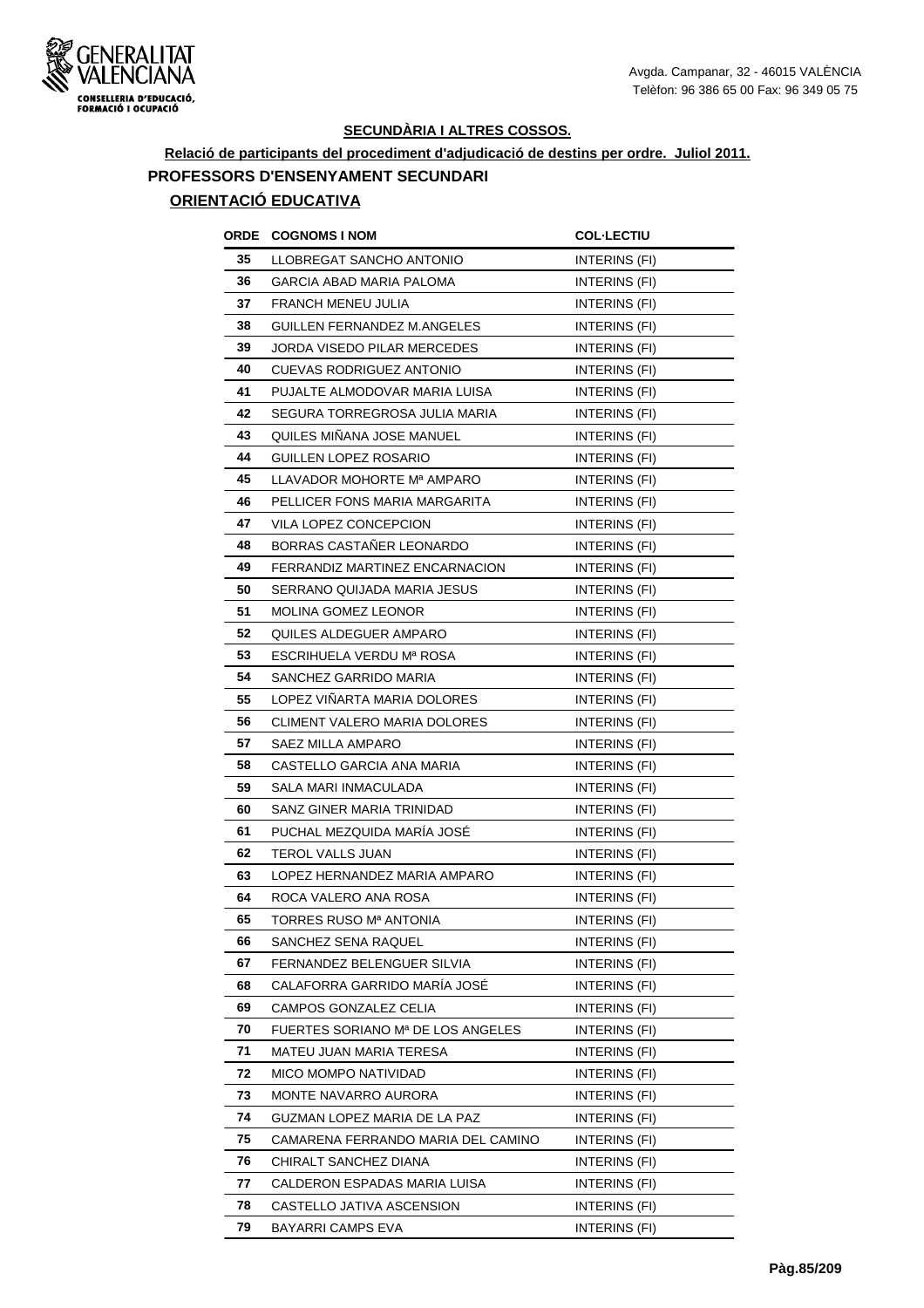

### **Relació de participants del procediment d'adjudicació de destins per ordre. Juliol 2011. PROFESSORS D'ENSENYAMENT SECUNDARI ORIENTACIÓ EDUCATIVA**

## **ORDE COGNOMS I NOM COL·LECTIU 80** SANCHIS TORRO M<sup>a</sup> ANGELES **INTERINS** (FI) 81 ASENCIO MAS RAQUEL **INTERINS** (FI) 82 BAS FERRERO INMACULADA **INTERINS** (FI) **83** COMPANY MACIA BEATRIZ **INTERINS** (FI) 84 RODRIGO TOMAS CARMEN **INTERINS** (FI) 85 SAINZ PARIS CESAR INTERINS (FI) **86 BERMEJO ALVAREZ RAQUEL MARIA INTERINS (FI) 87** GUILLOT HEVIA SUSANA **INTERINS** (FI) **88 UBEDA MARTI MARIA BELEN INTERINS (FI)** 89 JURADO GIMENEZ EVA MARIA **INTERINS** (FI) **90 FERNANDEZ TORRES MANUEL INTERINS (FI) 91 MURCIA PINTO CONCEPCION MARIA INTERINS (FI) 92 SEGRELLES PENADES MARIA PAZ INTERINS (FI) 93 MONFORT VIDRIER MARIA CARMEN INTERINS (FI) 94 MIRETE SERNA INMACULADA** INTERINS (FI) **95** FERRIZ SOLER MARIA VIRTUDES INTERINS (FI) **96** CHAFER ANTOLI SONIA **INTERINS** (FI) **97 BURGOS FERRER MARIA CONSUELO INTERINS (FI) 98** CUERDA GIL ANGELA **INTERINS** (FI) **99** CRUZA BOIX CARMEN **INTERINS** (FI) 100 BERENGUER ROMERO LOURDES INTERINS (FI) **101** GUERRERO FUENTES MARIA **INTERINS** (FI) **102** SANCHIS ESPINOS CARMEN **INTERINS** (FI) **103** BARBERA DONAT ROSALIA INTERINS (FI) **104 LUCAS GRACIA OLGA INTERINS** (FI) **105 MARTI ESCOBAR MARIA MERCEDES** INTERINS (FI) **106** DARSA MESEGUER DAVINIA **INTERINS** (FI) **107** SOLER BOIX RAFAEL MANUEL **INTERINS** (FI) **108** LARA CARRION ANA **INTERINS** (FI) **109 MATEO PONCE ANA MARIA INTERINS (FI) 110** CAMPOS CAÑAS RAUL **INTERINS** (FI) 111 PELEGRI SEBASTIA ROSA **INTERINS** (FI) **112 MEJIAS CALLAU MARIA JOSE INTERINS (FI)** 113 BERTOLO DOMINGUEZ JOSE VICENTE **INTERINS** (FI) **114 ESPI TORMO ROSA MARIA INTERINS** (FI) **115** RICO JAIME ANA MARIA **INTERINS** (FI) **116** LOPEZ MARI ESTER INTERINS (FI) **117** RIVES SANCHEZ ANA TERESA **INTERINS** (FI) **118** CALVILLO HARO MARIA PILAR INTERINS (FI) **119 GUILLEN MARTIN VICTORIA INTERINS** (FI) **120** ORTIZ PENADES ESTRELLA DE LOS DESAMPARA INTERINS (FI) **121** MOLLAR ABAD SILVIA **INTERINS** (FI) **122 NOFUENTES HERNANDEZ IVAN ANTONIO INTERINS (FI) 123 FEBRER GRAMAGE MARIA LUISA INTERINS** (FI)

**124 SANTOS HERVAS INMACULADA INTERINS** (FI)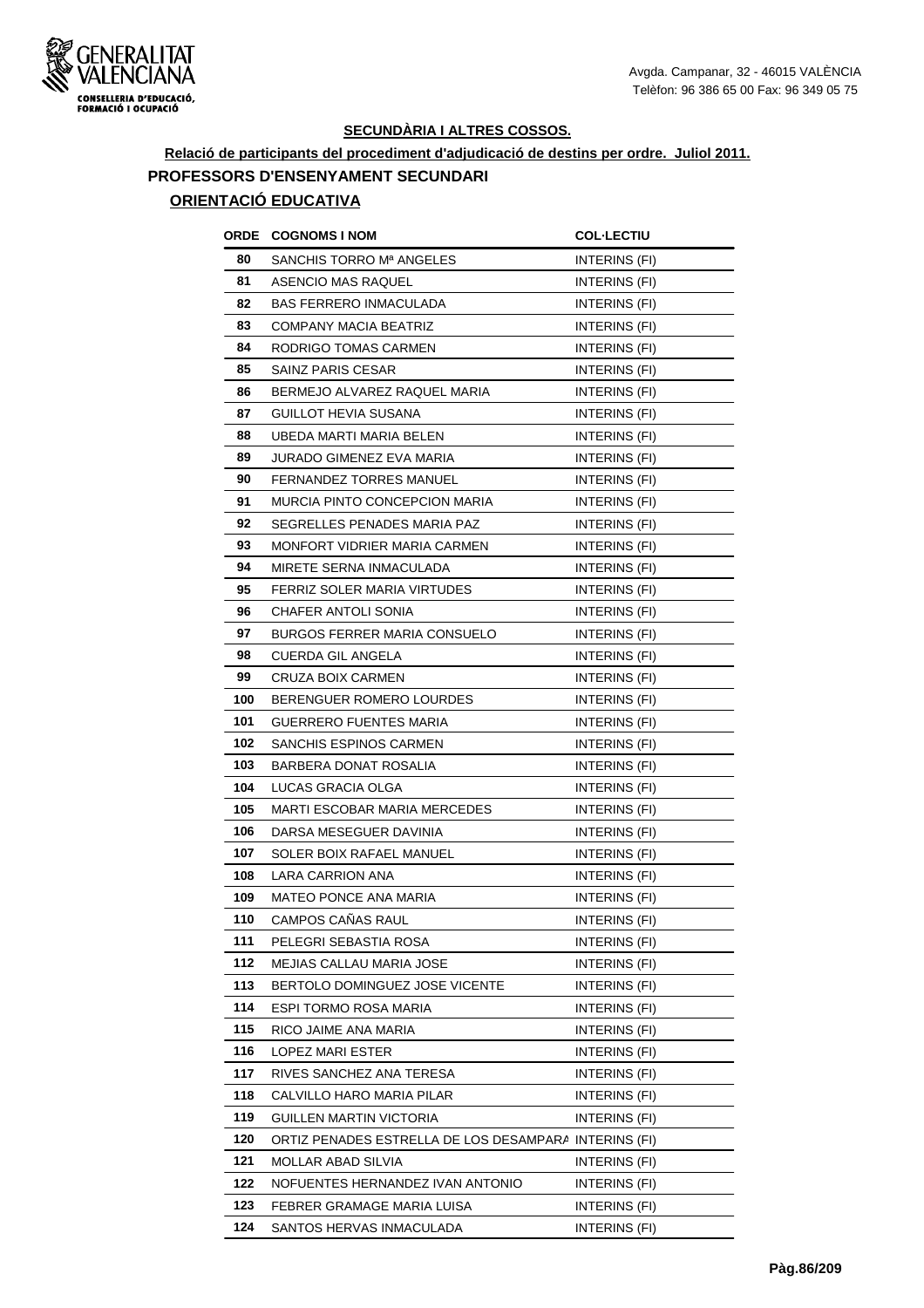

### **Relació de participants del procediment d'adjudicació de destins per ordre. Juliol 2011. PROFESSORS D'ENSENYAMENT SECUNDARI ORIENTACIÓ EDUCATIVA**

## **ORDE COGNOMS I NOM COL·LECTIU 125 TARONCHER BALLESTERO JOSE MANUEL INTERINS (FI) 126** VERDU JUSTAMANTE JOSEFA INTERINS (FI) **127** ARTAL GREGORI MARIA MAR
INTERINS (FI) **128** ROS PRATS JOSEFA CARMEN **INTERINS** (FI) **129** AGUT GUAL ALEJANDRA INTERINS (FI) **130** COBO GADEA CAROLINA **INTERINS** (FI) **131 CUCARELLA BAZQUEZ PATRICIA INTERINS (FI) 132 FERRANDO CERVERA EVA INTERINS** (FI) **133** COLONQUES ROCA ROSARIO-ANA INTERINS (FI) **134 RODRIGUEZ QUINTERO MARIA CINTA INTERINS (FI) 135** GOMARIZ LOPEZ MARIA LAURA **INTERINS** (FI) **136** FINOL TORRES JUANA MARIA **INTERINS** (FI) **137** GOMEZ CORELL MARIA JOSE **INTERINS** (FI) **138** SAIZ PUENTE NATALIA **INTERINS** (FI) **139 PASTOR MARTINEZ ANA ISABEL INTERINS (FI) 140** PLA SOLER SILVIA **INTERINS** (FI) **141 PUIG ESCRIVA VANESSA INTERINS (FI) 142 FERRERAS REMESAL ALICIA INTERINS** (FI) **143** CASTELLANO BIURRUN MARIA ARANTZAZU INTERINS (FI) **144** SANZ ANDREU MARI CARMEN **INTERINS** (FI) **145** CALVO SANZ ROSA MARÍA **INTERINS** (FI) **146** GUIRADO CALVO MARIA PILAR **INTERINS** (FI) **147 HERVAS GAONA MARIA CARMEN INTERINS (FI) 148 PRADES BLASCO ANA MARIA INTERINS (FI) 149** CANDELA SEVILA NATALIA CARMEN INTERINS (FI) **150** CASTELLANOS MARTINEZ MARIA MAGDALENA INTERINS (FI) **151 MORENO DE TORRES Mª. CARMEN INTERINS (FI) 152 TORRES MONCHO INMACULADA INTERINS (FI) 153** PEREZ LOPEZ YOLANDA INTERINS (FI) **154** POCOVI BATALLER BELINDA **INTERINS** (FI) **155 TORREGROSA PASTOR ANA MARIA INTERINS (FI) 156** CORTES MARTINEZ ALICIA **INTERINS** (FI) **157** ESTUPIÑA MARTI JUDIT INTERINS (FI) **158** PARTAL MONTAÑES SILVIA **INTERINS** (FI) **159** HERNANDEZ MARCO MARIA DE LOS ANGELES INTERINS (FI) **160** ALLER PERIS CLARA **INTERINS** (FI) 161 ENGUIDANOS SILVESTRE REMEDIOS **INTERINS** (FI) **162** RODRIGUEZ LOPEZ ELENA INTERINS (FI) **163 MONASOR OROZCO LORENA** INTERINS (FI) **164 TALON BELLVER JUAN CARLOS INTERINS (FI) 165** RUDILLA LOPEZ RAQUEL **INTERINS** (FI) **166** PARDO MARTINEZ ANA **INTERINS** (FI) 167 ANGULO FERNANDEZ-PACHECO ANA INTERINS (FI) **168 FERRIOLS BAIXAULI ANA MARIA INTERINS (FI) 169 TEROL LOPEZ FRANCISCA** INTERINS (FI)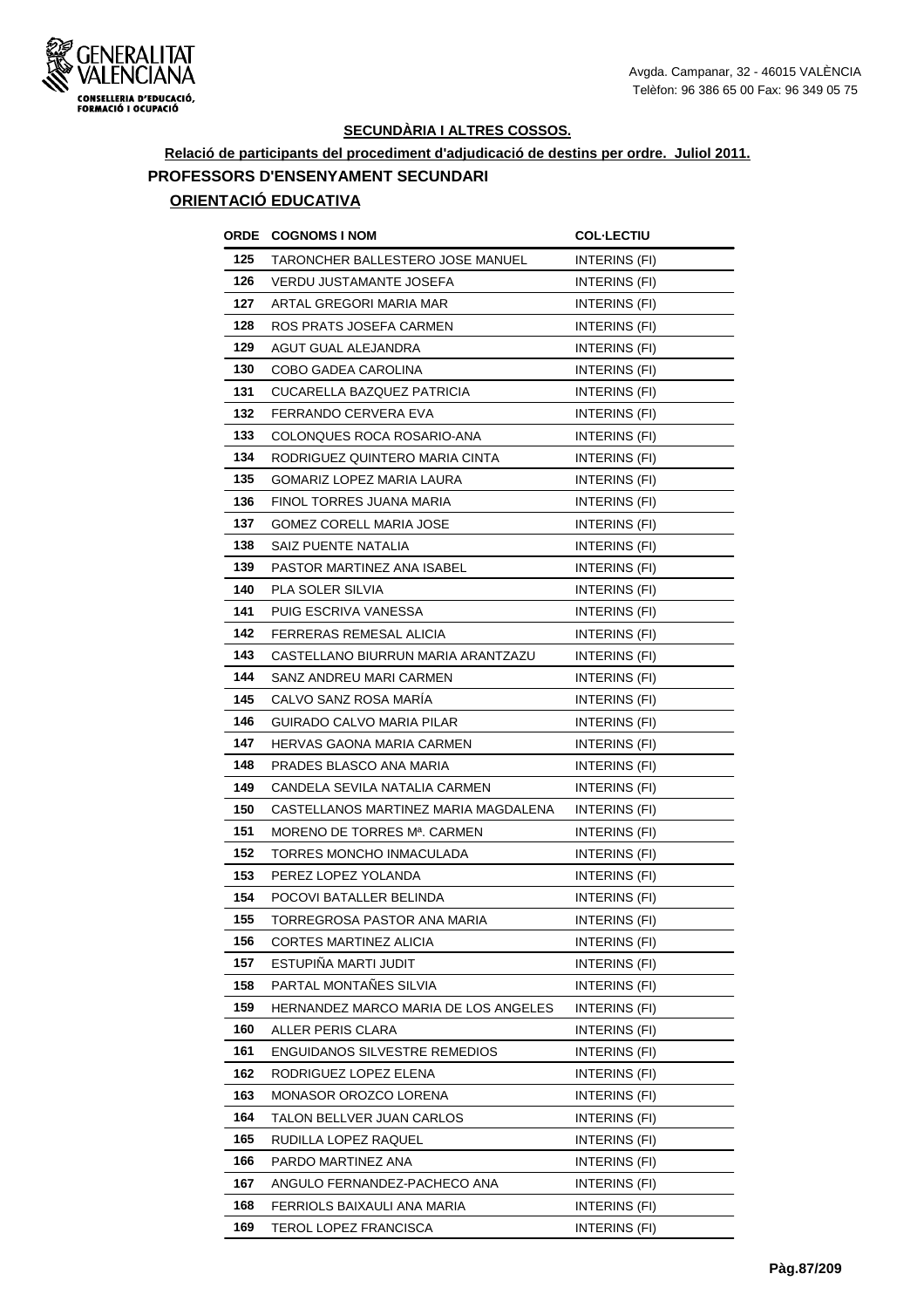

# **Relació de participants del procediment d'adjudicació de destins per ordre. Juliol 2011. PROFESSORS D'ENSENYAMENT SECUNDARI**

| ORDE | <b>COGNOMS I NOM</b>                 | <b>COL·LECTIU</b>    |
|------|--------------------------------------|----------------------|
| 170  | HERNANDEZ RAMOS MARIA ROCIO          | INTERINS (FI)        |
| 171  | TAMARIT VALERO MARIA DESAMPARADOS    | <b>INTERINS (FI)</b> |
| 172  | LIS LLAVATA MARIA DE LA CONCEPCION   | INTERINS (FI)        |
| 173  | MONFORT CASAUDOUMECQ JULIA MATILDE   | INTERINS (FI)        |
| 174  | ORTIZ MONTAÑES ROSA BELÉN            | INTERINS (FI)        |
| 175  | LOPEZ CAMARENA MARIA                 | INTERINS (FI)        |
| 176  | ALCANTUD NAVARRO CRISTINA            | INTERINS (FI)        |
| 177  | RUIZ VICENTE MANUELA                 | INTERINS (FI)        |
| 178  | <b>GALIANO JUAN EVA MARIA</b>        | INTERINS (FI)        |
| 179  | ESPINOSA MARTINEZ TERESA             | INTERINS (FI)        |
| 180  | PEREZ SANCHIS EVA MARIA              | INTERINS (FI)        |
| 181  | SALA VILLAVERDE ALICIA               | INTERINS (FI)        |
| 182  | SALVATIERRA VIVES CARMEN             | INTERINS (FI)        |
| 183  | DONAT NUÑEZ ANA ISABEL               | INTERINS (FI)        |
| 184  | MADRID LIZONDO NOELIA                | INTERINS (FI)        |
| 185  | EGEA FALOMIR MARIA VICTORIA          | INTERINS (FI)        |
| 186  | ALONSO LAGARDA ISABEL                | INTERINS (FI)        |
| 187  | SOLA COT Mª DOLORES                  | INTERINS (FI)        |
| 188  | HERNANDEZ PEREZ JUANA MARIA          | INTERINS (FI)        |
| 189  | ESTEVE BONO LORENA                   | INTERINS (FI)        |
| 190  | SAEZ FUSTER ANGELES                  | INTERINS (FI)        |
| 191  | MARTINEZ MARTINEZ JULIANA            | INTERINS (FI)        |
| 192  | <b>BARO MARTINEZ MARINA</b>          | INTERINS (FI)        |
| 193  | CABEZAS CAMACHO ELISA                | INTERINS (FI)        |
| 194  | ALONSO LOPEZ ASCENSION               | INTERINS (FI)        |
| 195  | NAVARRO ROCAMORA TERESA Mª           | INTERINS (FI)        |
| 196  | CARRAL BELCHI Mª CARMEN              | INTERINS (FI)        |
| 197  | ANTICH CASTELLANO ROSA ANGELES       | INTERINS (FI)        |
| 198  | <b>GARCIA MARTINEZ NOELIA</b>        | INTERINS (FI)        |
| 199  | <b>GARCIA MIRALLES MARIA DOLORES</b> | INTERINS (FI)        |
| 200  | PALOP GONZALEZ-ANLEO MARIA           | INTERINS (FI)        |
| 201  | RODA GARCIA VIRGINIA                 | INTERINS (FI)        |
| 202  | NAVAL FERRIS FRANCISCO JOSE          | INTERINS (FI)        |
| 203  | PLA VIANA MARIA LENA                 | INTERINS (FI)        |
| 204  | <b>GANDIA GONZALEZ LUCIA</b>         | INTERINS (FI)        |
| 205  | CAMPILLO GALERA DIANA                | INTERINS (FI)        |
| 206  | MUNOZ FERNANDEZ JOSEFINA             | INTERINS (FI)        |
| 207  | <b>GARCIA MARTINEZ LAURA</b>         | INTERINS (FI)        |
| 208  | MARTI MARI ARANZAZU                  | INTERINS (FI)        |
| 209  | <b>GRAU ESCRIBANO SILVIA</b>         | INTERINS (FI)        |
| 210  | ALDEGUER ANDREU NATALIA              | INTERINS (FI)        |
| 211  | BERENGUER ROIG MARINA                | INTERINS (FI)        |
| 212  | LLORENS FERNANDEZ PATRICIA           | INTERINS (FI)        |
| 213  | POLICARPO JUAN NEUS                  | INTERINS (FI)        |
| 214  | INGELMO RUBIO MARIA ELENA            | INTERINS (FI)        |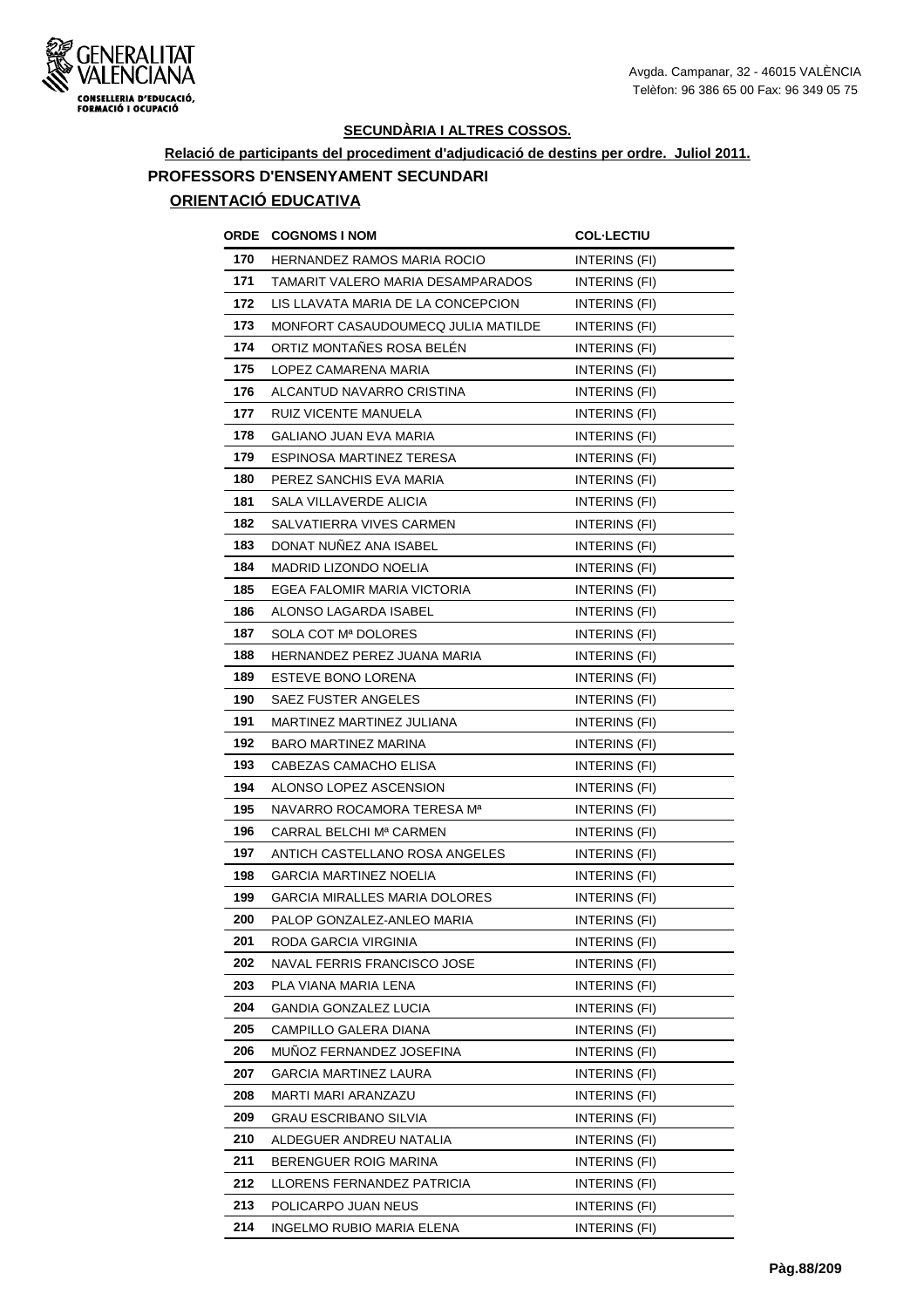

# **Relació de participants del procediment d'adjudicació de destins per ordre. Juliol 2011. PROFESSORS D'ENSENYAMENT SECUNDARI**

| ORDE | <b>COGNOMS I NOM</b>                   | <b>COL-LECTIU</b>    |
|------|----------------------------------------|----------------------|
| 215  | <b>FERNANDEZ GARCIA ESTHER</b>         | INTERINS (FI)        |
| 216  | PICAZO PARDO TERESA                    | INTERINS (FI)        |
| 217  | BOYER CAMPELLO IXCHEL                  | INTERINS (FI)        |
| 218  | DIAZ-MADROÑERO GARCIA NOELIA           | INTERINS (FI)        |
| 219  | <b>ESCRIG MONFERRER ANA ESTER</b>      | INTERINS (FI)        |
| 220  | VENTURA FUSTER ELENA                   | INTERINS (FI)        |
| 221  | <b>MEDINA MARTIN MARIA DOLORES</b>     | INTERINS (FI)        |
| 222  | NAVARRO BELENGUER ANA                  | INTERINS (FI)        |
| 223  | BORDES CASTELLOTE ANGELA CARMEN        | INTERINS (FI)        |
| 224  | SANCHEZ MOLERA SIRA                    | INTERINS (FI)        |
| 225  | PEREZ BONIFACIO ANA BELEN              | INTERINS (FI)        |
| 226  | GARCIA GARCIA LUCIA                    | <b>INTERINS (FI)</b> |
| 227  | MARTINEZ PEREZ MARIA ANGELES           | INTERINS (FI)        |
| 228  | FURQUET ESTELLES MARÍA ENRIQUETA       | <b>INTERINS (FI)</b> |
| 229  | RICO MAESTRE CRISTINA                  | <b>INTERINS (FI)</b> |
| 230  | SANCHEZ ESTOPIÑA ANA                   | <b>INTERINS (FI)</b> |
| 231  | POLO HERNANDEZ SARA                    | INTERINS (FI)        |
| 232  | <b>BLANES MARTINEZ ANA</b>             | INTERINS (FI)        |
| 233  | GARCIA GARCIA MARGARITA DE LA CRUZ     | INTERINS (FI)        |
| 234  | BERENGUER MEDIAVILLA RAFAEL            | INTERINS (FI)        |
| 235  | LLOPIS QUIRALTE ESTHER                 | INTERINS (FI)        |
| 236  | CARRILLO CHACON CONCEPCION             | INTERINS (FI)        |
| 237  | MARTINEZ SANCHEZ REBECA                | INTERINS (FI)        |
| 238  | HERRERO ORTÍN TERESA MARIA             | INTERINS (FI)        |
| 239  | MONDEJAR ALARCON FRANCISCO JAVIER      | INTERINS (FI)        |
| 240  | LOZANO ORENGA RAQUEL                   | <b>INTERINS (FI)</b> |
| 241  | ESPARZA SAMPER MARIA DE LA ENCARNACION | INTERINS (FI)        |
| 242  | BUENO GARCIA FRANCISCO JAVIER          | INTERINS (FI)        |
| 243  | DELGADO SANCHEZ EVA                    | INTERINS (FI)        |
| 244  | <b>BEJARANO HERNANDEZ ISABEL</b>       | <b>INTERINS (FI)</b> |
| 245  | <b>DURA GARCIA NEUS</b>                | INTERINS (FI)        |
| 246  | PORCAR HUERGA Mª LLEDO                 | INTERINS (FI)        |
| 247  | MOSCARDO ALVAREZ SUSANA                | INTERINS (FI)        |
| 248  | <b>GONZALEZ MARTINEZ ALEJANDRA</b>     | INTERINS (FI)        |
| 249  | BARTULOS IGLESIAS MARÍA                | INTERINS (FI)        |
| 250  | PRADAS RAMO MARIA JOSE                 | INTERINS (FI)        |
| 251  | GARCIA GOMEZ MARIA DOLORES             | INTERINS (FI)        |
| 252  | ARRUFAT CALATAYUD MARISA               | INTERINS (FI)        |
| 253  | LAHIGUERA RAGA ESTHER                  | INTERINS (FI)        |
| 254  | PELLICER CLIMENT ANA MARIA             | INTERINS (FI)        |
| 255  | <b>BOIX LUCAS NURIA</b>                | INTERINS (FI)        |
| 256  | FERNANDEZ RUBIO VERONICA               | INTERINS (FI)        |
| 257  | PUIG PRATS MARIA JOSEFA                | INTERINS (FI)        |
| 258  | <b>GOMEZ CABALLERO ISABEL</b>          | INTERINS (FI)        |
| 259  | GARCIA VIDAGANY VIRGINIA               | INTERINS (FI)        |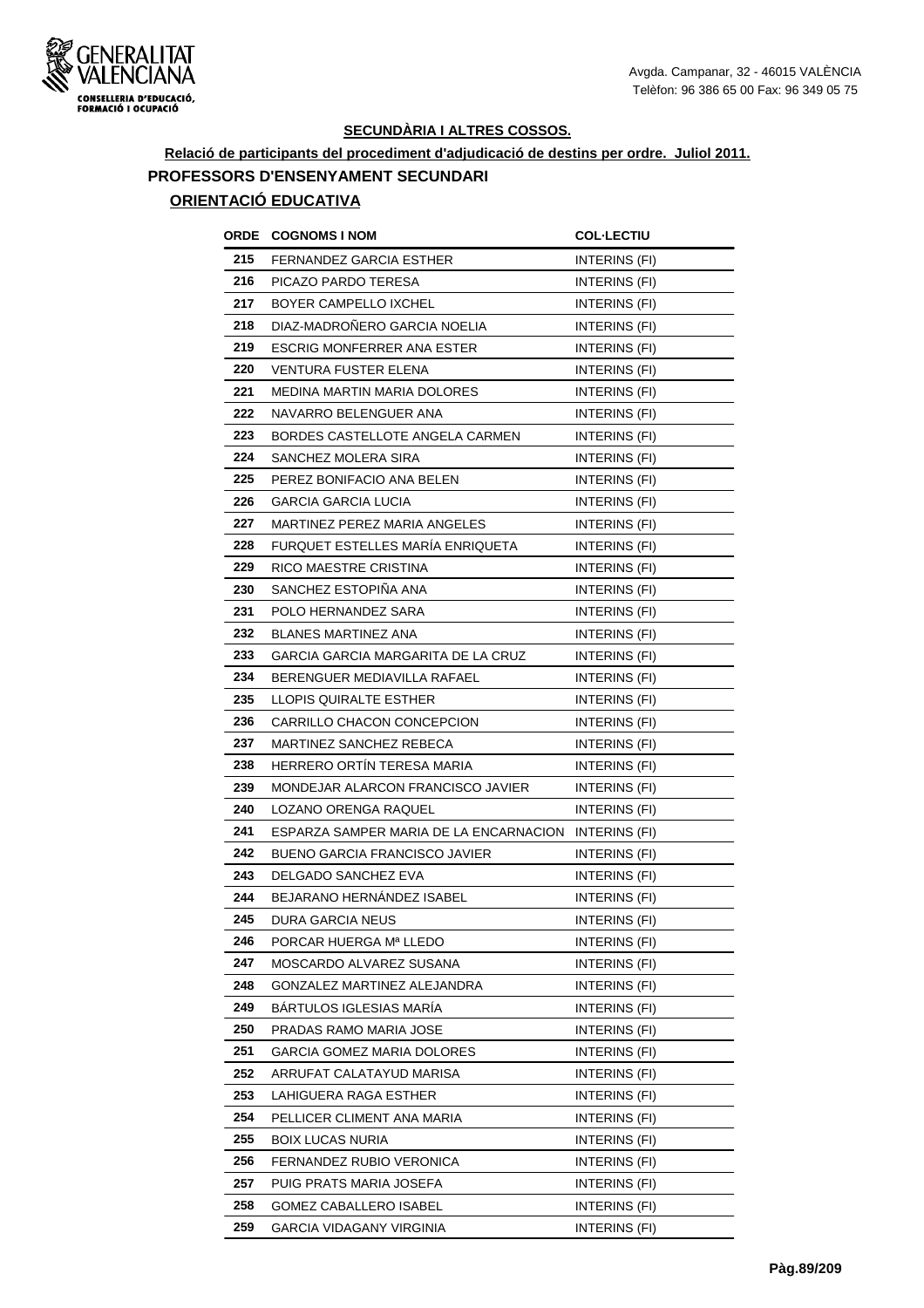

# **Relació de participants del procediment d'adjudicació de destins per ordre. Juliol 2011. PROFESSORS D'ENSENYAMENT SECUNDARI**

| ORDE | <b>COGNOMS I NOM</b>               | <b>COL-LECTIU</b>    |
|------|------------------------------------|----------------------|
| 260  | ALFONSO GOMEZ NURIA                | INTERINS (FI)        |
| 261  | MARTINEZ ESTEVE INMACULADA         | INTERINS (FI)        |
| 262  | <b>CHACON SAIZ MARIA RAQUEL</b>    | INTERINS (FI)        |
| 263  | PERAL SANCHEZ CRISTINA DOLORES     | INTERINS (FI)        |
| 264  | JIMENEZ FERNANDEZ CARMEN           | INTERINS (FI)        |
| 265  | <b>GARCIA VILA NOELIA</b>          | INTERINS (FI)        |
| 266  | CASTELLS FERRER SUSANA             | INTERINS (FI)        |
| 267  | HERNANDEZ CERVERA ROSA LAURA       | <b>INTERINS (FI)</b> |
| 268  | RÓDENAS PALACÍN MARIA VICTORIA     | <b>INTERINS (FI)</b> |
| 269  | SANCHEZ DIAZ LAURA                 | <b>INTERINS (FI)</b> |
| 270  | ESPADA BARÓN MARIA DEL CARMEN      | INTERINS (FI)        |
| 271  | GARCIA ALCANTUD MARIA ANGELES      | INTERINS (FI)        |
| 272  | HERRAIZ LLAVADOR PAULA             | INTERINS (FI)        |
| 273  | GALCERA USTERO EVA                 | INTERINS (FI)        |
| 274  | <b>MATA PASTOR VIRGINIA</b>        | <b>INTERINS (FI)</b> |
| 275  | DOMINGO MENESES ANA MARIA          | INTERINS (FI)        |
| 276  | GILABERT MARTINEZ MÓNICA           | INTERINS (FI)        |
| 277  | VICENTE JIMENEZ MIGUEL ANGEL       | INTERINS (FI)        |
| 278  | <b>MOLTO CANO ANA</b>              | INTERINS (FI)        |
| 279  | <b>MENCHERO MOLL MARIA TERESA</b>  | INTERINS (FI)        |
| 280  | HURTADO BARTOLOME INMACULADA       | <b>INTERINS (FI)</b> |
| 281  | LOPEZ ALOS MARIA ORETO             | <b>INTERINS (FI)</b> |
| 282  | <b>GRIMALT PONS ANGELA</b>         | INTERINS (FI)        |
| 283  | DIONIS BALLESTER ISABEL            | INTERINS (FI)        |
| 284  | SEMPERE AGULLO LORENA              | INTERINS (FI)        |
| 285  | MARTIN DE LA TORRE FINA            | INTERINS (FI)        |
| 286  | MESTRE BOSCA GEMA                  | INTERINS (FI)        |
| 287  | GAVARA IBAÑEZ MARIA DE LOS ANGELES | INTERINS (FI)        |
| 288  | GINER PASCUAL MARTA                | INTERINS (FI)        |
| 289  | CODINA VILLALON JOSE RAMON         | <b>INTERINS (FI)</b> |
| 290  | MORENO FONTANA CRISTINA            | INTERINS (FI)        |
| 291  | BAÑÓN GIMÉNEZ RAQUEL               | INTERINS (FI)        |
| 292  | ESCRIVA ESCRIVA ENCARNACION        | <b>INTERINS (FI)</b> |
| 293  | RAMIREZ GUERRERO MARÍA ASUNCIÓN    | INTERINS (FI)        |
| 294  | CARBONELL VAZQUEZ JORGE            | INTERINS (FI)        |
| 295  | ROJO AMATO GISELA                  | INTERINS (FI)        |
| 296  | AVIÑO HERNANDEZ CRISTINA           | INTERINS (FI)        |
| 297  | VESES PUCHOL FRANCISCA             | INTERINS (FI)        |
| 298  | ALBERT PEREZ ANA                   | <b>INTERINS (FI)</b> |
| 299  | MATIES PORTOLES REMEDIO            | INTERINS (FI)        |
| 300  | ZALVE DONDERIS VANESSA             | INTERINS (FI)        |
| 301  | BOX RODRIGUEZ TRINIDAD MARIA       | INTERINS (FI)        |
| 302  | LOPEZ RAMIREZ VICTOR GINES         | INTERINS (FI)        |
| 303  | CHACON PASCUAL IRENE               | INTERINS (FI)        |
| 304  | <b>BLASCO ARACIL ELENA</b>         | <b>INTERINS (FI)</b> |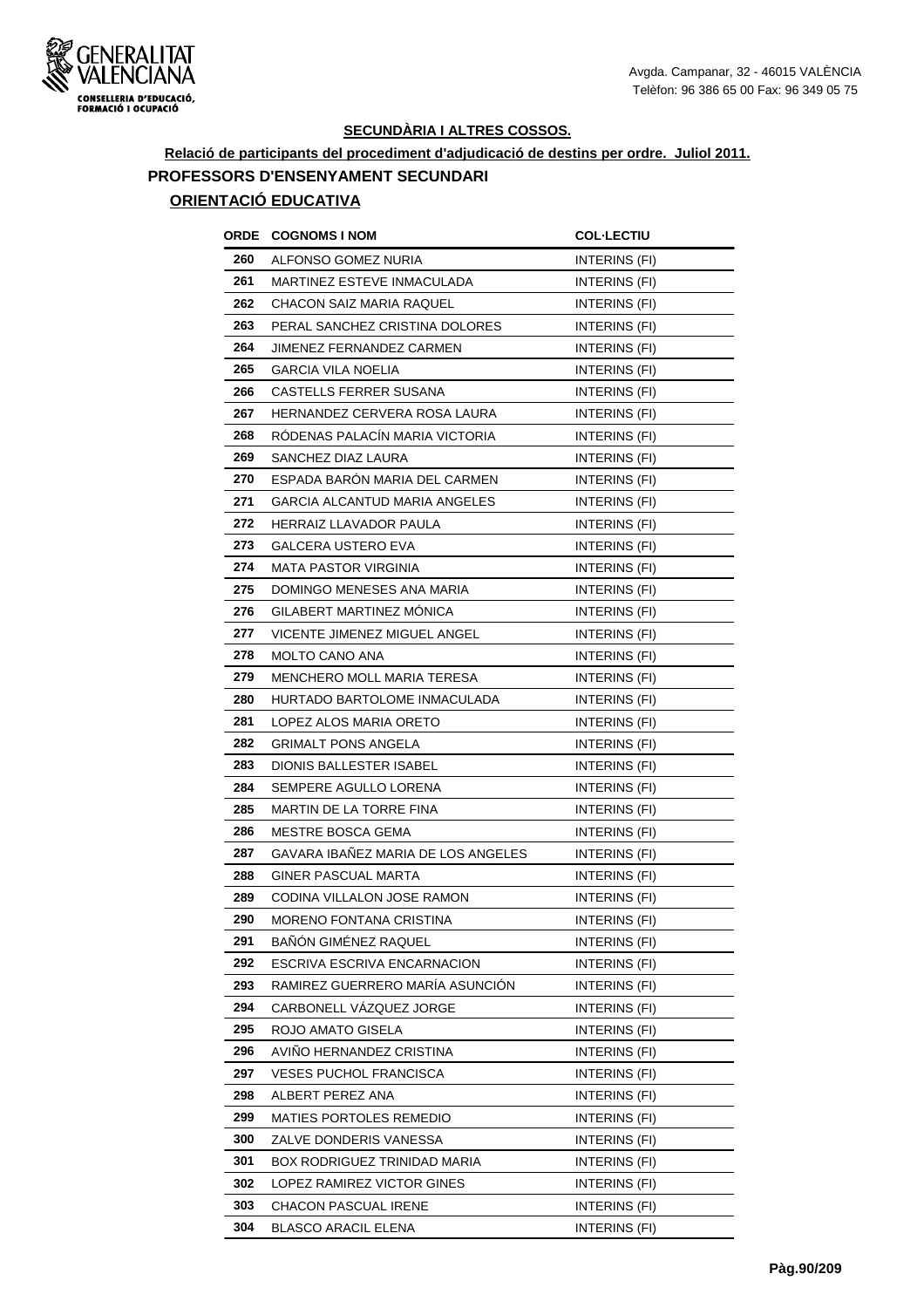

# **Relació de participants del procediment d'adjudicació de destins per ordre. Juliol 2011. PROFESSORS D'ENSENYAMENT SECUNDARI**

## **ORIENTACIÓ EDUCATIVA**

|     | <b>ORDE COGNOMS I NOM</b>    | <b>COL-LECTIU</b> |
|-----|------------------------------|-------------------|
| 305 | VALLES TORTOSA CONSOL        | INTERINS (FI)     |
| 306 | CARRILLO MINGUEZ CAROLINA    | INTERINS (FI)     |
| 307 | PEREZ FERNANDEZ JOSE ANTONIO | INTERINS (FI)     |
| 308 | PRIETO SÁNCHEZ YOLANDA       | INTERINS (FI)     |
| 309 | ZANÓN ALONSO MIRIAM          | INTERINS (FI)     |
| 310 | PIQUER IZQUIERDO IDOYA       | INTERINS (FI)     |
| 311 | RECUERDA DELGADO NIEVES      | INTERINS (FI)     |
| 312 | ALBERT GANDIA MARIA BARBARA  | INTERINS (FI)     |
|     |                              |                   |

|    | <b>ORDE COGNOMS I NOM</b>          | <b>COL·LECTIU</b>    |
|----|------------------------------------|----------------------|
| 1  | PELAEZ TEJON RAQUEL                | INTERINS (FI)        |
| 2  | MARZAL HERNANDO FELIX FERNANDO     | INTERINS (FI)        |
| 3  | <b>VIVES BENABEU MANUEL</b>        | INTERINS (FI)        |
| 4  | LOPEZ LLINARES M. REMEDIOS EVA     | INTERINS (FI)        |
| 5  | AMENGUAL MIGALLON ELENA D.         | INTERINS (FI)        |
| 6  | ESPERT PELLICER JUAN CARLOS        | INTERINS (FI)        |
| 7  | DIAZ PUNTER JOSE ANTONIO           | INTERINS (FI)        |
| 8  | FRUCTUOSO CAMPOS JOSE MARIA        | INTERINS (FI)        |
| 9  | MARTINEZ LLEDO JUAN DE DIOS        | INTERINS (FI)        |
| 10 | ESPINOSA CHISVERT JOSE LUIS        | INTERINS (FI)        |
| 11 | MARTINEZ MARTI Mª ANGELES          | INTERINS (FI)        |
| 12 | RAMON GRANCHEL SERGIO              | INTERINS (FI)        |
| 13 | GARRIDO MATAMOROS PEDRO ARCANGEL   | INTERINS (FI)        |
| 14 | REY GARCIA Mª CARMEN               | INTERINS (FI)        |
| 15 | GOMEZ ROMERO MIGUEL ANGEL          | INTERINS (FI)        |
| 16 | GALIANA FERRANDEZ CARLOS           | INTERINS (FI)        |
| 17 | FORT CAUDELI ANTONIO VICENTE       | <b>INTERINS (FI)</b> |
| 18 | CERVERA PUERTO JULIO GINES         | INTERINS (FI)        |
| 19 | LLOBET TUR VICENTE RAMON           | INTERINS (FI)        |
| 20 | SANCHIS PEREZ JOSE ANTONIO         | INTERINS (FI)        |
| 21 | CANO ABELLAN FRANCISCO             | INTERINS (FI)        |
| 22 | VILLALBA LOPEZ ANA MARIA           | INTERINS (FI)        |
| 23 | ESTEVE CAMARASA LUIS               | INTERINS (FI)        |
| 24 | SAEZ ALEDO FRANCISCO SIMON         | INTERINS (FI)        |
| 25 | MARTINEZ SEGARRA XAVIER            | INTERINS (FI)        |
| 26 | <b>TARONCHER DASI VICENTE</b>      | INTERINS (FI)        |
| 27 | EKAME IYANGA GERARDO EMILIO        | INTERINS (FI)        |
| 28 | ROSELLO CASTELLA JOSE ANTONIO      | INTERINS (FI)        |
| 29 | CANTO GARAY MARIA ROSARIO          | INTERINS (FI)        |
| 30 | TECLES PARIS MARIA DEL CASTILLO    | INTERINS (FI)        |
| 31 | CARVAJAL GARCIA DE LAS HERAS JESUS | <b>INTERINS (FI)</b> |
| 32 | PEREZ GIL MARIA JESUS              | INTERINS (FI)        |
| 33 | NAVARRO GARCIA MANUEL              | INTERINS (FI)        |
| 34 | ARCINIEGA FERNANDEZ LAURA          | INTERINS (FI)        |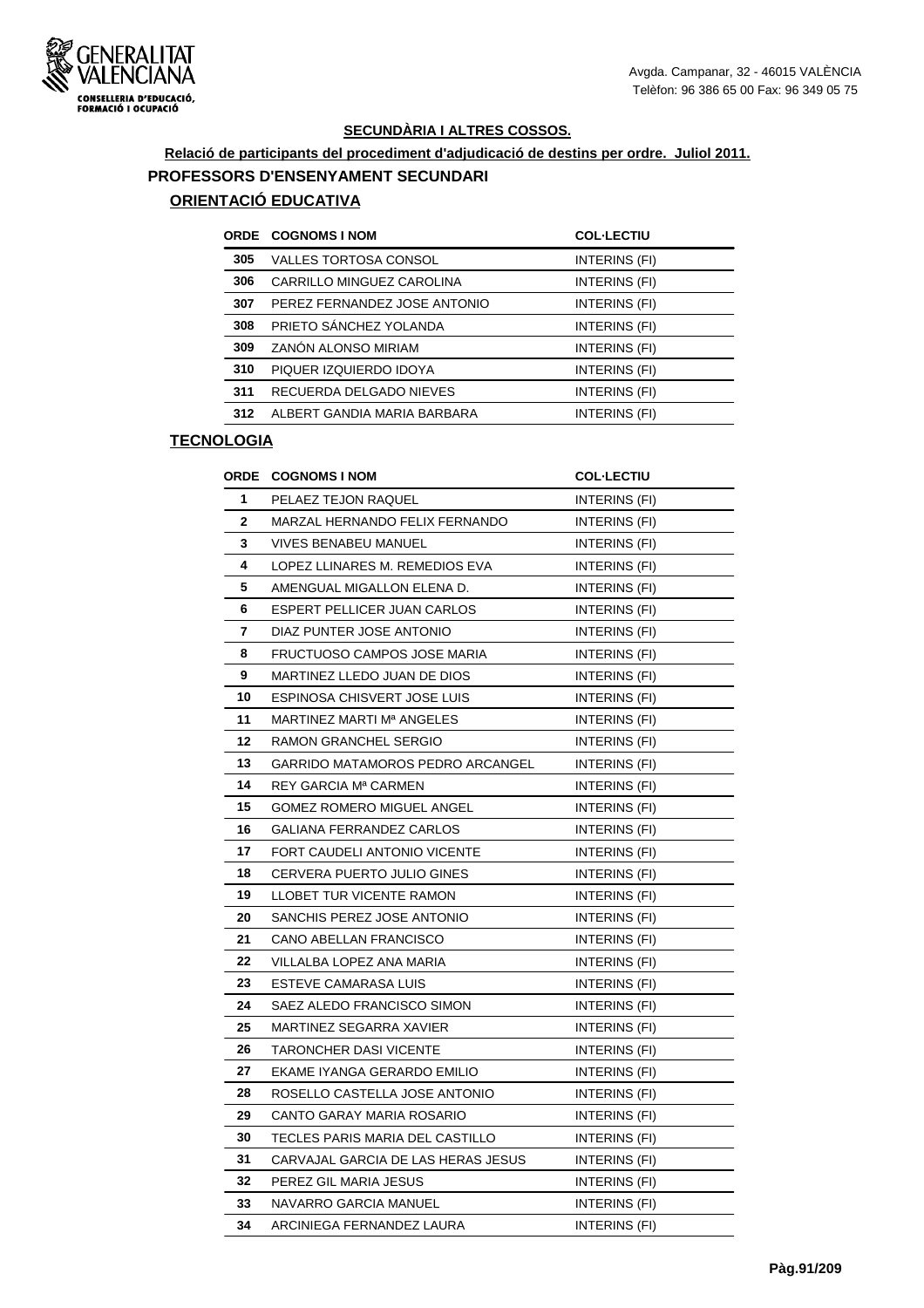

**Relació de participants del procediment d'adjudicació de destins per ordre. Juliol 2011.**

**PROFESSORS D'ENSENYAMENT SECUNDARI**

| ORDE | <b>COGNOMS I NOM</b>               | <b>COL·LECTIU</b>    |
|------|------------------------------------|----------------------|
| 35   | PEREZ TORAL ANGEL                  | INTERINS (FI)        |
| 36   | GOMEZ GUALDA ENRIQUE               | INTERINS (FI)        |
| 37   | ADAM DONAT JAIME                   | INTERINS (FI)        |
| 38   | SAIZ CAVERO JOSE JULIAN            | INTERINS (FI)        |
| 39   | ARMERO MARTINEZ CARLOS             | INTERINS (FI)        |
| 40   | HERREROS BAROJA FRANCISCO JAVIER   | INTERINS (FI)        |
| 41   | TORAO DAVIS RICARDO                | INTERINS (FI)        |
| 42   | <b>MARTINEZ VICENTE JORGE LUIS</b> | INTERINS (FI)        |
| 43   | MIRALLES SERRANO ALFRED            | INTERINS (FI)        |
| 44   | LANDERAS GUTIERREZ Mª SOLEDAD      | <b>INTERINS (FI)</b> |
| 45   | AYMERICH DOMINGO JOSE MANUEL       | INTERINS (FI)        |
| 46   | ROSO AZNAR JOSE JAVIER             | INTERINS (FI)        |
| 47   | MANZANA MONDRAGON JOSE MIGUEL      | INTERINS (FI)        |
| 48   | ROS CANO JOSE                      | INTERINS (FI)        |
| 49   | SORRIBES DE MADARIA SEVERIANO      | <b>INTERINS (FI)</b> |
| 50   | ABAD LOPEZ RODOLFO                 | INTERINS (FI)        |
| 51   | TEROL ANTOLI LUCIA                 | INTERINS (FI)        |
| 52   | MIRALLES SOLER ANA                 | INTERINS (FI)        |
| 53   | CANTO PASTOR JUAN CARLOS           | INTERINS (FI)        |
| 54   | ESCRIVA MARIN LUIS                 | INTERINS (FI)        |
| 55   | FAYOS BATALLER JOSE ANTONIO        | INTERINS (FI)        |
| 56   | MONSONIS MUNOZ FRANCISCO JAVIER    | <b>INTERINS (FI)</b> |
| 57   | ALBEROLA MEJIAS MARIA AUXILIADORA  | INTERINS (FI)        |
| 58   | GOMEZ GONZALEZ INMACULADA          | INTERINS (FI)        |
| 59   | ROBLES PUGA JOSE ALBERTO           | INTERINS (FI)        |
| 60   | DE HARO GARCIA ENRIQUE             | INTERINS (FI)        |
| 61   | SALINAS SAIZ JUAN                  | INTERINS (FI)        |
| 62   | GONZALO TOURON ALVARO              | INTERINS (FI)        |
| 63   | CATALA ESTELLER JOAQUIN            | INTERINS (FI)        |
| 64   | <b>BERNABEU CUTILLAS ALFONSO</b>   | INTERINS (FI)        |
| 65   | ORTI RAMIRO FELICIANO              | INTERINS (FI)        |
| 66   | RUIZ LOPEZ MARIA                   | INTERINS (FI)        |
| 67   | LLOPIS ZARAGOZA JOSE ANDRES        | INTERINS (FI)        |
| 68   | MURCIA PINTO FRANCISCO MANUEL      | INTERINS (FI)        |
| 69   | RODRIGUEZ MARTINEZ MARIA AGUSTINA  | INTERINS (FI)        |
| 70   | ANTON LORCA MANUEL JOSE            | INTERINS (FI)        |
| 71   | PEREZ PEREZ ANTONIA SOCORRO        | INTERINS (FI)        |
| 72   | LLORET PICO ROSA                   | INTERINS (FI)        |
| 73   | FERRANDO ORTIZ CARMEN              | INTERINS (FI)        |
| 74   | ORTIZ GARCIA DAVID                 | INTERINS (FI)        |
| 75   | GEA DOMINGUEZ MARIA TERESA         | INTERINS (FI)        |
| 76   | GRAU HERRAEZ JORGE                 | INTERINS (FI)        |
| 77   | GABARDA DOMENECH MARISA            | INTERINS (FI)        |
| 78   | SOLER DOMINGO Mª CARMEN            | INTERINS (FI)        |
| 79   | SANCHEZ ORTS PEDRO JOSE            | INTERINS (FI)        |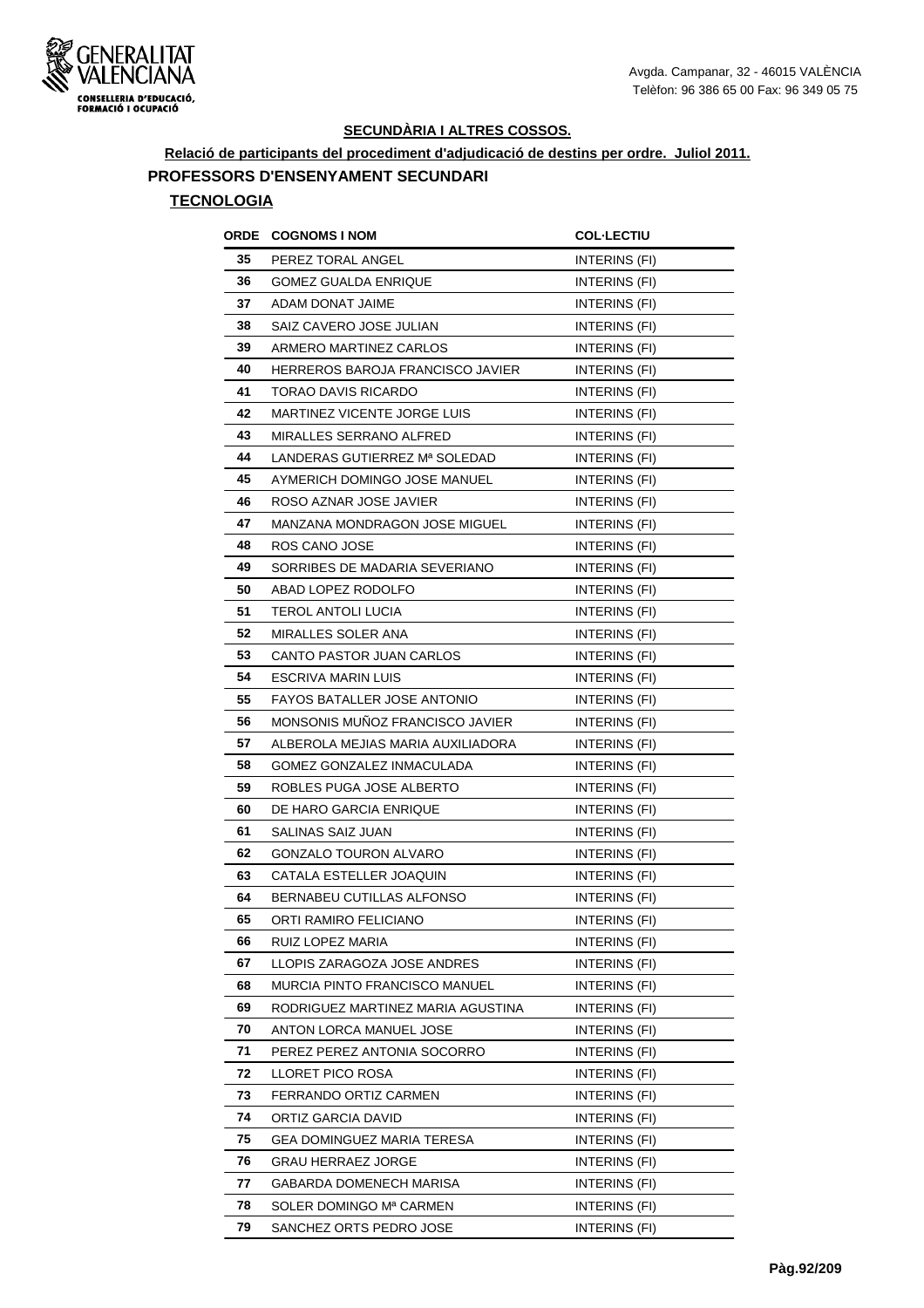

**Relació de participants del procediment d'adjudicació de destins per ordre. Juliol 2011.**

### **PROFESSORS D'ENSENYAMENT SECUNDARI**

| ORDE | <b>COGNOMS I NOM</b>             | <b>COL·LECTIU</b>    |
|------|----------------------------------|----------------------|
| 80   | RODRIGUEZ NAVARRO DAVID          | INTERINS (FI)        |
| 81   | ALIAGA BORRAS PALMIRA            | <b>INTERINS (FI)</b> |
| 82   | <b>FUENTES BOTELLA FRANCISCO</b> | INTERINS (FI)        |
| 83   | LOPEZ PEREZ MARIA DEL CARMEN     | <b>INTERINS (FI)</b> |
| 84   | SEMPERE QUILES GASPAR JESUS      | INTERINS (FI)        |
| 85   | <b>IBANEZ CUERDA ANGEL</b>       | INTERINS (FI)        |
| 86   | BLASCO MARTINEZ M. ASUNCION      | INTERINS (FI)        |
| 87   | CHISVERT GALLUR FERNANDO         | INTERINS (FI)        |
| 88   | ROYO PERIS PILAR                 | INTERINS (FI)        |
| 89   | ROMERO TARTAJ CARLOS             | INTERINS (FI)        |
| 90   | <b>ESCOBAR MOYA PILAR</b>        | INTERINS (FI)        |
| 91   | GRANDE MARTINEZ M. REMEDIO       | INTERINS (FI)        |
| 92   | MAESTRE AMAT SUSANA              | INTERINS (FI)        |
| 93   | QUEROL SABATER ESTELA            | INTERINS (FI)        |
| 94   | FERRANDO CANUT JOSE VICENTE      | INTERINS (FI)        |
| 95   | CELDRAN GUERREIRA BEGOÑA         | <b>INTERINS (FI)</b> |
| 96   | CABRERO FRANCISCO MARIA JOSE     | INTERINS (FI)        |
| 97   | SANTOS AGULLEIRO ANTONIO         | INTERINS (FI)        |
| 98   | LLORCA COTS TERESA               | INTERINS (FI)        |
| 99   | LLORCA GREGORI JOSE              | INTERINS (FI)        |
| 100  | SANCHEZ LOZANO ALICIA            | INTERINS (FI)        |
| 101  | GARCIA CASADO YOLANDA            | INTERINS (FI)        |
| 102  | <b>GOMEZ LLORET MANUEL</b>       | INTERINS (FI)        |
| 103  | PELARDA RODRIGUEZ MARIA PAZ      | INTERINS (FI)        |
| 104  | PEIRO ALONSO ANA                 | INTERINS (FI)        |
| 105  | LOPEZ MIGUEZ JUAN MANUEL         | <b>INTERINS (FI)</b> |
| 106  | RIVAS CABANES JUAN JOSE          | <b>INTERINS (FI)</b> |
| 107  | TORMO VALIENTE LUIS VICENTE      | INTERINS (FI)        |
| 108  | MONSERRAT CATALAN MªJOSE         | INTERINS (FI)        |
| 109  | BUIL PEÑA MARÍA JESÚS            | INTERINS (FI)        |
| 110  | BARTOLOME RODRIGUEZ JOSE PASCUAL | INTERINS (FI)        |
| 111  | RUIZ GRACIA ANTONIO LUIS         | INTERINS (FI)        |
| 112  | CERVERA VELA Mª EUGENIA          | INTERINS (FI)        |
| 113  | MOSCARDO GARCIA MONICA           | INTERINS (FI)        |
| 114  | REVERTE LORENZO MARIA            | INTERINS (FI)        |
| 115  | GARCIA ZARAGOZA JOSEFINA         | INTERINS (FI)        |
| 116  | ROBRES MONFORTE FRANCISCO        | INTERINS (FI)        |
| 117  | MINANA ESCRIVA MARIA ISABEL      | INTERINS (FI)        |
| 118  | <b>BENACHES MIFSUD NATALIA</b>   | INTERINS (FI)        |
| 119  | NEGRE MUNOZ JOAN                 | INTERINS (FI)        |
| 120  | ALEJOS LOPEZ MARIA BEGONA        | INTERINS (FI)        |
| 121  | FERNANDEZ ROIG MARIA EVA         | INTERINS (FI)        |
| 122  | MOLINA HUERTAS Mª ASCENSION      | INTERINS (FI)        |
| 123  | HERNANDEZ SAEZ PABLO             | INTERINS (FI)        |
| 124  | MARTI WENNBERG ELISABET          | INTERINS (FI)        |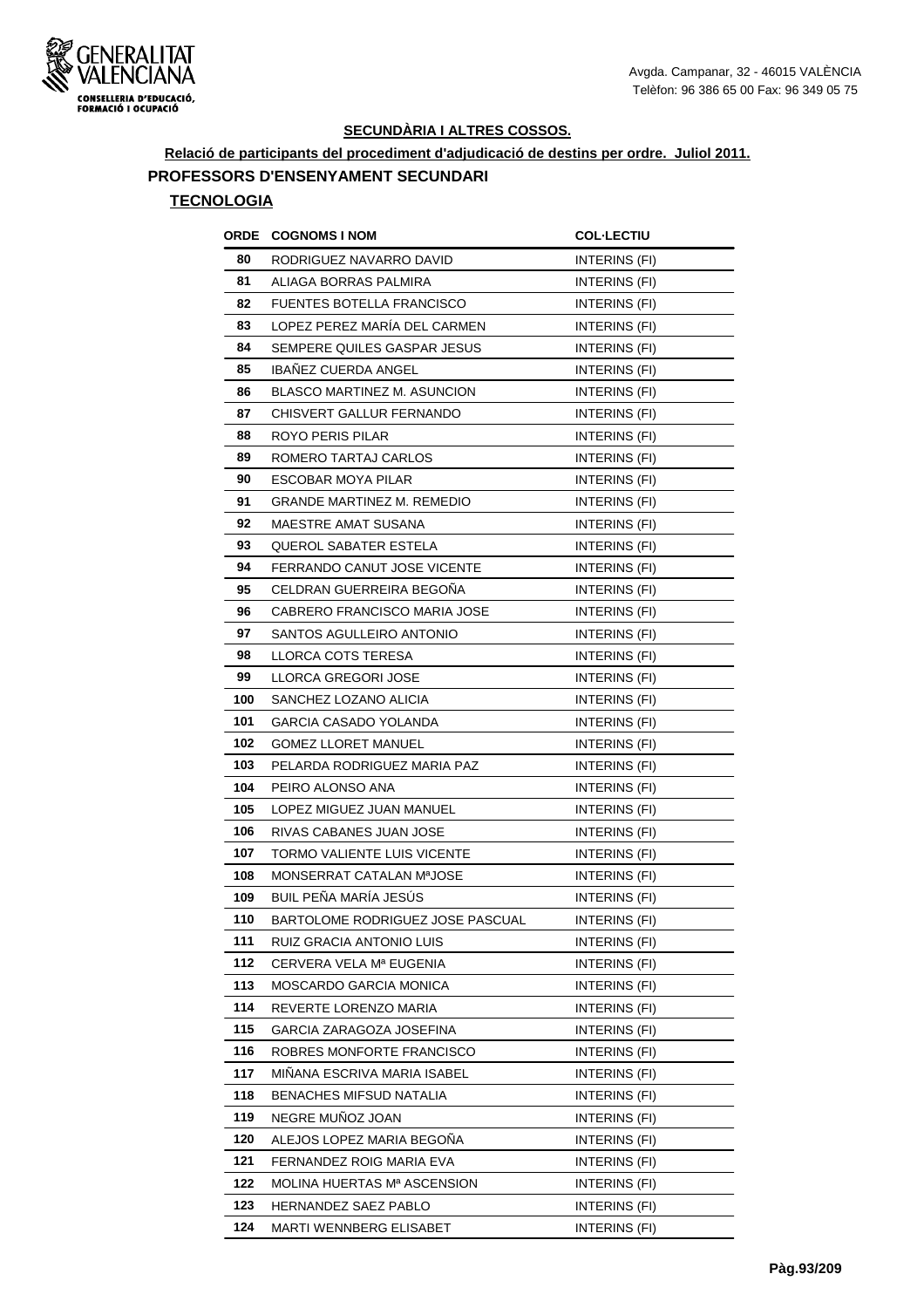

**Relació de participants del procediment d'adjudicació de destins per ordre. Juliol 2011.**

#### **PROFESSORS D'ENSENYAMENT SECUNDARI**

| ORDE | <b>COGNOMS I NOM</b>               | <b>COL-LECTIU</b>    |
|------|------------------------------------|----------------------|
| 125  | BOSCH MATOSES VIRGEN MARIA         | INTERINS (FI)        |
| 126  | ALONSO LOZOYA CRISTINA             | INTERINS (FI)        |
| 127  | GARCIA GARCIA ELENA MARIA          | INTERINS (FI)        |
| 128  | <b>REIG TORRES ISABEL</b>          | INTERINS (FI)        |
| 129  | <b>MACIAN GALLEGO PILAR</b>        | INTERINS (FI)        |
| 130  | MARTINEZ CEREZO Mª AUXILIADORA     | INTERINS (FI)        |
| 131  | <b>VAELLO PEREZ PEDRO</b>          | <b>INTERINS (FI)</b> |
| 132  | CERDA GALIANA MARIO                | INTERINS (FI)        |
| 133  | ARRABAL GARCIA LUIS                | INTERINS (FI)        |
| 134  | ASENSI PONS ROSA                   | INTERINS (FI)        |
| 135  | <b>TORRES SORIA ANGEL</b>          | INTERINS (FI)        |
| 136  | CREMADES MARTINEZ FRANCISCO        | <b>INTERINS (FI)</b> |
| 137  | SANJUAN COLOMER ARTURO             | INTERINS (FI)        |
| 138  | <b>GARCIA ALVITE VÍCTOR MANUEL</b> | INTERINS (FI)        |
| 139  | JIMÉNEZ PERICAS JESÚS              | INTERINS (FI)        |
| 140  | <b>GARCIA SERRA NURIA</b>          | INTERINS (FI)        |
| 141  | GUILL MIRA PABLO JAVIER            | INTERINS (FI)        |
| 142  | BURGOS FERNANDEZ Mª DE LA CREU     | INTERINS (FI)        |
| 143  | RIZO MARTINEZ LUIS VICENTE         | INTERINS (FI)        |
| 144  | BENAVENT REIG JUAN RICARDO         | INTERINS (FI)        |
| 145  | <b>MATEO PEÑALVER TOMAS</b>        | <b>INTERINS (FI)</b> |
| 146  | BLASCO MORENO JOSE LUIS            | INTERINS (FI)        |
| 147  | CAMARA VALERO JOAQUIN              | INTERINS (FI)        |
| 148  | GARCIA FABRA SALVADOR              | INTERINS (FI)        |
| 149  | PRATS CATALA SUSANA                | <b>INTERINS (FI)</b> |
| 150  | <b>BAGAN SEVILLANO CARLOS</b>      | INTERINS (FI)        |
| 151  | ESTEVAN MOLINA CELSO               | INTERINS (FI)        |
| 152  | PARRILLA MARTINEZ MARIA DEL CARMEN | INTERINS (FI)        |
| 153  | RAMON JUAREZ RAQUEL                | INTERINS (FI)        |
| 154  | GAVARA VICIEDO JAVIER              | INTERINS (FI)        |
| 155  | RODRIGUEZ COMINS JULIAN            | INTERINS (FI)        |
| 156  | VILLANUEVA ORTIZ JESUS             | INTERINS (FI)        |
| 157  | CAPDEVILA GARCIA ESTELA            | INTERINS (FI)        |
| 158  | SANFELIX ARROYO ALVARO             | INTERINS (FI)        |
| 159  | CAMUS SANCHEZ ANTONIO JAVIER       | INTERINS (FI)        |
| 160  | SEGURA FERRER CARME                | INTERINS (FI)        |
| 161  | ARGUEDAS SANTAGUEDA YOLANDA        | INTERINS (FI)        |
| 162  | PASCUAL FUENTES FERNANDO           | INTERINS (FI)        |
| 163  | MARTÍNEZ ESCLAPEZ MARÍA MARGARITA  | INTERINS (FI)        |
| 164  | CANDELA HIDALGO FCO. ANTONIO       | INTERINS (FI)        |
| 165  | LORENZO PLUMED PEDRO JOSE          | INTERINS (FI)        |
| 166  | GARCIA GONZALEZ JUAN MIGUEL        | INTERINS (FI)        |
| 167  | OLMIER GONZALEZ JUAN JOSE          | INTERINS (FI)        |
| 168  | FOS CAMARENA Mª SALES              | INTERINS (FI)        |
| 169  | KELLER ALEGRE RAFAEL               | INTERINS (FI)        |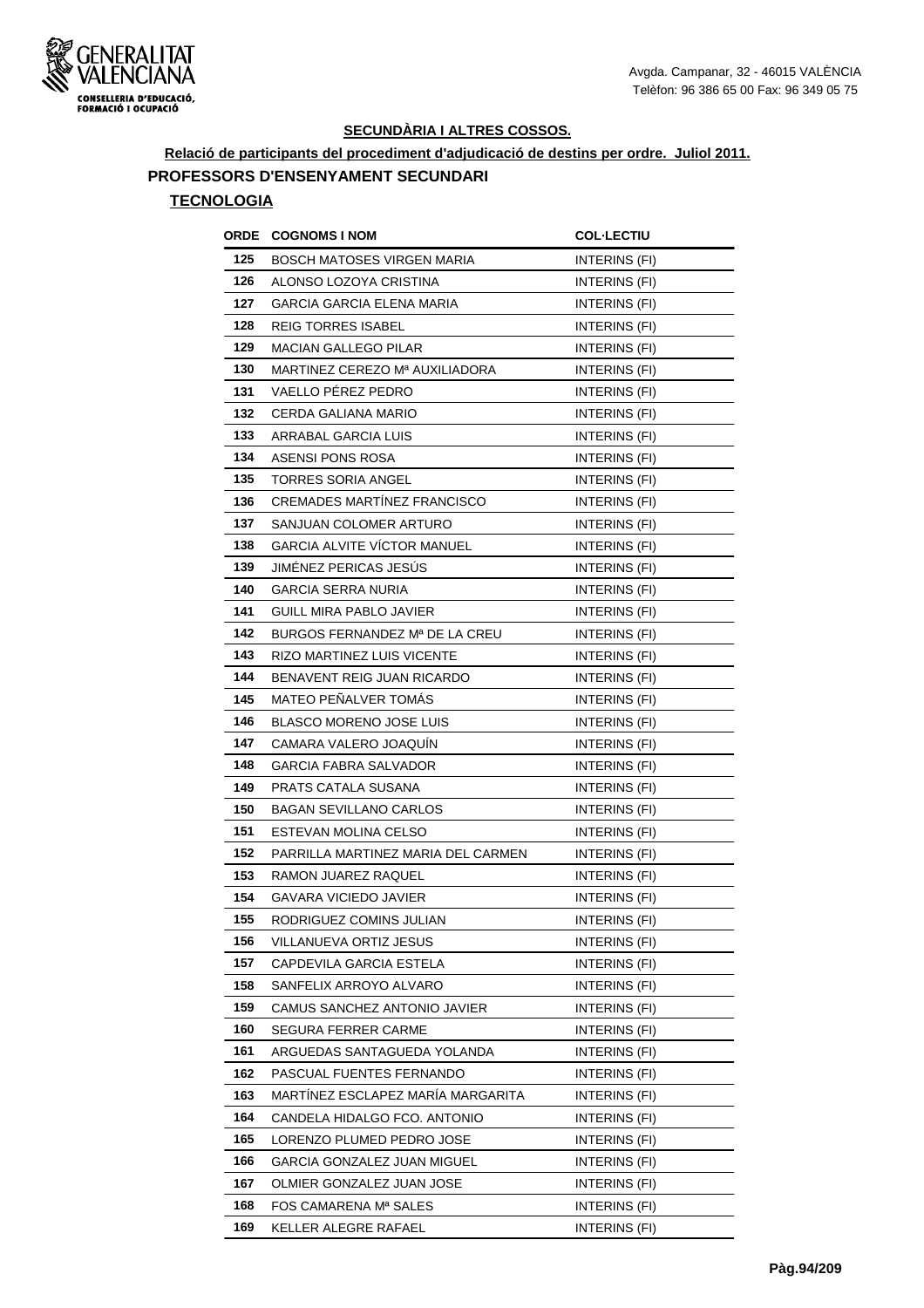

**Relació de participants del procediment d'adjudicació de destins per ordre. Juliol 2011.**

### **PROFESSORS D'ENSENYAMENT SECUNDARI**

| ORDE | <b>COGNOMS I NOM</b>                | <b>COL·LECTIU</b> |
|------|-------------------------------------|-------------------|
| 170  | <b>BORONAT GINER JUAN MANUEL</b>    | INTERINS (FI)     |
| 171  | DONET CAMARENA MARIA JESUS          | INTERINS (FI)     |
| 172  | CATALA CONCA Mª DEL CARMEN          | INTERINS (FI)     |
| 173  | MARTINEZ BRIZ BERNARDO RAMON        | INTERINS (FI)     |
| 174  | SORIANO LLORET ANTONIO              | INTERINS (FI)     |
| 175  | VICEDO LOPEZ YOLANDA                | INTERINS (FI)     |
| 176  | ZARZA CHOCANO VICENTE               | INTERINS (FI)     |
| 177  | GARCÍA MANOTAS Mª ÁNGELES           | INTERINS (FI)     |
| 178  | TORRECILLA MARTÍN MANUEL            | INTERINS (FI)     |
| 179  | PALAZON MONREAL PEDRO ANTONIO       | INTERINS (FI)     |
| 180  | PONS PONS JOSEP ANTONI              | INTERINS (FI)     |
| 181  | LLOR FERRANDEZ FRANCISCO JOSE       | INTERINS (FI)     |
| 182  | BERENGUER BALDO JUAN JOSE           | INTERINS (FI)     |
| 183  | SANCHEZ GALINDO TRINITARIO          | INTERINS (FI)     |
| 184  | HERNANDEZ ORTEGA INMACULADA         | INTERINS (FI)     |
| 185  | NAVARRO PEREZ MARIA REMEDIOS        | INTERINS (FI)     |
| 186  | ALITE PAÑOS ALICIA                  | INTERINS (FI)     |
| 187  | PITARCH MIRAVET JOSÉ MANUEL         | INTERINS (FI)     |
| 188  | TORRIJO ESTEBAN PALMIRA             | INTERINS (FI)     |
| 189  | PERIS BALLESTER MIGUEL ANGEL        | INTERINS (FI)     |
| 190  | <b>GISBERT CLIMENT ANA DELIA</b>    | INTERINS (FI)     |
| 191  | PEREZ CERVERA PEDRO                 | INTERINS (FI)     |
| 192  | MARTINEZ BOCANEGRA IGNACIO          | INTERINS (FI)     |
| 193  | <b>MONSO ESTAL ERNESTO</b>          | INTERINS (FI)     |
| 194  | JOYA HUERTA ANDRES                  | INTERINS (FI)     |
| 195  | LLOPIS MARAVILLA MARCOS             | INTERINS (FI)     |
| 196  | LLOPIS RIBES MARIA JOSE             | INTERINS (FI)     |
| 197  | RIBES GARCIA TERESA                 | INTERINS (FI)     |
| 198  | RIDAURA SOLER MARÍA AMPARO          | INTERINS (FI)     |
| 199  | <b>MAYOR PEREZ TERESA</b>           | INTERINS (FI)     |
| 200  | LINARES GARCÍA MARÍA DOLORES        | INTERINS (FI)     |
| 201  | LEON GARCIA GANGO ANA ISABEL        | INTERINS (FI)     |
| 202  | ARMADA JORRO MARIA ELENA            | INTERINS (FI)     |
| 203  | SANJOSE MUÑOZ MARIA TERESA          | INTERINS (FI)     |
| 204  | FORNES GARCIA ALBERTO               | INTERINS (FI)     |
| 205  | BORRAS RODRIGO HILARIO              | INTERINS (FI)     |
| 206  | EXPOSITO FONT JAVIER                | INTERINS (FI)     |
| 207  | NAGATSUKA BARCELO LIDO ADORACIÓN    | INTERINS (FI)     |
| 208  | BELTRAN PEREZ Mª LARA               | INTERINS (FI)     |
| 209  | LLOBEL PARGA JUAN                   | INTERINS (FI)     |
| 210  | GONZALEZ BARGUES SILVIA ENCARNACION | INTERINS (FI)     |
| 211  | GARCÍA QUINTO JUAN FABIAN           | INTERINS (FI)     |
| 212  | CAPILLA ESQUITINO MIGUEL ANGEL      | INTERINS (FI)     |
| 213  | OSCA MARTINEZ CORBERA ENRIQUE       | INTERINS (FI)     |
| 214  | NAVARRO JULI ISABEL ALICIA          | INTERINS (FI)     |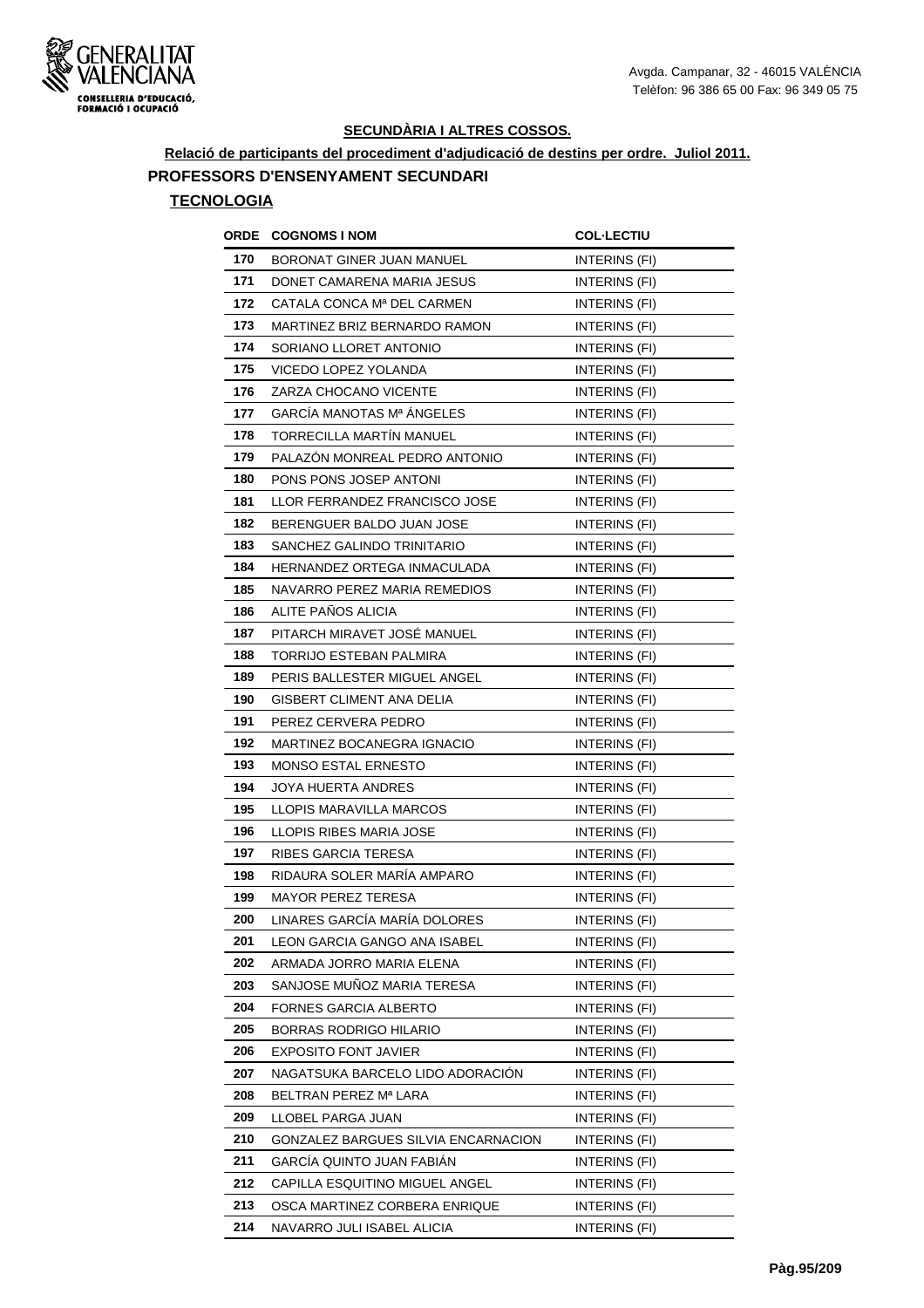

**Relació de participants del procediment d'adjudicació de destins per ordre. Juliol 2011.**

#### **PROFESSORS D'ENSENYAMENT SECUNDARI**

| ORDE | <b>COGNOMS I NOM</b>                                    | <b>COL·LECTIU</b>    |
|------|---------------------------------------------------------|----------------------|
| 215  | <b>CUCO GIMENEZ JOSE VICENTE</b>                        | INTERINS (FI)        |
| 216  | ABAD BLAY INES                                          | <b>INTERINS (FI)</b> |
| 217  | MARTINEZ PEREZ JORGE                                    | INTERINS (FI)        |
| 218  | MINANA SABATER ROSA MARIA                               | INTERINS (FI)        |
| 219  | GOMEZ ABALOS ELENA                                      | INTERINS (FI)        |
| 220  | IVORRA OSETE FRANCISCA MARIA                            | INTERINS (FI)        |
| 221  | SANCHEZ AMOROS MIGUEL                                   | INTERINS (FI)        |
| 222  | NAVARRO APARICIO ANTONIO                                | INTERINS (FI)        |
| 223  | LINARES BELDA FERNANDO                                  | INTERINS (FI)        |
| 224  | SANCHEZ AMOROS MARIA GRACIA                             | INTERINS (FI)        |
| 225  | SERRAL VISQUERT ROSA BELINDA                            | INTERINS (FI)        |
| 226  | CREMADES RODEJA ROGER                                   | INTERINS (FI)        |
| 227  | BRAVO FERNANDEZ SARA ISABEL                             | INTERINS (FI)        |
| 228  | CASTELLO BERNAL EVA Mª                                  | INTERINS (FI)        |
| 229  | CEPERO FERRER JOSE MANUEL                               | INTERINS (FI)        |
| 230  | CORRAL GONZALEZ PILAR JULIA                             | INTERINS (FI)        |
| 231  | DE LA FUENTE ARAGON ALBERTO                             | INTERINS (FI)        |
| 232  | GARCERA RIUS ELENA                                      | INTERINS (FI)        |
| 233  | SALES GUTIERREZ CARLOS                                  | INTERINS (FI)        |
| 234  | PARRA CAMACHO SALVADOR                                  | INTERINS (FI)        |
| 235  | SANCHEZ GIMENEZ INMACULADA CONCEPCION                   | <b>INTERINS (FI)</b> |
| 236  | FORNER DIEGO MONICA                                     | INTERINS (FI)        |
| 237  | PLUMED FERRER RAQUEL                                    | INTERINS (FI)        |
| 238  | SEGURA ALCARAZ Mª DEL PILAR                             | <b>INTERINS (FI)</b> |
| 239  | BALAGUER PEREZ MARIA                                    | INTERINS (FI)        |
| 240  | MIRET MIRET TERESA CRISTINA                             | INTERINS (FI)        |
| 241  | GARCIA DE LAS BAYONAS PIÑANA MARIA ISABEI INTERINS (FI) |                      |
| 242  | BERNAL GONZALVEZ VALLIVANA                              | INTERINS (FI)        |
| 243  | SACRISTAN LIMA ALEJANDRO                                | INTERINS (FI)        |
| 244  | OLTRA HERNANDEZ MARIA ISABEL                            | INTERINS (FI)        |
| 245  | FERRETE VARO JUAN PEDRO                                 | INTERINS (FI)        |
| 246  | MORENO MARTIN MIGUEL ANGEL                              | <b>INTERINS (FI)</b> |
| 247  | MOCHOLI GUTIERREZ MARINA                                | INTERINS (FI)        |
| 248  | TALON MADRID MONICA                                     | INTERINS (FI)        |
| 249  | TORMO GINER FRANCISCO RAFAEL                            | INTERINS (FI)        |
| 250  | COLOMER LLORET CONCEPCION                               | INTERINS (FI)        |
| 251  | VARGAS AMELIN DANIEL                                    | INTERINS (FI)        |
| 252  | <b>GARCIA GALDON NURIA</b>                              | INTERINS (FI)        |
| 253  | RODRIGUEZ RUIZ ALBERTO                                  | INTERINS (FI)        |
| 254  | POVEDA NAREJOS JOSE ANTONIO                             | INTERINS (FI)        |
| 255  | NAVARRO PITARCH BERTA                                   | INTERINS (FI)        |
| 256  | TALENS FELIS JUAN BAUTISTA                              | INTERINS (FI)        |
| 257  | VALIENTE CARBONELL JORGE ANGEL                          | INTERINS (FI)        |
| 258  | GISBERT AZNAR FRANCISCO                                 | INTERINS (FI)        |
| 259  | ALVAREZ HERNANDEZ ANA IRATXE                            | INTERINS (FI)        |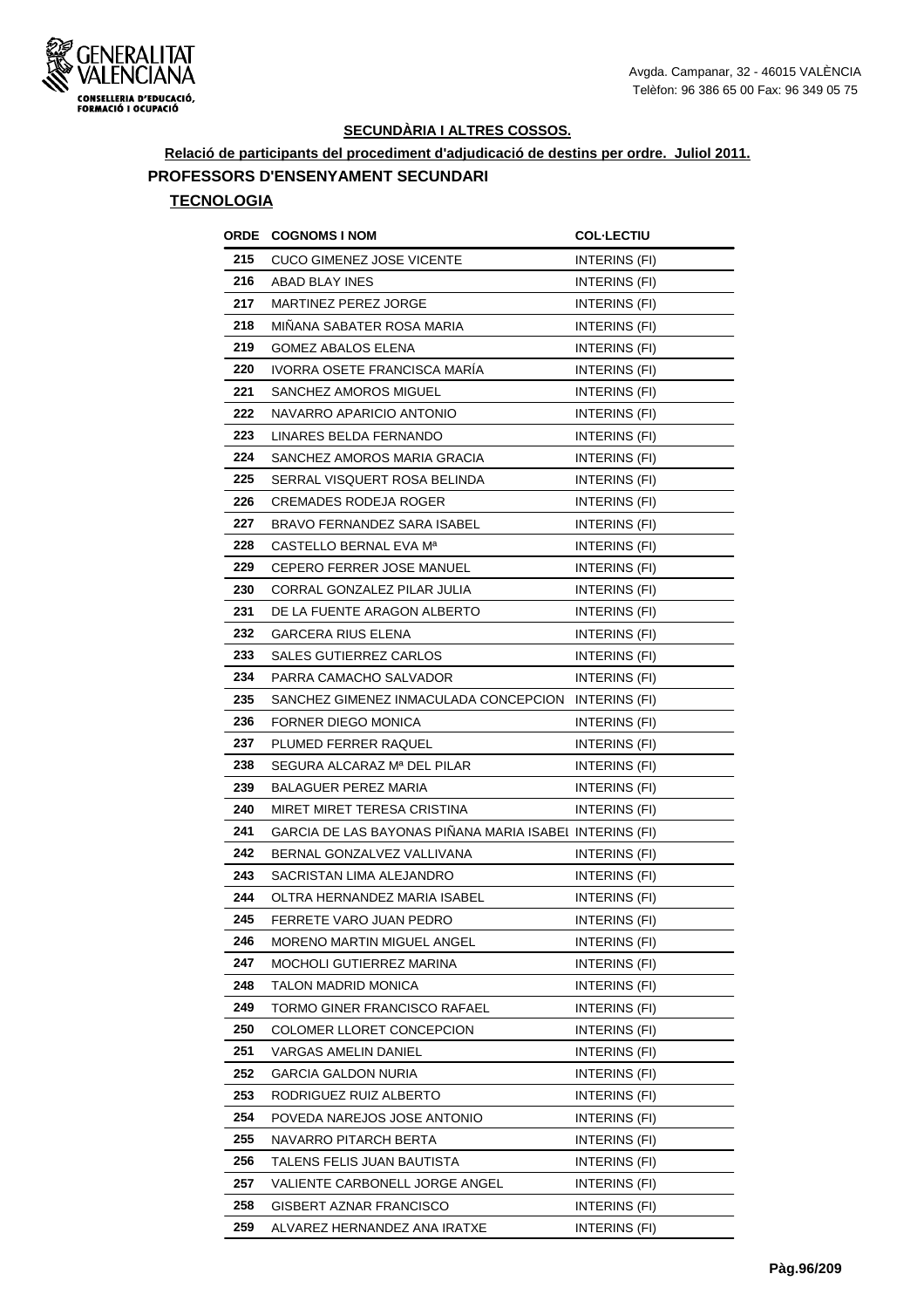

**Relació de participants del procediment d'adjudicació de destins per ordre. Juliol 2011.**

#### **PROFESSORS D'ENSENYAMENT SECUNDARI**

| ORDE | <b>COGNOMS I NOM</b>           | <b>COL·LECTIU</b>    |
|------|--------------------------------|----------------------|
| 260  | MONTALVO ESTAÑ LUCIA           | INTERINS (FI)        |
| 261  | SAEZ FERNANDEZ ALFONSO         | <b>INTERINS (FI)</b> |
| 262  | <b>GOMEZ PEREZ SONIA</b>       | INTERINS (FI)        |
| 263  | <b>GANDIA CHULVI VICENTE</b>   | <b>INTERINS (FI)</b> |
| 264  | QUILIS MARZAL MONICA           | <b>INTERINS (FI)</b> |
| 265  | VAZQUEZ OLMEDA JUANA           | INTERINS (FI)        |
| 266  | GOMEZ FERNANDEZ ENCARNACION    | INTERINS (FI)        |
| 267  | LEON BERNALDEZ MARIA MILAGROS  | INTERINS (FI)        |
| 268  | GARCIA VALLEJO DANIEL          | INTERINS (FI)        |
| 269  | MONFORT ROSA LORENZO JAVIER    | INTERINS (FI)        |
| 270  | BAYARRI CRESPO CAROLINA        | INTERINS (FI)        |
| 271  | RAGA CASAÑ NOELIA              | INTERINS (FI)        |
| 272  | <b>CEBRIAN GIMENEZ EVA</b>     | INTERINS (FI)        |
| 273  | <b>VOLTOLINI ROBERTO</b>       | INTERINS (FI)        |
| 274  | PEREZ PEREZ MARIA DOLORES      | INTERINS (FI)        |
| 275  | BENAVENT ARANDA SANTIAGO       | INTERINS (FI)        |
| 276  | NAVARRO LOPEZ ANA MARIA        | INTERINS (FI)        |
| 277  | FERNANDEZ BONO MARIA TERESA    | INTERINS (FI)        |
| 278  | <b>GRAU BARRERA BEATRIZ</b>    | INTERINS (FI)        |
| 279  | <b>JUAREZ LATORRE IGNACIO</b>  | INTERINS (FI)        |
| 280  | CALABUIG CONEJERO JOAQUINA     | INTERINS (FI)        |
| 281  | FERNANDEZ TORRECILLAS CRISTIAN | INTERINS (FI)        |
| 282  | JIMENEZ ESCRIBANO MARIA ELORA  | INTERINS (FI)        |
| 283  | ARIAS MONTAÑANA LUCIA          | INTERINS (FI)        |
| 284  | MORENO MARTINEZ CATALINA       | INTERINS (FI)        |
| 285  | SANCHEZ SANCHEZ DESAMPARADOS   | INTERINS (FI)        |
| 286  | <b>MORATA ALBEROLA RAMON</b>   | INTERINS (FI)        |
| 287  | <b>FAYOS TORMO PATRICIA</b>    | INTERINS (FI)        |
| 288  | ROIG PIERA BENJAMIN            | INTERINS (FI)        |
| 289  | RIBERA JULIAN LAURA            | INTERINS (FI)        |
| 290  | RIBES CANUT DAVID              | INTERINS (FI)        |
| 291  | DONIS MARTINEZ RAQUEL          | INTERINS (FI)        |
| 292  | <b>GARCIA DURA ESTEFANIA</b>   | INTERINS (FI)        |
| 293  | SALES NEBOT LAURA              | INTERINS (FI)        |
| 294  | GARCIA CAMPO DAVID             | <b>INTERINS (FI)</b> |
| 295  | PELLICER OLASO MIGUEL          | INTERINS (FI)        |
| 296  | SEDZE PUCHOL CAROLINA          | INTERINS (FI)        |
| 297  | ESTELLES COMPAÑ PAOLA          | INTERINS (FI)        |
| 298  | FERRERO PENADES BEGOÑA         | INTERINS (FI)        |
| 299  | SIFRE GONZALEZ SARA            | INTERINS (FI)        |
| 300  | ESTEVAN PLASENCIA RUTH         | INTERINS (FI)        |
| 301  | SANZ ALBA CARLOS               | INTERINS (FI)        |
| 302  | NAVARRO ROMERO LORENA          | INTERINS (FI)        |
| 303  | ARBOLEDAS MARIN FRANCISCA      | INTERINS (FI)        |
| 304  | SACRISTAN ZAPATA PILAR         | INTERINS (FI)        |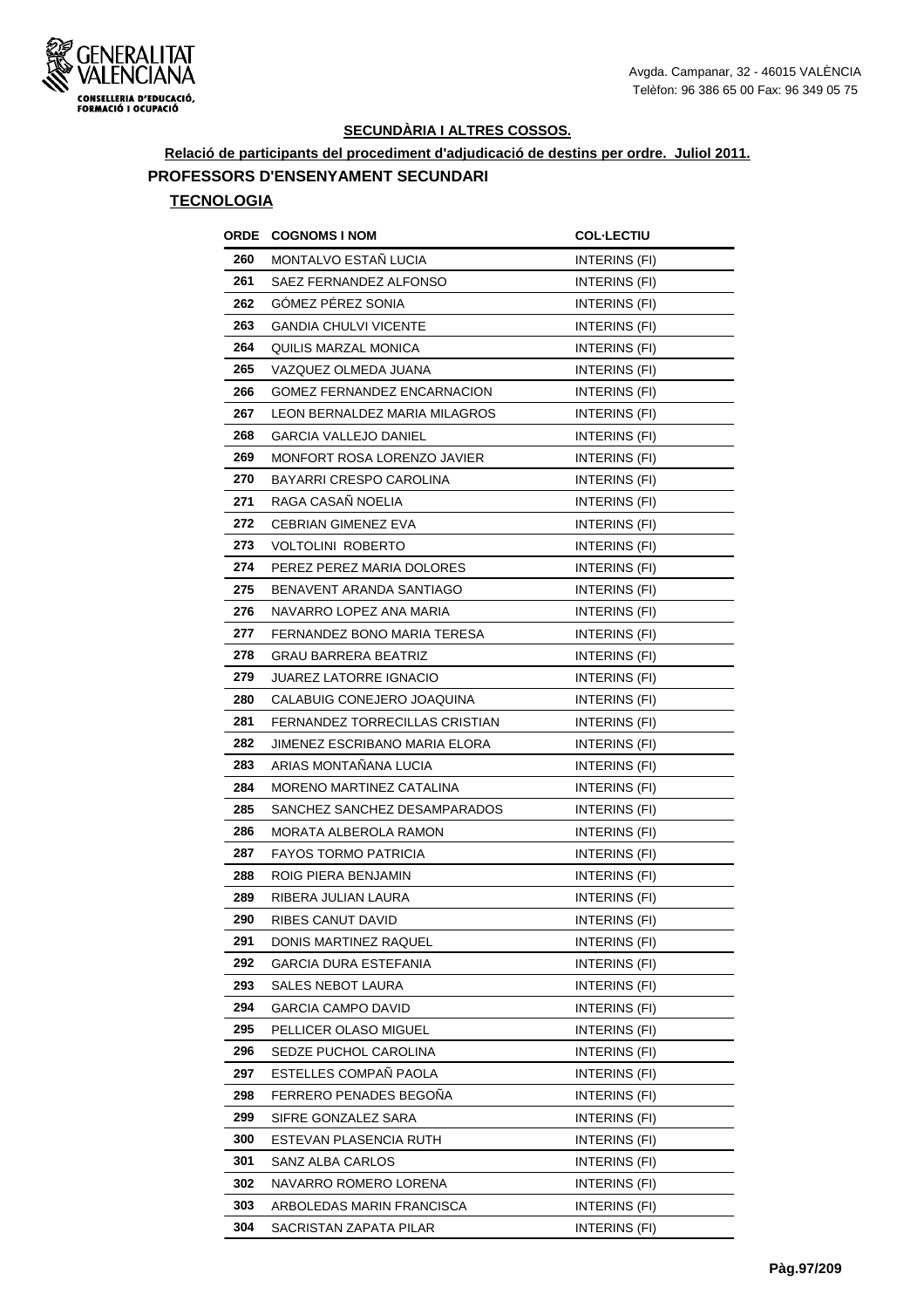

**Relació de participants del procediment d'adjudicació de destins per ordre. Juliol 2011.**

#### **PROFESSORS D'ENSENYAMENT SECUNDARI**

#### **TECNOLOGIA**

|     | <b>ORDE COGNOMS INOM</b> | <b>COL-LECTIU</b> |
|-----|--------------------------|-------------------|
|     | 305 LLUCH REVERT LIDIA   | INTERINS (FI)     |
| 306 | PEREZ PARRA EDELWEISS    | INTERINS (FI)     |

#### **FORMACIÓ I ORIENTACIÓ LABORAL**

|              | ORDE COGNOMS I NOM               | <b>COL-LECTIU</b>    |
|--------------|----------------------------------|----------------------|
| 1            | SEGURA SALVADOR TERESA D.        | <b>INTERINS (FI)</b> |
| $\mathbf{2}$ | PARRENO BELTRAN MARIA JOSE       | INTERINS (FI)        |
| 3            | GARCIA ROYO Mª GUADALUPE         | INTERINS (FI)        |
| 4            | <b>BONET MARCOS REMEDIOS</b>     | <b>INTERINS (FI)</b> |
| 5            | <b>BONO BESALDUCH VICENTE</b>    | INTERINS (FI)        |
| 6            | MOMPO GRAU MARGARITA             | INTERINS (FI)        |
| 7            | TAVERNER SANCHEZ FRANCISCO BERN. | INTERINS (FI)        |
| 8            | ALANDI ESTEBAN Mª ELISA          | INTERINS (FI)        |
| 9            | GONZALEZ NAVARRO MILAGROS        | <b>INTERINS (FI)</b> |
| 10           | NABAS TUZON PILAR                | INTERINS (FI)        |
| 11           | GRANERO CONCHILLO ROSARIO CARMEN | INTERINS (FI)        |
| 12           | BLANCO DIAZ MARIA DEL CARMEN     | INTERINS (FI)        |
| 13           | BORRAS LACASA MIGUEL ANGEL       | INTERINS (FI)        |
| 14           | <b>GOMEZ MUNOZ PILAR</b>         | INTERINS (FI)        |
| 15           | PLA PRIMO LUCINDA                | INTERINS (FI)        |
| 16           | LLOBELL MOMPO JAVIER             | INTERINS (FI)        |
| 17           | ROCHINA SANCHEZ PASCUAL          | INTERINS (FI)        |
| 18           | PEREZ DIAZ JOSE LUIS             | INTERINS (FI)        |
| 19           | RUIXO VILLAR TRINIDAD            | <b>INTERINS (FI)</b> |
| 20           | SEGARRA RAUSELL JULIA            | INTERINS (FI)        |
| 21           | CARA MUNOZ ANTONIO               | INTERINS (FI)        |
| 22           | GUARINO DRAGO JOSEFA             | INTERINS (FI)        |
| 23           | NAVARRO ROMERO MARIA JOSE        | <b>INTERINS (FI)</b> |
| 24           | MAGRANER ESCRIHUELA ROSA Mª      | INTERINS (FI)        |
| 25           | MANANES HUERGA ARACELI           | <b>INTERINS (FI)</b> |
| 26           | RAMON PORTALES GASPAR VICENTE    | INTERINS (FI)        |
| 27           | <b>LUJAN BORRULL ISABEL</b>      | INTERINS (FI)        |
| 28           | SOLER ILLESCAS ROSA MARIA        | INTERINS (FI)        |
| 29           | PEREZ CAZORLA ALFONSO            | INTERINS (FI)        |
| 30           | TORIBIO VERGARA ANGELES SABINA   | INTERINS (FI)        |
| 31           | MORENO VALERO ASCENSION          | INTERINS (FI)        |
| 32           | PEDROS LAPUENTE CARMEN           | INTERINS (FI)        |
| 33           | FELICI GONZALEZ ANA CRISTINA     | <b>INTERINS (FI)</b> |
| 34           | <b>ORTEGA GARCIA ISABEL</b>      | INTERINS (FI)        |
| 35           | LLINARES GARCIA FCO. JOSE        | INTERINS (FI)        |
| 36           | MORERA CABRELLES JOSE            | INTERINS (FI)        |
| 37           | MALONDA SANZ JUAN JOSE           | INTERINS (FI)        |
| 38           | QUIRANT BUENO RAMON              | INTERINS (FI)        |
| 39           | RUBIO PENA JOSE                  | INTERINS (FI)        |
| 40           | RUIZ DE LOPE FLUXA GABRIEL       | <b>INTERINS (FI)</b> |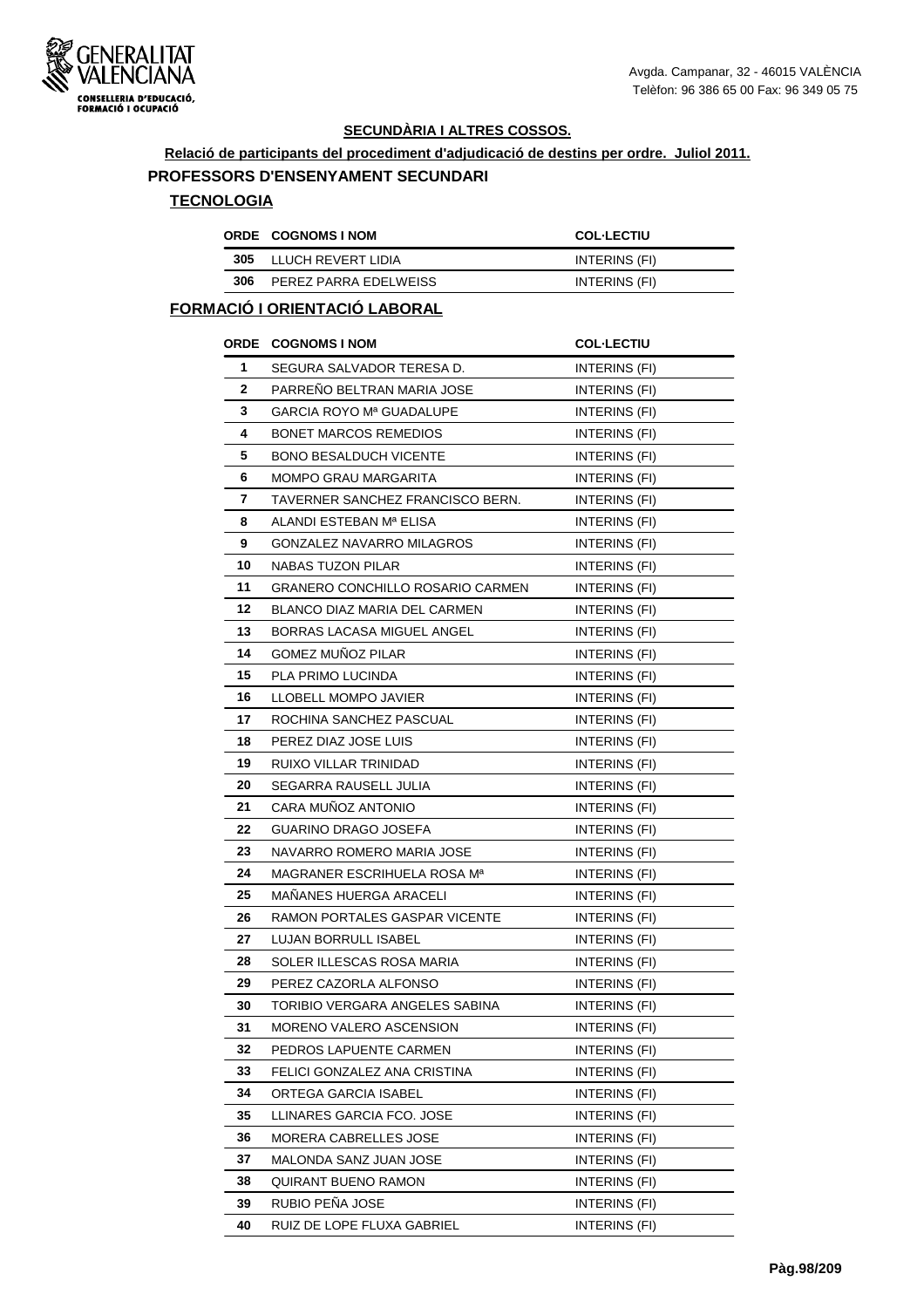

# **Relació de participants del procediment d'adjudicació de destins per ordre. Juliol 2011. PROFESSORS D'ENSENYAMENT SECUNDARI**

# **FORMACIÓ I ORIENTACIÓ LABORAL**

| ORDE | <b>COGNOMS I NOM</b>              | <b>COL·LECTIU</b>    |
|------|-----------------------------------|----------------------|
| 41   | <b>SANCHEZ YEPES MANUEL</b>       | INTERINS (FI)        |
| 42   | SAEZ DEL PINO FERNANDO            | INTERINS (FI)        |
| 43   | PERIS PORCAR YOLANDA              | INTERINS (FI)        |
| 44   | CASANOVAS AZNAR FERNANDO          | <b>INTERINS (FI)</b> |
| 45   | SERNA PAYA MARIANO M.C.           | INTERINS (FI)        |
| 46   | LOPEZ LACARRA AQUILINO            | INTERINS (FI)        |
| 47   | AVELLA ALEMANY AMPARO DOLORES     | INTERINS (FI)        |
| 48   | RIBERA PERIS MARIA CARMEN         | INTERINS (FI)        |
| 49   | CAUDELI MILLET MARIA TERESA       | <b>INTERINS (FI)</b> |
| 50   | SANEGRE REVERT MARGARITA          | INTERINS (FI)        |
| 51   | UBEDA BARBERA Mª LLUISA           | INTERINS (FI)        |
| 52   | REAL ROIG FRANCISCA               | <b>INTERINS (FI)</b> |
| 53   | RICO FLORES ANGELES               | INTERINS (FI)        |
| 54   | MONTE DE LA OCA PRIETO PALOMA     | INTERINS (FI)        |
| 55   | CAMPOS VILLODRE CARMEN JULIA      | INTERINS (FI)        |
| 56   | ORTIZ ALBIACH MARIA AMPARO        | INTERINS (FI)        |
| 57   | GOIG SANCHEZ MARIA MERCEDES       | INTERINS (FI)        |
| 58   | POVEDA LOPEZ ANA BELEN            | INTERINS (FI)        |
| 59   | CANET MARTI MARIA TRINIDAD        | INTERINS (FI)        |
| 60   | MORENO MARTI FRANCISCO JAVIER     | INTERINS (FI)        |
| 61   | SANCHIS VILA LOURDES              | <b>INTERINS (FI)</b> |
| 62   | CERVERA PLANELLS MARIA LUISA      | INTERINS (FI)        |
| 63   | BERNABEU GARCIA MARIA ESTHER      | INTERINS (FI)        |
| 64   | MADRID MOLINA LARA                | <b>INTERINS (FI)</b> |
| 65   | HERNANDEZ ESCRIVA MARIA JOSE      | INTERINS (FI)        |
| 66   | REMOHI GOZALVO Mª GLORIA          | INTERINS (FI)        |
| 67   | CLIMENT TUDELA MARIA NIEVES       | INTERINS (FI)        |
| 68   | CASTRO CUADROS ROBERTO            | INTERINS (FI)        |
| 69   | CONTRERAS TOLOSA MARIA JULIA      | INTERINS (FI)        |
| 70   | SANCHEZ LOPEZ ROSA MARIA          | <b>INTERINS (FI)</b> |
| 71   | ALCARAZ SANTONJA MARIA CONSUELO   | INTERINS (FI)        |
| 72   | BROTONS BAROJA ANA                | INTERINS (FI)        |
| 73   | BELTRAN AGUILELLA MONICA          | INTERINS (FI)        |
| 74   | PASCUAL SORET ANA M.              | INTERINS (FI)        |
| 75   | COBOS BERNAL JUAN FRANCISCO       | INTERINS (FI)        |
| 76   | MARCILLA SILLA ANA                | INTERINS (FI)        |
| 77   | CASANOVA PEREZ ROSER              | INTERINS (FI)        |
| 78   | RODRIGO GADEA MARIA VICENTA       | INTERINS (FI)        |
| 79   | <b>IGLESIAS POZO MARIA ESTHER</b> | <b>INTERINS (FI)</b> |
| 80   | ESTESO MOYA ROSA MARÍA            | INTERINS (FI)        |
| 81   | GABARDA MACIAN ANGEL              | INTERINS (FI)        |
| 82   | FERRER GEA CARMEN                 | INTERINS (FI)        |
| 83   | LOPEZ SEGURA NURIA                | INTERINS (FI)        |
| 84   | GUINOT CHAUME SALVADOR MANUEL     | INTERINS (FI)        |
| 85   | VALERO BIOT DANIEL                | INTERINS (FI)        |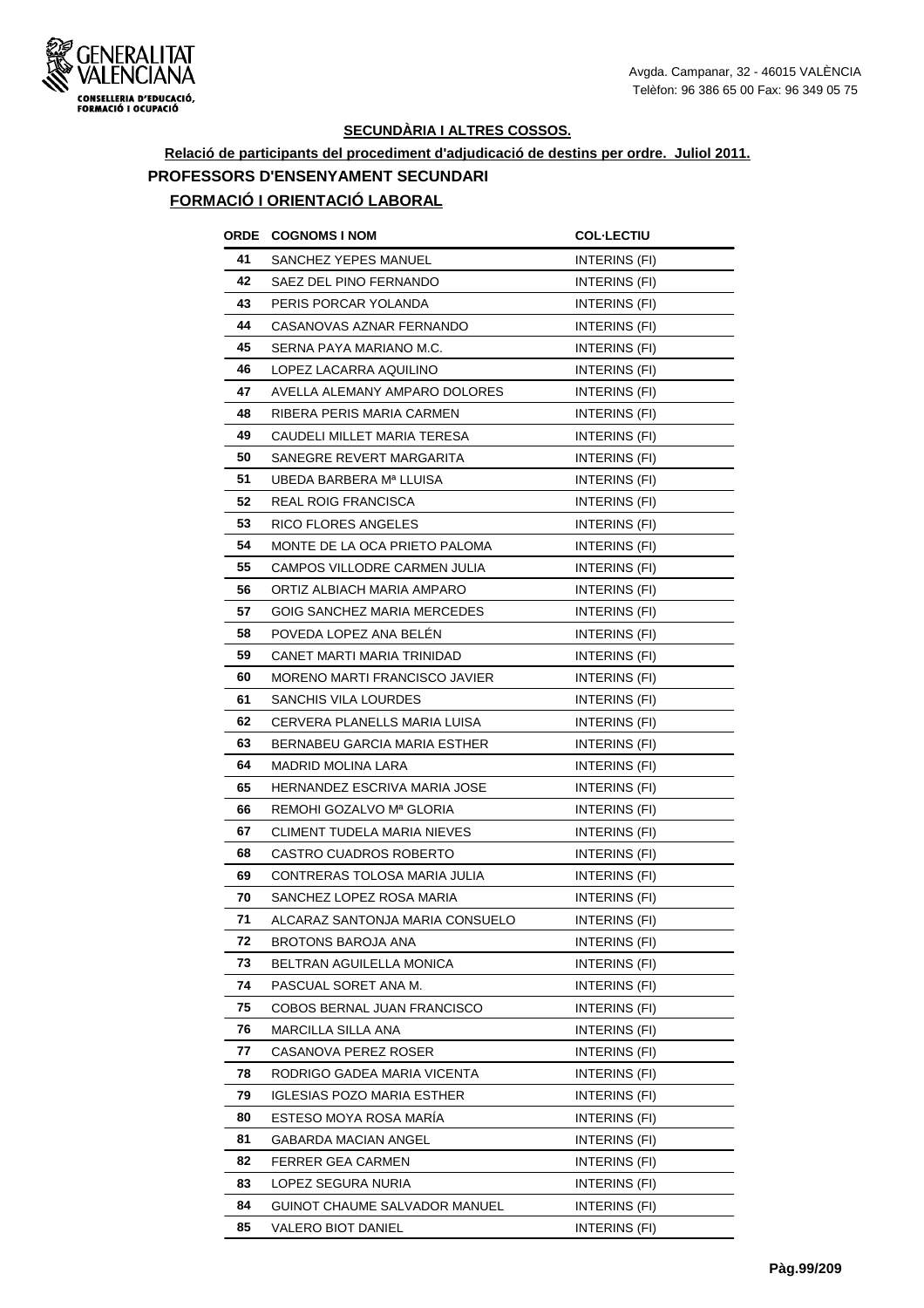

# **Relació de participants del procediment d'adjudicació de destins per ordre. Juliol 2011. PROFESSORS D'ENSENYAMENT SECUNDARI**

## **FORMACIÓ I ORIENTACIÓ LABORAL**

| ORDE | <b>COGNOMS I NOM</b>               | <b>COL-LECTIU</b>    |
|------|------------------------------------|----------------------|
| 86   | RONDA OLIVER FRANCISCA             | INTERINS (FI)        |
| 87   | SASTRUS IZQUIERDO TERESA           | <b>INTERINS (FI)</b> |
| 88   | MONTANES BOIX ESTHER MARIA         | INTERINS (FI)        |
| 89   | DIAZ RUIZ MARIA TRINIDAD           | INTERINS (FI)        |
| 90   | GUTIERREZ MENARGUES JOSE ANDRES    | INTERINS (FI)        |
| 91   | JAEN BALLESTER GONZALO             | INTERINS (FI)        |
| 92   | TENA CORNELLES DAVID               | INTERINS (FI)        |
| 93   | GISBERT AZNAR ROSA MARIA           | <b>INTERINS (FI)</b> |
| 94   | AGUILERA BLASCO EVA MARIA          | INTERINS (FI)        |
| 95   | <b>BRUIXOLA TORRES MARIA JOSE</b>  | INTERINS (FI)        |
| 96   | FOLLANA RAMON LUCIA DOLORES        | INTERINS (FI)        |
| 97   | <b>FOS GUILLEN NATALIA</b>         | INTERINS (FI)        |
| 98   | MARTINEZ RODRIGUEZ ANA             | <b>INTERINS (FI)</b> |
| 99   | <b>BONO MARTINEZ BLANCA</b>        | INTERINS (FI)        |
| 100  | LUCAS TOMAS MARIA DELFINA          | <b>INTERINS (FI)</b> |
| 101  | CAMPOS PONS Mª ESPERANZA           | INTERINS (FI)        |
| 102  | TORRES CLIMENT CLARA ISABEL        | <b>INTERINS (FI)</b> |
| 103  | MARTIN LLIBEROS IGNACIO            | INTERINS (FI)        |
| 104  | PECORARO BAEZ ESPERANZA            | INTERINS (FI)        |
| 105  | GONZALEZ VIDAL MARIA DEL CARMEN    | INTERINS (FI)        |
| 106  | EGIDO CUQUERELLA Mª MANUELA        | <b>INTERINS (FI)</b> |
| 107  | MONTAVA DEL ARCO AURORA            | <b>INTERINS (FI)</b> |
| 108  | <b>MIRAS SANCHIS MARÍA ANGELES</b> | <b>INTERINS (FI)</b> |
| 109  | <b>MIFSUT CLIMENT ESTHER</b>       | <b>INTERINS (FI)</b> |
| 110  | PALACIOS PEREIRA MARIA CONSUELO    | INTERINS (FI)        |
| 111  | REYES LOPEZ MARIA DEL MAR          | INTERINS (FI)        |
| 112  | <b>VICENTE DOMINGO ESTHER</b>      | INTERINS (FI)        |
| 113  | JORQUES REVERT GUILLERMO           | INTERINS (FI)        |
| 114  | LLACER DIAZ GUADALUPE              | INTERINS (FI)        |
| 115  | LOPEZ VILA GLORIA                  | INTERINS (FI)        |
| 116  | MARTINEZ PERIS ALVARO              | INTERINS (FI)        |
| 117  | <b>IBAÑEZ AGUILAR PABLO</b>        | INTERINS (FI)        |
| 118  | MENOR RODRIGUEZ SUSANA             | <b>INTERINS (FI)</b> |
| 119  | CALVO SANZ VICENTA                 | INTERINS (FI)        |
| 120  | FIGUEREDO ESCRIG JAVIER            | INTERINS (FI)        |
| 121  | VANO BENEYTO MARIA JOSE            | INTERINS (FI)        |
| 122  | PALOMARES BELTRA NOELIA            | INTERINS (FI)        |
| 123  | GARCIA BRIZUELA PEDRO JOSE         | INTERINS (FI)        |
| 124  | BENAVENT BENAVENT TERESA           | INTERINS (FI)        |
| 125  | MARTINEZ GOMEZ RAUL                | INTERINS (FI)        |
| 126  | GARCIA ORTUÑO MARÍA DESAMPARADOS   | INTERINS (FI)        |
| 127  | <b>GORDERO MORENO LAURA</b>        | INTERINS (FI)        |
| 128  | ORTUNO RAMIREZ MARIA DEL PILAR     | INTERINS (FI)        |
| 129  | GARCIA GIMENEZ JOSE ANTONIO        | INTERINS (FI)        |
| 130  | ROMERO ROY NADIA                   | INTERINS (FI)        |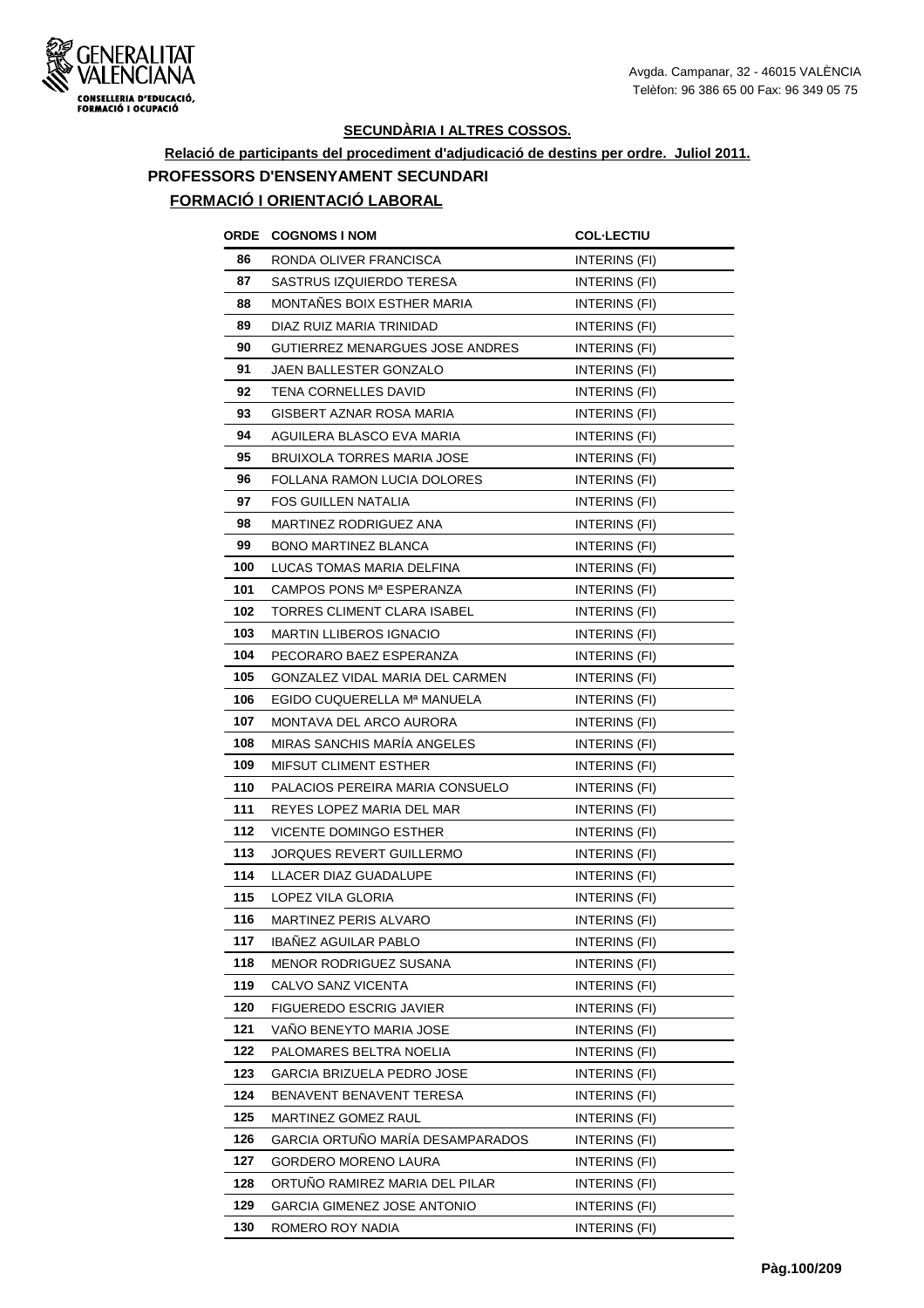

# **Relació de participants del procediment d'adjudicació de destins per ordre. Juliol 2011. PROFESSORS D'ENSENYAMENT SECUNDARI**

## **FORMACIÓ I ORIENTACIÓ LABORAL**

| <b>ORDE</b> | <b>COGNOMS I NOM</b>                  | <b>COL-LECTIU</b> |
|-------------|---------------------------------------|-------------------|
| 131         | MARTINEZ MARTINEZ ANA MARIA           | INTERINS (FI)     |
| 132         | PALLARES GIL MARIA BELEN              | INTERINS (FI)     |
| 133         | <b>ROS GARCIA M ANGELES</b>           | INTERINS (FI)     |
| 134         | DE FEZ SOLAZ MARIA CARMEN             | INTERINS (FI)     |
| 135         | ARROYAS ROIG MARIA AMPARO             | INTERINS (FI)     |
| 136         | <b>OJEDA BACHILLER PATRICIA</b>       | INTERINS (FI)     |
| 137         | SANZ OSUNA VERONICA                   | INTERINS (FI)     |
| 138         | BRIÑAS PARDO LUIS                     | INTERINS (FI)     |
| 139         | <b>BALAGUER MONTERO MARIA EUGENIA</b> | INTERINS (FI)     |
| 140         | MUÑOZ GIL JULIA                       | INTERINS (FI)     |
| 141         | SANAHUJA EMBUENA PATRICIA             | INTERINS (FI)     |
| 142         | AUCEJO SANCHO VANESSA                 | INTERINS (FI)     |
| 143         | DEL OLMO HERRANZ CRISTINA             | INTERINS (FI)     |
| 144         | JAEN JIMENEZ AMALIA                   | INTERINS (FI)     |
| 145         | LOPEZ JORDA ELODIA                    | INTERINS (FI)     |
| 146         | SANCHEZ-ROJAS SERRANO MARI ANGELES    | INTERINS (FI)     |
| 147         | <b>GONZALEZ GUTIERREZ RAQUEL</b>      | INTERINS (FI)     |
| 148         | LLANSOL SENENT MARIA                  | INTERINS (FI)     |
| 149         | MARTINEZ LLINARES MANUELA             | INTERINS (FI)     |
| 150         | QUILES MARTINEZ CECILIA               | INTERINS (FI)     |
| 151         | <b>GOMEZ COTS RAFAEL</b>              | INTERINS (FI)     |
| 152         | PARETS LLORCA MARIA DOLORES           | INTERINS (FI)     |
| 153         | APARICIO SANMARTIN HELENA             | INTERINS (FI)     |
|             |                                       |                   |

#### **ORGANITZACIÓ I PROJECTES DE FABRICACIÓ MECÀNICA**

| <b>ORDE</b>  | <b>COGNOMS I NOM</b>               | <b>COL-LECTIU</b> |
|--------------|------------------------------------|-------------------|
| $\mathbf{1}$ | CALVO SOBRINO ISABEL NIEVES        | INTERINS (FI)     |
| $\mathbf{2}$ | COLLADO LOPEZ ARTURO               | INTERINS (FI)     |
| 3            | <b>CABALLERO MARTIN JOSE ANGEL</b> | INTERINS (FI)     |
| 4            | ALBERO REIG MANUEL                 | INTERINS (FI)     |
| 5            | <b>VALERO ORTIN JOSE</b>           | INTERINS (FI)     |
| 6            | <b>MOLINA JIMENEZ JOSE MOISES</b>  | INTERINS (FI)     |
| 7            | <b>GARCIA SUAREZ JOSE</b>          | INTERINS (FI)     |
| 8            | <b>GOMEZ RODRIGUEZ CARLOS</b>      | INTERINS (FI)     |
| 9            | LLINARES GALIANA GINES             | INTERINS (FI)     |
| 10           | <b>GARCIA VILLEGAS VIVIANA</b>     | INTERINS (FI)     |
| 11           | ALCAÑIZ DE LA FUENTE GONZALO       | INTERINS (FI)     |
| $12 \,$      | <b>VELEZ SANCHEZ EVA MARIA</b>     | INTERINS (FI)     |
| 13           | GUILLERMO MARTÍNEZ Mª BELÉN        | INTERINS (FI)     |
| 14           | MONSERRAT PALLARES MIGUEL ANGEL    | INTERINS (FI)     |
| 15           | <b>GARCIA RIPOLL PILAR</b>         | INTERINS (FI)     |
| 16           | FERRE ALBERO Mª ASUNCION           | INTERINS (FI)     |
| 17           | BORRAS AMOROS MARÍA HERMINIA       | INTERINS (FI)     |
| 18           | <b>GOMEZ CANTO ENRIQUE</b>         | INTERINS (FI)     |
| 19           | DIONISIO PASCUAL ELENA             | INTERINS (FI)     |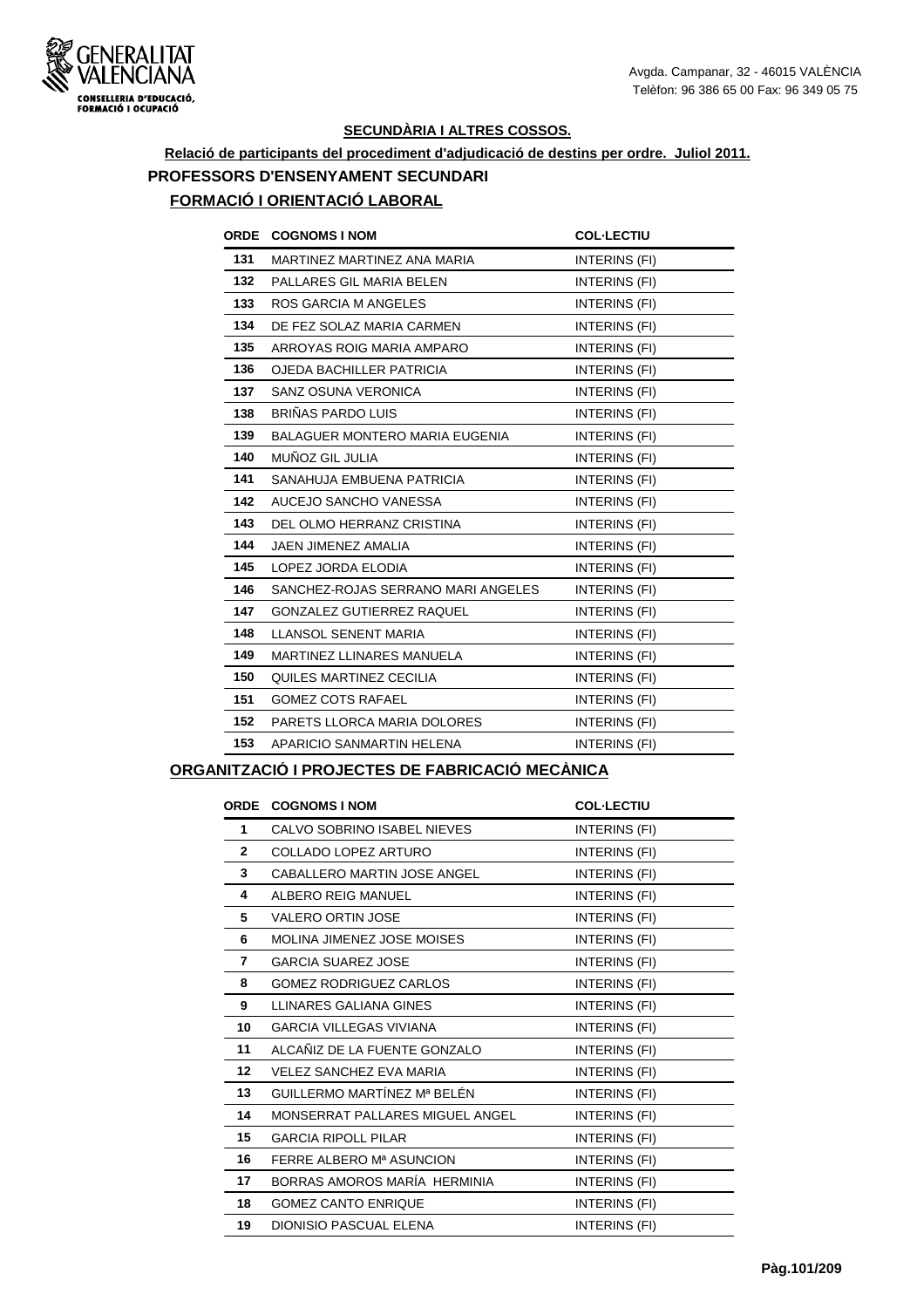

# **Relació de participants del procediment d'adjudicació de destins per ordre. Juliol 2011. PROFESSORS D'ENSENYAMENT SECUNDARI**

#### **ORGANITZACIÓ I PROJECTES DE FABRICACIÓ MECÀNICA**

|    | <b>ORDE COGNOMS I NOM</b>           | <b>COL-LECTIU</b> |
|----|-------------------------------------|-------------------|
| 20 | CLIMENT CORTES REBECA MARÍA         | INTERINS (FI)     |
| 21 | IZQUIERDO MORALES CLAUDIA MARGARITA | INTERINS (FI)     |
| 22 | OLMOS BALLESTA MARIA DE LAS NIEVES  | INTERINS (FI)     |
| 23 | <b>SAIS SANZ JOSE</b>               | INTERINS (FI)     |
| 24 | <b>RIBES RIBES FERNANDO</b>         | INTERINS (FI)     |
| 25 | <b>GRANERO TORRALBA SARA</b>        | INTERINS (FI)     |
| 26 | <b>VICO MARTINEZ ANTONIO</b>        | INTERINS (FI)     |
| 27 | DIAZ SANZ CRISTIAN                  | INTERINS (FI)     |
| 28 | <b>REAL FERRER BERTOMEU</b>         | INTERINS (FI)     |
| 29 | CASADO MIELGO MARIA ROSARIO         | INTERINS (FI)     |
| 30 | LOPEZ BAU JOSE GENARO               | INTERINS (FI)     |
| 31 | OLTRA BADENES RAUL FRANCISCO        | INTERINS (FI)     |
| 32 | MONTALVO POVEDA ELENA               | INTERINS (FI)     |
| 33 | PEREZ ABAD JUAN IGNACIO             | INTERINS (FI)     |
| 34 | VIDAL ESCAMILLA MARIA VANESSA       | INTERINS (FI)     |
| 35 | CARBONELL JUAN JORGE                | INTERINS (FI)     |
| 36 | <b>MARTINEZ MOLINERO LOREA</b>      | INTERINS (FI)     |
| 37 | <b>MONCHO APARISI DANIEL</b>        | INTERINS (FI)     |
| 38 | MUÑOZ ESPINOSA SONIA                | INTERINS (FI)     |
| 39 | BOLAÑOS VELASCO ANA MARIA           | INTERINS (FI)     |
| 40 | <b>LUJAN SANCHO AMPARO</b>          | INTERINS (FI)     |
| 41 | RODRIGUEZ LOPEZ CARLOS              | INTERINS (FI)     |
| 42 | <b>OCHANDO RAMOS MANUEL</b>         | INTERINS (FI)     |
| 43 | ALBA FERNANDEZ JOAQUIN              | INTERINS (FI)     |
| 44 | <b>BRINES SOLANES JUAN</b>          | INTERINS (FI)     |

#### **SISTEMES ELECTRÒNICS**

| <b>ORDE</b>  | <b>COGNOMS I NOM</b>             | <b>COL-LECTIU</b> |
|--------------|----------------------------------|-------------------|
| 1            | SAYAS ZARAGOZA SALVADOR          | INTERINS (FI)     |
| $\mathbf{2}$ | <b>CLIMENT GARCIA RAMON</b>      | INTERINS (FI)     |
| 3            | <b>CUETO DIEZ ROBERTO</b>        | INTERINS (FI)     |
| 4            | <b>MOLES NEBOT VICENTE</b>       | INTERINS (FI)     |
| 5            | CHAFER MARTI EMILIO              | INTERINS (FI)     |
| 6            | CERDA ALTAVA BEATRIZ             | INTERINS (FI)     |
| 7            | RUIZ SANCHEZ ALEJO               | INTERINS (FI)     |
| 8            | PASTOR LOPEZ MARIA TERESA        | INTERINS (FI)     |
| 9            | RIQUELME LARROSA GUILLERMO       | INTERINS (FI)     |
| 10           | TOMAS LOPEZ Mª CARMEN            | INTERINS (FI)     |
| 11           | RUBIO REDONDO MIGUEL ANGEL       | INTERINS (FI)     |
| 12           | DOI S MARTINEZ MANUEL A.         | INTERINS (FI)     |
| 13           | BONO AI TABAS Mª PII AR          | INTERINS (FI)     |
| 14           | <b>MACIAN GARCIA JOSE MIGUEL</b> | INTERINS (FI)     |
| 15           | LOPEZ GADEA JUAN MANUEL          | INTERINS (FI)     |
| 16           | NIETO CASANELLI ANALIA FERNANDA  | INTERINS (FI)     |
| 17           | <b>MANZANA SORRIBES PASCUAL</b>  | INTERINS (FI)     |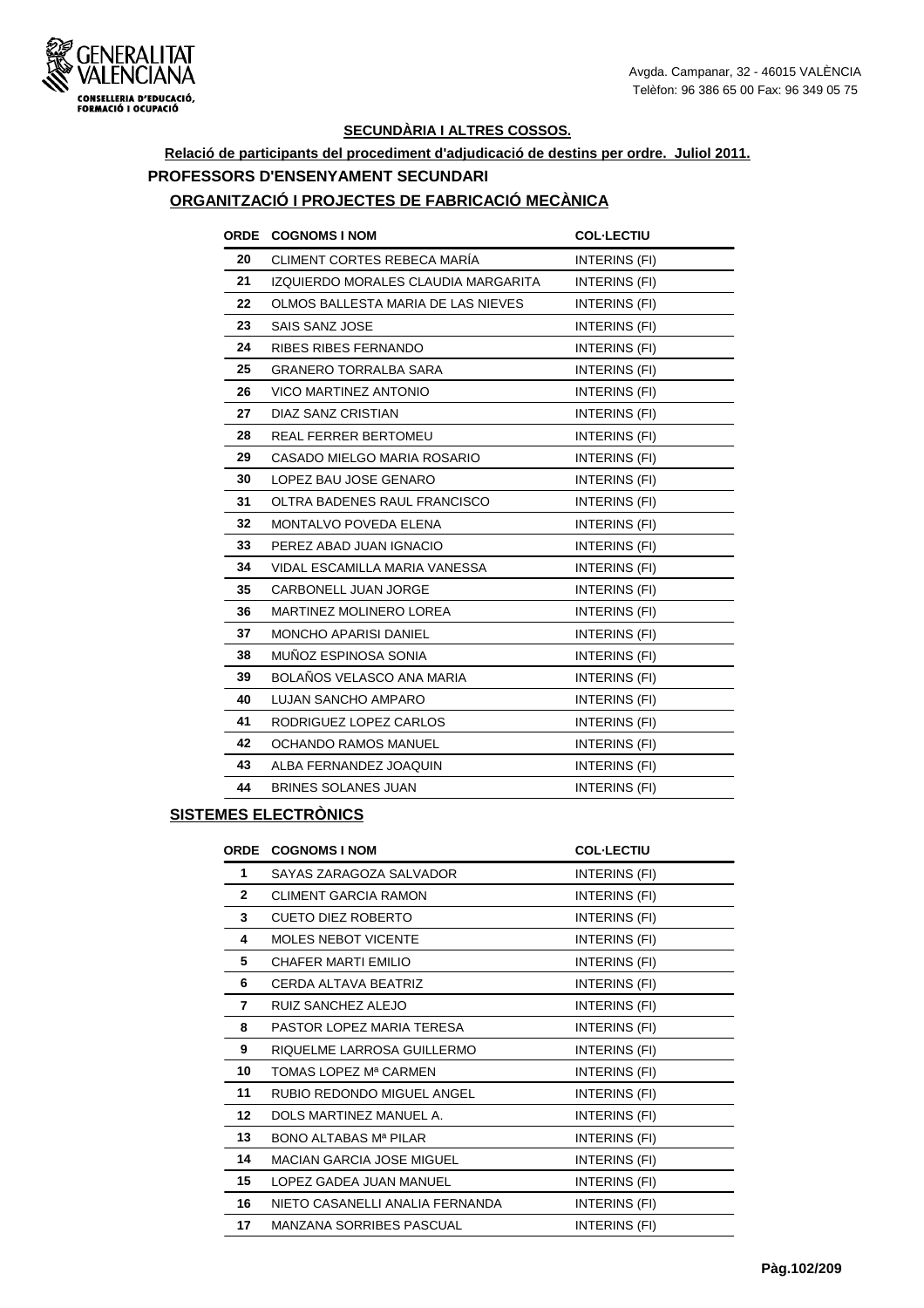

# **Relació de participants del procediment d'adjudicació de destins per ordre. Juliol 2011. PROFESSORS D'ENSENYAMENT SECUNDARI**

## **SISTEMES ELECTRÒNICS**

| ORDE | <b>COGNOMS I NOM</b>              | <b>COL-LECTIU</b>    |
|------|-----------------------------------|----------------------|
| 18   | BATALLER RODRIGUEZ VLADIMIR       | INTERINS (FI)        |
| 19   | <b>DUART ALOS RAMON</b>           | INTERINS (FI)        |
| 20   | <b>FUSTER GOMEZ JOSE LUIS</b>     | INTERINS (FI)        |
| 21   | NADAL CLOQUELL JOAN GERARD        | INTERINS (FI)        |
| 22   | TUDELA SORIANO JOSE ANTONIO       | INTERINS (FI)        |
| 23   | RAYA NARVÁEZ VICENTE              | INTERINS (FI)        |
| 24   | ALBERT GINER JORGE                | INTERINS (FI)        |
| 25   | SANCHEZ MARIN JULIO               | INTERINS (FI)        |
| 26   | <b>CORTES CORBERA JORGE</b>       | INTERINS (FI)        |
| 27   | FERNANDEZ FRESNEDA JOSE JAVIER    | INTERINS (FI)        |
| 28   | <b>TORTAJADA VALERO OSCAR</b>     | INTERINS (FI)        |
| 29   | <b>LAGUNAS MARIN MIGUEL</b>       | INTERINS (FI)        |
| 30   | <b>GOSALVEZ GOMEZ RAUL</b>        | INTERINS (FI)        |
| 31   | <b>IRANZO RUBIRA JOSE VICENTE</b> | INTERINS (FI)        |
| 32   | <b>REIG MASCARELL ANDRES</b>      | INTERINS (FI)        |
| 33   | <b>CARBONELL MIRALLES JAVIER</b>  | <b>INTERINS (FI)</b> |
| 34   | MURIES ROCAMORA EMILIA            | INTERINS (FI)        |
| 35   | ESCOMS MENDOZA JAIME              | INTERINS (FI)        |
| 36   | <b>TAPIA LOPEZ PABLO</b>          | INTERINS (FI)        |
| 37   | SANZ RANDO JOSE MANUEL            | INTERINS (FI)        |
| 38   | ORTEGA TOMAS MIGUEL               | INTERINS (FI)        |
| 39   | TORRES TEJADA MARIA AMPARO        | INTERINS (FI)        |
| 40   | AYET PONS ANA ISABEL              | INTERINS (FI)        |
|      |                                   |                      |

#### **ORGANITZACIÓ I PROCESSOS DE MANT. VEHICLES**

| <b>ORDE</b>  | <b>COGNOMS I NOM</b>                 | <b>COL-LECTIU</b> |
|--------------|--------------------------------------|-------------------|
| 1            | TOJAKA LOPEO TOYSO ROÓTHOLO          | INTERINS (FI)     |
| $\mathbf{2}$ | ESCARTIN SAMPERIZ JOSE RAMON         | INTERINS (FI)     |
| 3            | MATEO MARCOS MARIA DEL MAR           | INTERINS (FI)     |
| 4            | <b>GALINDO RODRIGUEZ FERNANDO</b>    | INTERINS (FI)     |
| 5            | GOMEZ GONZALEZ MARTINEZ CRISTINA     | INTERINS (FI)     |
| 6            | <b>MOLLA PASTOR MIGUEL</b>           | INTERINS (FI)     |
| 7            | APARICIO REYES LUIS MARIANO          | INTERINS (FI)     |
| 8            | ANDRES GOMEZ MARIA CONCEPCION        | INTERINS (FI)     |
| 9            | <b>BALAGUER SANJUAN MIGUEL ANGEL</b> | INTERINS (FI)     |
| 10           | <b>TORTAJADA FERRIS VICENTE</b>      | INTERINS (FI)     |
| 11           | CISCAR AUSINA VERONICA SILVIA        | INTERINS (FI)     |
| 12           | TORNERO JIMENEZ FRANCISCO JAVIER     | INTERINS (FI)     |
| 13           | <b>BADAL TENA JOAQUINA</b>           | INTERINS (FI)     |
| 14           | BARRACHINA PEREZ Mª ISABEL           | INTERINS (FI)     |
| 15           | BRINES SOLANES Mª JULIA              | INTERINS (FI)     |
| 16           | CARRERA CUADRADO ESTELA              | INTERINS (FI)     |
| 17           | <b>CARRERO RAMOS JESUS</b>           | INTERINS (FI)     |
| 18           | CATALA GARCIA CLARA MARÍA            | INTERINS (FI)     |
| 19           | <b>CLIMENTE ALARCON VICENTE</b>      | INTERINS (FI)     |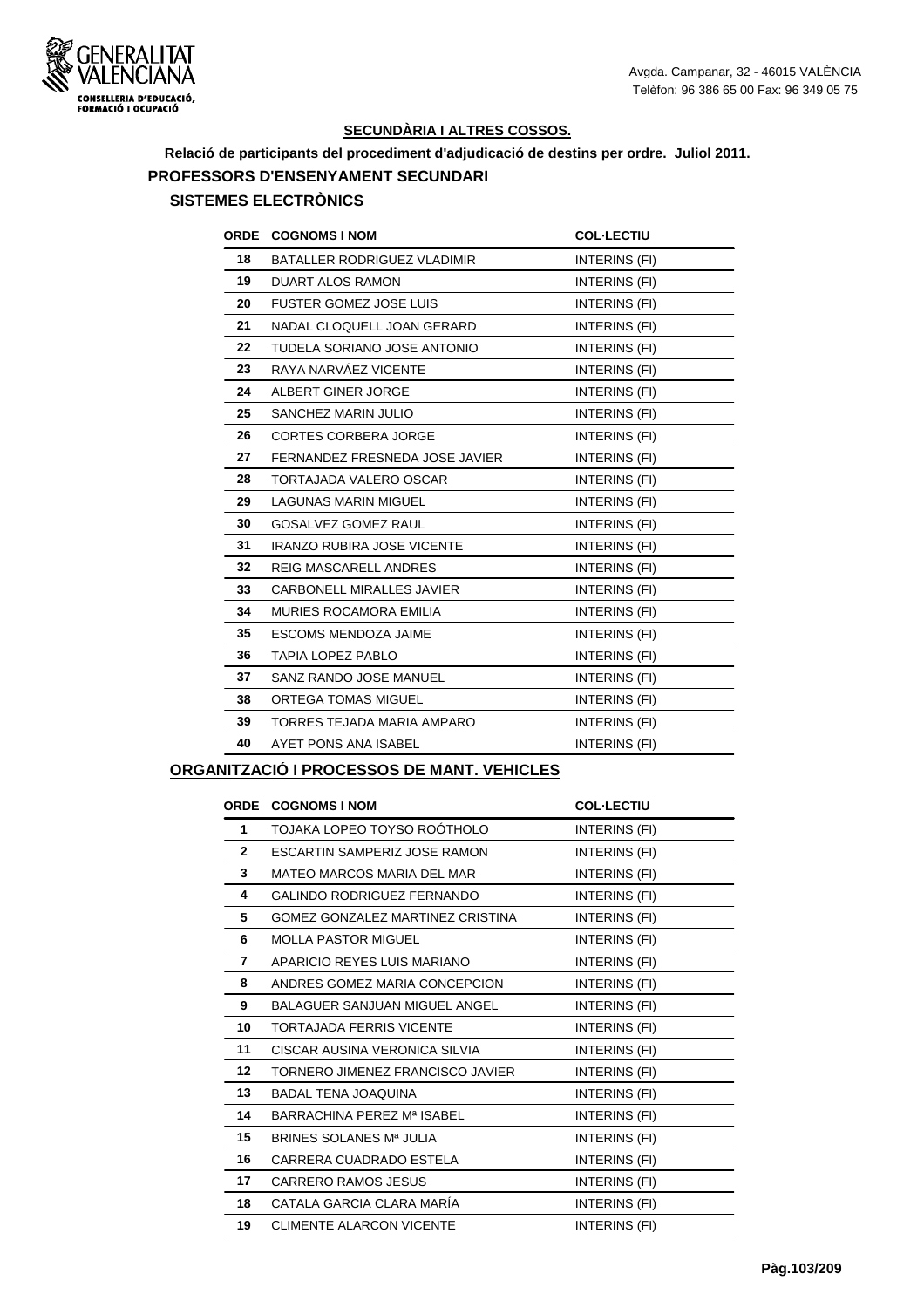

# **Relació de participants del procediment d'adjudicació de destins per ordre. Juliol 2011. PROFESSORS D'ENSENYAMENT SECUNDARI**

#### **ORGANITZACIÓ I PROCESSOS DE MANT. VEHICLES**

| <b>ORDE</b> | <b>COGNOMS I NOM</b>          | <b>COL-LECTIU</b> |
|-------------|-------------------------------|-------------------|
| 20          | <b>BIOSCA MARTI JORGE</b>     | INTERINS (FI)     |
| 21          | <b>BELLES SEGARRA JORGE</b>   | INTERINS (FI)     |
| 22          | SOLSONA GIL CARLOS JOAQUIN    | INTERINS (FI)     |
| 23          | ADSUAR MUT DAVID              | INTERINS (FI)     |
| 24          | <b>BEA SANCHEZ CARLOS</b>     | INTERINS (FI)     |
| 25          | HERNANDEZ DE ALBA VICENT LUIS | INTERINS (FI)     |
| 26          | <b>GRANELL BOLUDA ANTONIO</b> | INTERINS (FI)     |
| 27          | JIMENEZ BELENGUER XAVIER      | INTERINS (FI)     |
| 28          | <b>JULVE GALLEGO ROBERTO</b>  | INTERINS (FI)     |
| 29          | <b>FUENTES SEMPER SANDRA</b>  | INTERINS (FI)     |
| 30          | LAGARON CABELLO ENRIQUE       | INTERINS (FI)     |
| 31          | LOPEZ FRANCH ELENA            | INTERINS (FI)     |
| 32          | LOPEZ TORRES JOSE MARIA       | INTERINS (FI)     |
| 33          | <b>APARISI ORTIZ ENRIQUE</b>  | INTERINS (FI)     |
| 34          | MARQUES SANCHEZ OLMO          | INTERINS (FI)     |

#### **PROCESSOS I PRODUCTES EN FUSTA I MOBLE**

|                | ORDE COGNOMS I NOM                  | <b>COL-LECTIU</b>    |
|----------------|-------------------------------------|----------------------|
| 1              | GUILLEN DURA PEDRO JOSE             | INTERINS (FI)        |
| $\mathbf{2}$   | LOPEZ ABRIL MAXIMILIANO             | <b>INTERINS (FI)</b> |
| 3              | <b>GARZARAN MATEO ANGEL</b>         | INTERINS (FI)        |
| 4              | <b>GOMEZ JIMENEZ MYRIAM</b>         | INTERINS (FI)        |
| 5              | <b>GARCIA GARCIA ANA MARIA</b>      | INTERINS (FI)        |
| 6              | <b>JULIO AMARGOS BEGONYA</b>        | INTERINS (FI)        |
| $\overline{7}$ | APARICI GIRONA FRANCISCO JOSE       | INTERINS (FI)        |
| 8              | <b>BORRAS GINER LAURA</b>           | INTERINS (FI)        |
| 9              | CUÑAT CUÑAT GEMA                    | INTERINS (FI)        |
| 10             | <b>GARCIA NAVARRO CRUZ MERCEDES</b> | <b>INTERINS (FI)</b> |
| 11             | <b>GONZALEZ GOMEZ ANA</b>           | INTERINS (FI)        |
| 12             | LOPEZ CERDA DAVID                   | INTERINS (FI)        |
| 13             | LOPEZ YAGÜE MARIA DOLORES           | INTERINS (FI)        |
| 14             | <b>MORENO ALIAGA MARTA</b>          | <b>INTERINS (FI)</b> |
| 15             | RAMOS SANCHEZ IGNACIO               | INTERINS (FI)        |
| 16             | ROYO GONZALEZ MARTA                 | INTERINS (FI)        |
| 17             | PELLICER GONZALBEZ ANTONIO          | INTERINS (FI)        |
| 18             | SERRANO CATALINA EDUARD             | INTERINS (FI)        |
| 19             | <b>VALLES MORALES MARIA JOSE</b>    | INTERINS (FI)        |
| 20             | ALBARRACIN COLLADO LIDIA            | INTERINS (FI)        |
| 21             | OCHANDO VILLAR LAURA                | INTERINS (FI)        |
| 22             | SEGURA PEREZ ARANZAZU               | INTERINS (FI)        |
| 23             | <b>FERNANDEZ CANO CESAR</b>         | INTERINS (FI)        |
| 24             | RUBIO RUBIO INMACULADA              | <b>INTERINS (FI)</b> |
| 25             | ROMAGUERA MARTI MARIA ELVIRA        | INTERINS (FI)        |
| 26             | PEREZ FERRANDIZ ELICERIO LUIS       | INTERINS (FI)        |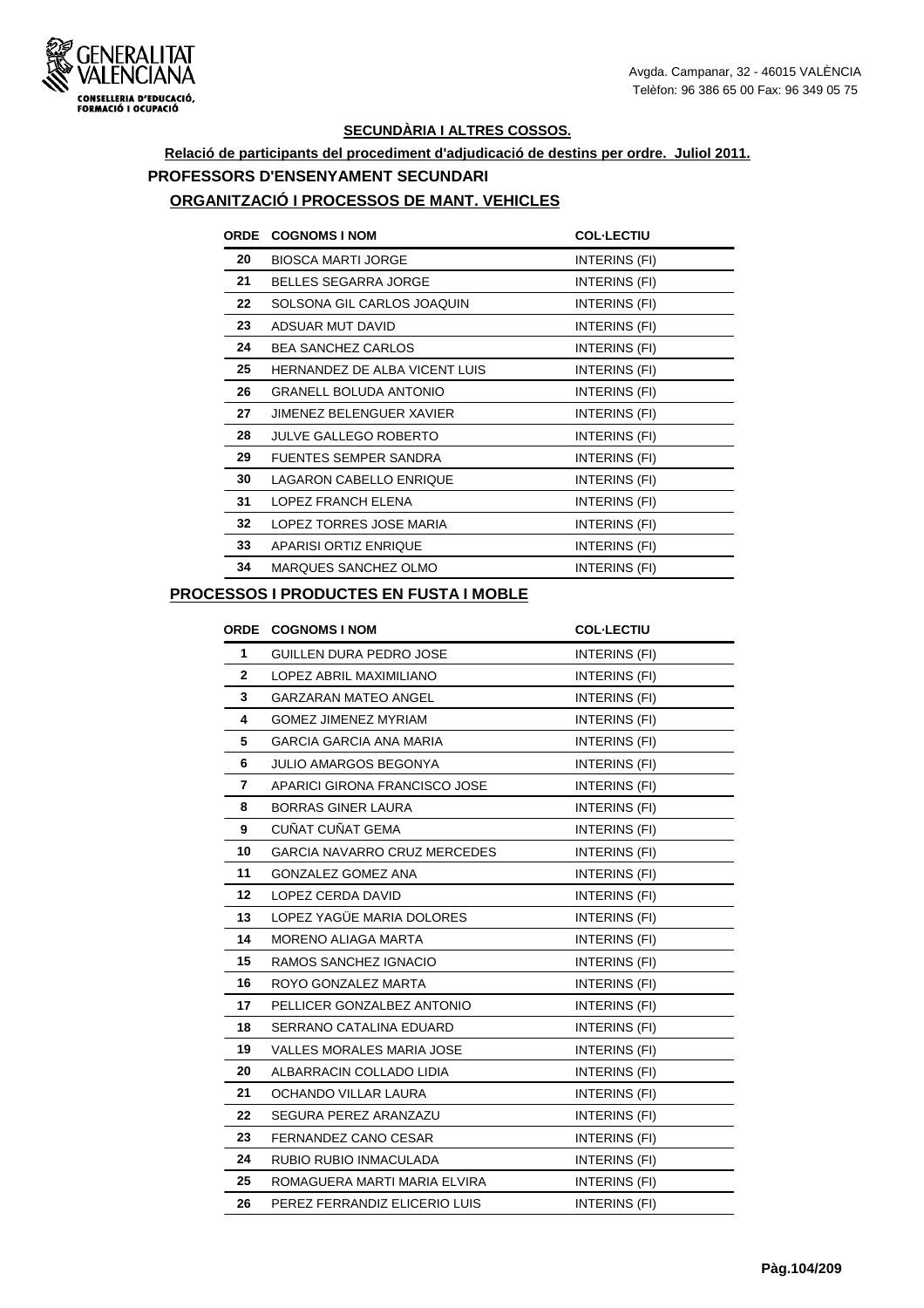

## **Relació de participants del procediment d'adjudicació de destins per ordre. Juliol 2011. PROFESSORS D'ENSENYAMENT SECUNDARI**

#### **ASSESSORIA I PROCESSOS D'IMATGE PERSONAL**

|                 | ORDE COGNOMS I NOM                 | <b>COL-LECTIU</b> |
|-----------------|------------------------------------|-------------------|
| $\mathbf{1}$    | PEREZ MARTINEZ ROSARIO             | INTERINS (FI)     |
| $\mathbf{2}$    | <b>MARCOS MANRESA MANUEL</b>       | INTERINS (FI)     |
| 3               | NAVARRO TRIGUEROS ANA              | INTERINS (FI)     |
| 4               | SORIA CAÑADAS MARIA JOSE           | INTERINS (FI)     |
| 5               | TORRIJO GONZALEZ LORENA ARANZAZU   | INTERINS (FI)     |
| 6               | <b>GOMIS ALBERO MANUELA</b>        | INTERINS (FI)     |
| 7               | ROYO RUIZ ANTONIA                  | INTERINS (FI)     |
| 8               | CARBONELL ALCAÑIZ JOSE             | INTERINS (FI)     |
| 9               | SANCHIS ARROYO BEGOÑA              | INTERINS (FI)     |
| 10              | MARCOS RAMON Mº MAGDALENA          | INTERINS (FI)     |
| 11              | NOGUEROLES PETERSEN WIEBKE ROSARIO | INTERINS (FI)     |
| 12 <sup>2</sup> | <b>OBARTI CERVERO ROSARIO</b>      | INTERINS (FI)     |
| 13              | HERRERA VALERO NATALIA             | INTERINS (FI)     |
| 14              | GUALLART URREA MARIA CONSUELO      | INTERINS (FI)     |
| 15              | LLOVERA SEGOVIA ASELA              | INTERINS (FI)     |
| 16              | DEL VAS ALCAZAR JUANA MARIA        | INTERINS (FI)     |
| 17              | BERTO VILLAR MARIA EUGENIA         | INTERINS (FI)     |
| 18              | CAMBRA MONDEJAR MARIA DOLORES      | INTERINS (FI)     |
| 19              | CAMPELLO GUILLEN Mª TERESA         | INTERINS (FI)     |
| 20              | <b>CAMPOS FAUBELL MONICA</b>       | INTERINS (FI)     |
| 21              | <b>CARBONELL MONTES VICENTA</b>    | INTERINS (FI)     |
| 22              | CARDO CAÑIZARES RAQUEL             | INTERINS (FI)     |
|                 |                                    |                   |

#### **PROCESSOS I PRODUCTES EN ARTS GRÀFIQUES**

|   | <b>ORDE COGNOMS I NOM</b>       | <b>COL-LECTIU</b> |
|---|---------------------------------|-------------------|
|   | MEXIA FERNANDEZ-AZCARATE VICTOR | INTERINS (FI)     |
| 2 | <b>MARIN RAMOS ESTHER</b>       | INTERINS (FI)     |
| 3 | NAVARRO RONCAL PABLO            | INTERINS (FI)     |
| 4 | <b>VERGER TEROL EVA DENEB</b>   | INTERINS (FI)     |
| 5 | <b>VERDEGUER SAFON ESTHER</b>   | INTERINS (FI)     |
| 6 | <b>CUEVAS FERRANDO ENRIQUE</b>  | INTERINS (FI)     |

## **CONSTRUCCIONS CIVILS I EDIFICACIONS**

| ORDE         | <b>COGNOMS I NOM</b>               | <b>COL-LECTIU</b> |
|--------------|------------------------------------|-------------------|
| 1            | DOPATEO MARTIN RAFAEL              | INTERINS (FI)     |
| $\mathbf{2}$ | SANTIVAÑEZ SANTACRUZ ESPERANZA     | INTERINS (FI)     |
| 3            | <b>GALVEZ SENEN RAFAEL PASCUAL</b> | INTERINS (FI)     |
| 4            | CHILAR MARTINEZ VICENTE            | INTERINS (FI)     |
| 5            | MAÑEZ PARIS JOSE CELESTINO         | INTERINS (FI)     |
| 6            | NEPI BATAPA JESUS JERONIMO         | INTERINS (FI)     |
| 7            | VILLANUEVA GARCIA MARIA INES       | INTERINS (FI)     |
| 8            | <b>GOMIS VALLS RAFAEL</b>          | INTERINS (FI)     |
| 9            | <b>BLANCO ALBERT JOSE RODRIGO</b>  | INTERINS (FI)     |
| 10           | JAEN BARCELO JOSEP LLUIS           | INTERINS (FI)     |
| 11           | DIEZ VALDES Mª LUISA               | INTERINS (FI)     |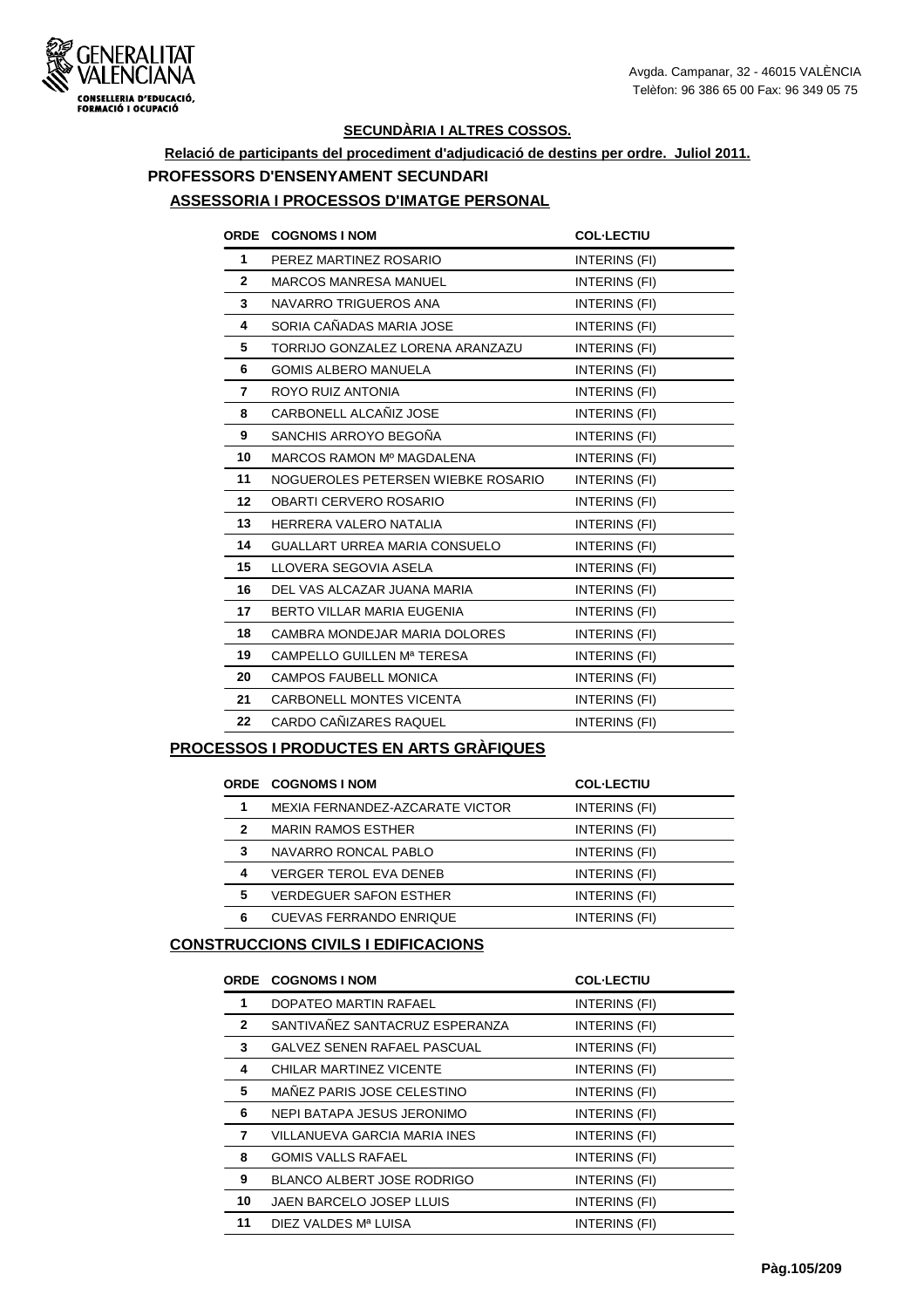

## **Relació de participants del procediment d'adjudicació de destins per ordre. Juliol 2011. PROFESSORS D'ENSENYAMENT SECUNDARI CONSTRUCCIONS CIVILS I EDIFICACIONS**

| <b>ORDE</b> | <b>COGNOMS I NOM</b>              | <b>COL-LECTIU</b> |
|-------------|-----------------------------------|-------------------|
| 12          | FERRI COBALLES ALICIA             | INTERINS (FI)     |
| 13          | PEREZ MARTINEZ MANUEL FRANCISCO   | INTERINS (FI)     |
| 14          | AMIGO CARCELLER PEDRO             | INTERINS (FI)     |
| 15          | DENIA HUERTOS JUAN MANUEL         | INTERINS (FI)     |
| 16          | AZNAR MAIRENA FRANCISCO           | INTERINS (FI)     |
| 17          | RIPOLL MARTINEZ EVA MARIA         | INTERINS (FI)     |
| 18          | DE LOS RIOS RUPEREZ MARIA ISABEL  | INTERINS (FI)     |
| 19          | <b>GANDIA GARCIA FRANCISCO</b>    | INTERINS (FI)     |
| 20          | <b>GANAU GOMEZ JOSE FRANCISCO</b> | INTERINS (FI)     |
| 21          | APARICI CRUZ JAIME                | INTERINS (FI)     |
| 22          | <b>GENOVES SERRA JOSE VICENTE</b> | INTERINS (FI)     |

### **INTERVENCIÓ SOCIOCOMUNITÀRIA**

|              | <b>ORDE COGNOMS INOM</b>        | <b>COL-LECTIU</b>    |
|--------------|---------------------------------|----------------------|
| 1            | CAMACHO RUBIO Mª CATALINA       | INTERINS (FI)        |
| $\mathbf{2}$ | ALEMANY MESTRE RAFAEL           | <b>INTERINS (FI)</b> |
| 3            | MURCIANO CALVO MARIA ALICIA     | INTERINS (FI)        |
| 4            | SANZ MOMPO M. DOLORES           | INTERINS (FI)        |
| 5            | LOPEZ BURLO MARIA DOLORES       | INTERINS (FI)        |
| 6            | PENARROCHA GIMENEZ MARIA ISABEL | INTERINS (FI)        |
| 7            | DOMENECH VALLES JOSE            | INTERINS (FI)        |
| 8            | PUJALTE ALMODOVAR GLORIA        | <b>INTERINS (FI)</b> |
| 9            | PEREZ LOBO LUIS MIGUEL          | INTERINS (FI)        |
| 10           | CASTELLO VIDAL GLORIA           | INTERINS (FI)        |
| 11           | GUARDIA MARTIN Mª AURORA        | INTERINS (FI)        |
| 12           | SANCHIS COLOMER MILAGRO JOSEFA  | INTERINS (FI)        |
| 13           | LLORENS ARNAL Mª DOLORES        | INTERINS (FI)        |
| 14           | LEDESMA PEREÑA Mª CARMEN        | <b>INTERINS (FI)</b> |
| 15           | CANSINO PALOMAR CARMEN TOMASA   | INTERINS (FI)        |
| 16           | <b>HIGUERAS PARRA FLORES</b>    | INTERINS (FI)        |
| 17           | CALOMARDE LIZCANO PILAR         | INTERINS (FI)        |
| 18           | FORNER CASANOVA ESPERANZA       | <b>INTERINS (FI)</b> |
| 19           | PUNZANO FUENTES JUANA           | <b>INTERINS (FI)</b> |
| 20           | PALACI DESCALS CARMEN           | INTERINS (FI)        |
| 21           | <b>MARCO BLASCO CARLOS</b>      | <b>INTERINS (FI)</b> |
| 22           | <b>BONET NADAL INMA</b>         | INTERINS (FI)        |
| 23           | BARCEIRO RUIZ Mª CARMEN         | INTERINS (FI)        |
| 24           | <b>BALAGUER ANGLES ROSA ANA</b> | INTERINS (FI)        |
| 25           | RAMOS MARTINEZ MARIA JOSE       | INTERINS (FI)        |
| 26           | GOMEZ CASANOVA EVA              | INTERINS (FI)        |
| 27           | HERRANZ PERIS ALBERTO GREGORIO  | INTERINS (FI)        |
| 28           | TUR CHOFRE SANDRA               | INTERINS (FI)        |
| 29           | VARELA BELLVER EVA MARIA        | INTERINS (FI)        |
| 30           | RUIZ RICO SANDRA                | INTERINS (FI)        |
| 31           | GIMENEZ JESUS Mª ISABEL         | INTERINS (FI)        |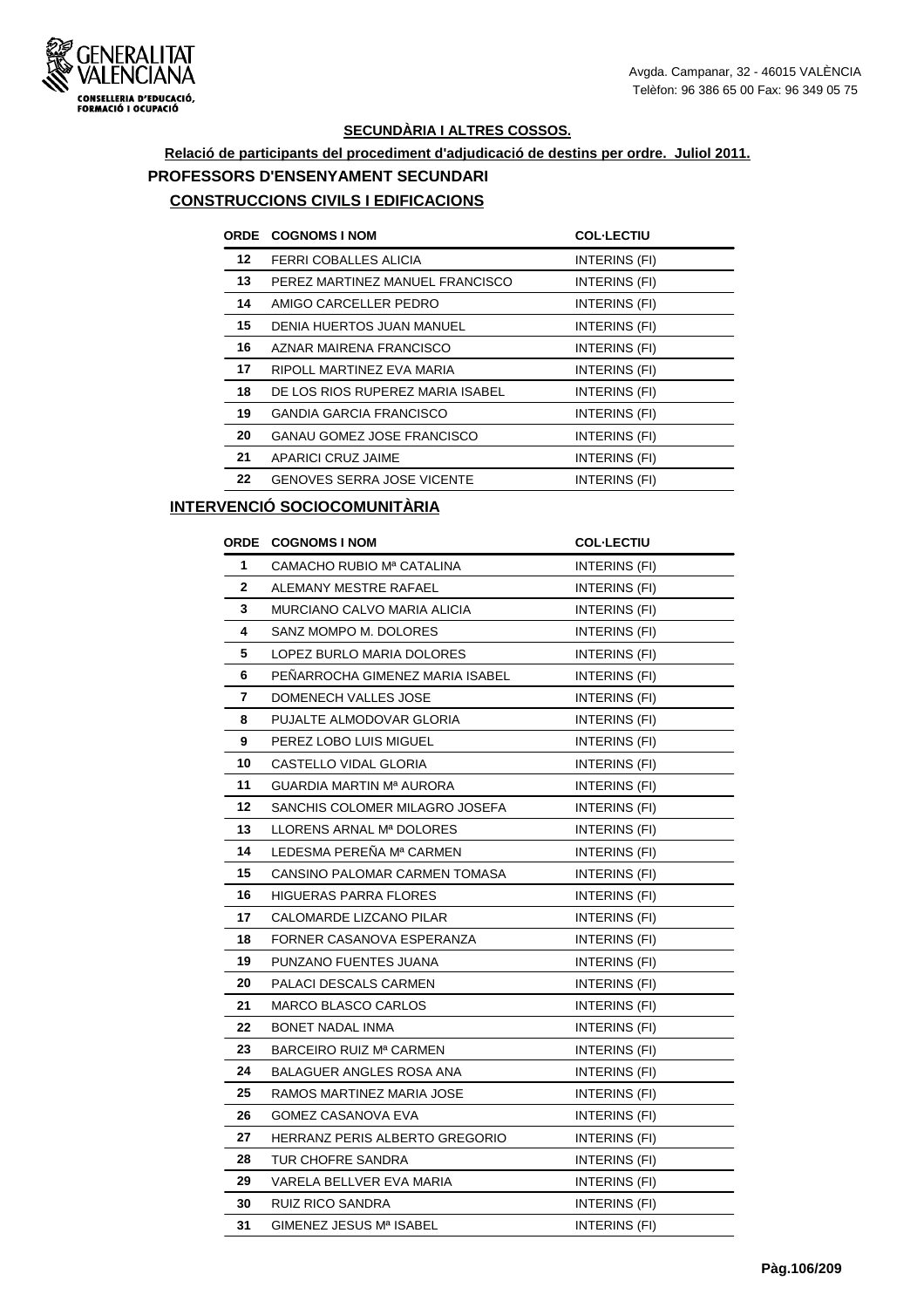

### **Relació de participants del procediment d'adjudicació de destins per ordre. Juliol 2011. PROFESSORS D'ENSENYAMENT SECUNDARI INTERVENCIÓ SOCIOCOMUNITÀRIA**

## **ORDE COGNOMS I NOM COL·LECTIU 32 GARCIA LAZARO CARLA INTERINS** (FI) **33 LAFUENTE BOLUFER MARIA EUGENIA INTERINS (FI) 34 GRESA VICENTE MARIA PAZ INTERINS (FI) 35** ALBESA ALCON ELENA **INTERINS** (FI) **36** GRAU BALLESTER SARA INTERINS (FI) **37 BLANCO POVEDA RUBEN INTERINS (FI) 38 CAMPOS SANCHIS MARIA LLUM INTERINS (FI) 39 GRIMA FERNANDEZ-HENAREJOS DOLORES CARI INTERINS (FI) 40 ORGILES AMOROS NOELIA INTERINS** (FI) **41 TORTAJADA FERRIS LIA INTERINS** (FI) **42 BOTELLA AGULLO ESTHER** INTERINS (FI) **43** PONS HERVAS ENRIQUE **INTERINS** (FI) **44** RAMIREZ-MAGENTI ASUNSOLO MARIA DOLORES INTERINS (FI) **45** MIRO SANCHEZ AITANA **INTERINS** (FI) **46** SOLER GOMEZ VERONICA **INTERINS** (FI) **47** CATALAN ROMERO RAQUEL **INTERINS** (FI) **48** VILLENA MACIA CONCEPCION INTERINS (FI) **49** VAZQUEZ GUTIERREZ BUENAVENTURA INTERINS (FI) **50** ORTIZ AGUIÑIGA LUCIA **INTERINS** (FI) **51 MEDICO RUIZ MARIA SOLEDAD INTERINS (FI) 52 PRATS CATALA CRISTINA** INTERINS (FI) **53** CISCAR SOLER BARBARA INTERINS (FI) **54** RAMON OLIVA DIANA **INTERINS** (FI) **55** DIAZ GOMEZ JUAN CARLOS INTERINS (FI) **56** GINER FERRANDIZ Mª DOLORES INTERINS (FI) **57 FRIAS BOLSICO GEMA RAQUEL INTERINS (FI) 58** DURA TARI JUAN CARLOS INTERINS (FI) **59 SANCHEZ ANTON SUSANA INTERINS** (FI) **60** CLAR CANO LORENA MARIA **INTERINS** (FI) **61** TAFALLA NAVARRO MARÍA JESÚS INTERINS (FI) **62 SOSA PALANCA PAULA VIRGINIA INTERINS (FI) 63** SIMARRO ESCRIVA RAQUEL **INTERINS** (FI) **64 RUVIRA GUILABERT FRANCISCO JAVIER INTERINS (FI) 65** CORTES CORTES ANA INTERINS (FI) **66** FERRERO SEGUI MARÍA ROSARIO INTERINS (FI) **67** QUILES COVES ANTONIA **INTERINS** (FI) **68 FERNANDEZ SALA ALMA MARIA <b>INTERINS** (FI) **69 COLLADO NAVARRO CRISTINA** INTERINS (FI) **70** APARICIO ASENSI MARIA JESUS INTERINS (FI) **71 EGEA LLOPIS MARIA REMEDIOS INTERINS (FI) 72** SALA GARRIGUES RUTH **INTERINS** (FI) **73** ROMERO MARTINEZ LOURDES INTERINS (FI) **74 MARTINEZ MONSALVE RAUL INTERINS (FI) 75 ZAMORA CASTILLO ANA CRISTINA INTERINS (FI)**

**76 COPETE CORDERO MARIA DOLORES INTERINS (FI)**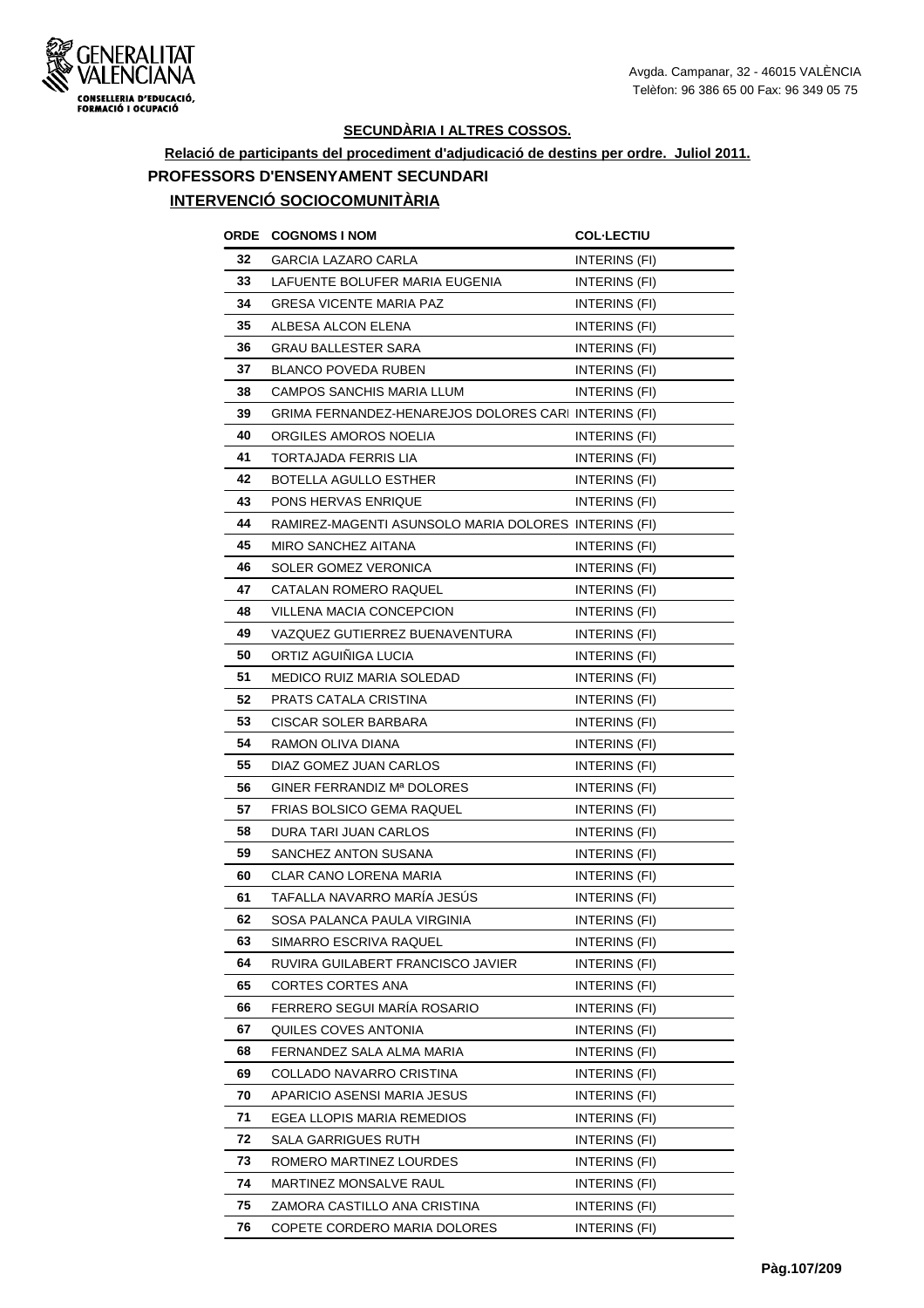

### **Relació de participants del procediment d'adjudicació de destins per ordre. Juliol 2011. PROFESSORS D'ENSENYAMENT SECUNDARI INTERVENCIÓ SOCIOCOMUNITÀRIA**

## **ORDE COGNOMS I NOM COL·LECTIU 77 MONTESINOS ESPI CONSUELO** INTERINS (FI) RIERA KOLLIAS ZOI **INTERINS** (FI) GARCIA PALOMINO BEATRIZ **INTERINS** (FI) 80 ALONSO TORTOSA MARIA ISABEL **INTERINS** (FI) 81 ANTEQUERA PEZELJ MIRYANA CRISTINA INTERINS (FI) FALGAS MORELL MARINA **INTERINS** (FI) 83 GIMENEZ URRACO MARIA ELENA **INTERINS** (FI) 84 NAUHARDT MARREY MARCOS INTERINS (FI) **85 MARTÍNEZ LLOPIS MARÍA VICENTA INTERINS (FI)**  MARTINEZ MUÑOZ ELISEO **INTERINS** (FI) 87 CARDONA CASTELLO JOAQUIN INTERINS (FI) 88 CARCEL LARA MARÍA ANGELES INTERINS (FI) 89 AZNAR GOMEZ REMEDIOS **INTERINS** (FI) MOZAS FENOLL EDGAR INTERINS (FI) PENADES FAYOS CONCEPCION INTERINS (FI) SATORRE PEREZ CRISTINA **INTERINS** (FI) CARBONELL MARZAL JOAQUÍN INTERINS (FI) CUQUERELLA ALEMANY ANA **INTERINS** (FI) **95** HERRERA CUADRADO ROSA M<sup>a</sup> INTERINS (FI)

| 96  | MARTINEZ CASTELLANOS ALVARO      | INTERINS (FI) |
|-----|----------------------------------|---------------|
| 97  | ARNAU RODRIGUEZ DAVID            | INTERINS (FI) |
| 98  | RAMON SAPENA ALBA DEL CARMEN     | INTERINS (FI) |
| 99  | VILLANUEVA NAVARRO MARIA EULALIA | INTERINS (FI) |
| 100 | QUILES PEREZ NURIA               | INTERINS (FI) |
| 101 | <b>SEGUI MIRALLES BEGONYA</b>    | INTERINS (FI) |

#### **HOSTALERIA I TURISME**

| ORDE         | <b>COGNOMS I NOM</b>               | <b>COL-LECTIU</b> |
|--------------|------------------------------------|-------------------|
| 1            | ORDAZ CANO MANUEL                  | INTERINS (FI)     |
| $\mathbf{2}$ | TORREGROSA RAMIREZ LUIS            | INTERINS (FI)     |
| 3            | <b>GARCIA PEÑAS VICENTA</b>        | INTERINS (FI)     |
| 4            | <b>MORAGUES ALBI INMACULADA</b>    | INTERINS (FI)     |
| 5            | BELEN ALARCON ELENA MARIA          | INTERINS (FI)     |
| 6            | PORTERO PADILLA INES               | INTERINS (FI)     |
| 7            | ALVAREZ TEN MARIA ROSA             | INTERINS (FI)     |
| 8            | <b>BOSCA MONZO AMPARO</b>          | INTERINS (FI)     |
| 9            | ARBONA IÑIGO ALICIA                | INTERINS (FI)     |
| 10           | <b>MARTINEZ MORATA OSCAR RUBEN</b> | INTERINS (FI)     |
| 11           | EJARQUE EJARQUE MARIA PILAR        | INTERINS (FI)     |
| 12           | PERAL CARBONELL M. ESTELA          | INTERINS (FI)     |
| 13           | <b>MARTI FUSTER ARACELI</b>        | INTERINS (FI)     |
| 14           | <b>ESTORNELL MENA ADELA</b>        | INTERINS (FI)     |
| 15           | MARTINEZ SILVESTRE ANA             | INTERINS (FI)     |
| 16           | ALARCON PEREZ ROSA MARIA ISABEL    | INTERINS (FI)     |
| 17           | MARTINEZ CALDERON MARIA DEL CARMEN | INTERINS (FI)     |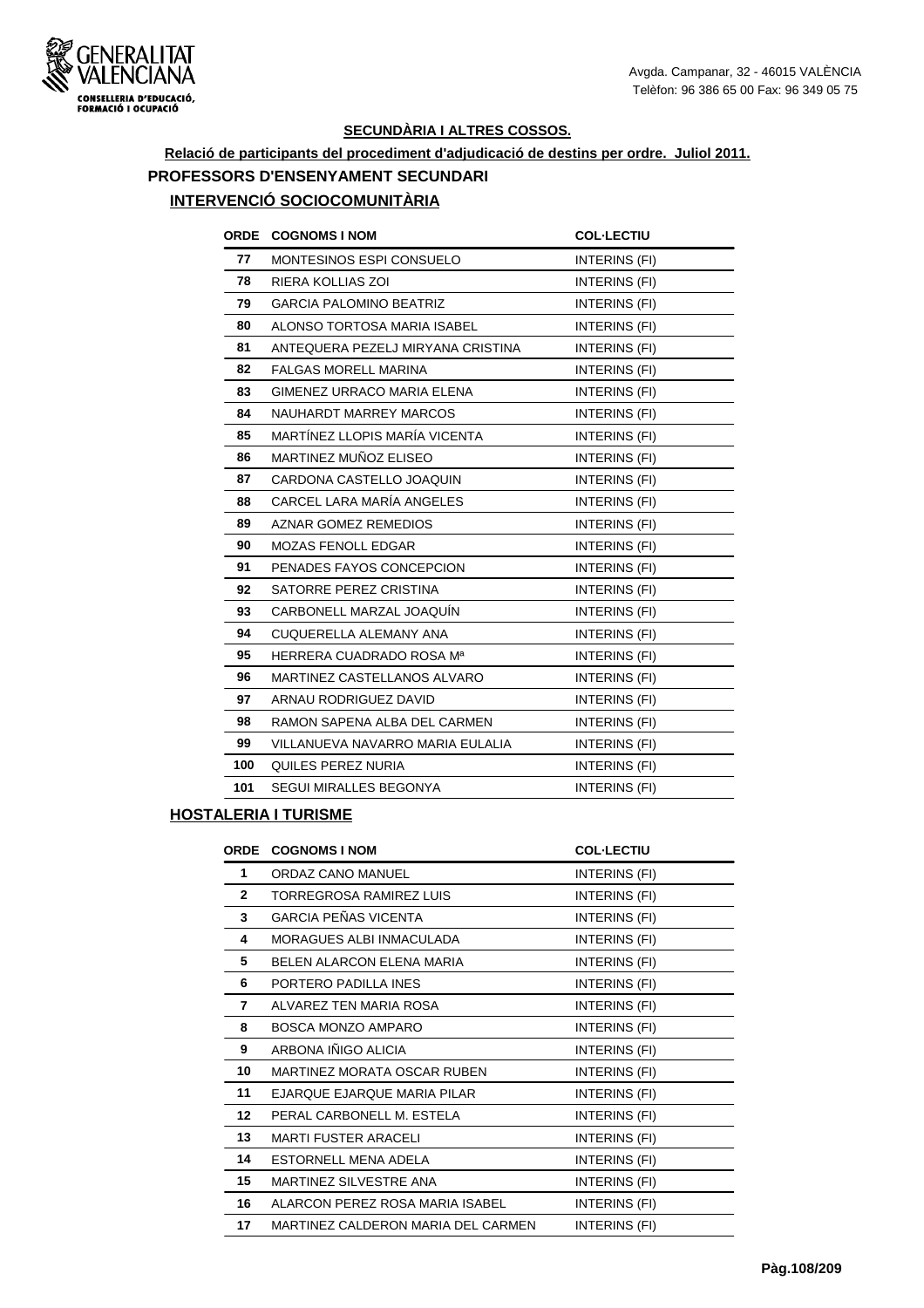#### **Relació de participants del procediment d'adjudicació de destins per ordre. Juliol 2011.**

#### **PROFESSORS D'ENSENYAMENT SECUNDARI**

#### **HOSTALERIA I TURISME**

|    | <b>ORDE COGNOMS I NOM</b>         | <b>COL-LECTIU</b> |
|----|-----------------------------------|-------------------|
| 18 | <b>GRACIA MARTIN MARIA ISABEL</b> | INTERINS (FI)     |
| 19 | <b>GILARTE MORALES JOSE</b>       | INTERINS (FI)     |
| 20 | LAFARGA VAZQUEZ GEMA MARIA        | INTERINS (FI)     |
| 21 | SANZ CLIMENT MARIA NIEVES         | INTERINS (FI)     |
| 22 | SANCHEZ MARIN FRANCISCO JAVIER    | INTERINS (FI)     |
| 23 | BETI SANCHIS OLGA ISABEL          | INTERINS (FI)     |
|    |                                   |                   |

#### **PROCESSOS I MITJANS DE COMUNICACIÓ**

| <b>ORDE</b>  | <b>COGNOMS I NOM</b>              | <b>COL-LECTIU</b> |
|--------------|-----------------------------------|-------------------|
| 1            | <b>FORNER CANOVAS JUAN</b>        | INTERINS (FI)     |
| $\mathbf{2}$ | TARAZONA ORTI MARIA DESAMPARADOS  | INTERINS (FI)     |
| 3            | ROVIRA PEREZ MARIA PAZ            | INTERINS (FI)     |
| 4            | <b>FRANCES ROMERO RAFAEL</b>      | INTERINS (FI)     |
| 5            | ANDRES MARTINEZ Mº ENCARNACION    | INTERINS (FI)     |
| 6            | <b>GRAU DIAZ FRANCISCO JAVIER</b> | INTERINS (FI)     |
| 7            | ASENSIO BELLOT ANTONIO            | INTERINS (FI)     |
| 8            | GIMENO DOMINGUEZ XAVIER           | INTERINS (FI)     |
| 9            | SERRANO FAJARDO ANTONIA           | INTERINS (FI)     |
| 10           | SIRERA SERRANO IGNACIO            | INTERINS (FI)     |
| 11           | SOLVES CARBONELL JOSE             | INTERINS (FI)     |
| 12           | LLINARES ZARAGOZA MARTA           | INTERINS (FI)     |
| 13           | LOPEZ CATALAN CELESTINO JORGE     | INTERINS (FI)     |
| 14           | VILLAPLANA RUIZ VIRGINIA          | INTERINS (FI)     |
| 15           | MURCIA ESCOBEDO MARIA ELISA       | INTERINS (FI)     |
| 16           | VALADEZ SAUCEDO ELISABETH         | INTERINS (FI)     |
| 17           | SANJUAN ORTIS SARA                | INTERINS (FI)     |

| <b>ORDE</b>  | <b>COGNOMS I NOM</b>          | <b>COL-LECTIU</b> |
|--------------|-------------------------------|-------------------|
| 1            | AGUADO GIMENEZ MARIA TERESA   | INTERINS (FI)     |
| $\mathbf{2}$ | LOPEZ LOPEZ PABLO ANTONIO     | INTERINS (FI)     |
| 3            | MARTINEZ DEVESA FRANCISCO     | INTERINS (FI)     |
| 4            | NAVARRO DIAZ JUAN ANTONIO     | INTERINS (FI)     |
| 5            | SANCHIS CABANILLES JUAN JOSE  | INTERINS (FI)     |
| 6            | PEREZ-ORTIZ RUZAFA ALEJANDRO  | INTERINS (FI)     |
| 7            | ROMERO CORCOLES ALICIA        | INTERINS (FI)     |
| 8            | SEGURA SIMO JUAN ANGEL        | INTERINS (FI)     |
| 9            | <b>FAUS LLORET MANUEL</b>     | INTERINS (FI)     |
| 10           | SEGARRA BALLESTER JOSE        | INTERINS (FI)     |
| 11           | ORTIZ LOPEZ Mª EUGENIA        | INTERINS (FI)     |
| 12           | <b>GOMEZ FORTUNA BLANCA</b>   | INTERINS (FI)     |
| 13           | MONTANER MASCARELL ALFONSO    | INTERINS (FI)     |
| 14           | ALANDETE MAYOR ALBERTO        | INTERINS (FI)     |
| 15           | <b>MARTINEZ SANCHEZ ELENA</b> | INTERINS (FI)     |
| 16           | CATALAN ALCOBER DOMINGO JOSE  | INTERINS (FI)     |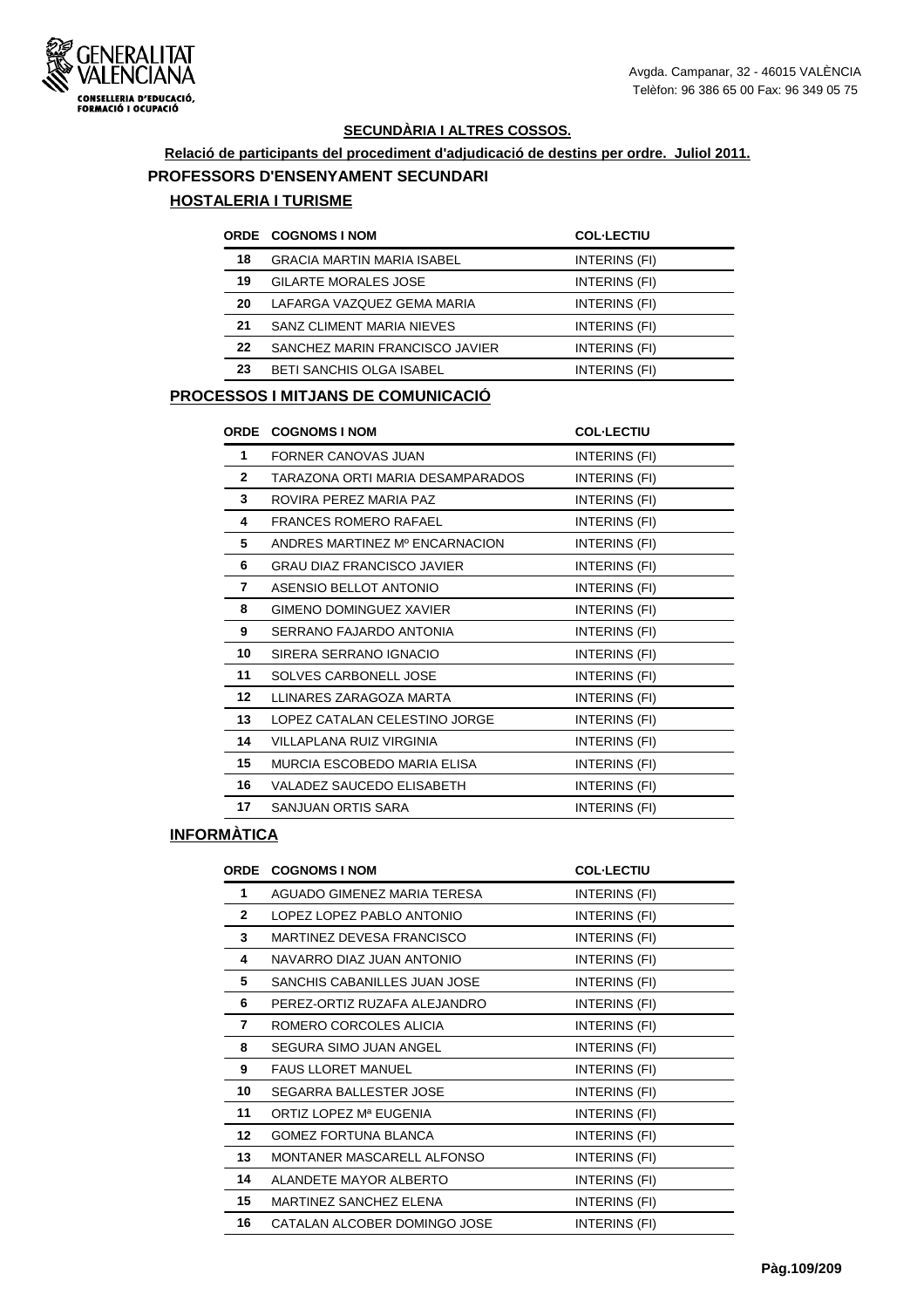

**Relació de participants del procediment d'adjudicació de destins per ordre. Juliol 2011. PROFESSORS D'ENSENYAMENT SECUNDARI**

| ORDE | <b>COGNOMS I NOM</b>                | <b>COL-LECTIU</b>    |
|------|-------------------------------------|----------------------|
| 17   | <b>GARCIA GARCIA MARIA REMEDIOS</b> | INTERINS (FI)        |
| 18   | TORREGROSA JUAN ISABEL              | INTERINS (FI)        |
| 19   | <b>GARCIA SOLIVELLA BRAULIO</b>     | INTERINS (FI)        |
| 20   | MANSILLA PARDO MARIA BEGOÑA         | INTERINS (FI)        |
| 21   | ESTAN VICEDO JOAN CARLES            | INTERINS (FI)        |
| 22   | PEREZ LOPEZ MARIA VICTORIA          | INTERINS (FI)        |
| 23   | <b>BELSO GARCIA TERESA</b>          | INTERINS (FI)        |
| 24   | NAVARRO SAEZ ANTONIO VICENTE        | INTERINS (FI)        |
| 25   | VICENT SAEZ MANUEL                  | INTERINS (FI)        |
| 26   | VALERO VILLAR Mª PILAR              | INTERINS (FI)        |
| 27   | TORREGROSA PEREZ REYES              | INTERINS (FI)        |
| 28   | CILLA MATEU EUGENIO                 | INTERINS (FI)        |
| 29   | BOTELLA ROMERO JOSE LUIS            | INTERINS (FI)        |
| 30   | <b>GARCIA LOPEZ ELVIRA</b>          | INTERINS (FI)        |
| 31   | PEREZ MARTINEZ IGNACIO              | INTERINS (FI)        |
| 32   | PASCUAL HERRERO JAVIER              | INTERINS (FI)        |
| 33   | POMARES GONZALO GASPAR              | INTERINS (FI)        |
| 34   | ROSELLO MARTINEZ ADELA              | INTERINS (FI)        |
| 35   | GARCI RODRIGUEZ Mª JOSE             | INTERINS (FI)        |
| 36   | GOMEZ CANO Mª CARMEN                | INTERINS (FI)        |
| 37   | ORTEGA AZNAR Mª NIEVES              | INTERINS (FI)        |
| 38   | <b>FRANCVILLE DEUSA VICENTE</b>     | INTERINS (FI)        |
| 39   | PELLICER GOMEZ MERCEDES             | INTERINS (FI)        |
| 40   | LLORET SANTAMARIA MARIA             | INTERINS (FI)        |
| 41   | CATALA PEYRO ALICIA                 | INTERINS (FI)        |
| 42   | <b>VEGUER MERENCIANO MIGUEL</b>     | <b>INTERINS (FI)</b> |
| 43   | <b>GARCIA AVELLA MARIA PILAR</b>    | INTERINS (FI)        |
| 44   | ROIG PELLICER PATRICIA              | INTERINS (FI)        |
| 45   | MARTIN REDONDO OSCAR ANGEL          | INTERINS (FI)        |
| 46   | MARTINEZ HERRERA BELEN              | <b>INTERINS (FI)</b> |
| 47   | BATALLER ALVENTOSA Mª VIRGINIA      | INTERINS (FI)        |
| 48   | CANO MURCIA JOSE ANTONIO            | INTERINS (FI)        |
| 49   | GARCIA BLASCO JAVIER                | INTERINS (FI)        |
| 50   | <b>FUENTES CONTRERAS MARGARITA</b>  | INTERINS (FI)        |
| 51   | <b>MARCO ANGUIANO MARIA ELENA</b>   | INTERINS (FI)        |
| 52   | UCEDO BABILONI SANTIAGO             | INTERINS (FI)        |
| 53   | GUTIERREZ ARENAS CARLOS             | INTERINS (FI)        |
| 54   | SALES BELTRAN RICARDO               | INTERINS (FI)        |
| 55   | CAUSARAS CASES MARI PAZ             | INTERINS (FI)        |
| 56   | MEDINA TRILLO MARIA AMPARO          | INTERINS (FI)        |
| 57   | GOMEZ PEREZ EVA MARÍA               | INTERINS (FI)        |
| 58   | <b>MOLINER LOPEZ FRANCISCO</b>      | INTERINS (FI)        |
| 59   | BELDA PLA CARMEN                    | INTERINS (FI)        |
| 60   | CANO ESCRIBA Mª JOSE                | INTERINS (FI)        |
| 61   | TORRES LLAMAS RAFAEL                | INTERINS (FI)        |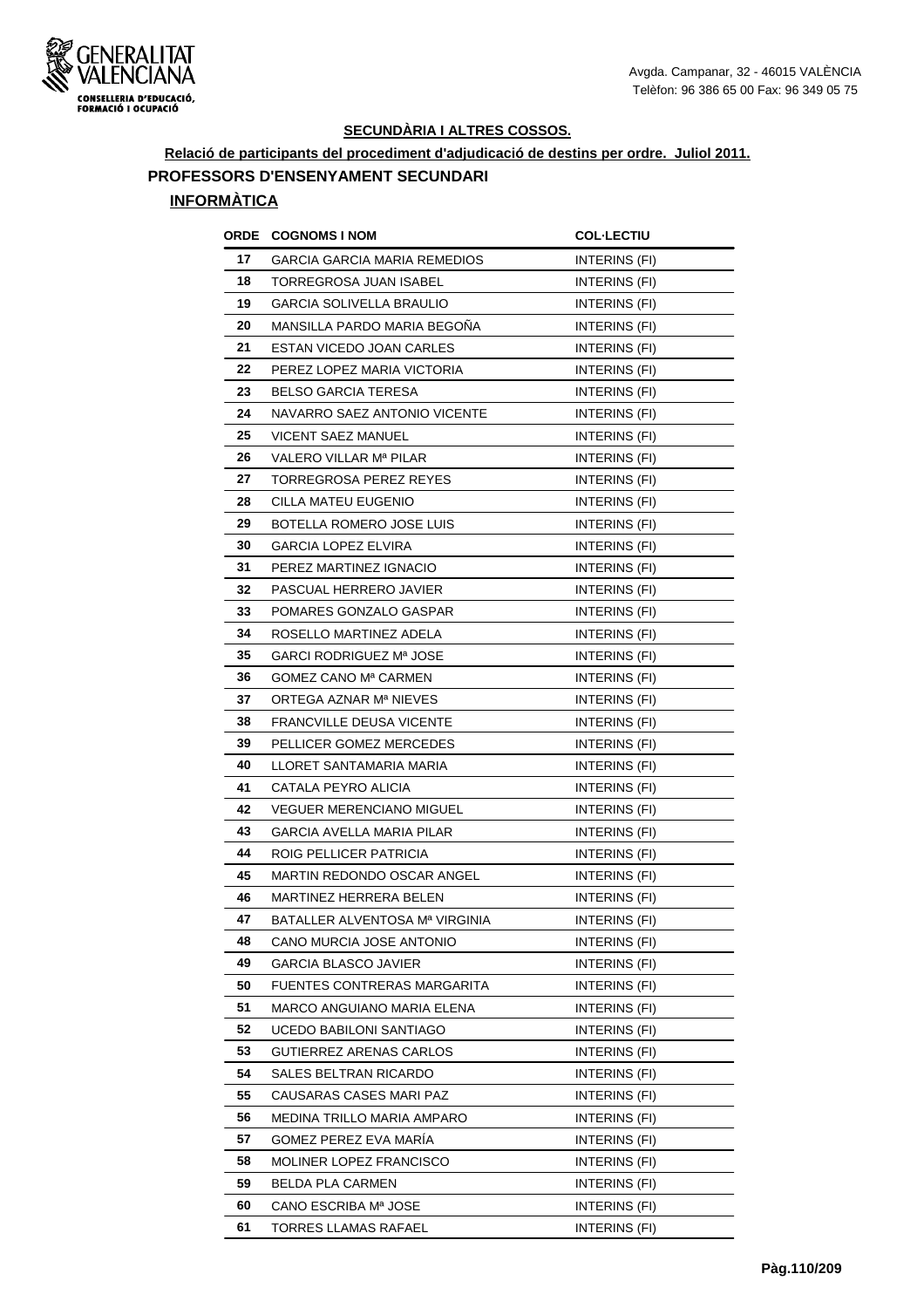

**Relació de participants del procediment d'adjudicació de destins per ordre. Juliol 2011. PROFESSORS D'ENSENYAMENT SECUNDARI**

| ORDE | <b>COGNOMS I NOM</b>                     | <b>COL·LECTIU</b>    |
|------|------------------------------------------|----------------------|
| 62   | MARTI ROMEU ISABEL                       | INTERINS (FI)        |
| 63   | PARRA BACETE RAUL                        | <b>INTERINS (FI)</b> |
| 64   | <b>GOMEZ GOMEZ BENEDICTO</b>             | INTERINS (FI)        |
| 65   | RODRIGUEZ NAVARRO IGNACIO                | INTERINS (FI)        |
| 66   | CATALAN MARTIN MANUELA                   | INTERINS (FI)        |
| 67   | GOMEZ ABAD EVA Mª                        | INTERINS (FI)        |
| 68   | PEDRAZA PENOUCOS JUAN JOSE               | INTERINS (FI)        |
| 69   | MONCHOLI CULLA DAVID                     | <b>INTERINS (FI)</b> |
| 70   | SAMPER IZQUIERDO Mª JOSE                 | INTERINS (FI)        |
| 71   | PERPIÑA CASTILLO DANIEL                  | INTERINS (FI)        |
| 72   | DEVESA LLINARES JOSE                     | INTERINS (FI)        |
| 73   | CERDA PALAU AMPARO JOSEFA                | INTERINS (FI)        |
| 74   | SANCHEZ GARCIA CARLOS                    | INTERINS (FI)        |
| 75   | SUBIELA MONCHO CARLOS                    | INTERINS (FI)        |
| 76   | ROS FANDOS Mª MERCEDES                   | INTERINS (FI)        |
| 77   | CARRA MARTINEZ ALBANO RAFAEL             | INTERINS (FI)        |
| 78   | FERNANDEZ VELASCO JUAN CARLOS            | INTERINS (FI)        |
| 79   | ASENSI VILLEL M <sup>a</sup> ENCARNACION | <b>INTERINS (FI)</b> |
| 80   | CAMPOS SERRANO VICENTE JAVIER            | INTERINS (FI)        |
| 81   | ESTRUCH MIÑANA ANTONIO                   | INTERINS (FI)        |
| 82   | GIL PEREZ FCO. JOSE                      | <b>INTERINS (FI)</b> |
| 83   | MUNOZ MONTENEGRO ANTONIO                 | INTERINS (FI)        |
| 84   | VALLES GALVE ALFREDO                     | INTERINS (FI)        |
| 85   | ARNAU TORDERA CARMEN                     | <b>INTERINS (FI)</b> |
| 86   | PUCHOL BIOSCA Mª JOSE                    | INTERINS (FI)        |
| 87   | BOTELLA PAYA MANUEL                      | <b>INTERINS (FI)</b> |
| 88   | ALBERT GARCIA MARTA MARIA                | <b>INTERINS (FI)</b> |
| 89   | ADSUARA FUSTER JOSÉ ENRIQUE              | INTERINS (FI)        |
| 90   | LEON PEREZ JULIO JESUS                   | INTERINS (FI)        |
| 91   | <b>CANCHO GASULLA RUBEN</b>              | INTERINS (FI)        |
| 92   | FEBRER SENAR JUAN IGNACIO                | INTERINS (FI)        |
| 93   | RODRIGO CUÑAT SALVADOR                   | <b>INTERINS (FI)</b> |
| 94   | TORMO QUILIS ISIDRO                      | <b>INTERINS (FI)</b> |
| 95   | VALLS ROIG JOSE                          | INTERINS (FI)        |
| 96   | TOMAS PELLICER MARIA MERCEDES            | INTERINS (FI)        |
| 97   | MARTOS GAZQUEZ ANDRES                    | INTERINS (FI)        |
| 98   | VALERO GARZON FRANCISCO JAVIER           | INTERINS (FI)        |
| 99   | ARNAU APARICIO HECTOR                    | INTERINS (FI)        |
| 100  | GADEA FUSTER CLOTILDE                    | INTERINS (FI)        |
| 101  | <b>GARCES NEBOT REGINA</b>               | INTERINS (FI)        |
| 102  | CABEZAS POZO VICTOR MANUEL               | INTERINS (FI)        |
| 103  | RICARTE DOMINGO LORENA                   | INTERINS (FI)        |
| 104  | GASCON GRAU GERMAN                       | INTERINS (FI)        |
| 105  | ANO BRESO SARA                           | <b>INTERINS (FI)</b> |
| 106  | MARTINEZ MARIN INMACULADA                | INTERINS (FI)        |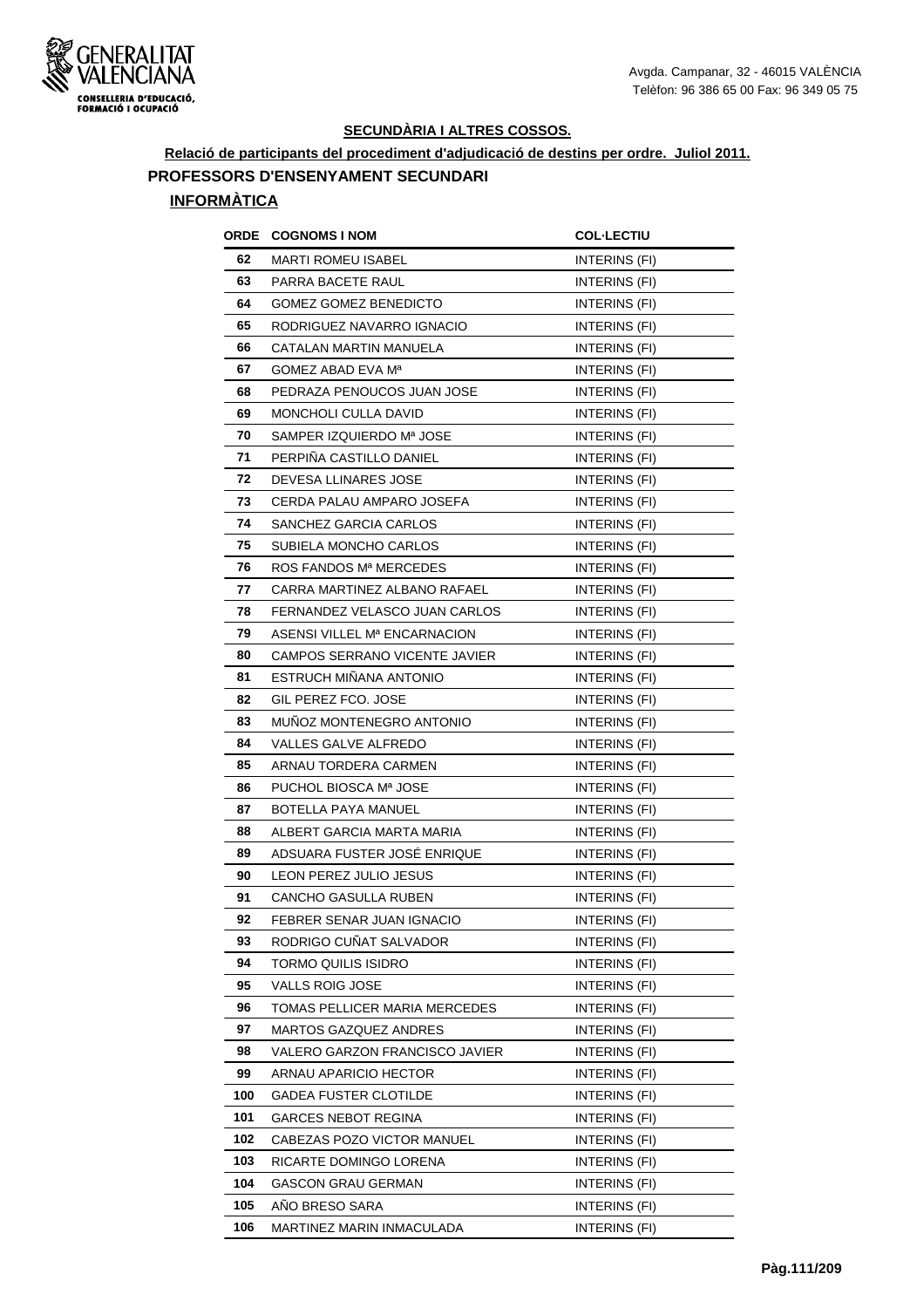

**Relació de participants del procediment d'adjudicació de destins per ordre. Juliol 2011.**

# **PROFESSORS D'ENSENYAMENT SECUNDARI**

| ORDE | <b>COGNOMS I NOM</b>              | <b>COL-LECTIU</b>    |
|------|-----------------------------------|----------------------|
| 107  | SANCHEZ GOMEZ JUAN MANUEL         | INTERINS (FI)        |
| 108  | <b>GUIJARRO ROSALENY CESAR</b>    | <b>INTERINS (FI)</b> |
| 109  | PENARRUBIA SOTO DESAMPARADOS      | INTERINS (FI)        |
| 110  | HERRERA MONTERO JAIME             | <b>INTERINS (FI)</b> |
| 111  | <b>MORCILLO MARIN JAVIER</b>      | INTERINS (FI)        |
| 112  | RAMON MANRESA PABLO               | INTERINS (FI)        |
| 113  | MATALI MOLINA IVAN                | INTERINS (FI)        |
| 114  | SORIANO MONTIEL PIEDAD            | INTERINS (FI)        |
| 115  | BOTELLA ARRAEZ EVA MARIA          | INTERINS (FI)        |
| 116  | GINER ARIÑO MONICA                | INTERINS (FI)        |
| 117  | BENEDICTO REQUENA VICENTE JAVIER  | <b>INTERINS (FI)</b> |
| 118  | ACCATTOLI HERNANDEZ DEBORA BIANCA | INTERINS (FI)        |
| 119  | ROIG MARTINEZ JORGE               | INTERINS (FI)        |
| 120  | VALLS ARANDA RAUL                 | INTERINS (FI)        |
| 121  | LANDETE GINER MIQUEL ANGEL        | INTERINS (FI)        |
| 122  | PELAEZ PEREZ ESTELA               | <b>INTERINS (FI)</b> |
| 123  | LOPEZ QUEROL JORGE                | INTERINS (FI)        |
| 124  | <b>HERVAS FERRER SERGIO</b>       | INTERINS (FI)        |
| 125  | CARDELLS CIFRE Mª DOLORES         | INTERINS (FI)        |
| 126  | RODRIGUEZ LOPEZ JUAN              | INTERINS (FI)        |
| 127  | VILANOVA MARTINEZ FERNANDO        | <b>INTERINS (FI)</b> |
| 128  | <b>GARCIA FERRER JESUS</b>        | INTERINS (FI)        |
| 129  | TORRES BALAGUER Mª LOSAR          | INTERINS (FI)        |
| 130  | RICHART ZANON Mª CONSUELO         | INTERINS (FI)        |
| 131  | <b>BADAL VIDAL ENRIQUE</b>        | INTERINS (FI)        |
| 132  | RODRIGUEZ PRADA CARMEN            | INTERINS (FI)        |
| 133  | URBANO CALONGE SONIA              | <b>INTERINS (FI)</b> |
| 134  | GONZALEZ GONZALEZ DAVID           | INTERINS (FI)        |
| 135  | <b>MAZCUNAN LOPEZ VICTOR JOSE</b> | <b>INTERINS (FI)</b> |
| 136  | JIMENEZ CAÑADA VICTOR             | <b>INTERINS (FI)</b> |
| 137  | QUERALT CAPELLA PASCUAL           | INTERINS (FI)        |
| 138  | HIDALGO MARTINEZ ROBERTO          | INTERINS (FI)        |
| 139  | ESTEVE SANJUAN RAQUEL             | INTERINS (FI)        |
| 140  | MACIA SERNA MANUEL ALEJANDRO      | INTERINS (FI)        |
| 141  | TORRES ZAHINOS ALEJANDRO          | INTERINS (FI)        |
| 142  | PASTOR LOZANO JENNIFER ISABEL     | INTERINS (FI)        |
| 143  | TARRASO ESCRIVA ANDRES            | INTERINS (FI)        |
| 144  | LOSCOS MARCO ARMANDO              | INTERINS (FI)        |
| 145  | CEBOLLA CEBOLLA JOSE RAMON        | INTERINS (FI)        |
| 146  | FERNANDEZ ENRICH MARGARITA        | INTERINS (FI)        |
| 147  | PENALBA MATEU JORGE               | INTERINS (FI)        |
| 148  | ORTEGA PARRILLA DAVID             | INTERINS (FI)        |
| 149  | BOIX TORMOS JUAN JOSE             | INTERINS (FI)        |
| 150  | <b>ESTRUCH CATALA ISABEL</b>      | INTERINS (FI)        |
| 151  | JURADO CAMPOS FRANCISCO JAVIER    | INTERINS (FI)        |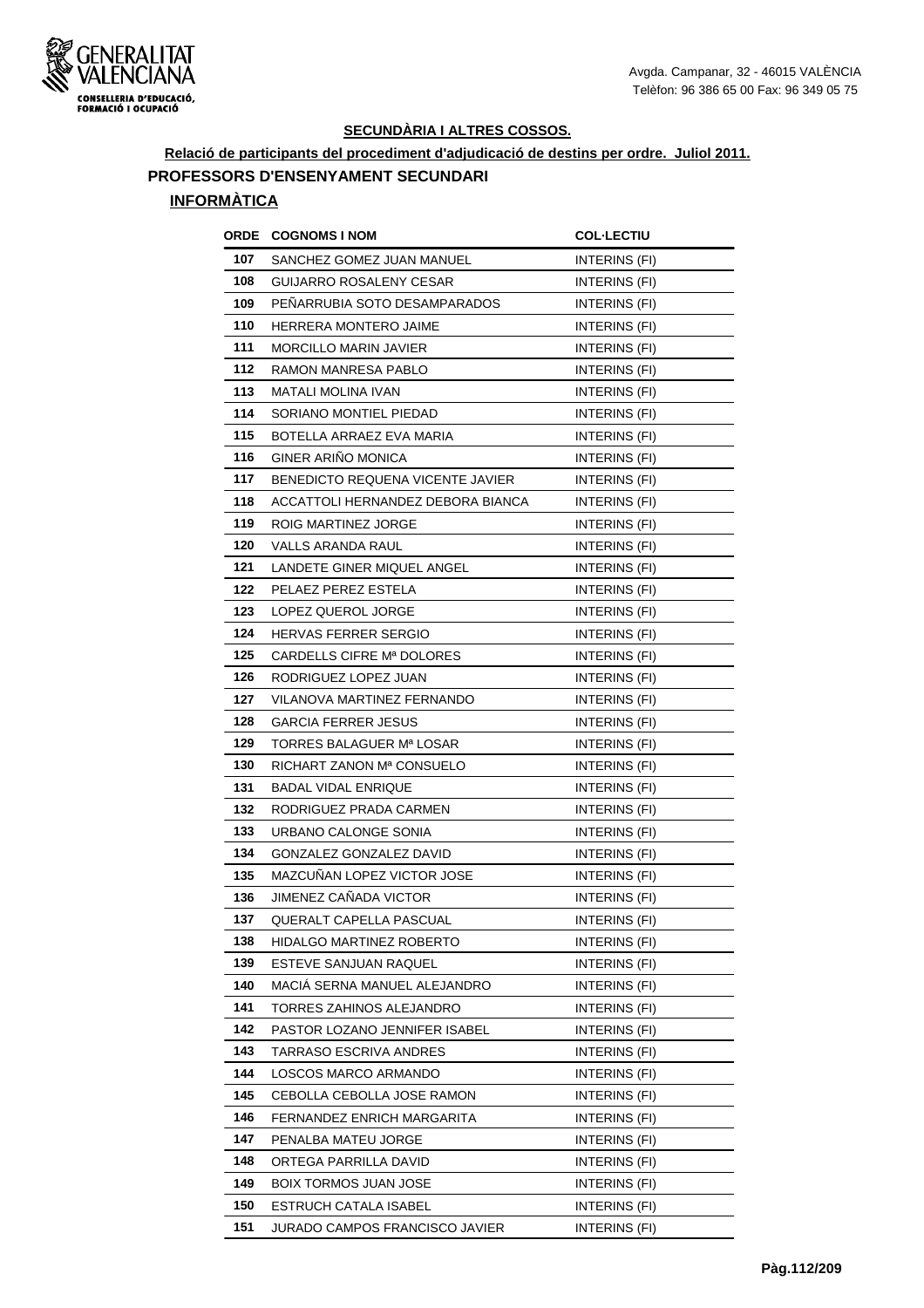

**Relació de participants del procediment d'adjudicació de destins per ordre. Juliol 2011. PROFESSORS D'ENSENYAMENT SECUNDARI**

| <b>ORDE</b> | <b>COGNOMS I NOM</b>                | <b>COL-LECTIU</b>    |
|-------------|-------------------------------------|----------------------|
| 152         | CABALLERO MANRIQUE FRANCISCO MANUEL | INTERINS (FI)        |
| 153         | APARICIO JUSTE CARLOS               | INTERINS (FI)        |
| 154         | SANFELIX GOZALVEZ JOSE ANTONIO      | INTERINS (FI)        |
| 155         | FUENTES ALARCON MANUEL IGNACIO      | INTERINS (FI)        |
| 156         | PEDROS FERRER M. ISABEL             | INTERINS (FI)        |
| 157         | MANZANERA GIL JUAN MANUEL           | INTERINS (FI)        |
| 158         | TOMAS AMAT MIGUEL ANGEL             | <b>INTERINS (FI)</b> |
| 159         | SANTIAGO SANTIAGO PEDRO ANTONIO     | <b>INTERINS (FI)</b> |
| 160         | MONZO POVEDA Mª VIRTUDES            | INTERINS (FI)        |
| 161         | GAVILAN ORTEGA JOSE LUIS            | INTERINS (FI)        |
| 162         | REVERT ALBERT CARMINA               | INTERINS (FI)        |
| 163         | JIMENEZ FORTES MARIA ISABEL         | <b>INTERINS (FI)</b> |
| 164         | SEMPERE BOIX PAULA LUCÍA            | INTERINS (FI)        |
| 165         | PERIS SANCHIS FRANCISCO JOSE        | INTERINS (FI)        |
| 166         | HERNANDEZ MILAN JOSE                | INTERINS (FI)        |
| 167         | TENA TENA ADELA                     | INTERINS (FI)        |
| 168         | MONTANER ROSELLO IRENE              | INTERINS (FI)        |
| 169         | AMOROS HERNANDEZ SILVIA             | INTERINS (FI)        |
| 170         | SÁNCHEZ URIBE RICARDO               | INTERINS (FI)        |
| 171         | MORA MORA CIBELES                   | INTERINS (FI)        |
| 172         | MUÑOZ DOMINGUEZ LAURA               | INTERINS (FI)        |
| 173         | MARTINEZ MUÑOZ VERONICA             | INTERINS (FI)        |
| 174         | MEDINA GOMEZ ROSA MARIA             | INTERINS (FI)        |
| 175         | GÓMEZ LÓPEZ TRINITARIO              | INTERINS (FI)        |
| 176         | MUNOZ BREZMES Mª PILAR SUSANA       | INTERINS (FI)        |
| 177         | ROMERO CONTRERAS CARLOS             | INTERINS (FI)        |
| 178         | RODRÍGUEZ MONTESINOS JOSÉ JOAQUÍN   | <b>INTERINS (FI)</b> |
| 179         | VALLES VILAR JOSE JAVIER            | INTERINS (FI)        |
| 180         | VIDAL ESTIBALEZ ANGEL               | INTERINS (FI)        |
| 181         | <b>GARCIA MARCOS BEATRIZ</b>        | <b>INTERINS (FI)</b> |
| 182         | RABADAN MOTOS JUAN PEDRO            | INTERINS (FI)        |
| 183         | SANCHEZ POVEDA PABLO                | INTERINS (FI)        |
| 184         | NOMDEDEU CALVENTE LEONARDO          | INTERINS (FI)        |
| 185         | GONZALEZ MORILLAS JUAN JOSE         | INTERINS (FI)        |
| 186         | MAS DIAZ JAVIER                     | INTERINS (FI)        |
| 187         | SANCHIS SANCHIS CARLOS              | INTERINS (FI)        |
| 188         | PUCHE GODOY ANA FRANCISCA           | INTERINS (FI)        |
| 189         | LOPEZ GONZALEZ ANTONIO JOSÉ         | INTERINS (FI)        |
| 190         | <b>GARCIA MARTINEZ CARLOS</b>       | INTERINS (FI)        |
| 191         | TENÉS GARCIA CRISTINA               | INTERINS (FI)        |
| 192         | JUAN MARTINEZ JOSE VICENTE          | INTERINS (FI)        |
| 193         | <b>BUTRON BLANES MANUEL</b>         | INTERINS (FI)        |
| 194         | MAHIQUES BENAVENT SERGIO            | INTERINS (FI)        |
| 195         | RIESTRA AINSUA TAMARA               | INTERINS (FI)        |
| 196         | MARTINEZ GUILLEN JOSE ANTONIO       | INTERINS (FI)        |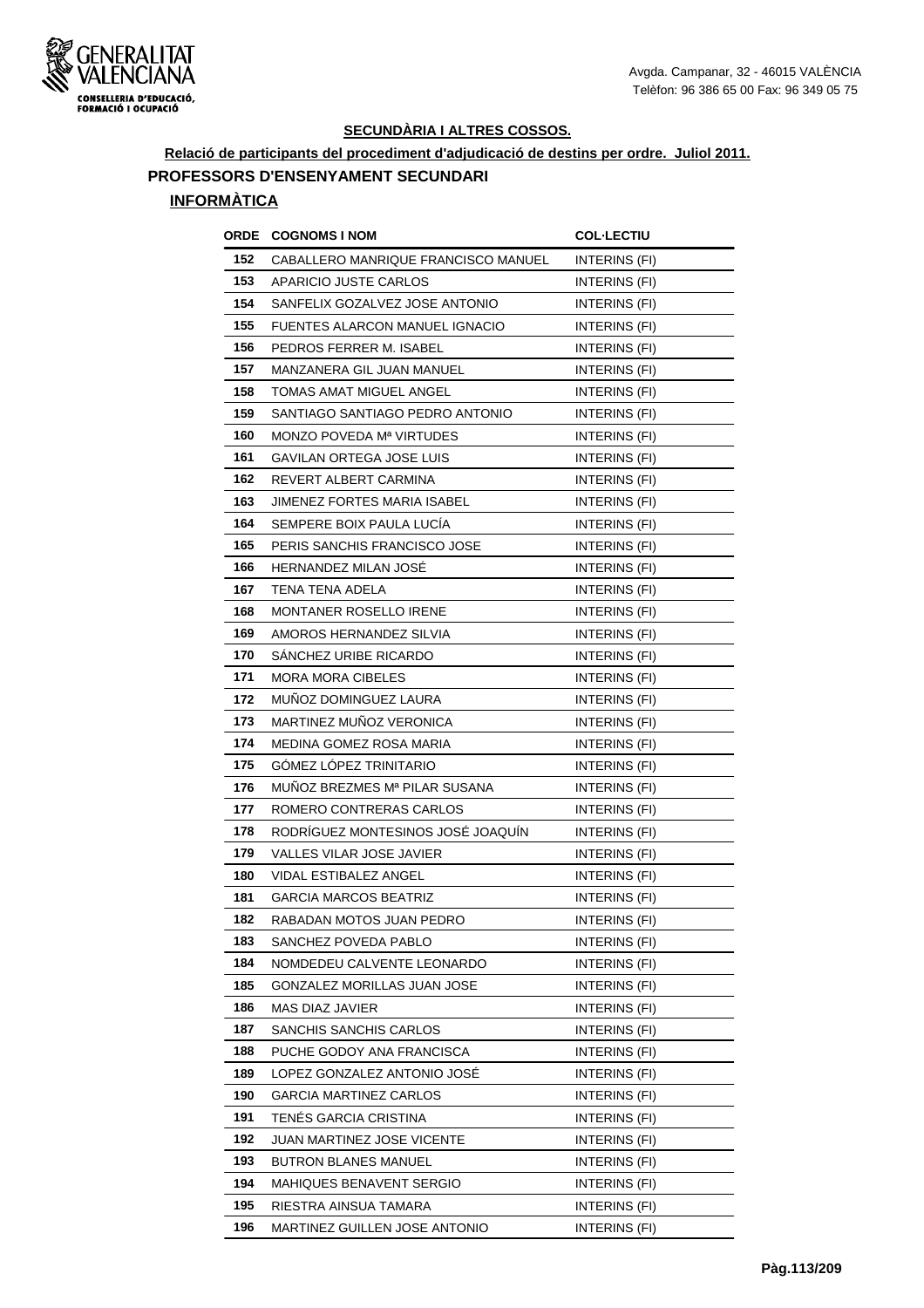

**Relació de participants del procediment d'adjudicació de destins per ordre. Juliol 2011. PROFESSORS D'ENSENYAMENT SECUNDARI**

| ORDE | <b>COGNOMS I NOM</b>               | <b>COL·LECTIU</b>    |
|------|------------------------------------|----------------------|
| 197  | TUDELA BELMAR ANA MARIA            | INTERINS (FI)        |
| 198  | <b>MARINER BELVIS RAMON</b>        | <b>INTERINS (FI)</b> |
| 199  | <b>GIMENO VICENTE JAVIER</b>       | INTERINS (FI)        |
| 200  | ORTEGA PEREZ DE VILLAR DOMINGO     | INTERINS (FI)        |
| 201  | CIUDAD-REAL GONZALEZ BEGOÑA        | INTERINS (FI)        |
| 202  | FERRANDEZ MARCO JOAQUÍN            | INTERINS (FI)        |
| 203  | TORREGROSA LLACER EDUARDO          | INTERINS (FI)        |
| 204  | PARAJON SANCHEZ HECTOR             | <b>INTERINS (FI)</b> |
| 205  | PICO ALBERT ANTONIO                | <b>INTERINS (FI)</b> |
| 206  | ALCANIZ MARIN MARCOS               | INTERINS (FI)        |
| 207  | GALERA TABERNER FRANCISCO JAVIER   | INTERINS (FI)        |
| 208  | MARTI MORENO VICENTE PASCUAL       | INTERINS (FI)        |
| 209  | <b>GRAU VERCHER JOSEP</b>          | INTERINS (FI)        |
| 210  | SANCHEZ INFANTES DARIO             | INTERINS (FI)        |
| 211  | NAVAS LARGO JESUS                  | INTERINS (FI)        |
| 212  | SEGARRA CABEDO PEDRO               | INTERINS (FI)        |
| 213  | ORTUNO SELLES TOMAS                | INTERINS (FI)        |
| 214  | MATEU RUZAFA JUAN                  | INTERINS (FI)        |
| 215  | ORTELLS SAFONT SANTIAGO            | INTERINS (FI)        |
| 216  | <b>FERRERO LOPEZ JOSE VICENTE</b>  | INTERINS (FI)        |
| 217  | RICO SERGADO MARIO                 | INTERINS (FI)        |
| 218  | LLISO BISBAL FRANCISCO             | INTERINS (FI)        |
| 219  | TARAZONA TARREGA CARLOS            | INTERINS (FI)        |
| 220  | <b>BALIBREA SANCHEZ JOSE DAVID</b> | <b>INTERINS (FI)</b> |
| 221  | SERRANO ALBERT ALFONSO             | INTERINS (FI)        |
| 222  | LLUCH MARCO VICENTE PABLO          | INTERINS (FI)        |
| 223  | SANCHEZ GARCIA JOSE GASPAR         | INTERINS (FI)        |
| 224  | ABAD LOPEZ JOSE MANUEL             | INTERINS (FI)        |
| 225  | BRIÑAS PARDO BORJA                 | INTERINS (FI)        |
| 226  | MOLINA COSTA MARIA DEL CARMEN      | INTERINS (FI)        |
| 227  | NAVARRO PONCE ANA MARIA            | INTERINS (FI)        |
| 228  | CORONADO VALLES JORGE              | INTERINS (FI)        |
| 229  | <b>GRANADOS ZAFRA DAVID</b>        | INTERINS (FI)        |
| 230  | MORANT MIRALLES JULIA              | INTERINS (FI)        |
| 231  | MONCHO TORREALBA RUBEN             | INTERINS (FI)        |
| 232  | MARTINEZ RODENES SONIA             | INTERINS (FI)        |
| 233  | MARTI GRAN PATRICIA                | INTERINS (FI)        |
| 234  | GOMEZ SENDRA FRANCISCO BALTASAR    | INTERINS (FI)        |
| 235  | MORANTE BONET MERCEDES             | INTERINS (FI)        |
| 236  | BARBERA CATALA Mª ANGELES          | INTERINS (FI)        |
| 237  | GARCIA GARCIA FELICIDAD            | INTERINS (FI)        |
| 238  | COLOMA GISBERT ALEXANDRE           | INTERINS (FI)        |
| 239  | ESTORNELL MARI MARIA ISABEL        | INTERINS (FI)        |
| 240  | VICENTE FERNANDEZ DANIEL           | INTERINS (FI)        |
| 241  | HERNANDEZ DOMENECH ALEJANDRO       | INTERINS (FI)        |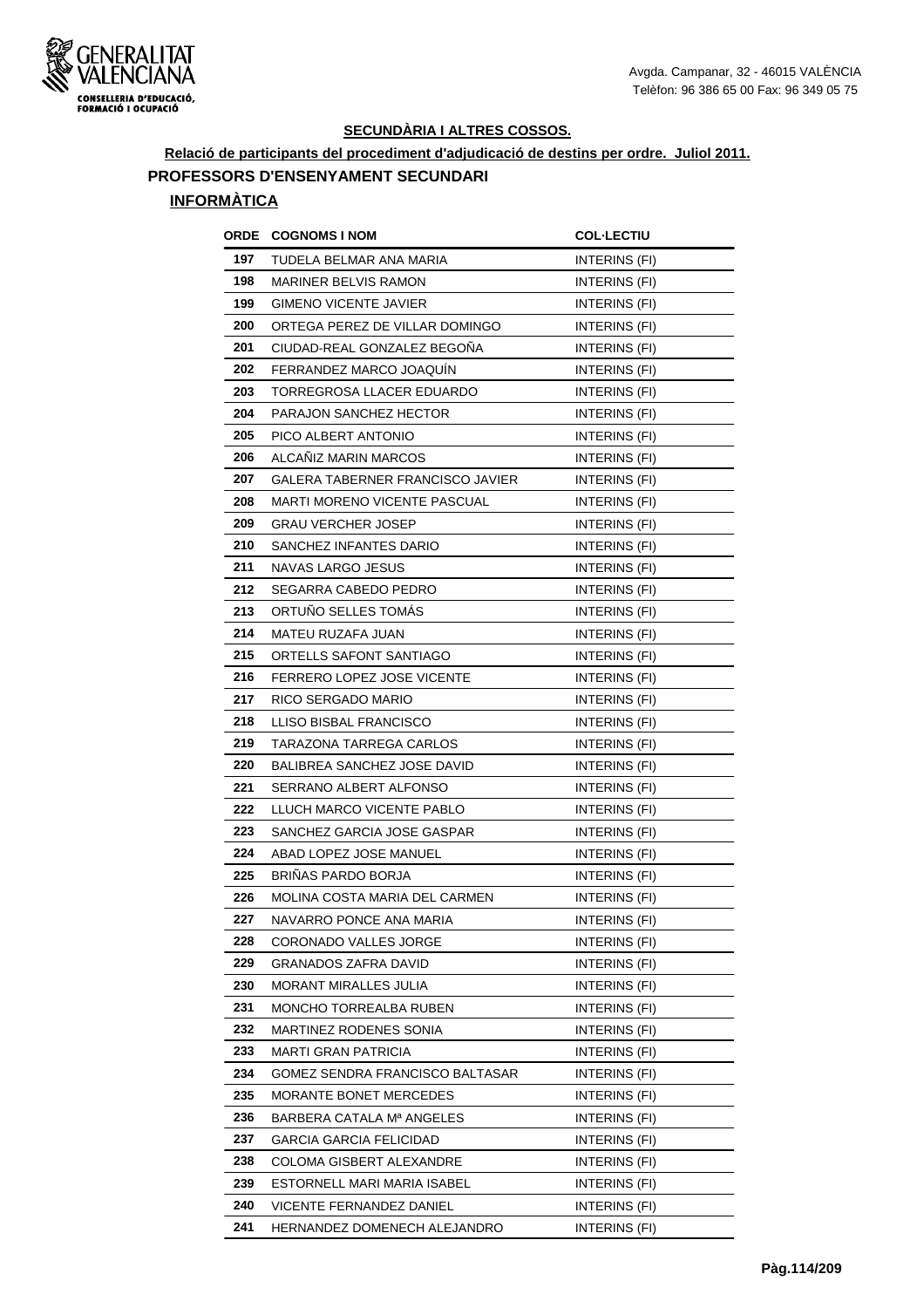

#### **Relació de participants del procediment d'adjudicació de destins per ordre. Juliol 2011. PROFESSORS D'ENSENYAMENT SECUNDARI**

# **INFORMÀTICA**

| <b>ORDE</b> | <b>COGNOMS I NOM</b>           | <b>COL-LECTIU</b> |
|-------------|--------------------------------|-------------------|
| 242         | SORRIBES TRAVER JOSE JUAN      | INTERINS (FI)     |
| 243         | LOPEZ VILLALBA MARIA ISABEL    | INTERINS (FI)     |
| 244         | BARQUILLA GALEANO MARIA ISABEL | INTERINS (FI)     |
| 245         | MONSERRAT EDO ANA LIDON        | INTERINS (FI)     |
| 246         | ALBELDO GARULO EMILIA MARIA    | INTERINS (FI)     |
| 247         | CHECA CALPENA VIRGINIA         | INTERINS (FI)     |
| 248         | FERRUZ GARCIA DAVID            | INTERINS (FI)     |
| 249         | <b>CHAQUET FAYOS ROBERTO</b>   | INTERINS (FI)     |
| 250         | MARTIN MOLINER ADRIAN          | INTERINS (FI)     |
| 251         | BETORET CORTES DAVID           | INTERINS (FI)     |
| 252         | <b>GARCIA ARNAU LORENA</b>     | INTERINS (FI)     |
| 253         | CANDELA ROMERO GUSTAVO         | INTERINS (FI)     |
| 254         | LLOPIS SILVESTRE ALBERTO       | INTERINS (FI)     |
| 255         | BORREGO RODRIGUEZ PATRICIA     | INTERINS (FI)     |
| 256         | FERRERO BOU FRANCISCO DE BORJA | INTERINS (FI)     |
| 257         | OLIVER NAVARRO HECTOR ROBERTO  | INTERINS (FI)     |

#### **EDUCADORS (CEIS)**

| <b>ORDE COGNOMS INOM</b>   | <b>COL-LECTIU</b> |
|----------------------------|-------------------|
| FELIP CUBELLS FRANCISCO V. | INTERINS (FI)     |
| MARTINEZ ESTEBAN JOSEFA    | INTERINS (FI)     |
|                            |                   |

|                 | <b>ORDE COGNOMS INOM</b>            | <b>COL-LECTIU</b>    |
|-----------------|-------------------------------------|----------------------|
| 1               | <b>JUAN ESTELLES FCA, MARGARITA</b> | INTERINS (FI)        |
| $\mathbf{2}$    | PEREZ BOTELLA JOSEFINA              | INTERINS (FI)        |
| 3               | <b>LUCAS ANDRES CARME</b>           | INTERINS (FI)        |
| 4               | POVEDA CHALVER ENRIQUETA JULIA      | INTERINS (FI)        |
| 5               | CALVET CHALVER FRANCESC LLUIS       | INTERINS (FI)        |
| 6               | <b>GARCIA PONS Mª ADELA</b>         | INTERINS (FI)        |
| 7               | <b>BOSCH FOS MARIA JOSEP</b>        | INTERINS (FI)        |
| 8               | <b>VALLS GONZALEZ VICENTE</b>       | INTERINS (FI)        |
| 9               | TORMO CAMARENA Mª JOSEFA            | INTERINS (FI)        |
| 10              | VIDAL JULVE TERESA MILAGROS         | INTERINS (FI)        |
| 11              | VILLENA SANTACREU MARIA JULIA       | INTERINS (FI)        |
| 12 <sup>2</sup> | FERRE BERBEGAL ISABEL TERESA        | INTERINS (FI)        |
| 13              | MARTI VERDU Mª LUZGARDA             | INTERINS (FI)        |
| 14              | <b>SANZ CLIMENT MARGARET</b>        | INTERINS (FI)        |
| 15              | MURCIA CECILIA JOSE ANTONIO         | INTERINS (FI)        |
| 16              | CALABUIG ROCA FRANCISCO J.          | INTERINS (FI)        |
| 17              | LLOPIS MONTOYA MARIA VICENTA        | INTERINS (FI)        |
| 18              | VAELLO GONZALVEZ MARGARITA          | INTERINS (FI)        |
| 19              | <b>BOSCA SIFRE JOSEP BENJAMI</b>    | INTERINS (FI)        |
| 20              | VARELA FANDOS Mª DE LES NEUS        | INTERINS (FI)        |
| 21              | <b>ESPUIG MILLA AMPARO</b>          | <b>INTERINS (FI)</b> |
|                 |                                     |                      |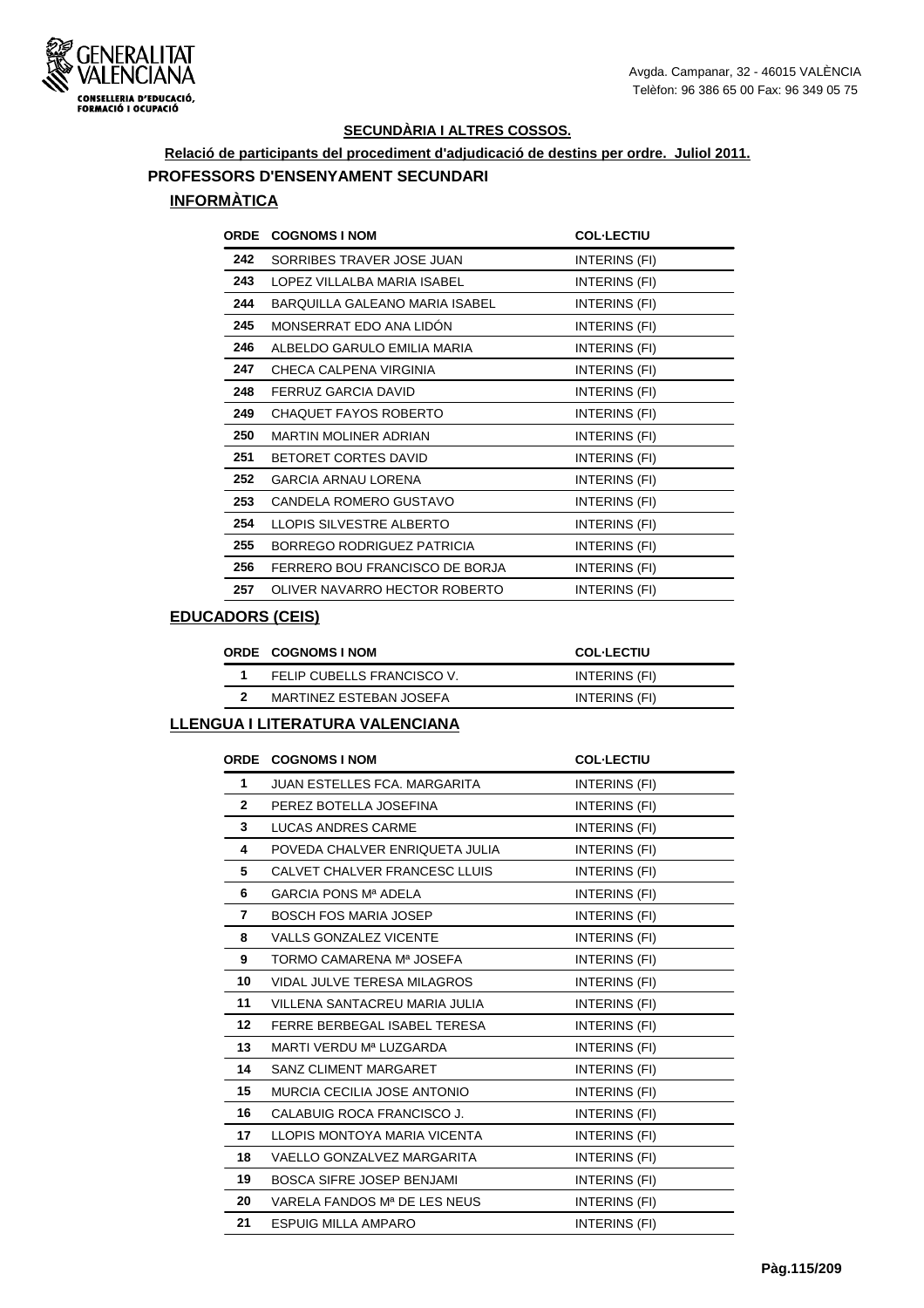

# **Relació de participants del procediment d'adjudicació de destins per ordre. Juliol 2011. PROFESSORS D'ENSENYAMENT SECUNDARI**

| ORDE | <b>COGNOMS I NOM</b>               | <b>COL-LECTIU</b>    |
|------|------------------------------------|----------------------|
| 22   | SANTOLARIA ORDAZ Mª ISABEL         | INTERINS (FI)        |
| 23   | MOLLA ALBERO JOSEFINA              | <b>INTERINS (FI)</b> |
| 24   | RAMIREZ MORENO Mª AMPARO           | INTERINS (FI)        |
| 25   | MONCHO COMPANY CONCEPCION          | INTERINS (FI)        |
| 26   | LLACER PAÑOS AMADEU                | INTERINS (FI)        |
| 27   | <b>MOLL LLODRA ROBERTO</b>         | INTERINS (FI)        |
| 28   | PEREZ GALIPIENSO MARIA DEL PILAR   | INTERINS (FI)        |
| 29   | VICENT PASCUAL MONTSERRAT A.       | <b>INTERINS (FI)</b> |
| 30   | DONATE ROIG TERESA                 | INTERINS (FI)        |
| 31   | MARTINEZ MESEGUER Mª SALES         | INTERINS (FI)        |
| 32   | ONTENIENTE ASENCIO M. TERESA       | INTERINS (FI)        |
| 33   | VERDEJO INSA M INMACULADA          | INTERINS (FI)        |
| 34   | <b>MONFORT GARCIA ROSA MARIA</b>   | <b>INTERINS (FI)</b> |
| 35   | <b>MONZO VIGUER ALICIA</b>         | INTERINS (FI)        |
| 36   | PEREZ MOLINA CONCEPCION            | <b>INTERINS (FI)</b> |
| 37   | CASAS GALAN Mª ANGELES             | INTERINS (FI)        |
| 38   | GUILLEM ORTIZ INMACULADA           | <b>INTERINS (FI)</b> |
| 39   | BERNABEU CATALA BEATRIZ            | INTERINS (FI)        |
| 40   | MARISCAL DEL CASTILLO ISABEL       | INTERINS (FI)        |
| 41   | NAVARRO BARGUES JOAN VICENT        | INTERINS (FI)        |
| 42   | SANCHIS MENGUAL ESTHER             | INTERINS (FI)        |
| 43   | BARBER CARRIO JOSEPA ANGELA        | INTERINS (FI)        |
| 44   | FAR BALLESTER ALEXANDRE            | <b>INTERINS (FI)</b> |
| 45   | SANCHEZ GAS VICENTE MANUEL         | INTERINS (FI)        |
| 46   | CERDAN CERVERON LEONOR             | INTERINS (FI)        |
| 47   | <b>IBANEZ VERCHER INMACULADA</b>   | INTERINS (FI)        |
| 48   | OCHS SIMEON ROSA MARIA             | INTERINS (FI)        |
| 49   | BALSERA NAVARRO DIANA              | INTERINS (FI)        |
| 50   | SORIA MEDINA EMPAR                 | INTERINS (FI)        |
| 51   | PALOMARES CASAT ANA                | INTERINS (FI)        |
| 52   | GUILABERT ANTON RAMON              | INTERINS (FI)        |
| 53   | TORRES SOLDEVILA Mª ANGELES        | INTERINS (FI)        |
| 54   | DE LA DUENA GIMENEZ MANUEL         | INTERINS (FI)        |
| 55   | VILLANUEVA BARRACHINA MARIA CARMEN | INTERINS (FI)        |
| 56   | CRUCES MAXIMIANO MARIA             | INTERINS (FI)        |
| 57   | CORNELLES ARAN JORDI               | INTERINS (FI)        |
| 58   | GISBERT CALABUIG DAVID             | INTERINS (FI)        |
| 59   | MALONDA SINARCAS SONIA             | INTERINS (FI)        |
| 60   | DIAGO JOVE RAFAEL                  | INTERINS (FI)        |
| 61   | MARTIN IBAÑEZ FELICIDAD            | <b>INTERINS (FI)</b> |
| 62   | PERES MONTER JOSEP                 | INTERINS (FI)        |
| 63   | VALERO SILVESTRE Mª JOSEP          | INTERINS (FI)        |
| 64   | TALENS FENOLLAR FABIOLA            | INTERINS (FI)        |
| 65   | SANCHIS CAÑAMAS Mª ISABEL          | INTERINS (FI)        |
| 66   | MONSERRAT BENAGES Mª EUGENIA       | INTERINS (FI)        |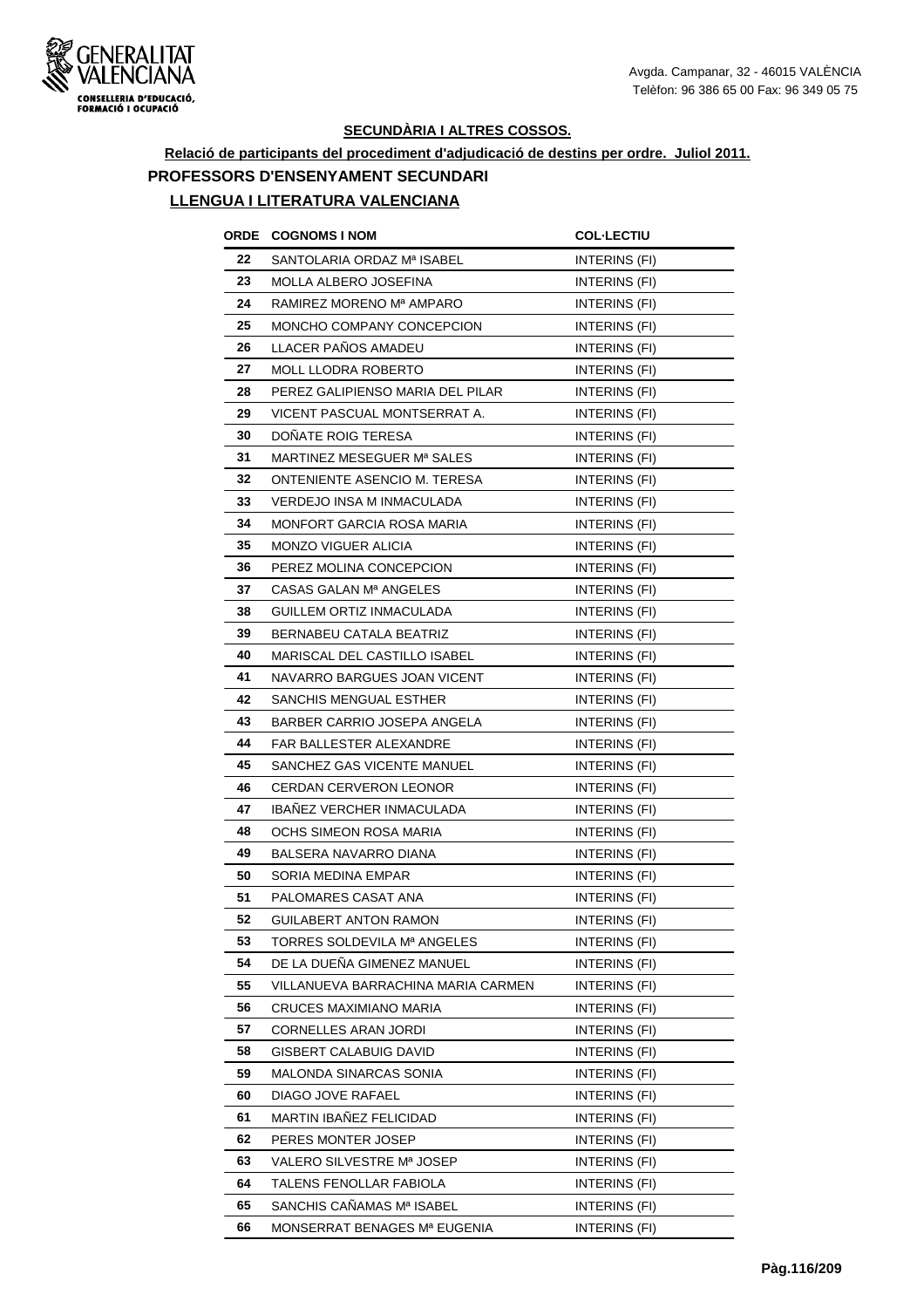

# **Relació de participants del procediment d'adjudicació de destins per ordre. Juliol 2011. PROFESSORS D'ENSENYAMENT SECUNDARI**

| ORDE | <b>COGNOMS I NOM</b>            | <b>COL·LECTIU</b>    |
|------|---------------------------------|----------------------|
| 67   | FUSTER CANDELA MIGUEL ANGEL     | INTERINS (FI)        |
| 68   | GANDIA BORDERA Mª CARMEN        | INTERINS (FI)        |
| 69   | CARLOS MARTI Mª ROSER           | INTERINS (FI)        |
| 70   | BENAVENT COLOMER CRISTINA       | INTERINS (FI)        |
| 71   | BATALLER CLIMENT Mª PILAR       | INTERINS (FI)        |
| 72   | GARRIGUES ORTOLA INMACULADA     | INTERINS (FI)        |
| 73   | GINER GRANERO ALICIA            | INTERINS (FI)        |
| 74   | PICO BOU MARIA DEL MAR          | <b>INTERINS (FI)</b> |
| 75   | CATALA SANJUAN ELENA            | INTERINS (FI)        |
| 76   | PASCUAL FERRANDEZ Mª ISABEL     | INTERINS (FI)        |
| 77   | ESTEVE ARAGO ELENA MARIA        | INTERINS (FI)        |
| 78   | PASTOR QUIRANT JOAN CARLES      | INTERINS (FI)        |
| 79   | PEDROS FAYOS ROSA               | INTERINS (FI)        |
| 80   | MIRA CANTO ANNA MARIA           | INTERINS (FI)        |
| 81   | <b>LLORET MARCO ROSA</b>        | INTERINS (FI)        |
| 82   | <b>MAS MOLINA MIQUEL</b>        | INTERINS (FI)        |
| 83   | CARRIO SALA CRISTINA            | INTERINS (FI)        |
| 84   | VERCHER PLANA Mª ROSA           | INTERINS (FI)        |
| 85   | GRAU PEDRAZA Mª TERESA          | INTERINS (FI)        |
| 86   | ROMEU IBANEZ CONCEPCION         | INTERINS (FI)        |
| 87   | CAYETANO GUZMAN Mª MERCEDES     | <b>INTERINS (FI)</b> |
| 88   | PEREZ PAYA JOSEPA               | INTERINS (FI)        |
| 89   | MORATO ARAGO MARIA ISABEL       | <b>INTERINS (FI)</b> |
| 90   | <b>FELTRER SANCHIS MERCE</b>    | <b>INTERINS (FI)</b> |
| 91   | MARTI GARCIA ESTER              | INTERINS (FI)        |
| 92   | BADIA FAUBELL MIRIAM JOSEFA     | <b>INTERINS (FI)</b> |
| 93   | CANET CLOQUELL CAROLINA         | INTERINS (FI)        |
| 94   | SORIANO GARCIA ELENA            | INTERINS (FI)        |
| 95   | ANGLADA PARADELL ELISENDA       | INTERINS (FI)        |
| 96   | ROMERO SOLER FATIMA             | INTERINS (FI)        |
| 97   | BERENGUER MOLINA JORDI          | INTERINS (FI)        |
| 98   | SANCHIS BENITO ANNA MARÍA       | INTERINS (FI)        |
| 99   | SIMO REDO FRANCESC D'ASSIS      | INTERINS (FI)        |
| 100  | MARONDA ORDIÑANA MARÍA CARMEN   | INTERINS (FI)        |
| 101  | <b>MASCAROS PEREZ SUNNY</b>     | INTERINS (FI)        |
| 102  | LASTRA HERRANZ JESUS MARIA      | INTERINS (FI)        |
| 103  | CANOS INGLADA AMPARO            | INTERINS (FI)        |
| 104  | <b>BUADES FLORES CONCEPCION</b> | INTERINS (FI)        |
| 105  | SANTAMARIA MORA Mª NOELIA       | INTERINS (FI)        |
| 106  | CORTES SORIANO BARBARA          | INTERINS (FI)        |
| 107  | ESQUERDO PÉREZ FRANCISCA MARTA  | INTERINS (FI)        |
| 108  | MEDINA MARTI ANDRES JESUS       | INTERINS (FI)        |
| 109  | PEREZ LLOPIS MARIA DEL MAR      | INTERINS (FI)        |
| 110  | MUÑOZ CERVERA ANGEL             | INTERINS (FI)        |
| 111  | COLLADO ALIÑO MARIA DEL MAR     | INTERINS (FI)        |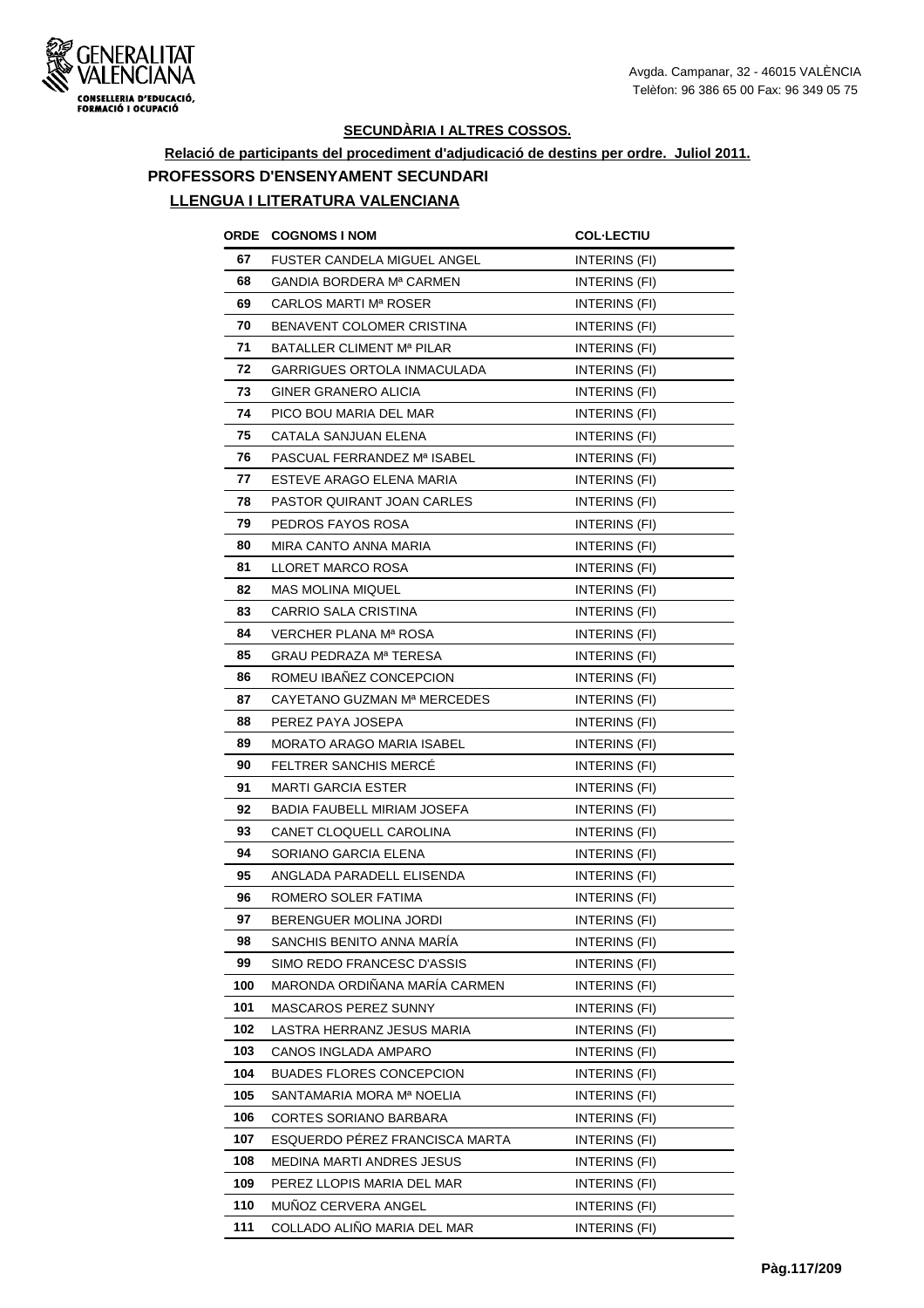

# **Relació de participants del procediment d'adjudicació de destins per ordre. Juliol 2011. PROFESSORS D'ENSENYAMENT SECUNDARI**

| ORDE | <b>COGNOMS I NOM</b>                  | <b>COL·LECTIU</b>    |
|------|---------------------------------------|----------------------|
| 112  | <b>BELDA SANCHIS VICENT</b>           | INTERINS (FI)        |
| 113  | LERMA SERRADOR MARIA AURELIA          | INTERINS (FI)        |
| 114  | ALEIXANDRE MOYA SUSANA                | INTERINS (FI)        |
| 115  | PEIRATS MARCO MARÍA ROSARIO           | INTERINS (FI)        |
| 116  | MARCO MARCO JOSEP RAMON               | INTERINS (FI)        |
| 117  | RODRIGUEZ TELLO MARIA CARMEN          | INTERINS (FI)        |
| 118  | MARTINEZ MIRAVET TRINIDAD             | <b>INTERINS (FI)</b> |
| 119  | LOPEZ LLOMBART JOSE VICENTE           | INTERINS (FI)        |
| 120  | VILA PASCUAL BEGONYA                  | INTERINS (FI)        |
| 121  | PRATS FABRA AMANDA                    | INTERINS (FI)        |
| 122  | CANAMAS VENTURA ROSA ANA              | INTERINS (FI)        |
| 123  | <b>BOU GRAU MARIA TRINIDAD</b>        | INTERINS (FI)        |
| 124  | TORTOSA PELLICER MONTSERRAT           | INTERINS (FI)        |
| 125  | PEREZ MARTI EMILIO AGUSTIN            | INTERINS (FI)        |
| 126  | GUMILLA LOZANO MARIA ISABEL           | <b>INTERINS (FI)</b> |
| 127  | <b>MAS SANCHEZ RAUL FRANCISCO</b>     | <b>INTERINS (FI)</b> |
| 128  | SALAVERT FURIO ENCARNA                | INTERINS (FI)        |
| 129  | RUIZ GARRIGUES JESUS ARNAU            | INTERINS (FI)        |
| 130  | MARTINEZ JOVER VICENTE CARLOS         | INTERINS (FI)        |
| 131  | <b>CERVERO BOSCH FRANCESC</b>         | INTERINS (FI)        |
| 132  | FLORES ABAT MIQUEL ANGEL              | INTERINS (FI)        |
| 133  | ESCUDER LLORCA FRANCESCA              | INTERINS (FI)        |
| 134  | SELLES BAIDAL ANGELA                  | INTERINS (FI)        |
| 135  | CERVERA JUBANY LAURA                  | INTERINS (FI)        |
| 136  | MARTINEZ RICO MARIA DE LA ENCARNACION | INTERINS (FI)        |
| 137  | ALVARADO MIRAGALL ROSA MARIA          | INTERINS (FI)        |
| 138  | FERRANDO JULIÁ JOSEFA Mª              | INTERINS (FI)        |
| 139  | PEREZ SANCHO LLUM                     | INTERINS (FI)        |
| 140  | DE LA CONCEPCION SANTAFE Mª CARMEN    | INTERINS (FI)        |
| 141  | TORMO BARAHONA IMMACULADA             | INTERINS (FI)        |
| 142  | CERDA FLORES SILVIA                   | INTERINS (FI)        |
| 143  | CIVERA VELERT CONSOL                  | INTERINS (FI)        |
| 144  | LERMA MORENO JESÚS                    | INTERINS (FI)        |
| 145  | ALEPUZ GILABERT REBECA RITA           | INTERINS (FI)        |
| 146  | FERRI FABREGA MONICA                  | INTERINS (FI)        |
| 147  | VILAR CAMPOS MARIA JOSEP              | INTERINS (FI)        |
| 148  | NAVARRO TUDELA CESAR                  | INTERINS (FI)        |
| 149  | CLEMENTE AGUADO AMOR                  | INTERINS (FI)        |
| 150  | JUAN CALABUIG CRISTINA                | INTERINS (FI)        |
| 151  | <b>FERRI CISCAR RAFAEL</b>            | INTERINS (FI)        |
| 152  | BELDA GANDIA ELVIRA                   | INTERINS (FI)        |
| 153  | GARCIA GIMENEZ M. CARMEN              | INTERINS (FI)        |
| 154  | GALVANY QUESADA DANIEL                | INTERINS (FI)        |
| 155  | MONTAÑANA MARTINEZ LAURA              | INTERINS (FI)        |
| 156  | ORTS BOQUERA RUBEN                    | INTERINS (FI)        |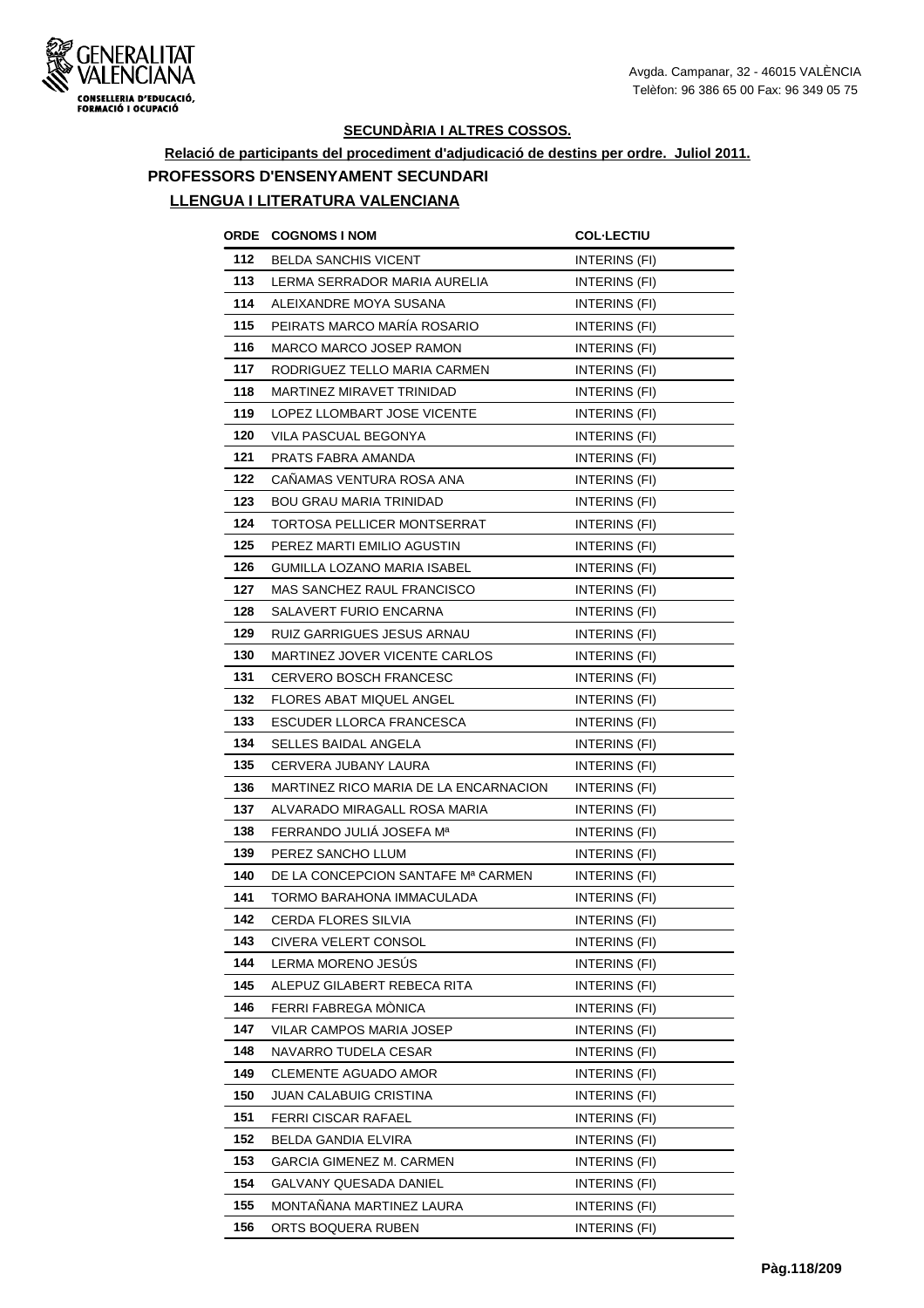

# **Relació de participants del procediment d'adjudicació de destins per ordre. Juliol 2011. PROFESSORS D'ENSENYAMENT SECUNDARI**

| ORDE | <b>COGNOMS I NOM</b>              | <b>COL·LECTIU</b>    |
|------|-----------------------------------|----------------------|
| 157  | <b>GERIBES BENAVENT VICENTE</b>   | INTERINS (FI)        |
| 158  | GINER CORRECHER NATALIA           | INTERINS (FI)        |
| 159  | GOMIS MAÇANET JOAQUIM             | INTERINS (FI)        |
| 160  | <b>GONZALEZ BERTOMEU NEUS</b>     | INTERINS (FI)        |
| 161  | GUALDA LOPEZ PAZ                  | INTERINS (FI)        |
| 162  | <b>MARI VICENS LAURA</b>          | INTERINS (FI)        |
| 163  | MARTINEZ LOPEZ MARIA JOSE         | INTERINS (FI)        |
| 164  | MASCARELL ESTRUCH MARIA DEL CARME | INTERINS (FI)        |
| 165  | MAYOR ALSINA ROBERT-JOSEP         | INTERINS (FI)        |
| 166  | MONCHO CALBO ROCIO                | INTERINS (FI)        |
| 167  | MORENO ALBEROLA FRANCESC XAVIE    | INTERINS (FI)        |
| 168  | MORILLAS BALLESTER MARCELA        | INTERINS (FI)        |
| 169  | NAVARRO EDO LEONOR                | INTERINS (FI)        |
| 170  | NAVARRO MARTINEZ ESTER TERESA     | INTERINS (FI)        |
| 171  | NAVARRO SUÑER FELIPE              | INTERINS (FI)        |
| 172  | OLASO SENDRA MARIA DOLORS         | INTERINS (FI)        |
| 173  | OLTRA ALBEROLA MARIA AMPARO       | INTERINS (FI)        |
| 174  | ORTEGA LOPEZ GEMA                 | INTERINS (FI)        |
| 175  | ROS BAILEN MAYKA                  | INTERINS (FI)        |
| 176  | SANABRE MORILLO Mª JOSE           | INTERINS (FI)        |
| 177  | SANÇ I GALLEGO RAFEL              | INTERINS (FI)        |
| 178  | SARRIO PEREZ PATRICIA             | INTERINS (FI)        |
| 179  | SELLES GIMENO Mª ELENA            | INTERINS (FI)        |
| 180  | SEMPERE MIRA LAURA                | INTERINS (FI)        |
| 181  | SERRA LABRADOR LAURA              | INTERINS (FI)        |
| 182  | <b>GARCIA GOMEZ VICENTE</b>       | INTERINS (FI)        |
| 183  | GALIANA MUÑOZ M. ROSA             | INTERINS (FI)        |
| 184  | LOPEZ LOPEZ MANUEL                | INTERINS (FI)        |
| 185  | MONTIEL DONATE MARIA MATILDE      | INTERINS (FI)        |
| 186  | TORTOSA PELLICER NURIA            | <b>INTERINS (FI)</b> |
| 187  | VALLS CASINO CARMEN               | INTERINS (FI)        |
| 188  | VAÑO FERRE MACARENA               | INTERINS (FI)        |
| 189  | VICEDO ESCRIVA PAULA              | INTERINS (FI)        |
| 190  | VILA LOPEZ AMPARO                 | INTERINS (FI)        |
| 191  | VILA ORTIZ VANESA                 | INTERINS (FI)        |
| 192  | ALBEROLA BISBAL MILA              | INTERINS (FI)        |
| 193  | BELTRAN CHAPA EMPAR               | INTERINS (FI)        |
| 194  | BLAU LOPEZ CRISTINA ASUNCION      | INTERINS (FI)        |
| 195  | CEBOLLA TORMOS MARIA              | INTERINS (FI)        |
| 196  | <b>CUENCA PERIS ELISEU</b>        | INTERINS (FI)        |
| 197  | ESCODA ALMIÑANA ESTHER            | INTERINS (FI)        |
| 198  | ESCRIVA LORENTE LUCIA             | INTERINS (FI)        |
| 199  | FAUS RODRIGUEZ ELISA MARIA        | INTERINS (FI)        |
| 200  | FAUSTO SERRANO LAIA               | INTERINS (FI)        |
| 201  | GUALDE SAMPER CRISTINA            | INTERINS (FI)        |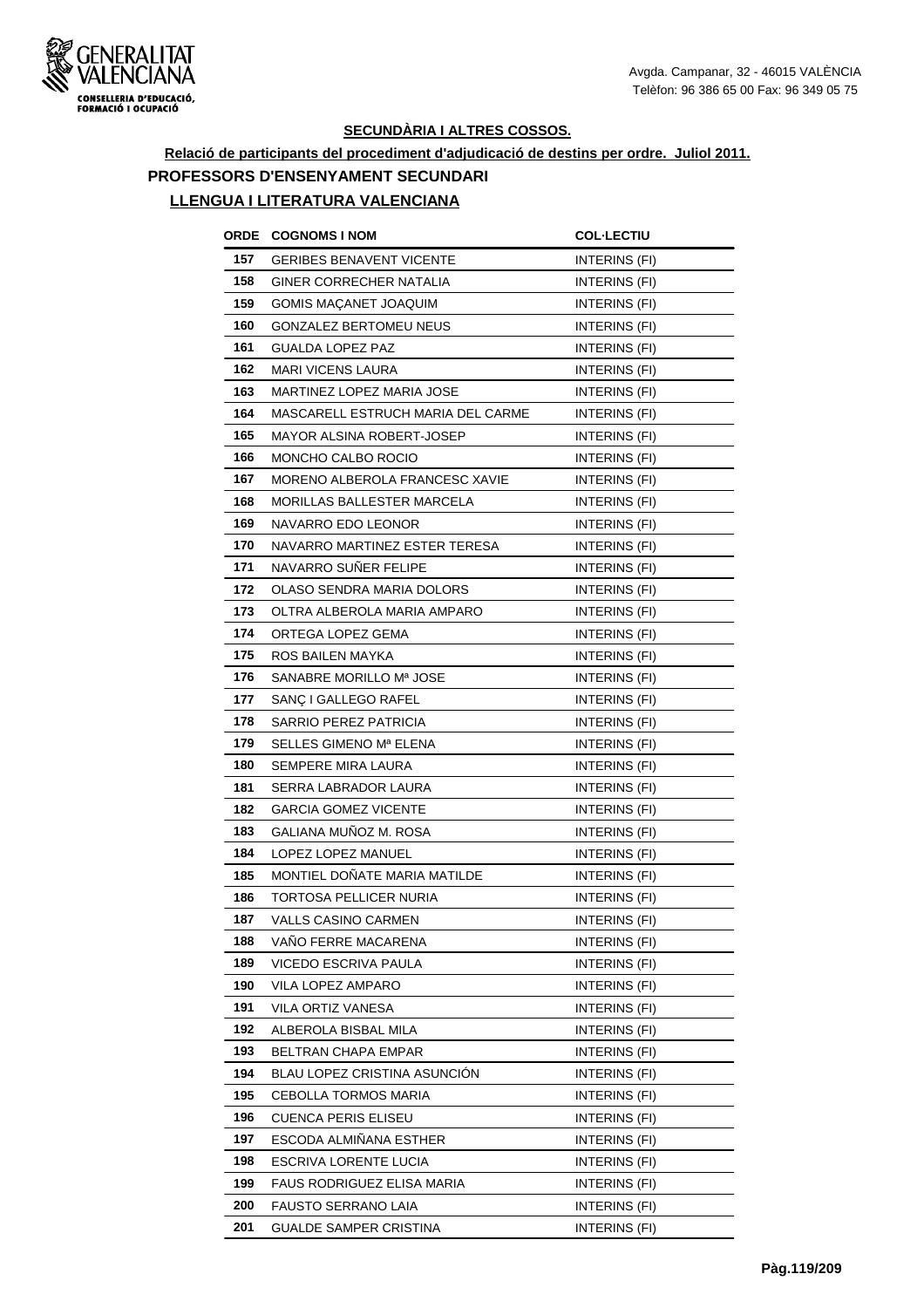

# **Relació de participants del procediment d'adjudicació de destins per ordre. Juliol 2011. PROFESSORS D'ENSENYAMENT SECUNDARI**

| ORDE | <b>COGNOMS I NOM</b>                 | <b>COL·LECTIU</b>    |
|------|--------------------------------------|----------------------|
| 202  | RAMON CLIMENT JOSE SALVADOR          | INTERINS (FI)        |
| 203  | NAVARRO ROMAN FRANCESCA              | INTERINS (FI)        |
| 204  | PRATS FRESQUET Mª JOSE               | INTERINS (FI)        |
| 205  | PERONA MILLON GUADALUPE              | INTERINS (FI)        |
| 206  | SOLER SORIANO CARME M <sup>a</sup> . | INTERINS (FI)        |
| 207  | <b>FAJARDO CANET GENIS</b>           | INTERINS (FI)        |
| 208  | CARDONA BARTUAL CARME                | INTERINS (FI)        |
| 209  | LORENZO PRATS ISABEL                 | INTERINS (FI)        |
| 210  | LOPEZ LOPEZ MIGUEL                   | INTERINS (FI)        |
| 211  | NOVELLA LOPEZ ERNESTO                | INTERINS (FI)        |
| 212  | NAVARRO ALFONSO ANNA MARIA           | INTERINS (FI)        |
| 213  | MATEU SANCHEZ SANDRA                 | <b>INTERINS (FI)</b> |
| 214  | BATALLER CASTELLA XAVIER             | INTERINS (FI)        |
| 215  | JUANES ROVIRA MARIA DE LOS ANGELES   | INTERINS (FI)        |
| 216  | FERRANDEZ CAMPELLO MARIA SALUD       | INTERINS (FI)        |
| 217  | <b>HIDALGO ESCRIVA VERONICA</b>      | INTERINS (FI)        |
| 218  | MARTI PEREZ HELENA                   | INTERINS (FI)        |
| 219  | BERENGUER MUÑOZ JULIA                | INTERINS (FI)        |
| 220  | <b>MARIN ROYO MARIA ISABEL</b>       | INTERINS (FI)        |
| 221  | SANZ RICO GEMMA MARIA                | INTERINS (FI)        |
| 222  | <b>FUSTER TORMO ESTHER</b>           | INTERINS (FI)        |
| 223  | VARA ARMENTEROS MIQUEL ANGEL         | INTERINS (FI)        |
| 224  | SANTANA AGUERO JOSE MANUEL           | INTERINS (FI)        |
| 225  | CANO GARCIA VANESA                   | INTERINS (FI)        |
| 226  | CALABUIG FERNANDEZ CLARA EUGENIA     | INTERINS (FI)        |
| 227  | RIPOLL CALAFAT M. CARMEN             | INTERINS (FI)        |
| 228  | CATALA CERVELLO LUCIA                | INTERINS (FI)        |
| 229  | <b>MARTINEZ ALFONSO EMILIA</b>       | INTERINS (FI)        |
| 230  | AGUSTI CAMPOS JOSEP MANUEL           | INTERINS (FI)        |
| 231  | GARCIA NACHER JOSE BENJAMIN          | INTERINS (FI)        |
| 232  | BOU TORRES JOSEP VICENT              | INTERINS (FI)        |
| 233  | <b>IBANEZ ALEMANY ROSA Ma</b>        | INTERINS (FI)        |
| 234  | LLORENS SERVER MARIA                 | INTERINS (FI)        |
| 235  | ROMERO ORDINAGA MARIA ALICIA         | INTERINS (FI)        |
| 236  | MOLINA ROMERO SANTIAGO               | INTERINS (FI)        |
| 237  | TORRENT CLEMENTE LIDIA               | INTERINS (FI)        |
| 238  | ARCOS PERIS AMPARO                   | INTERINS (FI)        |
| 239  | BROCH MARTIN SILVIA                  | INTERINS (FI)        |
| 240  | SELLES ALABAU VICTOR                 | INTERINS (FI)        |
| 241  | RICO DIAZ FAUSTINO                   | INTERINS (FI)        |
| 242  | RICO TORREGROSA EVA                  | INTERINS (FI)        |
| 243  | BORREDA CLIMENT PATRICIA             | INTERINS (FI)        |
| 244  | <b>GALLEGO VIDRE KAREN</b>           | INTERINS (FI)        |
| 245  | BARTOLOME MARTINEZ MARIA ISABEL      | INTERINS (FI)        |
| 246  | LLADOSA GOMEZ Mª DOLORES             | INTERINS (FI)        |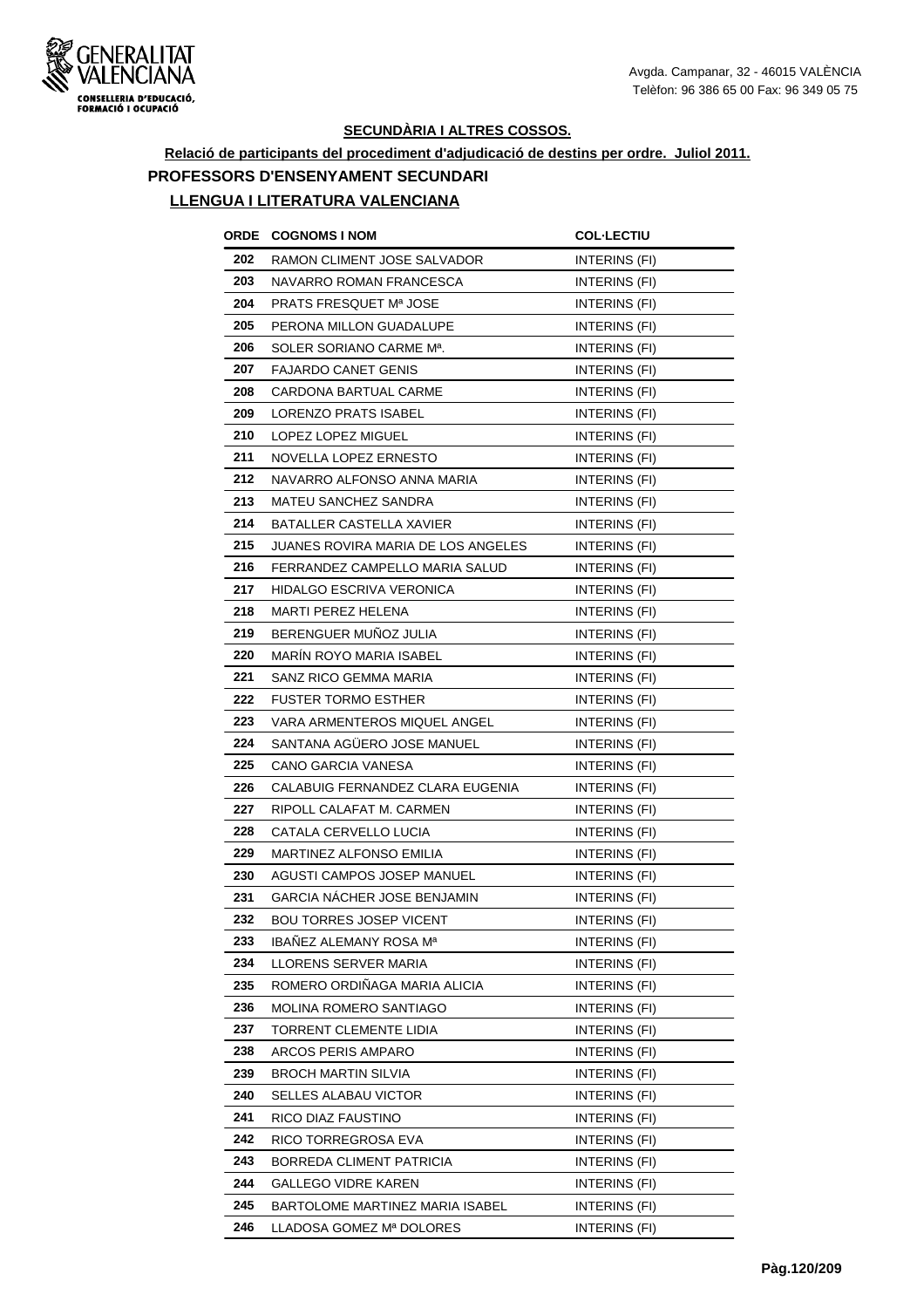

# **Relació de participants del procediment d'adjudicació de destins per ordre. Juliol 2011. PROFESSORS D'ENSENYAMENT SECUNDARI**

| ORDE | <b>COGNOMS I NOM</b>              | <b>COL-LECTIU</b>    |
|------|-----------------------------------|----------------------|
| 247  | <b>BLASCO OSCA MARTA</b>          | INTERINS (FI)        |
| 248  | DONET MAHIQUES BEATRIU            | INTERINS (FI)        |
| 249  | <b>GARCIA LUCAS MIREYA</b>        | INTERINS (FI)        |
| 250  | MIRA VICEDO VICENTA PALOMA        | INTERINS (FI)        |
| 251  | MARI MARTINEZ SOFIA               | INTERINS (FI)        |
| 252  | <b>CORTES GARCIA VANESSA</b>      | INTERINS (FI)        |
| 253  | BALSERA GARCIA Mª ISABEL          | INTERINS (FI)        |
| 254  | <b>MARTI PERUCHO ERNEST</b>       | <b>INTERINS (FI)</b> |
| 255  | BELTRA BOTELLA SONIA              | <b>INTERINS (FI)</b> |
| 256  | BERENGUER SANCHIS FRANCISCA       | <b>INTERINS (FI)</b> |
| 257  | MARZAL POL PAULA                  | INTERINS (FI)        |
| 258  | SANCHO AMOROS MARIA ANGELES       | INTERINS (FI)        |
| 259  | TORMO SANTOSJUANES ROCIO          | INTERINS (FI)        |
| 260  | VANO MATAIX JOSE LUIS             | INTERINS (FI)        |
| 261  | <b>VERDU SOLER CESAR GREGORI</b>  | <b>INTERINS (FI)</b> |
| 262  | VIDAL PENALVA MARIA               | INTERINS (FI)        |
| 263  | VIUDES CARBONELL MARIA DEL CARMEN | INTERINS (FI)        |
| 264  | CABA RAMOS ROSA                   | <b>INTERINS (FI)</b> |
| 265  | <b>BOIRA AGUSTI ANNA</b>          | INTERINS (FI)        |
| 266  | COSTA ALEMANY ROSA                | INTERINS (FI)        |
| 267  | <b>MONINOS LLOPIS VICENTA</b>     | INTERINS (FI)        |
| 268  | <b>MORATO RAGA PATRICIA</b>       | INTERINS (FI)        |
| 269  | BERENGUER GOSALBEZ LORETO         | INTERINS (FI)        |
| 270  | <b>BOSO DOMENECH VIOLANT</b>      | INTERINS (FI)        |
| 271  | LOPEZ GARCIA FRANCISCO ANTONIO    | INTERINS (FI)        |
| 272  | HERRERO GRAU CARMEN               | <b>INTERINS (FI)</b> |
| 273  | OVIEDO SEGUER JORDI               | INTERINS (FI)        |
| 274  | ALTED MIRA MARIA ASCENSION        | INTERINS (FI)        |
| 275  | CAPARROS GUTIERREZ SONIA          | INTERINS (FI)        |
| 276  | LINARES TORTAJADA GEMA            | INTERINS (FI)        |
| 277  | MOLLA MOLLA ALICIA                | INTERINS (FI)        |
| 278  | POVEDA CLEMENT VICENT RAMON       | INTERINS (FI)        |
| 279  | GRAS IZNARDO AINA                 | INTERINS (FI)        |
| 280  | MARCO REQUENA CINTIA              | INTERINS (FI)        |
| 281  | GARCIA NAVARRO ANNA MARIA         | INTERINS (FI)        |
| 282  | MARTINEZ RIBERA HECTOR            | INTERINS (FI)        |
| 283  | COLECHA FRANCO CARLOS             | INTERINS (FI)        |
| 284  | MARTINEZ PENALBA PEDRO PABLO      | INTERINS (FI)        |
| 285  | FUENTES BAÑULS MARIA ASUNCION     | INTERINS (FI)        |
| 286  | NAVARRO MARCH SERGI               | INTERINS (FI)        |
| 287  | PELLICER CLAR VICENTA             | INTERINS (FI)        |
| 288  | MARTINEZ PASTOR OTILIA            | INTERINS (FI)        |
| 289  | SAN VENANCIO TAMARIT MARIA CARMEN | INTERINS (FI)        |
| 290  | ARNAL MONZONIS SILVIA             | INTERINS (FI)        |
| 291  | BELDA REIG MARIA VICTORIA         | <b>INTERINS (FI)</b> |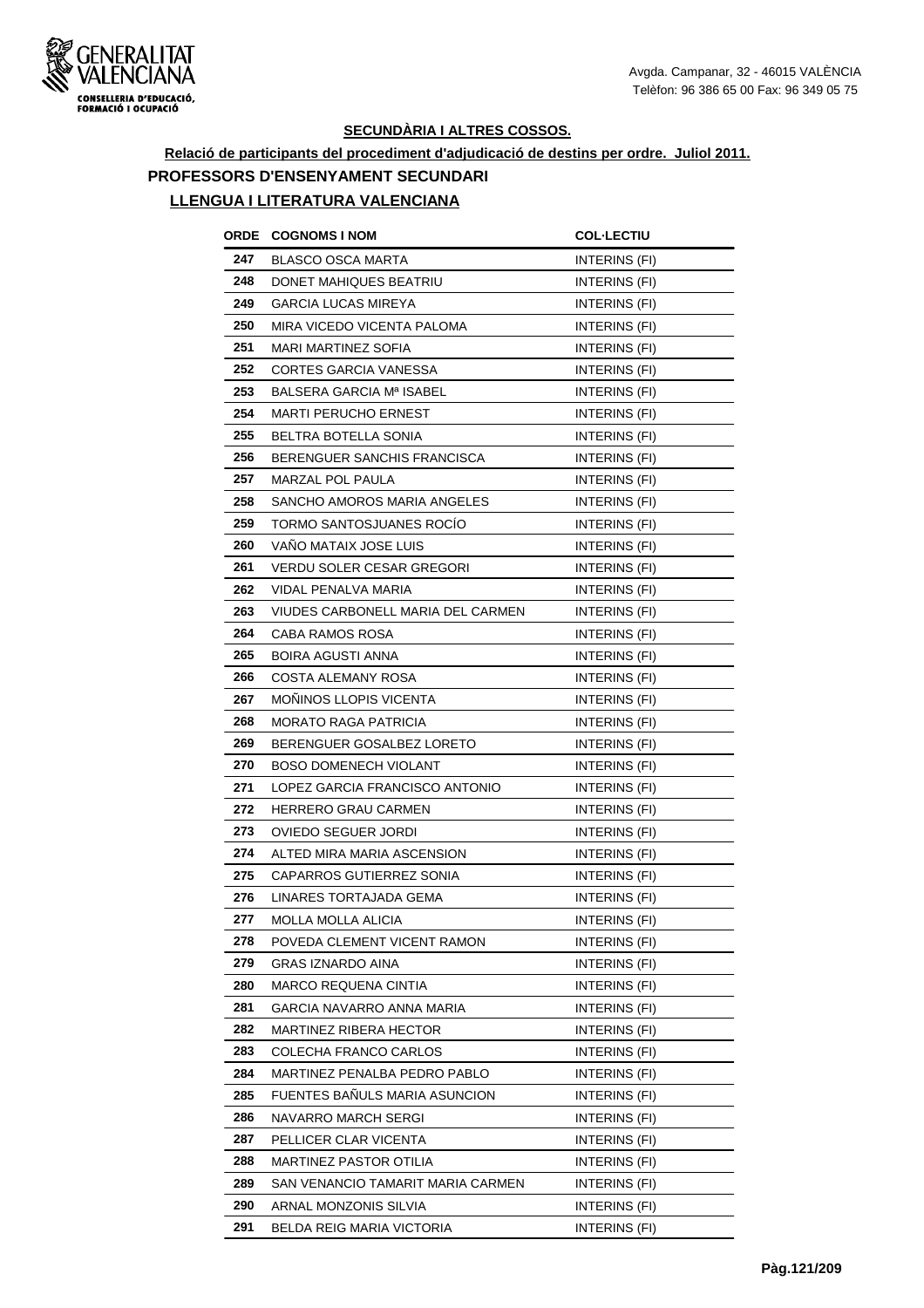

# **Relació de participants del procediment d'adjudicació de destins per ordre. Juliol 2011. PROFESSORS D'ENSENYAMENT SECUNDARI**

| ORDE | <b>COGNOMS I NOM</b>                      | <b>COL-LECTIU</b>    |
|------|-------------------------------------------|----------------------|
| 292  | <b>BUIGUES ALENTADO MARIA DELS ANGELS</b> | INTERINS (FI)        |
| 293  | CANDELA SORIANO ESTEFANIA                 | <b>INTERINS (FI)</b> |
| 294  | CUENCA ABIZANDA PAULA                     | INTERINS (FI)        |
| 295  | DAUDER MURILLO MARIA DE LES NEUS          | INTERINS (FI)        |
| 296  | DONATE HERRERO VANESSA                    | <b>INTERINS (FI)</b> |
| 297  | ESCRIHUELA BONILLA OLGA                   | INTERINS (FI)        |
| 298  | ESCRIVA MASIA ELISA                       | INTERINS (FI)        |
| 299  | <b>NEBOT ROIG AINA</b>                    | INTERINS (FI)        |
| 300  | TRIBALDOS MARTINEZ RUT                    | <b>INTERINS (FI)</b> |
| 301  | TORTOSA SANZ CRISTINA                     | INTERINS (FI)        |
| 302  | CALATAYUD CALERO VERONICA                 | INTERINS (FI)        |
| 303  | <b>MONTON DOMENECH MARIA MONTIEL</b>      | INTERINS (FI)        |
| 304  | RUIZ PERLES MONICA                        | INTERINS (FI)        |
| 305  | PEREZ VERDU EMPAR                         | INTERINS (FI)        |
| 306  | CORCHADO COLOMINA ROSA M.                 | <b>INTERINS (FI)</b> |
| 307  | LOPEZ SEMPERE MARIA TERESA                | INTERINS (FI)        |
| 308  | TORRES PEREZ LAURA                        | INTERINS (FI)        |
| 309  | REUS BAS M. MAR                           | INTERINS (FI)        |
| 310  | PELLICER PEREZ MARIA EMPAR                | INTERINS (FI)        |
| 311  | <b>FERRANDIS MARTINEZ CESAR</b>           | INTERINS (FI)        |
| 312  | <b>MORILLAS ROMAN RAUL</b>                | INTERINS (FI)        |
| 313  | OROZCO ZARAGOZI MARIA ESPERANZA           | INTERINS (FI)        |
| 314  | TORTOSA CORBI JULIA                       | INTERINS (FI)        |
| 315  | ALONSO MOMPO LAIA                         | INTERINS (FI)        |
| 316  | RUBIO DEL SOL MARIA ALFONSA               | INTERINS (FI)        |
| 317  | RUIZ HERNANDEZ MARINA                     | INTERINS (FI)        |
| 318  | CAMARENA COLOMAR MARIO                    | <b>INTERINS (FI)</b> |
| 319  | CASTILLO FUENTES LINA CARMEN              | INTERINS (FI)        |
| 320  | PALOMAR SALVADOR ELENA                    | INTERINS (FI)        |
| 321  | GISBERT LOPEZ IVAN                        | INTERINS (FI)        |
| 322  | PASCUAL FAUS ANDREU                       | INTERINS (FI)        |
| 323  | ROLDAN BUADES CAROLINA                    | INTERINS (FI)        |
| 324  | SANCHEZ GOMEZ PATRICIA LIBERTAD           | INTERINS (FI)        |
| 325  | MORENO COSTA MARIA CARMEN                 | INTERINS (FI)        |
| 326  | IRANZO CALPE JUAN                         | INTERINS (FI)        |
| 327  | MARTI PIQUERES CRISTINA                   | INTERINS (FI)        |
| 328  | RUIZ LEAL VANESA                          | INTERINS (FI)        |
| 329  | CANOS MARIN CAROLINA                      | INTERINS (FI)        |
| 330  | RODRIGUEZ CLEMENTE ISABEL                 | INTERINS (FI)        |
| 331  | PEREZ I LLOPIS ANNA MIREIA                | INTERINS (FI)        |
| 332  | <b>ESCOIN PEREZ VERONICA</b>              | INTERINS (FI)        |
| 333  | FELIX FURIO VICTOR JOSEP                  | INTERINS (FI)        |
| 334  | RODRIGUEZ GUZMAN FRANCISCO JAVIER         | INTERINS (FI)        |
| 335  | LOPEZ PEDRO MARIA PAU                     | INTERINS (FI)        |
| 336  | ROVIRA VIVES ROSALIA                      | INTERINS (FI)        |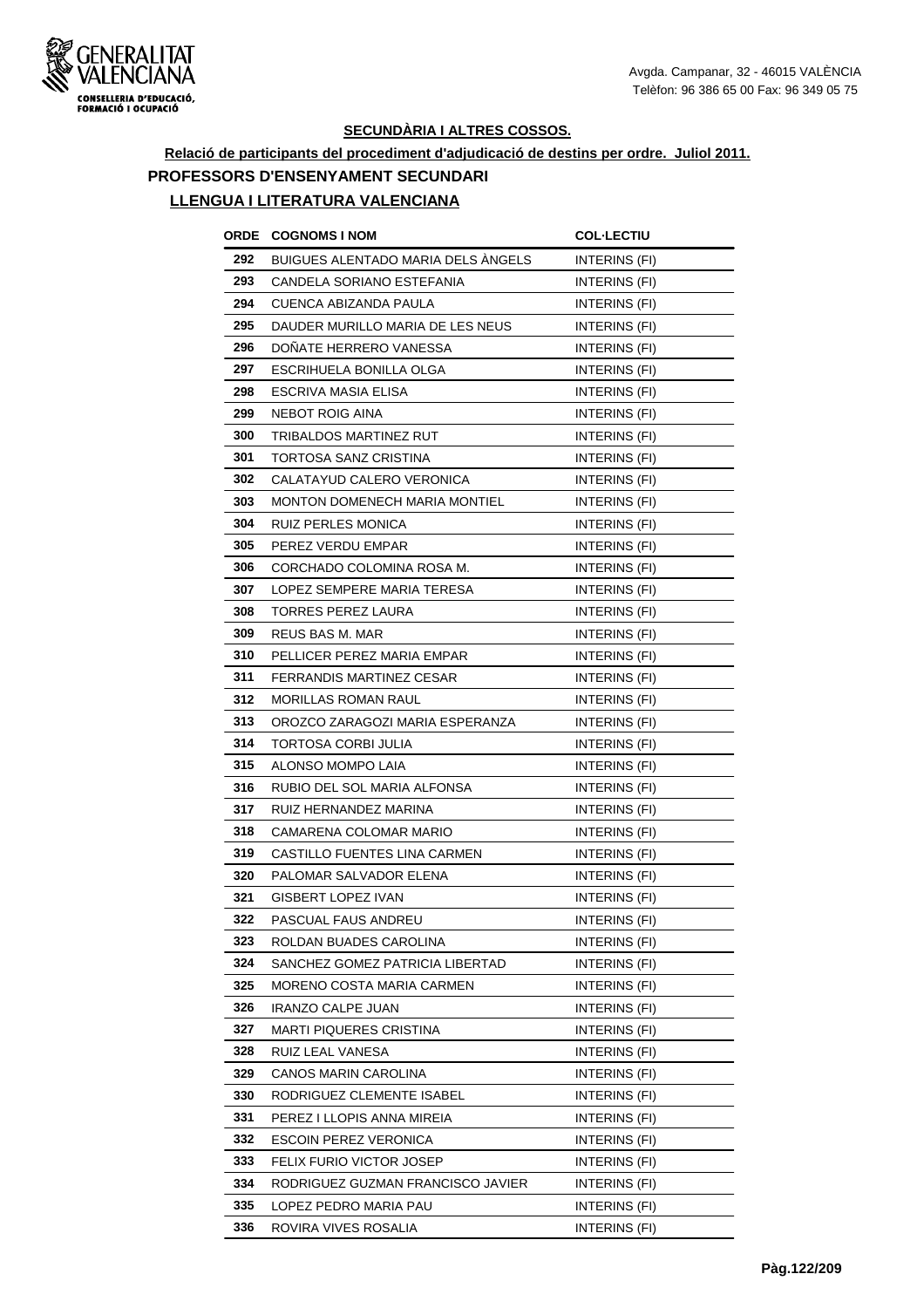

# **Relació de participants del procediment d'adjudicació de destins per ordre. Juliol 2011. PROFESSORS D'ENSENYAMENT SECUNDARI**

| ORDE | <b>COGNOMS I NOM</b>              | <b>COL·LECTIU</b>    |
|------|-----------------------------------|----------------------|
| 337  | GARCIA NAVARRO NURIA              | INTERINS (FI)        |
| 338  | CATALA LACALLE REBECA CARMEN      | INTERINS (FI)        |
| 339  | CORTELLS RODRIGUEZ SANTIAGO       | INTERINS (FI)        |
| 340  | DE LOS ROSALES SIMO NADIA         | INTERINS (FI)        |
| 341  | GADEA GRAU JOAQUIN                | INTERINS (FI)        |
| 342  | GALIANA MORA ANA MARIA            | INTERINS (FI)        |
| 343  | GALIANA LLORET MAGDALENA          | INTERINS (FI)        |
| 344  | <b>GARCIA MAS JAVIER</b>          | INTERINS (FI)        |
| 345  | GARCIA SIRVENT DAVID              | INTERINS (FI)        |
| 346  | MARTINEZ ESCANDELL ALFONSO        | INTERINS (FI)        |
| 347  | <b>MAS MANCHON MARIA ASUNCION</b> | INTERINS (FI)        |
| 348  | <b>MELLADO COVES ESTER</b>        | INTERINS (FI)        |
| 349  | NAVARRO RICO ESTHER               | INTERINS (FI)        |
| 350  | NOGUERA PEREZ Mª JOSEFA           | INTERINS (FI)        |
| 351  | PERPIÑA GALDON MARIA ISABEL       | <b>INTERINS (FI)</b> |
| 352  | SAEZ CUENCA MARIA TERESA          | <b>INTERINS (FI)</b> |
| 353  | SOBREVELA CEBALLOS ALBA           | INTERINS (FI)        |
| 354  | SOLER GARCIA FRANCISCO JAVIER     | INTERINS (FI)        |
| 355  | MALONDA JUDEZ HELENA              | INTERINS (FI)        |
| 356  | <b>GIL MUNOZ ENRIC</b>            | INTERINS (FI)        |
| 357  | DOMENECH CARBONELL ANNA           | INTERINS (FI)        |
| 358  | CONTRI RIBES VICENT XAVIER        | INTERINS (FI)        |
| 359  | AGUSTINA SEGARRA GLORIA           | INTERINS (FI)        |
| 360  | ADAN GARCIA YOLANDA               | INTERINS (FI)        |
| 361  | ABELLAN HIGON MARIA TERESA        | INTERINS (FI)        |
| 362  | PLANELLES PLANELLES ROSA MARIA    | <b>INTERINS (FI)</b> |
| 363  | ESCARTI CARRASCO LUIS             | INTERINS (FI)        |
| 364  | CAMPELLO MAS JUAN CARLOS          | INTERINS (FI)        |
| 365  | PORTA COLLADO MARINA              | INTERINS (FI)        |
| 366  | <b>MOLINA MARTI XAVIER</b>        | <b>INTERINS (FI)</b> |
| 367  | TORTOSA VILA DIANA                | INTERINS (FI)        |
| 368  | BIGORRA GUAITA JOSE               | INTERINS (FI)        |
| 369  | ARNANDIS PUIG MARIA TERESA        | INTERINS (FI)        |
| 370  | REIG SOTO MARIA CARMEN            | INTERINS (FI)        |
| 371  | LLUCH MARCO ALEJANDRO             | INTERINS (FI)        |
| 372  | REVERT GANDIA MARIA VICENTA       | INTERINS (FI)        |
| 373  | ROVIRA GONZALEZ ANTONI            | INTERINS (FI)        |
| 374  | CAMPOS BALLESTER ELISABETH        | INTERINS (FI)        |
| 375  | MARTINEZ PARTIDA ANA MARIA        | INTERINS (FI)        |
| 376  | DE LOS SANTOS MARTI GLORIA        | INTERINS (FI)        |
| 377  | GARCIA CABEZAS ENRIQUE            | INTERINS (FI)        |
| 378  | VANO CERON MARIA NURIA            | INTERINS (FI)        |
| 379  | LORENZO AGUILAR LLIBERTAT         | INTERINS (FI)        |
| 380  | LLOPIS TARRAZONA AIDA             | INTERINS (FI)        |
| 381  | CALDERON MUÑOZ RUBEN              | INTERINS (FI)        |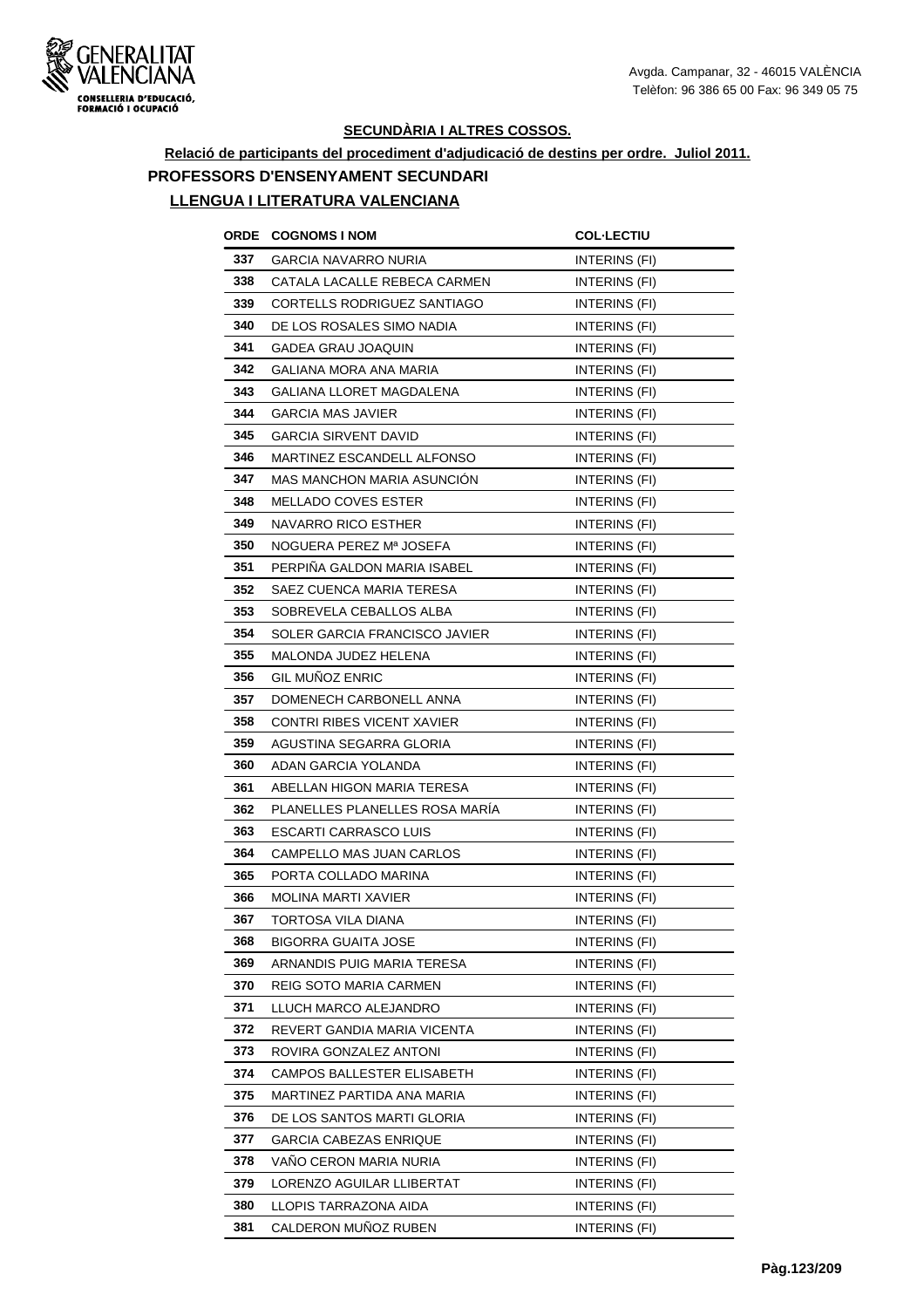

# **Relació de participants del procediment d'adjudicació de destins per ordre. Juliol 2011. PROFESSORS D'ENSENYAMENT SECUNDARI**

| ORDE | <b>COGNOMS I NOM</b>            | <b>COL·LECTIU</b>    |
|------|---------------------------------|----------------------|
| 382  | SILVESTRE FRANCES ESTER         | INTERINS (FI)        |
| 383  | <b>CAMPILLO FOS ESTHER</b>      | INTERINS (FI)        |
| 384  | FERRER BERNABEU IRENE           | INTERINS (FI)        |
| 385  | LLORCA LLORCA NATALIA           | INTERINS (FI)        |
| 386  | PEREZ TEVAR JOSEP ASSENCI       | INTERINS (FI)        |
| 387  | RUIZ DALMAU MIREIA              | INTERINS (FI)        |
| 388  | ARTERO FRANCO MARIA LILAYA      | INTERINS (FI)        |
| 389  | NUNEZ ISONA JOSEP IGNASI        | INTERINS (FI)        |
| 390  | ZAMORANO FERRER MARIA           | INTERINS (FI)        |
| 391  | FERRANDO BRINES ROSA            | INTERINS (FI)        |
| 392  | CELDRAN ARNEDO TESEO            | INTERINS (FI)        |
| 393  | SANCHO COMES ROSER              | INTERINS (FI)        |
| 394  | COPOVI MARTINEZ ANGELA          | INTERINS (FI)        |
| 395  | RIBERA REQUENA SALVADOR JOSEP   | <b>INTERINS (FI)</b> |
| 396  | ESCUDERO ALOS GEMA              | <b>INTERINS (FI)</b> |
| 397  | BAEZA PEREZ ANA MARIA           | INTERINS (FI)        |
| 398  | GARCIA PONS PAU MIQUEL          | INTERINS (FI)        |
| 399  | ADAME ELICES ALMUDENA           | <b>INTERINS (FI)</b> |
| 400  | MONTEAGUDO BALLESTEROS ARANZAZU | INTERINS (FI)        |
| 401  | GUEROLA MASCARELL MARIA ANGELES | INTERINS (FI)        |
| 402  | CARDONA IBANEZ MARIA JOSE       | INTERINS (FI)        |
| 403  | VERGARA MARTINEZ MARIA CARMEN   | INTERINS (FI)        |
| 404  | MOLLA ESCRIVA PAULA             | INTERINS (FI)        |
| 405  | ARQUIMBAU COSTA BEATRIZ         | INTERINS (FI)        |
| 406  | BERNABE MERINO CAROLINA         | INTERINS (FI)        |
| 407  | DOMINGO DUCH EVA INMACULADA     | INTERINS (FI)        |
| 408  | GINER VILA JOAN JOSEP           | INTERINS (FI)        |
| 409  | GARCIA CANDEL CRISTINA          | INTERINS (FI)        |
| 410  | VILA MEJIAS OSCAR               | INTERINS (FI)        |
| 411  | ESTEVE FAUBEL ROSA PILAR        | INTERINS (FI)        |
| 412  | PALAU GUAITA JOSEFA             | INTERINS (FI)        |
| 413  | MELERO SEBASTIAN Mª ALICIA      | INTERINS (FI)        |
| 414  | ALFONSO GONZALEZ AMALIA MARIA   | INTERINS (FI)        |
| 415  | MARTINEZ RODENAS MARÍA ROCIO    | INTERINS (FI)        |
| 416  | MARTI NAVARRO DIANA MARIA       | INTERINS (FI)        |
| 417  | MAGANYA CARRILLO LLUCIA         | INTERINS (FI)        |
| 418  | QUILIS NAVARRO AMANDA           | INTERINS (FI)        |
| 419  | CHORRO PIERA MARIA DOLORES      | INTERINS (FI)        |
| 420  | MORAGUES RUBIO LIDIA            | INTERINS (FI)        |
| 421  | TENZA NAVARRO MIREIA            | INTERINS (FI)        |
| 422  | GARCIA PITXER SARA              | INTERINS (FI)        |
| 423  | GUILABERT DE HARO NOELIA        | INTERINS (FI)        |
| 424  | LLOPIS CORTES MARIA JOSEP       | INTERINS (FI)        |
| 425  | <b>FALCO GIL ISABEL</b>         | INTERINS (FI)        |
| 426  | MOLLA SANCHIS JORGE             | INTERINS (FI)        |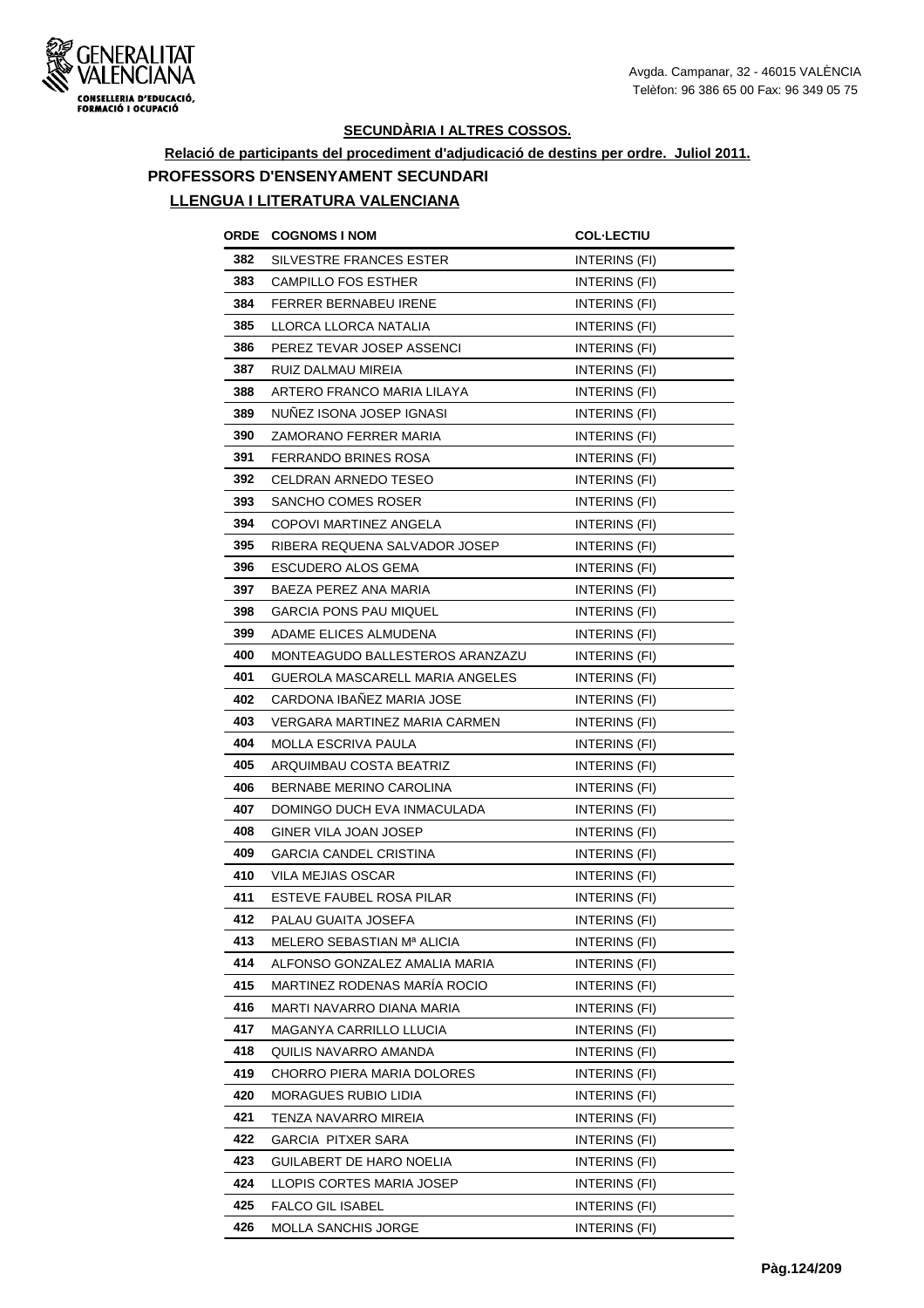

**Relació de participants del procediment d'adjudicació de destins per ordre. Juliol 2011. PROFESSORS D'ENSENYAMENT SECUNDARI**

| ORDE | <b>COGNOMS I NOM</b>                | <b>COL-LECTIU</b>    |
|------|-------------------------------------|----------------------|
| 427  | <b>GUILLOT HEVIA TERESA</b>         | INTERINS (FI)        |
| 428  | SEVILLA AREA SILVIA                 | INTERINS (FI)        |
| 429  | <b>MORATA MAS RUBEN</b>             | INTERINS (FI)        |
| 430  | <b>BURDEUS BELTRAN CARMEN</b>       | INTERINS (FI)        |
| 431  | ORDAZ DENGRA ALEXANDRE XAVIER       | INTERINS (FI)        |
| 432  | PARDINES ALBERO PATRICIA            | INTERINS (FI)        |
| 433  | PEREZ CORTES ALICIA                 | INTERINS (FI)        |
| 434  | PIQUER PALACIOS Mª TERESA           | <b>INTERINS (FI)</b> |
| 435  | PONS CERESOLA MIRVA                 | INTERINS (FI)        |
| 436  | PONS MANSANET ANTONI                | <b>INTERINS (FI)</b> |
| 437  | PONT CANDELA Mª MARGARITA           | INTERINS (FI)        |
| 438  | PUIG MUÑOZ JORDI                    | INTERINS (FI)        |
| 439  | RICARTE LARA MARIA ISABEL           | INTERINS (FI)        |
| 440  | ROYO RAMON EVA MARIA                | INTERINS (FI)        |
| 441  | SANCHEZ MONTINS ZULEMA              | <b>INTERINS (FI)</b> |
| 442  | SAVAL FERRANDO MAR                  | INTERINS (FI)        |
| 443  | SEBASTIA CASTELLO OLIVER            | INTERINS (FI)        |
| 444  | SOLER SORIANO BEGONYA               | INTERINS (FI)        |
| 445  | SORIANO CASTELLO JOSE MIGUEL        | INTERINS (FI)        |
| 446  | TARRASA MARTINEZ MARIA TERESA       | INTERINS (FI)        |
| 447  | TENA ANDRES GEMA                    | INTERINS (FI)        |
| 448  | TENA GIL NOËLIA                     | <b>INTERINS (FI)</b> |
| 449  | <b>TORMO TORMO GABRIEL</b>          | INTERINS (FI)        |
| 450  | TRONCHO SOROLLA Mª CARMEN           | INTERINS (FI)        |
| 451  | VAZQUEZ DURA RAQUEL                 | INTERINS (FI)        |
| 452  | VERDU TORREGROSA ALFONS             | INTERINS (FI)        |
| 453  | VICEDO IZQUIERDO PURIFICACIÓN MARÍA | INTERINS (FI)        |
| 454  | ABAD VIDAL MILAGROS                 | INTERINS (FI)        |
| 455  | ALMENAR BENAVENT ANA                | INTERINS (FI)        |
| 456  | <b>BARCELO TRIGUEROS SERGI</b>      | INTERINS (FI)        |
| 457  | <b>BOSCH FERRANDO JAVIER</b>        | INTERINS (FI)        |
| 458  | CABANES PELLICER NEUS               | INTERINS (FI)        |
| 459  | CALABUIG BENEYTO ROSA M.            | INTERINS (FI)        |
| 460  | CARCELLER IBAÑEZ MARIA              | INTERINS (FI)        |
| 461  | CERVERA CARDETE SANTIAGO            | <b>INTERINS (FI)</b> |
| 462  | COLOMER MARTINEZ REGINA             | INTERINS (FI)        |
| 463  | COMINS BOIX ESTER                   | INTERINS (FI)        |
| 464  | CORRAL RUIZ ROSA MARIA              | INTERINS (FI)        |
| 465  | ESCRIG RODILLA ASUNCION             | INTERINS (FI)        |
| 466  | ESTEVE ROMA ANGELA                  | INTERINS (FI)        |
| 467  | ESTEVEZ MARCH ANTONI                | INTERINS (FI)        |
| 468  | FERRANDO MESEGUER ARMANDO           | INTERINS (FI)        |
| 469  | FERRER CARDETE ALVARO               | INTERINS (FI)        |
| 470  | FRANCES ALVAREZ MOIRA               | INTERINS (FI)        |
| 471  | GONZALBEZ GREGORI EVA               | INTERINS (FI)        |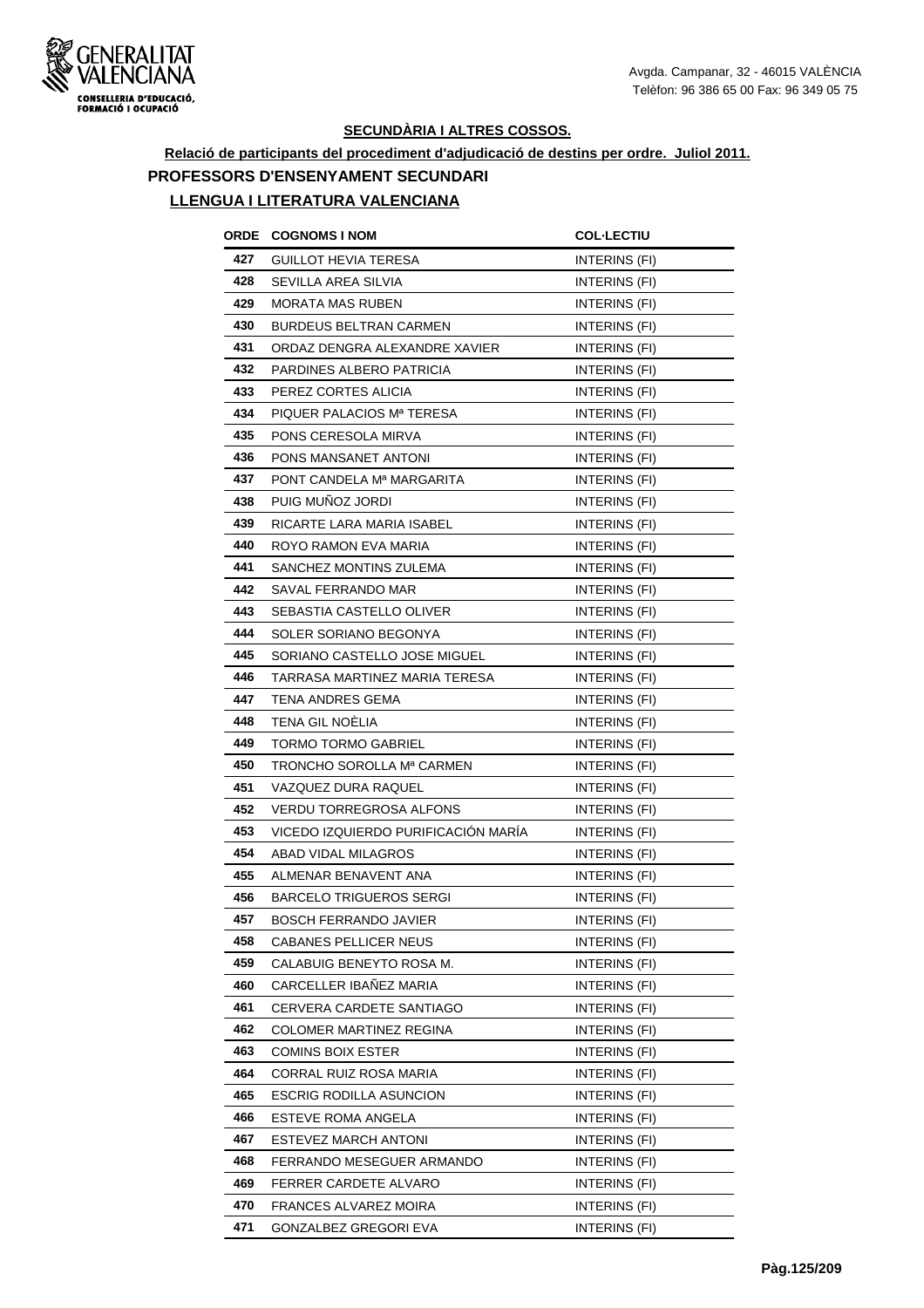

# **Relació de participants del procediment d'adjudicació de destins per ordre. Juliol 2011. PROFESSORS D'ENSENYAMENT SECUNDARI**

### **LLENGUA I LITERATURA VALENCIANA**

| <b>ORDE</b> | <b>COGNOMS I NOM</b>                                 | <b>COL-LECTIU</b> |
|-------------|------------------------------------------------------|-------------------|
| 472         | GONZALEZ TARREGA MARIA ESPERANZA                     | INTERINS (FI)     |
| 473         | <b>GUASP MARTINEZ MARIA</b>                          | INTERINS (FI)     |
| 474         | <b>JULIA GARCIA JORDI</b>                            | INTERINS (FI)     |
| 475         | LAUSUCH BONO RAQUEL                                  | INTERINS (FI)     |
| 476         | MARTINEZ RODRIGUEZ Mª ANGELES                        | INTERINS (FI)     |
| 477         | MAS CALABUIG ANGELA                                  | INTERINS (FI)     |
| 478         | <b>MOCHOLI LEON ROGER</b>                            | INTERINS (FI)     |
| 479         | MOLINA SERRANO MARIA DE LOS DESAMPARAD INTERINS (FI) |                   |
| 480         | MONZO GOMEZ ANA                                      | INTERINS (FI)     |
| 481         | <b>MOYA IRANZO REBECA</b>                            | INTERINS (FI)     |
| 482         | NAVARRO TORRES MARIA CAROLINA                        | INTERINS (FI)     |
| 483         | NEBOT BERNAT VICENTA MARIA                           | INTERINS (FI)     |

#### **ECONOMIA**

|    | <b>ORDE COGNOMS I NOM</b>          | <b>COL·LECTIU</b>    |
|----|------------------------------------|----------------------|
| 1  | ALCAIDE GARCIA MARIA JESUS         | <b>INTERINS (FI)</b> |
| 2  | GIL MUQOZ JOAQUIN                  | INTERINS (FI)        |
| 3  | CORTES ROCAFORT ELENA              | INTERINS (FI)        |
| 4  | <b>BELLOT GARCIA JULIO</b>         | INTERINS (FI)        |
| 5  | NAVARRO TORRES JOSE MANUEL         | INTERINS (FI)        |
| 6  | ALACOT ORTOLA Mª JULIA             | INTERINS (FI)        |
| 7  | RODRIGO PEREZ Mª ASUNCION          | INTERINS (FI)        |
| 8  | DURA MIRALLES M. ANGELES           | INTERINS (FI)        |
| 9  | SEBASTIA BERZAGAY Mª ISABEL        | INTERINS (FI)        |
| 10 | PERIS ARMENGOT CARLOS ANT.         | INTERINS (FI)        |
| 11 | MASET GIL MAGDALENA                | INTERINS (FI)        |
| 12 | <b>GANDIA PARDO Mª VICENTA</b>     | INTERINS (FI)        |
| 13 | VALLET BLASCO Mª LUISA             | <b>INTERINS (FI)</b> |
| 14 | LLORET CARBONELL FCO. JAVIER       | INTERINS (FI)        |
| 15 | SANCHEZ ARCOS Mª JOSE              | INTERINS (FI)        |
| 16 | <b>BOLUDA GRAU ASSUMPTA</b>        | INTERINS (FI)        |
| 17 | <b>MONTON ESTEVE MARIA VICENTA</b> | INTERINS (FI)        |
| 18 | ORTEGA LECHIGUERO MARIA ELSA       | <b>INTERINS (FI)</b> |
| 19 | JIMENEZ MUÑOZ RAQUEL               | INTERINS (FI)        |
| 20 | SEGARRA SORIANO CARMEN             | INTERINS (FI)        |
| 21 | ROSELLO CISCAR MARIA TERESA        | INTERINS (FI)        |
| 22 | SELLES MIRA MARIA TERESA           | INTERINS (FI)        |
| 23 | SALOM CAÑAS MARIA JOSEFA           | INTERINS (FI)        |
| 24 | ADROVER MARCO PEDRO                | <b>INTERINS (FI)</b> |
| 25 | BERZOSA PEREZ MARIA JESUS          | INTERINS (FI)        |
| 26 | <b>GRANELL ROMERO JUAN CARLOS</b>  | INTERINS (FI)        |
| 27 | POVEDA RAMON JOSE RAMON            | INTERINS (FI)        |
| 28 | PERALES ARONA JOAQUIN              | INTERINS (FI)        |
| 29 | HERNANDEZ ILLESCAS CLARA           | INTERINS (FI)        |
| 30 | PLA TORMO ELISEO                   | <b>INTERINS (FI)</b> |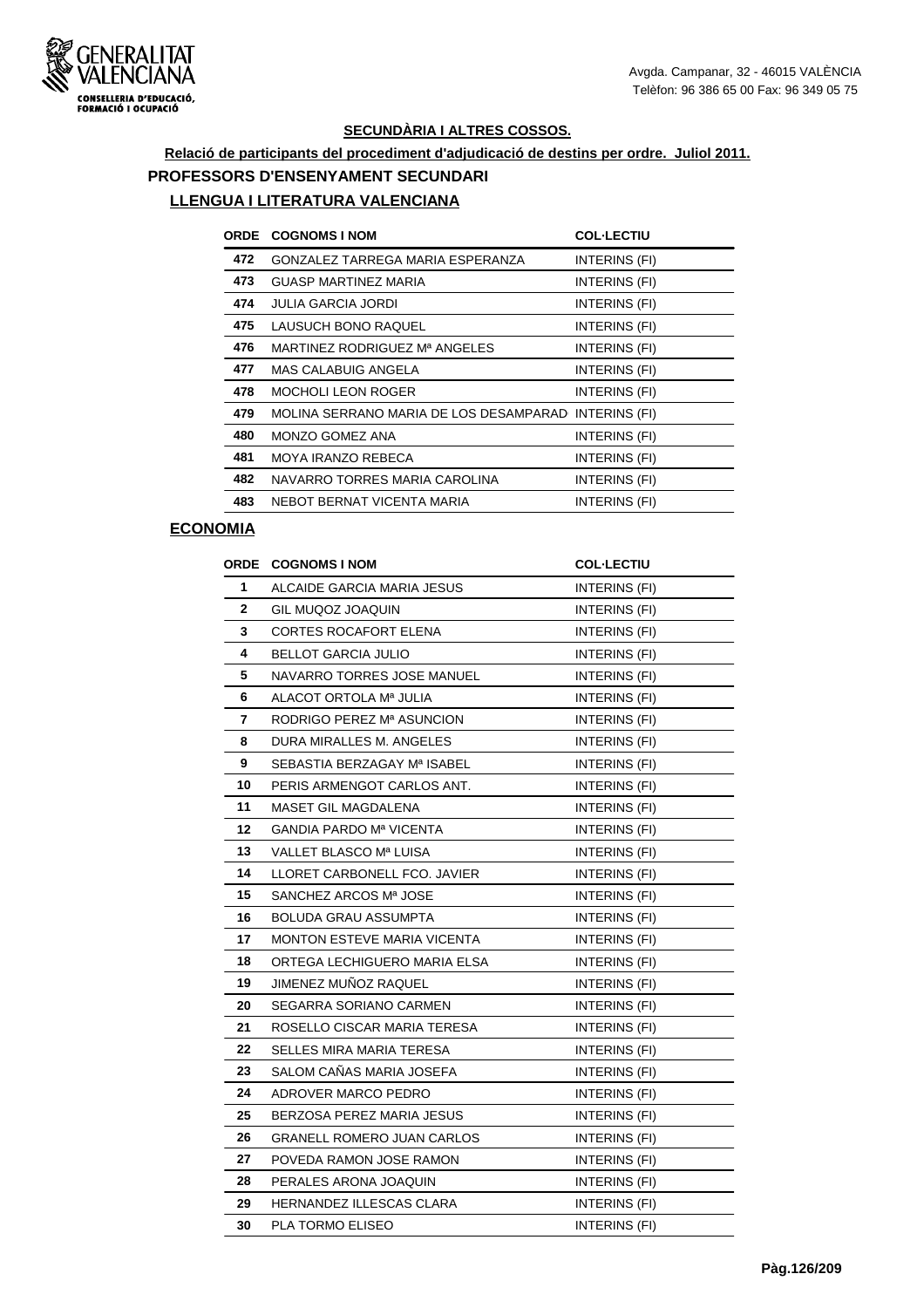

**Relació de participants del procediment d'adjudicació de destins per ordre. Juliol 2011.**

# **PROFESSORS D'ENSENYAMENT SECUNDARI**

#### **ECONOMIA**

| ORDE | <b>COGNOMS I NOM</b>                | <b>COL·LECTIU</b>    |
|------|-------------------------------------|----------------------|
| 31   | BLASCO SUBIELA MARIA ISABEL         | INTERINS (FI)        |
| 32   | REVERT SANFELIX EVA                 | INTERINS (FI)        |
| 33   | MILLET MORATAL MATEO                | INTERINS (FI)        |
| 34   | SANCHEZ ROCA PILAR                  | INTERINS (FI)        |
| 35   | ZARAGOZA BORRAS MARIA CARMEN        | INTERINS (FI)        |
| 36   | PICON ARJONA ANA BELEN              | INTERINS (FI)        |
| 37   | LOPEZ MORFIOLI FELIX CARMELO        | INTERINS (FI)        |
| 38   | HERNANDEZ PEREZ JOSE ALEJANDRO      | <b>INTERINS (FI)</b> |
| 39   | GARCIA GARRIDO MARIA                | INTERINS (FI)        |
| 40   | GARCÍA VALLINA MARÍA CONCEPCIÓN     | INTERINS (FI)        |
| 41   | <b>GALINDO MARTINEZ JORGE</b>       | INTERINS (FI)        |
| 42   | SOLDADO LLACER FRANCISCA            | INTERINS (FI)        |
| 43   | GIMENEZ MORERA ANTONIO              | INTERINS (FI)        |
| 44   | YAÑEZ MAESTRE IGNACIO JAVIER        | INTERINS (FI)        |
| 45   | PERAL MIRALLES MARIA JESUS          | INTERINS (FI)        |
| 46   | SORIANO HERNANDEZ JUAN PEDRO        | INTERINS (FI)        |
| 47   | <b>MARTINEZ YEBRA VICTOR</b>        | INTERINS (FI)        |
| 48   | FERRER MONTORO JOAQUIN              | INTERINS (FI)        |
| 49   | FERRER MUÑOZ GRACIA IVANA           | INTERINS (FI)        |
| 50   | <b>GARCIA ONTIVERO MIGUEL ANGEL</b> | INTERINS (FI)        |
| 51   | <b>JURADO SEGUI DIEGO</b>           | INTERINS (FI)        |
| 52   | <b>BARAZA LORENTE JORDI</b>         | INTERINS (FI)        |
| 53   | MORELL ARDID CLARA                  | <b>INTERINS (FI)</b> |
| 54   | SAEZ RODRIGUEZ JOSE ANTONIO         | INTERINS (FI)        |
| 55   | RODES GANDIA JAVIER-VICENTE         | INTERINS (FI)        |
| 56   | RODRIGUEZ POYATOS CAROLINA          | INTERINS (FI)        |
| 57   | SANCHEZ LATORRE Mª ELENA            | INTERINS (FI)        |
| 58   | SANCHEZ MESTRE MªTERESA             | INTERINS (FI)        |
| 59   | SANTACRUZ COS MARIA ESTHER          | INTERINS (FI)        |
| 60   | <b>TRAVER MONFORT ANA-REYES</b>     | INTERINS (FI)        |
| 61   | URBANO SALES MARGARITA              | INTERINS (FI)        |
| 62   | VALLES PASTOR EDUARDO               | INTERINS (FI)        |
| 63   | VALTUEÑA GIMENO YOLANDA             | INTERINS (FI)        |
| 64   | VERA AMORAGA FERNANDO               | INTERINS (FI)        |
| 65   | ZARAGOZA RODRIGUEZ SILVIA           | INTERINS (FI)        |
| 66   | ABAD ANDRES JOSE                    | INTERINS (FI)        |
| 67   | ALFONSO MARTINEZ MIGUEL ANGEL       | INTERINS (FI)        |
| 68   | ALONSO LLORENS MAITE                | INTERINS (FI)        |
| 69   | ALZAMORA ANTON M. DOLORES           | INTERINS (FI)        |
| 70   | APARISI REQUENA SILVIA              | INTERINS (FI)        |
| 71   | ARENAS ESCARABAJAL ENCARNACION      | INTERINS (FI)        |
| 72   | ARENOS BORDILS LEONARDO             | INTERINS (FI)        |
| 73   | AZNAR JIMENEZ M. ISABEL             | INTERINS (FI)        |
| 74   | BELTRAN PEREZ ANA                   | INTERINS (FI)        |
| 75   | BENET ZEPF ALEJANDRO                | INTERINS (FI)        |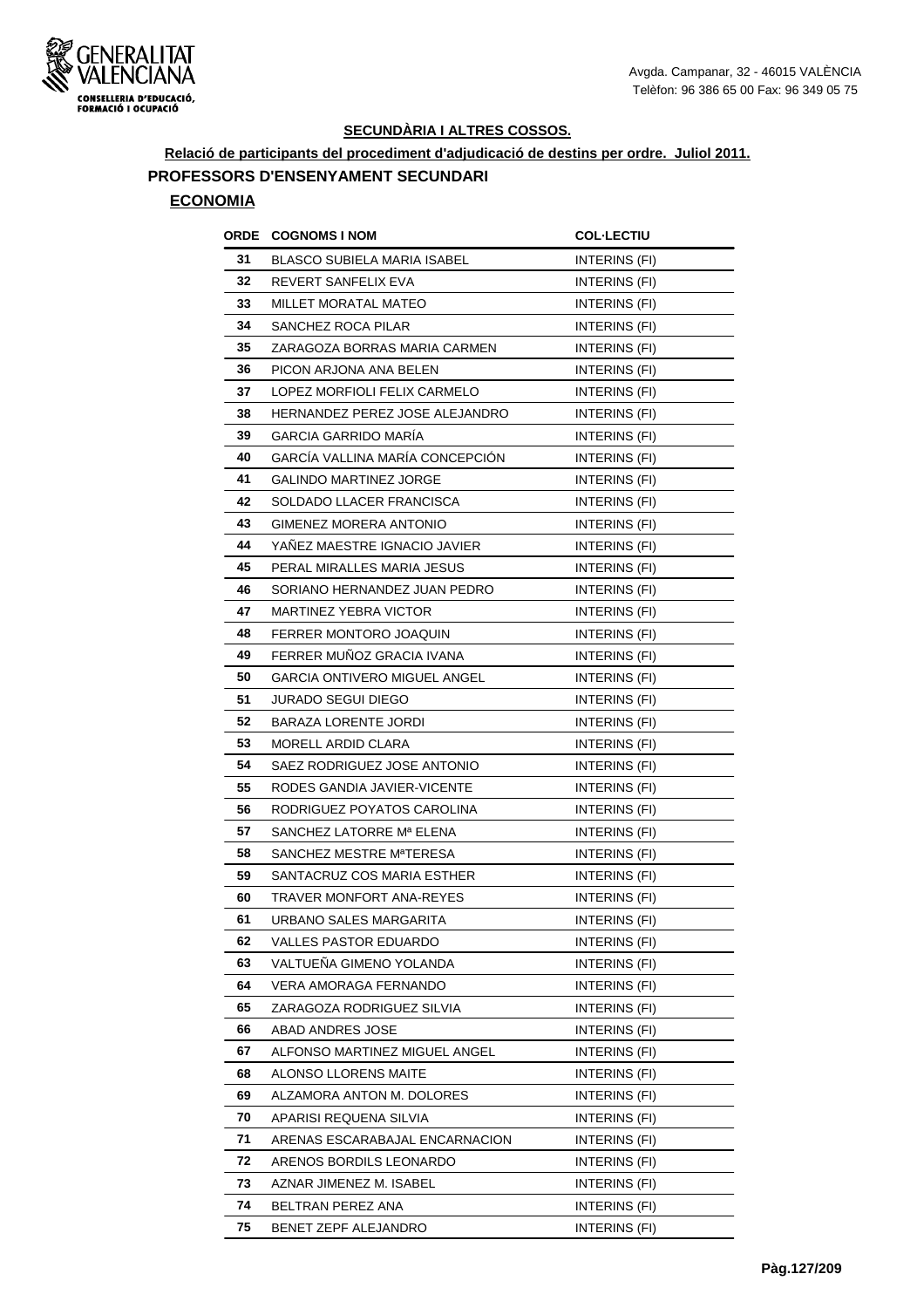

**Relació de participants del procediment d'adjudicació de destins per ordre. Juliol 2011.**

# **PROFESSORS D'ENSENYAMENT SECUNDARI**

#### **ECONOMIA**

| <b>ORDE COGNOMS I NOM</b>            | <b>COL-LECTIU</b>    |
|--------------------------------------|----------------------|
| BLASCO BENAVENT M. JOSE              | INTERINS (FI)        |
| <b>BORRAS AMOROS M. LUISA</b>        | INTERINS (FI)        |
| <b>BORRAS HERRERO MANUEL</b>         | INTERINS (FI)        |
| <b>CALABUIG MONTESINOS MARGARITA</b> | INTERINS (FI)        |
| CAMPS PERIS JOSE ENRIQUE             | INTERINS (FI)        |
| CARPENA LUCAS JUAN BLAS              | <b>INTERINS (FI)</b> |
| CARRANZA INFANTES JUAN ANTONIO       | INTERINS (FI)        |
| CARRERA OVIEDO LORENZO               | INTERINS (FI)        |
| <b>GIMENO RUIZ ROSA</b>              | INTERINS (FI)        |
| GOMEZ FORTUNA M. PILAR               | INTERINS (FI)        |
| MARTINEZ ARLANDIS Mª DOLORES         | INTERINS (FI)        |
| <b>GIL VIDAL SEBASTIAN</b>           | INTERINS (FI)        |
| <b>COLAS ARMENGOD CANDIDA</b>        | INTERINS (FI)        |
| <b>CRISOL LAFRONT JUAN</b>           | INTERINS (FI)        |
| ESPALLARGAS AJADO MARIA FRANCISCA    | INTERINS (FI)        |
| ESTELLES LLOPIS CARMEN DE LORETO     | <b>INTERINS (FI)</b> |
| FAJARDO PRIETO EVA MARIA             | INTERINS (FI)        |
| <b>FRANCO LOPEZ JOSE</b>             | INTERINS (FI)        |
| <b>GALLARDO LOPEZ ANGEL</b>          | INTERINS (FI)        |
| <b>GARCIA FUSTER FELICIDAD</b>       | INTERINS (FI)        |
| <b>GARCIA GARCIA ELOY</b>            | INTERINS (FI)        |
| <b>GARCIA GRANELL ROSA MARIA</b>     | INTERINS (FI)        |
| <b>GARCIA MARTINEZ JOSE LUIS</b>     | INTERINS (FI)        |
| GARCIA TORTOSA ENRIQUE               | INTERINS (FI)        |
| <b>MASSE LANGA JULIO</b>             | INTERINS (FI)        |
| <b>BARBOSA GOMEZ EMMA</b>            | INTERINS (FI)        |
| <b>PUIG BAS ALFONS</b>               | INTERINS (FI)        |
| MURCIA GRACIA ANA MARIA              | INTERINS (FI)        |
|                                      |                      |

#### **ADMINISTRACIÓ D'EMPRESES**

| <b>ORDE</b>     | <b>COGNOMS I NOM</b>               | <b>COL-LECTIU</b> |
|-----------------|------------------------------------|-------------------|
| 1               | LUNA GIMENEZ MARIA TERESA          | INTERINS (FI)     |
| $\mathbf{2}$    | <b>FURIO FURIO MIGUEL</b>          | INTERINS (FI)     |
| 3               | <b>GARCIA BALADA M JOSE</b>        | INTERINS (FI)     |
| 4               | <b>BAUSA CHOVER NURIA</b>          | INTERINS (FI)     |
| 5               | MORENO JIMENEZ MERCENARIO          | INTERINS (FI)     |
| 6               | AMO ADSUARA Mª ANGELES             | INTERINS (FI)     |
| 7               | MORENO MARIN MARIA DOLORES         | INTERINS (FI)     |
| 8               | TORRES RUBIRA JOSE MIGUEL          | INTERINS (FI)     |
| 9               | VARELA MARTINEZ MARIA DESAMPARADOS | INTERINS (FI)     |
| 10              | <b>GARCIA PORTAL ELISA</b>         | INTERINS (FI)     |
| 11              | SORIANO GARCIA Mª DOLORES          | INTERINS (FI)     |
| 12 <sup>2</sup> | <b>GARCES JULVE M DOLORES</b>      | INTERINS (FI)     |
| 13              | CATALA ARTES Mª TRINIDAD           | INTERINS (FI)     |
| 14              | <b>FERRER BELLVER JESUS</b>        | INTERINS (FI)     |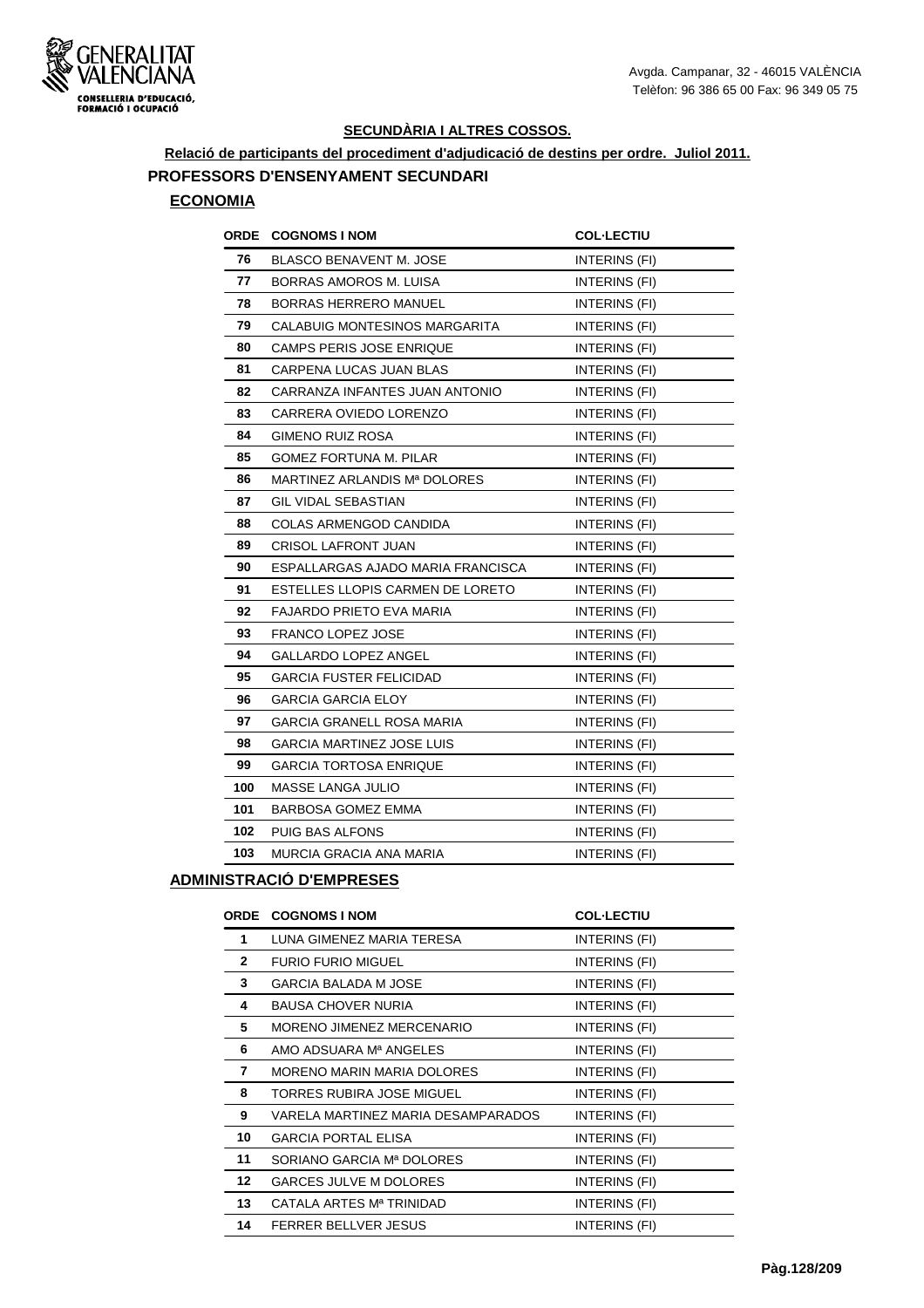

#### **Relació de participants del procediment d'adjudicació de destins per ordre. Juliol 2011. PROFESSORS D'ENSENYAMENT SECUNDARI ADMINISTRACIÓ D'EMPRESES**

# **ORDE COGNOMS I NOM COL·LECTIU 15 MARTI COLUBI VICENTA INTERINS** (FI) **16 GUARQUE GUINOT MONTSERRAT INTERINS (FI) 17** QUILIS CAPLLIURE M<sup>a</sup> AMPARO **INTERINS** (FI) **18** GARCIA LOPEZ DOLORES INTERINS (FI) **19 GRAU GALDON REMIGIA INTERINS** (FI) **20 FERNANDEZ SEVILA ALFONSO JOSE INTERINS (FI)** 21 CARNIELLI HERMAN GRACIELA **INTERINS** (FI) 22 CARCELLER GUIMERA JOSE MIGUEL **INTERINS** (FI) 23 CASCALES BERNAL-QUIROS FRANC. INTERINS (FI) **24 PONS SEGUI RICARD INTERINS** (FI) **25** DELGADO LLORET JULIAN **INTERINS** (FI) **26 GREGORI LOPEZ FEDERICO MAXIMO INTERINS (FI)** 27 GINESTAR PASTOR JOSE ANDRES **INTERINS** (FI) **28 BEDOYA MONTES EDGAR FRANCISCO INTERINS (FI) 29** CALATAYUD OLIVER M<sup>a</sup> JOSE INTERINS (FI) **30** LOPEZ SANCHEZ ARACELI **INTERINS** (FI) **31 ESTORNELL ORENGO SALVADOR** INTERINS (FI) **32** SANCHEZ ARGENTE MATILDE **INTERINS** (FI) **33 MARQUEZ FERRER EUGENIA INTERINS** (FI) **34** FRAGA BELTRAN JUAN CARLOS INTERINS (FI) **35** GIMENEZ MADRID JUANA **INTERINS** (FI) **36** LECUONA LOPEZ OLGA INTERINS (FI) **37 CASTELLO ALFARO ERNESTO INTERINS (FI) 38 BONO GRANELL INMACULADA** INTERINS (FI) **39 CUADRON AFAN DE RIBERA MERCEDES INTERINS (FI) 40 MARTI VILAPLANA ANTONIO INTERINS (FI) 41 AMBLAR GLAS JOSE VICENTE INTERINS (FI) 42 MARTI SANCHEZ SONIA INTERINS** (FI) **43** LOPEZ GARCIA ENCARNA **INTERINS** (FI) **44 CASTILLO RAMON SILVIA INTERINS** (FI) 45 HUESA BALLESTER M<sup>a</sup> JESUS **INTERINS** (FI) **46 PIQUER VILLARREAL FELICITATS INTERINS (FI) 47** PRADES VIVES ESTHER **INTERINS** (FI) **48 MONFORT ADELL M<sup>a</sup> FRANCISCA INTERINS (FI) 49 BONO CLOFENT ROSA** INTERINS (FI) **50** GARCIA CUENCA JOSE **INTERINS** (FI) **51 TEN GARCIA M<sup>a</sup> JESUS INTERINS** (FI) **52 CARDONA SENDRA FERNANDO JOSE INTERINS (FI) 53** CANO ALONSO JOSE FRANCISCO INTERINS (FI) **54 BERTOMEU IBIZA MARIA DEL REBOLLET INTERINS (FI) 55** SANCHEZ MARTINEZ LUIS INTERINS (FI) **56** LOPEZ VIÑARTA MARIA JOSE INTERINS (FI) **57** GONZALVEZ RODRIGUEZ JOSE SALVADOR INTERINS (FI) **58** GOMEZ ALBERT PABLO JOSE INTERINS (FI)

**59 SANCHEZ TENDERO JOSEFINA INTERINS (FI)**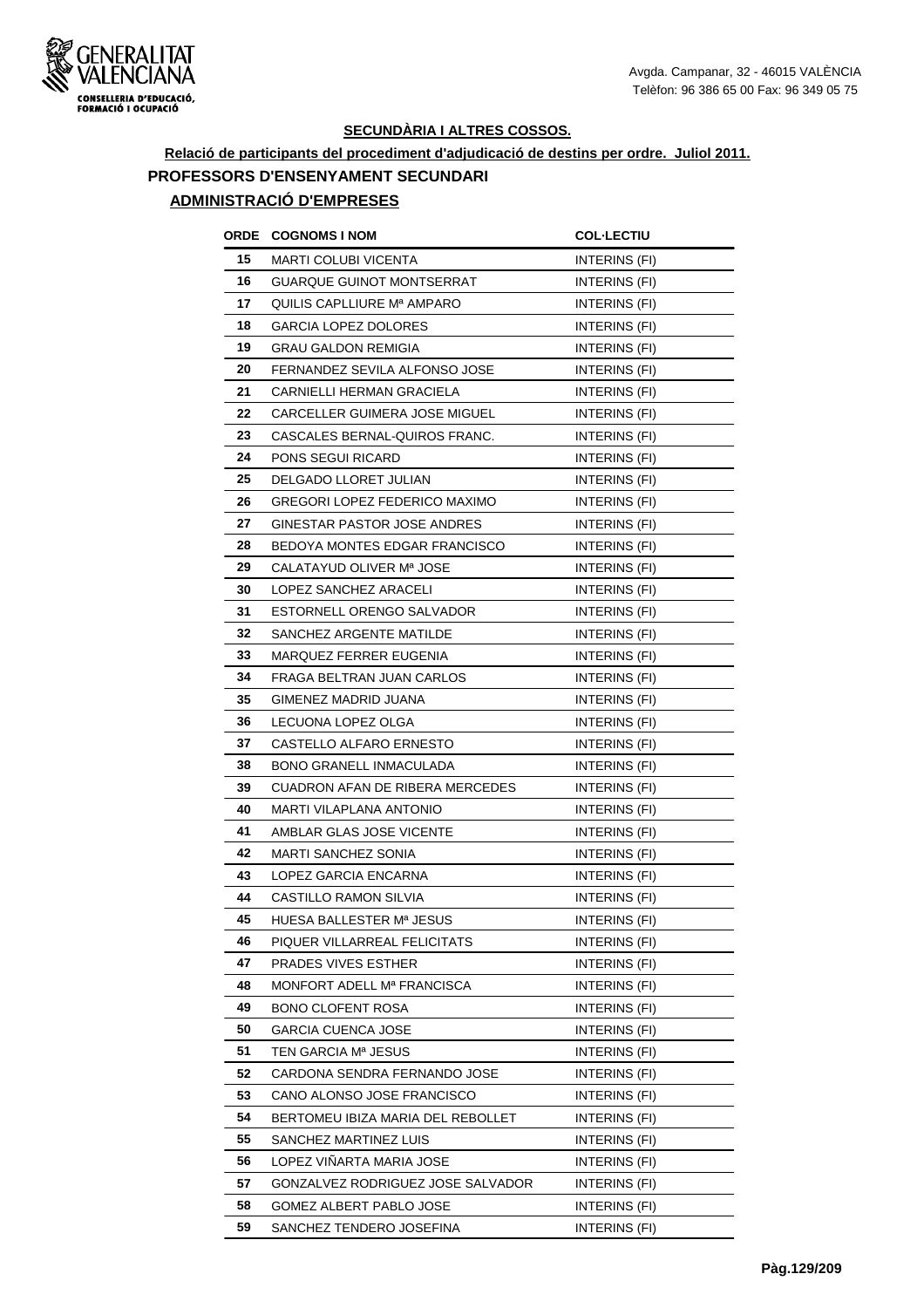

#### **Relació de participants del procediment d'adjudicació de destins per ordre. Juliol 2011. PROFESSORS D'ENSENYAMENT SECUNDARI ADMINISTRACIÓ D'EMPRESES**

# **ORDE COGNOMS I NOM COL·LECTIU 60** VILLANUEVA SUAREZ ARMANDO INTERINS (FI) **61** RUIZ MUÑOZ RICARDO INTERINS (FI) **62** CARRERAS VELEZ MARIA HOLANDA INTERINS (FI) **63** CLIMENT SERRANO SALVADOR INTERINS (FI) **64 ALONSO BALLESTER ISIDORO ANTONIO INTERINS (FI) 65** GARCIA AGULLO VICENTE INTERINS (FI) **66** REBOLLO ABRIL CRISTINA **INTERINS** (FI) **67** VALLES PASTOR JOAQUIN INTERINS (FI) **68 TORRES CARDONA ELISA INTERINS** (FI) **69 MOLTO MAS JOSEFA INTERINS** (FI) **70** RODRIGUEZ GARCIA MARIA DEL CARMEN INTERINS (FI) **71** GIL BENAVENT LUCIA INTERINS (FI) **72 SOLE MARTIN ALBERTO JOSE INTERINS (FI) 73** PINA MARTINEZ INMACULADA **INTERINS** (FI) **74** RIOS MUT INMACULADA INTERINS (FI) **75** RUIZ BENDICHO MARIA AMPARO INTERINS (FI) **76** SANCHIS CUENCA EMILIA **INTERINS** (FI) **77** MENGUAL SANCHIS SONIA ARACELI INTERINS (FI) **78** VIDAL HEDROSA MARIA TERESA **INTERINS** (FI) **79** PEREZ VIDAL AMPARO INTERINS (FI) **80** ROCAMORA MORGA SANTIAGO INTERINS (FI) 81 SANTOS CERDA PRISCILA **INTERINS** (FI) **82** SOTO QUESADA FRANCISCO JOSÉ INTERINS (FI) **83** GUINOT CERVER CARLES VICENT INTERINS (FI) 84 IBORRA ESPELETA MANUEL INTERINS (FI) 85 MONTESINOS GONZALEZ JOSEP INTERINS (FI) **86** VIDAL PARRA MARIO **INTERINS** (FI) **87** CABO GINER SARA **INTERINS** (FI) **88** RUIZ MOYA CARMEN **INTERINS** (FI) **89 CASTRO GUITART MARIA ERIKA INTERINS (FI) 90** GARRIDO ANDRES CRISTINA **INTERINS** (FI) **91 MUÑOZ CABANES EDUARDO** INTERINS (FI) **92 SANJUAN BALLESTER JOSEFA** INTERINS (FI) **93** GALINDO SUAREZ JOSE **INTERINS** (FI) **94 BELDA ANAYA SUSANA INTERINS** (FI) **95 BARBERA VILLALBA CAROLINA** INTERINS (FI) **96 MARTIN RUBIA ROSA ANA** INTERINS (FI)

#### **ANÀLISI I QUÍMICA INDUSTRIAL**

|   | <b>ORDE COGNOMS I NOM</b>          | <b>COL-LECTIU</b> |
|---|------------------------------------|-------------------|
|   | NARCISO ROMERO MARIA BEGOÑA        | INTERINS (FI)     |
| 2 | <b>GASULLA MARTINEZ ROSA MARIA</b> | INTERINS (FI)     |
| 3 | LOPEZ BERBER JOSE CARLOS           | INTERINS (FI)     |
| 4 | LOPEZ NUÑEZ Mª JESUS               | INTERINS (FI)     |
| 5 | MONTAGUT DONET VIRGILIO            | INTERINS (FI)     |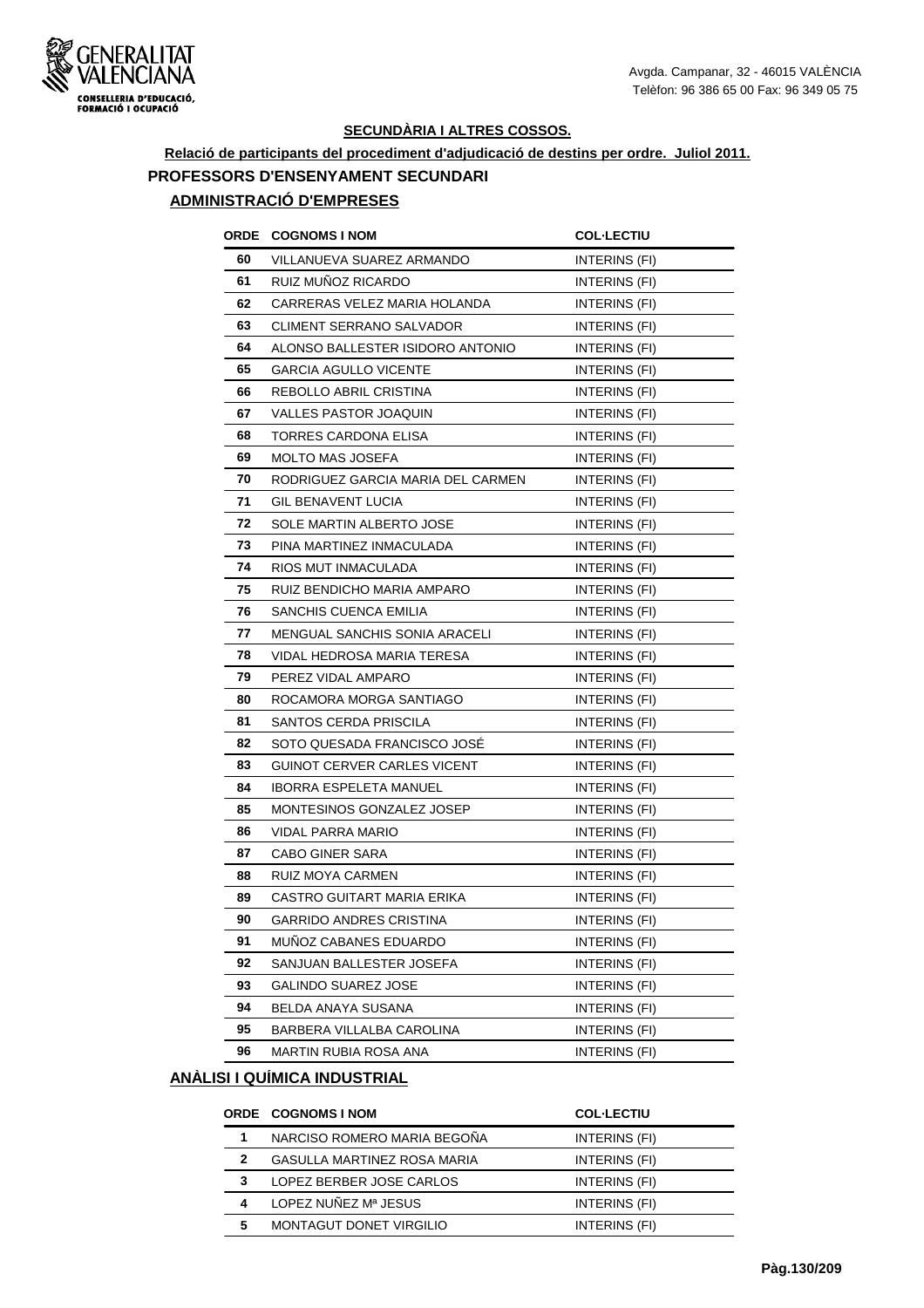

## **Relació de participants del procediment d'adjudicació de destins per ordre. Juliol 2011. PROFESSORS D'ENSENYAMENT SECUNDARI ANÀLISI I QUÍMICA INDUSTRIAL**

|    | ORDE COGNOMS I NOM                | <b>COL-LECTIU</b>    |
|----|-----------------------------------|----------------------|
| 6  | AREVALO CONTRERAS MARTA           | INTERINS (FI)        |
| 7  | <b>MARTIN GANDIA PENELOPE</b>     | INTERINS (FI)        |
| 8  | MOLES VENTURA MARIA INMACULADA    | INTERINS (FI)        |
| 9  | <b>MARTIN MATAIX MANUEL</b>       | INTERINS (FI)        |
| 10 | LLOPIS BARREDA INMACULADA         | INTERINS (FI)        |
| 11 | BERENGUER ALCON RAFAEL JULIO      | <b>INTERINS (FI)</b> |
| 12 | RODA PORCAR MARIA LUISA           | INTERINS (FI)        |
| 13 | CHIVA SANTOLARIA MARIA LEONISA    | INTERINS (FI)        |
| 14 | <b>BERMEJO GUILLEN BEATRIZ</b>    | INTERINS (FI)        |
| 15 | SEPULCRE JAVALOYES PASCUAL DANIEL | INTERINS (FI)        |
| 16 | SANCHEZ SANCHEZ FELIPE URCEL      | INTERINS (FI)        |
| 17 | VICIANO FONT Mª LIDON             | INTERINS (FI)        |
| 18 | MAGALLO SANCHEZ CRISTINA          | INTERINS (FI)        |
| 19 | SASTRE ESCRIVA MONTSERRAT         | INTERINS (FI)        |
| 20 | CHAVES GIMENEZ CRISTINA           | INTERINS (FI)        |
| 21 | <b>GRAS BARRENA ROSA</b>          | INTERINS (FI)        |
| 22 | EGEA RUIZ SILVIA                  | INTERINS (FI)        |
| 23 | ROYO DE LEON PARRA IVAN RICARDO   | INTERINS (FI)        |
| 24 | NAVARRO ROS FRANCISCO ANTONIO     | INTERINS (FI)        |
| 25 | DOMINGUEZ VILAPLANA RAFAELA       | INTERINS (FI)        |
| 26 | PASCUAL POZUELO AURORA            | INTERINS (FI)        |

#### **ORGANITZACIÓ I GESTIÓ COMERCIAL**

#### **ORDE COGNOMS I NOM COL·LECTIU**

|                 | ויוטוי ו טויוטוישטט בארוט          | JUL'LLU I IU         |
|-----------------|------------------------------------|----------------------|
| $\mathbf{1}$    | LUNA GIMENEZ MARIA TERESA          | INTERINS (FI)        |
| $\mathbf{2}$    | <b>FURIO FURIO MIGUEL</b>          | INTERINS (FI)        |
| 3               | <b>GARCIA BALADA M JOSE</b>        | INTERINS (FI)        |
| 4               | <b>BAUSA CHOVER NURIA</b>          | <b>INTERINS (FI)</b> |
| 5               | MORENO JIMENEZ MERCENARIO          | INTERINS (FI)        |
| 6               | AMO ADSUARA Mª ANGELES             | INTERINS (FI)        |
| 7               | <b>MORENO MARIN MARIA DOLORES</b>  | INTERINS (FI)        |
| 8               | <b>TORRES RUBIRA JOSE MIGUEL</b>   | <b>INTERINS (FI)</b> |
| 9               | VARELA MARTINEZ MARIA DESAMPARADOS | INTERINS (FI)        |
| 10              | <b>GARCIA PORTAL ELISA</b>         | INTERINS (FI)        |
| 11              | SORIANO GARCIA Mª DOLORES          | INTERINS (FI)        |
| 12 <sup>2</sup> | <b>GARCES JULVE M DOLORES</b>      | <b>INTERINS (FI)</b> |
| 13              | CATALA ARTES Mª TRINIDAD           | INTERINS (FI)        |
| 14              | <b>FERRER BELLVER JESUS</b>        | INTERINS (FI)        |
| 15              | <b>MARTI COLUBI VICENTA</b>        | INTERINS (FI)        |
| 16              | <b>GUARQUE GUINOT MONTSERRAT</b>   | INTERINS (FI)        |
| 17              | QUILIS CAPLLIURE Mª AMPARO         | INTERINS (FI)        |
| 18              | <b>GARCIA LOPEZ DOLORES</b>        | INTERINS (FI)        |
| 19              | <b>GRAU GALDON REMIGIA</b>         | INTERINS (FI)        |
| 20              | FERNANDEZ SEVILA ALFONSO JOSE      | <b>INTERINS (FI)</b> |
| 21              | CARNIELLI HERMAN GRACIELA          | INTERINS (FI)        |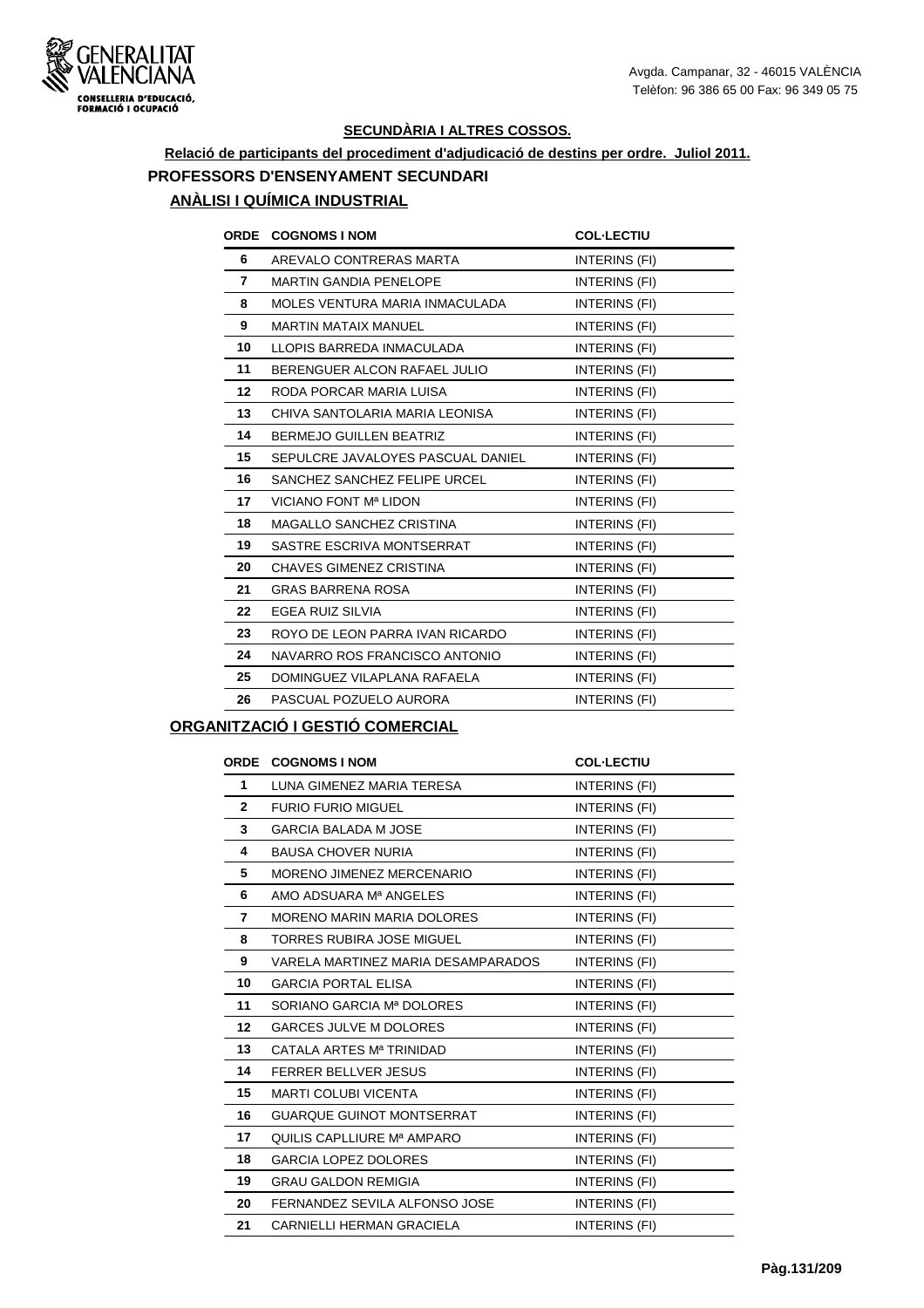

# **Relació de participants del procediment d'adjudicació de destins per ordre. Juliol 2011. PROFESSORS D'ENSENYAMENT SECUNDARI**

# **ORGANITZACIÓ I GESTIÓ COMERCIAL**

| ORDE | <b>COGNOMS I NOM</b>                   | <b>COL-LECTIU</b>    |
|------|----------------------------------------|----------------------|
| 22   | CARCELLER GUIMERA JOSE MIGUEL          | INTERINS (FI)        |
| 23   | CASCALES BERNAL-QUIROS FRANC.          | INTERINS (FI)        |
| 24   | PONS SEGUI RICARD                      | INTERINS (FI)        |
| 25   | DELGADO LLORET JULIAN                  | INTERINS (FI)        |
| 26   | <b>GREGORI LOPEZ FEDERICO MAXIMO</b>   | INTERINS (FI)        |
| 27   | GINESTAR PASTOR JOSE ANDRES            | INTERINS (FI)        |
| 28   | BEDOYA MONTES EDGAR FRANCISCO          | INTERINS (FI)        |
| 29   | CALATAYUD OLIVER Mª JOSE               | INTERINS (FI)        |
| 30   | LOPEZ SANCHEZ ARACELI                  | INTERINS (FI)        |
| 31   | ESTORNELL ORENGO SALVADOR              | INTERINS (FI)        |
| 32   | SANCHEZ ARGENTE MATILDE                | INTERINS (FI)        |
| 33   | MARQUEZ FERRER EUGENIA                 | INTERINS (FI)        |
| 34   | FRAGA BELTRAN JUAN CARLOS              | INTERINS (FI)        |
| 35   | GIMENEZ MADRID JUANA                   | INTERINS (FI)        |
| 36   | LECUONA LOPEZ OLGA                     | INTERINS (FI)        |
| 37   | CASTELLO ALFARO ERNESTO                | INTERINS (FI)        |
| 38   | <b>BONO GRANELL INMACULADA</b>         | <b>INTERINS (FI)</b> |
| 39   | <b>CUADRON AFAN DE RIBERA MERCEDES</b> | INTERINS (FI)        |
| 40   | MARTI VILAPLANA ANTONIO                | INTERINS (FI)        |
| 41   | AMBLAR GLAS JOSE VICENTE               | INTERINS (FI)        |
| 42   | <b>MARTI SANCHEZ SONIA</b>             | INTERINS (FI)        |
| 43   | LOPEZ GARCIA ENCARNA                   | INTERINS (FI)        |
| 44   | CASTILLO RAMON SILVIA                  | INTERINS (FI)        |
| 45   | HUESA BALLESTER Mª JESUS               | <b>INTERINS (FI)</b> |
| 46   | PIQUER VILLARREAL FELICITATS           | INTERINS (FI)        |
| 47   | <b>PRADES VIVES ESTHER</b>             | <b>INTERINS (FI)</b> |
| 48   | MONFORT ADELL M <sup>a</sup> FRANCISCA | INTERINS (FI)        |
| 49   | <b>BONO CLOFENT ROSA</b>               | INTERINS (FI)        |
| 50   | GARCIA CUENCA JOSE                     | INTERINS (FI)        |
| 51   | TEN GARCIA Mª JESUS                    | INTERINS (FI)        |
| 52   | CARDONA SENDRA FERNANDO JOSE           | INTERINS (FI)        |
| 53   | CANO ALONSO JOSE FRANCISCO             | INTERINS (FI)        |
| 54   | BERTOMEU IBIZA MARIA DEL REBOLLET      | INTERINS (FI)        |
| 55   | SANCHEZ MARTINEZ LUIS                  | INTERINS (FI)        |
| 56   | LOPEZ VINARTA MARIA JOSE               | INTERINS (FI)        |
| 57   | GONZALVEZ RODRIGUEZ JOSE SALVADOR      | INTERINS (FI)        |
| 58   | ORTELLS CERISUELO ANA CRISTINA         | INTERINS (FI)        |
| 59   | GOMEZ GOMEZ CARLOS                     | INTERINS (FI)        |
| 60   | <b>GARCIA BERNA M. TERESA</b>          | INTERINS (FI)        |
| 61   | PALOMARES BEZURNATEA MONICA            | INTERINS (FI)        |
| 62   | PASTOR CARRERES LUIS JOSE              | INTERINS (FI)        |
| 63   | PENADES GINER ELENA                    | INTERINS (FI)        |
| 64   | PERALES URRA ANTONIO                   | INTERINS (FI)        |
| 65   | PEREZ OCHANDO CONSTANCIA               | INTERINS (FI)        |
| 66   | PIERA PASTOR ELISA ISABEL              | INTERINS (FI)        |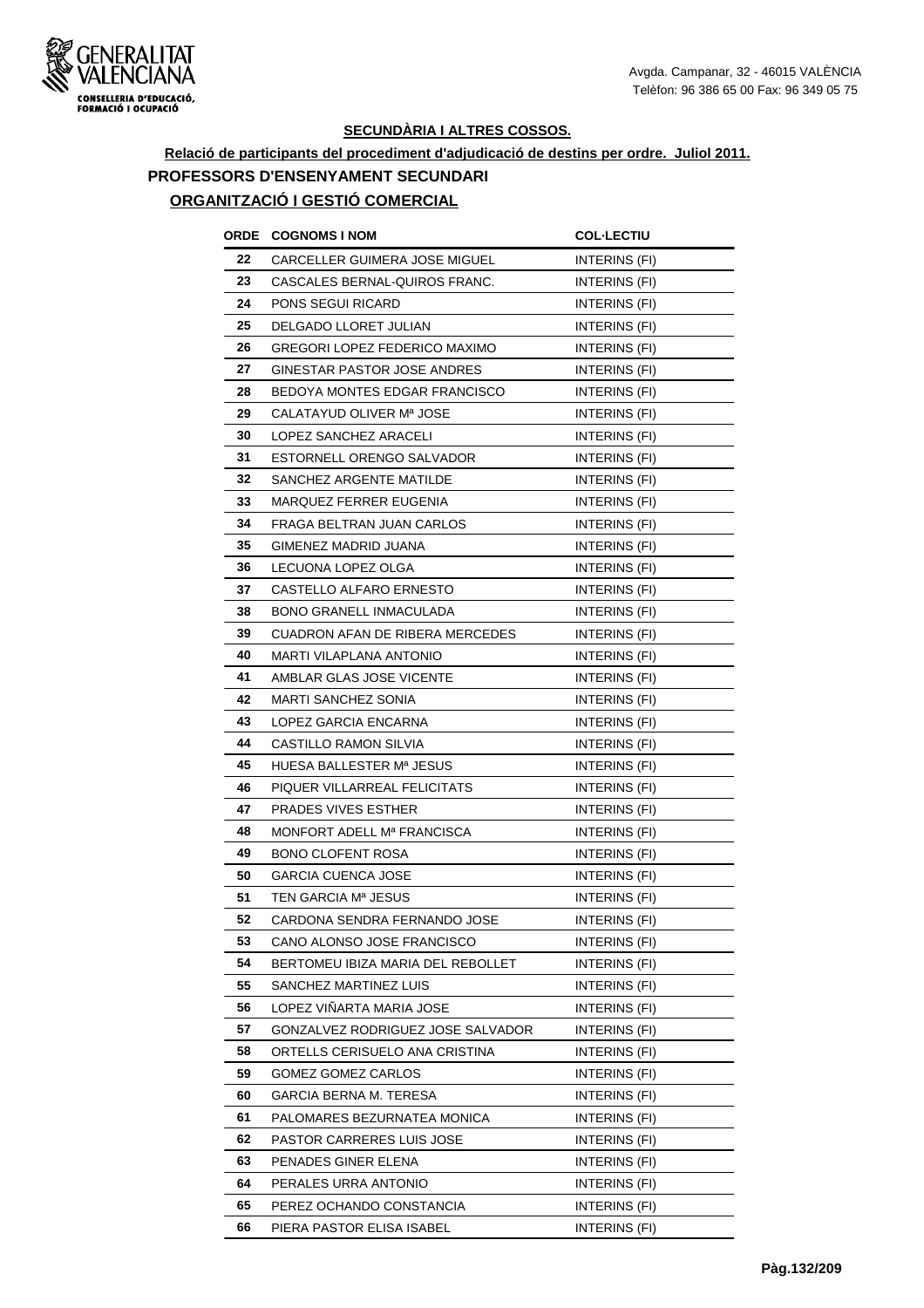

# **Relació de participants del procediment d'adjudicació de destins per ordre. Juliol 2011. PROFESSORS D'ENSENYAMENT SECUNDARI**

# **ORGANITZACIÓ I GESTIÓ COMERCIAL**

| <b>ORDE</b><br><b>COGNOMS I NOM</b>  | <b>COL-LECTIU</b>    |
|--------------------------------------|----------------------|
| POVEDA SEBASTIAN ANGEL               | INTERINS (FI)        |
| PRATS PLA LIDIA                      | INTERINS (FI)        |
| RAMIREZ VILLANUEVA M. ANGELINA       | INTERINS (FI)        |
| RAMOS BOLUFER VANESA                 | INTERINS (FI)        |
| REVERTE SANCHEZ JOSE ANTONIO         | INTERINS (FI)        |
| <b>GONZALEZ SANCHEZ ROSA</b>         | INTERINS (FI)        |
| <b>MORENO GUZMAN CRISTINA</b>        | INTERINS (FI)        |
| MOLINES VIVES M <sup>a</sup> VICENTA | INTERINS (FI)        |
| RAMIREZ DIAZ VERONICA                | INTERINS (FI)        |
| MOLTO BOTELLA MARIA DE LA O          | INTERINS (FI)        |
| PEREZ MAS FRANCISCO JUAN             | INTERINS (FI)        |
| REVUELTA PEREZ MARTA                 | INTERINS (FI)        |
| CANTO PRIMO MARIA                    | INTERINS (FI)        |
| SANCHEZ PICAZO VICTORIA EUGENIA      | INTERINS (FI)        |
| POMARES GOMEZ VICTOR                 | <b>INTERINS (FI)</b> |
| <b>BRU CANDELA MARGARITA</b>         | INTERINS (FI)        |
| DOLZ VALERO M. CARMEN                | INTERINS (FI)        |
| PARDO MARTI JOSE MANUEL              | INTERINS (FI)        |
| VALERO MARTINEZ JOSE ANTONIO         | INTERINS (FI)        |
| COTARELO REGLERO MITXEL              | INTERINS (FI)        |
| NAVARRO MILLA ISIDORA                | INTERINS (FI)        |
| RODRIGUEZ DIAZ BLANCA GEMA           | INTERINS (FI)        |
| RODRIGUEZ REIFS JOSE                 | INTERINS (FI)        |
| ROGLES ESQUERDO JUAN                 | INTERINS (FI)        |
|                                      |                      |

#### **ORGANITZACIÓ I PROJECTES DE SISTEMES ENERGÈTICS**

| <b>ORDE</b>     | <b>COGNOMS I NOM</b>               | <b>COL-LECTIU</b> |
|-----------------|------------------------------------|-------------------|
| 1               | <b>MARTIN MARUENDA JOSE MIGUEL</b> | INTERINS (FI)     |
| $\mathbf{2}$    | VINAROZ MACIA JOSE FRANCISCO       | INTERINS (FI)     |
| 3               | <b>BORT BARRACHINA JULIA</b>       | INTERINS (FI)     |
| 4               | NAVARRO PUIG JOSE VICENTE          | INTERINS (FI)     |
| 5               | ESPARCIA MONEDERO EMILIO JOSE      | INTERINS (FI)     |
| 6               | ALARCON MELERO JUAN DIEGO          | INTERINS (FI)     |
| 7               | CANUT VIDAL RAIMUNDO JOSE          | INTERINS (FI)     |
| 8               | RIQUELME TERRES ANTONIO M.         | INTERINS (FI)     |
| 9               | <b>MARCO LOPEZ MARCOS</b>          | INTERINS (FI)     |
| 10              | ESCRIBANO RUIZ JOSE MANUEL         | INTERINS (FI)     |
| 11              | <b>TEROL AZNAR ELISEO</b>          | INTERINS (FI)     |
| 12 <sup>2</sup> | ALBIÑANA MARTINEZ JAVIER           | INTERINS (FI)     |
| 13              | <b>ESPI GISBERT MERCEDES</b>       | INTERINS (FI)     |
| 14              | MORANTE COSTA JOSE MARIA           | INTERINS (FI)     |
| 15              | <b>GARCIA JIMENEZ MARIA JOSE</b>   | INTERINS (FI)     |
| 16              | ESCRIVA MIGUEL Mª JOSÉ             | INTERINS (FI)     |
| 17              | RUBIO MORATINOS JOSE ANTONIO       | INTERINS (FI)     |
| 18              | ASENSI PASTOR VERONICA             | INTERINS (FI)     |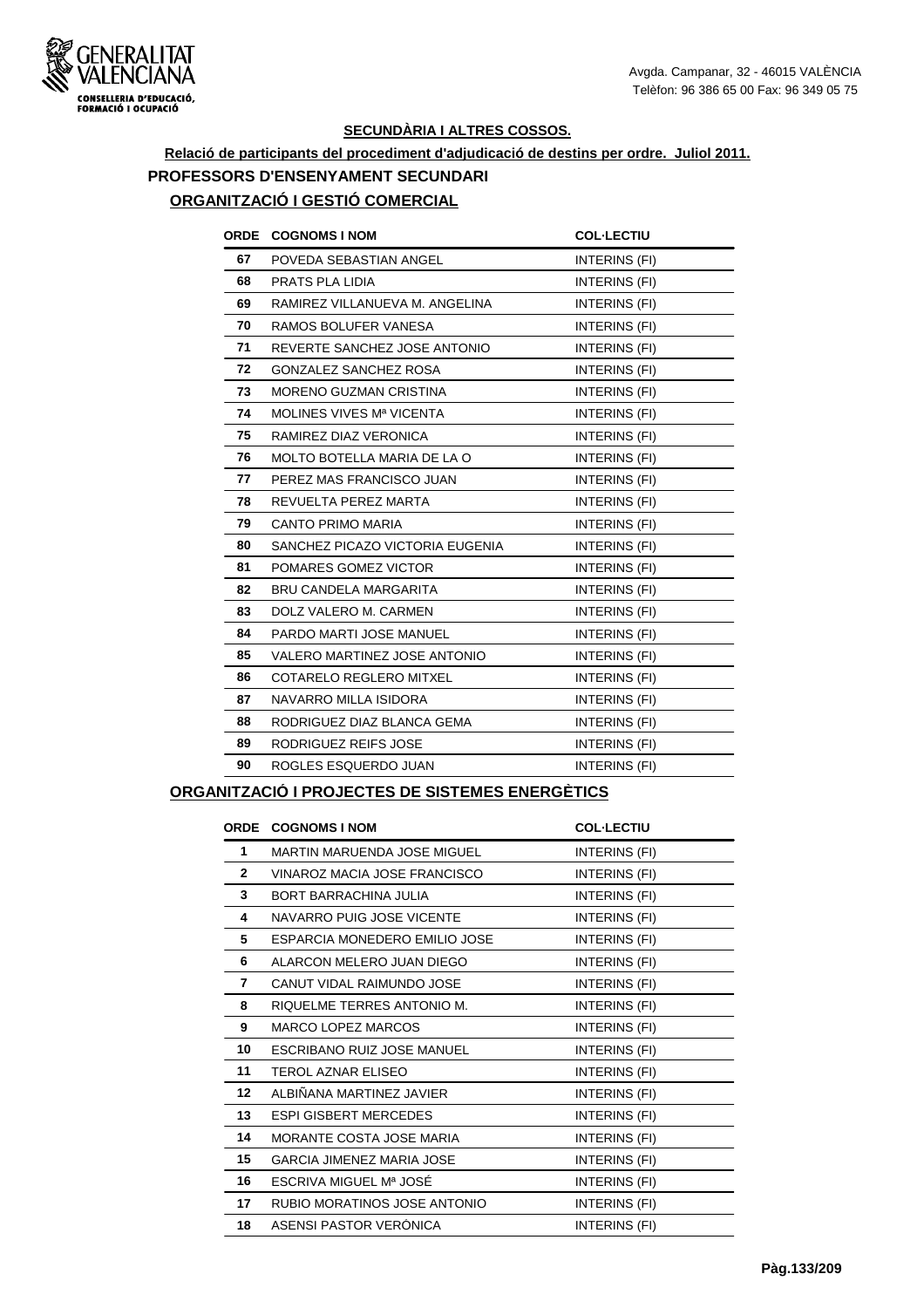

# **Relació de participants del procediment d'adjudicació de destins per ordre. Juliol 2011. PROFESSORS D'ENSENYAMENT SECUNDARI**

#### **ORGANITZACIÓ I PROJECTES DE SISTEMES ENERGÈTICS**

| <b>ORDE</b> | <b>COGNOMS I NOM</b>                  | <b>COL-LECTIU</b>    |
|-------------|---------------------------------------|----------------------|
| 19          | LLUCH LLUCH JUAN JOSE                 | INTERINS (FI)        |
| 20          | NOVERQUES CASANOVA Mº PILAR           | INTERINS (FI)        |
| 21          | LOMBARDIA MARTINEZ CONCEPCION         | INTERINS (FI)        |
| 22          | TOMAS CINTEROS ANTONIO                | INTERINS (FI)        |
| 23          | ALCANTARA TORRES JOSE                 | INTERINS (FI)        |
| 24          | ABELLAN JIMENEZ JUAN FRANCISCO        | INTERINS (FI)        |
| 25          | <b>BLASCO MANSANET FRANCISCO JOSE</b> | INTERINS (FI)        |
| 26          | CABRERA IBAÑEZ FERNANDO               | INTERINS (FI)        |
| 27          | <b>CERES ORTEGA ENRIQUE</b>           | INTERINS (FI)        |
| 28          | CARDA IBAÑEZ CARMEN                   | INTERINS (FI)        |
| 29          | CLEMENTE PEREZ CARLOS                 | INTERINS (FI)        |
| 30          | CICUENDEZ MARTINEZ JOSE LUIS          | INTERINS (FI)        |
| 31          | CRIADO SÁNCHEZ-MIGALLÓN SERGIO        | INTERINS (FI)        |
| 32          | DE ANDRES PARDO ANGEL                 | INTERINS (FI)        |
| 33          | EGIO RIVES JOSÉ MANUEL                | INTERINS (FI)        |
| 34          | FERNANDEZ CORMENZANA PRESA JORGE      | INTERINS (FI)        |
| 35          | <b>GARCIA BELENGUER IGNACIO</b>       | <b>INTERINS (FI)</b> |

### **PROCESSOS DE PRODUCIÓ AGRÀRIA**

| <b>ORDE</b>  | <b>COGNOMS I NOM</b>               | <b>COL-LECTIU</b>    |
|--------------|------------------------------------|----------------------|
| 1            | <b>MIRALLES BELLVER LOURDES</b>    | INTERINS (FI)        |
| $\mathbf{2}$ | AREVALO RODRIGUEZ BEATRIZ          | INTERINS (FI)        |
| 3            | PALANCA PALAU JOSE MARIA           | INTERINS (FI)        |
| 4            | <b>GUAITA GUAITA CRISTINA</b>      | INTERINS (FI)        |
| 5            | ALONSO GONZALEZ Mª ESTHER          | INTERINS (FI)        |
| 6            | FERNANDEZ MARTINEZ RAQUEL          | INTERINS (FI)        |
| 7            | <b>GABRIEL CELMA CARMEN</b>        | INTERINS (FI)        |
| 8            | <b>GIMENO CHORNET FELIX</b>        | <b>INTERINS (FI)</b> |
| 9            | LIÑAN MAZA JUAN IGNACIO            | INTERINS (FI)        |
| 10           | NACHER CUBELLS ROSALIA             | INTERINS (FI)        |
| 11           | <b>OLTRA BENAVENT VICENTE</b>      | <b>INTERINS (FI)</b> |
| 12           | RIPOLL MULLOR MONTSERRAT           | INTERINS (FI)        |
| 13           | ROIG HERNANDEZ PABLO               | INTERINS (FI)        |
| 14           | SAMPEDRO MARQUEZ FRANCISCA JAVIER  | INTERINS (FI)        |
| 15           | SANCHO-TELLO VALLS CONCEPCION      | INTERINS (FI)        |
| 16           | SANTAPAU AGULLO VICENTE            | INTERINS (FI)        |
| 17           | SAVALL SEGUI FCO. JAVIER           | INTERINS (FI)        |
| 18           | SEBASTIA FERRER SALVADOR           | INTERINS (FI)        |
| 19           | SENABRE ANTOLIN ROSA MARIA         | INTERINS (FI)        |
| 20           | MONTEAGUDO MONTEAGUDO MIGUEL ANGEL | INTERINS (FI)        |
| 21           | PATIÑO VILLENA JUAN ROMAN          | INTERINS (FI)        |
| 22           | NAVARRO ROCAFULL JULIO             | INTERINS (FI)        |
| 23           | ZORRILLA PEÑA AMPARO LIDON         | INTERINS (FI)        |
| 24           | DOMINGUEZ PASTOR RAFAEL            | INTERINS (FI)        |
| 25           | VALENTI GARCIA MARIA DOLORES       | INTERINS (FI)        |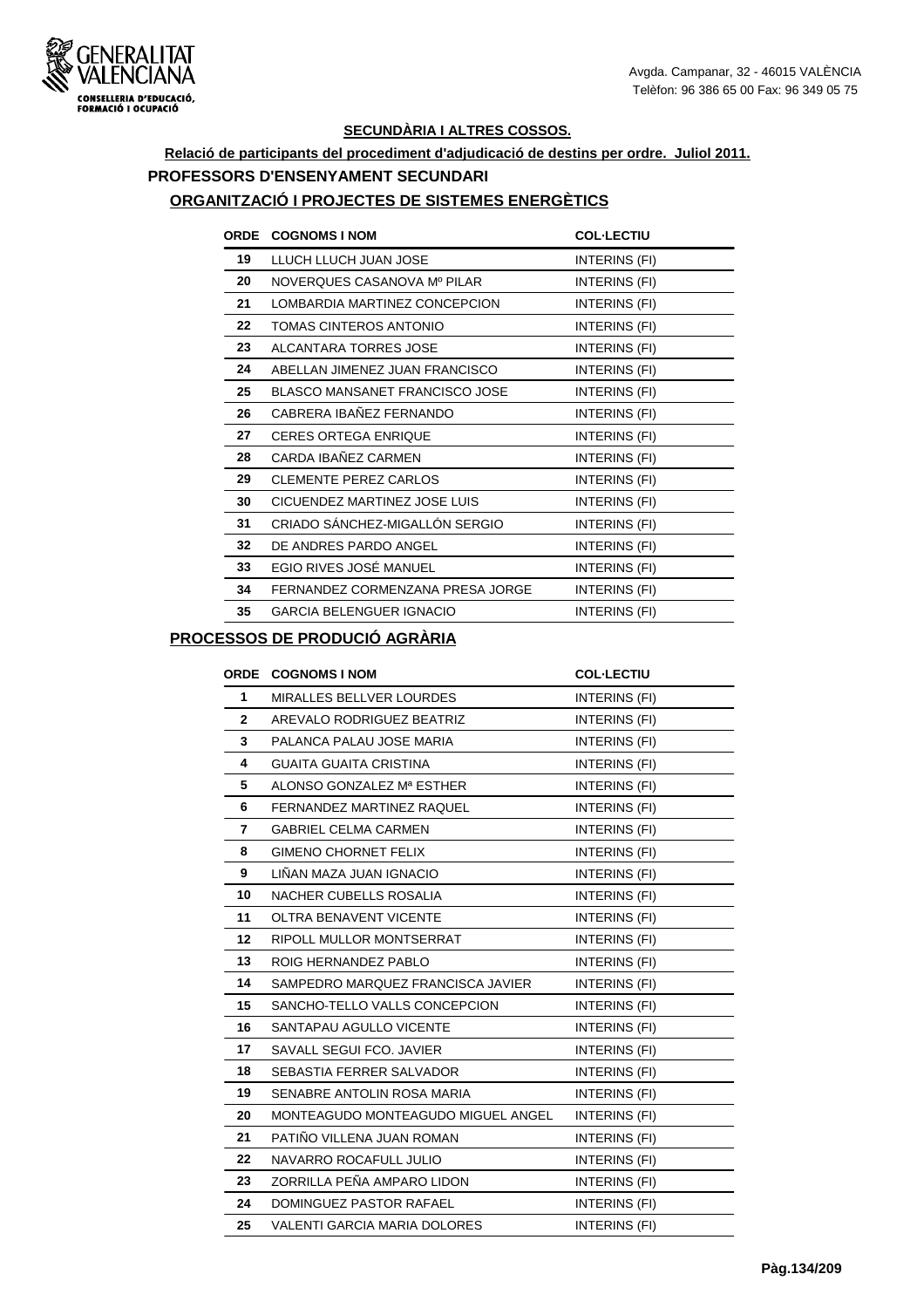

# **Relació de participants del procediment d'adjudicació de destins per ordre. Juliol 2011. PROFESSORS D'ENSENYAMENT SECUNDARI**

# **PROCESSOS DE PRODUCIÓ AGRÀRIA**

| <b>ORDE</b> | <b>COGNOMS I NOM</b>                | <b>COL-LECTIU</b>    |
|-------------|-------------------------------------|----------------------|
| 26          | <b>GARCIA NAVARRO BELEN</b>         | INTERINS (FI)        |
| 27          | NAVARRO VALLS ENRIC                 | INTERINS (FI)        |
| 28          | <b>GIGANTE ESTEVE ANA Ma</b>        | INTERINS (FI)        |
| 29          | CERDA IBAÑEZ JOAQUIN                | INTERINS (FI)        |
| 30          | NADAL GIL JUAN JORGE                | INTERINS (FI)        |
| 31          | LOMBA ALVAREZ CRISTINA              | INTERINS (FI)        |
| 32          | PELLICER CORRECHER INMACULADA       | <b>INTERINS (FI)</b> |
| 33          | SILVESTRE MOLINA JUAN DIEGO         | INTERINS (FI)        |
| 34          | PEREZ SOLAZ CONSUELO                | INTERINS (FI)        |
| 35          | <b>GARCIA POVEDA YOLANDA</b>        | INTERINS (FI)        |
| 36          | ALVAREZ LARREA ISABEL IDOIA         | INTERINS (FI)        |
| 37          | CALATAYUD GANDIA Mª DEL MAR         | INTERINS (FI)        |
| 38          | ESCRIVA SENDRA MARIA LUCIA          | INTERINS (FI)        |
| 39          | SANCHIS DURBA ANA                   | INTERINS (FI)        |
| 40          | CALVO MOYANO VICTOR MANUEL          | INTERINS (FI)        |
| 41          | <b>GOMARIZ FERNANDEZ MOISES</b>     | INTERINS (FI)        |
| 42          | ESTEVE ROCH JOSE ANTONIO            | INTERINS (FI)        |
| 43          | BLANQUER MARTINEZ MARÍA NIEVES      | INTERINS (FI)        |
| 44          | <b>GONZALEZ ORTEGA MARIA TERESA</b> | INTERINS (FI)        |
| 45          | NOGUERA MACIAN VICENTE              | INTERINS (FI)        |
| 46          | <b>GARCIA HURTADO NOEMI</b>         | INTERINS (FI)        |
| 47          | ALONSO APARICIO FELICIANA           | INTERINS (FI)        |
| 48          | <b>BOX FEO MARIA ELENA</b>          | INTERINS (FI)        |
| 49          | SANCHEZ LARROSA FERNANDO            | INTERINS (FI)        |
|             |                                     |                      |

## **PROCESSOS EN LA INDÚSTRIA ALIMENTÀRIA**

|              | <b>ORDE COGNOMS INOM</b>                             | <b>COL-LECTIU</b> |
|--------------|------------------------------------------------------|-------------------|
| 1            | NAVARRO SERRANO Mª JOSE                              | INTERINS (FI)     |
| $\mathbf{2}$ | YAÑEZ NAVARRO FLORENCIO                              | INTERINS (FI)     |
| 3            | <b>BIOSCA PALAU VICENT</b>                           | INTERINS (FI)     |
| 4            | <b>BLASCO MARTINEZ MARIA</b>                         | INTERINS (FI)     |
| 5            | DOMENECH BARRANCA VICENTE                            | INTERINS (FI)     |
| 6            | SEGURA BENEYTO MANUEL ANTONIO                        | INTERINS (FI)     |
| 7            | NAVARRO GUIRAO FRANCISCO                             | INTERINS (FI)     |
| 8            | <b>MIRO PARDO MARIA PILAR</b>                        | INTERINS (FI)     |
| 9            | AUCEJO ROMERO SONIA                                  | INTERINS (FI)     |
| 10           | AYAS MAGAÑA FCO. JAVIER                              | INTERINS (FI)     |
| 11           | SORIA GALLEGO MONSERRAT                              | INTERINS (FI)     |
| 12           | GUANTER CARDELLS MARIA AMPARO                        | INTERINS (FI)     |
| 13           | PASAMAR FERNANDEZ MARIA DE LOS ANGELES INTERINS (FI) |                   |
| 14           | <b>MALO LOPEZ MARIA VICTORIA</b>                     | INTERINS (FI)     |
| 15           | GONZALEZ AMOROS OLGA MARIA                           | INTERINS (FI)     |
| 16           | SANZ MOLTO SILVIA                                    | INTERINS (FI)     |
| 17           | SUGRAÑES GARCIA TERESA                               | INTERINS (FI)     |
| 18           | VENDRELL BLAY MARIA ELVIRA                           | INTERINS (FI)     |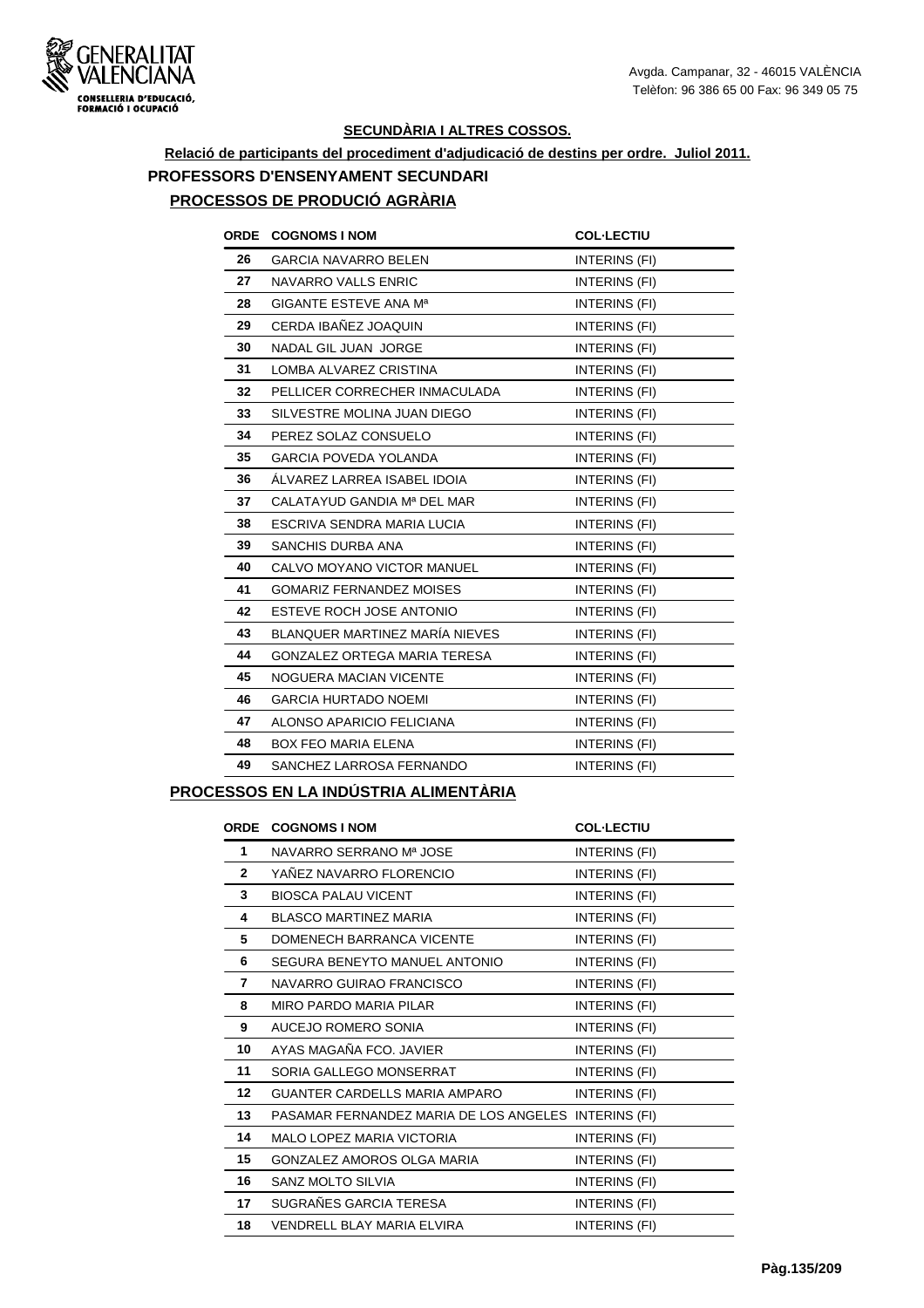

# **Relació de participants del procediment d'adjudicació de destins per ordre. Juliol 2011. PROFESSORS D'ENSENYAMENT SECUNDARI**

#### **PROCESSOS EN LA INDÚSTRIA ALIMENTÀRIA**

|    | <b>ORDE COGNOMS I NOM</b>    | <b>COL-LECTIU</b> |
|----|------------------------------|-------------------|
| 19 | PRIETO PITARCH INMACULADA    | INTERINS (FI)     |
| 20 | COLL MARQUES JOSE MARIA      | INTERINS (FI)     |
| 21 | GIRAU ALONSO JOSÉ DANIEL     | INTERINS (FI)     |
| 22 | <b>GONZALEZ GONZALEZ EVA</b> | INTERINS (FI)     |
| 23 | SOLER ALCARAZ MARTA          | INTERINS (FI)     |
| 24 | ALVAREZ CRUZ GUSTAVO         | INTERINS (FI)     |

#### **PROCESSOS DIAGN. CLÍNIC I PROCED.OTRPROTÈTIC**

|                | ORDE COGNOMS I NOM                | <b>COL-LECTIU</b>    |
|----------------|-----------------------------------|----------------------|
| 1              | <b>BALLESTER MOLES ISABEL</b>     | INTERINS (FI)        |
| $\overline{2}$ | SERRANO MARTI YOLANDA C.          | INTERINS (FI)        |
| 3              | BORDALLO HUIDOBRO CONCEPCION      | INTERINS (FI)        |
| 4              | PEREZ MAESTRO FELISA              | <b>INTERINS (FI)</b> |
| 5              | <b>GARCIA CAMPELLO INMACULADA</b> | INTERINS (FI)        |
| 6              | <b>GARULO IBAÑEZ ROSA</b>         | INTERINS (FI)        |
| 7              | ALMUDEVER HERNANDEZ VICENTA       | INTERINS (FI)        |
| 8              | <b>MARTINEZ RUIZ SALVADOR</b>     | INTERINS (FI)        |
| 9              | NOGUERA CORTELL VICENTA           | INTERINS (FI)        |
| 10             | MARTINEZ TARAZONA CARMEN          | INTERINS (FI)        |
| 11             | HERRERO GIMENO MARIA LUISA        | INTERINS (FI)        |
| 12             | MARTINEZ TOME MARIA JOSE          | INTERINS (FI)        |
| 13             | MONTESINOS SOUCASE AMPARO         | INTERINS (FI)        |
| 14             | SIMON FERRANDEZ ANGELES           | INTERINS (FI)        |
| 15             | AGUD MARTINEZ Mª SONIA            | INTERINS (FI)        |
| 16             | LLINARES ZARAGOZA ANA Mª          | INTERINS (FI)        |
| 17             | DOMINGUEZ FERRERO CARMEN          | INTERINS (FI)        |
| 18             | ROYO TABERNER PILAR               | INTERINS (FI)        |
| 19             | <b>MASIA GOMEZ ANTONIO</b>        | <b>INTERINS (FI)</b> |
| 20             | NEBOT POLO Mª JOSEFA              | INTERINS (FI)        |
| 21             | ORTIZ CASTELLO INMACULADA         | INTERINS (FI)        |
| 22             | TOMAS CABALLERO MONICA            | <b>INTERINS (FI)</b> |
| 23             | YAGUE SANCHEZ CRISTINA            | INTERINS (FI)        |
| 24             | SOLER SIMO Mª DOLORES             | INTERINS (FI)        |
| 25             | <b>GRANELL BALDOVI ELISA</b>      | <b>INTERINS (FI)</b> |
| 26             | CABEDO VENDRELL ASUNCION          | INTERINS (FI)        |
| 27             | GOZALBO CASABO MONICA BELEN       | INTERINS (FI)        |
| 28             | ANTONI BERDEJO Mª VICENTA         | INTERINS (FI)        |
| 29             | PEDRO SEGURA ELISA                | INTERINS (FI)        |
| 30             | <b>GARCIA ORDAZ MARIA ESTELA</b>  | INTERINS (FI)        |
| 31             | HERNANDEZ CANET FRANCISCO JOSE    | <b>INTERINS (FI)</b> |
| 32             | CABALLER BOIX RAQUEL              | INTERINS (FI)        |
| 33             | CRUZ IZQUIERDO ADELA              | INTERINS (FI)        |
| 34             | CASTELLO SANTONJA VICENTE         | INTERINS (FI)        |
| 35             | <b>FOS CLAVER SALVADOR</b>        | INTERINS (FI)        |
| 36             | PEIRO RUBIO ROSARIO               | <b>INTERINS (FI)</b> |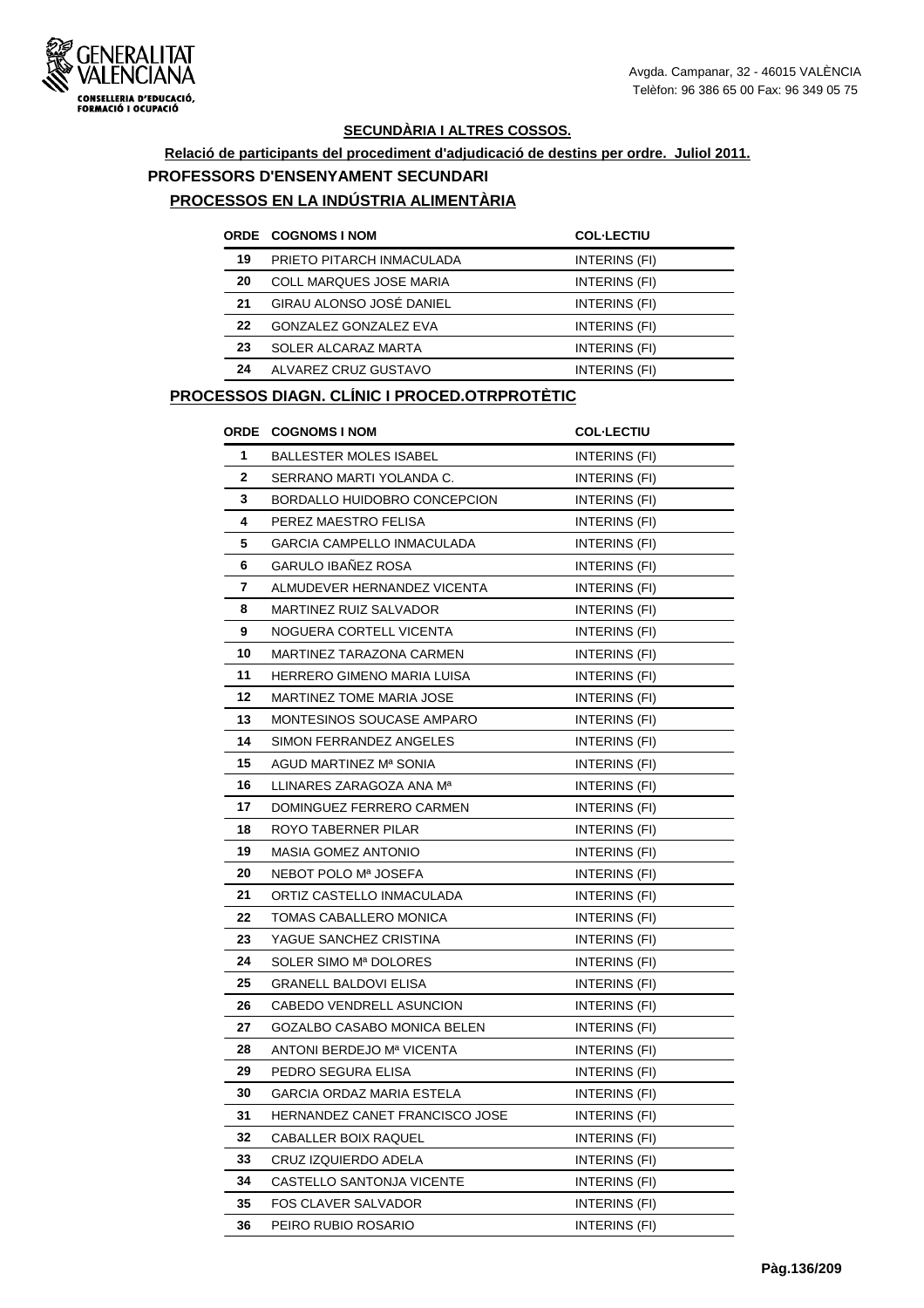

# **Relació de participants del procediment d'adjudicació de destins per ordre. Juliol 2011. PROFESSORS D'ENSENYAMENT SECUNDARI**

#### **PROCESSOS DIAGN. CLÍNIC I PROCED.OTRPROTÈTIC**

| <b>ORDE</b> | <b>COGNOMS I NOM</b>         | <b>COL-LECTIU</b> |
|-------------|------------------------------|-------------------|
| 37          | PERALES GARCIA SONIA         | INTERINS (FI)     |
| 38          | PEREZ MUÑOZ MONICA           | INTERINS (FI)     |
| 39          | PLA BOSCA Mª MAR             | INTERINS (FI)     |
| 40          | SERRA ALONSO Mª JOSE         | INTERINS (FI)     |
| 41          | TARRAGA ALMENDROS JUAN ANGEL | INTERINS (FI)     |
| 42          | TERUEL ALAMAN AURELIO        | INTERINS (FI)     |
| 43          | TORMO MONTANER MÓNICA        | INTERINS (FI)     |
| 44          | VICO BAENA FRANCISCO         | INTERINS (FI)     |
| 45          | COLL PEREZ PATRICIA SOFIA    | INTERINS (FI)     |
| 46          | IBAÑEZ JUAN FAUSTINA         | INTERINS (FI)     |
| 47          | PAJARES DEL VALLE PATRICIA   | INTERINS (FI)     |
| 48          | CHICHARRO VIVAS BELÉN        | INTERINS (FI)     |

#### **PROCESSOS SANITARIS**

| <b>ORDE</b>  | <b>COGNOMS I NOM</b>               | <b>COL-LECTIU</b>    |
|--------------|------------------------------------|----------------------|
| 1            | <b>BALLESTER MOLES ISABEL</b>      | INTERINS (FI)        |
| $\mathbf{2}$ | SERRANO MARTI YOLANDA C.           | INTERINS (FI)        |
| 3            | BORDALLO HUIDOBRO CONCEPCION       | INTERINS (FI)        |
| 4            | PEREZ MAESTRO FELISA               | INTERINS (FI)        |
| 5            | GARCIA CAMPELLO INMACULADA         | INTERINS (FI)        |
| 6            | <b>GARULO IBAÑEZ ROSA</b>          | INTERINS (FI)        |
| 7            | ALMUDEVER HERNANDEZ VICENTA        | INTERINS (FI)        |
| 8            | MARTINEZ RUIZ SALVADOR             | INTERINS (FI)        |
| 9            | NOGUERA CORTELL VICENTA            | INTERINS (FI)        |
| 10           | MARTINEZ TARAZONA CARMEN           | INTERINS (FI)        |
| 11           | HERRERO GIMENO MARIA LUISA         | <b>INTERINS (FI)</b> |
| 12           | <b>MARTINEZ TOME MARIA JOSE</b>    | <b>INTERINS (FI)</b> |
| 13           | MONTESINOS SOUCASE AMPARO          | INTERINS (FI)        |
| 14           | SIMON FERRANDEZ ANGELES            | INTERINS (FI)        |
| 15           | AGUD MARTINEZ Mª SONIA             | INTERINS (FI)        |
| 16           | CARRASQUER MOYA MARIA CELESTE      | INTERINS (FI)        |
| 17           | PARADA ARTIGUES ANTONIO            | INTERINS (FI)        |
| 18           | GISBERT VILLAPLANA Mª TERESA       | INTERINS (FI)        |
| 19           | ESPINOSA FERNANDEZ MARIA GUADALUPE | INTERINS (FI)        |
| 20           | <b>MARTIN ENDRINAL MARTA</b>       | INTERINS (FI)        |
| 21           | CHAFER JORDA OFELIA                | INTERINS (FI)        |
| 22           | PALMIER MARI NATALIA               | INTERINS (FI)        |
| 23           | HONTANILLA ESTRUCH ESTELA MARIA    | INTERINS (FI)        |
| 24           | SENDRA ROCHER ROSER                | INTERINS (FI)        |
| 25           | <b>MENGUAL GARCIA SILVIA</b>       | INTERINS (FI)        |
| 26           | LLUCH GOMEZ YOLANDA                | INTERINS (FI)        |
| 27           | GREGORI IBAÑEZ VANESSA EMPAR       | INTERINS (FI)        |
| 28           | VIDAL REYES MARIA ISABEL           | INTERINS (FI)        |
| 29           | ESTEBAN CASTILLO CARMEN            | <b>INTERINS (FI)</b> |
| 30           | SANCHEZ MIRET NATALIA              | INTERINS (FI)        |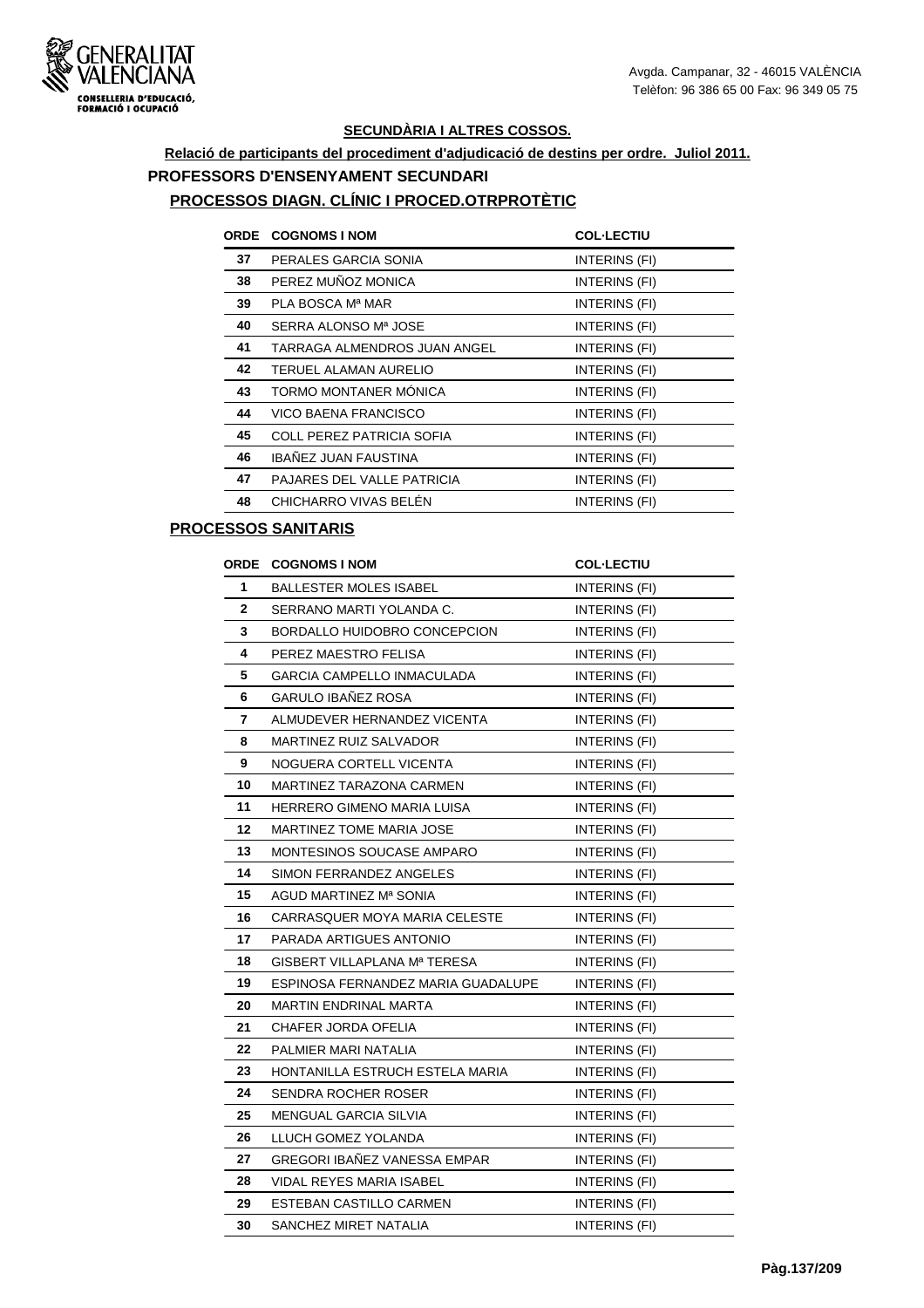

# **Relació de participants del procediment d'adjudicació de destins per ordre. Juliol 2011. PROFESSORS D'ENSENYAMENT SECUNDARI**

## **PROCESSOS SANITARIS**

| <b>ORDE</b> | <b>COGNOMS I NOM</b>                | <b>COL-LECTIU</b>    |
|-------------|-------------------------------------|----------------------|
| 31          | <b>REIG MARTINEZ HORTENSIA</b>      | INTERINS (FI)        |
| 32          | FRONTERA MURGUI MARIA ANGELES       | INTERINS (FI)        |
| 33          | ESPINOSA CENTELLES EMILIA           | INTERINS (FI)        |
| 34          | <b>MARTINEZ FERRAGUD MARTIN</b>     | <b>INTERINS (FI)</b> |
| 35          | <b>SANCHO GARCIA MARIA LUZ</b>      | INTERINS (FI)        |
| 36          | <b>BRU MAICAS MARIA CARMEN</b>      | INTERINS (FI)        |
| 37          | <b>GARCIA MARI LIGEIA</b>           | INTERINS (FI)        |
| 38          | <b>BALLESTER MILAN ANA MARIA</b>    | INTERINS (FI)        |
| 39          | MARTINEZ FERRAGUD CARMEN            | INTERINS (FI)        |
| 40          | ESPAÑA GARCIA MARIA LUISA           | INTERINS (FI)        |
| 41          | ALBERO ALABORT DAVID                | INTERINS (FI)        |
| 42          | ALVAREZ PONCE JUAN                  | INTERINS (FI)        |
| 43          | <b>BALLESTER JUAN FERNANDO</b>      | INTERINS (FI)        |
| 44          | BERNAT PASCUAL MARIA ANGELES        | INTERINS (FI)        |
| 45          | <b>BORI TORRES REMEDIO</b>          | INTERINS (FI)        |
| 46          | <b>BOSQUE AYALA SALVADOR</b>        | INTERINS (FI)        |
| 47          | <b>BUENO ABELLAN MARIA VIRGINIA</b> | INTERINS (FI)        |
| 48          | MAESTRE SANCHIS JOSE JOAQUIN        | INTERINS (FI)        |
| 49          | SEVILLANO BERASATEGUI MARIA TERESA  | INTERINS (FI)        |
| 50          | SAHUQUILLO MOTILLA MARIA CARMEN     | INTERINS (FI)        |

#### **PROCESSOS I PRODUCTES TÈXTILS, CONFECCIÓ**

|   | <b>ORDE COGNOMS INOM</b>     | <b>COL-LECTIU</b> |
|---|------------------------------|-------------------|
|   | <b>FRANCES GOMEZ ANTONIO</b> | INTERINS (FI)     |
| 2 | MATEO GALAN Mª MERCEDES      | INTERINS (FI)     |
| 3 | PASTOR MOLTO JOSE ANTONIO    | INTERINS (FI)     |
| Δ | BOLOS MARTINEZ Mª CLOTILDE   | INTERINS (FI)     |
|   |                              |                   |

#### **PROCESSOS I PRODUCTES DE VIDRE I CERÀMICA**

|              | <b>ORDE COGNOMS I NOM</b>     | <b>COL-LECTIU</b> |
|--------------|-------------------------------|-------------------|
| 1            | LOPEZ ALGABA SILVIA           | INTERINS (FI)     |
| $\mathbf{2}$ | SOBERON TEJERA MARIA CRUZ     | INTERINS (FI)     |
| 3            | <b>BAYNAT MONREAL JORGE</b>   | INTERINS (FI)     |
| 4            | SALVADOR ALABAU PAULA         | INTERINS (FI)     |
| 5            | BERBIS GOMEZ EVA MARIA        | INTERINS (FI)     |
| 6            | EGIDO RODENAS MONICA          | INTERINS (FI)     |
| 7            | <b>GARCIA GOMEZ FRANCISCO</b> | INTERINS (FI)     |
| 8            | SEGARRA ADRIAN MARIA JOSE     | INTERINS (FI)     |
| 9            | VILLA MUCIENTES FERNANDO      | INTERINS (FI)     |
| 10           | BERNAL PALLARÉS MIGUEL ANGEL  | INTERINS (FI)     |
| 11           | CABEDO SANZ MARIA TERESA      | INTERINS (FI)     |

### **SISTEMES ELECTROTÈCNICS I AUTOMÀTICS**

#### **ORDE COGNOMS I NOM COL·LECTIU**

| <b>UNDE COGNOMS INOM</b>     | <b>UUL'LEUTIU</b> |
|------------------------------|-------------------|
| MARTIN MARUENDA JOSE MIGUEL  | INTERINS (FI)     |
| VINAROZ MACIA JOSE FRANCISCO | INTERINS (FI)     |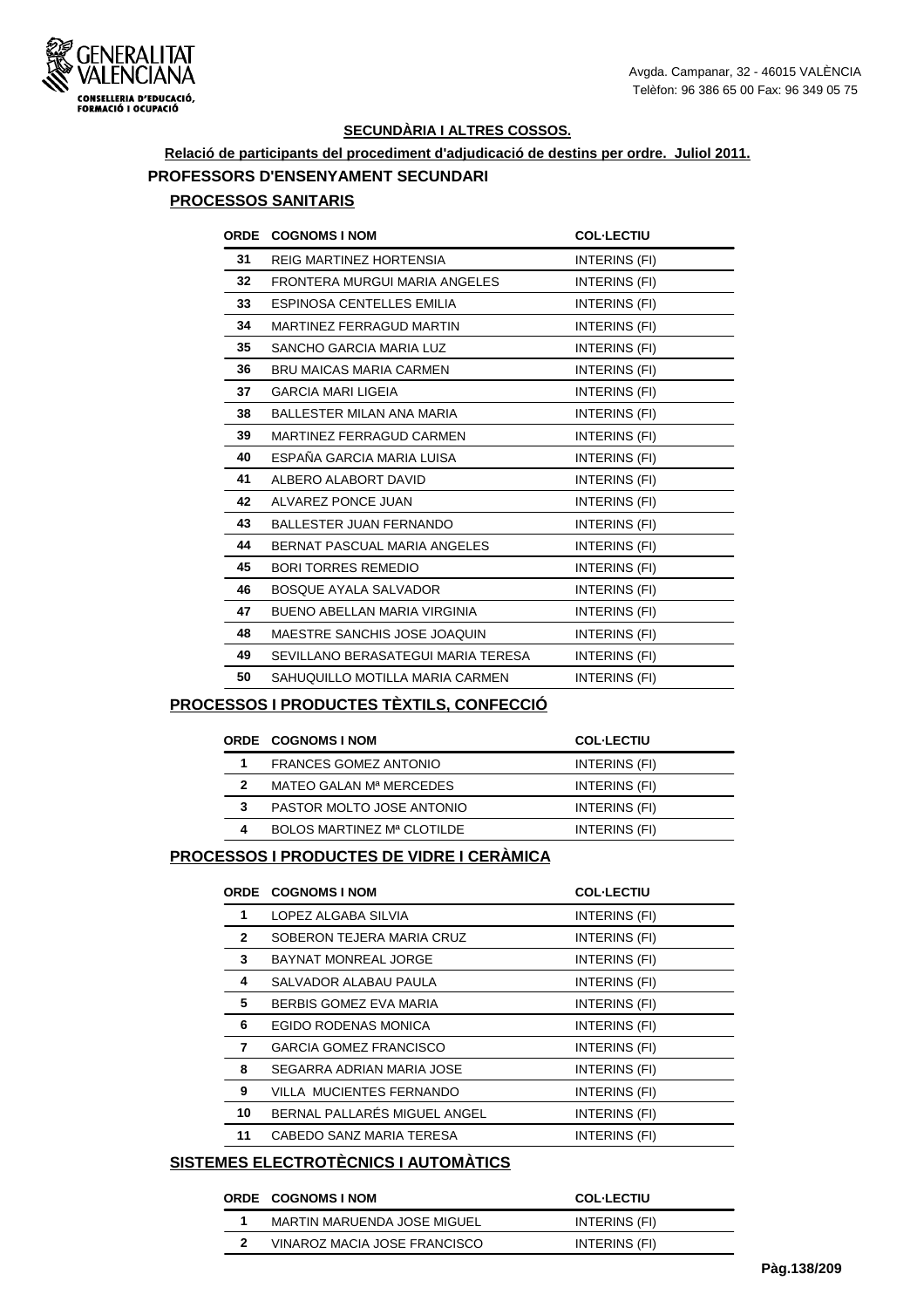

# **Relació de participants del procediment d'adjudicació de destins per ordre. Juliol 2011. PROFESSORS D'ENSENYAMENT SECUNDARI**

# **SISTEMES ELECTROTÈCNICS I AUTOMÀTICS**

|    | ORDE COGNOMS I NOM                    | <b>COL-LECTIU</b>    |
|----|---------------------------------------|----------------------|
| 3  | BORT BARRACHINA JULIA                 | INTERINS (FI)        |
| 4  | NAVARRO PUIG JOSE VICENTE             | INTERINS (FI)        |
| 5  | ESPARCIA MONEDERO EMILIO JOSE         | INTERINS (FI)        |
| 6  | ALARCON MELERO JUAN DIEGO             | <b>INTERINS (FI)</b> |
| 7  | CANUT VIDAL RAIMUNDO JOSE             | INTERINS (FI)        |
| 8  | RIQUELME TERRES ANTONIO M.            | INTERINS (FI)        |
| 9  | <b>MARCO LOPEZ MARCOS</b>             | INTERINS (FI)        |
| 10 | ESCRIBANO RUIZ JOSE MANUEL            | INTERINS (FI)        |
| 11 | TEROL AZNAR ELISEO                    | INTERINS (FI)        |
| 12 | ALBINANA MARTINEZ JAVIER              | INTERINS (FI)        |
| 13 | <b>ESPI GISBERT MERCEDES</b>          | INTERINS (FI)        |
| 14 | MORANTE COSTA JOSE MARIA              | INTERINS (FI)        |
| 15 | TELLO PLANELLS JOSE VICENTE           | INTERINS (FI)        |
| 16 | LLACER GARCIA ABEL                    | INTERINS (FI)        |
| 17 | RUBIO RICHART ALICIA                  | INTERINS (FI)        |
| 18 | ESCRIVA ROGLA JOSEP                   | INTERINS (FI)        |
| 19 | <b>GARCERA RAYO ENRIQUE</b>           | INTERINS (FI)        |
| 20 | TORIBIO CARRASCO EUGENIO              | INTERINS (FI)        |
| 21 | ROSELL CARBONELL JOAQUIM              | INTERINS (FI)        |
| 22 | <b>IGUALADA PARRENO JOSE ANDRES</b>   | <b>INTERINS (FI)</b> |
| 23 | PACHECO TEJUELO MARIA CRUZ            | INTERINS (FI)        |
| 24 | TAMARIT PERIS FERNANDO MAURICIO       | INTERINS (FI)        |
| 25 | MANZANEQUE JUAN FRANCESC              | INTERINS (FI)        |
| 26 | MARTINEZ RODES JOSE JAIME             | <b>INTERINS (FI)</b> |
| 27 | <b>BURGOS TORRECILLA PURIFICACION</b> | INTERINS (FI)        |
| 28 | MALONDA MARTI JULIAN                  | INTERINS (FI)        |
| 29 | PEDRO PEREZ JORGE E.                  | INTERINS (FI)        |
| 30 | ROJAS APARICIO FCO. JAVIER            | <b>INTERINS (FI)</b> |
| 31 | <b>VELASCO MORENTE JOSE</b>           | <b>INTERINS (FI)</b> |
| 32 | <b>GRACIA ALCARAZ JOSEFA</b>          | <b>INTERINS (FI)</b> |
| 33 | <b>OLMOS VIDAL MANUEL</b>             | INTERINS (FI)        |
| 34 | <b>ESTRELA PATRICIO RAMON</b>         | INTERINS (FI)        |
| 35 | SANCHIS BADENAS ERNESTO JOSE          | INTERINS (FI)        |
| 36 | <b>GIRALT MONTES JOSE</b>             | INTERINS (FI)        |
| 37 | <b>GARCIA SERRANO IVAN</b>            | INTERINS (FI)        |
| 38 | CHINCHILLA FERNANDEZ MIGUEL ANGEL     | INTERINS (FI)        |
| 39 | MARTINEZ SANCHEZ MARIA TERESA         | INTERINS (FI)        |

#### **PROFESSORS TÈCNICS DE F.P.**

## **TALLER DE VIDRE I CERAMICA**

# **ORDE COGNOMS I NOM COL·LECTIU**

|   |                              | --------      |
|---|------------------------------|---------------|
|   | MARQUES PIERA TERESA VIOLANT | INTERINS (FI) |
|   | MOLLAR CASIMIRO ROSA MARIA   | INTERINS (FI) |
|   | LAVILLA FRANCIA MARIA RITA   | INTERINS (FI) |
| 4 | ORTIZ RUFETE MARIA DOLORES   | INTERINS (FI) |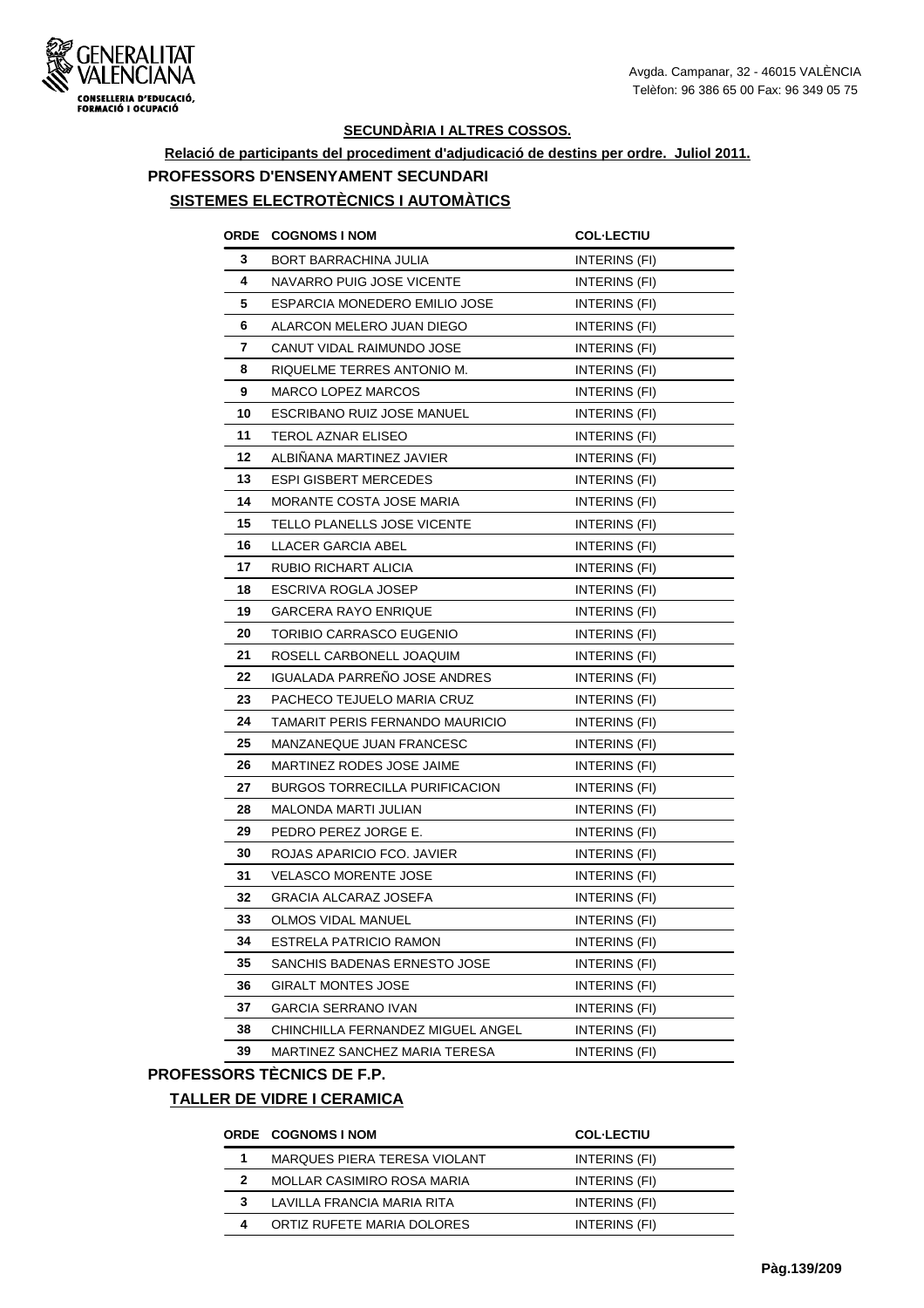

## **Relació de participants del procediment d'adjudicació de destins per ordre. Juliol 2011. PROFESSORS TÈCNICS DE F.P.**

#### **CUINA I PASTISSERIA**

| ORDE         | <b>COGNOMS I NOM</b>             | <b>COL-LECTIU</b>    |
|--------------|----------------------------------|----------------------|
| 1            | SAEZ SERRANO ANA MARIA           | INTERINS (FI)        |
| $\mathbf{2}$ | GUARDIOLA LLINARES BEATRIZ       | <b>INTERINS (FI)</b> |
| 3            | CHAZARRA TALENS MARIA CRISTINA   | INTERINS (FI)        |
| 4            | ENRIQUEZ RODRIGUEZ JOSE LUIS     | INTERINS (FI)        |
| 5            | GONZALVEZ MACIA JORDI            | INTERINS (FI)        |
| 6            | MAYOR RIVAS DAVID                | INTERINS (FI)        |
| 7            | MAYOR RIVAS GUSTAVO              | INTERINS (FI)        |
| 8            | ROCA SANTAMARIA FRANCISCO VTE    | INTERINS (FI)        |
| 9            | RAMON DART CARLOS MANUEL         | <b>INTERINS (FI)</b> |
| 10           | SURIAN COSTA DAVID               | INTERINS (FI)        |
| 11           | <b>BUENO FOIX OSCAR</b>          | INTERINS (FI)        |
| 12           | <b>GREGORIO LORAS CARMEN</b>     | INTERINS (FI)        |
| 13           | <b>CERDA BLASCO VICTOR</b>       | INTERINS (FI)        |
| 14           | HERRERO MOR EVA MARIA            | INTERINS (FI)        |
| 15           | DEVIS ABRIL DIEGO                | INTERINS (FI)        |
| 16           | IBAÑEZ CAMARENA FRANCISCO JAVIER | INTERINS (FI)        |
| 17           | CIVERA BENDICHO JUAN JOSE        | INTERINS (FI)        |
| 18           | ESTEBAN LOPEZ Mª ISABEL          | INTERINS (FI)        |
| 19           | MARTINEZ JIMENEZ GISELA          | INTERINS (FI)        |
| 20           | <b>MARI LOPEZ FRANCISCO</b>      | INTERINS (FI)        |
| 21           | SANCHO LATORRE TERESA            | INTERINS (FI)        |
| 22           | <b>BERNAL BITTNER MARCOS</b>     | <b>INTERINS (FI)</b> |
| 23           | OLAYA ABAD JACOBO                | <b>INTERINS (FI)</b> |
| 24           | CASAS ALVAREZ JULIO GREGORIO     | INTERINS (FI)        |
| 25           | ATANASIO MONTAGUD MARIA DESEADA  | INTERINS (FI)        |
| 26           | DUART MARTINEZ CAROLINA          | INTERINS (FI)        |
| 27           | CARRASCO CARRASCO IVAN           | INTERINS (FI)        |
| 28           | YUSTE IRANZO JESUS               | INTERINS (FI)        |
| 29           | MACIAS GAITAN JAVIER             | INTERINS (FI)        |
| 30           | MARTINEZ VAÑO JUAN FCO.          | INTERINS (FI)        |
| 31           | PUIGCERVER I PONS JORDI          | INTERINS (FI)        |
| 32           | BALDOVI ORQUIN MARIA JOSE        | INTERINS (FI)        |
| 33           | NAVARRO TARAZAGA MARIA LLANOS    | INTERINS (FI)        |
| 34           | PERALES OLMO SERGIO              | INTERINS (FI)        |
| 35           | AZORIN GARCIA JOSE DAMIAN        | INTERINS (FI)        |
| 36           | CALVO RUIZ SANTIAGO              | INTERINS (FI)        |
| 37           | BERNABEU LUCAS YOLANDA           | INTERINS (FI)        |
| 38           | CATALA CERVERA VICENTE           | INTERINS (FI)        |
| 39           | ESTEVE CUBELLS MANUEL            | INTERINS (FI)        |
| 40           | MOMPO BELTRAN VICENT JOSEP       | <b>INTERINS (FI)</b> |
| 41           | PEREZ VIDAL JUAN ANTONIO         | INTERINS (FI)        |
| 42           | <b>GOMEZ GOMEZ FEDERICO</b>      | INTERINS (FI)        |
| 43           | DELEGIDO MUNOZ ORLANDO           | INTERINS (FI)        |
| 44           | RICO BOSCA SERGIO                | INTERINS (FI)        |
| 45           | MASIA VALLES ELISABET            | INTERINS (FI)        |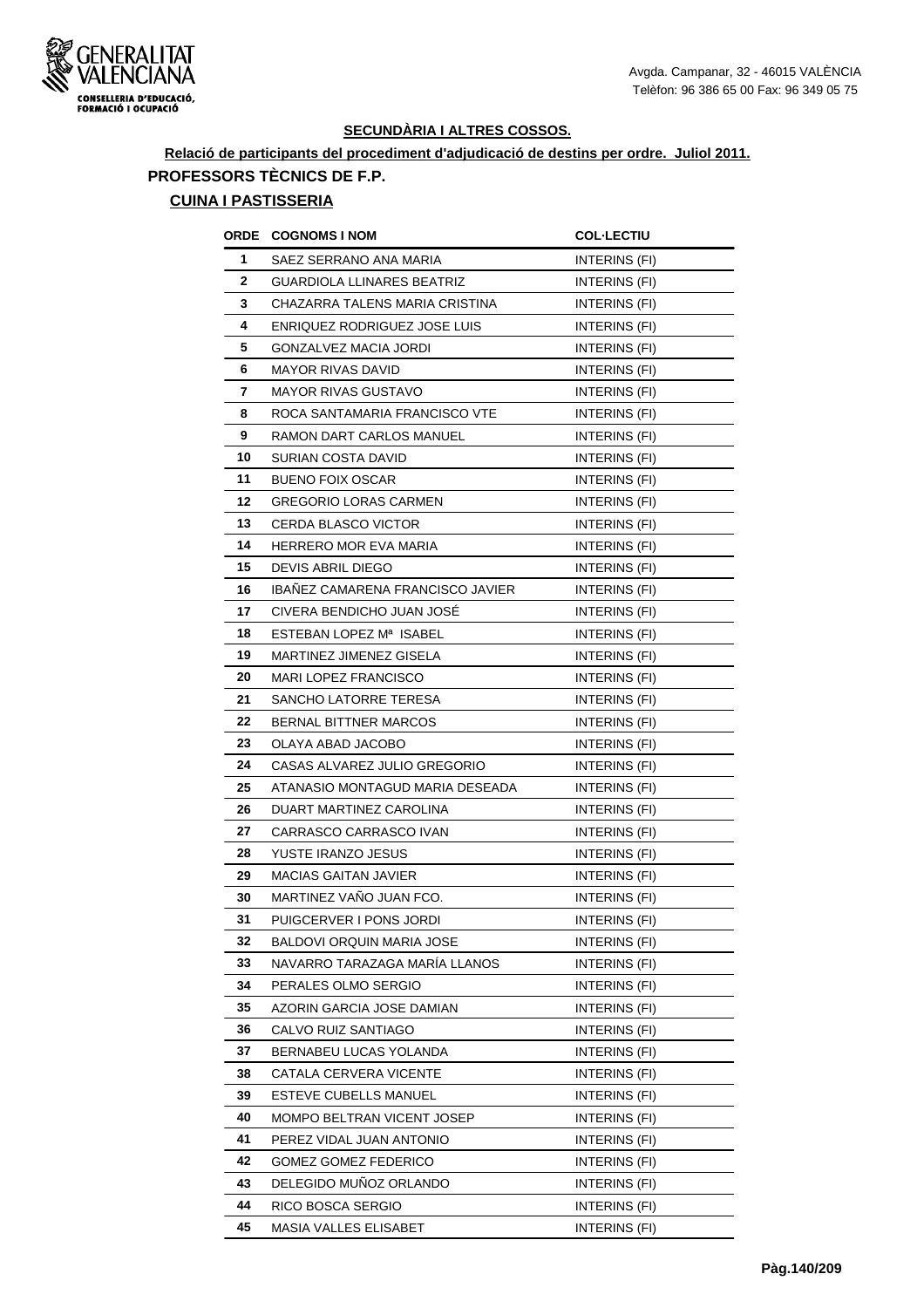

# **Relació de participants del procediment d'adjudicació de destins per ordre. Juliol 2011. PROFESSORS TÈCNICS DE F.P.**

#### **CUINA I PASTISSERIA**

|    | ORDE COGNOMS I NOM                        | <b>COL-LECTIU</b> |
|----|-------------------------------------------|-------------------|
| 46 | SANCHEZ MIRAVET VICTOR IVAN               | INTERINS (FI)     |
| 47 | <b>CANUT MARTI JOSE LUIS</b>              | INTERINS (FI)     |
| 48 | CERRAJERIA CARRERES BEATRIZ               | INTERINS (FI)     |
| 49 | <b>FALLA-CISNEROS BORBA RUBENS MANUEL</b> | INTERINS (FI)     |
| 50 | <b>GREGORI ENGUIX SALVADOR</b>            | INTERINS (FI)     |
| 51 | IZQUIERDO DOMINGUEZ MARIA OLIVA           | INTERINS (FI)     |
| 52 | LLORIS LOPEZ ALICIA                       | INTERINS (FI)     |
| 53 | LOPEZ BONO OLGA                           | INTERINS (FI)     |
| 54 | LOPEZ GARCIA LAURA                        | INTERINS (FI)     |
| 55 | LOPEZ SANCHEZ MARGARITA                   | INTERINS (FI)     |
| 56 | MARTINEZ CERVERA MARIA LUISA              | INTERINS (FI)     |
| 57 | MARTINEZ FERNANDEZ JAVIER                 | INTERINS (FI)     |
| 58 | MARTINEZ LOPEZ SANDRA                     | INTERINS (FI)     |
| 59 | MARTINEZ REINOSO EVA MARIA                | INTERINS (FI)     |
| 60 | <b>MAS GARCIA VANESSA</b>                 | INTERINS (FI)     |
| 61 | MATARREDONA PENALVA M. ISABEL             | INTERINS (FI)     |
| 62 | PAMIES ÑIGUEZ JOSE TOMAS                  | INTERINS (FI)     |
| 63 | ROMERO RIDAURA MONICA                     | INTERINS (FI)     |
| 64 | SEBASTIAN PONCE MIREN ITXASO              | INTERINS (FI)     |
| 65 | SERRALLE MARTINEZ SALVADOR                | INTERINS (FI)     |
| 66 | <b>TALENS SANSALONI JUAN</b>              | INTERINS (FI)     |
| 67 | AGUILAR GARCIA SORAYA                     | INTERINS (FI)     |
| 68 | ALARCON FLIX Mª ISABEL                    | INTERINS (FI)     |
| 69 | ALBERT LOPEZ NATALIA                      | INTERINS (FI)     |
| 70 | ANDRES SANCHEZ SALVADOR                   | INTERINS (FI)     |
| 71 | ANDRES SOLANES MARIA ELVIRA               | INTERINS (FI)     |

## **EQUIPS ELECTRÒNICS**

| <b>ORDE</b>  | <b>COGNOMS I NOM</b>           | <b>COL-LECTIU</b> |
|--------------|--------------------------------|-------------------|
| 1            | MOYA BLAZQUEZ JUAN ALFONSO     | INTERINS (FI)     |
| $\mathbf{2}$ | HIDALGO SERRANO ANTONIO RAFAEL | INTERINS (FI)     |
| 3            | SOLERA MAROTO PAULINO          | INTERINS (FI)     |
| 4            | PONS PONS JORGE                | INTERINS (FI)     |
| 5            | CORNEJO REDONDO MARIO          | INTERINS (FI)     |
| 6            | CORNEJO REDONDO GONZALO        | INTERINS (FI)     |
| 7            | <b>JUAREZ VALERO TOMAS</b>     | INTERINS (FI)     |
| 8            | PLA BERNABEU RUBEN RICARDO     | INTERINS (FI)     |
| 9            | <b>CARRION CHISVERT JOSE</b>   | INTERINS (FI)     |
| 10           | FORTEA GARCIA MARIA NATIVIDAD  | INTERINS (FI)     |
| 11           | <b>BELSO LATOUR LUIS</b>       | INTERINS (FI)     |
| $12 \,$      | PLANES MORERA JOSE VTE.        | INTERINS (FI)     |
| 13           | MARTINEZ LOZOYA RAMON          | INTERINS (FI)     |
| 14           | ZARAGOZA SANCHEZ JULIO JAVIER  | INTERINS (FI)     |
| 15           | NAVARRO MARIN CESAR MIGUEL     | INTERINS (FI)     |
| 16           | HUELAMO SANTIAGO VALENTIN      | INTERINS (FI)     |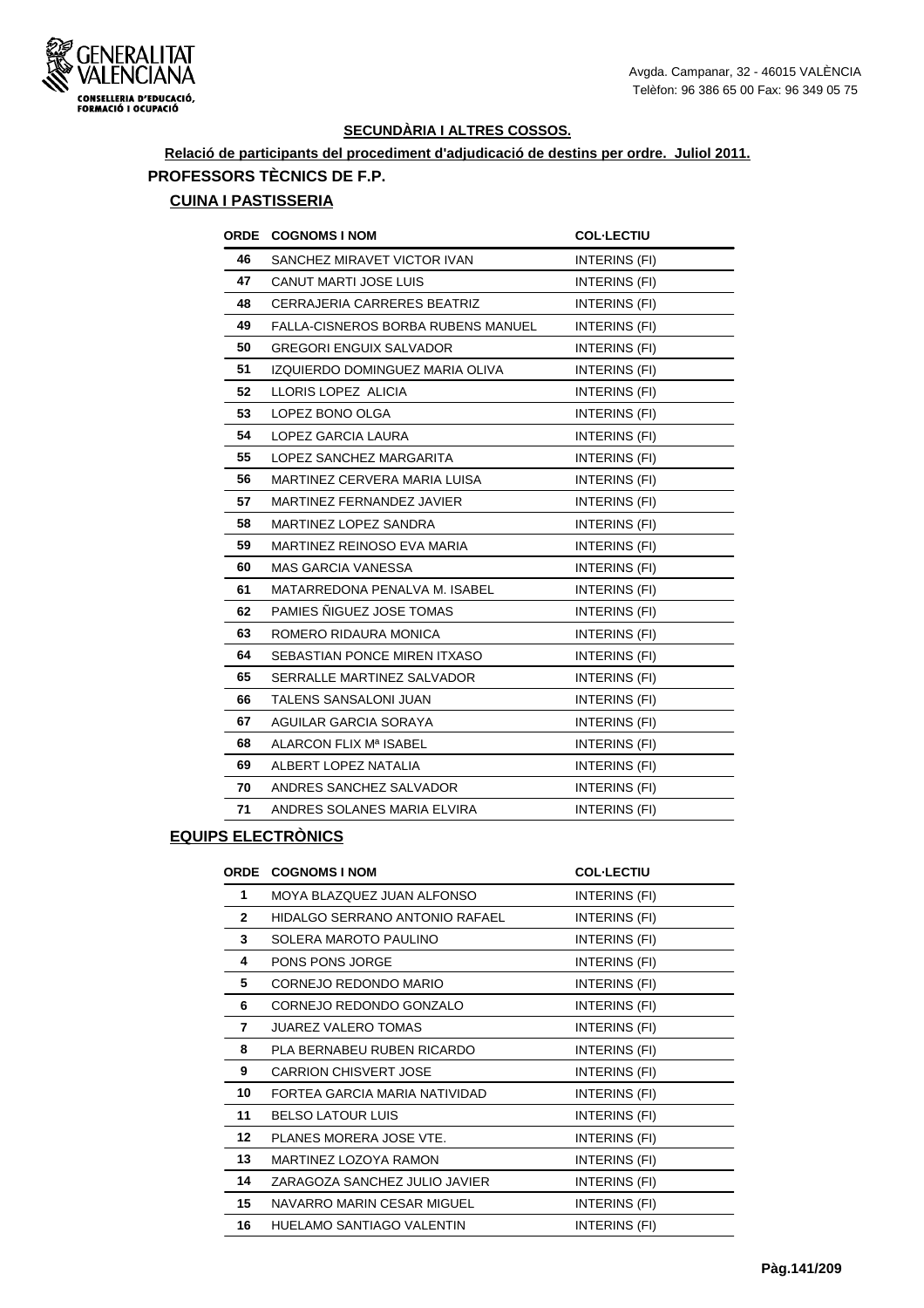

# **Relació de participants del procediment d'adjudicació de destins per ordre. Juliol 2011. PROFESSORS TÈCNICS DE F.P.**

# **EQUIPS ELECTRÒNICS**

| <b>ORDE</b> | <b>COGNOMS I NOM</b>                 | <b>COL-LECTIU</b>    |
|-------------|--------------------------------------|----------------------|
| 17          | HERRANZ UTRILLA CARMEN CONSTANTINA   | INTERINS (FI)        |
| 18          | BENITO BELENGUER JOSE JAVIER         | INTERINS (FI)        |
| 19          | BERTI MENDOZA BERNARDO               | INTERINS (FI)        |
| 20          | <b>BARBERA ROIG MARIO MIGUEL</b>     | INTERINS (FI)        |
| 21          | CABRERA GRAU IGNACIO JAVIER          | INTERINS (FI)        |
| 22          | <b>RUBIO PORRAS JESUS</b>            | INTERINS (FI)        |
| 23          | SANCHEZ GIL MANUEL                   | INTERINS (FI)        |
| 24          | CIFRE VICENTE ROCIO                  | INTERINS (FI)        |
| 25          | TORTAJADA CASTELL GERMAN SALVADOR    | INTERINS (FI)        |
| 26          | <b>GARCIA MARTINEZ DAVID</b>         | INTERINS (FI)        |
| 27          | <b>MARAÑON MARTIN SONIA</b>          | INTERINS (FI)        |
| 28          | <b>MARTI HERRAIZ FRANCISCO JAVIE</b> | INTERINS (FI)        |
| 29          | MESEGUER MUÑOZ PEDRO                 | INTERINS (FI)        |
| 30          | MOSCARDO CUENCA ROMAN                | INTERINS (FI)        |
| 31          | <b>RIPOLL FONS MANUEL DANIEL</b>     | INTERINS (FI)        |
| 32          | <b>SANCHIS FLUIXA RAUL</b>           | INTERINS (FI)        |
| 33          | <b>VENTURA GOMEZ JUAN PASCUAL</b>    | INTERINS (FI)        |
| 34          | <b>BAUTISTA QUEROL JESUS</b>         | INTERINS (FI)        |
| 35          | COLOMA MIÑANA MARIA BELEN            | <b>INTERINS (FI)</b> |
| 36          | <b>FERRANDIZ BUFORN JAIME</b>        | INTERINS (FI)        |
| 37          | <b>GARCIA SANCHEZ JUAN CARLOS</b>    | INTERINS (FI)        |
| 38          | MEDINA ENRIQUEZ RAFAEL               | INTERINS (FI)        |
| 39          | LLARIO MATEU PASCUAL                 | INTERINS (FI)        |
| 40          | HERNANDEZ HERNANDEZ JOSE FRANCISCO   | INTERINS (FI)        |
| 41          | LOPEZ CABALLERO ALFREDO              | INTERINS (FI)        |

# **ESTÈTICA**

| ORDE            | <b>COGNOMS I NOM</b>                 | <b>COL-LECTIU</b> |
|-----------------|--------------------------------------|-------------------|
| 1               | AMORES GARCIA Mª CARMEN              | INTERINS (FI)     |
| $\mathbf{2}$    | MARTINEZ PEREZ ANGELA                | INTERINS (FI)     |
| 3               | CASTAÑO LLORENS CECILIA              | INTERINS (FI)     |
| 4               | LARA MENDOZA EVA                     | INTERINS (FI)     |
| 5               | ESTELA CALATRAVA EVA Mª              | INTERINS (FI)     |
| 6               | PEREZ BLASCO Mª JESUS                | INTERINS (FI)     |
| 7               | MURCIA NUÑEZ MARIA JOSE              | INTERINS (FI)     |
| 8               | SANCHIS ARROYO NEUS                  | INTERINS (FI)     |
| 9               | MINGUEZ DE LA CAL MARIA DEL PILAR    | INTERINS (FI)     |
| 10              | PASTOR JUAN Mª ANGELES               | INTERINS (FI)     |
| 11              | MARTIN PANIEGO GEMMA                 | INTERINS (FI)     |
| 12 <sub>2</sub> | SANTOLARIA GRACIA MARIA CARMEN       | INTERINS (FI)     |
| 13              | HERRERA LLOBET MARA MERCEDES         | INTERINS (FI)     |
| 14              | PEDRON FRANCES JOSEFA                | INTERINS (FI)     |
| 15              | RICART MIGUEL ALICIA                 | INTERINS (FI)     |
| 16              | CEREZO GIL GEMMA                     | INTERINS (FI)     |
| 17              | MORELLO CIVERA INMACULADA CONCEPCION | INTERINS (FI)     |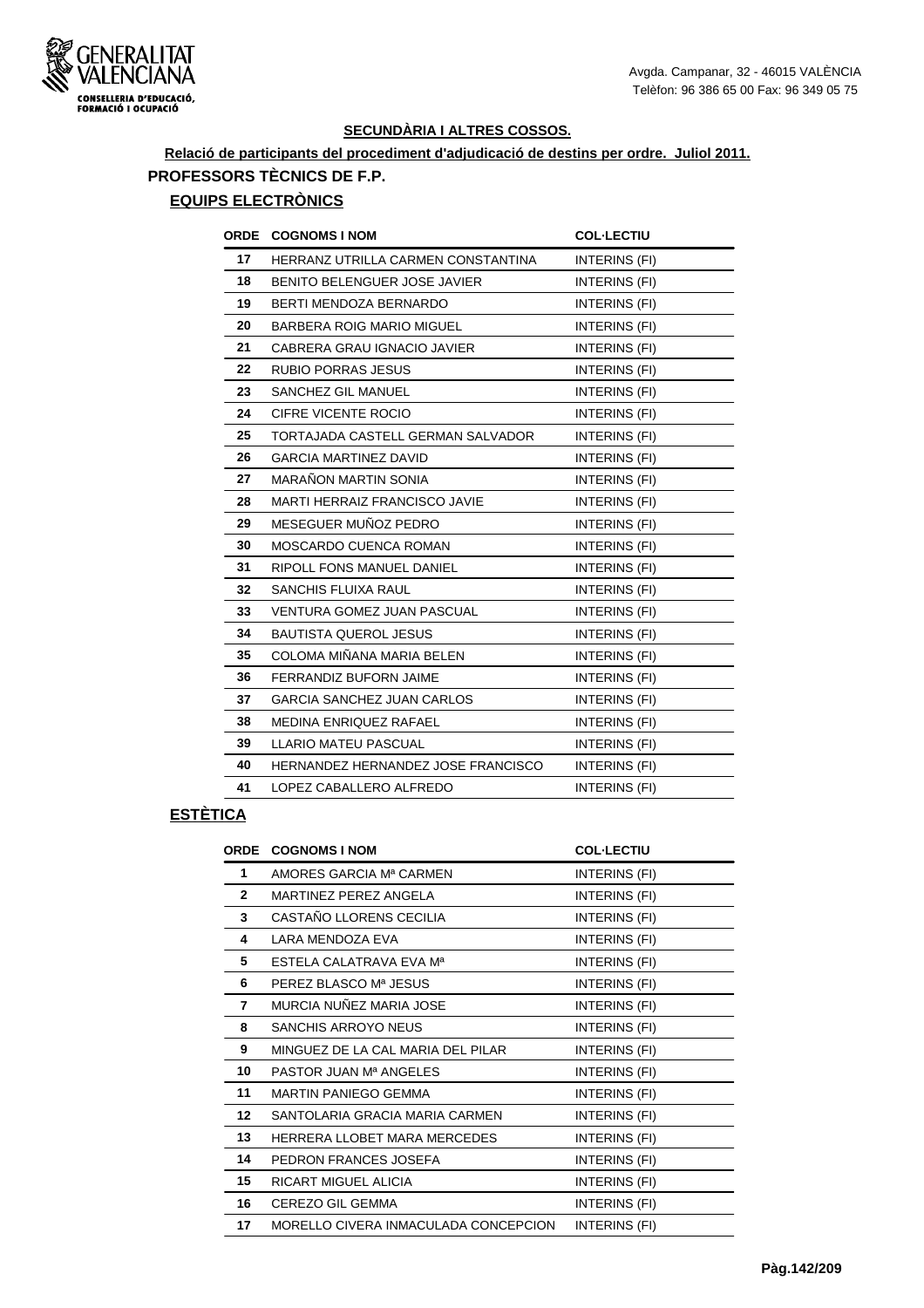

## **Relació de participants del procediment d'adjudicació de destins per ordre. Juliol 2011. PROFESSORS TÈCNICS DE F.P.**

#### **ESTÈTICA**

| <b>ORDE</b> | <b>COGNOMS I NOM</b>                   | <b>COL-LECTIU</b> |
|-------------|----------------------------------------|-------------------|
| 18          | NAVARRO MEDINA ESTHER                  | INTERINS (FI)     |
| 19          | FERNANDEZ DEL MORAL VALDES ROSA ISABEL | INTERINS (FI)     |
| 20          | FERRANDIS MONZO MARIA LUISA            | INTERINS (FI)     |
| 21          | FRAILE PEÑA MARIA GUADALUPE            | INTERINS (FI)     |
| 22          | ALMODOVAR SOLER ESTHER                 | INTERINS (FI)     |
| 23          | UBERT ARGENT MARIA VANESSA             | INTERINS (FI)     |
| 24          | ESTARLICH DE LAS HERAS MARIA DEL MAR   | INTERINS (FI)     |
| 25          | BELDA CAMBRA INMACULADA                | INTERINS (FI)     |
| 26          | SALCEDO VERA ANA                       | INTERINS (FI)     |
| 27          | BELTRA DOMINGUEZ CONCEPCION            | INTERINS (FI)     |
| 28          | CAMPAYO LÓPEZ GIOVANNA                 | INTERINS (FI)     |
| 29          | CORRAL FUENTES INMACULADA              | INTERINS (FI)     |
| 30          | <b>GARCIA IRANZO REBECA</b>            | INTERINS (FI)     |
| 31          | PASCUAL TABERNER MARTA                 | INTERINS (FI)     |
| 32          | RIERA MOLLA MARIA DEL MAR              | INTERINS (FI)     |
| 33          | PASTOR JORNET JOAQUINA                 | INTERINS (FI)     |

#### **FABRICACIÓ I INSTAL·LACIÓ DE FUSTERIA I MOBLE**

|                | <b>ORDE COGNOMS I NOM</b>           | <b>COL-LECTIU</b>    |
|----------------|-------------------------------------|----------------------|
| 1              | CARRA BATANERO GUILLERMO            | INTERINS (FI)        |
| $\overline{2}$ | GUERRERO LANZAS AMPARO              | <b>INTERINS (FI)</b> |
| 3              | <b>GREGORIO FERNANDEZ JOSE LUIS</b> | INTERINS (FI)        |
| 4              | <b>VERCHILI SEGARRA MIGUEL</b>      | INTERINS (FI)        |
| 5              | ABAD SANCHO VICENTE                 | INTERINS (FI)        |
| 6              | <b>BOIX MARTINEZ JOSE</b>           | INTERINS (FI)        |
| 7              | <b>CAMARERO MARIA FELIX</b>         | INTERINS (FI)        |
| 8              | NAVARRO GONZALEZ FRANCISCO JAVIER   | <b>INTERINS (FI)</b> |
| 9              | MARTINEZ ALGABA JOSE MIGUEL         | INTERINS (FI)        |
| 10             | <b>VERDEJO VALENZUELA ABEL</b>      | INTERINS (FI)        |
| 11             | ALONSO CANAY SONIA                  | INTERINS (FI)        |
| $12 \,$        | <b>CLIMENT SAIS JOAQUIN</b>         | INTERINS (FI)        |
| 13             | CADIZ RODENAS VALENTINA             | <b>INTERINS (FI)</b> |
| 14             | GIMÉNEZ PINTEÑO JOSÉ MANUEL         | INTERINS (FI)        |
| 15             | TORNERO LOPEZ MARIA ANGELES         | <b>INTERINS (FI)</b> |
| 16             | ALAPONT AZNAR BELEN                 | INTERINS (FI)        |
| 17             | SERRANO GIL MARIA CARMEN            | INTERINS (FI)        |
| 18             | NAVARRO PUIG RAFAEL                 | INTERINS (FI)        |
| 19             | <b>GALVEZ GALVEZ VICENTE</b>        | INTERINS (FI)        |
| 20             | <b>SALOM GIMENO JOAQUIN</b>         | INTERINS (FI)        |
| 21             | <b>MOLTO GUILLAMON JOSE</b>         | INTERINS (FI)        |

## **INSTAL·LACIONS I MANT D'EQUIPS TÈRMICS I DE FLUIDS**

#### **ORDE COGNOMS I NOM COL·LECTIU**

| SABIO ESTEBAN FRANCISCO | INTERINS (FI) |
|-------------------------|---------------|
| BRU BENAVENT FAUSTINO   | INTERINS (FI) |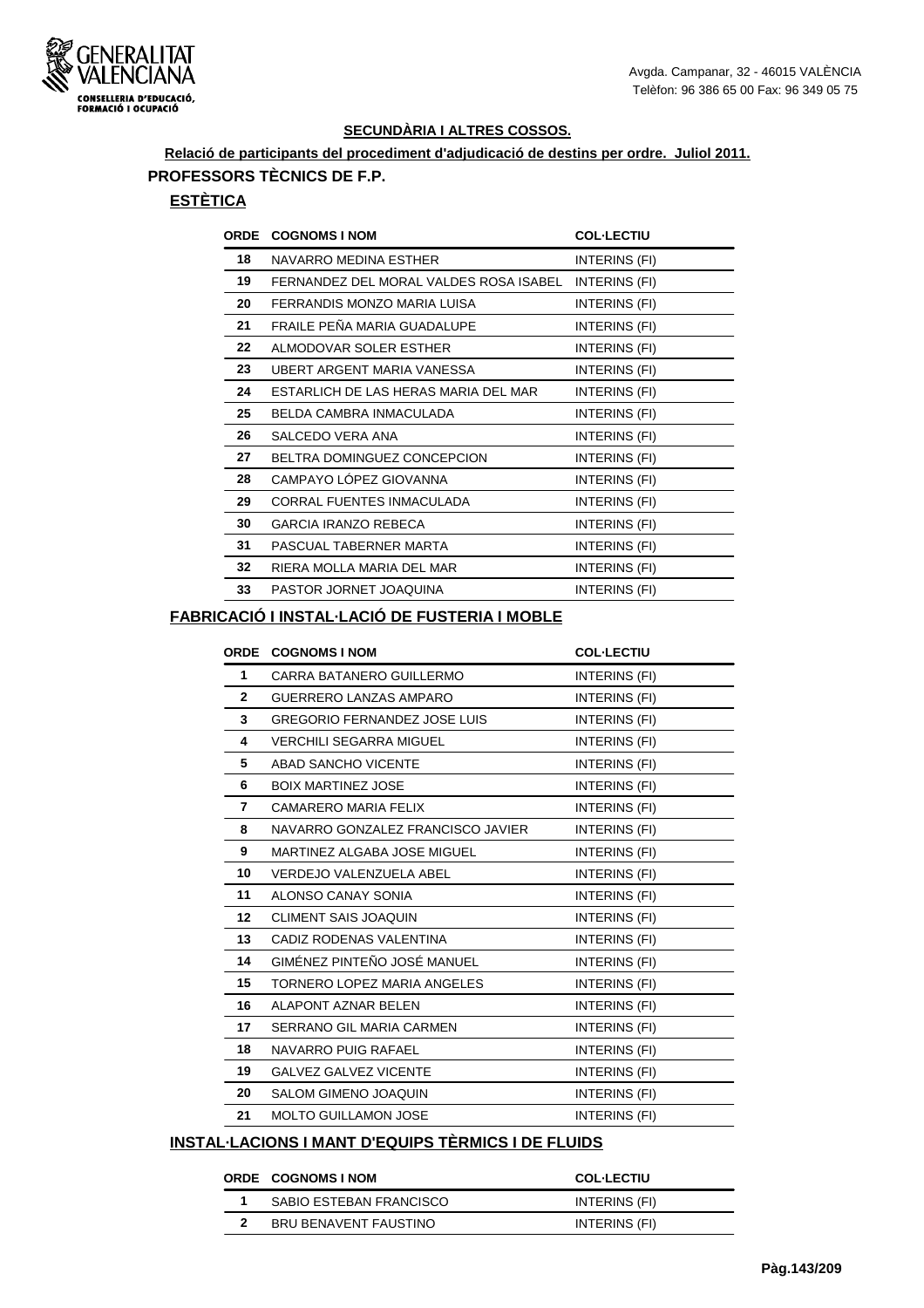

#### **Relació de participants del procediment d'adjudicació de destins per ordre. Juliol 2011. PROFESSORS TÈCNICS DE F.P.**

# **INSTAL·LACIONS I MANT D'EQUIPS TÈRMICS I DE FLUIDS**

|         | <b>ORDE COGNOMS INOM</b>            | <b>COL-LECTIU</b>    |
|---------|-------------------------------------|----------------------|
| 3       | ESCANEZ MORALES JUAN MIGUEL         | INTERINS (FI)        |
| 4       | BORRAS CHULIA SERGIO FERNANDO       | INTERINS (FI)        |
| 5       | CUEVAS MARTINEZ JUAN IGNACIO        | INTERINS (FI)        |
| 6       | <b>MORENO MARTINEZ ANTONIO</b>      | INTERINS (FI)        |
| 7       | SANCHEZ RIQUELME JUAN JOSE          | INTERINS (FI)        |
| 8       | GOMEZ GARIJO SERGIO                 | <b>INTERINS (FI)</b> |
| 9       | <b>BENITO SEGURA JAIME</b>          | <b>INTERINS (FI)</b> |
| 10      | FLORES I SANTACATALINA VICENT LLUIS | INTERINS (FI)        |
| 11      | <b>GARCIA TERRES JOSE</b>           | INTERINS (FI)        |
| $12 \,$ | ROLDAN VINUESA SERGIO               | INTERINS (FI)        |
| 13      | TOMAS PELLICER NESTOR               | INTERINS (FI)        |
| 14      | CAPILLA BELTRAN JOAQUIN LUIS        | INTERINS (FI)        |
| 15      | VIDAL SOLER MIGUEL ANGEL            | INTERINS (FI)        |
| 16      | SEGURA CARBONELL MARINA             | INTERINS (FI)        |
| 17      | ALCAINA GRANERO JOSE JOAQUIN        | INTERINS (FI)        |
| 18      | TENIAS ENSEÑAT DAVID                | <b>INTERINS (FI)</b> |
| 19      | MAYOR ALEMAÑ PEDRO                  | INTERINS (FI)        |
| 20      | ROSO EIXARCH SEBASTIAN              | INTERINS (FI)        |
| 21      | COMPANY BORONAT MARIA ASUNCION      | <b>INTERINS (FI)</b> |
| 22      | PONS HERNANDEZ VICENTE              | INTERINS (FI)        |
| 23      | PEREZ MARFIL JONAS                  | INTERINS (FI)        |
| 24      | LOPEZ IZQUIERDO OSCAR               | INTERINS (FI)        |
| 25      | <b>GOMEZ FORTUNA JUAN</b>           | INTERINS (FI)        |
| 26      | FERRÁNDEZ SERRANO Mª ÁNGELES        | INTERINS (FI)        |
| 27      | <b>FERRER FERNANDEZ JAVIER</b>      | <b>INTERINS (FI)</b> |
| 28      | ALIENA FERNANDEZ DE ZUAZO RAFAEL    | INTERINS (FI)        |
| 29      | GISBERT GARCÍA CAMILO               | INTERINS (FI)        |
| 30      | MARTINEZ LOPEZ JOAQUIN              | INTERINS (FI)        |
| 31      | PONSODA VERDÚ JUAN IGNACIO          | <b>INTERINS (FI)</b> |
| 32      | <b>MARTI PRATS JOSEFA</b>           | INTERINS (FI)        |
| 33      | <b>GARCIA FARIÑA JORGE</b>          | INTERINS (FI)        |
| 34      | BERNA GIRONA RUBEN                  | INTERINS (FI)        |
| 35      | GOMEZ DE COZAR JUAN ANTONIO         | INTERINS (FI)        |
| 36      | FRASQUET SANCHEZ ROSA ANA           | INTERINS (FI)        |
| 37      | SERRA OTERO FRANCISCO JOSE          | INTERINS (FI)        |
| 38      | LLOPIS MOLINS JOAN                  | INTERINS (FI)        |
| 39      | MOLINOS URIEN JUAN IGNACIO          | INTERINS (FI)        |
| 40      | MATEO HERNANDEZ CESAR               | INTERINS (FI)        |
| 41      | AGUDIN BLANCO VICTOR MANUEL         | INTERINS (FI)        |
| 42      | CUESTA LLACER GUSTAVO VICENTE       | INTERINS (FI)        |
| 43      | <b>CHICO GIL ANGEL</b>              | INTERINS (FI)        |
| 44      | <b>CAMBRA SANCHO ENRIQUE</b>        | INTERINS (FI)        |
| 45      | ROMA MAYOR MATIAS                   | INTERINS (FI)        |
| 46      | SEVILA MARTI JOAN                   | INTERINS (FI)        |
| 47      | MOMPARLER JUAN ABEL                 | INTERINS (FI)        |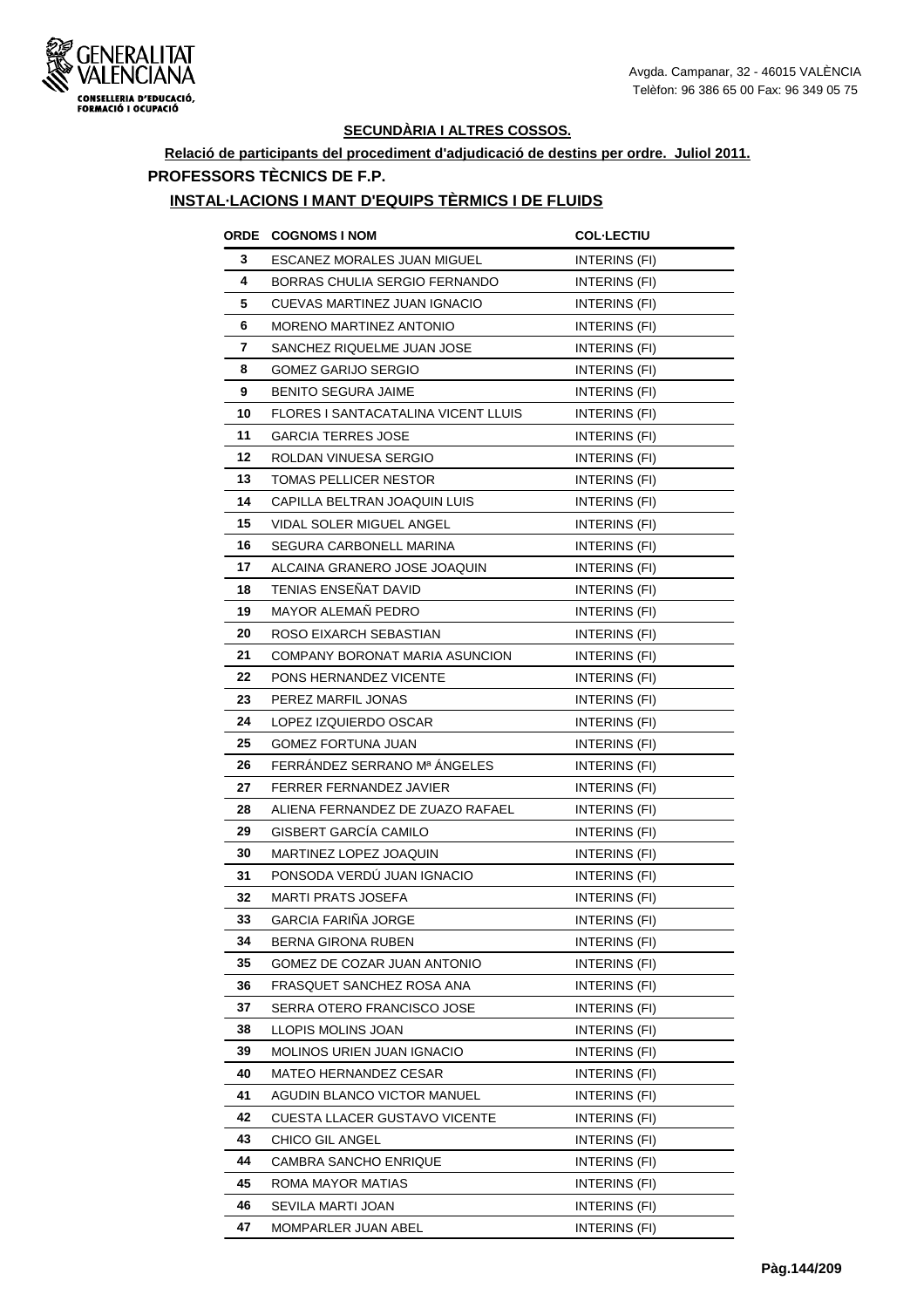#### **Relació de participants del procediment d'adjudicació de destins per ordre. Juliol 2011. PROFESSORS TÈCNICS DE F.P.**

#### **INSTAL·LACIONS I MANT D'EQUIPS TÈRMICS I DE FLUIDS**

| <b>ORDE</b> | <b>COGNOMS I NOM</b>             | <b>COL-LECTIU</b> |
|-------------|----------------------------------|-------------------|
| 48          | <b>GONZALEZ MEGIA ANTONIO</b>    | INTERINS (FI)     |
| 49          | LLINARES ARAGONES MARIANA        | INTERINS (FI)     |
| 50          | LLOPIS LOZANO CARLOS             | INTERINS (FI)     |
| 51          | <b>MARTINEZ MARTINEZ GONZALO</b> | INTERINS (FI)     |
| 52          | ROCHER PISTONI JAIME             | INTERINS (FI)     |
| 53          | MADRID DAROCA IGNACIO CARLOS     | INTERINS (FI)     |
| 54          | LARIOS MARTINEZ JUAN MIGUEL      | INTERINS (FI)     |
| 55          | TERCERO MOLLA MIRTA              | INTERINS (FI)     |
| 56          | GALIANA GANDIA JOSÉ MANUEL       | INTERINS (FI)     |
| 57          | <b>GAMIZ VIOSCA IVAN</b>         | INTERINS (FI)     |
| 58          | SELLES MARTINEZ ANA              | INTERINS (FI)     |
| 59          | ANTON OLIVA VICTOR MANUEL        | INTERINS (FI)     |
| 60          | VELASCO VALERO ANTONIO           | INTERINS (FI)     |
|             |                                  |                   |

#### **INSTAL·LACIONS ELECTROTÈCNIQUES**

| ORDE         | <b>COGNOMS I NOM</b>                       | <b>COL-LECTIU</b>    |
|--------------|--------------------------------------------|----------------------|
| 1            | SABIO ESTEBAN FRANCISCO                    | <b>INTERINS (FI)</b> |
| $\mathbf{2}$ | BRU BENAVENT FAUSTINO                      | INTERINS (FI)        |
| 3            | <b>ESCANEZ MORALES JUAN MIGUEL</b>         | INTERINS (FI)        |
| 4            | BORRAS CHULIA SERGIO FERNANDO              | INTERINS (FI)        |
| 5            | CUEVAS MARTINEZ JUAN IGNACIO               | INTERINS (FI)        |
| 6            | MORENO MARTINEZ ANTONIO                    | INTERINS (FI)        |
| 7            | SANCHEZ RIQUELME JUAN JOSE                 | INTERINS (FI)        |
| 8            | <b>GOMEZ GARIJO SERGIO</b>                 | INTERINS (FI)        |
| 9            | <b>BENITO SEGURA JAIME</b>                 | INTERINS (FI)        |
| 10           | <b>FLORES I SANTACATALINA VICENT LLUIS</b> | <b>INTERINS (FI)</b> |
| 11           | <b>GARCIA TERRES JOSE</b>                  | INTERINS (FI)        |
| 12           | ROLDAN VINUESA SERGIO                      | INTERINS (FI)        |
| 13           | <b>TOMAS PELLICER NESTOR</b>               | <b>INTERINS (FI)</b> |
| 14           | CAPILLA BELTRAN JOAQUIN LUIS               | INTERINS (FI)        |
| 15           | VIDAL SOLER MIGUEL ANGEL                   | INTERINS (FI)        |
| 16           | TARRAZONA ALMIÑANA FRANCISCO JAVIER        | INTERINS (FI)        |
| 17           | SEGURA CARBONELL MARINA                    | <b>INTERINS (FI)</b> |
| 18           | ALCAINA GRANERO JOSE JOAQUIN               | <b>INTERINS (FI)</b> |
| 19           | TENIAS ENSEÑAT DAVID                       | INTERINS (FI)        |
| 20           | MAYOR ALEMAÑ PEDRO                         | INTERINS (FI)        |
| 21           | ROSO EIXARCH SEBASTIAN                     | INTERINS (FI)        |
| 22           | COMPANY BORONAT MARIA ASUNCION             | INTERINS (FI)        |
| 23           | SENDRA BAÑULS FRANCISCO JOSE               | INTERINS (FI)        |
| 24           | GIMENEZ GONZALEZ LUIS                      | INTERINS (FI)        |
| 25           | <b>LOZANO MASERES PERE</b>                 | <b>INTERINS (FI)</b> |
| 26           | ALIAGA MARZAL SONIA J.                     | INTERINS (FI)        |
| 27           | PEREZ BATALLER VICENTE                     | INTERINS (FI)        |
| 28           | ADRIA GUALBERTO DANIEL                     | INTERINS (FI)        |
| 29           | AMOROS BERNABEU JOSE ANTONIO               | <b>INTERINS (FI)</b> |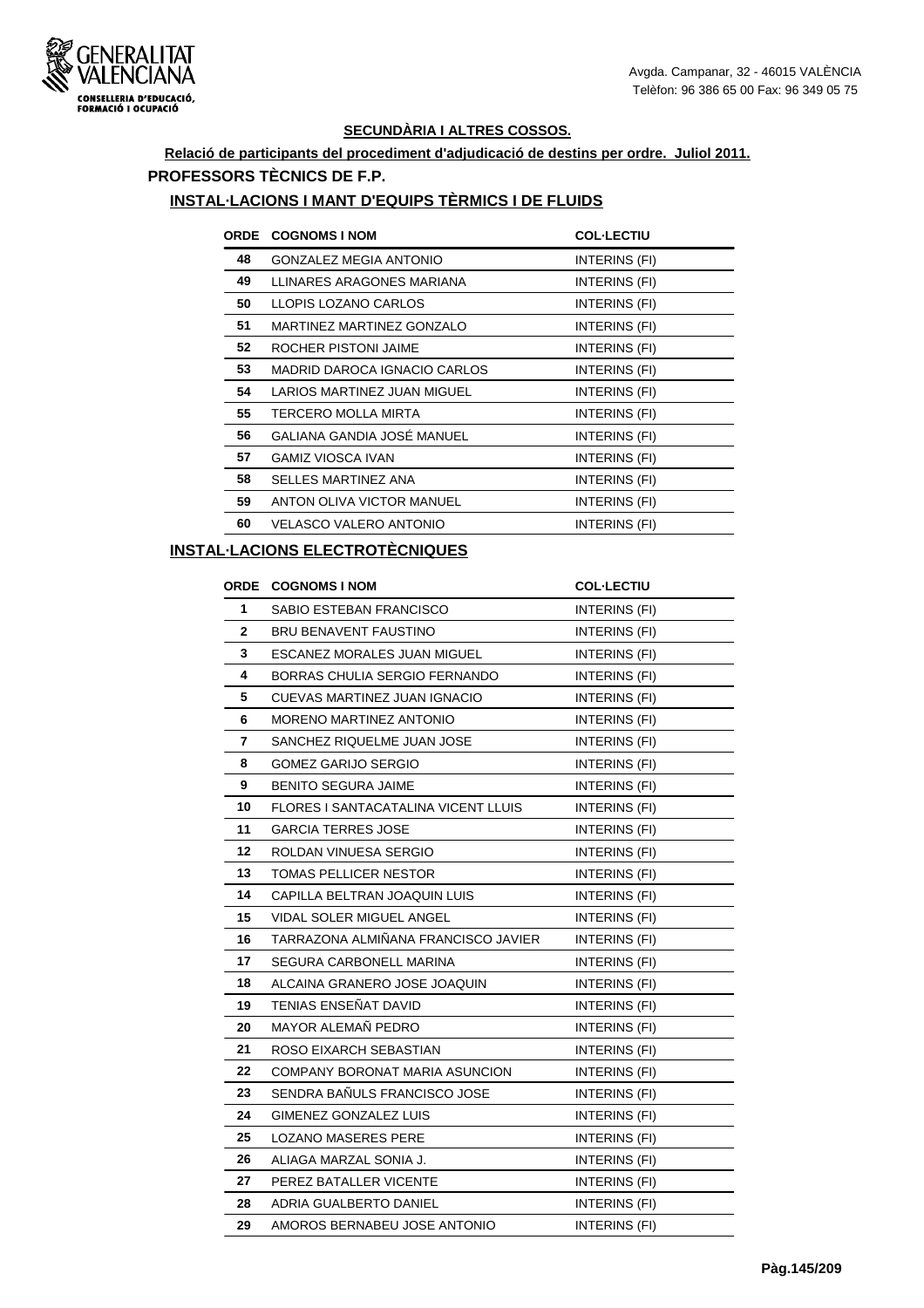

## **Relació de participants del procediment d'adjudicació de destins per ordre. Juliol 2011. PROFESSORS TÈCNICS DE F.P.**

## **INSTAL·LACIONS ELECTROTÈCNIQUES**

| ORDE | <b>COGNOMS I NOM</b>                  | <b>COL-LECTIU</b>    |
|------|---------------------------------------|----------------------|
| 30   | <b>BARCALA MAESTRE MIGUEL ANTONIO</b> | INTERINS (FI)        |
| 31   | ZAMORANO GANDIA ENRIC                 | INTERINS (FI)        |
| 32   | DONATE VIVANCOS EMILIO                | INTERINS (FI)        |
| 33   | NOGUERA CASELLES SARA                 | <b>INTERINS (FI)</b> |
| 34   | HERNANDEZ BARCELO JOSE FRANCISCO      | INTERINS (FI)        |
| 35   | MILLET ESCRIVA JOSE MANUEL            | INTERINS (FI)        |
| 36   | ZAPATA LOPEZ JOSE VICENTE             | INTERINS (FI)        |
| 37   | MARTINEZ SANCHEZ ANTONIO              | INTERINS (FI)        |
| 38   | LUQUE GARCIA JUAN                     | INTERINS (FI)        |
| 39   | DEL RIO MEDINA ANGEL                  | INTERINS (FI)        |
| 40   | PALOMAR PEREZ MARIA                   | INTERINS (FI)        |
| 41   | PAREJA APARICIO MIGUEL                | <b>INTERINS (FI)</b> |
| 42   | PEDRON DOMINGO ISMAEL                 | INTERINS (FI)        |
| 43   | LLIN GEA JUAN JESUS                   | INTERINS (FI)        |
| 44   | PAREDES COLOMA JOSE                   | INTERINS (FI)        |
| 45   | <b>MARTINEZ ESQUIVA JORGE</b>         | INTERINS (FI)        |
| 46   | ALVENTOSA MARTINEZ MªCONCEPCION       | <b>INTERINS (FI)</b> |
| 47   | SANCHEZ HERNANDEZ FRANCISCO MANUEL    | INTERINS (FI)        |
| 48   | SANCHEZ PIRIS MARIA JOSE              | INTERINS (FI)        |
| 49   | SANLEON GRAS EVA MARIA                | INTERINS (FI)        |
| 50   | SEGARRA HERNANDEZ RAUL                | <b>INTERINS (FI)</b> |
| 51   | SERRA BERTOMEU CELESTINO FRANCISCO    | <b>INTERINS (FI)</b> |
| 52   | TEJELO LOPEZ MONICA                   | INTERINS (FI)        |
| 53   | <b>VIVES CESPEDES JAVIER</b>          | <b>INTERINS (FI)</b> |
| 54   | <b>BELTRAN PEREZ VICENTE</b>          | INTERINS (FI)        |
| 55   | BENET MUNOZ ADOLFO                    | <b>INTERINS (FI)</b> |
| 56   | BERENGUER SEBASTIA JOAQUIN RAMON      | INTERINS (FI)        |
| 57   | CARTAGENA SANCHEZ VICTOR MANUEL       | INTERINS (FI)        |
| 58   | CERDA FILIU LUIS MIGUEL               | INTERINS (FI)        |
| 59   | <b>CORDOBA MIRETE JOSE</b>            | <b>INTERINS (FI)</b> |
| 60   | COSTA REQUENA TOMAS                   | INTERINS (FI)        |
| 61   | FERNANDEZ PEREZ TANIA                 | INTERINS (FI)        |
| 62   | GARCIA VALERO JOSE                    | INTERINS (FI)        |
| 63   | PEREZ MARTINEZ JOSE LUIS              | INTERINS (FI)        |
| 64   | MOLINA PAUSA JOSEP                    | INTERINS (FI)        |
| 65   | REDONDO SAEZ CARLOS                   | INTERINS (FI)        |
| 66   | SANCHIS TRILLES RAUL                  | INTERINS (FI)        |
| 67   | RODRIGUEZ GUANTER FRANCISCO           | INTERINS (FI)        |
| 68   | LANAQUERA TABERNER DIEGO              | INTERINS (FI)        |
| 69   | MALLORQUIN ROMAN ELISABETH            | INTERINS (FI)        |
| 70   | PALLARES MENDEZ HECTOR                | INTERINS (FI)        |
| 71   | VAYA MIQUEL FRANCISCO JAVIE           | INTERINS (FI)        |
| 72   | <b>CUCO SANCHIS JUAN</b>              | INTERINS (FI)        |
| 73   | GARCIA FERRANDO CARLOS ALBERTO        | INTERINS (FI)        |
| 74   | GARCIA ROMERO FELIX                   | INTERINS (FI)        |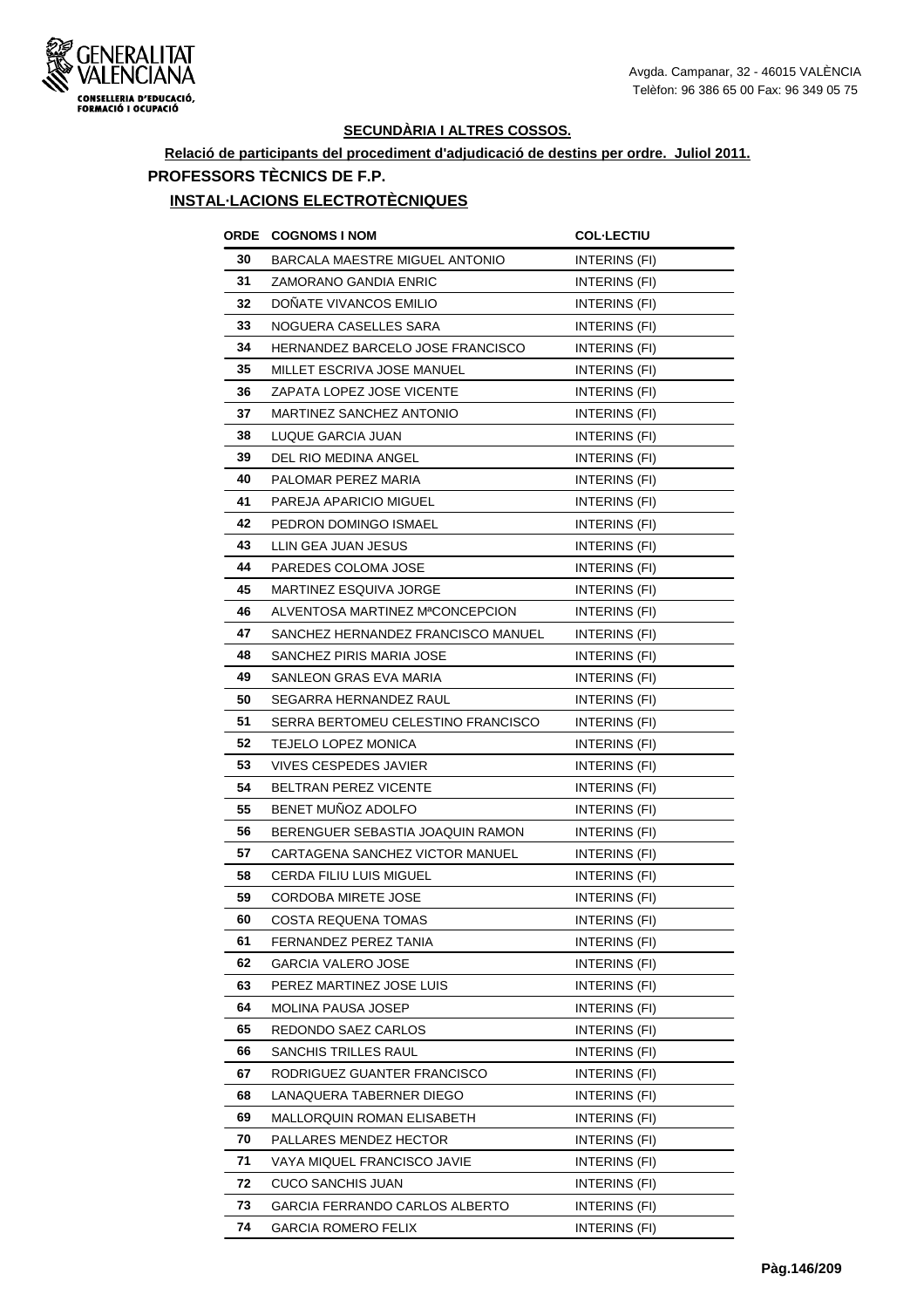

## **Relació de participants del procediment d'adjudicació de destins per ordre. Juliol 2011. PROFESSORS TÈCNICS DE F.P.**

#### **INSTAL·LACIONS ELECTROTÈCNIQUES**

| <b>ORDE</b> | <b>COGNOMS I NOM</b>             | <b>COL-LECTIU</b> |
|-------------|----------------------------------|-------------------|
| 75          | ESPARZA PEREZ PABLO              | INTERINS (FI)     |
| 76          | QUILES MONDEJAR PEDRO            | INTERINS (FI)     |
| 77          | FERRER ALBERO ALBERTO            | INTERINS (FI)     |
| 78          | PEREZ PLAZA JOSE LUIS            | INTERINS (FI)     |
| 79          | SALCEDO MARTINEZ RAUL            | INTERINS (FI)     |
| 80          | AMORÓS PERAL GABRIEL             | INTERINS (FI)     |
| 81          | FERRÁNDIZ LLEDÓ VICENTE          | INTERINS (FI)     |
| 82          | <b>CARREGUI BALLESTER JOFEL</b>  | INTERINS (FI)     |
| 83          | <b>GUILLERMO MARTINEZ DANIEL</b> | INTERINS (FI)     |
| 84          | <b>GOMEZ RUIZ MIRIAM</b>         | INTERINS (FI)     |
| 85          | LINARES ALEMPARTE MARGARITA      | INTERINS (FI)     |
| 86          | <b>GARRIDO EXPOSITO SUSANA</b>   | INTERINS (FI)     |
| 87          | SELLES GONZALEZ SERGIO           | INTERINS (FI)     |
| 88          | SEVILLA MARTINEZ JUAN VICENTE    | INTERINS (FI)     |
| 89          | <b>ABAD GIMENO VICENTE</b>       | INTERINS (FI)     |
| 90          | SEIJO SOLAZ JOSE JUAN            | INTERINS (FI)     |
| 91          | CABEZUELO ESTEBAN ANGEL JOSE     | INTERINS (FI)     |
| 92          | <b>TORAN FO MAXIMO</b>           | INTERINS (FI)     |

## **LABORATORI**

| <b>ORDE</b>     | <b>COGNOMS I NOM</b>            | <b>COL-LECTIU</b> |
|-----------------|---------------------------------|-------------------|
| 1               | TRANCON LAGUNAS Mª LUCIA        | INTERINS (FI)     |
| $\mathbf{2}$    | PEÑA RECUENCO NATIVIDAD         | INTERINS (FI)     |
| 3               | <b>BORDAS VALLS VALLIVANA</b>   | INTERINS (FI)     |
| 4               | RIESCO LASO FEDERICO            | INTERINS (FI)     |
| 5               | RUIZ LAJARA MARIA JOSE          | INTERINS (FI)     |
| 6               | ARNAU ESPERT IGNACIO            | INTERINS (FI)     |
| 7               | GIMENEZ AGUILAR JOSE MIGUEL     | INTERINS (FI)     |
| 8               | POVEDA LOPEZ SUSANA             | INTERINS (FI)     |
| 9               | SANCHIS CLIMENT IGNACIO         | INTERINS (FI)     |
| 10              | FERRERO GRAMAGE INMACULADA      | INTERINS (FI)     |
| 11              | <b>VERA SAMPER EVA</b>          | INTERINS (FI)     |
| 12 <sup>2</sup> | <b>BARROSO RODRIGUEZ HECTOR</b> | INTERINS (FI)     |
| 13              | <b>BRIGIDO DIEGO RAUL</b>       | INTERINS (FI)     |
| 14              | <b>SALABERT GARCIA VICENTE</b>  | INTERINS (FI)     |
| 15              | INIGUEZ MARTINEZ MICAELA        | INTERINS (FI)     |
| 16              | <b>CODERT GARCIA ESTER</b>      | INTERINS (FI)     |
| 17              | VIDAL GRAMAGE AMPARO            | INTERINS (FI)     |
| 18              | VINACHES MIRA JUAN JOSE         | INTERINS (FI)     |
| 19              | <b>FRANCO PALACIOS VICENTE</b>  | INTERINS (FI)     |
|                 |                                 |                   |

#### **MANTENIMENT DE VEHICLES**

| <b>ORDE COGNOMS INOM</b>      | <b>COL-LECTIU</b> |
|-------------------------------|-------------------|
| FERNANDEZ ANTOLIN JUAN CARLOS | INTERINS (FI)     |
| CARCEL GARCIA RAFAEL          | INTERINS (FI)     |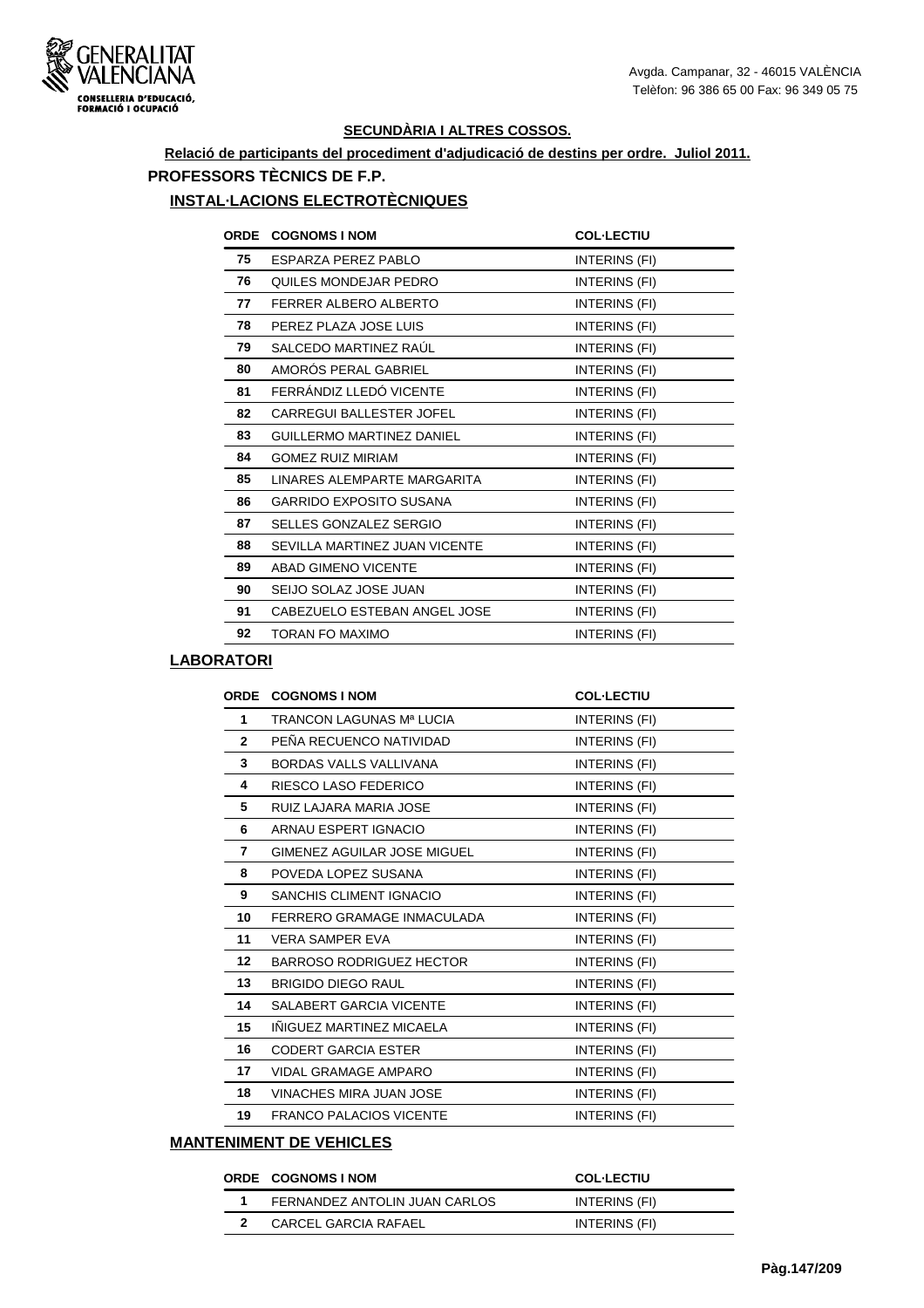

# **Relació de participants del procediment d'adjudicació de destins per ordre. Juliol 2011. PROFESSORS TÈCNICS DE F.P.**

## **MANTENIMENT DE VEHICLES**

| ORDE | <b>COGNOMS I NOM</b>                   | <b>COL-LECTIU</b>    |
|------|----------------------------------------|----------------------|
| 3    | RODRIGUEZ GONZALEZ PEDRO               | <b>INTERINS (FI)</b> |
| 4    | CAMARA JUAREZ JESUS                    | INTERINS (FI)        |
| 5    | <b>JEREZ VERDU GERARDO</b>             | INTERINS (FI)        |
| 6    | BLAZQUEZ MENDOZA JOSEP LLUIS           | INTERINS (FI)        |
| 7    | <b>BARRIOS MORENO ANGEL</b>            | INTERINS (FI)        |
| 8    | <b>MOLINA IGUAL ENRIQUE JAVIER</b>     | INTERINS (FI)        |
| 9    | <b>BALAGUE ITARTE JUAN VICTOR</b>      | INTERINS (FI)        |
| 10   | <b>VIDAL PELEGRINA TOMAS</b>           | <b>INTERINS (FI)</b> |
| 11   | ROIG TRAVER MANOLO                     | <b>INTERINS (FI)</b> |
| 12   | <b>BALBOA ILLAN CRISTIAN</b>           | INTERINS (FI)        |
| 13   | MARTINEZ CAMARA JESUS M.               | INTERINS (FI)        |
| 14   | ARENAS ARNAL JOSE                      | INTERINS (FI)        |
| 15   | MORELL ARDID ALFONSO                   | INTERINS (FI)        |
| 16   | NAVARRO HERNANDEZ FCO. JAVIER          | INTERINS (FI)        |
| 17   | <b>SIGALAT VAYA MIGUEL</b>             | <b>INTERINS (FI)</b> |
| 18   | <b>MUNOZ ASUNCION JUAN LUIS</b>        | INTERINS (FI)        |
| 19   | SANCHEZ TORRES ALEJANDRO               | INTERINS (FI)        |
| 20   | PIQUERAS MARTINEZ JOSE JAVIER          | INTERINS (FI)        |
| 21   | HERVAS SALVADOR CRISTOBAL              | INTERINS (FI)        |
| 22   | BOSCA CANDEL GUILLERMO                 | INTERINS (FI)        |
| 23   | <b>GOMEZ GUILLERMO DAVID</b>           | INTERINS (FI)        |
| 24   | LIZON MARCOS JOSE JOAQUIN              | INTERINS (FI)        |
| 25   | PEREZ AGUILAR JOSE JUAN                | INTERINS (FI)        |
| 26   | <b>GALANT VALERO ANTONIO CHRISTIAN</b> | INTERINS (FI)        |
| 27   | MARTINEZ GONZALEZ MARCOS               | INTERINS (FI)        |
| 28   | RAMOS FERNANDEZ FRANCISCO JAVIE        | INTERINS (FI)        |
| 29   | CASADO SAPIÑA FRANCISCO JAVIER         | INTERINS (FI)        |
| 30   | RODRIGUEZ SIERRA JUAN RAMON            | INTERINS (FI)        |
| 31   | EDO SELMA JOSE VICENTE                 | INTERINS (FI)        |
| 32   | ALFEREZ CONTRERAS ANTONIO              | INTERINS (FI)        |
| 33   | TODOSSANTOS CRUANES JOSE               | INTERINS (FI)        |
| 34   | MACIA AGULLO VICENTE                   | INTERINS (FI)        |
| 35   | <b>MARTINEZ FERRER EUSEBIO JOSE</b>    | INTERINS (FI)        |
| 36   | MARCO SASTRE FERNANDO                  | INTERINS (FI)        |
| 37   | <b>CULEBRAS RODRIGUEZ ANDRES</b>       | INTERINS (FI)        |
| 38   | LLETI PAGES VICENTE                    | INTERINS (FI)        |
| 39   | CAMARGO I PEREZ JOSEP MARIA            | INTERINS (FI)        |
| 40   | FELIPE SAEZ PABLO                      | INTERINS (FI)        |
| 41   | BORJA ORDIÑAGA JUAN                    | INTERINS (FI)        |
| 42   | GARCIA ROMERO LUCAS                    | <b>INTERINS (FI)</b> |
| 43   | SERRA PLA VICENTE                      | INTERINS (FI)        |
| 44   | GIL PASTOR ENRIQUE JOSE                | INTERINS (FI)        |
| 45   | FERRER BARGUES FERNANDO                | INTERINS (FI)        |
| 46   | LAZARO TORRALBA FRANCISCO MANUEL       | INTERINS (FI)        |
| 47   | ALVENTOSA LARA RAFAEL                  | INTERINS (FI)        |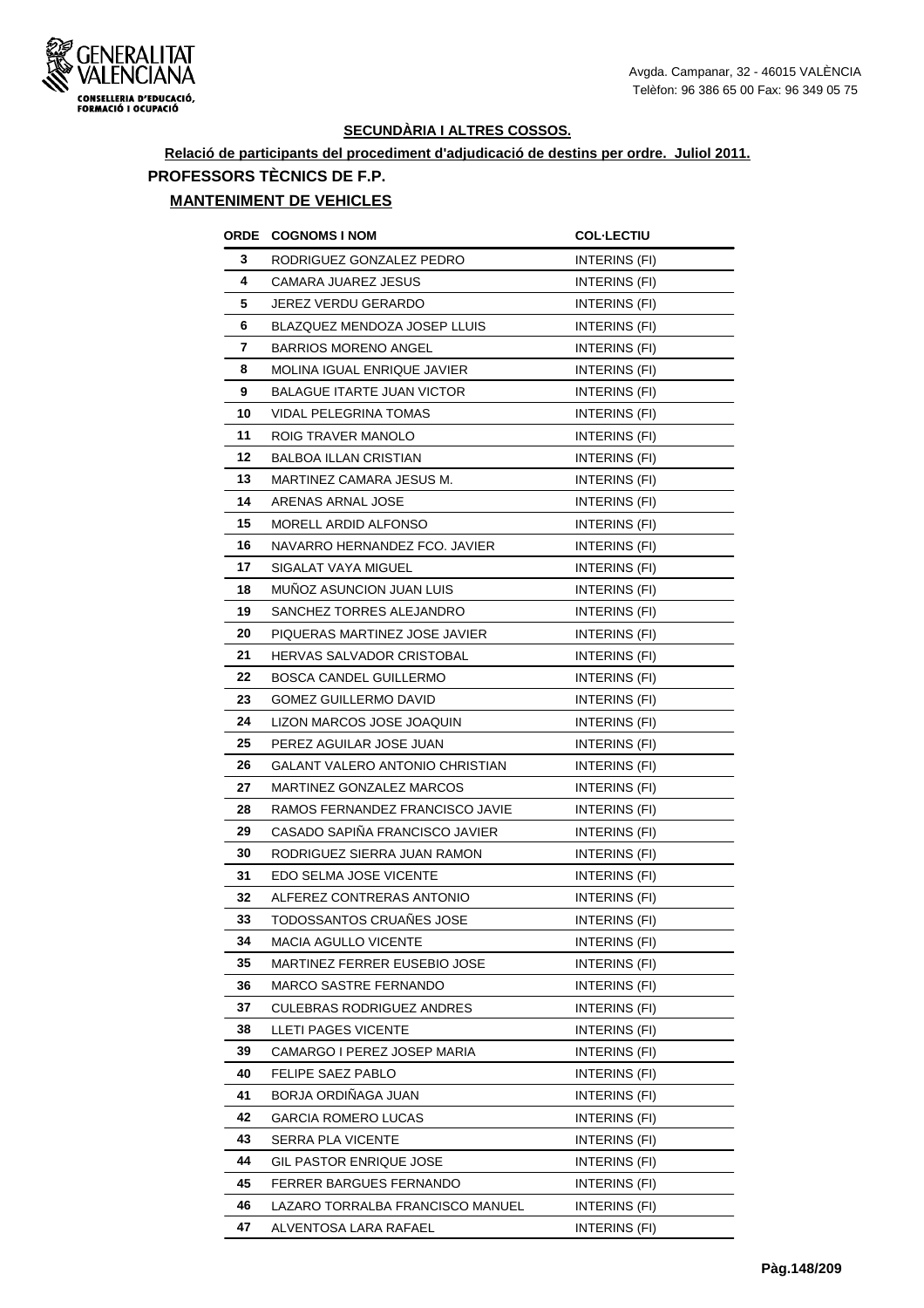

# **Relació de participants del procediment d'adjudicació de destins per ordre. Juliol 2011. PROFESSORS TÈCNICS DE F.P.**

## **MANTENIMENT DE VEHICLES**

| <b>ORDE</b> | <b>COGNOMS I NOM</b>             | <b>COL-LECTIU</b>    |
|-------------|----------------------------------|----------------------|
| 48          | <b>FRANCES TORRES JOSE</b>       | INTERINS (FI)        |
| 49          | NOGUES LOPEZ SERGIO              | INTERINS (FI)        |
| 50          | SINISTERRA ALAMAR VICENTE JOSE   | INTERINS (FI)        |
| 51          | TORMO ANDUJAR ANTONIO            | INTERINS (FI)        |
| 52          | <b>BARRAGAN CERDAN ALBERTO</b>   | INTERINS (FI)        |
| 53          | <b>GUILLEM TABERNERO RAMON</b>   | INTERINS (FI)        |
| 54          | <b>CANET HERNANDEZ MANUEL</b>    | INTERINS (FI)        |
| 55          | NIETO ROMERO DAVID               | <b>INTERINS (FI)</b> |
| 56          | PELECHANO BARBERA JUAN CARLOS    | INTERINS (FI)        |
| 57          | <b>HERNANDEZ REL JUAN</b>        | INTERINS (FI)        |
| 58          | LIDUEÑA FERNANDEZ FRANCISCO JOSÉ | INTERINS (FI)        |
| 59          | LLORENS SANZ GUILLERMO MANUEL    | INTERINS (FI)        |
| 60          | <b>GARCIA ESCRIVA FRANCISCO</b>  | INTERINS (FI)        |
| 61          | TOMAS CALATAYUD MANUEL           | INTERINS (FI)        |
| 62          | FONT SALVADOR VICENTE            | <b>INTERINS (FI)</b> |
| 63          | SALVADOR GUERRERO JOSE MANUEL    | INTERINS (FI)        |
| 64          | NAVARRO FRANCO FRANCISCO JAVIER  | INTERINS (FI)        |
| 65          | <b>MORENO MORENO PEDRO</b>       | INTERINS (FI)        |
| 66          | <b>GABALDON SAEZ PEDRO</b>       | INTERINS (FI)        |
| 67          | LOPEZ CANO JUAN LUIS             | INTERINS (FI)        |
| 68          | <b>MADRID CUEVES EVARISTO</b>    | INTERINS (FI)        |
| 69          | <b>SALES GUAL MANUEL</b>         | INTERINS (FI)        |
| 70          | <b>GINER MONFORT PAU</b>         | INTERINS (FI)        |
| 71          | ABELLAN HUESCA RAMSES            | INTERINS (FI)        |
| 72          | <b>CARSI PONCE ANA</b>           | INTERINS (FI)        |
|             |                                  |                      |

## **MECANITZAT I MANTENIMENT DE MÀQUINES**

| ORDE         | <b>COGNOMS I NOM</b>              | <b>COL-LECTIU</b> |
|--------------|-----------------------------------|-------------------|
| 1            | LAHUERTA CINTAS JUAN              | INTERINS (FI)     |
| $\mathbf{2}$ | SENDRA CALATAYUD VICENT           | INTERINS (FI)     |
| 3            | HERNANDEZ CAMARA EMILIO           | INTERINS (FI)     |
| 4            | SALINAS FERNANDEZ LUIS            | INTERINS (FI)     |
| 5            | RODRIGUEZ ZAYAS FRANCISCO JAVIER  | INTERINS (FI)     |
| 6            | PEÑA RIPOLLES JUAN MANUEL         | INTERINS (FI)     |
| 7            | LOPEZ ALBALADEJO RAMON            | INTERINS (FI)     |
| 8            | <b>HERNANDEZ VICENTE SUSANA</b>   | INTERINS (FI)     |
| 9            | MOURAD ISMAIL IBRAHIM             | INTERINS (FI)     |
| 10           | <b>FLOR CONTRERAS VICENTE</b>     | INTERINS (FI)     |
| 11           | <b>CAMPS NADAL JERONIMO</b>       | INTERINS (FI)     |
| 12           | COSTA LOPEZ JUAN ANTONIO          | INTERINS (FI)     |
| 13           | <b>GONZALEZ LOPEZ JUAN CARLOS</b> | INTERINS (FI)     |
| 14           | MARTINEZ PEREZ ENRIQUE RODOLF     | INTERINS (FI)     |
| 15           | <b>MONTERO MARTINEZ CARLOS</b>    | INTERINS (FI)     |
| 16           | RODA RIBERA ANDRES DE SALES       | INTERINS (FI)     |
| 17           | RUIZ ESCAMILLA PEDRO MARIA        | INTERINS (FI)     |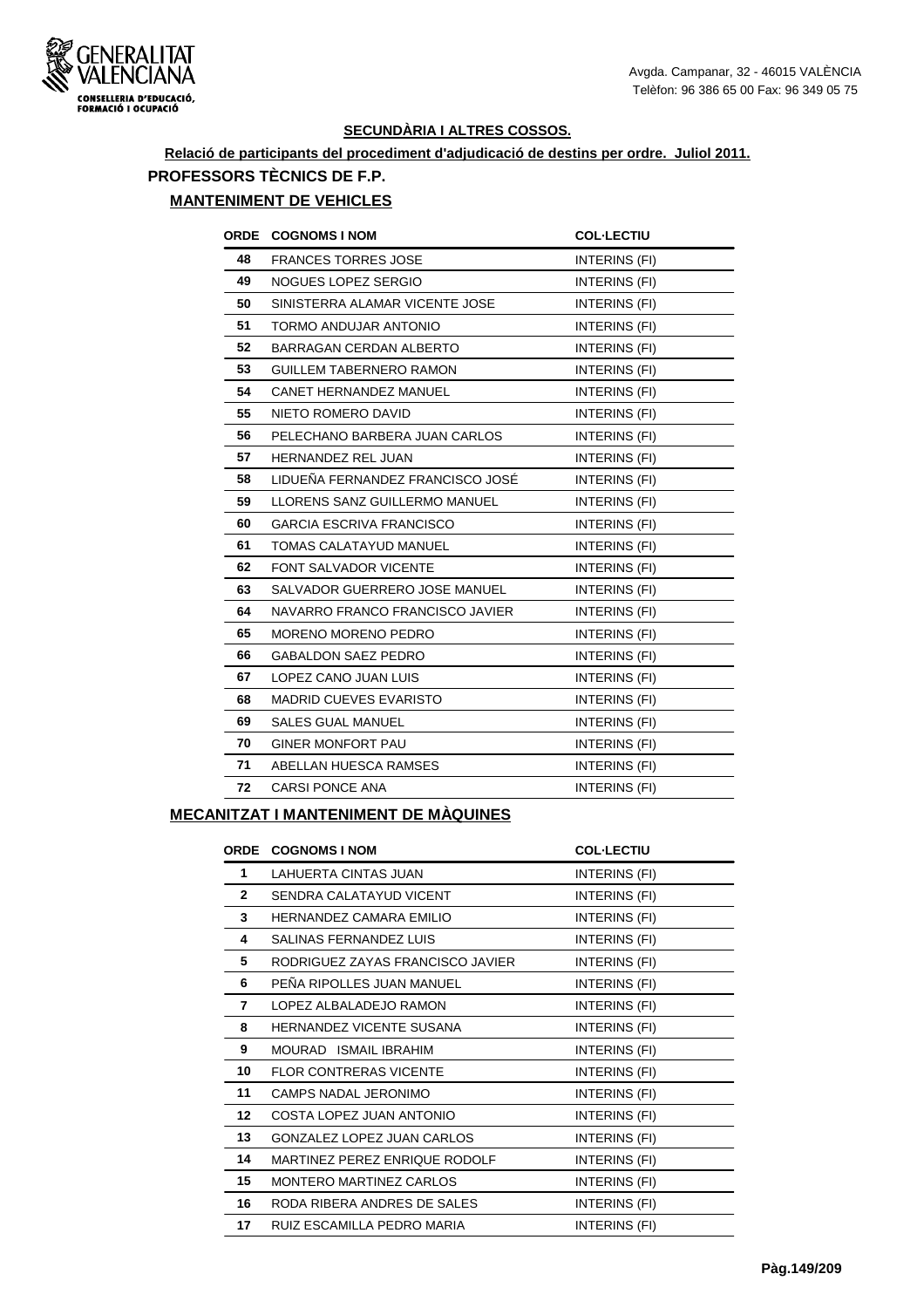

## **Relació de participants del procediment d'adjudicació de destins per ordre. Juliol 2011. PROFESSORS TÈCNICS DE F.P.**

#### **MECANITZAT I MANTENIMENT DE MÀQUINES**

| ORDE | <b>COGNOMS I NOM</b>            | <b>COL-LECTIU</b>    |
|------|---------------------------------|----------------------|
| 18   | VERDU RIOS ANA                  | INTERINS (FI)        |
| 19   | ABELLA SOLA ISABEL CLARA        | INTERINS (FI)        |
| 20   | ZAMMIT ANDRES JOSÉ FERNANDO     | INTERINS (FI)        |
| 21   | SALVADOR OLMOS FRANCISCO JOSE   | <b>INTERINS (FI)</b> |
| 22   | LLOPIS PENADES JOAQUIN          | INTERINS (FI)        |
| 23   | ALEDO REBOLO SANTIAGO           | INTERINS (FI)        |
| 24   | <b>GARCIA SERRA DIEGO</b>       | <b>INTERINS (FI)</b> |
| 25   | CALABUIG VALLEJO ALBERTO        | INTERINS (FI)        |
| 26   | MELGAR CREMADES JUAN CARLOS     | INTERINS (FI)        |
| 27   | <b>GARRIDO BARRIONUEVO LUIS</b> | INTERINS (FI)        |
| 28   | ESPANA PARIS VICENTE RAFAEL     | INTERINS (FI)        |
| 29   | <b>BROTONS FUENTES JORGE</b>    | <b>INTERINS (FI)</b> |
| 30   | GUERRERO VIDAL JOAQUIN          | INTERINS (FI)        |
| 31   | PARDO LLOPIS HONORATO           | INTERINS (FI)        |
| 32   | VALERO GARCIA JUAN ANTONIO      | <b>INTERINS (FI)</b> |
| 33   | <b>GARCIA SIMON JORGE RAUL</b>  | INTERINS (FI)        |
| 34   | PANIAGUA PANIAGUA JORGE         | INTERINS (FI)        |
| 35   | ARAGON MARTINEZ RODRIGO         | INTERINS (FI)        |
| 36   | MOLINA GOMEZ PEDRO              | INTERINS (FI)        |
| 37   | ORENGO PODZIMSKI RODOLFO        | INTERINS (FI)        |
| 38   | PASCUAL GARCIA ROBERTO LUIS     | INTERINS (FI)        |
| 39   | CARRASCOSA PASTOR VICENTE       | INTERINS (FI)        |
| 40   | TORREGROSA ROMAN JOSE FELIPE    | INTERINS (FI)        |
| 41   | RODRIGUEZ RICO JULIO            | INTERINS (FI)        |
| 42   | <b>TOMAS GARCIA JOSE</b>        | INTERINS (FI)        |
| 43   | GOMEZ FORTUNA FERNANDO          | INTERINS (FI)        |
| 44   | BARRERA MARZA JORGE M.          | INTERINS (FI)        |
| 45   | <b>MARTINEZ BORT JESUS</b>      | INTERINS (FI)        |
| 46   | GOMEZ SANTOS JAVIER             | INTERINS (FI)        |
| 47   | <b>GARCIA LARRUSCAIN DANIEL</b> | <b>INTERINS (FI)</b> |
| 48   | CORTES MIRALLES JORGE           | INTERINS (FI)        |
| 49   | CARMONA CONCHA JOSE MANUEL      | INTERINS (FI)        |
| 50   | BAEZA ARNAU IGNACIO             | INTERINS (FI)        |
| 51   | <b>BODI OLIVER CONSUELO</b>     | INTERINS (FI)        |
| 52   | CORTES CORTES VICENTE           | INTERINS (FI)        |
| 53   | DAVID MONDRAGON ALBERT VICENT   | INTERINS (FI)        |
| 54   | FERNANDEZ RODRIGUEZ PEDRO       | INTERINS (FI)        |
| 55   | GIMENO BELLVER JOSE JOAQUIN     | INTERINS (FI)        |
| 56   | LOPEZ ELSON RAFAEL              | INTERINS (FI)        |
| 57   | MARTINEZ TENA RAFAEL JOSE       | INTERINS (FI)        |
| 58   | <b>MENGUAL LLOMPART GABRIEL</b> | INTERINS (FI)        |
| 59   | <b>MONLLOR MIRALLES JAVIER</b>  | INTERINS (FI)        |
| 60   | NOVERJES CLAVER RAFAEL          | INTERINS (FI)        |
| 61   | PEDROS MONFORT VICENTE          | INTERINS (FI)        |
| 62   | SETTIER FORNES ANTONIO          | INTERINS (FI)        |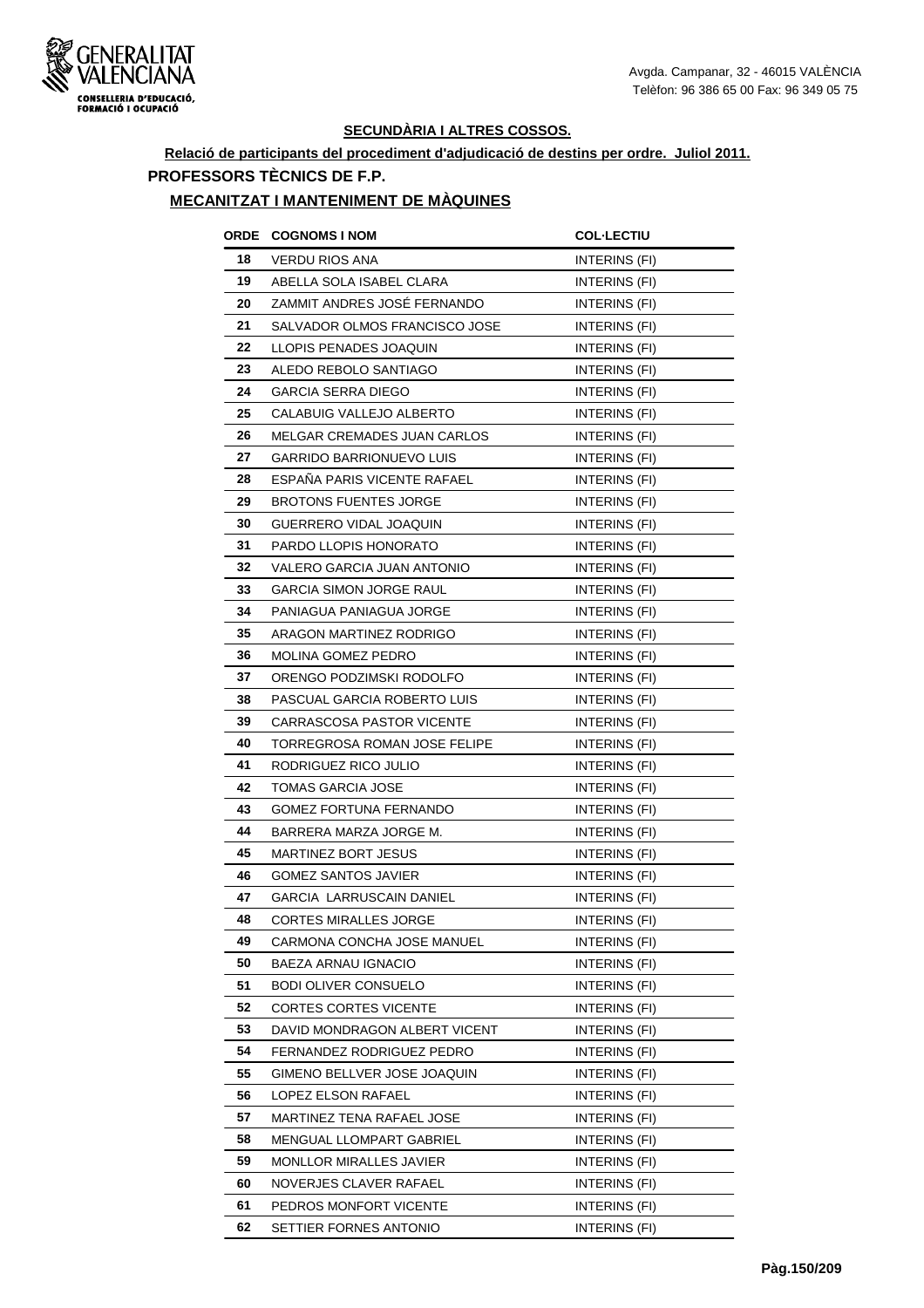

## **Relació de participants del procediment d'adjudicació de destins per ordre. Juliol 2011. PROFESSORS TÈCNICS DE F.P.**

#### **OFICINA DE PROJECTES DE CONSTRUCCIÓ**

|                 | ORDE COGNOMS I NOM                  | <b>COL-LECTIU</b> |
|-----------------|-------------------------------------|-------------------|
| $\mathbf{1}$    | NAVARRO MARTINEZ ALFONSO            | INTERINS (FI)     |
| $\overline{2}$  | ATOCHE FERNANDEZ JUAN FERNANDO      | INTERINS (FI)     |
| 3               | SORIA CERDAN GLORIA                 | INTERINS (FI)     |
| 4               | LLUCH VERGE MARIA TRINIDAD          | INTERINS (FI)     |
| 5               | MAÑEZ ROBLEDO FRANCISCO J.          | INTERINS (FI)     |
| 6               | SANCHEZ SANCHEZ ISABEL              | INTERINS (FI)     |
| 7               | CATALAN SALVADOR MARIA PILAR        | INTERINS (FI)     |
| 8               | SEMPERE PINO JOSE                   | INTERINS (FI)     |
| 9               | BONET RODRIGUEZ CARLOS RAMON        | INTERINS (FI)     |
| 10              | NAVARRO SANCHEZ PEPA                | INTERINS (FI)     |
| 11              | SAEZ CANO JOSE ALBERTO              | INTERINS (FI)     |
| 12 <sup>2</sup> | SORIANO FERRIOL Mª AMPARO           | INTERINS (FI)     |
| 13              | GARCIA ASES JOSE MIGUEL             | INTERINS (FI)     |
| 14              | ABAD ARENAS ENCARNA                 | INTERINS (FI)     |
| 15              | MORERA ESTEVE PURIFICACIÓN MARÍA    | INTERINS (FI)     |
| 16              | <b>VIVES FRECHINA MARIA DOLORES</b> | INTERINS (FI)     |
| 17              | JARQUE VAÑO ANDRES                  | INTERINS (FI)     |
| 18              | <b>HERRERO CRESPO MARIA INES</b>    | INTERINS (FI)     |
| 19              | SEVILLA SANCHIS JUAN ALFONSO        | INTERINS (FI)     |
| 20              | <b>JUSTICIA MEDINA ANA PILAR</b>    | INTERINS (FI)     |
| 21              | SAIZ SAPENA VERONICA                | INTERINS (FI)     |
| 22              | VIDAL CALATAYUD Mª ALMUDENA         | INTERINS (FI)     |
| 23              | PAYA VALDES INES                    | INTERINS (FI)     |
|                 |                                     |                   |

#### **OFICINA DE PROJECTES DE FABRICACIÓ MECÀNICA**

|                  | <b>ORDE COGNOMS I NOM</b>      | <b>COL-LECTIU</b> |
|------------------|--------------------------------|-------------------|
| 1                | NAVARRO MARTINEZ ALFONSO       | INTERINS (FI)     |
| $\mathbf{2}$     | ATOCHE FERNANDEZ JUAN FERNANDO | INTERINS (FI)     |
| 3                | SORIA CERDAN GLORIA            | INTERINS (FI)     |
| 4                | LLUCH VERGE MARIA TRINIDAD     | INTERINS (FI)     |
| 5                | MAÑEZ ROBLEDO FRANCISCO J.     | INTERINS (FI)     |
| 6                | SANCHEZ SANCHEZ ISABEL         | INTERINS (FI)     |
| $\overline{7}$   | CATALAN SALVADOR MARIA PILAR   | INTERINS (FI)     |
| 8                | SEMPERE PINO JOSE              | INTERINS (FI)     |
| 9                | BONET RODRIGUEZ CARLOS RAMON   | INTERINS (FI)     |
| 10               | NAVARRO SANCHEZ PEPA           | INTERINS (FI)     |
| 11               | SAEZ CANO JOSE ALBERTO         | INTERINS (FI)     |
| 12 <sup>12</sup> | SORIANO FERRIOL Mª AMPARO      | INTERINS (FI)     |
| 13               | <b>GARCIA ASES JOSE MIGUEL</b> | INTERINS (FI)     |
| 14               | ABAD ARENAS ENCARNA            | INTERINS (FI)     |

## **OPER. I EQUIPS D'ELABORACIÓ DE PRODUCTES ALIMENT.**

#### **ORDE COGNOMS I NOM COL·LECTIU**

| NACHER ALEJOS Mª JOSE   | INTERINS (FI) |
|-------------------------|---------------|
| IVORRA PASCUAL CRISTINA | INTERINS (FI) |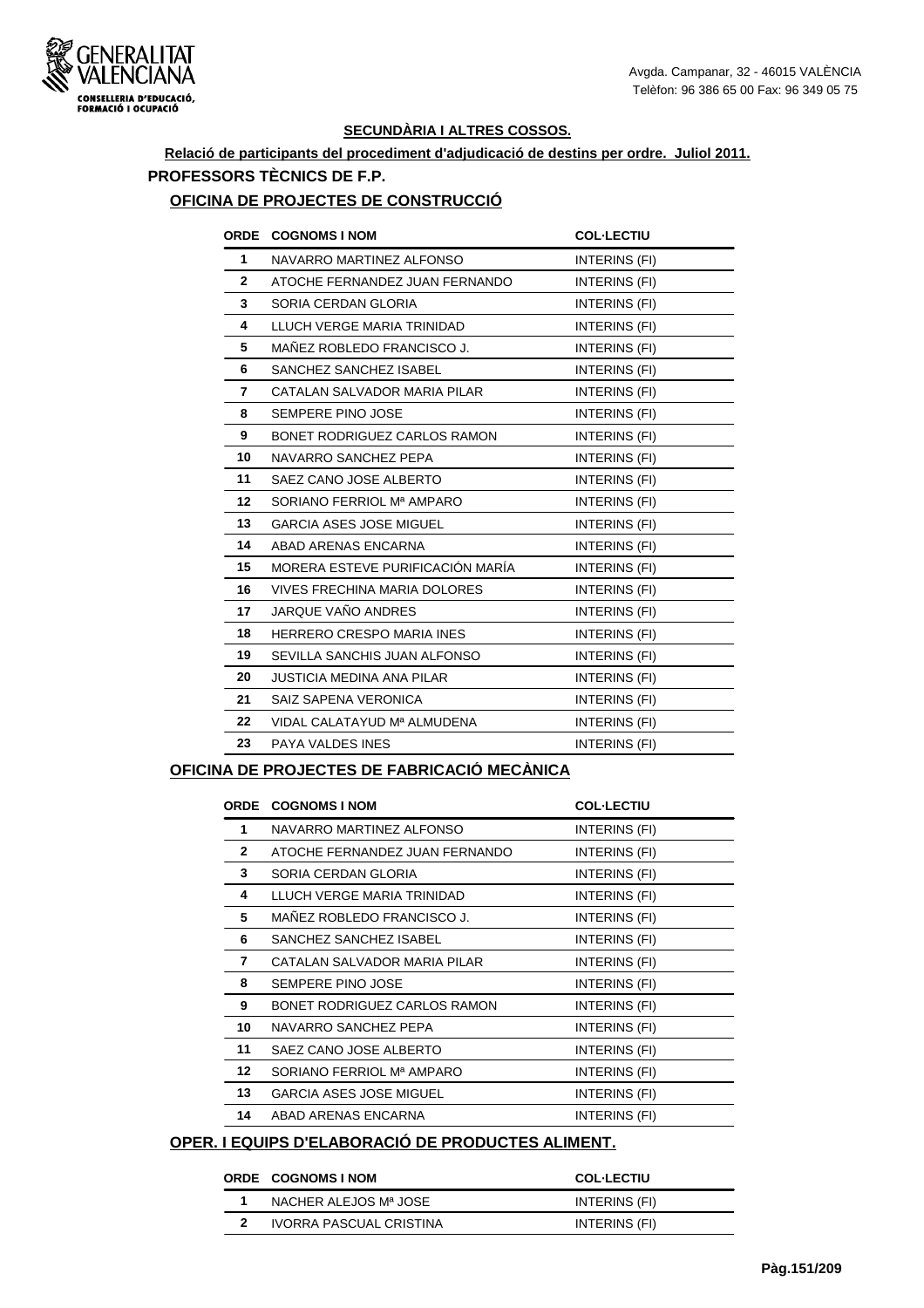

## **Relació de participants del procediment d'adjudicació de destins per ordre. Juliol 2011. PROFESSORS TÈCNICS DE F.P.**

#### **OPER. I EQUIPS D'ELABORACIÓ DE PRODUCTES ALIMENT.**

|    | <b>ORDE COGNOMS I NOM</b>            | <b>COL-LECTIU</b> |
|----|--------------------------------------|-------------------|
| 3  | AMOROS PICO ANA                      | INTERINS (FI)     |
| 4  | MORENO RODRIGUEZ MARGARITA DEL PILAR | INTERINS (FI)     |
| 5  | ARNES AMATRIAIN BEATRIZ              | INTERINS (FI)     |
| 6  | ALEGRE MERCADO CRISTINA              | INTERINS (FI)     |
| 7  | BARBER CASTELLA ANGELA LILIANA       | INTERINS (FI)     |
| 8  | CARRION NUÑEZ ANTONIO                | INTERINS (FI)     |
| 9  | <b>MARCO ANGUIANO NURIA</b>          | INTERINS (FI)     |
| 10 | <b>BAS MARIAN GONZALO</b>            | INTERINS (FI)     |

## **OPERACIONS I EQUIPS DE PRODUCCIÓ AGRARIA**

| <b>ORDE</b> | <b>COGNOMS I NOM</b>                    | <b>COL-LECTIU</b>    |
|-------------|-----------------------------------------|----------------------|
| 1           | MOSSI PEIRO MARÍA ROSA                  | <b>INTERINS (FI)</b> |
| $\mathbf 2$ | PEREZ GARCIA FABIOLA                    | INTERINS (FI)        |
| 3           | ESPARZA VILLALBA AMPARO                 | INTERINS (FI)        |
| 4           | CARSI MOLINER MARIA ISABEL              | INTERINS (FI)        |
| 5           | <b>VELASCO GARRE DOLORES</b>            | INTERINS (FI)        |
| 6           | <b>GARCIA MALLA ROCIO AGUEDA</b>        | INTERINS (FI)        |
| 7           | MARTINEZ SIGÜENZA Mª DEL CARMEN         | INTERINS (FI)        |
| 8           | MAS BAS OLGA                            | INTERINS (FI)        |
| 9           | NAYA GIRONES SALVADOR                   | INTERINS (FI)        |
| 10          | NOGUERAS RUBIO DAVID                    | INTERINS (FI)        |
| 11          | NORTES OLTRA ELISA                      | INTERINS (FI)        |
| 12          | SANCHEZ ROBLES FRANCISCO JAVIER         | INTERINS (FI)        |
| 13          | OLMEDA VALLE MILAGROS FATIMA            | INTERINS (FI)        |
| 14          | ORTOLA ORIHUEL LUCIA                    | INTERINS (FI)        |
| 15          | PEREZ VIANA MIGUEL ANGEL                | INTERINS (FI)        |
| 16          | PICORNELL FUSTER NOEMI                  | INTERINS (FI)        |
| 17          | ROIG BERENGUER DELFINA EUGENIA          | <b>INTERINS (FI)</b> |
| 18          | ROMA MAYOR VICENTA                      | INTERINS (FI)        |
| 19          | AMBRONA ROZALEN ANA                     | INTERINS (FI)        |
| 20          | ARENAS ESTEVE FRANCISCO JAVIER          | INTERINS (FI)        |
| 21          | CAMPILLO VENDRELL Mª SALES              | <b>INTERINS (FI)</b> |
| 22          | COLUBI FERRER MARIA CARMEN              | INTERINS (FI)        |
| 23          | FEMENIA LOPEZ ANTONIA MARIA             | <b>INTERINS (FI)</b> |
| 24          | FERRER LAPORTA CONCEPCION               | <b>INTERINS (FI)</b> |
| 25          | GARCIA VILCHEZ ENCARNACIÓN DEL ESPÍRITU | <b>INTERINS (FI)</b> |
| 26          | INFANTES GARCÍA ÓSCAR                   | INTERINS (FI)        |
| 27          | LOPEZ NOGUERA SONIA Mª                  | INTERINS (FI)        |
| 28          | MARTINEZ PEIRO RAMON                    | INTERINS (FI)        |
| 29          | MARTINEZ VIDAL Mª CARMEN                | INTERINS (FI)        |
| 30          | <b>MAS ZANON ENRIQUE</b>                | INTERINS (FI)        |
| 31          | <b>MONLLOR CASTELLO RAUL</b>            | INTERINS (FI)        |
| 32          | NICOLAS TORRES GEMMA                    | INTERINS (FI)        |
| 33          | SANCHEZ MARTINEZ REMEDIOS               | INTERINS (FI)        |
| 34          | SEVILLA MESEGUER LAURA                  | INTERINS (FI)        |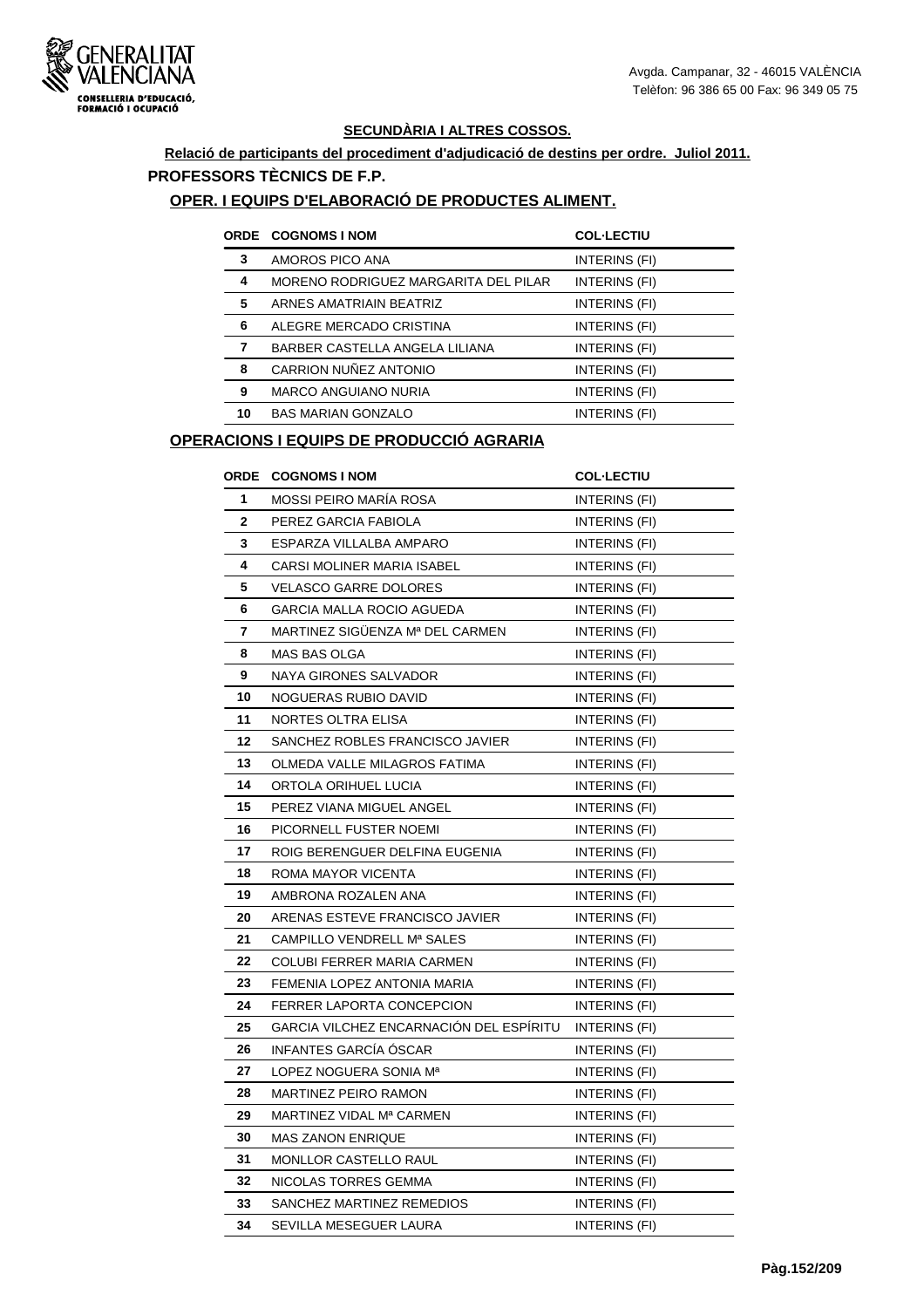

## **Relació de participants del procediment d'adjudicació de destins per ordre. Juliol 2011. PROFESSORS TÈCNICS DE F.P.**

#### **OPERACIONS I EQUIPS DE PRODUCCIÓ AGRARIA**

| ORDE | <b>COGNOMS I NOM</b>             | <b>COL·LECTIU</b>    |
|------|----------------------------------|----------------------|
| 35   | SURIA LUENGO REGINA              | INTERINS (FI)        |
| 36   | OLTRA CAMARA MARCO ANTONIO       | INTERINS (FI)        |
| 37   | PAYÁ VALDÉS MARIA JOSÉ           | INTERINS (FI)        |
| 38   | PICHER MONTAÑES IGNACIO JOSE     | <b>INTERINS (FI)</b> |
| 39   | PONCE LIZCANO ELENA ISABEL       | INTERINS (FI)        |
| 40   | REQUENA JIMENEZ JUAN             | INTERINS (FI)        |
| 41   | RODRIGUEZ BOTELLA VICTOR MANUEL  | INTERINS (FI)        |
| 42   | RUBIO SANCHEZ RAQUEL A.          | INTERINS (FI)        |
| 43   | SANCHO URIOS CARLOS              | INTERINS (FI)        |
| 44   | SANCHO URIOS MARIA BLANCA        | INTERINS (FI)        |
| 45   | RODRIGUEZ MENENDEZ MANUEL        | INTERINS (FI)        |
| 46   | CIVERA MATAMOROS JOSEP-ANDREU    | <b>INTERINS (FI)</b> |
| 47   | ASCO PELLICER ANTONIO            | INTERINS (FI)        |
| 48   | ABELLANAS PANIAGUA ANA           | INTERINS (FI)        |
| 49   | ARRIBAS ARGUDO VANESA            | INTERINS (FI)        |
| 50   | CORDOBA VILA CLEMENTE            | INTERINS (FI)        |
| 51   | PICAZO MOLL EVA                  | INTERINS (FI)        |
| 52   | SEGURA MARTI LUISA               | INTERINS (FI)        |
| 53   | LANDERER VAZQUEZ IGNACIO         | INTERINS (FI)        |
| 54   | CASTAÑO SANSANO AURORA           | INTERINS (FI)        |
| 55   | PERIS GONZALEZ ALFREDO FRANCISCO | INTERINS (FI)        |
| 56   | MATEU BROTONS JOSÉ ANTONIO       | INTERINS (FI)        |
| 57   | CABEDO BALLESTER FRANCISCO JOSE  | INTERINS (FI)        |
| 58   | NAVARRO SANCHO DANIEL            | INTERINS (FI)        |
| 59   | MILVAQUES SALA MARIA JOSE        | <b>INTERINS (FI)</b> |
| 60   | DAVID MONDRAGON Mª ELISA         | INTERINS (FI)        |
| 61   | <b>GOMEZ DO NASCIMENTO DIANA</b> | INTERINS (FI)        |
| 62   | SANCHEZ VELERT JOSE ANTONIO      | INTERINS (FI)        |
| 63   | CEBRIAN GALLEGO LAURA            | INTERINS (FI)        |
| 64   | GAVILA ESQUERDO SONIA            | <b>INTERINS (FI)</b> |
| 65   | PONS GOMEZ JOSE MIGUEL           | INTERINS (FI)        |
| 66   | ROMERO MIGUEL JOSE IGNACIO       | INTERINS (FI)        |
| 67   | DIESTE GARCES JOSE JOAQUIN       | INTERINS (FI)        |
| 68   | PASTOR PERUCHO FRANCISCO JOSE    | INTERINS (FI)        |
| 69   | POVEDA GONZALEZ SUSANA           | INTERINS (FI)        |
| 70   | ESCRIVA GILABERT JOSE            | INTERINS (FI)        |
| 71   | FEMENIA PELLICER JORDI           | INTERINS (FI)        |
| 72   | ARCOS TORRIJO JOAQUIN            | INTERINS (FI)        |
| 73   | ALCARAZ PEREZ CAROLINA           | INTERINS (FI)        |
| 74   | <b>CORTES HERRAEZ ESTHER</b>     | INTERINS (FI)        |
| 75   | GARGALLO SESENTA PILAR           | INTERINS (FI)        |
| 76   | ESPINOSA MARTI JOSEFINA          | INTERINS (FI)        |
| 77   | PEREZ CRESPO SANTIAGO            | INTERINS (FI)        |
| 78   | CODINA MARTINEZ REGINA           | INTERINS (FI)        |
| 79   | FERRER BELTRAN MARIA DOLORES     | INTERINS (FI)        |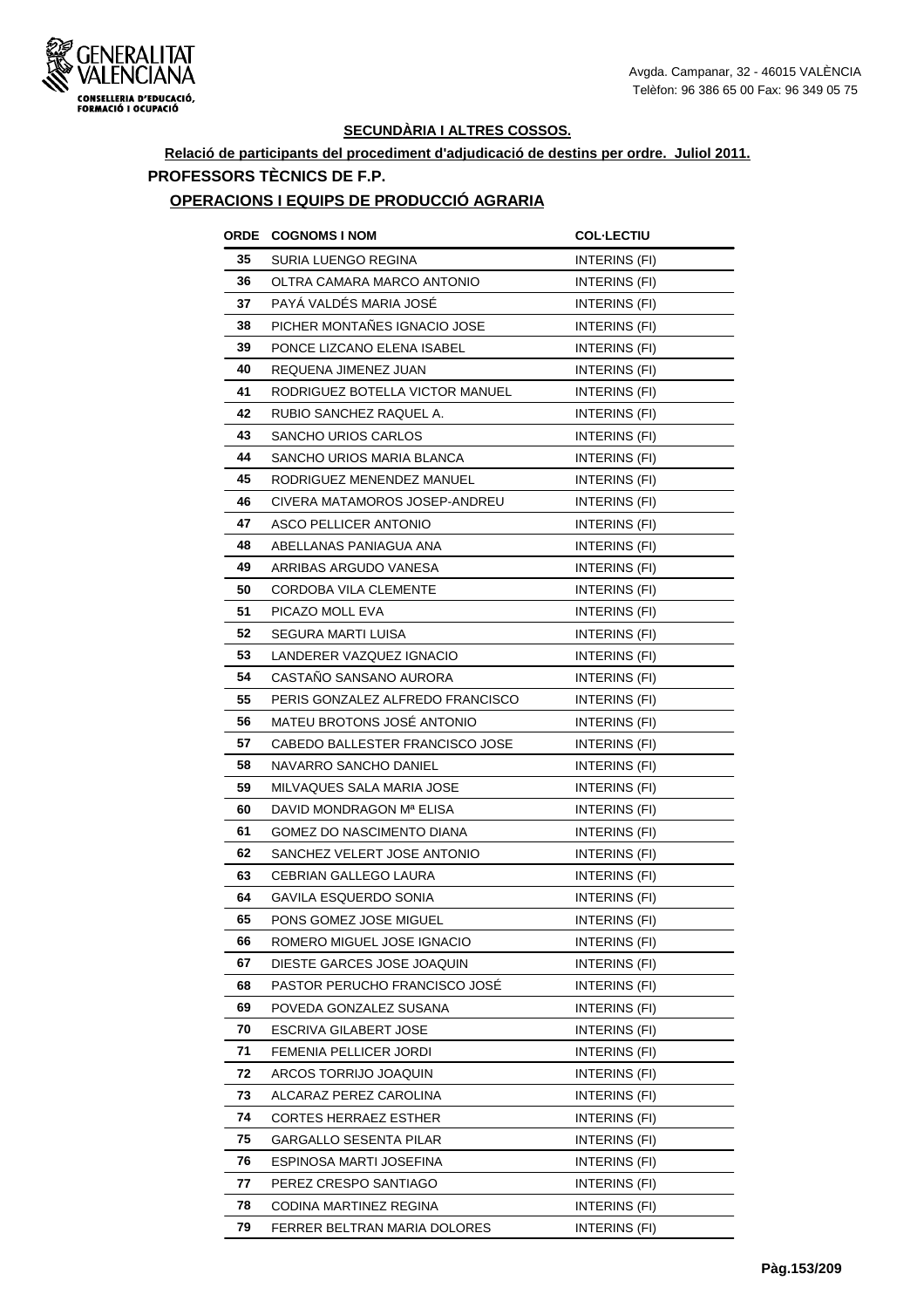

## **Relació de participants del procediment d'adjudicació de destins per ordre. Juliol 2011. PROFESSORS TÈCNICS DE F.P.**

#### **OPERACIONS I EQUIPS DE PRODUCCIÓ AGRARIA**

| ORDE | <b>COGNOMS I NOM</b>            | <b>COL-LECTIU</b> |
|------|---------------------------------|-------------------|
| 80   | PARREÑO RODRÍGUEZ JOSÉ IGNACIO  | INTERINS (FI)     |
| 81   | ROCA CISCAR JUAN BAUTISTA       | INTERINS (FI)     |
| 82   | FONSECA LOSTADO RICARDO MANUEL  | INTERINS (FI)     |
| 83   | GIL PEREZ MARIA JOSE            | INTERINS (FI)     |
| 84   | ALBARRACIN CINTAS EVA MARIA     | INTERINS (FI)     |
| 85   | PEREZ SARRION RICARDO           | INTERINS (FI)     |
| 86   | <b>GARCIA PEREZ REBECA</b>      | INTERINS (FI)     |
| 87   | SANZ SANCHEZ DAVID              | INTERINS (FI)     |
| 88   | POZO GONZALEZ MARIA DEL PILAR   | INTERINS (FI)     |
| 89   | <b>JURADO MARTIN PEDRO JOSE</b> | INTERINS (FI)     |

## **PATRONATGE I CONFECCIÓ**

|              | <b>ORDE COGNOMS I NOM</b>          | <b>COL-LECTIU</b> |
|--------------|------------------------------------|-------------------|
| 1            | MARTINEZ FONFRIA ANTONIA           | INTERINS (FI)     |
| $\mathbf{2}$ | MURGUI ESPINOSA AMALIA             | INTERINS (FI)     |
| 3            | VILA REQUENA TRINIDAD              | INTERINS (FI)     |
| 4            | SOTO PEREZ MARIA JOSE              | INTERINS (FI)     |
| 5            | <b>GARCIA CARSI MARIA LORENA</b>   | INTERINS (FI)     |
| 6            | <b>GARCIA JIMENEZ PABLO MIGUEL</b> | INTERINS (FI)     |
| 7            | LLORENTE CARRASCO CRISTINA         | INTERINS (FI)     |
| 8            | MINGUEZ TRIVES ALICIA              | INTERINS (FI)     |
| 9            | LLORET PONT MARIA PILAR            | INTERINS (FI)     |
| 10           | LLACER BALLESTER ROMAN             | INTERINS (FI)     |
| 11           | BAEZA SORIA ANA ISABEL             | INTERINS (FI)     |

#### **PERRUQUERIA**

| <b>ORDE</b>  | <b>COGNOMS I NOM</b>           | <b>COL-LECTIU</b> |
|--------------|--------------------------------|-------------------|
| 1            | AMORES GARCIA Mª CARMEN        | INTERINS (FI)     |
| $\mathbf{2}$ | MARTINEZ PEREZ ANGELA          | INTERINS (FI)     |
| 3            | CASTAÑO LLORENS CECILIA        | INTERINS (FI)     |
| 4            | LARA MENDOZA EVA               | INTERINS (FI)     |
| 5            | ESTELA CALATRAVA EVA Mª        | INTERINS (FI)     |
| 6            | <b>TRILLES VICENTE EVA</b>     | INTERINS (FI)     |
| 7            | <b>IRLES RAMON JUANA</b>       | INTERINS (FI)     |
| 8            | CHAPARRO PARRA VICENTA         | INTERINS (FI)     |
| 9            | <b>CEBRIA SORIANO EMILIA</b>   | INTERINS (FI)     |
| 10           | POVEDA OROZCO ANGELES          | INTERINS (FI)     |
| 11           | MARTINEZ GIRONA MARIA DEL MAR  | INTERINS (FI)     |
| 12           | NAVARRO SANCHO TERESA          | INTERINS (FI)     |
| 13           | GOMEZ GOMEZ Mª CARMEN          | INTERINS (FI)     |
| 14           | VILLARROYA PEDROSA ANA BELEN   | INTERINS (FI)     |
| 15           | SANCHEZ GARCIA M. ASUNCION     | INTERINS (FI)     |
| 16           | VAZQUEZ GONZALVEZ MARIA JOSEFA | INTERINS (FI)     |
| 17           | MIGUEL ALBEROLA MARIA AMPARO   | INTERINS (FI)     |
| 18           | LLOPIS VALERO ELISA ISABEL     | INTERINS (FI)     |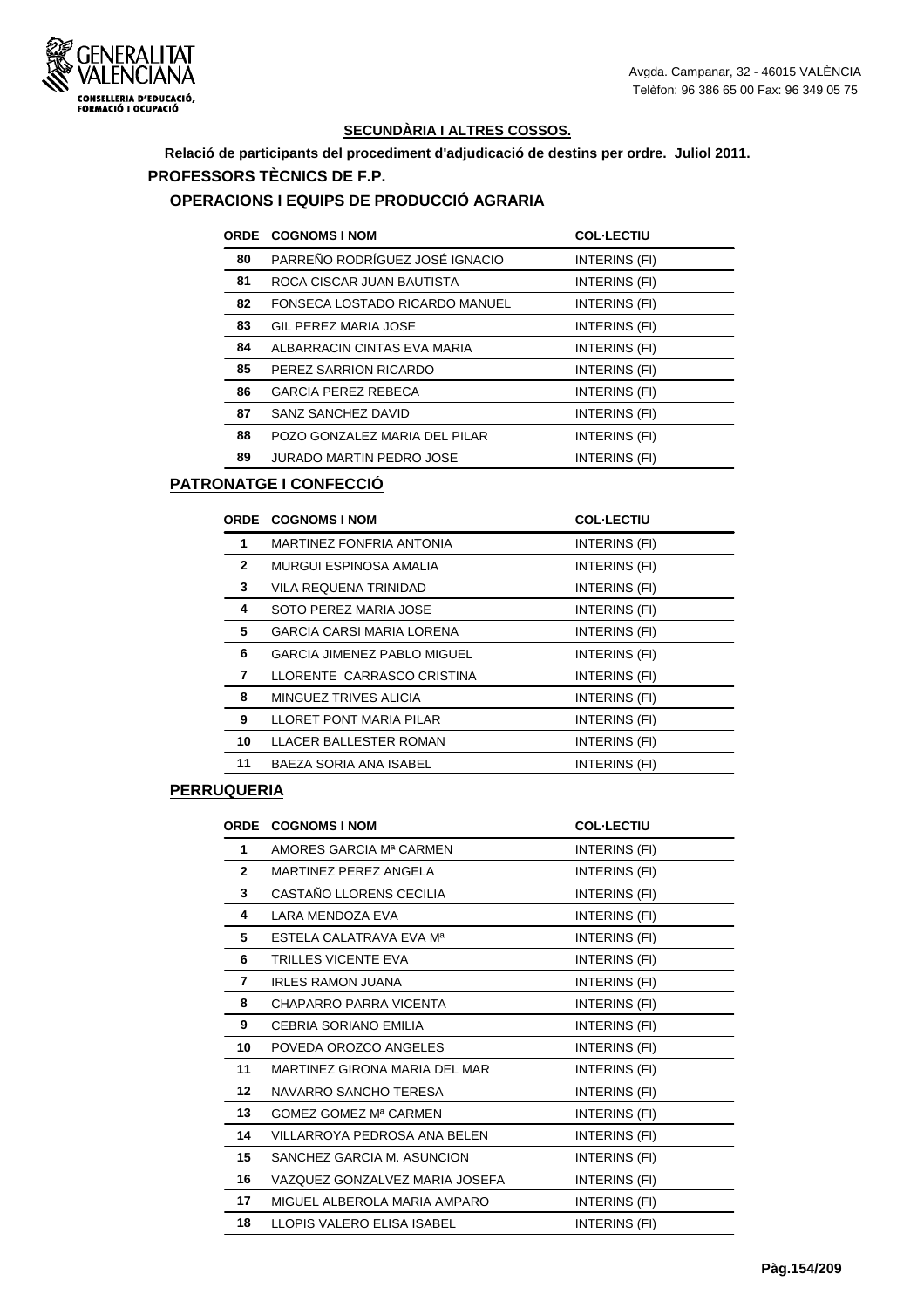

# **Relació de participants del procediment d'adjudicació de destins per ordre. Juliol 2011. PROFESSORS TÈCNICS DE F.P.**

## **PERRUQUERIA**

|    | <b>ORDE COGNOMS INOM</b>        | <b>COL-LECTIU</b>    |
|----|---------------------------------|----------------------|
| 19 | FERNANDEZ PEÑA MARIA LUISA      | <b>INTERINS (FI)</b> |
| 20 | NAVARRO GIMENEZ CAROLINA        | INTERINS (FI)        |
| 21 | BONETE MACIA JULIAN             | <b>INTERINS (FI)</b> |
| 22 | LOPEZ CAYUELA CATALINA          | INTERINS (FI)        |
| 23 | HERNANDEZ CERECINOS MARTA       | INTERINS (FI)        |
| 24 | <b>GARCIA BERTOMEU ISABEL</b>   | INTERINS (FI)        |
| 25 | <b>VIDAL MANRIQUE MAITE</b>     | INTERINS (FI)        |
| 26 | NAVARRO RIZO ANA IRENE          | <b>INTERINS (FI)</b> |
| 27 | DIAZ GARCIA MARIA JOSE          | INTERINS (FI)        |
| 28 | CARRERA CARRERA PLACIDO         | INTERINS (FI)        |
| 29 | CANDELA PEREZ MONICA            | <b>INTERINS (FI)</b> |
| 30 | ESPARZA FRANCES MARIA TERESA    | INTERINS (FI)        |
| 31 | AMOROS CANALES MARIA DEL CARMEN | INTERINS (FI)        |
| 32 | GUILABERT MONTOYA ANGELA MARIA  | INTERINS (FI)        |
| 33 | VIELBA ALEGRE ROSA MARIA        | INTERINS (FI)        |
| 34 | SANCHEZ GONZALEZ NOELIA         | <b>INTERINS (FI)</b> |
| 35 | <b>COSIN MUNERA DOLORES</b>     | INTERINS (FI)        |
| 36 | MOLINA MAYOR ADELA              | INTERINS (FI)        |
| 37 | MONGORT PALLAS JULIO            | <b>INTERINS (FI)</b> |
| 38 | PEREZ GARCES BETSABE            | <b>INTERINS (FI)</b> |
| 39 | DOMINGO HUERGA ALEJANDRA        | <b>INTERINS (FI)</b> |
| 40 | VICENTE ALBERTOS PASCUAL        | INTERINS (FI)        |
| 41 | ROIG ESTEVE VICENTE JAVIER      | INTERINS (FI)        |
| 42 | CASTAÑEDA SAN MIGUEL MARTA      | <b>INTERINS (FI)</b> |
| 43 | MIGUEL DEL SOCORRO Mª PILAR     | INTERINS (FI)        |
| 44 | LLACER RAMIREZ MARIA NIEVES     | <b>INTERINS (FI)</b> |
| 45 | <b>COVES SAEZ ANDRES</b>        | INTERINS (FI)        |
| 46 | <b>MONZO LOPEZ RAFAEL</b>       | INTERINS (FI)        |
| 47 | MARCH TENA ROSA ANA             | INTERINS (FI)        |
| 48 | DURA PACHECO MARÍA DEL MAR      | INTERINS (FI)        |
| 49 | DALMAU ASENSIO Mª CARMEN        | INTERINS (FI)        |

## **PROCEDIMENTS DE DIAGNÒSTIC CLÍNIC ORTOPROTÈTIC**

|              | <b>ORDE COGNOMS I NOM</b>             | <b>COL-LECTIU</b> |
|--------------|---------------------------------------|-------------------|
| 1            | FUSTER CAPILLA Mª JOSEFA              | INTERINS (FI)     |
| $\mathbf{2}$ | RICHART JURADO JOSE LUIS              | INTERINS (FI)     |
| 3            | LOPEZ LLINARES MARIA ANTONIETA        | INTERINS (FI)     |
| 4            | <b>BOIX RAJADELL MARIA DEL CARMEN</b> | INTERINS (FI)     |
| 5            | HIDALGO SERRANO MARIA JESUS           | INTERINS (FI)     |
| 6            | MARTINEZ JUAN JUAN ANTONIO            | INTERINS (FI)     |
| 7            | MACHIN HERNANDEZ MARIA LUISA          | INTERINS (FI)     |
| 8            | PALOMARES SANTO CARMEN                | INTERINS (FI)     |
| 9            | LLORCA LLORET MARIA ISABEL            | INTERINS (FI)     |
| 10           | ALDAMA GARCIA CLARA ISABEL            | INTERINS (FI)     |
| 11           | HURTADO QUILEZ JOAQUIN                | INTERINS (FI)     |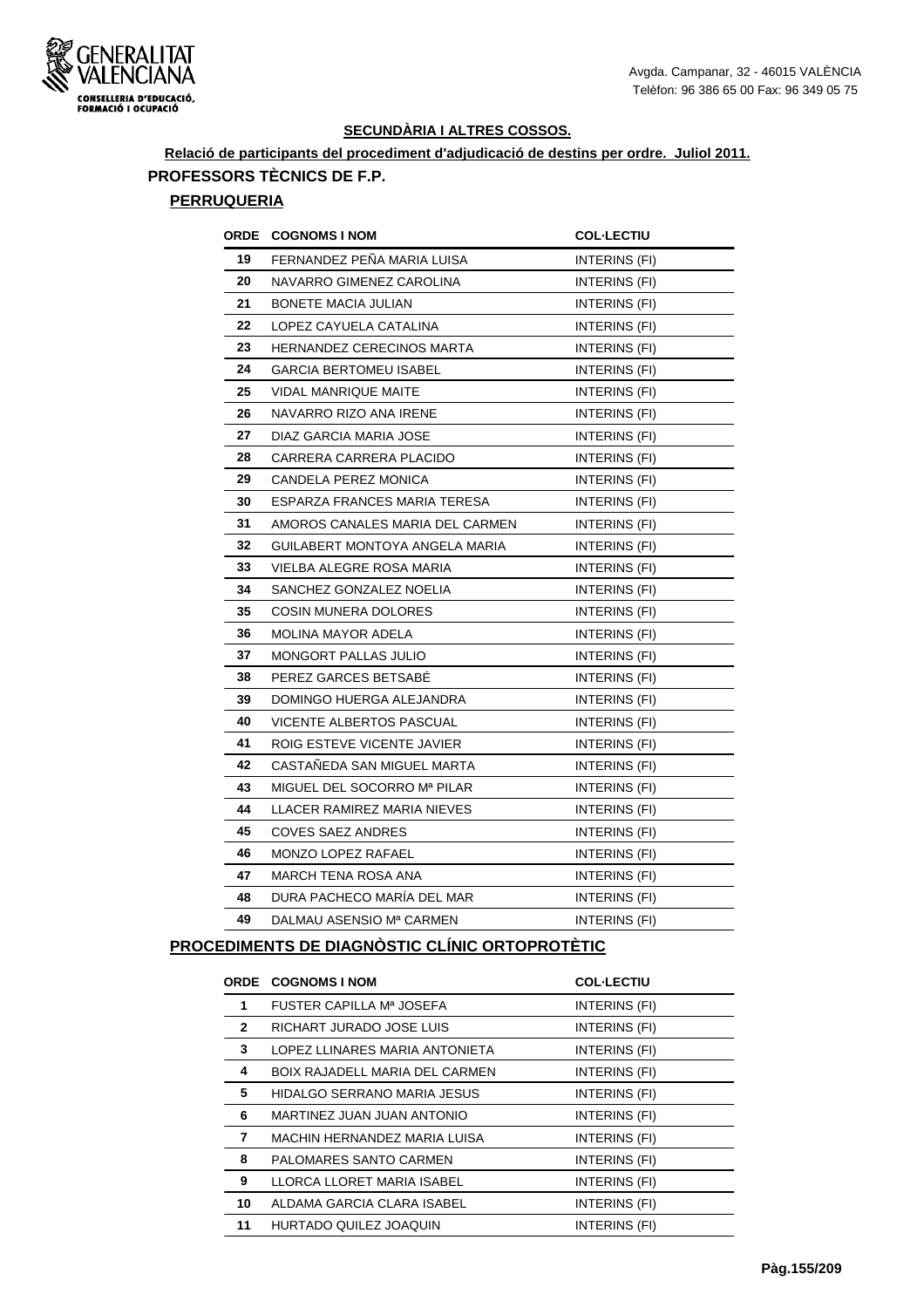

## **Relació de participants del procediment d'adjudicació de destins per ordre. Juliol 2011. PROFESSORS TÈCNICS DE F.P.**

#### **PROCEDIMENTS DE DIAGNÒSTIC CLÍNIC ORTOPROTÈTIC**

| ORDE | <b>COGNOMS I NOM</b>                | <b>COL·LECTIU</b>    |
|------|-------------------------------------|----------------------|
| 12   | ARTOLA MONFORTE INMACULADA          | INTERINS (FI)        |
| 13   | GARCIA FUSTER MARIA JOSE            | INTERINS (FI)        |
| 14   | PEINADO CANTERO CARMEN              | INTERINS (FI)        |
| 15   | RIZO VALERO Mª VICTORIA             | INTERINS (FI)        |
| 16   | CATALA CANTO FRANCISCO JORGE        | INTERINS (FI)        |
| 17   | PIERA PARDAL ANDRES                 | INTERINS (FI)        |
| 18   | VERDUGO VERDU AURORA                | INTERINS (FI)        |
| 19   | <b>BORT FERRAS PILAR</b>            | INTERINS (FI)        |
| 20   | RODRIGO FORTEA JESUS                | INTERINS (FI)        |
| 21   | <b>MERCADER COBACHO MARIA JOSE</b>  | INTERINS (FI)        |
| 22   | ORTEGA AZNAR LOURDES CRISTINA       | INTERINS (FI)        |
| 23   | <b>CARRION PEREZ MARIA CRISTINA</b> | <b>INTERINS (FI)</b> |
| 24   | ALONSO GALINDO ROSA MARIA           | INTERINS (FI)        |
| 25   | <b>HERVAS LOPEZ ANTONIO JOSE</b>    | INTERINS (FI)        |
| 26   | ALBERO BELDA ALMUDENA               | INTERINS (FI)        |
| 27   | <b>MEDINA POMARES ISABEL ALBINA</b> | INTERINS (FI)        |
| 28   | <b>MADRERO TARANCON YOLANDA</b>     | INTERINS (FI)        |
| 29   | MARTINEZ SERNA ENRIQUETA            | INTERINS (FI)        |
| 30   | OLCINA VERDU ANGELES                | INTERINS (FI)        |
| 31   | ANTON FOS MARIA LUISA               | INTERINS (FI)        |
| 32   | NAVARRO REGÜES MARIA JOSE           | INTERINS (FI)        |
| 33   | <b>GRACIA CASAÑ ANA</b>             | INTERINS (FI)        |
| 34   | CUNAT PLANA MARIA SOLEDAD           | INTERINS (FI)        |
| 35   | ANTON GARRIDO MARIA CARMEN          | INTERINS (FI)        |
| 36   | ROS VIVANCOS CRISTINA               | INTERINS (FI)        |
| 37   | PENADES ESTRELA MARIA EMPAR         | INTERINS (FI)        |
| 38   | GIL CARRION MARIA CRISTINA          | INTERINS (FI)        |
| 39   | RODES GARCIA JULIA                  | INTERINS (FI)        |
| 40   | <b>FELIP ORUS VERA</b>              | INTERINS (FI)        |
| 41   | ABAD GARCIA CRISTINA                | INTERINS (FI)        |
| 42   | CARTAGENA BAYONA INMACULADA         | INTERINS (FI)        |
| 43   | NICOLAU LAPARRA JOSE MANUEL         | INTERINS (FI)        |
| 44   | SORIANO ORTEGA ESTHER               | INTERINS (FI)        |
| 45   | JOAQUIN GONZALEZ TOMAS ANTONIO      | INTERINS (FI)        |
| 46   | FERNANDEZ PASTOR SARA               | INTERINS (FI)        |
| 47   | MONTOLIU COSTA FRANCISCO            | INTERINS (FI)        |
| 48   | NAVARRO BELLOCH RAQUEL              | INTERINS (FI)        |
| 49   | IZQUIERDO GALBIS AMPARO             | INTERINS (FI)        |
| 50   | FERRAGUT FERRIS VICENTA             | INTERINS (FI)        |
| 51   | FUENTES MARCHAL ANTONIO JESUS       | INTERINS (FI)        |
| 52   | BONETE SOLANA MARIA BELEN           | INTERINS (FI)        |
| 53   | NAVARRO RUIZ MARIA FRANCISCA        | INTERINS (FI)        |
| 54   | PARIS CASTILLO MARIA JULIA          | INTERINS (FI)        |
| 55   | VILLARREAL BERNA MARIA DEL PILAR    | INTERINS (FI)        |
| 56   | REVERT PASTOR NEUS                  | INTERINS (FI)        |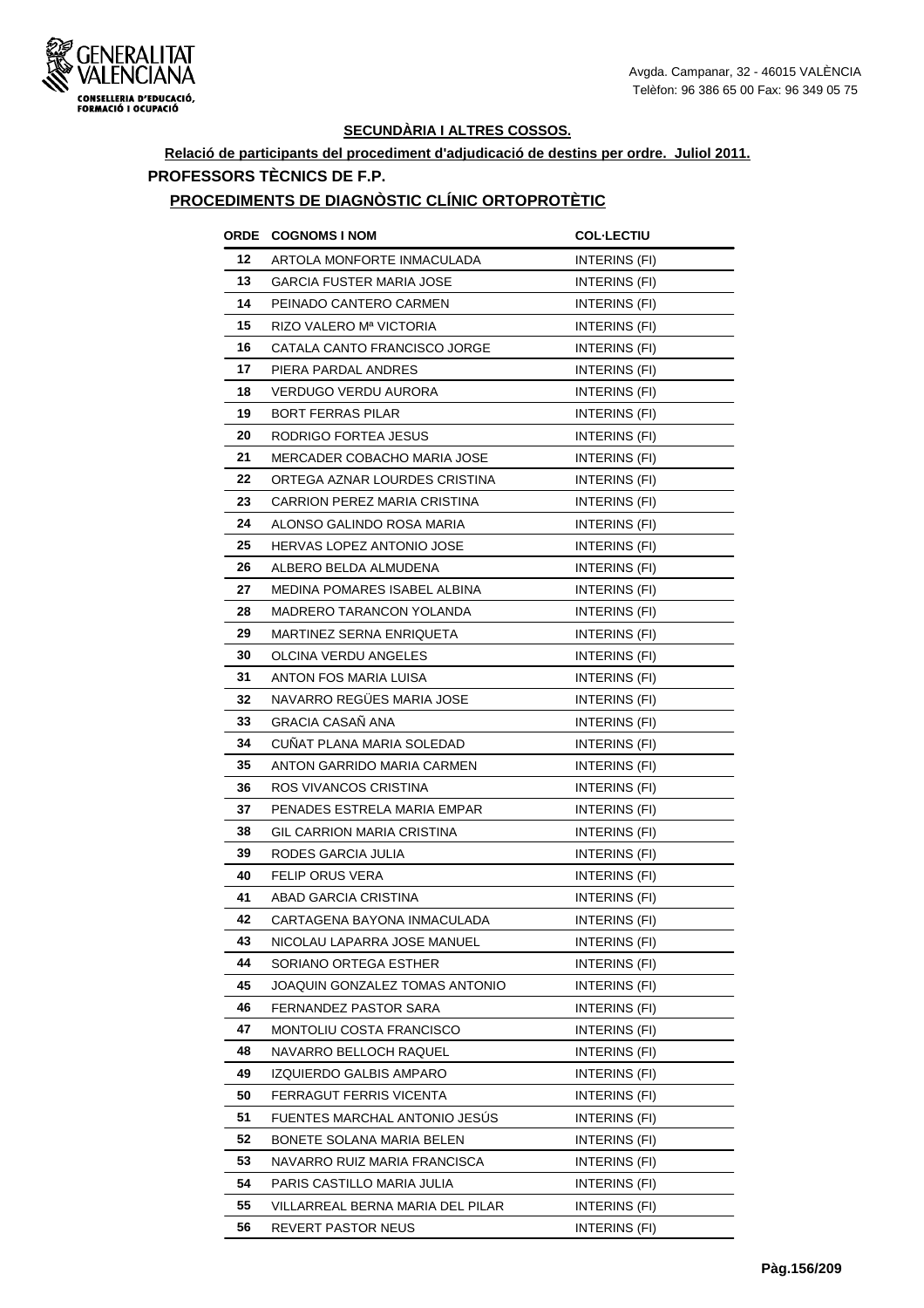

## **Relació de participants del procediment d'adjudicació de destins per ordre. Juliol 2011. PROFESSORS TÈCNICS DE F.P.**

#### **PROCEDIMENTS DE DIAGNÒSTIC CLÍNIC ORTOPROTÈTIC**

|     | <b>ORDE COGNOMS INOM</b>         | <b>COL-LECTIU</b>    |
|-----|----------------------------------|----------------------|
| 57  | CAMPOS ROIG MARIA LUISA          | INTERINS (FI)        |
| 58  | <b>GARCIA PONZODA LARA MARIA</b> | INTERINS (FI)        |
| 59  | <b>GEMAR FERNANDEZ CRISTINA</b>  | INTERINS (FI)        |
| 60  | <b>GIL TORTOSA CARMEN INES</b>   | INTERINS (FI)        |
| 61  | GONZALVEZ ARACIL JAVIER          | INTERINS (FI)        |
| 62  | IVORRA VILAPLANA LORENA          | INTERINS (FI)        |
| 63  | <b>JIMENEZ PERICAS FATIMA</b>    | INTERINS (FI)        |
| 64  | JOVER MARTINEZ ELENA             | INTERINS (FI)        |
| 65  | LEAL ESTEVE LOURDES              | INTERINS (FI)        |
| 66  | LLAMAS AGUILERA JUAN CARLOS      | INTERINS (FI)        |
| 67  | LLEDO VALERO ASUNCION            | INTERINS (FI)        |
| 68  | LLINARES PARRA MARIA JOSE        | <b>INTERINS (FI)</b> |
| 69  | LOPEZ CAMPILLO JOSE              | INTERINS (FI)        |
| 70  | LOPEZ SANTOS Mª ISABEL           | INTERINS (FI)        |
| 71  | MACHADO RAMIREZ INMACULADA       | <b>INTERINS (FI)</b> |
| 72  | <b>MARTINEZ LOPEZ SUSANA</b>     | INTERINS (FI)        |
| 73  | <b>MARTINEZ VICENTE ANA</b>      | <b>INTERINS (FI)</b> |
| 74  | <b>MEJIAS MARTIN ALMUDENA</b>    | INTERINS (FI)        |
| 75  | <b>MILAN MACHI ANTONIO</b>       | INTERINS (FI)        |
| 76  | MONTESINOS AZORIN JUAN JOSE      | INTERINS (FI)        |
| 77  | MORALES DEL POZO TATIANA         | INTERINS (FI)        |
| 78  | MORENO PUNZANO MANUELA           | INTERINS (FI)        |
| 79  | MOTA CAPARROS MANUEL             | INTERINS (FI)        |
| 80  | MUÑOZ GONZALEZ ALEJANDRO         | INTERINS (FI)        |
| 81  | MUNOZ MARTINEZ INMACULADA        | INTERINS (FI)        |
| 82  | OROZCO GIL MARTA ALMUDENA        | INTERINS (FI)        |
| 83  | PEREZ CERDA IRENE                | INTERINS (FI)        |
| 84  | PEREZ DIAZ PALOMA                | INTERINS (FI)        |
| 85  | PEREZ LLORET JAVIER              | <b>INTERINS (FI)</b> |
| 86  | PEREZ LOPEZ ADONAY               | INTERINS (FI)        |
| 87  | PEREZ ORTIZ MARIA CARMEN         | INTERINS (FI)        |
| 88  | PEREZ ORTIZ SONIA                | INTERINS (FI)        |
| 89  | PEREZ PLANELLS ASUNCION          | INTERINS (FI)        |
| 90  | PEREZ RUIZ JUAN JESUS            | INTERINS (FI)        |
| 91  | PEREZ SEVA FELIPE                | INTERINS (FI)        |
| 92  | PEREZ SEVA FRANCISCO JAVIER      | INTERINS (FI)        |
| 93  | RICO SAEZ ARANZAZU               | INTERINS (FI)        |
| 94  | RIVERA GARCIA MARIA PILAR        | INTERINS (FI)        |
| 95  | ROMERO FERRER IGNACIO            | INTERINS (FI)        |
| 96  | ROMERO FEMENIA CONSUELO Mª       | INTERINS (FI)        |
| 97  | RUBIALES GUTIERREZ EDUARDO       | INTERINS (FI)        |
| 98  | SANCHEZ-CAPITAN GARCIA ANA       | INTERINS (FI)        |
| 99  | SOUCASE GARCIA MARIA JOSE        | INTERINS (FI)        |
| 100 | TARIN VIÑES JOSEFA               | INTERINS (FI)        |
| 101 | TRIVINO TORRES EVA               | INTERINS (FI)        |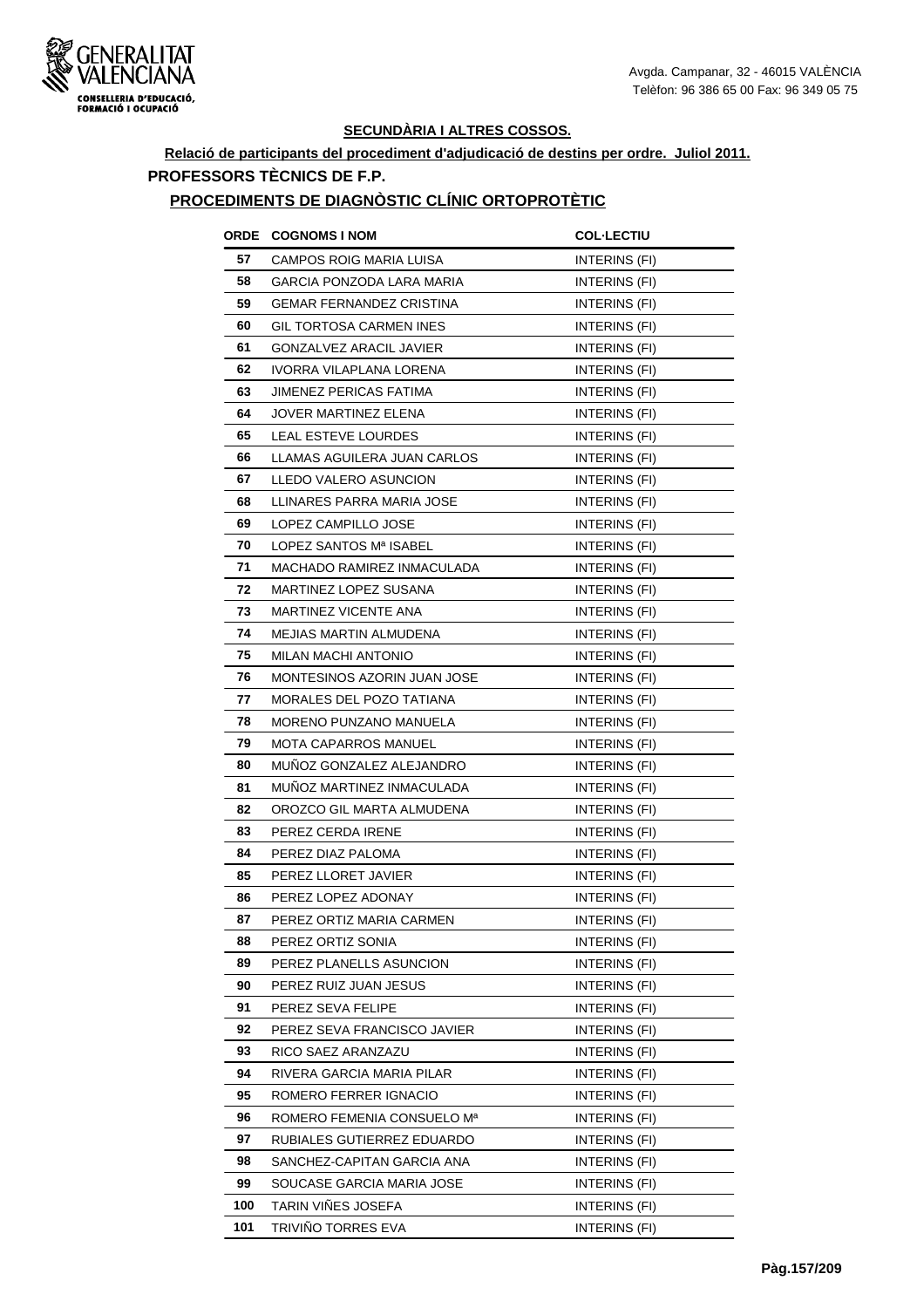

## **Relació de participants del procediment d'adjudicació de destins per ordre. Juliol 2011. PROFESSORS TÈCNICS DE F.P.**

## **PROCEDIMENTS DE DIAGNÒSTIC CLÍNIC ORTOPROTÈTIC**

| <b>ORDE</b> | <b>COGNOMS I NOM</b>                  | <b>COL-LECTIU</b> |
|-------------|---------------------------------------|-------------------|
| 102         | TRULLEN SAVALL CLARA                  | INTERINS (FI)     |
| 103         | ALBERT POMAR PILAR                    | INTERINS (FI)     |
| 104         | ALBERT RICHART PATRICIA               | INTERINS (FI)     |
| 105         | ALMAZAN LOPE RICARDO                  | INTERINS (FI)     |
| 106         | ALMENAR DE VALCARCEL BEGOÑA           | INTERINS (FI)     |
| 107         | ALVAREZ OLIVER HELENA                 | INTERINS (FI)     |
| 108         | ANON HIGON Mª DE LOS DESAMPARADOS     | INTERINS (FI)     |
| 109         | ARNALDOS ALEPUZ CARMEN LOURDES        | INTERINS (FI)     |
| 110         | ARNES FERNANDEZ JORDI                 | INTERINS (FI)     |
| 111         | ARQUES MATEO SANDRA                   | INTERINS (FI)     |
| 112         | <b>BADIA REQUENA CARLOS VICENTE</b>   | INTERINS (FI)     |
| 113         | BELDA MOLINA ANA Ma                   | INTERINS (FI)     |
| 114         | <b>BIOSCA MARTIN FERNANDO</b>         | INTERINS (FI)     |
| 115         | BLASCO VEGA Mª ARACELI                | INTERINS (FI)     |
| 116         | BONETE SOLANA MARIA DESAMPARADOS      | INTERINS (FI)     |
| 117         | CALATAYUD RODRIGUEZ CAROLINA          | INTERINS (FI)     |
| 118         | CAMACHO BARRACHINA SANTIAGO           | INTERINS (FI)     |
| 119         | CAMPS HERNANDIS MARIA DESAMPARADOS    | INTERINS (FI)     |
| 120         | <b>CLIMENT GARRIDO MARIA CONSUELO</b> | INTERINS (FI)     |

#### **PROCEDIMENTS SANITARIS I ASSISTENCIALS**

| ORDE         | <b>COGNOMS I NOM</b>                  | <b>COL-LECTIU</b> |
|--------------|---------------------------------------|-------------------|
| $\mathbf 1$  | FUSTER CAPILLA Mª JOSEFA              | INTERINS (FI)     |
| $\mathbf{2}$ | RICHART JURADO JOSE LUIS              | INTERINS (FI)     |
| 3            | LOPEZ LLINARES MARIA ANTONIETA        | INTERINS (FI)     |
| 4            | <b>BOIX RAJADELL MARIA DEL CARMEN</b> | INTERINS (FI)     |
| 5            | HIDALGO SERRANO MARIA JESUS           | INTERINS (FI)     |
| 6            | MARTINEZ JUAN JUAN ANTONIO            | INTERINS (FI)     |
| 7            | MACHIN HERNANDEZ MARIA LUISA          | INTERINS (FI)     |
| 8            | PALOMARES SANTO CARMEN                | INTERINS (FI)     |
| 9            | LLORCA LLORET MARIA ISABEL            | INTERINS (FI)     |
| 10           | ALDAMA GARCIA CLARA ISABEL            | INTERINS (FI)     |
| 11           | HURTADO QUILEZ JOAQUIN                | INTERINS (FI)     |
| $12 \,$      | ARTOLA MONFORTE INMACULADA            | INTERINS (FI)     |
| 13           | <b>GARCIA FUSTER MARIA JOSE</b>       | INTERINS (FI)     |
| 14           | PEINADO CANTERO CARMEN                | INTERINS (FI)     |
| 15           | RIZO VALERO Mª VICTORIA               | INTERINS (FI)     |
| 16           | CATALA CANTO FRANCISCO JORGE          | INTERINS (FI)     |
| 17           | PIERA PARDAL ANDRES                   | INTERINS (FI)     |
| 18           | <b>VERDUGO VERDU AURORA</b>           | INTERINS (FI)     |
| 19           | <b>BORT FERRAS PILAR</b>              | INTERINS (FI)     |
| 20           | RODRIGO FORTEA JESUS                  | INTERINS (FI)     |
| 21           | <b>MERCADER COBACHO MARIA JOSE</b>    | INTERINS (FI)     |
| 22           | ORTEGA AZNAR LOURDES CRISTINA         | INTERINS (FI)     |
| 23           | CARRION PEREZ MARIA CRISTINA          | INTERINS (FI)     |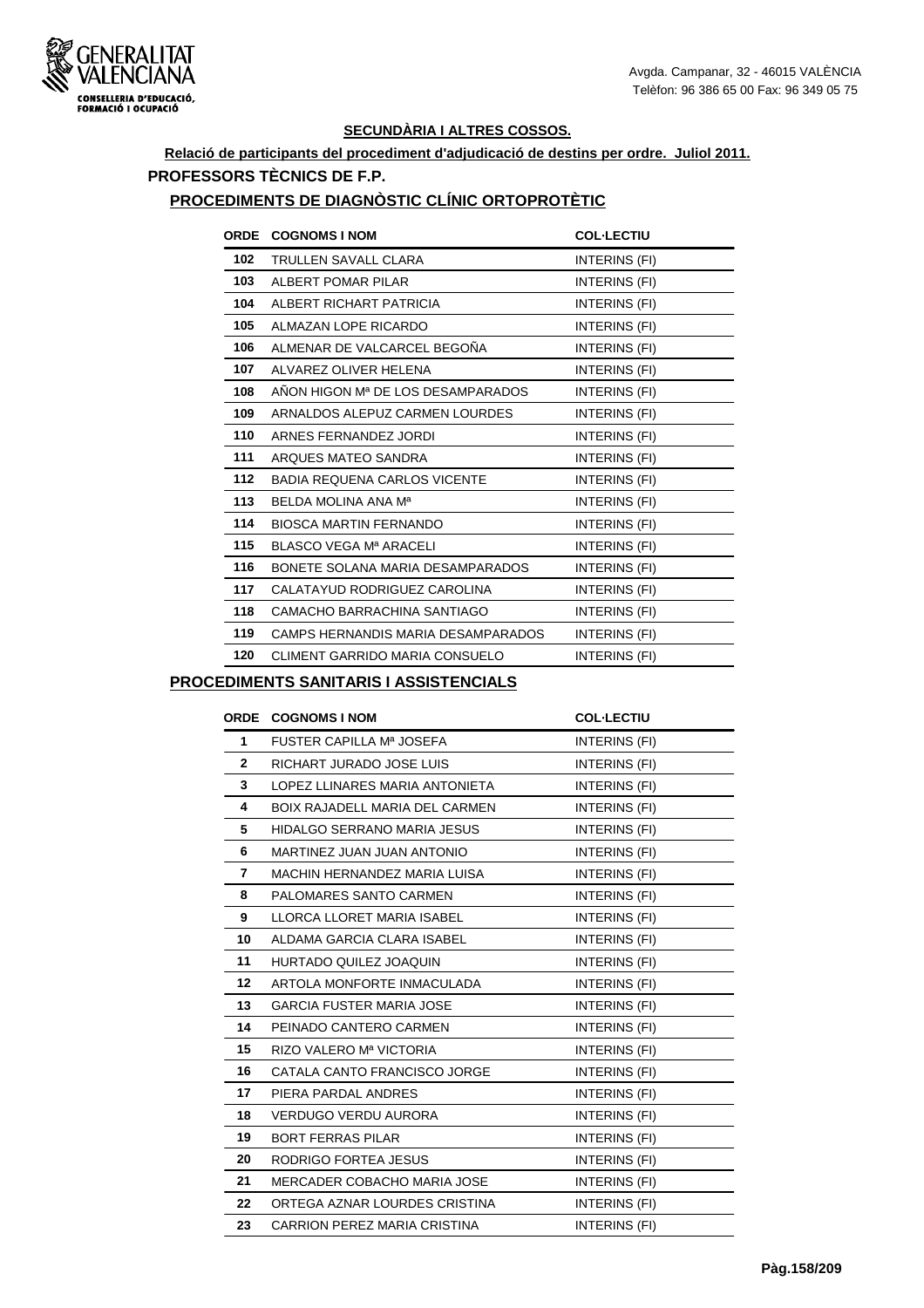

## **Relació de participants del procediment d'adjudicació de destins per ordre. Juliol 2011. PROFESSORS TÈCNICS DE F.P.**

#### **PROCEDIMENTS SANITARIS I ASSISTENCIALS**

| ORDE | <b>COGNOMS I NOM</b>             | <b>COL-LECTIU</b>    |
|------|----------------------------------|----------------------|
| 24   | ALONSO GALINDO ROSA MARIA        | INTERINS (FI)        |
| 25   | SALAVERT BENAVENT MANUEL ALBERTO | INTERINS (FI)        |
| 26   | CANET ALMINYANA MARIA TERESA     | INTERINS (FI)        |
| 27   | CAMPOS MORAIS Mª PAZ             | INTERINS (FI)        |
| 28   | ALMAJANO ANDUJAR ANTONIO         | INTERINS (FI)        |
| 29   | MIRALLES IVARS ESTIBALIZ         | INTERINS (FI)        |
| 30   | VIDAL ALONSO BEATRIZ             | INTERINS (FI)        |
| 31   | DAVIA LOPEZ RAUL                 | INTERINS (FI)        |
| 32   | <b>BELLO RICO JOSE</b>           | INTERINS (FI)        |
| 33   | GARCIA LARA ANGEL ALFONSO        | INTERINS (FI)        |
| 34   | SERRANO GARCIA MARIA TERESA      | INTERINS (FI)        |
| 35   | PEIRO DOMENECH ROSA MARIA        | INTERINS (FI)        |
| 36   | SANZ LANUZA ANA                  | INTERINS (FI)        |
| 37   | <b>HERRANZ MERINO EVA</b>        | INTERINS (FI)        |
| 38   | CHISBERT VARON SILVIA            | INTERINS (FI)        |
| 39   | CABANES MIRA MARGARITA           | INTERINS (FI)        |
| 40   | LOPEZ BAEZA JOSE LUIS            | INTERINS (FI)        |
| 41   | <b>MORENO GOMEZ FABIAN</b>       | INTERINS (FI)        |
| 42   | LLOPIS GRACIA AMPARO             | INTERINS (FI)        |
| 43   | HERNANDEZ UBEDA ANA              | INTERINS (FI)        |
| 44   | CELAYA MINGOT NOEMI              | INTERINS (FI)        |
| 45   | SALCEDO CARBONELL ROSA ADELINA   | INTERINS (FI)        |
| 46   | ESPUIG PERELLO MARIA             | INTERINS (FI)        |
| 47   | BO SORO Mª CONCEPCION            | <b>INTERINS (FI)</b> |
| 48   | MORET MEDINA MARIA VICENTA       | INTERINS (FI)        |
| 49   | SANCHIS ARINO ANA MARIA          | <b>INTERINS (FI)</b> |
| 50   | QUILES HERRERO LORENA            | INTERINS (FI)        |
| 51   | <b>GOMEZ RIPOLL NEREA</b>        | INTERINS (FI)        |
| 52   | MORENO GARCIA AGUEDA             | INTERINS (FI)        |
| 53   | VIGO ROMEO PATRICIA              | INTERINS (FI)        |
| 54   | SALVADOR MONFERRER LORENA        | INTERINS (FI)        |
| 55   | SANCHIS MARTINEZ CLARA           | INTERINS (FI)        |
| 56   | GIRONA TOMAS PILAR INMACULADA    | INTERINS (FI)        |
| 57   | PASCUAL CALATAYUD EVA MARIA      | INTERINS (FI)        |
| 58   | MARTINEZ RICARTE JOSE PASCUAL    | INTERINS (FI)        |
| 59   | RICO LILLO MARIA LUISA           | INTERINS (FI)        |
| 60   | PEREZ CHULVI CELIA               | INTERINS (FI)        |
| 61   | YAGÜE TORMO GEMMA                | INTERINS (FI)        |
| 62   | NAVARRO MARTINEZ DANIEL          | INTERINS (FI)        |
| 63   | PADILLA BERZOSA ANA ISABEL       | INTERINS (FI)        |
| 64   | NAVARRO VILLANUEVA CRISTINA      | INTERINS (FI)        |
| 65   | TARIN DEBON PILAR                | INTERINS (FI)        |
| 66   | HERRERA ANTUNEZ MARIA MATILDE    | INTERINS (FI)        |
| 67   | MARIN MARTINEZ RUTH              | INTERINS (FI)        |
| 68   | MARVA RUIZ FERNANDO              | INTERINS (FI)        |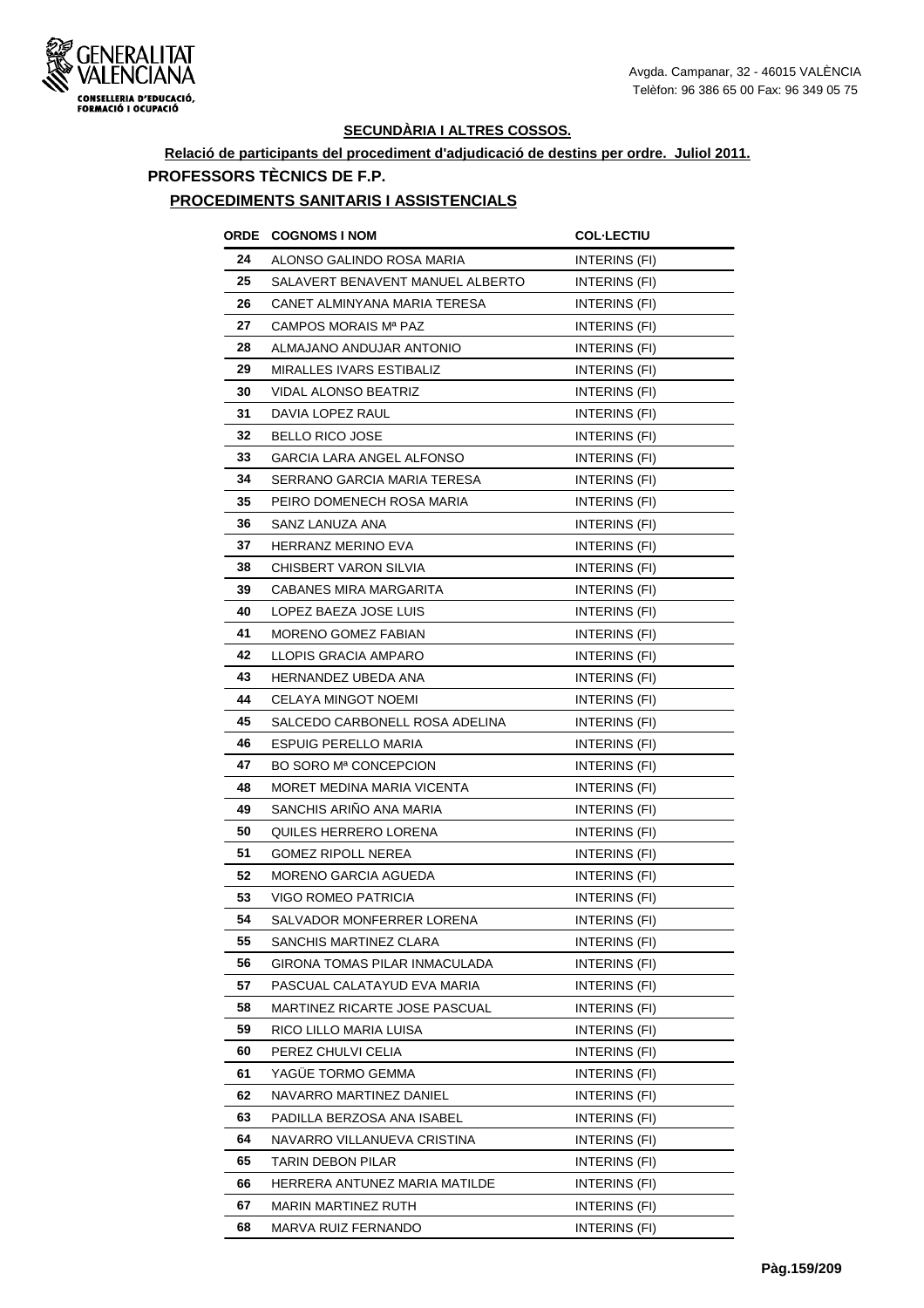

## **Relació de participants del procediment d'adjudicació de destins per ordre. Juliol 2011. PROFESSORS TÈCNICS DE F.P.**

#### **PROCEDIMENTS SANITARIS I ASSISTENCIALS**

|     | <b>ORDE COGNOMS INOM</b>         | <b>COL-LECTIU</b>    |
|-----|----------------------------------|----------------------|
| 69  | VILA MASCARELL ANA ISABEL        | INTERINS (FI)        |
| 70  | <b>CULLELL MATA MARIA</b>        | INTERINS (FI)        |
| 71  | CLIMENT BARBER MARIA DOLORES     | INTERINS (FI)        |
| 72  | FERRI AGUAR ROSA ANA             | INTERINS (FI)        |
| 73  | CODINA OLIVARES EVA              | INTERINS (FI)        |
| 74  | VILLANUEVA REQUENA JANIRA        | INTERINS (FI)        |
| 75  | LOPEZ MALLA SORIANO BLANCA ERENA | INTERINS (FI)        |
| 76  | MARIN LILLO SALVADOR             | INTERINS (FI)        |
| 77  | SANMARTIN MAYOR PILAR            | INTERINS (FI)        |
| 78  | SANCHEZ AGULLES ADA              | INTERINS (FI)        |
| 79  | DIEZ MOYA EDUARDO                | INTERINS (FI)        |
| 80  | SANCHEZ SANCHEZ-MANJAVACAS LUIS  | INTERINS (FI)        |
| 81  | QUESADA LOPEZ BEATRIZ            | INTERINS (FI)        |
| 82  | <b>BOSCH JUAN LOURDES</b>        | INTERINS (FI)        |
| 83  | GARCIA MOYA EDUARDO JOSE         | INTERINS (FI)        |
| 84  | <b>CAMARO NOGUES INES LUCIA</b>  | INTERINS (FI)        |
| 85  | PEREZ TORRADO EVA                | INTERINS (FI)        |
| 86  | GIL RODRIGUEZ Mª NIEVES          | INTERINS (FI)        |
| 87  | CHAMORRO MOLINA ALICIA           | INTERINS (FI)        |
| 88  | CEBRIAN GALLEGO LORENA           | INTERINS (FI)        |
| 89  | SUAREZ ALGAR CARMEN MARIA        | INTERINS (FI)        |
| 90  | MARCO MORALES MARIA ISABEL       | <b>INTERINS (FI)</b> |
| 91  | CARBONELL FERNANDEZ SILVIA       | INTERINS (FI)        |
| 92  | <b>BLASCO SABATER CARLOS</b>     | INTERINS (FI)        |
| 93  | RAMON NACHER ROSA MARIA          | INTERINS (FI)        |
| 94  | AGUILAR FUSTER ANDREA            | INTERINS (FI)        |
| 95  | NOGUERA TORRES MARIA JOSE        | INTERINS (FI)        |
| 96  | ALBORCH GOMAR LINA               | INTERINS (FI)        |
| 97  | RAMOS TORRENTE MARIA ROSARIO     | INTERINS (FI)        |
| 98  | ARLANZÓN PORRO MARÍA EUGENIA     | INTERINS (FI)        |
| 99  | FERRERO FORCADA MAR              | INTERINS (FI)        |
| 100 | VERDU TOMAS ANA MARIA            | INTERINS (FI)        |
| 101 | SARRION NAVARRO BEATRIZ          | INTERINS (FI)        |
| 102 | BONETE VICENTE YOLANDA           | INTERINS (FI)        |
| 103 | GIRON GUERRERO ALEJANDRO         | INTERINS (FI)        |
| 104 | DE LAMO LAVIN MARIA TERESA       | INTERINS (FI)        |
| 105 | AZCARATE PEREZ ARANZAZU          | INTERINS (FI)        |
| 106 | BENEITO BROTONS RUT              | INTERINS (FI)        |
|     |                                  |                      |

## **PROCESSOS COMERCIALS**

|   | ORDE COGNOMS I NOM                 | <b>COL-LECTIU</b> |
|---|------------------------------------|-------------------|
|   | <b>VIDAL MAESTRE TERESA ISABEL</b> | INTERINS (FI)     |
|   | HERRANZ UTRILLA MARIA SAGRARIO     | INTERINS (FI)     |
| 3 | MONTESINOS RAMOS DOLORES P         | INTERINS (FI)     |
|   | <b>GARCIA SANCHEZ MARIA</b>        | INTERINS (FI)     |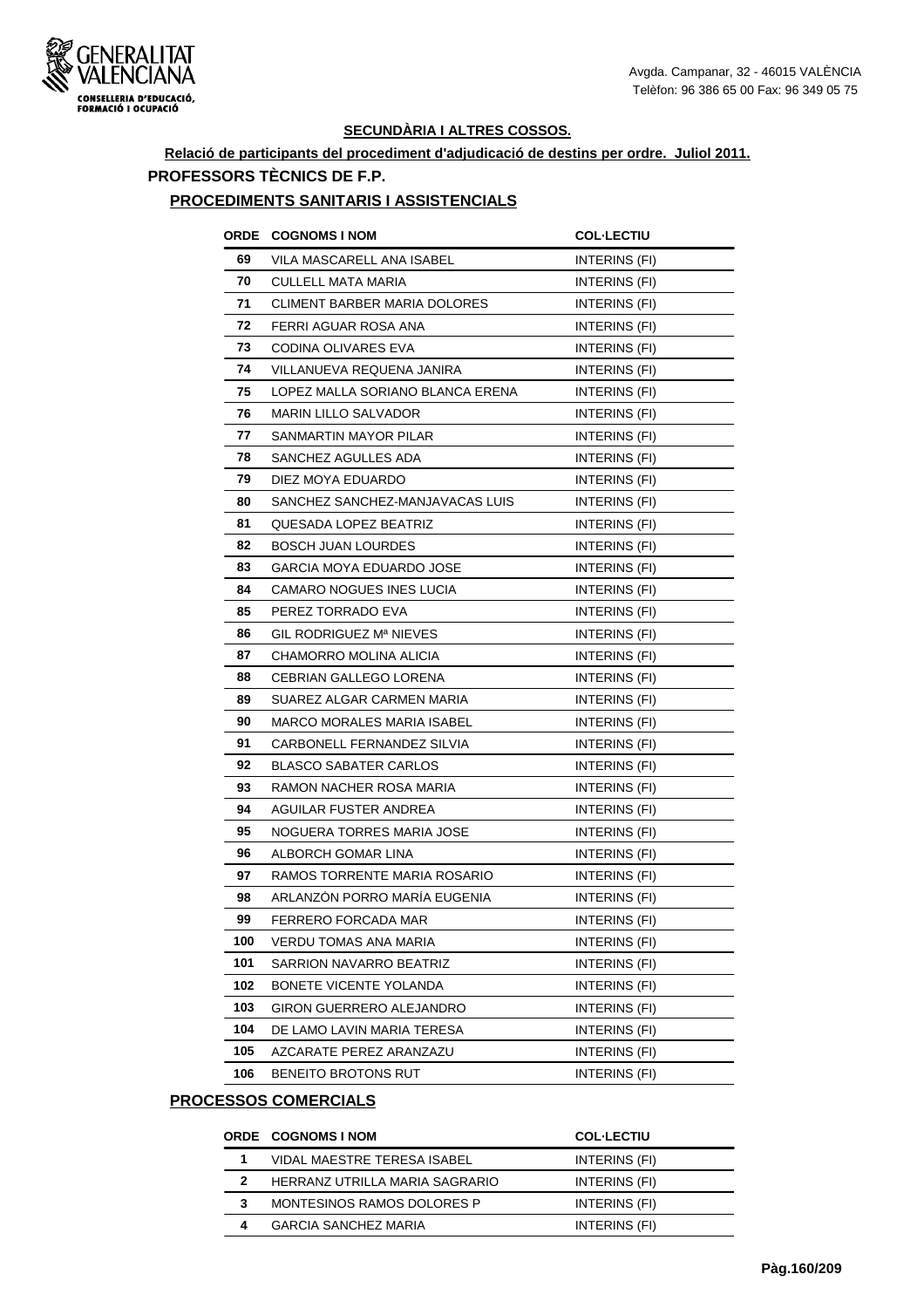

# **Relació de participants del procediment d'adjudicació de destins per ordre. Juliol 2011. PROFESSORS TÈCNICS DE F.P.**

## **PROCESSOS COMERCIALS**

| ORDE | <b>COGNOMS I NOM</b>                 | <b>COL-LECTIU</b>    |
|------|--------------------------------------|----------------------|
| 5    | TOBIO CENDON ANGELES                 | INTERINS (FI)        |
| 6    | PINA GIMENEZ ISABEL                  | INTERINS (FI)        |
| 7    | <b>GRACIA ALBERT MARIA REMEDIOS</b>  | INTERINS (FI)        |
| 8    | MATEO ESCANDELL SILVIA ASCENSION     | INTERINS (FI)        |
| 9    | <b>ASO GINER ANTONIO</b>             | INTERINS (FI)        |
| 10   | MARTI GRIMALT Mª DOLORES             | INTERINS (FI)        |
| 11   | TRABALON PARRA MAGDALENA             | INTERINS (FI)        |
| 12   | GILABERT MONFERRER Mª FRANCISCA      | <b>INTERINS (FI)</b> |
| 13   | IVARS VILLALONGA ANTONIO             | <b>INTERINS (FI)</b> |
| 14   | PINILLA VAREA Mª ESTHER              | <b>INTERINS (FI)</b> |
| 15   | BALLESTER MONFERRER CARMEN           | INTERINS (FI)        |
| 16   | HERNANDEZ SALINAS Mª DOLORES         | INTERINS (FI)        |
| 17   | SORO SENTANDREU Mª PILAR             | INTERINS (FI)        |
| 18   | FEBRER NARRO M PILAR                 | INTERINS (FI)        |
| 19   | AGUILERA PINEDA DIEGO                | <b>INTERINS (FI)</b> |
| 20   | GIRONES REAL M DOLORES               | INTERINS (FI)        |
| 21   | <b>CUESTA PEIRO CARLOS</b>           | INTERINS (FI)        |
| 22   | RODRIGUEZ SANTANCREU MIGUEL A.       | INTERINS (FI)        |
| 23   | RAMON CAYUELAS MARIA JOSEFA          | INTERINS (FI)        |
| 24   | ALANDETE RIOS AMPARO                 | INTERINS (FI)        |
| 25   | SANCHEZ MOYA LUCIA                   | INTERINS (FI)        |
| 26   | <b>GIRBES MASIA ALICIA</b>           | <b>INTERINS (FI)</b> |
| 27   | DARZA MARTIN MARIA ANGELES           | INTERINS (FI)        |
| 28   | AGUILELLA AGUILELLA MARIA CONCEPCION | INTERINS (FI)        |
| 29   | MANEZ MASMANO VICENTE ALEJANDRO      | INTERINS (FI)        |
| 30   | SALA PLA HORTENSIA                   | <b>INTERINS (FI)</b> |
| 31   | <b>BLAY GARRIDO M. MONTIEL</b>       | INTERINS (FI)        |
| 32   | <b>VILA MARIN MARIA MERCEDES</b>     | INTERINS (FI)        |
| 33   | <b>BASSET MARTI M. AMPARO</b>        | INTERINS (FI)        |
| 34   | SORLI DALMAU ARTURO                  | INTERINS (FI)        |
| 35   | <b>HERRERO POBES M. PILAR</b>        | INTERINS (FI)        |
| 36   | SAN GONZALO GARCIA MERCEDES          | INTERINS (FI)        |
| 37   | <b>CLAVELL HERRERO JOSE</b>          | INTERINS (FI)        |
| 38   | PLA BALAGUER JUAN A.                 | INTERINS (FI)        |
| 39   | BERNABEU PEREZ JOSE CARLOS           | <b>INTERINS (FI)</b> |
| 40   | BERENGUER PEREZ FRANCISCO            | INTERINS (FI)        |
| 41   | BONIFAS AGUILELLA ROSARIO            | INTERINS (FI)        |
| 42   | MARTINEZ BONET MARIA TERESA          | INTERINS (FI)        |
| 43   | MARTINEZ JUAREZ MARIA JOSE           | INTERINS (FI)        |
| 44   | CORMA GARCIA DOLORES Mª              | INTERINS (FI)        |
| 45   | NOTARI PEREZ SUSANA                  | INTERINS (FI)        |
| 46   | ARCON CALATAYUD JOSE MANUEL          | INTERINS (FI)        |
| 47   | SABARIEGO GARCIA JUAN ANTONIO        | INTERINS (FI)        |
| 48   | NAVARRO MOLINA INMACULADA            | INTERINS (FI)        |
| 49   | RAMIREZ APARICI BEGONA               | INTERINS (FI)        |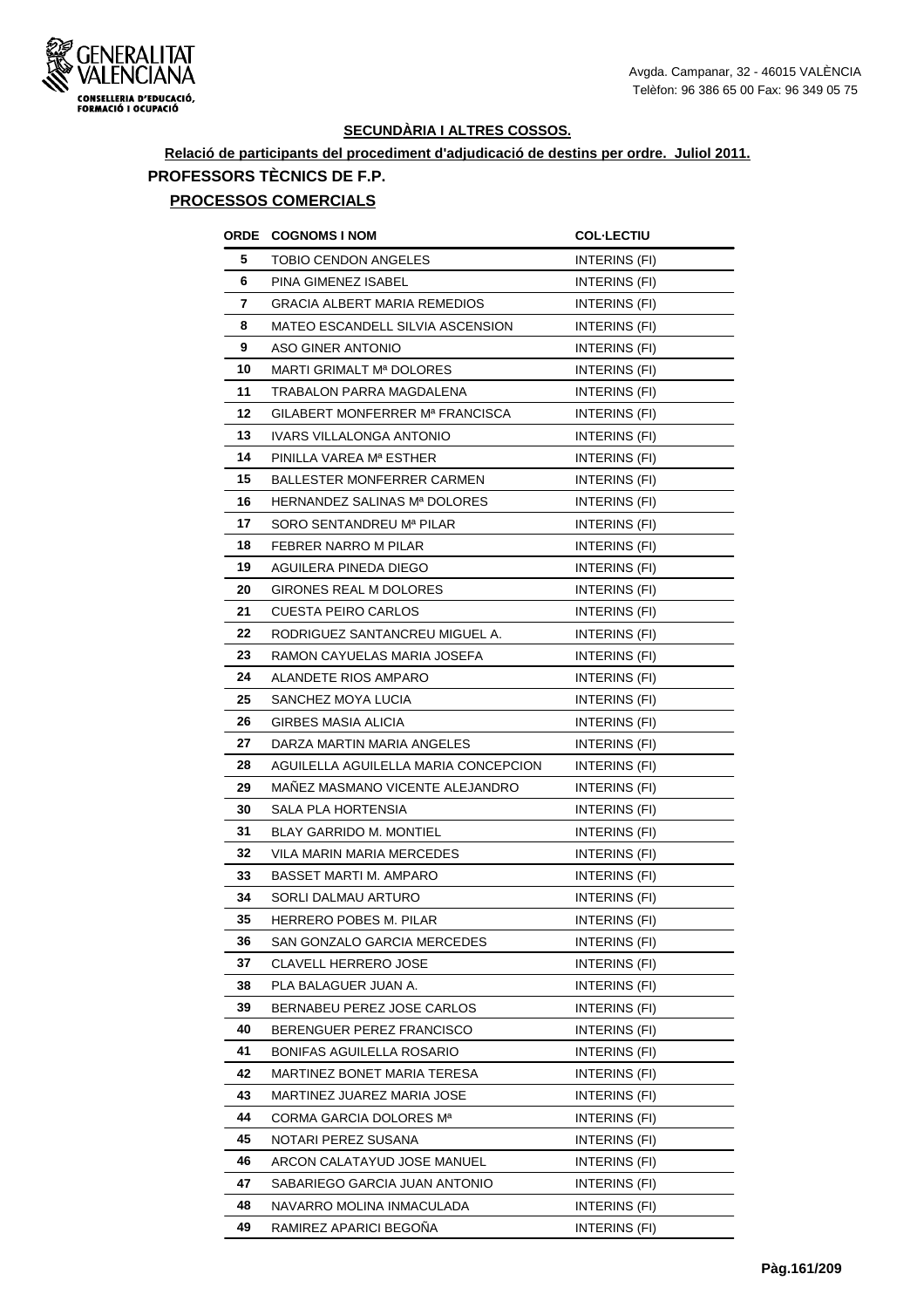

# **Relació de participants del procediment d'adjudicació de destins per ordre. Juliol 2011. PROFESSORS TÈCNICS DE F.P.**

## **PROCESSOS COMERCIALS**

| ORDE | <b>COGNOMS I NOM</b>              | <b>COL·LECTIU</b>    |
|------|-----------------------------------|----------------------|
| 50   | OLMOS SEGARRA LEONOR MARIA        | INTERINS (FI)        |
| 51   | BARRAQUET MARTI Mª ANGELES        | INTERINS (FI)        |
| 52   | <b>ESCRIVA JOVER DOLORES</b>      | INTERINS (FI)        |
| 53   | SIMON GODOY LUCIA                 | <b>INTERINS (FI)</b> |
| 54   | LLORCA SELLES MARIA ROSA          | INTERINS (FI)        |
| 55   | NORTES HERNANDEZ JOSE JOAQUIN     | INTERINS (FI)        |
| 56   | <b>MACIAS ALONSO HELIODORA</b>    | INTERINS (FI)        |
| 57   | IRANZO MONTEAGUDO Mª TERESA       | INTERINS (FI)        |
| 58   | MELIA GRANELL Mª TERESA           | INTERINS (FI)        |
| 59   | TERUEL LOPEZ Mª ANGELES           | INTERINS (FI)        |
| 60   | ESCRIBANO IBANEZ GLORIA PRIMITIVA | INTERINS (FI)        |
| 61   | <b>CUPE BOKOKO FERNANDO</b>       | INTERINS (FI)        |
| 62   | LLINARES IBOR DESAMPARADOS        | INTERINS (FI)        |
| 63   | ROSELL BOTELLA CARMINA EULALIA    | INTERINS (FI)        |
| 64   | TERUEL LOPEZ FRANCISCA            | INTERINS (FI)        |
| 65   | SOLERA CANALES DIONISIA           | INTERINS (FI)        |
| 66   | MONCHO PUIG Mª ROSARIO            | INTERINS (FI)        |
| 67   | MUÑIZ CAYUELA JOSE VICENTE        | INTERINS (FI)        |
| 68   | CAMARENA SERRALTA JULIAN BERNARDO | INTERINS (FI)        |
| 69   | PONT SOLER M <sup>a</sup> TERESA  | INTERINS (FI)        |
| 70   | CONCA APARICIO MARIA TERESA       | INTERINS (FI)        |
| 71   | PONS GASCO JOSE ANTONIO           | INTERINS (FI)        |
| 72   | ARMADA BLANCO JUAN                | INTERINS (FI)        |
| 73   | JORDA BLANES INES LOURDES         | INTERINS (FI)        |
| 74   | <b>HIDALGO RODRIGO MARTA</b>      | <b>INTERINS (FI)</b> |
| 75   | <b>HEDO GONZALO PEDRO</b>         | INTERINS (FI)        |
| 76   | PEREZ IZQUIERDO CARLOS            | INTERINS (FI)        |
| 77   | <b>GONZALEZ GUZMAN MAR</b>        | INTERINS (FI)        |
| 78   | SANCHEZ MATEO ROSARIO             | INTERINS (FI)        |
| 79   | <b>FOS CLAVER JAVIER</b>          | INTERINS (FI)        |
| 80   | MARTINEZ RUEDA AURELIA            | INTERINS (FI)        |
| 81   | SARRIO SARRIO Mª JOSE             | INTERINS (FI)        |
| 82   | RUBIO RICHART CARMEN-SOBE         | INTERINS (FI)        |
| 83   | <b>GARCIA DIEZ FRANCISCO</b>      | INTERINS (FI)        |
| 84   | SOLER VALLS EVA MARIA             | INTERINS (FI)        |
| 85   | LLOPIS MELIS FERRAN               | INTERINS (FI)        |
| 86   | LLECHES SEMPERE ROSA ISABEL       | INTERINS (FI)        |
| 87   | PATIÑO GARCIA SONIA               | INTERINS (FI)        |
| 88   | MUNOZ CONTRERAS ELIA              | INTERINS (FI)        |
| 89   | MARTINEZ FRANCES JUAN ANTONIO     | INTERINS (FI)        |
| 90   | <b>BARRAJON BELEN BEATRIZ</b>     | INTERINS (FI)        |
| 91   | BUSTOS NAVARRO ROCIO              | INTERINS (FI)        |
| 92   | SENAR ALBIOL LAURA                | INTERINS (FI)        |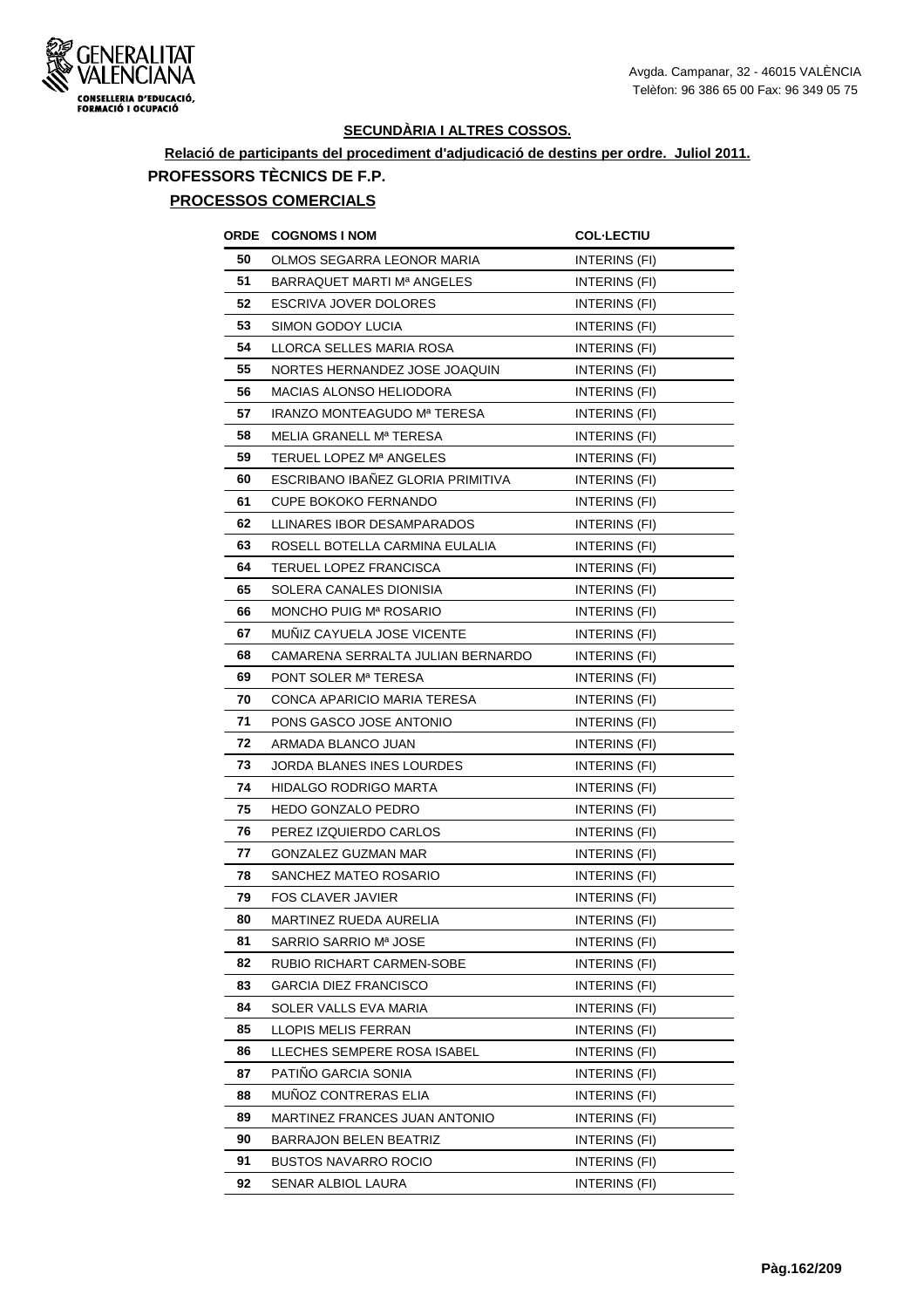

# **Relació de participants del procediment d'adjudicació de destins per ordre. Juliol 2011. PROFESSORS TÈCNICS DE F.P.**

#### **PROCESSOS DE GESTIÓ ADMINISTRATIVA**

| <b>ORDE</b> | <b>COGNOMS I NOM</b>                 | <b>COL-LECTIU</b>    |
|-------------|--------------------------------------|----------------------|
| 1           | VIDAL MAESTRE TERESA ISABEL          | INTERINS (FI)        |
| 2           | HERRANZ UTRILLA MARIA SAGRARIO       | INTERINS (FI)        |
| 3           | MONTESINOS RAMOS DOLORES P           | INTERINS (FI)        |
| 4           | <b>GARCIA SANCHEZ MARIA</b>          | <b>INTERINS (FI)</b> |
| 5           | <b>TOBIO CENDON ANGELES</b>          | INTERINS (FI)        |
| 6           | PINA GIMENEZ ISABEL                  | INTERINS (FI)        |
| 7           | <b>GRACIA ALBERT MARIA REMEDIOS</b>  | INTERINS (FI)        |
| 8           | MATEO ESCANDELL SILVIA ASCENSION     | INTERINS (FI)        |
| 9           | ASO GINER ANTONIO                    | <b>INTERINS (FI)</b> |
| 10          | MARTI GRIMALT Mª DOLORES             | <b>INTERINS (FI)</b> |
| 11          | TRABALON PARRA MAGDALENA             | INTERINS (FI)        |
| 12          | GILABERT MONFERRER Mª FRANCISCA      | INTERINS (FI)        |
| 13          | IVARS VILLALONGA ANTONIO             | <b>INTERINS (FI)</b> |
| 14          | PINILLA VAREA Mª ESTHER              | INTERINS (FI)        |
| 15          | BALLESTER MONFERRER CARMEN           | INTERINS (FI)        |
| 16          | HERNANDEZ SALINAS Mª DOLORES         | INTERINS (FI)        |
| 17          | SORO SENTANDREU Mª PILAR             | <b>INTERINS (FI)</b> |
| 18          | FEBRER NARRO M PILAR                 | INTERINS (FI)        |
| 19          | AGUILERA PINEDA DIEGO                | INTERINS (FI)        |
| 20          | GIRONES REAL M DOLORES               | INTERINS (FI)        |
| 21          | <b>CUESTA PEIRO CARLOS</b>           | INTERINS (FI)        |
| 22          | RODRIGUEZ SANTANCREU MIGUEL A.       | INTERINS (FI)        |
| 23          | RAMON CAYUELAS MARIA JOSEFA          | INTERINS (FI)        |
| 24          | ALANDETE RIOS AMPARO                 | <b>INTERINS (FI)</b> |
| 25          | SANCHEZ MOYA LUCIA                   | INTERINS (FI)        |
| 26          | GIRBES MASIA ALICIA                  | <b>INTERINS (FI)</b> |
| 27          | DARZA MARTIN MARIA ANGELES           | INTERINS (FI)        |
| 28          | AGUILELLA AGUILELLA MARIA CONCEPCION | INTERINS (FI)        |
| 29          | MAÑEZ MASMANO VICENTE ALEJANDRO      | INTERINS (FI)        |
| 30          | SALA PLA HORTENSIA                   | <b>INTERINS (FI)</b> |
| 31          | <b>BLAY GARRIDO M. MONTIEL</b>       | INTERINS (FI)        |
| 32          | VILA MARIN MARIA MERCEDES            | INTERINS (FI)        |
| 33          | BASSET MARTI M. AMPARO               | INTERINS (FI)        |
| 34          | SORLI DALMAU ARTURO                  | INTERINS (FI)        |
| 35          | HERRERO POBES M. PILAR               | INTERINS (FI)        |
| 36          | SAN GONZALO GARCIA MERCEDES          | INTERINS (FI)        |
| 37          | CLAVELL HERRERO JOSE                 | INTERINS (FI)        |
| 38          | PLA BALAGUER JUAN A.                 | INTERINS (FI)        |
| 39          | BERNABEU PEREZ JOSE CARLOS           | INTERINS (FI)        |
| 40          | BERENGUER PEREZ FRANCISCO            | INTERINS (FI)        |
| 41          | BONIFAS AGUILELLA ROSARIO            | INTERINS (FI)        |
| 42          | MARTINEZ BONET MARIA TERESA          | INTERINS (FI)        |
| 43          | MARTINEZ JUAREZ MARIA JOSE           | INTERINS (FI)        |
| 44          | CORMA GARCIA DOLORES Mª              | INTERINS (FI)        |
| 45          | NOTARI PEREZ SUSANA                  | INTERINS (FI)        |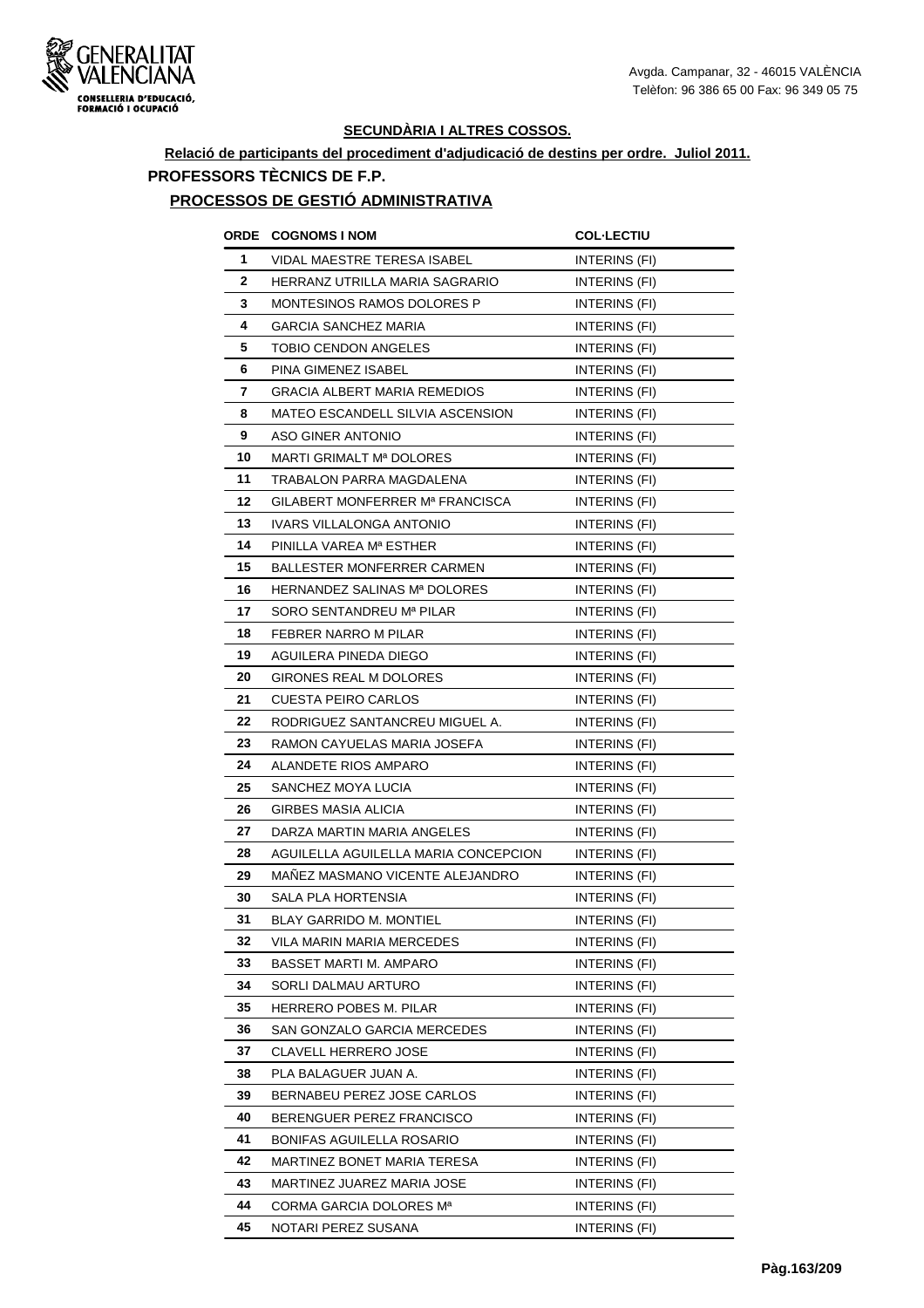

## **Relació de participants del procediment d'adjudicació de destins per ordre. Juliol 2011. PROFESSORS TÈCNICS DE F.P.**

#### **PROCESSOS DE GESTIÓ ADMINISTRATIVA**

| ORDE | <b>COGNOMS I NOM</b>              | <b>COL·LECTIU</b>    |
|------|-----------------------------------|----------------------|
| 46   | ARCON CALATAYUD JOSE MANUEL       | INTERINS (FI)        |
| 47   | SABARIEGO GARCIA JUAN ANTONIO     | <b>INTERINS (FI)</b> |
| 48   | NAVARRO MOLINA INMACULADA         | INTERINS (FI)        |
| 49   | RAMIREZ APARICI BEGOÑA            | INTERINS (FI)        |
| 50   | OLMOS SEGARRA LEONOR MARIA        | INTERINS (FI)        |
| 51   | BARRAQUET MARTI Mª ANGELES        | INTERINS (FI)        |
| 52   | ESCRIVA JOVER DOLORES             | INTERINS (FI)        |
| 53   | SIMON GODOY LUCIA                 | INTERINS (FI)        |
| 54   | LLORCA SELLES MARIA ROSA          | INTERINS (FI)        |
| 55   | NORTES HERNANDEZ JOSE JOAQUIN     | INTERINS (FI)        |
| 56   | <b>MACIAS ALONSO HELIODORA</b>    | INTERINS (FI)        |
| 57   | IRANZO MONTEAGUDO Mª TERESA       | INTERINS (FI)        |
| 58   | MELIA GRANELL Mª TERESA           | INTERINS (FI)        |
| 59   | TERUEL LOPEZ Mª ANGELES           | INTERINS (FI)        |
| 60   | ESCRIBANO IBAÑEZ GLORIA PRIMITIVA | INTERINS (FI)        |
| 61   | <b>CUPE BOKOKO FERNANDO</b>       | <b>INTERINS (FI)</b> |
| 62   | LLINARES IBOR DESAMPARADOS        | INTERINS (FI)        |
| 63   | ROSELL BOTELLA CARMINA EULALIA    | <b>INTERINS (FI)</b> |
| 64   | TERUEL LOPEZ FRANCISCA            | INTERINS (FI)        |
| 65   | SOLERA CANALES DIONISIA           | <b>INTERINS (FI)</b> |
| 66   | MONCHO PUIG Mª ROSARIO            | INTERINS (FI)        |
| 67   | <b>MOLTO GARCIA ANGEL</b>         | INTERINS (FI)        |
| 68   | LLORENS PARRENO FRANCISCO JOSE    | INTERINS (FI)        |
| 69   | MONFERRER FREIRE MARTA TERESA     | INTERINS (FI)        |
| 70   | PABLO GADEA MANUELA DESAMPARADOS  | INTERINS (FI)        |
| 71   | LOPEZ GARCIA GLORIA               | INTERINS (FI)        |
| 72   | GARCIA ESCRIVA MARIA INMACULADA   | INTERINS (FI)        |
| 73   | SANCHEZ SAFONT Mª REYES           | INTERINS (FI)        |
| 74   | SANCHO JULVE CRISTINA BEATRIZ     | INTERINS (FI)        |
| 75   | GARCIA SANCHEZ Mª AMPARO          | <b>INTERINS (FI)</b> |
| 76   | VALERO MARTINEZ MARIA PILAR       | INTERINS (FI)        |
| 77   | GARCIA FERRANDEZ LYDIA            | INTERINS (FI)        |
| 78   | <b>MAS ESCOLANO ANTONIO</b>       | INTERINS (FI)        |
| 79   | GOMEZ CANTO JOSE FRANCISCO        | INTERINS (FI)        |
| 80   | CASTELLO BARCELO ENRIQUE          | INTERINS (FI)        |
| 81   | BOLUDA BOTELLA NIEVES             | INTERINS (FI)        |
| 82   | CARBONELL ORTEGA JUAN JOSE        | INTERINS (FI)        |
| 83   | BATLLE VERTIZ JUAN ANTONIO        | INTERINS (FI)        |
| 84   | ROCA VIDAL NURIA                  | INTERINS (FI)        |
| 85   | <b>CHAVELI BERTO CARMEN</b>       | INTERINS (FI)        |
| 86   | CARRASCOSA SANCHEZ CRISTINA       | INTERINS (FI)        |
| 87   | ARCOS RODRIGUEZ BELEN             | INTERINS (FI)        |
| 88   | PASTOR ADAN Mª ANGELES            | INTERINS (FI)        |
| 89   | <b>GOMIS BALDOVI MONICA</b>       | INTERINS (FI)        |
| 90   | MORELL PIERA NATALIA              | INTERINS (FI)        |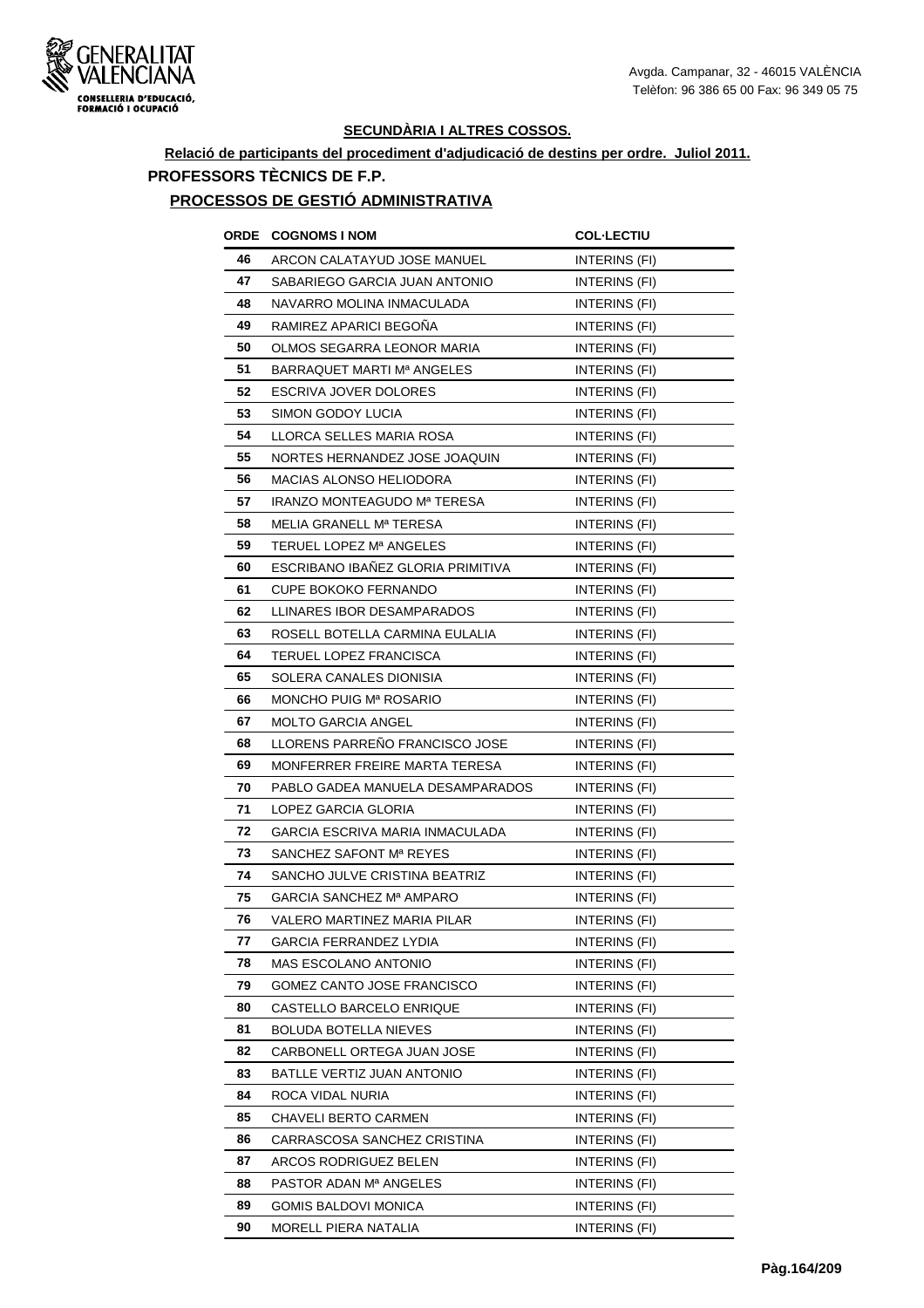

# **Relació de participants del procediment d'adjudicació de destins per ordre. Juliol 2011. PROFESSORS TÈCNICS DE F.P.**

#### **PROCESSOS DE GESTIÓ ADMINISTRATIVA**

| ORDE | <b>COGNOMS I NOM</b>                 | <b>COL-LECTIU</b>    |
|------|--------------------------------------|----------------------|
| 91   | VILLADA MARTIN MARIA DEL CARMEN      | INTERINS (FI)        |
| 92   | <b>GOMEZ SANCHIS RAFAEL</b>          | INTERINS (FI)        |
| 93   | <b>MARIN SANCHEZ MARIA TERESA</b>    | INTERINS (FI)        |
| 94   | MARCO GARCIA INMACULADA              | INTERINS (FI)        |
| 95   | PEREZ GIMENEZ ROSA MARIA             | INTERINS (FI)        |
| 96   | PENARROJA RODRIGUEZ SILVANA          | INTERINS (FI)        |
| 97   | <b>BUSTOS LOPEZ DAMIAN</b>           | INTERINS (FI)        |
| 98   | VALERO LATORRE MARTA                 | INTERINS (FI)        |
| 99   | VIDAL OLTRA ARANZAZU                 | <b>INTERINS (FI)</b> |
| 100  | <b>SANZ MICO VERONICA</b>            | INTERINS (FI)        |
| 101  | HOMPANERA TORRE MARIA CARMEN         | INTERINS (FI)        |
| 102  | AGUADO GOMEZ INMACULADA CONCEPCION   | INTERINS (FI)        |
| 103  | PRATS MARTINEZ CARLA                 | INTERINS (FI)        |
| 104  | CARBELLIDO SANCHEZ JULIO CESAR       | INTERINS (FI)        |
| 105  | <b>BLASCO JUAN MARIA CARMEN</b>      | INTERINS (FI)        |
| 106  | ALEGRE TORLA VICTORIA                | INTERINS (FI)        |
| 107  | LOPEZ PRIOR JUAN CARLOS              | INTERINS (FI)        |
| 108  | LAPARRA GALERA AMPARO                | INTERINS (FI)        |
| 109  | SHALABI BENAVENT YUSEF-JOSE          | INTERINS (FI)        |
| 110  | CASTELLO MARIA ASUNCION              | INTERINS (FI)        |
| 111  | <b>MENEU GAYA ESTHER</b>             | INTERINS (FI)        |
| 112  | <b>GREGORI MONTIEL JUAN PABLO</b>    | INTERINS (FI)        |
| 113  | LLOPIS MIRO MARIA DOLORES            | <b>INTERINS (FI)</b> |
| 114  | VIGO ROMEO ANA                       | INTERINS (FI)        |
| 115  | MARTINEZ GIMENEZ BERNARDO            | INTERINS (FI)        |
| 116  | MARTINEZ GARCIA ALICIA               | <b>INTERINS (FI)</b> |
| 117  | <b>MORENO GARCIA MARIA JESUS</b>     | INTERINS (FI)        |
| 118  | RICO GINER TRINIDAD                  | INTERINS (FI)        |
| 119  | SEGUI MAS DIANA MARIA                | INTERINS (FI)        |
| 120  | <b>CUARTERO MULET ALEJANDRO JOSE</b> | INTERINS (FI)        |
| 121  | MENERO SANCHO ESTHER                 | INTERINS (FI)        |
| 122  | DIAZ MONLEON Mª CARMEN               | INTERINS (FI)        |
| 123  | FERRUS GINER INMACULADA              | INTERINS (FI)        |
| 124  | CALONGE SEGOVIA ANA MARIA            | INTERINS (FI)        |
| 125  | TIMOR PERIS VICENTE JOSE             | INTERINS (FI)        |
| 126  | SANCHO LLINARES ANGEL                | INTERINS (FI)        |
| 127  | GUILLERMO MARTINEZ OSCAR             | INTERINS (FI)        |
| 128  | GARCIA DE ANGELA PEREZ FERNANDO      | INTERINS (FI)        |
| 129  | CABALLERO MINGARRO ALMUDENA          | INTERINS (FI)        |
| 130  | MURILLO MENGUAL EVA                  | <b>INTERINS (FI)</b> |
| 131  | SIMON CAUDET ANTONIO                 | INTERINS (FI)        |
| 132  | RIBES GREGORI FRANCISCA VICENTA      | INTERINS (FI)        |
| 133  | SERRANO ABELLAN MARIA JOSE           | INTERINS (FI)        |
| 134  | BRAVO GUTIERREZ ISABEL NATIVIDAD     | INTERINS (FI)        |
| 135  | PITARCH CASTELLO IGNACIO             | INTERINS (FI)        |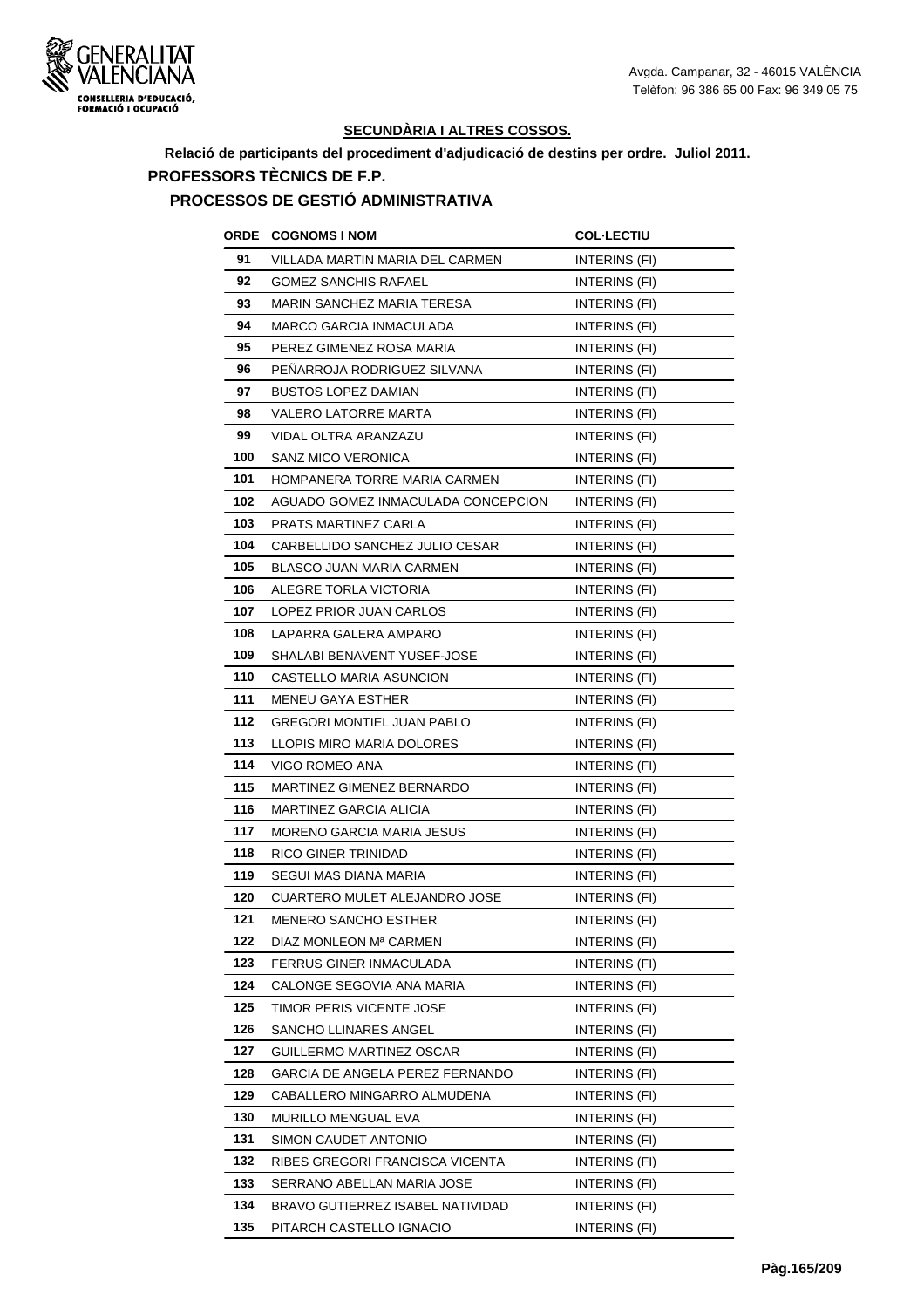

## **Relació de participants del procediment d'adjudicació de destins per ordre. Juliol 2011. PROFESSORS TÈCNICS DE F.P.**

#### **PROCESSOS DE GESTIÓ ADMINISTRATIVA**

| <b>ORDE</b> | <b>COGNOMS I NOM</b>                   | <b>COL-LECTIU</b>    |
|-------------|----------------------------------------|----------------------|
| 136         | PLAZA MARTINEZ JUAN ANTONIO            | INTERINS (FI)        |
| 137         | MARTINEZ ALFONSO JUAN                  | INTERINS (FI)        |
| 138         | <b>FUSTER OCHANDO LAURA</b>            | INTERINS (FI)        |
| 139         | CULEBRAS VAQUERIZO PEDRO JOSE          | INTERINS (FI)        |
| 140         | <b>GUARDIOLA RIPOLLES ISAAC</b>        | INTERINS (FI)        |
| 141         | <b>IBANEZ PANADERO MARIA ANGELES</b>   | INTERINS (FI)        |
| 142         | LOPEZ AGUILAR MAR                      | INTERINS (FI)        |
| 143         | LLORENS CALATAYUD ANA                  | INTERINS (FI)        |
| 144         | ESPI QUEVEDO ALEJANDRA PAOLA           | INTERINS (FI)        |
| 145         | <b>DOMINGO GARCIA INES</b>             | INTERINS (FI)        |
| 146         | FORMENT JUST VICENT                    | <b>INTERINS (FI)</b> |
| 147         | CAMILLERI MONTAGUD Mª OLGA             | INTERINS (FI)        |
| 148         | FRACES GISBERT SUSANA                  | INTERINS (FI)        |
| 149         | <b>SALA GARRIGUES MILAGRO</b>          | INTERINS (FI)        |
| 150         | DIAZ SANZ SALVADOR                     | <b>INTERINS (FI)</b> |
| 151         | <b>MONTANER LLOPIS EVA MARIA</b>       | INTERINS (FI)        |
| 152         | <b>MARTINEZ SEGURA MARCOS</b>          | INTERINS (FI)        |
| 153         | RASO VILLENA ROBERTO                   | INTERINS (FI)        |
| 154         | BLASCO FRAGA Mª CARMEN                 | INTERINS (FI)        |
| 155         | RIOS ALOS SONIA                        | INTERINS (FI)        |
| 156         | CATALA TODOLI NATIVIDAD                | INTERINS (FI)        |
| 157         | NAVARRO BRINES YOLANDA                 | INTERINS (FI)        |
| 158         | <b>GARCIA PELLICER MARIA FRANCISCA</b> | INTERINS (FI)        |
| 159         | <b>GARCIA ESCRICHE ANA MERCEDES</b>    | INTERINS (FI)        |

### **PRODUCCIÓ DE ARTS GRÀFIQUES**

| <b>ORDE</b>     | <b>COGNOMS I NOM</b>          | <b>COL-LECTIU</b> |
|-----------------|-------------------------------|-------------------|
| 1               | POZO GALVEZ Mª SANTOS         | INTERINS (FI)     |
| $\mathbf{2}$    | BARGONDIA FONTECHA CORAL      | INTERINS (FI)     |
| 3               | SARABIA ALVAREZ BEATRIZ       | INTERINS (FI)     |
| 4               | CANALES ZARAGOZA REMEDIOS     | INTERINS (FI)     |
| 5               | CASINO GARCIA MARIA BEATRIZ   | INTERINS (FI)     |
| 6               | MIÑONES OLIVEIRA MARIA JOSE   | INTERINS (FI)     |
| 7               | <b>MAROTO CANTERO BERNABE</b> | INTERINS (FI)     |
| 8               | LLUESMA MAS ERNESTO           | INTERINS (FI)     |
| 9               | TABERNER CHISVERT YOLANDA     | INTERINS (FI)     |
| 10              | BONONAD PLANCHA IMMACULADA    | INTERINS (FI)     |
| 11              | ALMELA FAS NOELIA             | INTERINS (FI)     |
| 12 <sup>°</sup> | <b>ILLESCAS NIEVES NURIA</b>  | INTERINS (FI)     |
| 13              | LLOPIS COTAINA VICENT         | INTERINS (FI)     |

## **PRODUCCIÓ TÈXTIL I TRACTAMENTS FISICOQUÍMICS**

| ORDE COGNOMS INOM        | <b>COL-LECTIU</b> |
|--------------------------|-------------------|
| PEIDRO SEMPERE MªDEL MAR | INTERINS (FI)     |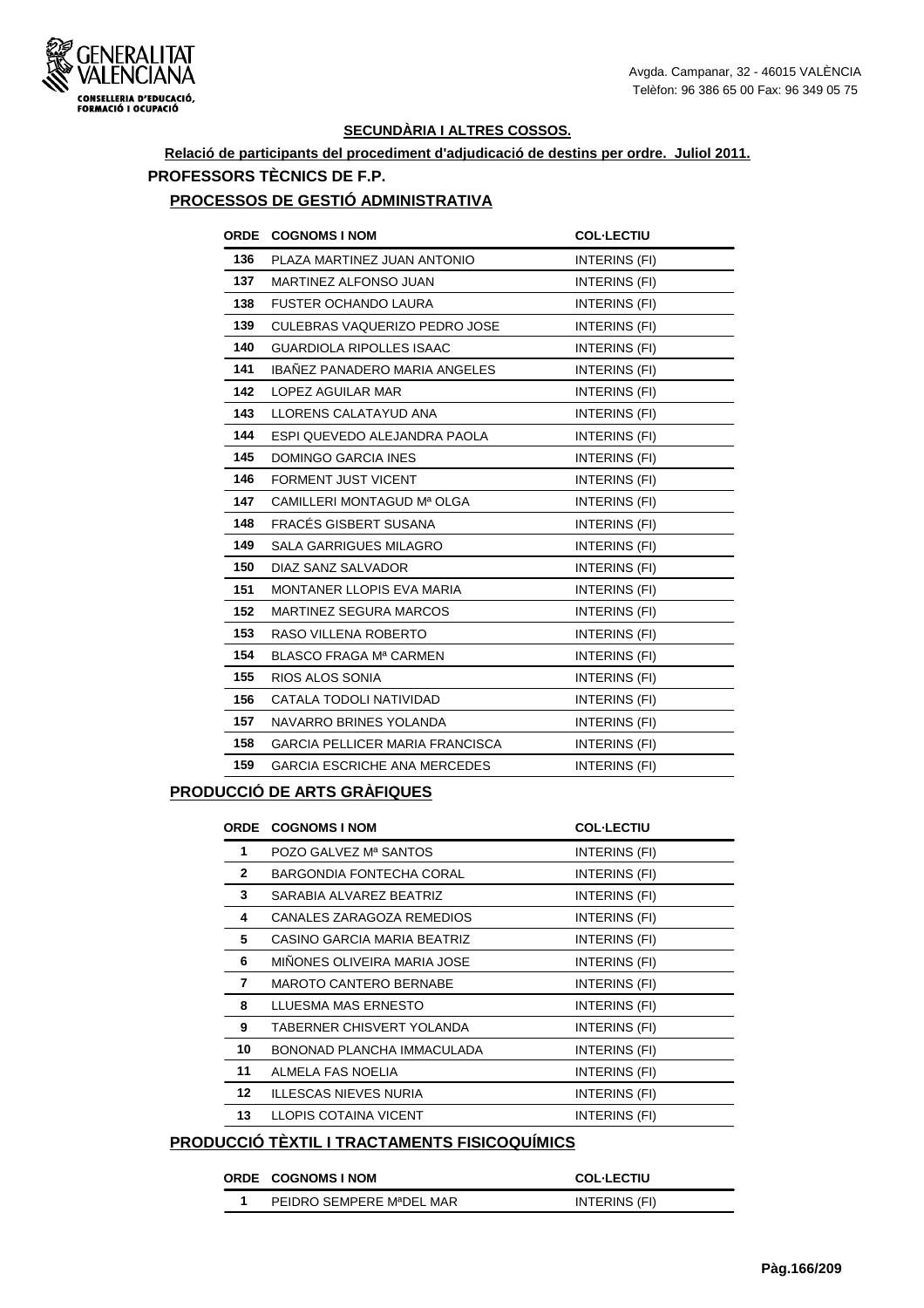

# **Relació de participants del procediment d'adjudicació de destins per ordre. Juliol 2011. PROFESSORS TÈCNICS DE F.P.**

# **SERVEIS A LA COMUNITAT**

| ORDE         | <b>COGNOMS I NOM</b>              | <b>COL-LECTIU</b>    |
|--------------|-----------------------------------|----------------------|
| 1            | FERNANDEZ CUESTA ANA MARIA        | INTERINS (FI)        |
| $\mathbf{2}$ | MORANT PINEDA M. JESUS            | INTERINS (FI)        |
| 3            | JUAN AIBAL MARIA DEL MAR          | INTERINS (FI)        |
| 4            | JUAN AIBAL MARIA ISABEL           | INTERINS (FI)        |
| 5            | GIMENEZ MEDEL Mª LUISA            | INTERINS (FI)        |
| 6            | PERONA CERVERA Mª AMPARO          | INTERINS (FI)        |
| 7            | CUCARELLA COLLADO Mª DOLORES      | INTERINS (FI)        |
| 8            | ALBERT VIDAL HILDA                | INTERINS (FI)        |
| 9            | CORTES DOMINGUEZ MONICA           | INTERINS (FI)        |
| 10           | MORENO MARTI MARIA ASUNCION       | INTERINS (FI)        |
| 11           | ROSA FEMENIA MARÍA DEL PILAR      | INTERINS (FI)        |
| 12           | RE DUATO M <sup>a</sup> CARMEN    | INTERINS (FI)        |
| 13           | VILA PEDRO ELODIA DELIA           | INTERINS (FI)        |
| 14           | ROGER DOLS IRENE                  | INTERINS (FI)        |
| 15           | ESTRADA GIMENEZ JOSEP BENJAMI     | INTERINS (FI)        |
| 16           | ORTIZ FERNANDEZ VICTORIA          | INTERINS (FI)        |
| 17           | ESCUDERO GARCIA CONCEPCION        | INTERINS (FI)        |
| 18           | SANCHEZ MARTINEZ Mª CARMEN        | INTERINS (FI)        |
| 19           | <b>VIDAL ALMENDROS ANA ISABEL</b> | INTERINS (FI)        |
| 20           | PEREZ FILIU MARI CARMEN           | INTERINS (FI)        |
| 21           | POVEDA BOJ ANA MARIA              | INTERINS (FI)        |
| 22           | MARTINEZ DIEZ MARIA               | INTERINS (FI)        |
| 23           | GONZALEZ CAÑIBANO MARIA TERESA    | INTERINS (FI)        |
| 24           | PLANES MORENO MARIA JOSE          | INTERINS (FI)        |
| 25           | ALBEROLA CANDELA ALBERTO          | INTERINS (FI)        |
| 26           | TORRES GUINOT MARIA DEL CARMEN    | <b>INTERINS (FI)</b> |
| 27           | <b>GARCIA MOLINA LOURDES</b>      | INTERINS (FI)        |
| 28           | RODRIGUEZ DIAZ REBECA             | INTERINS (FI)        |
| 29           | PLANELLES FERNANDEZ BEATRIZ MARIA | INTERINS (FI)        |
| 30           | GARCIA ESPINOSA MARIA SOLEDAD     | INTERINS (FI)        |
| 31           | IZQUIERDO ESCUDERO MARIA JESUS    | INTERINS (FI)        |
| 32           | POVEDA NAVARRO MARIA DESAMPARADOS | INTERINS (FI)        |
| 33           | PALOP LOPEZ INMACULADA            | INTERINS (FI)        |
| 34           | <b>BENAGES GIMENO MARIA JOSE</b>  | INTERINS (FI)        |
| 35           | PEREZ BADENES GUILLERMO           | INTERINS (FI)        |
| 36           | MARQUEZ TORROBA FAUSTINO          | INTERINS (FI)        |
| 37           | LOPEZ GOMEZ ALBA                  | INTERINS (FI)        |
| 38           | MOLINA MARTINEZ MARIA             | INTERINS (FI)        |
| 39           | AHMAD AMIN GARRIDO RAMZI          | INTERINS (FI)        |
| 40           | MINANA BACA MARIA SUSANA          | INTERINS (FI)        |
| 41           | DIEZ SORIANO VICENTE              | INTERINS (FI)        |
| 42           | FERRANDO GOZALBES MARIA CARMEN    | INTERINS (FI)        |
| 43           | RODRIGUEZ COYA SONIA              | INTERINS (FI)        |
| 44           | FERNANDEZ RUIZ ISABEL MARIA       | INTERINS (FI)        |
| 45           | MEROÑO TORNEL JESUS               | INTERINS (FI)        |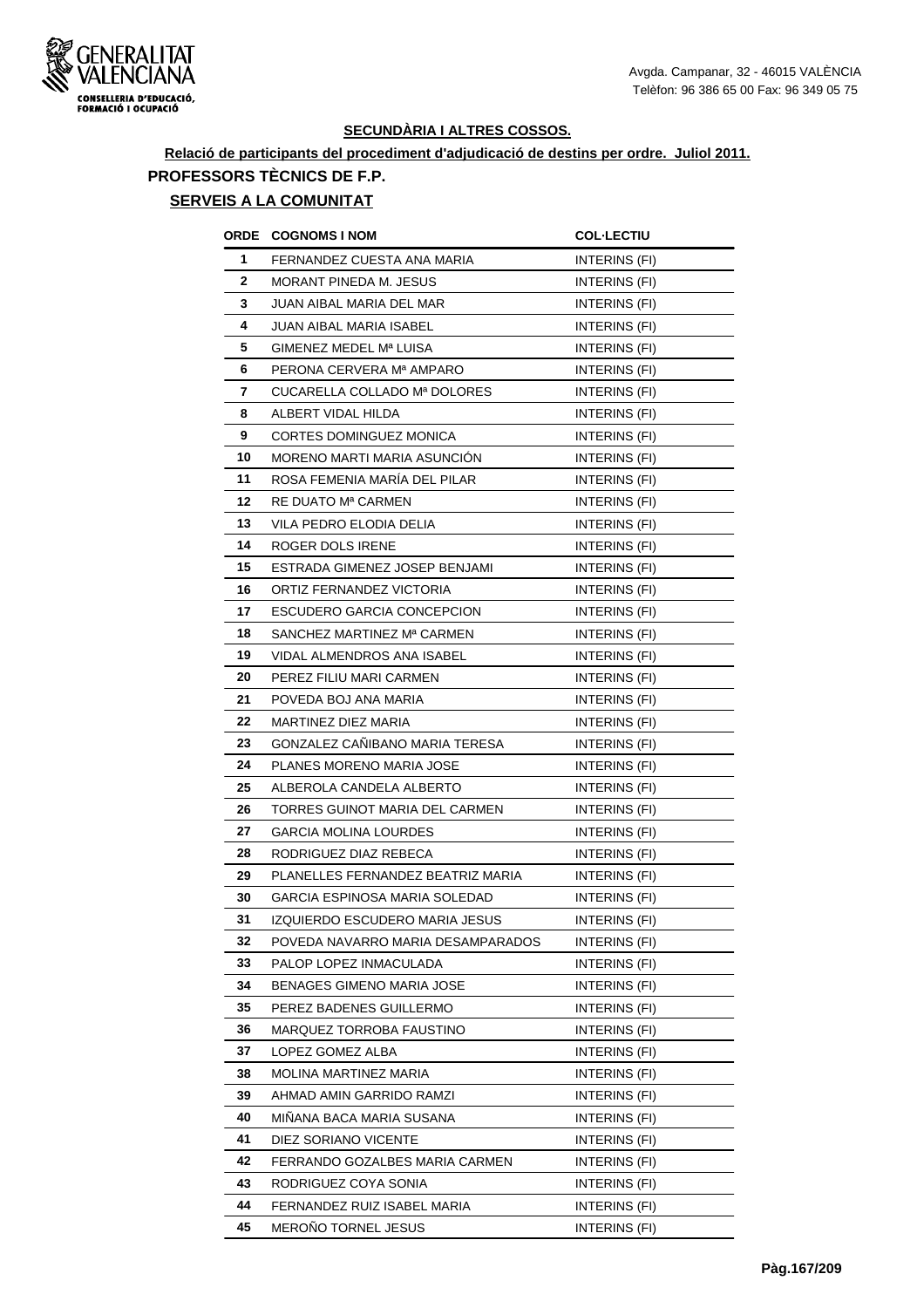

# **Relació de participants del procediment d'adjudicació de destins per ordre. Juliol 2011. PROFESSORS TÈCNICS DE F.P.**

## **SERVEIS A LA COMUNITAT**

| <b>ORDE</b> | <b>COGNOMS I NOM</b>               | <b>COL-LECTIU</b> |
|-------------|------------------------------------|-------------------|
| 46          | GARCERA SERRANO MARIA DESAMPARADOS | INTERINS (FI)     |
| 47          | CIVERA PLANELLES SILVIA            | INTERINS (FI)     |
| 48          | MARTINEZ MARTINEZ MARIA ELENA      | INTERINS (FI)     |
| 49          | <b>BALDOVI MULET CARMEN ISABEL</b> | INTERINS (FI)     |
| 50          | <b>LEON SANCHEZ MERCEDES</b>       | INTERINS (FI)     |
| 51          | <b>JIMENEZ ABELLAN ESTHER</b>      | INTERINS (FI)     |
| 52          | MUÑOZ PASCUAL MARIA DEL CARMEN     | INTERINS (FI)     |
| 53          | RUIZ PEREZ SILVIA                  | INTERINS (FI)     |
| 54          | GIL LERENA MARIA ROSA              | INTERINS (FI)     |
| 55          | FAJARDO BARBA MARIA CARMEN         | INTERINS (FI)     |
| 56          | CANOVAS GONZALEZ CATALINA          | INTERINS (FI)     |
| 57          | <b>GARRES AGUILAR ALICIA</b>       | INTERINS (FI)     |
| 58          | SAEZ RIQUELME JULIA ELENA          | INTERINS (FI)     |
| 59          | ABELLAN PEREZ MARIA CARMEN         | INTERINS (FI)     |
| 60          | SOLANA PEREZ MARIA YOLANDA         | INTERINS (FI)     |
| 61          | SOSPEDRA IBORRA CLARA ISABEL       | INTERINS (FI)     |
| 62          | MARTINEZ RODRIGUEZ HEIDI TERESA    | INTERINS (FI)     |
| 63          | VALERO MORILLO MARIA ANGELES       | INTERINS (FI)     |

## **SERVEIS DE RESTAURACIÓ**

| <b>ORDE</b>  | <b>COGNOMS I NOM</b>                  | <b>COL-LECTIU</b> |
|--------------|---------------------------------------|-------------------|
| 1            | SAEZ SERRANO ANA MARIA                | INTERINS (FI)     |
| $\mathbf{2}$ | <b>GUARDIOLA LLINARES BEATRIZ</b>     | INTERINS (FI)     |
| 3            | CHAZARRA TALENS MARIA CRISTINA        | INTERINS (FI)     |
| 4            | DELORME JACQUES                       | INTERINS (FI)     |
| 5            | ZAMMIT CHICO DE GUZMAN FRANCISCO JOSE | INTERINS (FI)     |
| 6            | PANACH MOLINA JORGE JUAN              | INTERINS (FI)     |
| 7            | ASENCIO PEREZ TATIANA                 | INTERINS (FI)     |
| 8            | <b>MAINZ ROIG CRISTINA</b>            | INTERINS (FI)     |
| 9            | AVILA CANO CARMELO RAFAEL             | INTERINS (FI)     |
| 10           | NIGUEZ PERTUSA M. DOLORES             | INTERINS (FI)     |
| 11           | <b>GIMENO GUILLAMON EVA MARIA</b>     | INTERINS (FI)     |
| $12 \,$      | <b>TRAVER RODRIGO DAVID</b>           | INTERINS (FI)     |
| 13           | <b>VIDAL ALMENDROS MIGUEL ANGEL</b>   | INTERINS (FI)     |
| 14           | <b>FAUBELL GAVARA REYES</b>           | INTERINS (FI)     |
| 15           | GALERA BREVIA GEORGINA                | INTERINS (FI)     |
| 16           | HERRERO LARIO JORGE JAVIER            | INTERINS (FI)     |
| 17           | LUNA TENA JUAN                        | INTERINS (FI)     |
| 18           | MATA GONZALEZ JESÚS                   | INTERINS (FI)     |
| 19           | RAMIREZ LLORIA ANA EUGENIA            | INTERINS (FI)     |
| 20           | RIBES TORREGROSA JOSE PEDRO           | INTERINS (FI)     |
| 21           | MECHÓ MARTINEZ RAUL                   | INTERINS (FI)     |
| 22           | SILVESTRE RAMOS MARIA AUXILIADORA     | INTERINS (FI)     |
| 23           | <b>RAMO TENA JAVIER</b>               | INTERINS (FI)     |
| 24           | <b>GARCIA URIOS LAURA</b>             | INTERINS (FI)     |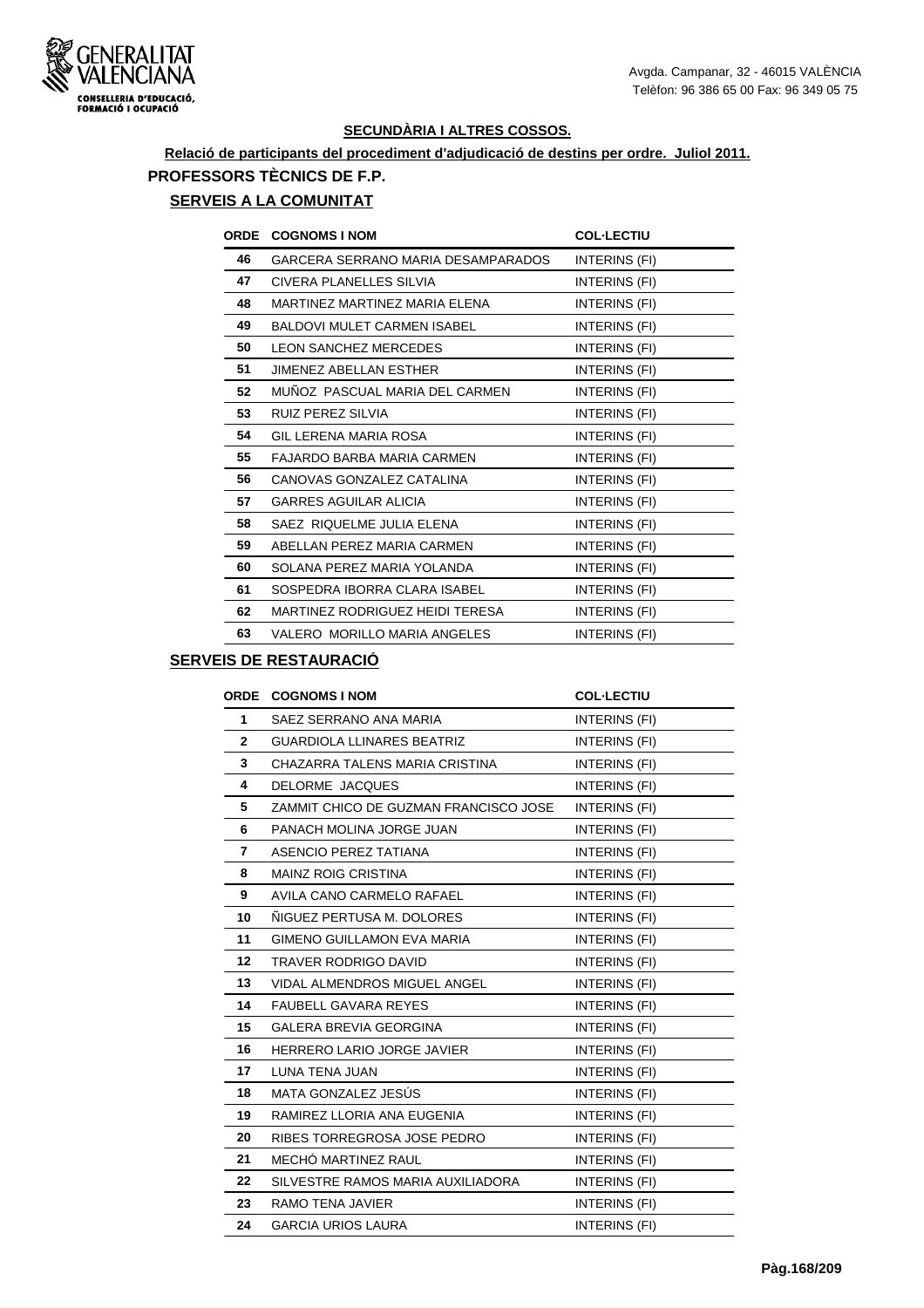

# **Relació de participants del procediment d'adjudicació de destins per ordre. Juliol 2011. PROFESSORS TÈCNICS DE F.P.**

# **SERVEIS DE RESTAURACIÓ**

| <b>ORDE</b> | <b>COGNOMS I NOM</b>              | <b>COL-LECTIU</b> |
|-------------|-----------------------------------|-------------------|
| 25          | <b>SAN MILLAN SANCHEZ JAVIER</b>  | INTERINS (FI)     |
| 26          | <b>GONZALEZ IVAÑEZ PABLO</b>      | INTERINS (FI)     |
| 27          | MENASALVAS LADRON OLIVIA          | INTERINS (FI)     |
| 28          | <b>MORA MORA SILVIA</b>           | INTERINS (FI)     |
| 29          | <b>MARTINEZ NAVAS MARI CARMEN</b> | INTERINS (FI)     |
| 30          | MARTINEZ AIX M. CARMEN            | INTERINS (FI)     |
| 31          | SÁNCHEZ SEPULCRE MARÍA DE LA LUZ  | INTERINS (FI)     |
| 32          | POVEDA SEBASTIAN ELENA            | INTERINS (FI)     |
| 33          | SÁNCHEZ RODRÍGUEZ MARIA DOLORES   | INTERINS (FI)     |
| 34          | PEREZ BENITO MANUEL               | INTERINS (FI)     |
| 35          | LOPEZ ORTIZ RAMON                 | INTERINS (FI)     |
| 36          | ABELLAN CAPILLA ANA ESTER         | INTERINS (FI)     |
| 37          | ROGGEN ESCODA CARLA               | INTERINS (FI)     |

#### **SISTEMES I APLICACIONS INFORMÀTIQUES**

| ORDE         | <b>COGNOMS I NOM</b>             | <b>COL-LECTIU</b>    |
|--------------|----------------------------------|----------------------|
| 1            | NIETO HERNANDEZ CAROLINA         | INTERINS (FI)        |
| $\mathbf{2}$ | VALDIVIA RAYO MARIA PILAR        | INTERINS (FI)        |
| 3            | MUÑOZ LLORET ISABEL              | INTERINS (FI)        |
| 4            | LLINARES VAELLO GASPAR           | INTERINS (FI)        |
| 5            | RONDA SANTAPAU FRANCISCA         | INTERINS (FI)        |
| 6            | MAYOR SOLER ROSA M.              | INTERINS (FI)        |
| 7            | CUCO LLACER Mª JOSE              | INTERINS (FI)        |
| 8            | VAELLO LOPEZ IGNACIO             | INTERINS (FI)        |
| 9            | <b>GARCIA MUÑOZ JORGE</b>        | INTERINS (FI)        |
| 10           | GOMEZ HERNANDEZ FCO. JAVIER      | <b>INTERINS (FI)</b> |
| 11           | DEL BARRIO DE LA FUENTE VERONICA | INTERINS (FI)        |
| 12           | OCTAVIO QUEROL MARCOS ANTONIO    | INTERINS (FI)        |
| 13           | LLORET RUIZ MANUEL               | INTERINS (FI)        |
| 14           | MULA GARCIA ANA MARIA            | INTERINS (FI)        |
| 15           | USO TARRAZON ALICIA              | INTERINS (FI)        |
| 16           | <b>GRAS LOPEZ JOSE MANUEL</b>    | <b>INTERINS (FI)</b> |
| 17           | ALVARADO PRIETO OSCAR-ALEJANDRO  | INTERINS (FI)        |
| 18           | GARCERA PIQUER GRACIA TERESA     | INTERINS (FI)        |
| 19           | RUBIO MOLINA JUAN                | INTERINS (FI)        |
| 20           | SANCHEZ CABRERA HERMINIA         | <b>INTERINS (FI)</b> |
| 21           | ALONSO BOILS PASCUAL JAIME       | INTERINS (FI)        |
| 22           | BECERRA BLANCO ROQUE JESUS       | INTERINS (FI)        |
| 23           | BELENGUER MARTINEZ INMACULADA    | INTERINS (FI)        |
| 24           | <b>BERNABEU GOMEZ ROBERTO</b>    | INTERINS (FI)        |
| 25           | <b>MOYA MATA JESUS</b>           | INTERINS (FI)        |
| 26           | <b>BLANCO VEGA JOSE ELVIRO</b>   | INTERINS (FI)        |
| 27           | <b>CALATAYUD GINER DANIEL</b>    | <b>INTERINS (FI)</b> |
| 28           | FERRANDIS MOSCARDO TOMAS         | <b>INTERINS (FI)</b> |
| 29           | <b>FERRER ARQUES EDUARDO</b>     | INTERINS (FI)        |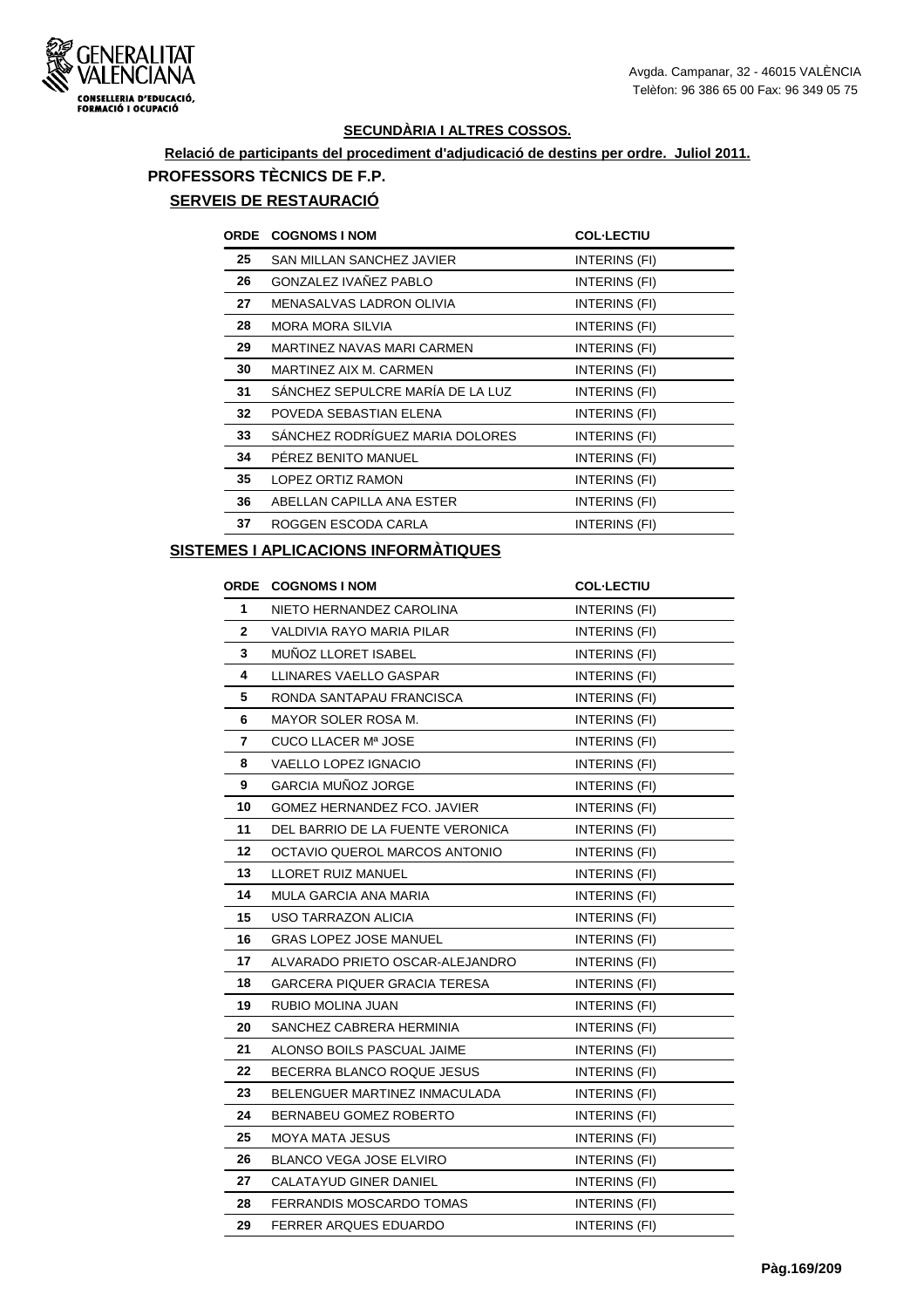

## **Relació de participants del procediment d'adjudicació de destins per ordre. Juliol 2011. PROFESSORS TÈCNICS DE F.P.**

#### **SISTEMES I APLICACIONS INFORMÀTIQUES**

| ORDE | <b>COGNOMS I NOM</b>            | <b>COL·LECTIU</b>    |
|------|---------------------------------|----------------------|
| 30   | <b>GARCIA BONIFAZ LUIS</b>      | INTERINS (FI)        |
| 31   | GARCIA MARHUENDA DANIEL         | INTERINS (FI)        |
| 32   | LALLANA GARCIA JULIA            | INTERINS (FI)        |
| 33   | LLORENS PASCUAL VICENTE         | INTERINS (FI)        |
| 34   | CAPILLA ALONSO ANTONIO          | INTERINS (FI)        |
| 35   | <b>GONZALEZ ARACIL JOSE</b>     | INTERINS (FI)        |
| 36   | LUCAS CLEMENTE FRANCISCO CARLOS | INTERINS (FI)        |
| 37   | ESCLAPES JOVER CARLOS ALBERTO   | INTERINS (FI)        |
| 38   | VALERO GONZALEZ JUAN CARLOS     | INTERINS (FI)        |
| 39   | ORTIZ AGUDO SERGIO              | INTERINS (FI)        |
| 40   | NAVARRO PINA MARINA             | INTERINS (FI)        |
| 41   | JIMENEZ GARCIA OSCAR            | INTERINS (FI)        |
| 42   | <b>GIRBES RIBES JOSEP</b>       | INTERINS (FI)        |
| 43   | LEIROS OTERO MARCOS TOMAS       | INTERINS (FI)        |
| 44   | MOROÑO MARTINEZ DANIEL          | <b>INTERINS (FI)</b> |
| 45   | MUNOZ RUBIO JOSE FEDERICO       | <b>INTERINS (FI)</b> |
| 46   | SANCHEZ BALAGUER DAVID          | INTERINS (FI)        |
| 47   | ESTEVE BENET MONICA             | INTERINS (FI)        |
| 48   | <b>BROTONS GIL VERÓNICA</b>     | INTERINS (FI)        |
| 49   | RUIZ LIEBANA ESTRELLA           | INTERINS (FI)        |
| 50   | GARCIA TARIN DIEGO              | INTERINS (FI)        |
| 51   | MIRALLES PASTOR ISAAC           | INTERINS (FI)        |
| 52   | <b>VERCET TORMO PABLO</b>       | INTERINS (FI)        |
| 53   | FONS GUIJARRO JUSTO ANGEL       | INTERINS (FI)        |
| 54   | <b>GARCIA GARCIA RAUL</b>       | INTERINS (FI)        |
| 55   | PEREZ LOPEZ ALFONSO JUAN        | <b>INTERINS (FI)</b> |
| 56   | GONZALEZ ANDRADA ANTONIO        | INTERINS (FI)        |
| 57   | NDONGO TOMAS MARIA LUISA        | INTERINS (FI)        |
| 58   | ARAVID MARTIN MARIA ROSA        | INTERINS (FI)        |
| 59   | <b>GARCIA LLORCA ALEJANDRO</b>  | INTERINS (FI)        |
| 60   | GONZALEZ CAVERO FCO DE ASIS     | INTERINS (FI)        |
| 61   | OLTRA ORENGO ALFREDO            | INTERINS (FI)        |
| 62   | SANCHIS GANDIA MIGUEL ANGEL     | INTERINS (FI)        |
| 63   | <b>MADRIGAL LOSA MANUEL</b>     | INTERINS (FI)        |
| 64   | ESCRIVA MONCHO JOSE MANUEL      | INTERINS (FI)        |
| 65   | GOMEZ VICENTE JUAN CARLOS       | INTERINS (FI)        |
| 66   | UNGRIA HERNANDO EMILIO          | INTERINS (FI)        |
| 67   | MILLAN BELDA CARLOS             | INTERINS (FI)        |
| 68   | VIDAL SEMPER RAFAEL             | INTERINS (FI)        |
| 69   | MANZANEQUE JUAN LLUIS           | INTERINS (FI)        |
| 70   | SANCHEZ MOLINA MIGUEL           | INTERINS (FI)        |
| 71   | CRESPO JORDA JOSEP DAVID        | INTERINS (FI)        |
| 72   | GALINDO GARCIA OSCAR            | INTERINS (FI)        |
| 73   | PINA DESFILIS DANIEL            | INTERINS (FI)        |
| 74   | GORRIZ BELERT MANUEL            | INTERINS (FI)        |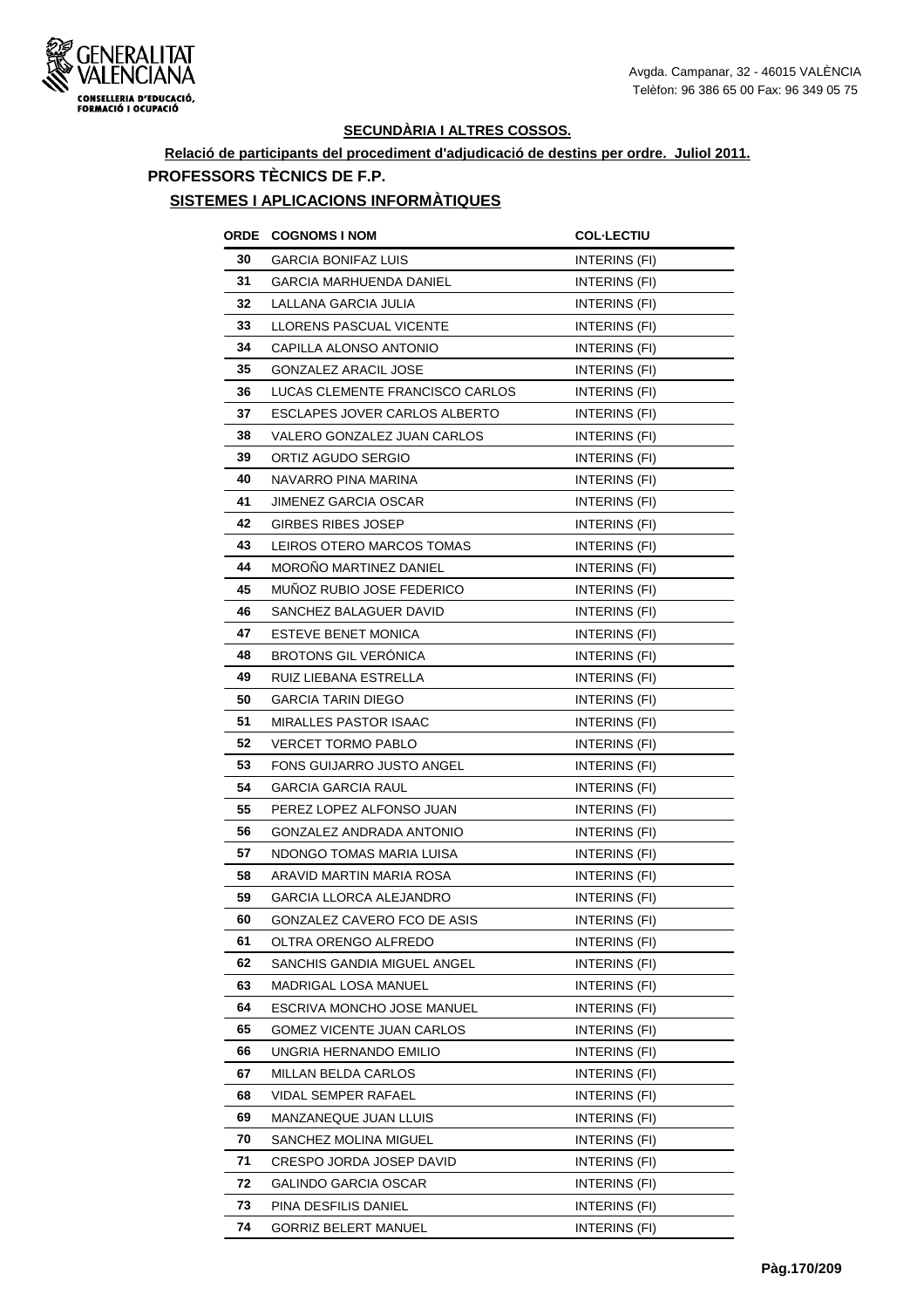

## **Relació de participants del procediment d'adjudicació de destins per ordre. Juliol 2011. PROFESSORS TÈCNICS DE F.P.**

#### **SISTEMES I APLICACIONS INFORMÀTIQUES**

| <b>ORDE</b> | <b>COGNOMS I NOM</b>             | <b>COL-LECTIU</b> |
|-------------|----------------------------------|-------------------|
| 75          | FERRER BALLESTER OSCAR           | INTERINS (FI)     |
| 76          | <b>MARCO BOIX VICTOR</b>         | INTERINS (FI)     |
| 77          | <b>ORTI MONTON JESUS</b>         | INTERINS (FI)     |
| 78          | PEINADO VILLANUEVA MANUEL        | INTERINS (FI)     |
| 79          | HERRERA PEREZ FRANCISCO JAVIER   | INTERINS (FI)     |
| 80          | RUIZ BUYOLO MARC                 | INTERINS (FI)     |
| 81          | PEREZ PUIG SAUL                  | INTERINS (FI)     |
| 82          | APARICI LOPEZ JOSE MARIA         | INTERINS (FI)     |
| 83          | TORTOSA LORENZO VICENT PAVEL     | INTERINS (FI)     |
| 84          | <b>VIDAL MORENO MIQUEL</b>       | INTERINS (FI)     |
| 85          | <b>GOMEZ SERRA CELIA</b>         | INTERINS (FI)     |
| 86          | <b>MAS CANDELA DANIEL CARLOS</b> | INTERINS (FI)     |

#### **SOLDADURA**

| <b>ORDE</b>     | <b>COGNOMS I NOM</b>             | <b>COL-LECTIU</b> |
|-----------------|----------------------------------|-------------------|
| 1               | LAHUERTA CINTAS JUAN             | INTERINS (FI)     |
| $\mathbf{2}$    | SENDRA CALATAYUD VICENT          | INTERINS (FI)     |
| 3               | HERNANDEZ CAMARA EMILIO          | INTERINS (FI)     |
| 4               | SALINAS FERNANDEZ LUIS           | INTERINS (FI)     |
| 5               | RODRIGUEZ ZAYAS FRANCISCO JAVIER | INTERINS (FI)     |
| 6               | PEÑA RIPOLLES JUAN MANUEL        | INTERINS (FI)     |
| 7               | LOPEZ ALBALADEJO RAMON           | INTERINS (FI)     |
| 8               | FEMENIA LOPEZ FEDERICO           | INTERINS (FI)     |
| 9               | GIMENO CASTELLAR JOSE MIGUEL     | INTERINS (FI)     |
| 10              | TEJADO VILLAJOS JUAN FCO         | INTERINS (FI)     |
| 11              | <b>GARRIGUES COMES RAMON</b>     | INTERINS (FI)     |
| 12 <sup>°</sup> | VILLAR GUILLOT JUAN IGNACIO      | INTERINS (FI)     |
| 13              | <b>BERNAD GUERRERO CRISTINA</b>  | INTERINS (FI)     |
| 14              | <b>COSTA FALCO AGUSTIN</b>       | INTERINS (FI)     |
| 15              | GISBERT PEREZ GEORGINA MARIA     | INTERINS (FI)     |

## **TÈCNIQUES I PROCEDIMENTS D'IMATGE I SO**

|              | <b>ORDE COGNOMS INOM</b>       | <b>COL-LECTIU</b> |
|--------------|--------------------------------|-------------------|
| 1            | ESCOLANO ZAMORANO Mª SOLEDAD   | INTERINS (FI)     |
| $\mathbf{2}$ | PI APARICI SALVADOR            | INTERINS (FI)     |
| 3            | RUIZ CORDERO MARIA RAQUEL      | INTERINS (FI)     |
| 4            | CARUANA VAÑO JOSE IGNACIO      | INTERINS (FI)     |
| 5            | LOZANO MASERES RICARDO         | INTERINS (FI)     |
| 6            | TUSET DE CORDOBA JOSE RAMON    | INTERINS (FI)     |
| 7            | ALIAGA BELTRAN JOAQUINA ELVIRA | INTERINS (FI)     |
| 8            | SANCHEZ GARCIA PILAR           | INTERINS (FI)     |
| 9            | FERNANDEZ CASTILLO Mª NIEVES   | INTERINS (FI)     |
| 10           | CARDONA GARCIA RAFAEL          | INTERINS (FI)     |
| 11           | <b>ESPI IVARS MARTA</b>        | INTERINS (FI)     |
| 12           | <b>GRACIA FERNANDEZ ANA</b>    | INTERINS (FI)     |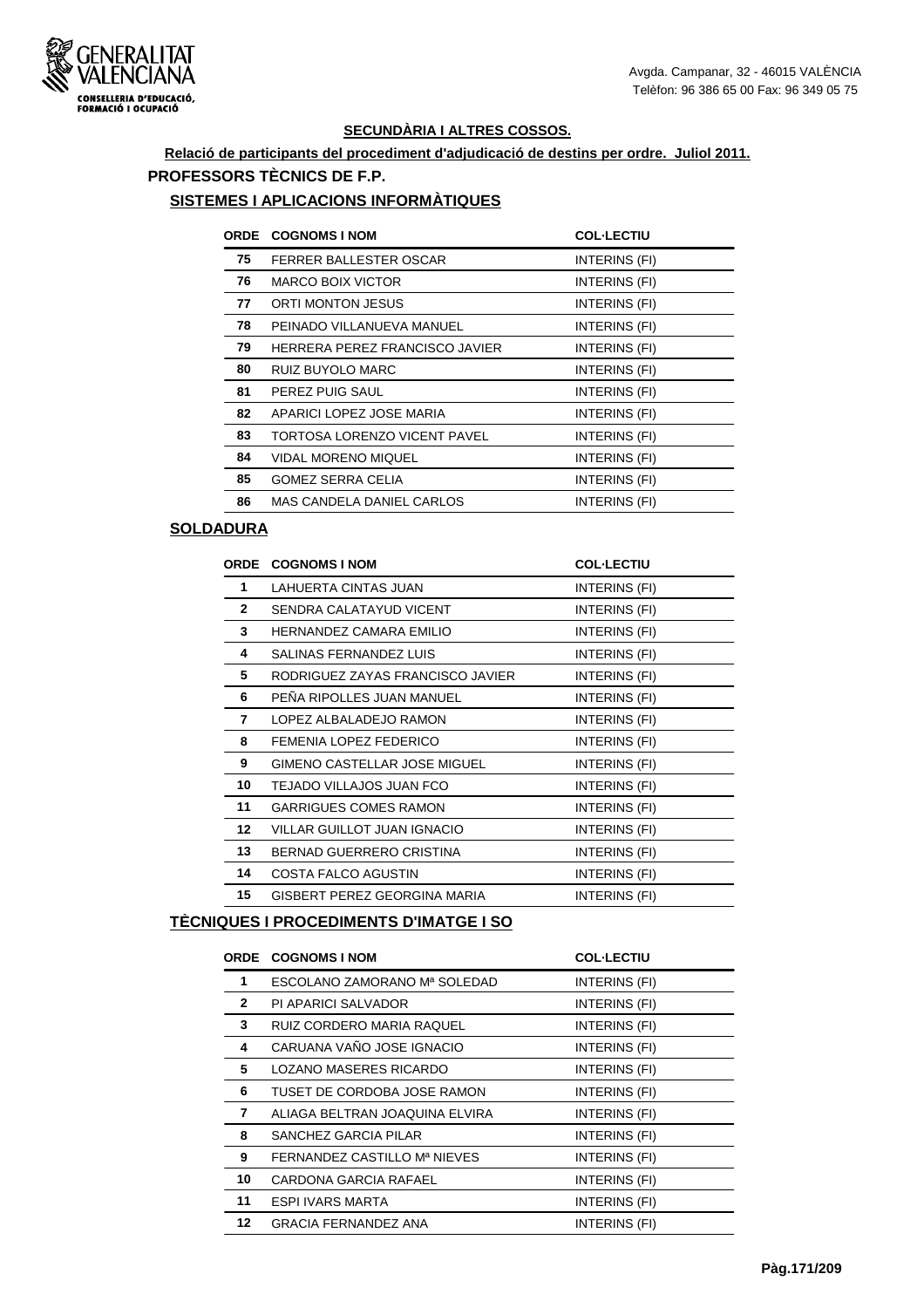

## **Relació de participants del procediment d'adjudicació de destins per ordre. Juliol 2011. PROFESSORS TÈCNICS DE F.P.**

#### **TÈCNIQUES I PROCEDIMENTS D'IMATGE I SO**

| <b>ORDE</b> | <b>COGNOMS I NOM</b>                 | <b>COL-LECTIU</b> |
|-------------|--------------------------------------|-------------------|
| 13          | <b>MATA OROVAL OSCAR</b>             | INTERINS (FI)     |
| 14          | ARRIERO HURTADO ROCIO                | INTERINS (FI)     |
| 15          | <b>BUIL NAVARRO ELENA</b>            | INTERINS (FI)     |
| 16          | <b>CORTELL RUIZ FRANCISCO JAVIER</b> | INTERINS (FI)     |
| 17          | PEREZ FERRANDO ANIBAL                | INTERINS (FI)     |
| 18          | LORCA VALDEOLIVAS ALBERTO            | INTERINS (FI)     |
| 19          | <b>MARTINEZ POYATOS ROCIO</b>        | INTERINS (FI)     |
| 20          | ADSUARA BARRIERAS VANESA             | INTERINS (FI)     |
| 21          | <b>GIMENO BELTRAN RUT</b>            | INTERINS (FI)     |
| 22          | PALAU FERRER EMMA                    | INTERINS (FI)     |
| 23          | <b>GRAS MARTINEZ BLANCA</b>          | INTERINS (FI)     |
| 24          | <b>GRAU MESTRE ANA</b>               | INTERINS (FI)     |
| 25          | <b>GURILLO JORDA MARCOS</b>          | INTERINS (FI)     |
| 26          | MARTINEZ NAVARRO YOLANDA             | INTERINS (FI)     |
| 27          | ASENSI FORES ALEJANDRO               | INTERINS (FI)     |
| 28          | <b>ISACH CARDOS CARLOS</b>           | INTERINS (FI)     |
| 29          | GRAU MUÑOZ BEGOÑA                    | INTERINS (FI)     |
| 30          | RIBES HUERTAS ANA                    | INTERINS (FI)     |
|             | $\sim$                               |                   |

## **PROFESSORS DE MÚSICA I ARTS ESCÈNIQUES**

#### **ARPA**

|   | <b>ORDE COGNOMS INOM</b> | <b>COL-LECTIU</b> |
|---|--------------------------|-------------------|
|   | JUNQUERA ACIEN NOELIA    | INTERINS (FI)     |
|   | OLIVERT FERRANDO GEMA    | INTERINS (FI)     |
| 3 | OTERO FERNANDEZ ALFREDO  | INTERINS (FI)     |

#### **CANT**

|                | ORDE COGNOMS I NOM           | <b>COL-LECTIU</b> |
|----------------|------------------------------|-------------------|
| 1              | <b>RUIZ JOVER CONCEPCION</b> | INTERINS (FI)     |
| $\overline{2}$ | SOBILS GOMIS DORA            | INTERINS (FI)     |
| 3              | ROIG ALBIOL GEMMA            | INTERINS (FI)     |
| 4              | MATAS CRUZ Mª PILAR          | INTERINS (FI)     |
| 5              | DELGADO FERNANDEZ DOLORES    | INTERINS (FI)     |
| 6              | FERNANDEZ MILLAN PILAR       | INTERINS (FI)     |
| 7              | BOTELLA MIRA ASUNCION        | INTERINS (FI)     |
| 8              | ORTEGA SANCHEZ INOCENCIA     | INTERINS (FI)     |
| 9              | MARTINEZ GARZON Mª CRISTINA  | INTERINS (FI)     |
| 10             | GIRONA RUIZ Mª TERESA        | INTERINS (FI)     |

#### **CLARINET**

|              | <b>ORDE COGNOMS I NOM</b>            | <b>COL-LECTIU</b> |
|--------------|--------------------------------------|-------------------|
| 1            | SANCHEZ-GUIJALDO MANZANEQUE FERNANDO | INTERINS (FI)     |
| $\mathbf{2}$ | FERRANDEZ PENALVA JOSE JOAQUIN       | INTERINS (FI)     |
| 3            | NAVARRO VALERO SALVADOR              | INTERINS (FI)     |
| 4            | <b>FERRER MONTESINOS ERNESTO</b>     | INTERINS (FI)     |
| 5            | NAVARRO TORAL JOSE RAMON             | INTERINS (FI)     |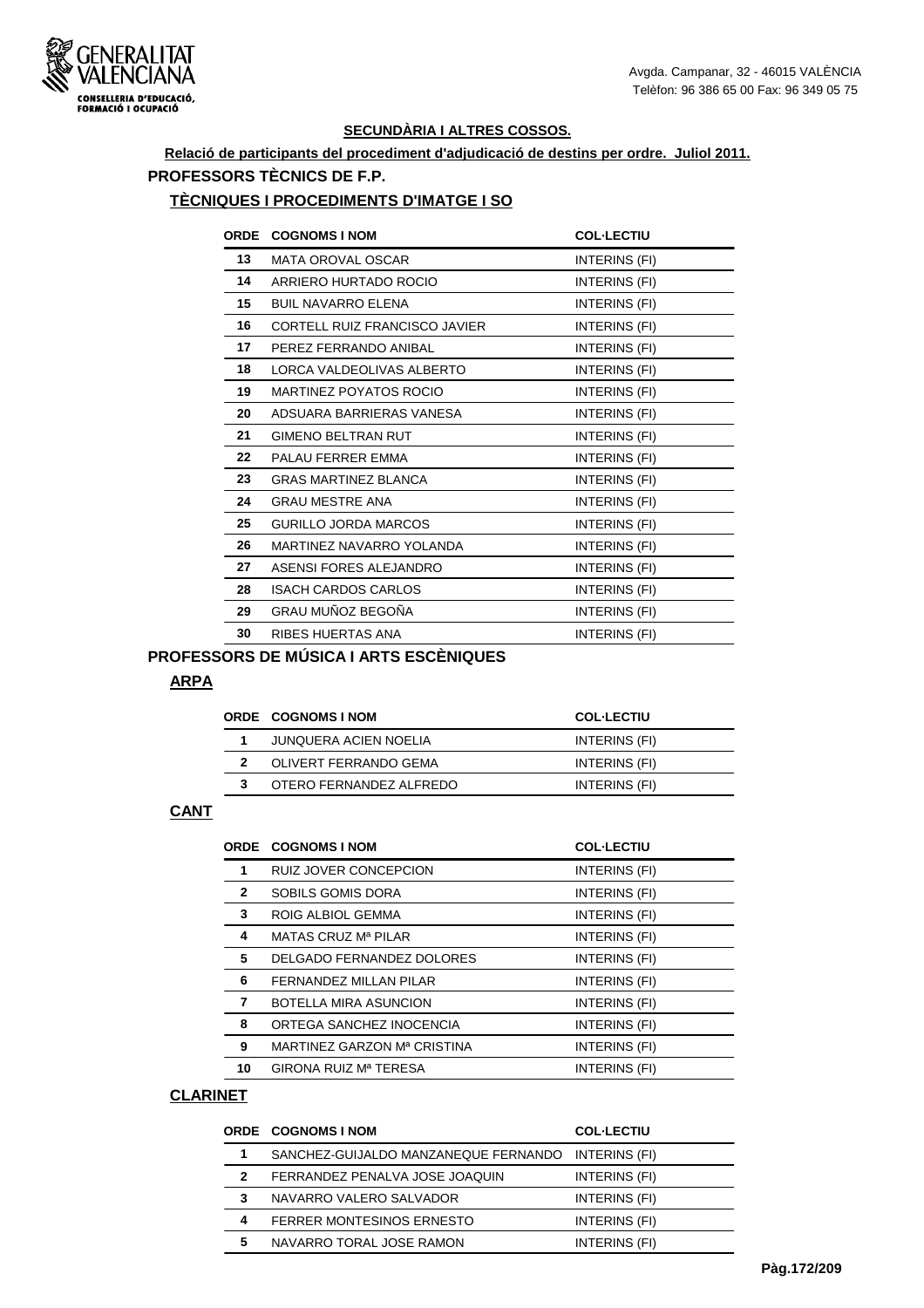

## **Relació de participants del procediment d'adjudicació de destins per ordre. Juliol 2011. PROFESSORS DE MÚSICA I ARTS ESCÈNIQUES**

#### **CLARINET**

|                  | <b>ORDE COGNOMS I NOM</b>    | <b>COL-LECTIU</b> |
|------------------|------------------------------|-------------------|
| 6                | RODRIGO SERRAL FERNANDO      | INTERINS (FI)     |
| 7                | PEREZ FERRI ERNESTO          | INTERINS (FI)     |
| 8                | <b>LACALLE LLORET JUAN</b>   | INTERINS (FI)     |
| 9                | ESTEVE SAYAS JOAN ANGEL      | INTERINS (FI)     |
| 10               | PASCUAL QUINTANA JUAN CARLOS | INTERINS (FI)     |
| 11               | PEREZ MORENO ROBERTO         | INTERINS (FI)     |
| 12 <sup>12</sup> | PEREZ VIANA MIGUEL ANGEL     | INTERINS (FI)     |
| 13               | PEREZ SANTANDREU JOSE MARIA  | INTERINS (FI)     |
| 14               | CASANOVA INSA JOSE A.        | INTERINS (FI)     |
| 15               | CAÑIZARES DEL BAÑO MARIA     | INTERINS (FI)     |
| 16               | CASANOVA GALVEZ JOSE         | INTERINS (FI)     |

#### **CLAVE**

| ORDE COGNOMS INOM       | <b>COL-LECTIU</b> |
|-------------------------|-------------------|
| ROSA MONTAGUT Mª AMPARO | INTERINS (FI)     |

#### **CONTRABAIX**

| <b>ORDE</b>  | <b>COGNOMS I NOM</b>           | <b>COL-LECTIU</b> |
|--------------|--------------------------------|-------------------|
| 1            | URIOS PARDO JOSE MARIA         | INTERINS (FI)     |
| $\mathbf{2}$ | ROCA RUIZ MARIA REMEDIOS       | INTERINS (FI)     |
| 3            | ROCA FERNANDEZ REMIGI          | INTERINS (FI)     |
| 4            | <b>BENLLOCH RAMADA VICENTE</b> | INTERINS (FI)     |
| 5            | VILLANUEVA CALVO NICANOR       | INTERINS (FI)     |
| 6            | SAPIÑA GARCIA JAVIER           | INTERINS (FI)     |
| 7            | VILA GALLEGO JORDI             | INTERINS (FI)     |
| 8            | PERIS FRANCES GERMAN           | INTERINS (FI)     |
| 9            | ROMERO REDONDO JESUS           | INTERINS (FI)     |
| 10           | CATALA BERTOMEU FCO. JOSÉ      | INTERINS (FI)     |
| 11           | ROYO TENA ALEJANDRO            | INTERINS (FI)     |
| 12           | HERNANDEZ CARRASCOSA VALERIANO | INTERINS (FI)     |

#### **COR**

| <b>ORDE</b>      | <b>COGNOMS I NOM</b>             | <b>COL-LECTIU</b> |
|------------------|----------------------------------|-------------------|
| 1                | <b>BALLESTER PONS CONCEPCION</b> | INTERINS (FI)     |
| $\mathbf{2}$     | <b>SIMO MONTANER VICENTE</b>     | INTERINS (FI)     |
| 3                | MATEU FORTUÑO INMACULADA         | INTERINS (FI)     |
| 4                | TUR SAVALL SALVADOR              | INTERINS (FI)     |
| 5                | CAMPELLO FERRANDEZ JOSE VICENTE  | INTERINS (FI)     |
| 6                | PEREZ BERNA PEDRO                | INTERINS (FI)     |
| 7                | VILA GIMENEZ MARIA INES          | INTERINS (FI)     |
| 8                | MARTI JUAN JOSEP JOAN            | INTERINS (FI)     |
| 9                | PUIG MARTINEZ MARIA CARMEN       | INTERINS (FI)     |
| 10               | <b>BODI TECLES ANA</b>           | INTERINS (FI)     |
| 11               | SANCHO LOPEZ PEDRO JOSE          | INTERINS (FI)     |
| 12 <sup>12</sup> | ROIG CARSI AMPARO                | INTERINS (FI)     |
| 13               | MORELLA GIMENEZ MIGUEL           | INTERINS (FI)     |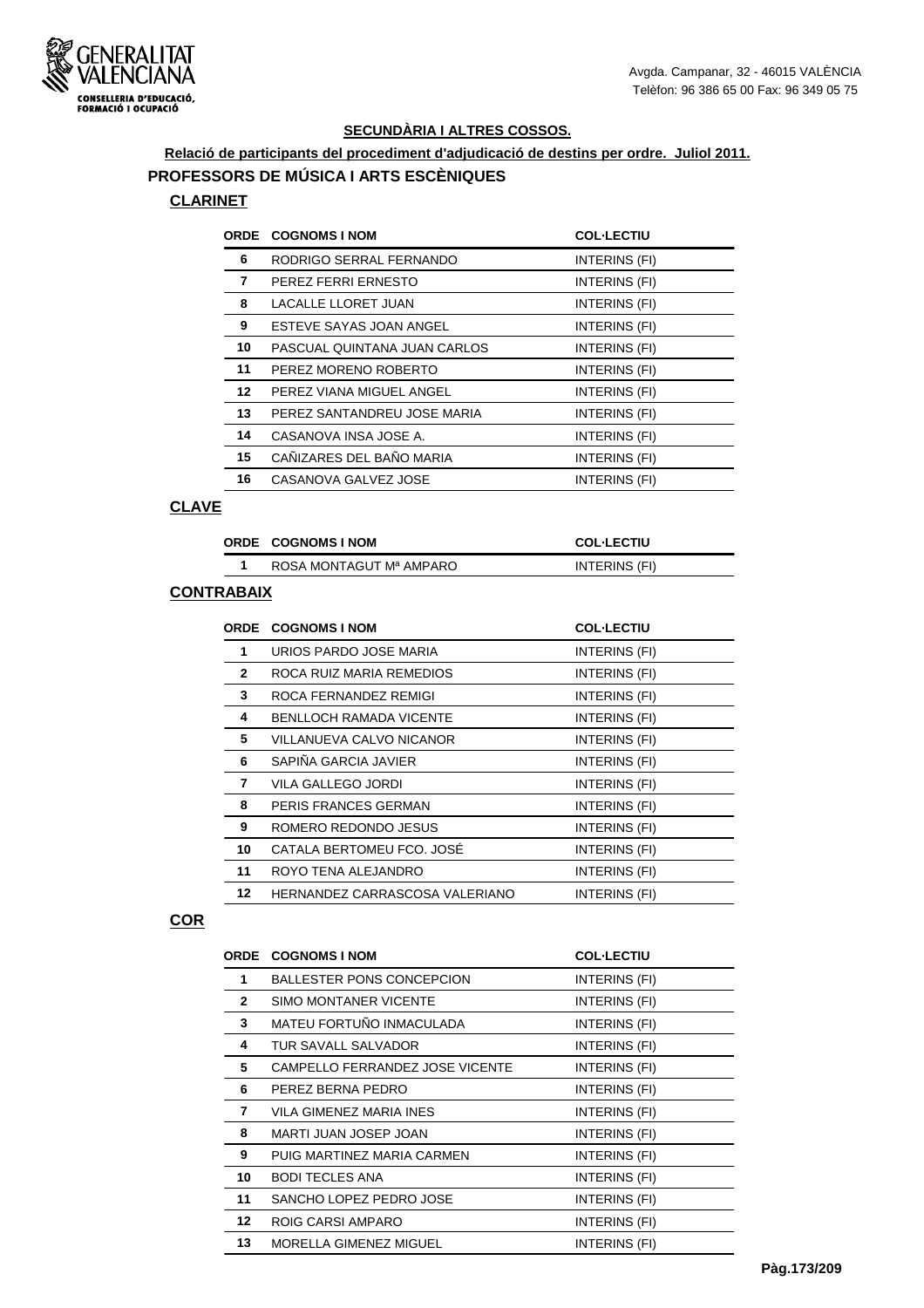

# **Relació de participants del procediment d'adjudicació de destins per ordre. Juliol 2011.**

## **PROFESSORS DE MÚSICA I ARTS ESCÈNIQUES**

## **COR**

|    | <b>ORDE COGNOMS I NOM</b>      | <b>COL-LECTIU</b> |
|----|--------------------------------|-------------------|
| 14 | MARTINEZ PALOMERA ANA MARIA    | INTERINS (FI)     |
| 15 | ALBORCH TARRASO ENRIQUE        | INTERINS (FI)     |
| 16 | MAÑEZ RODRIGUEZ CELIA          | INTERINS (FI)     |
| 17 | SANTOS KAWAGUCHI NUNO          | INTERINS (FI)     |
| 18 | DOLON LLOR MARÍA INMACULADA    | INTERINS (FI)     |
| 19 | TORTOSA PALOP FRANCISCO MANUEL | INTERINS (FI)     |

#### **FAGOT**

|              | <b>ORDE COGNOMS I NOM</b>     | <b>COL-LECTIU</b> |
|--------------|-------------------------------|-------------------|
| 1            | CEBOLLA GRANELL MIGUEL DANIEL | INTERINS (FI)     |
| $\mathbf{2}$ | UROZ BARRETO ANA MARIA        | INTERINS (FI)     |
| 3            | VIDAL MARTINEZ XIMO VICENT    | INTERINS (FI)     |
| 4            | <b>BAIXAULI FERRER DAVID</b>  | INTERINS (FI)     |
| 5            | TORTOSA DELGADO JUAN CARLOS   | INTERINS (FI)     |
| 6            | ALAPONT OSCA LUIS             | INTERINS (FI)     |
| 7            | OLMOS PUCHALT ENRIQUE JAVIER  | INTERINS (FI)     |
| 8            | <b>IBORRA ESTEVE JAIME</b>    | INTERINS (FI)     |
|              |                               |                   |

#### **FLAUTA TRAVESSERA**

| <b>ORDE</b>  | <b>COGNOMS I NOM</b>             | <b>COL-LECTIU</b> |
|--------------|----------------------------------|-------------------|
| 1            | BARRACHINA DOMENECH JUAN IGNACIO | INTERINS (FI)     |
| $\mathbf{2}$ | ALAPONT CASAÑ ANTONIO            | INTERINS (FI)     |
| 3            | ALBEROLA LLORCA CAROLINA         | INTERINS (FI)     |
| 4            | CALATAYUD TOMAS MARIA DOLORES    | INTERINS (FI)     |
| 5            | OVIEDO BORRAS FRANCISCO          | INTERINS (FI)     |
| 6            | SOLER CARBO NADINA               | INTERINS (FI)     |
| 7            | VALCARCEL BLAZQUEZ MERCEDES      | INTERINS (FI)     |
| 8            | ALCANTARA MATEU RAQUEL           | INTERINS (FI)     |
| 9            | OLTRA BENAVENT EMILIO JESUS      | INTERINS (FI)     |
| 10           | NAVARRO TAENGUA MARIA JOSE       | INTERINS (FI)     |
| 11           | GINER ANTICH Mª AMPARO           | INTERINS (FI)     |
| 12           | RICO PEREZ RAFAEL                | INTERINS (FI)     |
| 13           | FERNANDEZ LOZANO Mª CARMEN       | INTERINS (FI)     |
| 14           | BAVIERA `PEREZ MARIA INMACULADA  | INTERINS (FI)     |
| 15           | PINA ROIG ELENA                  | INTERINS (FI)     |
| 16           | SORRIBES PEÑA GUILLEM            | INTERINS (FI)     |
| 17           | ROIG ESCUTIA JESSICA             | INTERINS (FI)     |
| 18           | MARTINEZ CASAÑ DAVID             | INTERINS (FI)     |

## **FLAUTA DE BEC**

| ORDE COGNOMS I NOM | <b>COL-LECTIU</b> |
|--------------------|-------------------|
| SPRENKELING LOBKE  | INTERINS (FI)     |
|                    |                   |

# **FONAMENTS DE COMPOSICIÓ**

| <b>ORDE COGNOMS INOM</b> | <b>COL-LECTIU</b> |  |
|--------------------------|-------------------|--|
| COSTA CISCAR FRANCISCO J | INTERINS (FI)     |  |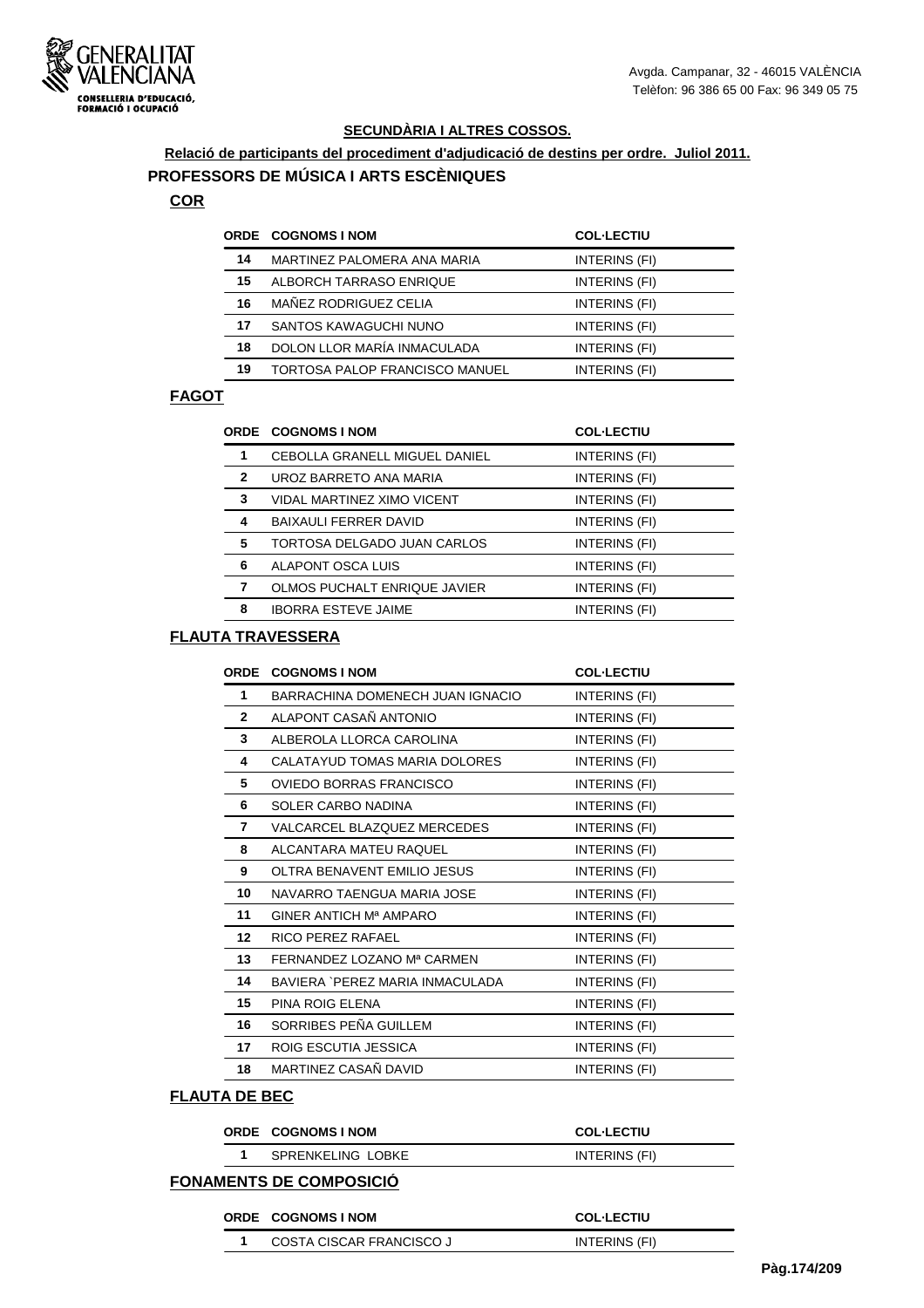

## **Relació de participants del procediment d'adjudicació de destins per ordre. Juliol 2011. PROFESSORS DE MÚSICA I ARTS ESCÈNIQUES FONAMENTS DE COMPOSICIÓ**

|    | ORDE COGNOMS I NOM                     | <b>COL-LECTIU</b>    |
|----|----------------------------------------|----------------------|
| 2  | ARTAL CERVETO ERNESTO JOSE             | INTERINS (FI)        |
| 3  | RODRIGUEZ HERNANDEZ ROSA MARIA         | <b>INTERINS (FI)</b> |
| 4  | RIBERA LORENZO JOAQUIN                 | INTERINS (FI)        |
| 5  | MARTINEZ GOMEZ JAIME                   | INTERINS (FI)        |
| 6  | SANCHIS TARREGA VICENTE                | INTERINS (FI)        |
| 7  | ALONSO CASTAÑER RAMON                  | INTERINS (FI)        |
| 8  | JOVER AMOROS RAMON                     | INTERINS (FI)        |
| 9  | MARTINEZ LERMA JOSE ANTONIO            | <b>INTERINS (FI)</b> |
| 10 | BELTRAN HUERTAS LOPEZ ENCARNACION      | INTERINS (FI)        |
| 11 | FALCO ANDRES JOSE                      | INTERINS (FI)        |
| 12 | <b>CLIMENT BOIX LAUREANO</b>           | <b>INTERINS (FI)</b> |
| 13 | SANJUAN MINGUEZ RAMON                  | INTERINS (FI)        |
| 14 | TONDA SITJES MARGARITA                 | INTERINS (FI)        |
| 15 | ESPLA GUTIERREZ OSCAR                  | <b>INTERINS (FI)</b> |
| 16 | FERNANDEZ MATEU MIGUEL ANGEL           | INTERINS (FI)        |
| 17 | PASTOR PUCHOL SERGIO                   | <b>INTERINS (FI)</b> |
| 18 | SANTACREU GONZALEZ PABLO               | INTERINS (FI)        |
| 19 | <b>MOLINA TORRES CARLOS MANUEL</b>     | INTERINS (FI)        |
| 20 | TORMO SORIANO CRISTINA                 | INTERINS (FI)        |
| 21 | ALBERO ANTON VICENTE                   | <b>INTERINS (FI)</b> |
| 22 | ALMARCHE NOGUERA MIGUEL                | INTERINS (FI)        |
| 23 | ORTIZ RIVAS RAUL                       | INTERINS (FI)        |
| 24 | NAVARRO RUANO PEDRO                    | INTERINS (FI)        |
| 25 | SANCHIS COMES JORGE                    | INTERINS (FI)        |
| 26 | VENDRELL ROSELLO DAVID                 | INTERINS (FI)        |
| 27 | BLESA LULL JOSE IGNACIO                | INTERINS (FI)        |
| 28 | GALCERA LOPEZ JORGE ANGEL              | INTERINS (FI)        |
| 29 | GARCÍA GARCÍA JUAN                     | INTERINS (FI)        |
| 30 | <b>GIL BORONAT ADRIAN</b>              | <b>INTERINS (FI)</b> |
| 31 | <b>GONZALEZ ARNAL FRANCISCO JAVIER</b> | INTERINS (FI)        |
| 32 | LUJAN MARTIN SALVADOR                  | INTERINS (FI)        |
| 33 | MURILLO ARCE JULIO CESAR               | INTERINS (FI)        |
| 34 | NUNEZ HIERRO NURIA                     | INTERINS (FI)        |
| 35 | MENENT OLIVERT DAVID                   | INTERINS (FI)        |
| 36 | LOPEZ RODRIGUEZ ANTONIO FLORIAN        | INTERINS (FI)        |
| 37 | SANCASTO CALVO ROBERTO                 | INTERINS (FI)        |
| 38 | PACHECO MARCO JOSE ANGEL               | INTERINS (FI)        |
| 39 | PASCUAL BENAVENT MIRIAM                | INTERINS (FI)        |
| 40 | PERALTA TORRECILLA RAFAEL              | INTERINS (FI)        |
| 41 | PRUÑONOSA FURIO JOSE                   | INTERINS (FI)        |
| 42 | RODRIGUEZ RECIO JESUS ANGEL            | INTERINS (FI)        |
| 43 | VALLES FORNET VICTOR                   | INTERINS (FI)        |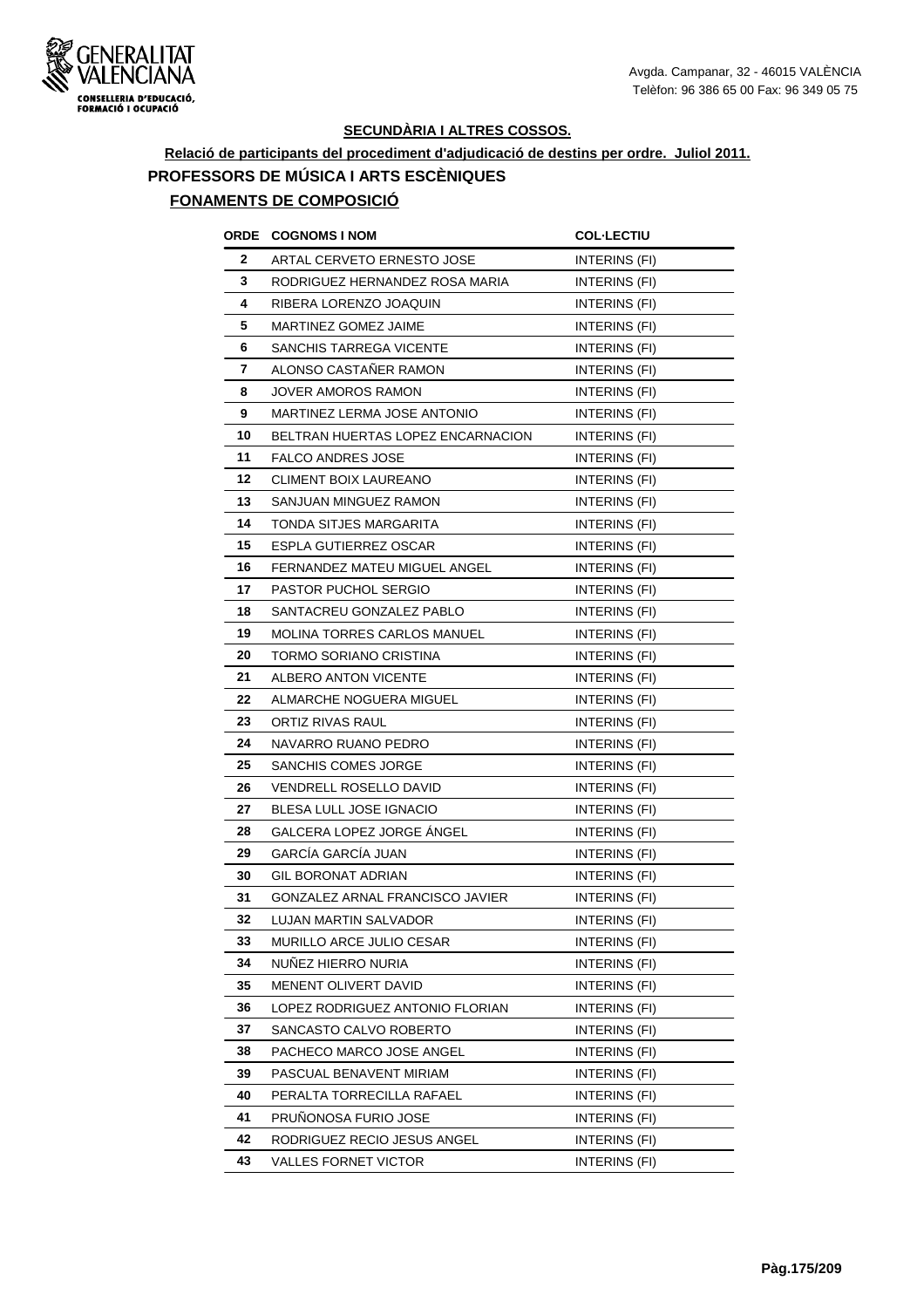

**Relació de participants del procediment d'adjudicació de destins per ordre. Juliol 2011. PROFESSORS DE MÚSICA I ARTS ESCÈNIQUES**

#### **GUITARRA**

| <b>ORDE</b>    | <b>COGNOMS I NOM</b>                    | <b>COL-LECTIU</b>    |
|----------------|-----------------------------------------|----------------------|
| 1              | <b>TORRES ROMAN JUAN LUIS</b>           | INTERINS (FI)        |
| $\overline{2}$ | <b>MARTINEZ OLCINA GABRIEL</b>          | INTERINS (FI)        |
| 3              | <b>BALLESTER PONS VICENTE</b>           | INTERINS (FI)        |
| 4              | CAMPOS PLA GLORIA                       | INTERINS (FI)        |
| 5              | ARCHILES VALLS ANA MARIA                | INTERINS (FI)        |
| 6              | <b>VIDAL MIRALLES AFRICA</b>            | INTERINS (FI)        |
| 7              | CIVERA ARNAU MIGUEL                     | INTERINS (FI)        |
| 8              | CORBI NAVARRO JOSEFA                    | INTERINS (FI)        |
| 9              | RIBES GOMEZ ELISABETH                   | INTERINS (FI)        |
| 10             | <b>RIBES MARTORELL ENRIC</b>            | INTERINS (FI)        |
| 11             | <b>MONTALBAN DURA GERTRUDIS</b>         | INTERINS (FI)        |
| 12             | <b>GARCIA SOLER RAMON</b>               | INTERINS (FI)        |
| 13             | <b>TARRAZO MARTINEZ ELENA</b>           | INTERINS (FI)        |
| 14             | BARRIOS JORNET Mª ASUNCION              | INTERINS (FI)        |
| 15             | <b>MOLADA GOMEZ DAVID</b>               | INTERINS (FI)        |
| 16             | PEREZ PERELLO MIGUEL                    | INTERINS (FI)        |
| 17             | <b>MARTINEZ ARQUES GABRIEL</b>          | <b>INTERINS (FI)</b> |
| 18             | <b>HERNANDEZ BANEGAS ANTONIO ISIDRO</b> | INTERINS (FI)        |
| 19             | CALVO HALLÉ ADRIÁN MIGUEL               | INTERINS (FI)        |
| 20             | SEGUI FEMENIA JOSE ENRIQUE              | INTERINS (FI)        |
| 21             | <b>EBRO NEBOT OSCAR</b>                 | INTERINS (FI)        |
| 22             | <b>VERDU ANDREU MIGUEL</b>              | INTERINS (FI)        |
| 23             | NAVARRO LEON PEDRO                      | INTERINS (FI)        |
|                |                                         |                      |

#### **HISTÒRIA DE LA MÚSICA**

| <b>ORDE</b>  | <b>COGNOMS I NOM</b>            | <b>COL-LECTIU</b>    |
|--------------|---------------------------------|----------------------|
| $\mathbf 1$  | PERPIÑA MARCO M. NIEVES         | INTERINS (FI)        |
| $\mathbf{2}$ | LOPEZ TEJADOS CARMEN            | INTERINS (FI)        |
| 3            | CORBI ZUÑIGA MARIA SALUD        | INTERINS (FI)        |
| 4            | MARTINEZ RODRIGUEZ ADELINA      | INTERINS (FI)        |
| 5            | MARTINEZ MARTINEZ CARMEN        | INTERINS (FI)        |
| 6            | SOLDEVILLA LIAÑO CHARELA        | <b>INTERINS (FI)</b> |
| 7            | ESLAVA BLASCO RAUL              | <b>INTERINS (FI)</b> |
| 8            | CAMPOS BOSCH JOSE LUIS          | INTERINS (FI)        |
| 9            | DIEZ NAVARRO MARIA ASUNCION     | INTERINS (FI)        |
| 10           | <b>BUSTO NUÑEZ LUISA</b>        | INTERINS (FI)        |
| 11           | <b>LLORENS PESET BARTOLOME</b>  | INTERINS (FI)        |
| 12           | SERNEGUET ROMERO RAQUEL         | INTERINS (FI)        |
| 13           | <b>GARIJO GARCIA AGUEDA</b>     | INTERINS (FI)        |
| 14           | <b>BALAGUER PERIS JOSE LUIS</b> | INTERINS (FI)        |
| 15           | <b>BONET COSTA AMPARO</b>       | <b>INTERINS (FI)</b> |
| 16           | <b>CANET BENAVENT MARIA</b>     | INTERINS (FI)        |
| 17           | CARBONELL VIDAL JOSE VICENTE    | INTERINS (FI)        |
| 18           | <b>CES ROMERO LAURA</b>         | INTERINS (FI)        |
| 19           | GALBIS ESCANDELL Mª CONSUELO    | <b>INTERINS (FI)</b> |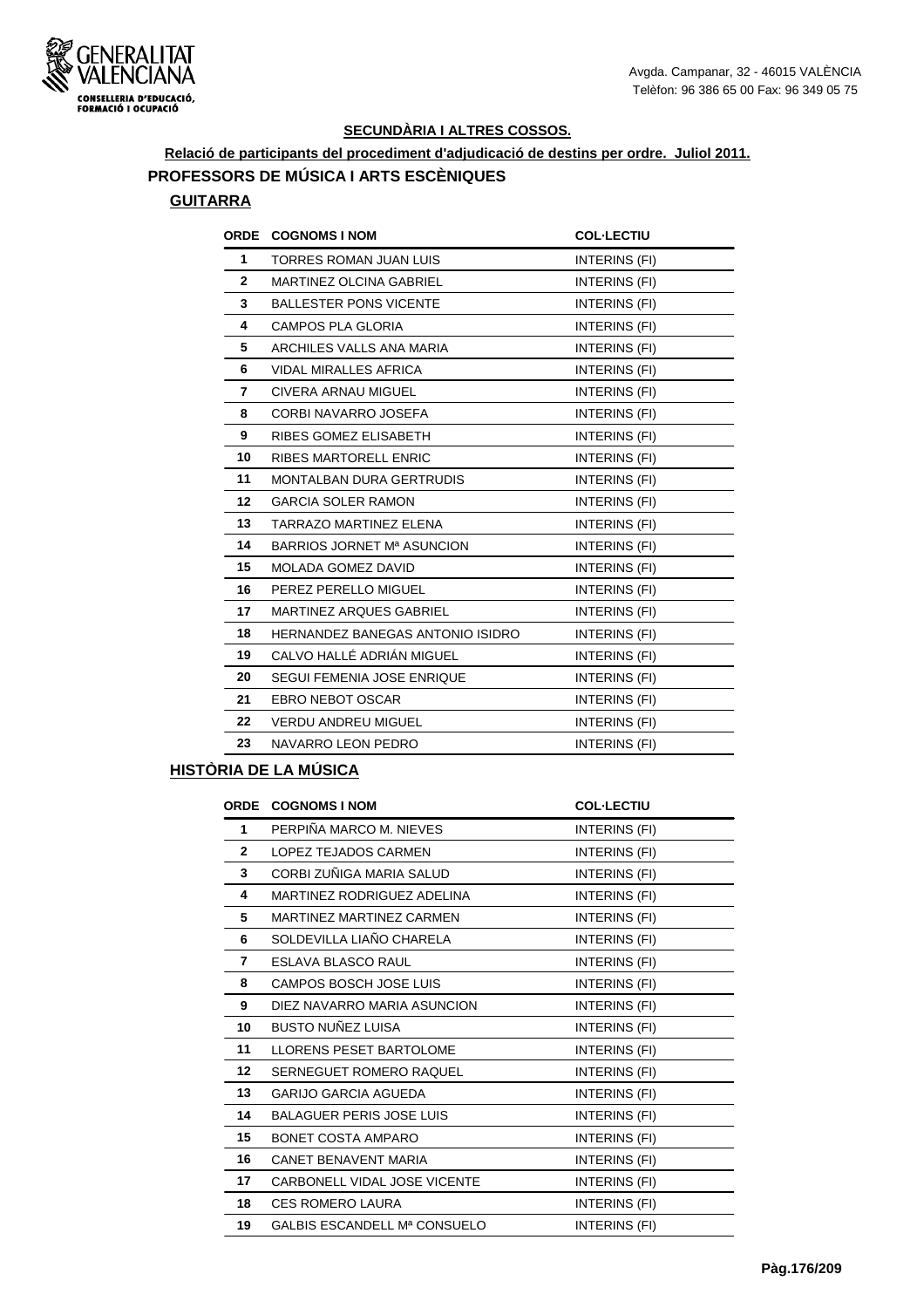

#### **Relació de participants del procediment d'adjudicació de destins per ordre. Juliol 2011. PROFESSORS DE MÚSICA I ARTS ESCÈNIQUES**

## **HISTÒRIA DE LA MÚSICA**

|    | ORDE COGNOMS INOM             | <b>COL-LECTIU</b> |
|----|-------------------------------|-------------------|
| 20 | LOPEZ PERAL MARIA DEL ROSARIO | INTERINS (FI)     |
| 21 | SAHUQUILLO SEGOVIA BEATRIZ    | INTERINS (FI)     |

## **OBOÉ**

|   | <b>ORDE COGNOMS I NOM</b>          | <b>COL-LECTIU</b> |
|---|------------------------------------|-------------------|
|   | OLIVARES RAMOS AURELIO             | INTERINS (FI)     |
| 2 | <b>BONO BALAGUER SOFIA</b>         | INTERINS (FI)     |
| 3 | <b>GIRONES GALBIS PILAR ISABEL</b> | INTERINS (FI)     |
| 4 | PALLAS SAEZ MARIA LUCIA            | INTERINS (FI)     |
| 5 | <b>GADEA SANCHIS RAUL</b>          | INTERINS (FI)     |
| 6 | PERELLO REMOHI REYES               | INTERINS (FI)     |
|   |                                    |                   |

## **ORGUE**

| ORDE COGNOMS I NOM      | <b>COL-LECTIU</b> |
|-------------------------|-------------------|
| ROSELLO NAVARRO ENRIQUE | INTERINS (FI)     |

#### **ORQUESTRA**

| <b>COGNOMS I NOM</b>               | <b>COL-LECTIU</b> |
|------------------------------------|-------------------|
| <b>BALLESTER PONS CONCEPCION</b>   | INTERINS (FI)     |
| SIMO MONTANER VICENTE              | INTERINS (FI)     |
| MATEU FORTUÑO INMACULADA           | INTERINS (FI)     |
| <b>TUR SAVALL SALVADOR</b>         | INTERINS (FI)     |
| CAMPELLO FERRANDEZ JOSE VICENTE    | INTERINS (FI)     |
| PEREZ BERNA PEDRO                  | INTERINS (FI)     |
| VILA GIMENEZ MARIA INES            | INTERINS (FI)     |
| MARTI JUAN JOSEP JOAN              | INTERINS (FI)     |
| PUIG MARTINEZ MARIA CARMEN         | INTERINS (FI)     |
| <b>BODI TECLES ANA</b>             | INTERINS (FI)     |
| SANCHO LOPEZ PEDRO JOSE            | INTERINS (FI)     |
| <b>FORNET AUSINA JAUME</b>         | INTERINS (FI)     |
| MAÑEZ CLEMENTE JUAN CARLOS         | INTERINS (FI)     |
| MIRA ORTEGA FILIBERTO              | INTERINS (FI)     |
| ORTUÑO FEZ SERGIO                  | INTERINS (FI)     |
| <b>TERRAZAS SAMPER JUAN MIGUEL</b> | INTERINS (FI)     |
| PEDRON FRANCES LUIS                | INTERINS (FI)     |
| <b>GARCIA NAVARRO RODRIGO</b>      | INTERINS (FI)     |
| <b>GOMEZ SOLER SAÜL</b>            | INTERINS (FI)     |
|                                    |                   |

## **PERCUSIÓ**

|              | <b>ORDE COGNOMS I NOM</b>      | <b>COL-LECTIU</b> |
|--------------|--------------------------------|-------------------|
| 1            | MESTRE MOLLA FRANCISCO         | INTERINS (FI)     |
| $\mathbf{2}$ | ROS PEYDRO VICENTE             | INTERINS (FI)     |
| 3            | CRUZ CERVIÑO JOSE              | INTERINS (FI)     |
| 4            | <b>GARCIA MAÑEZ JOSE</b>       | INTERINS (FI)     |
| 5            | ANTON FERRANDIZ SONIA          | INTERINS (FI)     |
| 6            | <b>CUTANDA ALMONACID PILAR</b> | INTERINS (FI)     |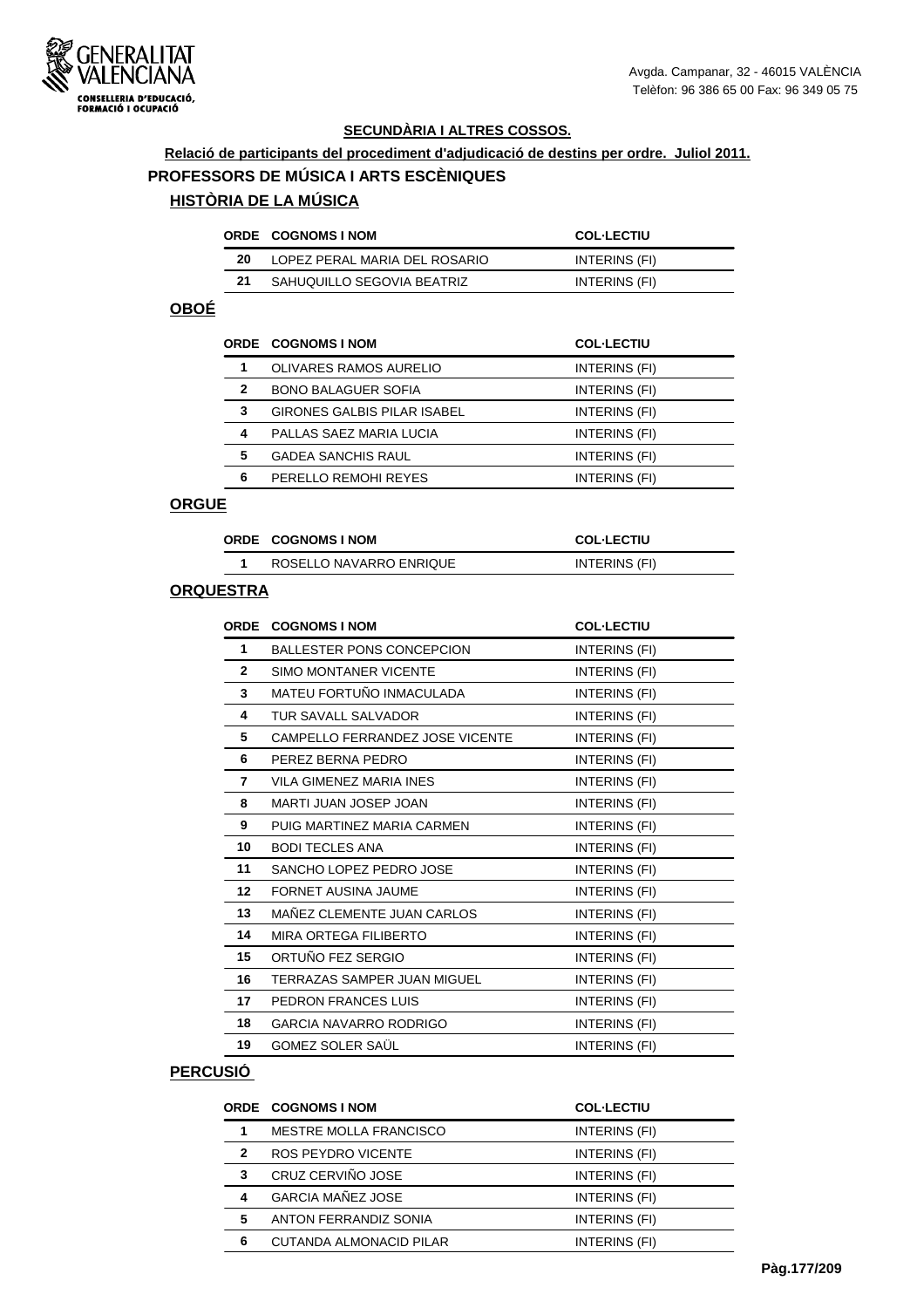

**Relació de participants del procediment d'adjudicació de destins per ordre. Juliol 2011. PROFESSORS DE MÚSICA I ARTS ESCÈNIQUES**

# **PERCUSIÓ**

| <b>ORDE</b> | <b>COGNOMS I NOM</b>            | <b>COL-LECTIU</b> |
|-------------|---------------------------------|-------------------|
| 7           | <b>CORTES GIMENO ISMAEL</b>     | INTERINS (FI)     |
| 8           | PEREZ MINGUEZ JOSE IGNACIO      | INTERINS (FI)     |
| 9           | PAREJO CODINA SAMUEL            | INTERINS (FI)     |
| 10          | <b>SIMO MARTIN JORGE</b>        | INTERINS (FI)     |
| 11          | <b>FONTESTAD FONTESTAD NEUS</b> | INTERINS (FI)     |
| 12          | <b>BRESO PEIRO DANIEL</b>       | INTERINS (FI)     |
| 13          | CAMACHO FERRER EUGENIO          | INTERINS (FI)     |
| 14          | CRISTOFOL RUBIO AARON           | INTERINS (FI)     |
| 15          | <b>MORENO ALBORS MARC</b>       | INTERINS (FI)     |
|             |                                 |                   |

#### **PIANO**

|    | <b>ORDE COGNOMS I NOM</b>           | <b>COL·LECTIU</b>    |
|----|-------------------------------------|----------------------|
| 1  | DE CASTRO HERRANZ SILVIA            | INTERINS (FI)        |
| 2  | <b>AZNAR RABAZA PILAR</b>           | INTERINS (FI)        |
| 3  | <b>HERVAS GOMEZ FRANCISCO</b>       | INTERINS (FI)        |
| 4  | <b>HERNANDEZ POLANCO MERCEDES</b>   | INTERINS (FI)        |
| 5  | HONTANILLA ALFONSO CONCEPCION       | INTERINS (FI)        |
| 6  | SALVADOR BENEDITO MARIA JOSE        | INTERINS (FI)        |
| 7  | ALCANTARA OLVERA YOLANDA            | INTERINS (FI)        |
| 8  | <b>BENET TAPIA LUIS MIGUEL</b>      | INTERINS (FI)        |
| 9  | SEMPERE CUTILLAS ASUNCION           | INTERINS (FI)        |
| 10 | <b>BARDISA GALIANA RAFAEL</b>       | INTERINS (FI)        |
| 11 | RANCH MAESTRO ROSA MARIA            | INTERINS (FI)        |
| 12 | UBIS GONZALEZ ANTONIO               | INTERINS (FI)        |
| 13 | ARAGON EITO Mª PILAR                | INTERINS (FI)        |
| 14 | VALLES NOUSELLES JUAN LUIS          | <b>INTERINS (FI)</b> |
| 15 | SAMPEDRO ZACARIAS MARI CARMEN       | INTERINS (FI)        |
| 16 | SANTONJA MEDINA CLARA SUSANA        | INTERINS (FI)        |
| 17 | <b>MADRID SANCHEZ MARIA TERESA</b>  | INTERINS (FI)        |
| 18 | MORENO NAVARRO MARIA ROSARIO        | INTERINS (FI)        |
| 19 | CONTRERAS GUTIERREZ MARIA DEL PILAR | <b>INTERINS (FI)</b> |
| 20 | MORODER CHINER SALVADOR             | INTERINS (FI)        |
| 21 | <b>GUILLEN YAGUE GLORIA</b>         | INTERINS (FI)        |
| 22 | MONTESINOS VIDAL SUSANA CARMEN      | INTERINS (FI)        |
| 23 | PEIROTEN MONLEON OLGA               | INTERINS (FI)        |
| 24 | PRADO RODERO LUIS E.                | <b>INTERINS (FI)</b> |
| 25 | VAZQUEZ CHAMBO SALVADOR             | INTERINS (FI)        |
| 26 | POLOP BAS INMACULADA                | INTERINS (FI)        |
| 27 | SALVADOR HEINEMANN ESTEBAN MANUEL   | INTERINS (FI)        |
| 28 | BORJA DE MERA DIANA                 | <b>INTERINS (FI)</b> |
| 29 | GOMIS CUMPLIDO INMACULADA           | INTERINS (FI)        |
| 30 | MARTINEZ GARCIA CARMEN              | INTERINS (FI)        |
| 31 | MOLTO CLIMENT CARMEN GLORIA         | INTERINS (FI)        |
| 32 | <b>GARCIA BARAZA PILAR</b>          | <b>INTERINS (FI)</b> |
| 33 | INIESTA MASMANO ROSA                | INTERINS (FI)        |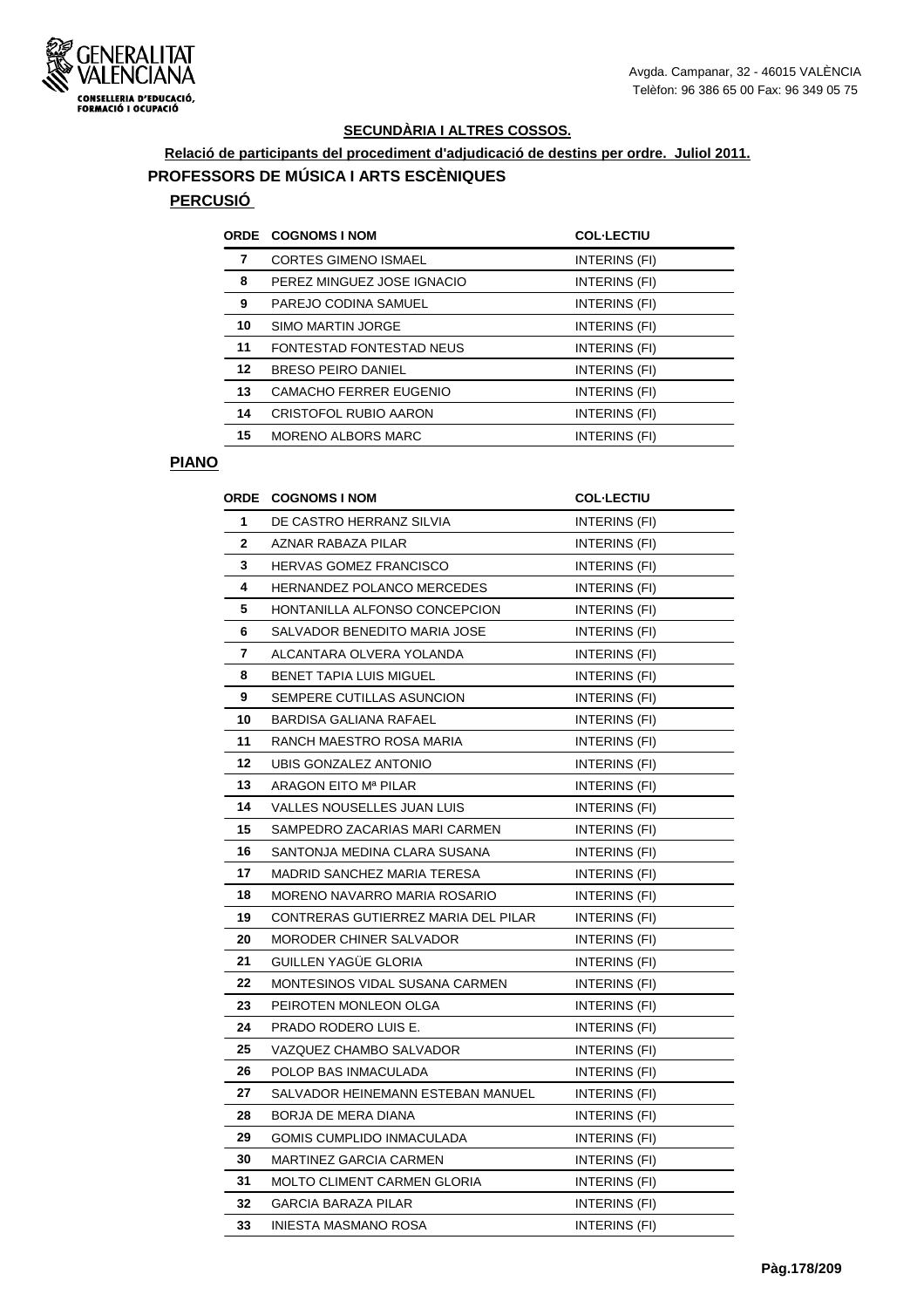

**Relació de participants del procediment d'adjudicació de destins per ordre. Juliol 2011. PROFESSORS DE MÚSICA I ARTS ESCÈNIQUES**

#### **PIANO**

| ORDE | <b>COGNOMS I NOM</b>               | <b>COL·LECTIU</b>    |
|------|------------------------------------|----------------------|
| 34   | LI DUBROVSKAYA NATACHA             | INTERINS (FI)        |
| 35   | <b>GIRONES CAMUS MARTA</b>         | <b>INTERINS (FI)</b> |
| 36   | <b>GARCIA MAS FRANCISCA</b>        | INTERINS (FI)        |
| 37   | <b>BALLESTER CORBI ANA ISABEL</b>  | INTERINS (FI)        |
| 38   | FORNET PASTOR FRANCISCA            | INTERINS (FI)        |
| 39   | MARTINEZ CHAMIZO ANA ISABEL        | INTERINS (FI)        |
| 40   | AMAT AMAT MARIA BEGONA             | INTERINS (FI)        |
| 41   | RAMOS AGUILO BERNARDO MIGUEL       | INTERINS (FI)        |
| 42   | FLORENCIANO GOMEZ MARIA DOLORES    | INTERINS (FI)        |
| 43   | TALENS PASCUAL Mª TERESA           | INTERINS (FI)        |
| 44   | GARCIA CLARK BARBARA CAROLINA      | INTERINS (FI)        |
| 45   | LAGO GOMBAO JAVIERA                | INTERINS (FI)        |
| 46   | <b>MOLLA TORRO CRISTINA</b>        | INTERINS (FI)        |
| 47   | BERNAT AGUT JOSEFINA ESTHER        | <b>INTERINS (FI)</b> |
| 48   | CABRERA DOMENECH Mª ANGELES        | INTERINS (FI)        |
| 49   | APARISI CATALA OSCAR               | INTERINS (FI)        |
| 50   | CHABRERA SERRANO HECTOR            | INTERINS (FI)        |
| 51   | BERTOMEU FAYOS Mª JESUS            | INTERINS (FI)        |
| 52   | VILA MONTANER MARIA CONSUELO       | INTERINS (FI)        |
| 53   | GOMIS NAVARRO Mª ANGELES           | INTERINS (FI)        |
| 54   | ELVIRA MARIN ISABEL                | INTERINS (FI)        |
| 55   | <b>MUNOZ MORENO ELISA</b>          | INTERINS (FI)        |
| 56   | MASCARELL GARCIA MARIA JOSE        | INTERINS (FI)        |
| 57   | LOPEZ GARCIA Mª PILAR              | INTERINS (FI)        |
| 58   | ESTAN MESEGUER PATRICIA            | INTERINS (FI)        |
| 59   | LLOBELL LLOBET ANA                 | INTERINS (FI)        |
| 60   | DOMINGUEZ GARCIA MARTA             | INTERINS (FI)        |
| 61   | <b>BLANCO GONZALEZ REMEDIOS</b>    | INTERINS (FI)        |
| 62   | <b>GRAU GARCIA PEDRO ANTONIO</b>   | INTERINS (FI)        |
| 63   | <b>GOMEZ ABALOS J. PABLO</b>       | INTERINS (FI)        |
| 64   | MINUESA HERNANDEZ RAUL             | INTERINS (FI)        |
| 65   | <b>MOROS ALBERT IRENE</b>          | INTERINS (FI)        |
| 66   | CEBOLLA CEBOLLA JORGE              | INTERINS (FI)        |
| 67   | ESTEVE ZINSSER CHRISTIAN ANTONIO   | INTERINS (FI)        |
| 68   | CAMPAYO MUÑOZ EMILIA ANGELES       | INTERINS (FI)        |
| 69   | SANTIAGO BERMUDEZ ANTONIO MANUEL   | INTERINS (FI)        |
| 70   | HENARES IRANZO ANALIA              | INTERINS (FI)        |
| 71   | GOZALVEZ HERRERO Mª REMEDIOS       | INTERINS (FI)        |
| 72   | PEREZ CHIRINOS PALOMARES CHRISTIAN | INTERINS (FI)        |
| 73   | SEBASTIA GARCIA JUAN CARLOS        | INTERINS (FI)        |
| 74   | RAMON SANTAMARIA PABLO             | INTERINS (FI)        |
| 75   | MONTESINOS FERRER MONICA           | INTERINS (FI)        |
| 76   | DE HARO PELLICER DANIEL            | INTERINS (FI)        |
| 77   | PATERNA BOU VICENTE JULIAN         | INTERINS (FI)        |
| 78   | MADRID TORTOSA IGNACIO JOSE        | INTERINS (FI)        |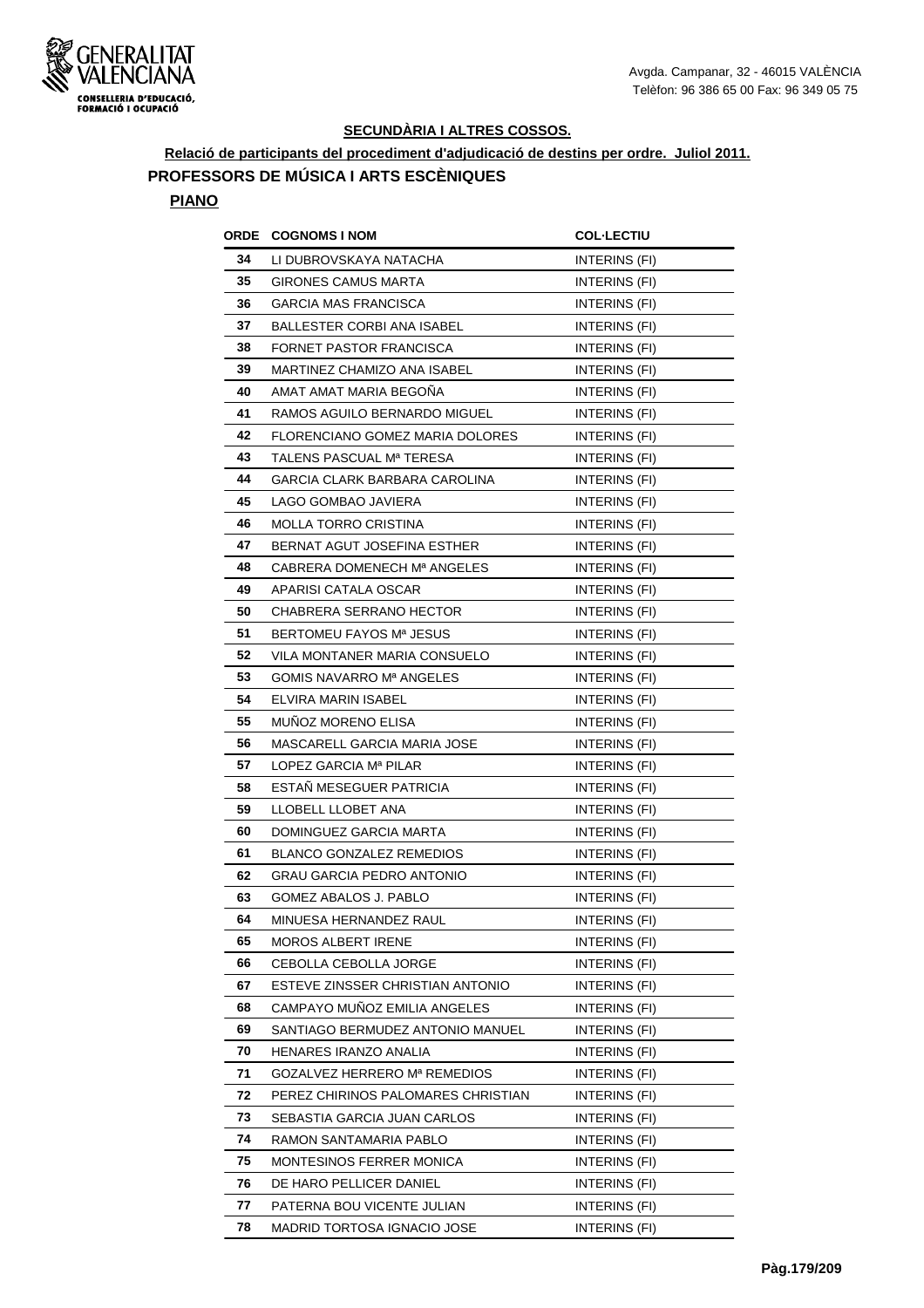

**Relació de participants del procediment d'adjudicació de destins per ordre. Juliol 2011. PROFESSORS DE MÚSICA I ARTS ESCÈNIQUES**

#### **PIANO**

|     | <b>ORDE COGNOMS INOM</b>            | <b>COL-LECTIU</b>    |
|-----|-------------------------------------|----------------------|
| 79  | CORTS JULIO IRENE                   | INTERINS (FI)        |
| 80  | PEREZ PEREZ MARIA DEL CARMEN        | <b>INTERINS (FI)</b> |
| 81  | CABEDO MOLTO MONICA                 | INTERINS (FI)        |
| 82  | <b>GUAITA GABALDON JOSE GABRIEL</b> | INTERINS (FI)        |
| 83  | DUCE CHENOLL JOSE                   | INTERINS (FI)        |
| 84  | <b>GALIANA GOMEZ ESTER</b>          | INTERINS (FI)        |
| 85  | BELENGUER BONONAD MARTA             | INTERINS (FI)        |
| 86  | POQUET MAS JULIO                    | INTERINS (FI)        |
| 87  | PEREZ GRAU CARLOTA                  | INTERINS (FI)        |
| 88  | ROCHINA SALGADO PILAR               | INTERINS (FI)        |
| 89  | RUIZ DE LEON VIDAL INMACULADA       | INTERINS (FI)        |
| 90  | CALATAYUD BLAS VANESA               | INTERINS (FI)        |
| 91  | ZAMORA NAVALON ADELA ANA            | INTERINS (FI)        |
| 92  | VALLS SOLER LAURA                   | INTERINS (FI)        |
| 93  | MARTINEZ ALCOVER ROSA ANA           | INTERINS (FI)        |
| 94  | PAREDES RIBERA JOAQUIN              | INTERINS (FI)        |
| 95  | ESPLUGUES SISTERNES INMACULADA      | INTERINS (FI)        |
| 96  | OLMOS GARCIA LAMBERTO LUIS          | INTERINS (FI)        |
| 97  | LLOP ALVARO FRANCESC                | INTERINS (FI)        |
| 98  | MARTINEZ ORELLANA FRANCICO JAVIER   | <b>INTERINS (FI)</b> |
| 99  | SORLI VALIENTE RAMON                | INTERINS (FI)        |
| 100 | NOVELLA GIMENO VICTOR MANUEL        | INTERINS (FI)        |
| 101 | GINER PEREZ LUIS                    | INTERINS (FI)        |
| 102 | PRIMO ROCHER MARIA RITA             | <b>INTERINS (FI)</b> |
| 103 | DE JUAN SEGOVIA CRISTINA            | INTERINS (FI)        |
| 104 | GARCIA GARCIA CINTHIA               | <b>INTERINS (FI)</b> |
| 105 | AMADOR EXPOSITO EUGENIO             | INTERINS (FI)        |
| 106 | MONTERO DE APRAIZ VICTORIA GUIOMAR  | INTERINS (FI)        |
| 107 | ALCALA SANCHEZ PATRICIA             | INTERINS (FI)        |
| 108 | GOMEZ PEREZ BEGOÑA                  | INTERINS (FI)        |
| 109 | CORREDOR BLANCO BEATRIZ             | INTERINS (FI)        |
| 110 | PLEGUEZUELO ROCA MAR PATRICIA       | INTERINS (FI)        |
| 111 | TEROL CABALLER ELENA                | INTERINS (FI)        |
| 112 | IBAÑEZ ALCAÑIZ CRISTOBAL LUIS       | INTERINS (FI)        |
| 113 | VERDU FERNANDEZ BARBARA             | INTERINS (FI)        |
| 114 | PEIRO MARTIN ANA MARIA              | INTERINS (FI)        |
| 115 | VALLES FORNET SONIA                 | INTERINS (FI)        |
| 116 | MORENO FERNÁNDEZ JUAN AGUSTIN       | INTERINS (FI)        |
| 117 | MOLINA MOSCARDO MILAGROS            | INTERINS (FI)        |
| 118 | LOPEZ SEGURA FRANCISCO LUIS         | INTERINS (FI)        |
| 119 | CHULIO PEREZ LUCIA                  | INTERINS (FI)        |
| 120 | LUCAS MARIN FRANCISCO JAVIER        | <b>INTERINS (FI)</b> |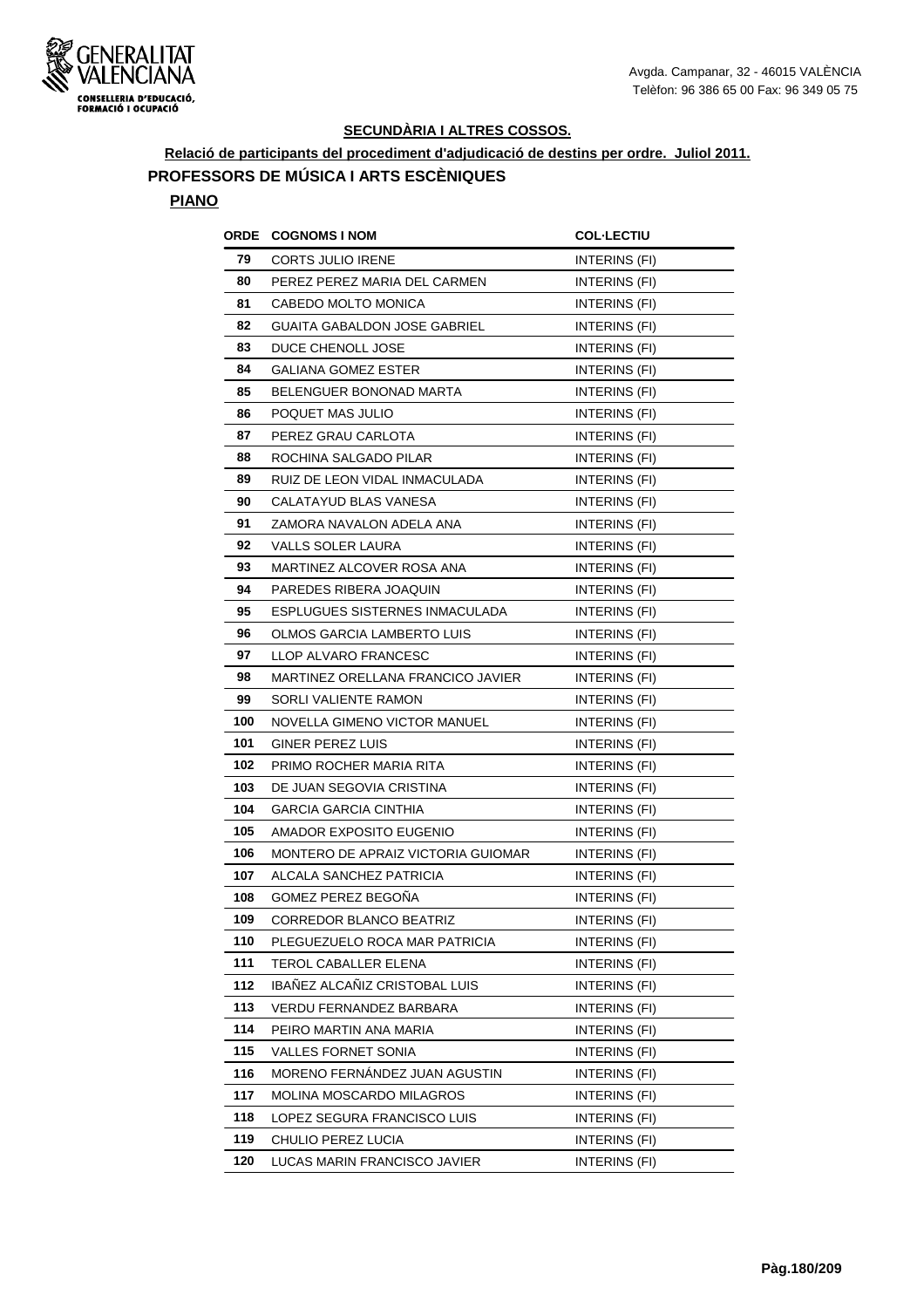

# **Relació de participants del procediment d'adjudicació de destins per ordre. Juliol 2011. PROFESSORS DE MÚSICA I ARTS ESCÈNIQUES**

#### **SAXÒFON**

| <b>ORDE</b>  | <b>COGNOMS I NOM</b>              | <b>COL-LECTIU</b> |
|--------------|-----------------------------------|-------------------|
| 1            | MADRID MANZANEQUE MARIA AMPARO    | INTERINS (FI)     |
| $\mathbf{2}$ | <b>BOSCH RUIZ SANTIAGO</b>        | INTERINS (FI)     |
| 3            | JIMENEZ CEBOLLA CELEDONIO VICENTE | INTERINS (FI)     |
| 4            | SEMPERE JAEN JUAN CARLOS          | INTERINS (FI)     |
| 5            | <b>JUAN FERRANDO RAMON</b>        | INTERINS (FI)     |
| 6            | JUAN VILLANUEVA JOSE ANTONIO      | INTERINS (FI)     |
| 7            | CERVERA GARCIA CESAR              | INTERINS (FI)     |
| 8            | REVERT ESPI CARLOS                | INTERINS (FI)     |
| 9            | MALONDA MIÑANA FRANCISCO JAVIER   | INTERINS (FI)     |
| 10           | ESPERT PEREZ ROSARIO              | INTERINS (FI)     |
| 11           | GINER ANTICH Mª CONSUELO          | INTERINS (FI)     |
| 12           | DOMENECH VIVES RAFAEL             | INTERINS (FI)     |
| 13           | MUÑOZ VALLS JOSE FRANCISCO        | INTERINS (FI)     |
| 14           | MINGUEZ SOLA RAUL                 | INTERINS (FI)     |
|              |                                   |                   |

## **TROMBÓ**

| ORDE         | <b>COGNOMS I NOM</b>              | <b>COL-LECTIU</b> |
|--------------|-----------------------------------|-------------------|
| 1            | <b>SANCHIS RICHART ROBERTO</b>    | INTERINS (FI)     |
| $\mathbf{2}$ | <b>GIMENO ESCRIHUELA DANIEL</b>   | INTERINS (FI)     |
| 3            | <b>GARCIA ESTARLICH JUAN JOSE</b> | INTERINS (FI)     |
| 4            | SANZ DURA RAFAEL                  | INTERINS (FI)     |
| 5            | PELEGRI PEREZ JUAN FERNANDO       | INTERINS (FI)     |
| 6            | <b>FORNER PLA MARCOS</b>          | INTERINS (FI)     |
| 7            | <b>VESES SEBASTIA VICENTE</b>     | INTERINS (FI)     |
| 8            | GARCIA PEÑARRUBIA FELIX           | INTERINS (FI)     |
| 9            | DOMINGUEZ LLACER JUAN             | INTERINS (FI)     |
| 10           | <b>IBARS GUERRERO VICENTE</b>     | INTERINS (FI)     |
| 11           | IBIZA ZARAGOZA MIGUEL ANGEL       | INTERINS (FI)     |
| 12           | <b>GARCIA BATALLER ISABEL</b>     | INTERINS (FI)     |
| 13           | <b>GAMEZ ZARAGOZA VICTOR</b>      | INTERINS (FI)     |
| 14           | CHIRONA CAMPOS JAVIER             | INTERINS (FI)     |
| 15           | SOLER FERRANDIZ FRANCISCO         | INTERINS (FI)     |
|              |                                   |                   |

#### **TROMPA**

|                | <b>ORDE COGNOMS I NOM</b>      | <b>COL-LECTIU</b> |
|----------------|--------------------------------|-------------------|
| 1              | <b>GRAU RIPOLL ENCARNACION</b> | INTERINS (FI)     |
| $\overline{2}$ | <b>FAUS FAUS MANUEL</b>        | INTERINS (FI)     |
| 3              | FERRERO SILVAGE DANIEL JUAN    | INTERINS (FI)     |
| 4              | <b>GUILLEM CARDONA GEMA</b>    | INTERINS (FI)     |
| 5              | MARQUEZ GIL MARCO ANTONIO      | INTERINS (FI)     |
| 6              | <b>RUIZ ADOBES ANDRES</b>      | INTERINS (FI)     |
| 7              | AYBAR MOSCARDO JOSE ELIAS      | INTERINS (FI)     |
| 8              | SANTANA FARIÑA M CARMEN        | INTERINS (FI)     |
| 9              | HERNANDEZ GARCIA FERNANDO      | INTERINS (FI)     |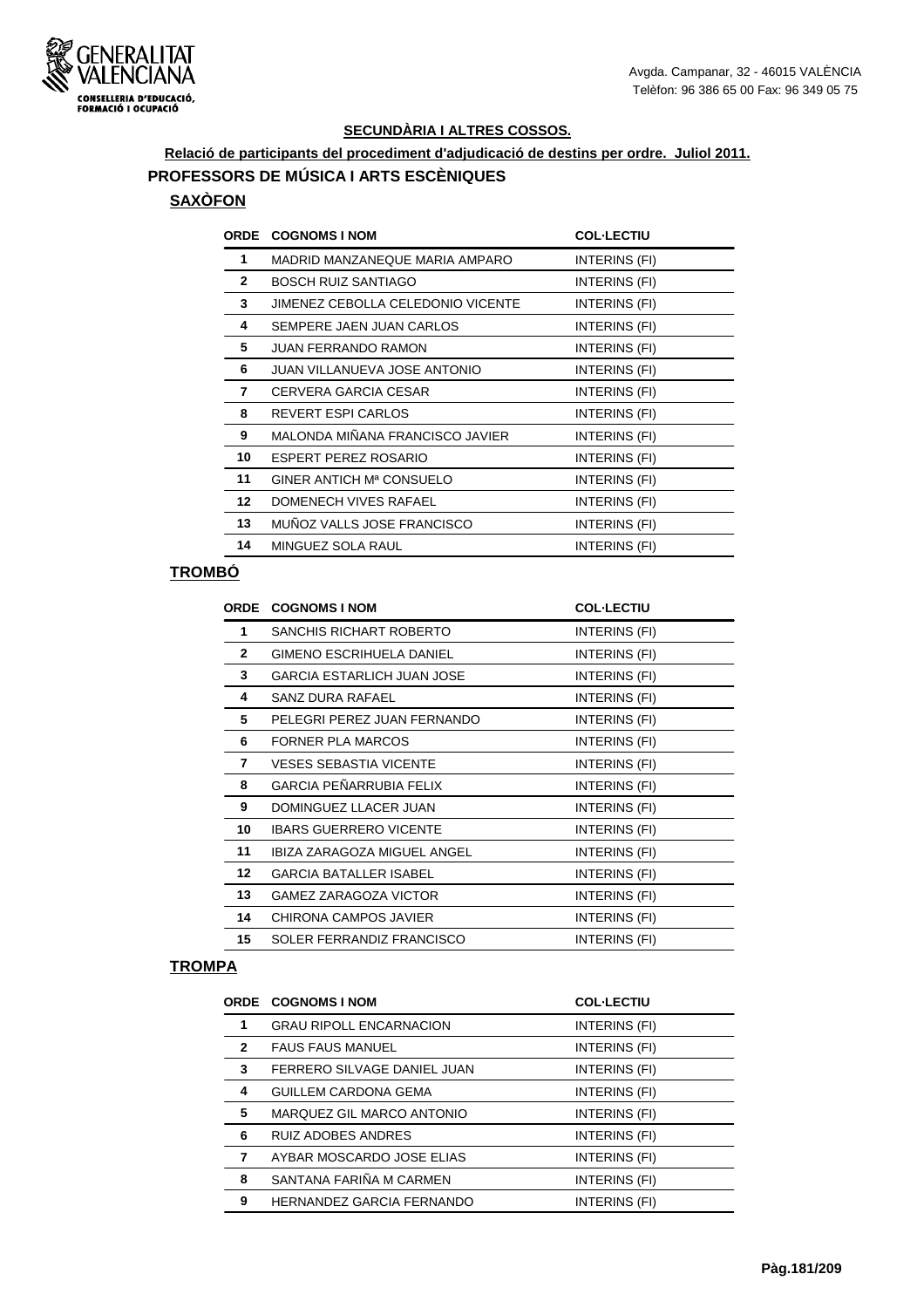

**Relació de participants del procediment d'adjudicació de destins per ordre. Juliol 2011.**

**PROFESSORS DE MÚSICA I ARTS ESCÈNIQUES**

## **TROMPETA**

| ORDE         | <b>COGNOMS I NOM</b>            | <b>COL-LECTIU</b> |
|--------------|---------------------------------|-------------------|
| 1            | ALBERT PALOP SALVADOR           | INTERINS (FI)     |
| $\mathbf{2}$ | SERRA FERRANDO JUAN             | INTERINS (FI)     |
| 3            | <b>FAUS VIDAL JOSE VICENTE</b>  | INTERINS (FI)     |
| 4            | <b>BOILS IBIZA FCO. JAVIER</b>  | INTERINS (FI)     |
| 5            | VERNIA CARRASCO ANA             | INTERINS (FI)     |
| 6            | SANSALONI ARMENGOL FERNANDO     | INTERINS (FI)     |
| 7            | CLIMENT BAEZA ANTONIO           | INTERINS (FI)     |
| 8            | MELCHOR FERNANDEZ JUAN SALVADOR | INTERINS (FI)     |
| 9            | ANTON ALEMANY JOSEP             | INTERINS (FI)     |
| 10           | <b>SALA TALENS JESUS</b>        | INTERINS (FI)     |
| 11           | GARCIA BOSCA MIGUEL ANGEL       | INTERINS (FI)     |
| $12 \,$      | CANTUS PARETS JOSE RAMON        | INTERINS (FI)     |
| 13           | SASTRE SANCHEZ-HORNERO VIDAL    | INTERINS (FI)     |
| 14           | MARTINEZ MARTINEZ LUIS          | INTERINS (FI)     |
| 15           | DE LA ROSA BELTRAN RUBEN        | INTERINS (FI)     |
| 16           | DIEGO LUJAN RAMON               | INTERINS (FI)     |
| 17           | <b>GISBERT SALES VICENTE</b>    | INTERINS (FI)     |

## **TUBA**

|              | <b>ORDE COGNOMS I NOM</b>        | <b>COL-LECTIU</b> |
|--------------|----------------------------------|-------------------|
| 1            | CARDONA CARBONELL JOAQUIN RAMON  | INTERINS (FI)     |
| $\mathbf{2}$ | <b>COLOMER BATALLER MARTIN</b>   | INTERINS (FI)     |
| 3            | JARA TORRES JESUS MARIA          | INTERINS (FI)     |
| 4            | <b>VERDE NAVARRO LUIS</b>        | INTERINS (FI)     |
| 5            | ROYO HEREDIA JOSE MANUEL         | INTERINS (FI)     |
| 6            | <b>GARCIA RAMIREZ VICENTE</b>    | INTERINS (FI)     |
| 7            | LLOSA PEÑARROCHA DANIEL          | INTERINS (FI)     |
| 8            | JOVER PIQUERES JUAN DANIEL       | INTERINS (FI)     |
| 9            | CALVO CERVERA MIGUEL ANGEL       | INTERINS (FI)     |
| 10           | <b>MOLTO SEBASTIA JUAN ANGEL</b> | INTERINS (FI)     |
| 11           | MARTOS CARRETERO ILDEFONSO       | INTERINS (FI)     |
| 12           | TOMAS JORDA FRANCISCO CAMILO     | INTERINS (FI)     |
|              |                                  |                   |

#### **VIOLA**

|              | <b>ORDE COGNOMS I NOM</b>         | <b>COL-LECTIU</b> |
|--------------|-----------------------------------|-------------------|
| 1            | ROIG CERVERO LUIS JOSE            | INTERINS (FI)     |
| $\mathbf{2}$ | DE DIEGO TEIJIDO MANUEL           | INTERINS (FI)     |
| 3            | <b>GONZALEZ MARTIN INMACULADA</b> | INTERINS (FI)     |
| 4            | DOMINE POMAR RICARDO JOSE         | INTERINS (FI)     |
| 5            | BOGDANOVA HADJIEVA PENKA          | INTERINS (FI)     |
| 6            | MORANT OLIVER MARIA SANDRA        | INTERINS (FI)     |
| 7            | MARTINEZ MULIO Mª CARMEN          | INTERINS (FI)     |
| 8            | ALEMANY SANZ ROGER                | INTERINS (FI)     |
| 9            | <b>GARCIA PEREZ JUAN</b>          | INTERINS (FI)     |
| 10           | CARRASCOSA GARCIA JUAN            | INTERINS (FI)     |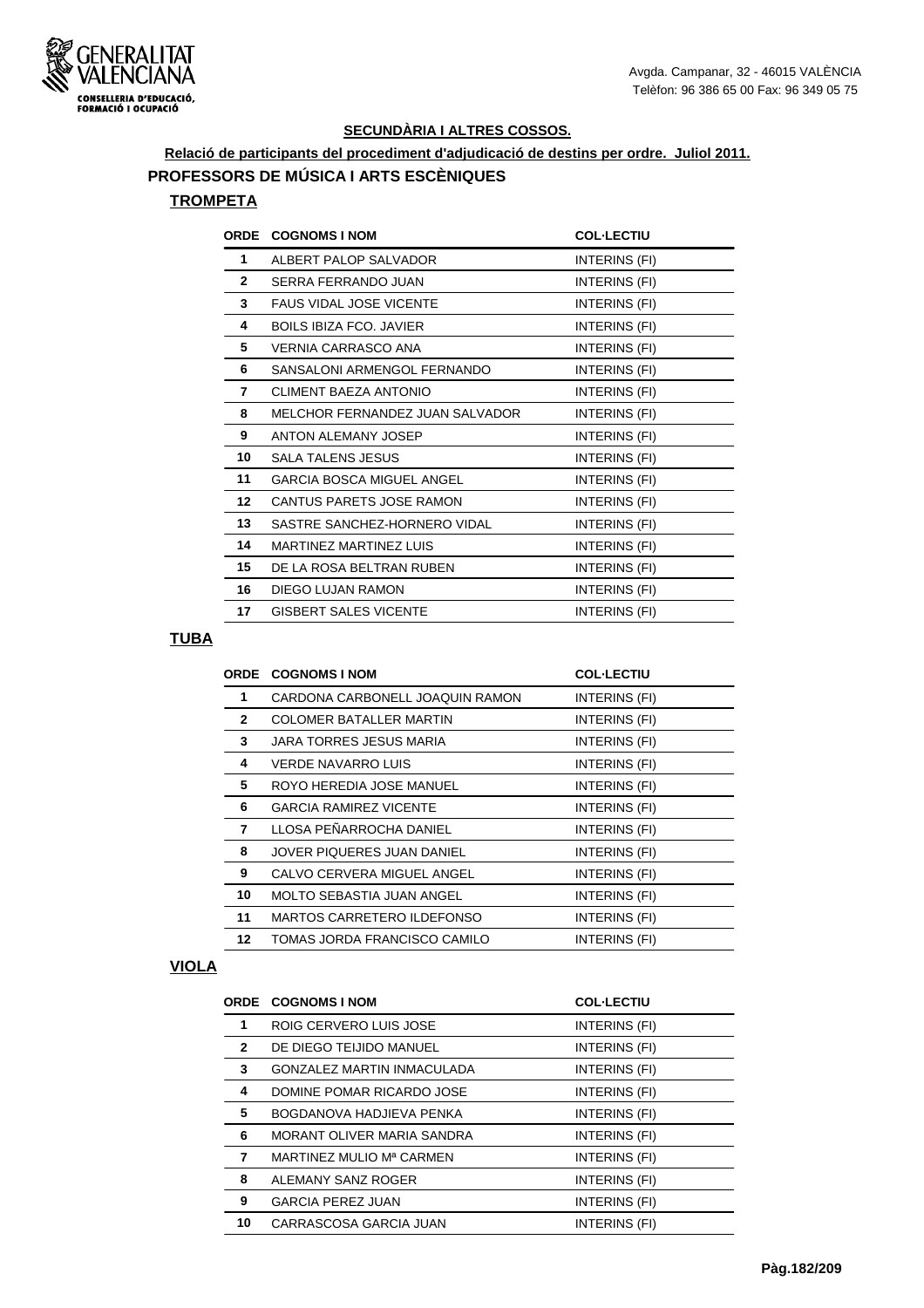

# **Relació de participants del procediment d'adjudicació de destins per ordre. Juliol 2011.**

## **PROFESSORS DE MÚSICA I ARTS ESCÈNIQUES**

## **VIOLA**

|    | <b>ORDE COGNOMS INOM</b>       | <b>COL-LECTIU</b> |
|----|--------------------------------|-------------------|
| 11 | <b>GARCIA MONFERRER MONICA</b> | INTERINS (FI)     |
| 12 | <b>JUAN ORIENTE MERCEDES</b>   | INTERINS (FI)     |
| 13 | PALLAS GONZALEZ JUAN ANTONIO   | INTERINS (FI)     |
| 14 | <b>GIMENEZ CERVERO VICENTE</b> | INTERINS (FI)     |
| 15 | <b>ENGUIX PELUFO PILAR</b>     | INTERINS (FI)     |

## **VIOLÍ**

| <b>ORDE</b>  | <b>COGNOMS I NOM</b>              | <b>COL-LECTIU</b>    |
|--------------|-----------------------------------|----------------------|
| 1            | CHIRONA CERVERO MIGUEL            | INTERINS (FI)        |
| $\mathbf{2}$ | VILLAESCUSA PEREZ JOSE FRANCISCO  | INTERINS (FI)        |
| 3            | <b>LINARES ESTELLES VICENTE</b>   | INTERINS (FI)        |
| 4            | SANCHEZ NAVARRO REGINA            | INTERINS (FI)        |
| 5            | PEÑARROJA TORRES JOSEFINA         | INTERINS (FI)        |
| 6            | <b>ENGUIX RAMON EUSTASIO JOSE</b> | INTERINS (FI)        |
| 7            | MAZARROTA TORMOS BERNARDA INMA.   | INTERINS (FI)        |
| 8            | AURA MELIA DOLORES JOSEFA         | INTERINS (FI)        |
| 9            | VATASANU CREANGA FELICIA          | INTERINS (FI)        |
| 10           | <b>FRANCES EGUILAZ AGUEDA</b>     | INTERINS (FI)        |
| 11           | <b>SANZ RICO ISIDRO</b>           | INTERINS (FI)        |
| 12           | TORTAJADA FERNANDEZ MARIA MONTIEL | INTERINS (FI)        |
| 13           | CARRASCOSA PALLAS REYES           | INTERINS (FI)        |
| 14           | ORTEGA ROSELL GUILLERMO           | <b>INTERINS (FI)</b> |
| 15           | ORTI MARTINEZ RAFAEL              | INTERINS (FI)        |
| 16           | CANTÓ DURA CONCEPCION             | INTERINS (FI)        |
| 17           | ADAM LLAGÜES RUBEN                | INTERINS (FI)        |
| 18           | BERENGUER DOMENECH ELENA          | <b>INTERINS (FI)</b> |
| 19           | PEIRO SIMO MONICA                 | INTERINS (FI)        |

#### **VIOLONCEL**

| <b>ORDE</b>      | <b>COGNOMS I NOM</b>              | <b>COL-LECTIU</b> |
|------------------|-----------------------------------|-------------------|
| 1                | ROS NAVARRO JUAN ANTONIO          | INTERINS (FI)     |
| $\mathbf{2}$     | MONTESINOS FORTEA MARIA CARMEN    | INTERINS (FI)     |
| 3                | <b>TEROL ARACIL RAFAEL</b>        | INTERINS (FI)     |
| 4                | <b>CLAR HERNANDEZ JUAN CARLOS</b> | INTERINS (FI)     |
| 5                | <b>VIDAL MARTINEZ ENRIQUE</b>     | INTERINS (FI)     |
| 6                | PEREZ ECIJA YOLANDA TRINIDAD      | INTERINS (FI)     |
| 7                | BELLVER VERCHER Mª ISABEL         | INTERINS (FI)     |
| 8                | HERNANDEZ CARRASCOSA CARMEN       | INTERINS (FI)     |
| 9                | PALOMAR SIMON Mª JOSE             | INTERINS (FI)     |
| 10               | ALVILLAR TRIBALDO FRANCISCO JOSE  | INTERINS (FI)     |
| 11               | DOLS GARCIA CLARA                 | INTERINS (FI)     |
| 12 <sup>12</sup> | CARRASCOSA ORIOLA MARIA VICENTA   | INTERINS (FI)     |
| 13               | RENAU NEBOT JUAN JOSE             | INTERINS (FI)     |
| 14               | ASENSI CANET MARTA CLARA          | INTERINS (FI)     |
| 15               | SANTOS FERRER MARI CARMEN         | INTERINS (FI)     |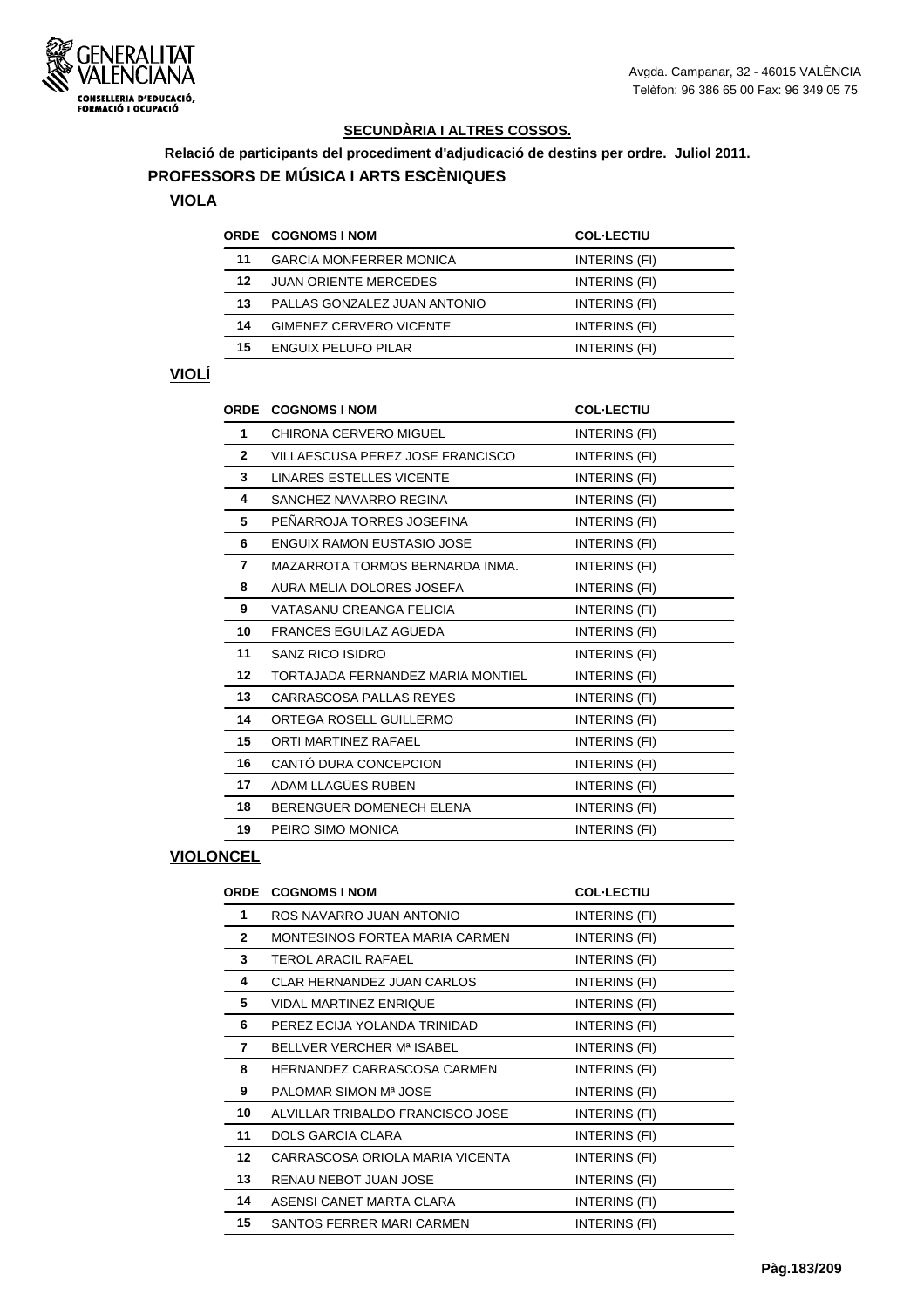

#### **Relació de participants del procediment d'adjudicació de destins per ordre. Juliol 2011. PROFESSORS DE MÚSICA I ARTS ESCÈNIQUES**

#### **VIOLONCEL**

|    | <b>ORDE COGNOMS INOM</b>          | <b>COL-LECTIU</b> |
|----|-----------------------------------|-------------------|
| 16 | <b>GARCIA LLOPIS EDUARDO JOSE</b> | INTERINS (FI)     |
| 17 | GALARZA MUR MARIA TERESA          | INTERINS (FI)     |
| 18 | SAPIÑA GARCIA MARIA CONSUELO      | INTERINS (FI)     |
| 19 | PIÑOL VICEDO JORDI                | INTERINS (FI)     |

## **DANSA ESPANYOLA**

| <b>ORDE</b>  | <b>COGNOMS I NOM</b>                | <b>COL-LECTIU</b> |
|--------------|-------------------------------------|-------------------|
| 1            | LEAL ESCODA BEATRIZ NIEVES          | INTERINS (FI)     |
| $\mathbf{2}$ | LARA CORREA NESTOR DE               | INTERINS (FI)     |
| 3            | <b>GARRIDO LLORENS CRISTINA</b>     | INTERINS (FI)     |
| 4            | MERINO MARTINEZ Mª CRUZ             | INTERINS (FI)     |
| 5            | MANZANARO MARHUENDA INMACULADA      | INTERINS (FI)     |
| 6            | <b>GARCES MUÑOZ ESTHER</b>          | INTERINS (FI)     |
| 7            | <b>GALLEGO BUENO OLGA</b>           | INTERINS (FI)     |
| 8            | ESCRIVA ALBORCH MARIA ANGELA        | INTERINS (FI)     |
| 9            | ARCACIA RAMIREZ EVA                 | INTERINS (FI)     |
| 10           | ARNEDO GARCIA AMPARO                | INTERINS (FI)     |
| 11           | VILLO PEREZ LUCRECIA                | INTERINS (FI)     |
| $12 \,$      | ALFARO RUBIO FERNANDO               | INTERINS (FI)     |
| 13           | <b>GALAN FRAILE MARIA ESPERANZA</b> | INTERINS (FI)     |

#### **DANSA CLÀSSICA**

|                  | <b>ORDE COGNOMS I NOM</b>             | <b>COL-LECTIU</b> |
|------------------|---------------------------------------|-------------------|
| 1                | <b>MONCHO AGUIRRE MILAGROS</b>        | INTERINS (FI)     |
| $\mathbf{2}$     | CHARDI FORTUNY M <sup>a</sup> ANGELES | INTERINS (FI)     |
| 3                | ALEMAÑ MATEU MARGARITA                | INTERINS (FI)     |
| 4                | ORTS CAMARASA CAROLINA                | INTERINS (FI)     |
| 5                | BENIMELI PUIG Mª AMPARO               | INTERINS (FI)     |
| 6                | SANCHEZ MARTINEZ MANUELA              | INTERINS (FI)     |
| 7                | AMAT BALLESTER MICHELLE               | INTERINS (FI)     |
| 8                | AMAT BALLESTER CHRISTIANE             | INTERINS (FI)     |
| 9                | <b>MIRO GARCIA MONICA</b>             | INTERINS (FI)     |
| 10               | DE CASTRO GONZALEZ MARIA ANTONIA      | INTERINS (FI)     |
| 11               | CASINO PENALBA GEMA                   | INTERINS (FI)     |
| 12 <sup>12</sup> | LABIOS MONTANER CARLOS                | INTERINS (FI)     |
| 13               | VICENTE SELFA NOELIA                  | INTERINS (FI)     |
| 14               | NACHER LOPEZ MARIA AMPARO             | INTERINS (FI)     |

#### **DANSA CONTEMPORÀNIA**

|              | <b>ORDE COGNOMS I NOM</b>             | <b>COL-LECTIU</b> |
|--------------|---------------------------------------|-------------------|
| 1            | ZAMORA CORRONS Mª DESAMPARADOS        | INTERINS (FI)     |
| $\mathbf{2}$ | ORTIZ ALFARO MICAELA                  | INTERINS (FI)     |
| 3            | TORRES MARTIN ANA MARIA               | INTERINS (FI)     |
| 4            | <b>CLIMENT SIMON MARTA</b>            | INTERINS (FI)     |
| 5            | RODRIGO FRANCO SUSANA                 | INTERINS (FI)     |
| 6            | <b>BODI MARTINEZ FRANCISCO JAVIER</b> | INTERINS (FI)     |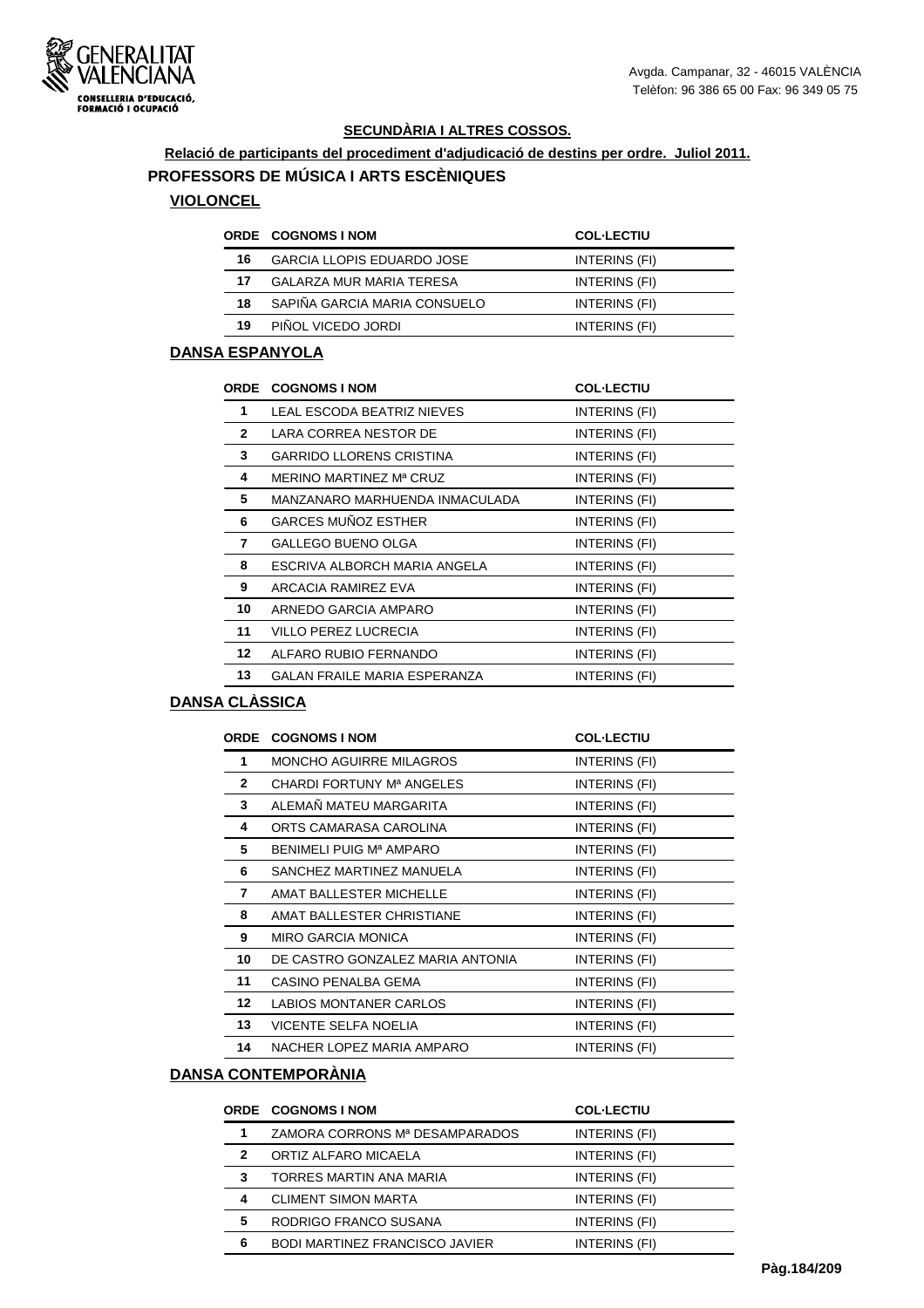

# **Relació de participants del procediment d'adjudicació de destins per ordre. Juliol 2011.**

# **PROFESSORS DE MÚSICA I ARTS ESCÈNIQUES**

## **DANSA CONTEMPORÀNIA**

|    | <b>ORDE COGNOMS I NOM</b>    | <b>COL-LECTIU</b> |
|----|------------------------------|-------------------|
|    | <b>CLAVEL GIMENO TATIANA</b> | INTERINS (FI)     |
| 8  | PEREZ GARCIA SALVADOR        | INTERINS (FI)     |
| 9  | CERVANTES GARCIA Mª ISABEL   | INTERINS (FI)     |
| 10 | VERA ESTEBAN Mª CARMEN       | INTERINS (FI)     |
| 11 | <b>VIDAL SABATER RAQUEL</b>  | INTERINS (FI)     |

#### **CANT APLICAT A L'ART DRAMÀTIC**

|  | <b>ORDE COGNOMS INOM</b> | <b>COL·LECTIU</b> |
|--|--------------------------|-------------------|
|  | SOBILS GOMIS DORA        | INTERINS (FI)     |

## **CARACTERITZACIÓ I INDUMENTÀRIA**

| <b>MARCO ALVAREZ CARLOS</b><br>1<br>INTERINS (FI) |  |
|---------------------------------------------------|--|
| CABEDO TRIGUEROS Mª ROCIO<br>2<br>INTERINS (FI)   |  |
| 3<br>ARLANDIS RECUERDA VICENTE<br>INTERINS (FI)   |  |
| 4<br>RODENAS MERAYO Mª CARMEN<br>INTERINS (FI)    |  |
| 5<br>SALVA REYES ALEJANDRO EVARI<br>INTERINS (FI) |  |
| 6<br><b>PLAUS MULLOR ISABEL</b><br>INTERINS (FI)  |  |
| <b>BENLLOCH ORTS ANA PILAR</b><br>INTERINS (FI)   |  |

#### **DICCIÓ I EXPRESSIÓ ORAL**

| <b>ORDE COGNOMS INOM</b>  | <b>COL-LECTIU</b> |
|---------------------------|-------------------|
| ZANON VIGUER Mª JOSE      | INTERINS (FI)     |
| LOZANO BARRUECO HORTENSIA | INTERINS (FI)     |
| MONTESINOS FIDES JOSE     | INTERINS (FI)     |

#### **EXPRESSIÓ CORPORAL**

| <b>ORDE COGNOMS INOM</b> | <b>COL-LECTIU</b> |
|--------------------------|-------------------|
| MORENO VALDIVIESO ANDRES | INTERINS (FI)     |
| LOPEZ RUIZ MARIA DOLORES | INTERINS (FI)     |

#### **INTERPRETACIÓ**

|              | <b>ORDE COGNOMS I NOM</b>       | <b>COL-LECTIU</b> |
|--------------|---------------------------------|-------------------|
|              | <b>MELIO URIBE MARIA JOSEFA</b> | INTERINS (FI)     |
| $\mathbf{2}$ | HERNANDEZ MOLLA MARIA CRUZ      | INTERINS (FI)     |
| 3            | SILLA ALBERT MARIA PILAR        | INTERINS (FI)     |
| 4            | SANCHEZ GACITUAGA M. ETELVINA   | INTERINS (FI)     |
| 5            | <b>MORENO PEREZ RAMON</b>       | INTERINS (FI)     |
| 6            | <b>SORIA GENOVES VICENTE</b>    | INTERINS (FI)     |
| 7            | ROMO SANABRIA MIGUEL ANGEL      | INTERINS (FI)     |
| 8            | DELGADO CLAROS AURELIO          | INTERINS (FI)     |
| 9            | <b>GALIANA LLORENS CARLOS</b>   | INTERINS (FI)     |
|              |                                 |                   |

#### **LITERATURA DRAMÀTICA**

#### **ORDE COGNOMS I NOM COL·LECTIU**

|    |                                | ---------     |
|----|--------------------------------|---------------|
| -4 | TORMO SOLER ANA M <sup>a</sup> | INTERINS (FI) |
|    |                                |               |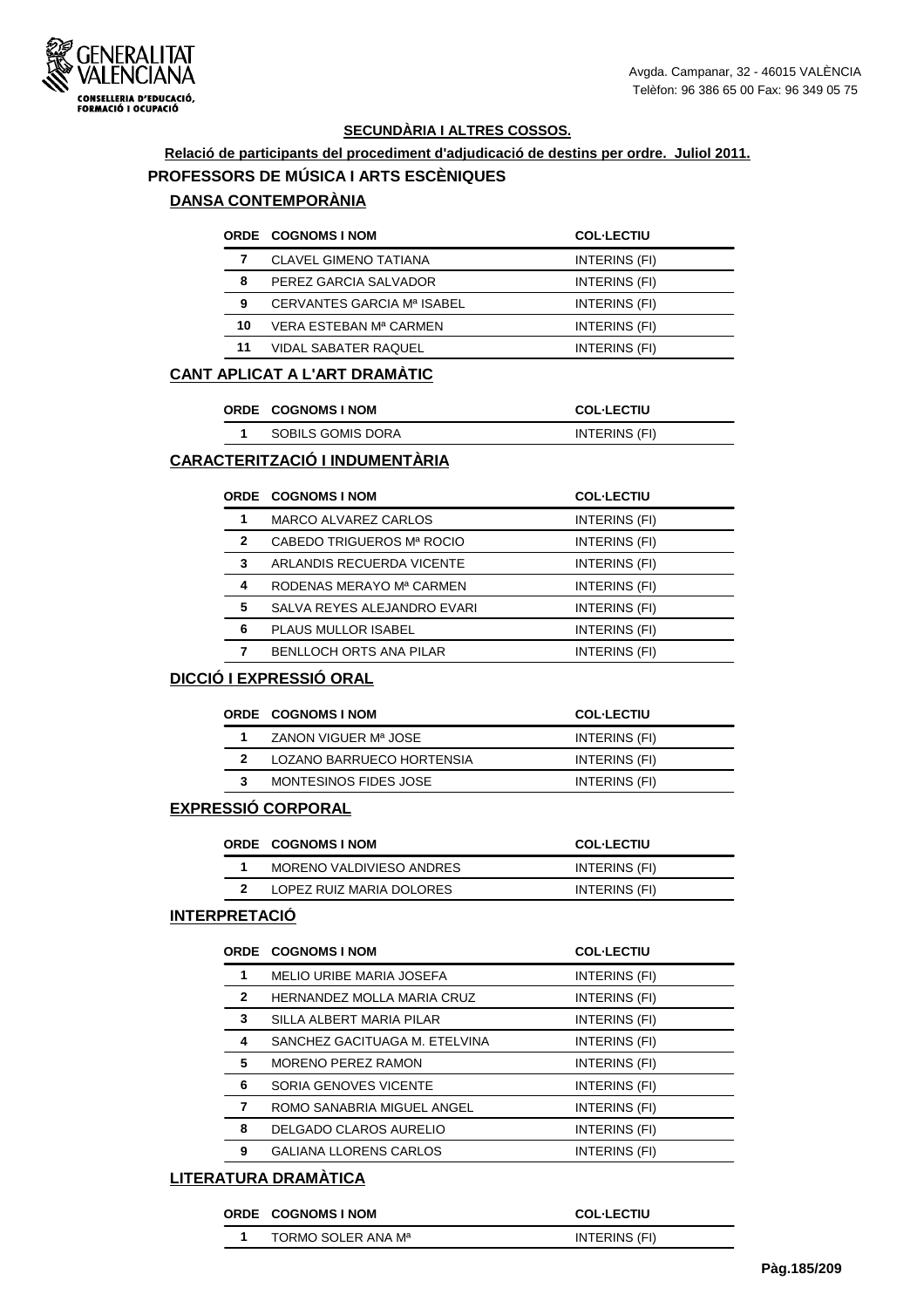#### **Relació de participants del procediment d'adjudicació de destins per ordre. Juliol 2011.**

#### **PROFESSORS DE MÚSICA I ARTS ESCÈNIQUES**

## **LITERATURA DRAMÀTICA**

| <b>ORDE COGNOMS INOM</b> | <b>COL·LECTIU</b> |
|--------------------------|-------------------|
| RODRIGUEZ LUCAS RUBEN    | INTERINS (FI)     |

## **TEORIA I HISTÒRIA DE L'ART**

|              | <b>ORDE COGNOMS I NOM</b>      | <b>COL-LECTIU</b> |
|--------------|--------------------------------|-------------------|
| 1            | PERPIÑA MARCO M. NIEVES        | INTERINS (FI)     |
| $\mathbf{2}$ | LOPEZ TEJADOS CARMEN           | INTERINS (FI)     |
| 3            | CORBI ZUÑIGA MARIA SALUD       | INTERINS (FI)     |
| 4            | MARTINEZ RODRIGUEZ ADELINA     | INTERINS (FI)     |
| 5            | MARTINEZ MARTINEZ CARMEN       | INTERINS (FI)     |
| 6            | SOLDEVILLA LIAÑO CHARELA       | INTERINS (FI)     |
| 7            | ESLAVA BLASCO RAUL             | INTERINS (FI)     |
| 8            | CAMPOS BOSCH JOSE LUIS         | INTERINS (FI)     |
| 9            | DIEZ NAVARRO MARIA ASUNCION    | INTERINS (FI)     |
| 10           | <b>BUSTO NUÑEZ LUISA</b>       | INTERINS (FI)     |
| 11           | <b>LLORENS PESET BARTOLOME</b> | INTERINS (FI)     |

## **LLENGUATGE MUSICAL**

|              | ORDE COGNOMS I NOM                   | <b>COL-LECTIU</b>    |
|--------------|--------------------------------------|----------------------|
| 1            | <b>CREUS ORTOLA OSCAR</b>            | INTERINS (FI)        |
| $\mathbf{2}$ | LLORENS RAMBLA SALVADOR              | INTERINS (FI)        |
| 3            | <b>GONZALEZ ACHA BELEN</b>           | INTERINS (FI)        |
| 4            | <b>BAGAN TORNER NIEVES</b>           | INTERINS (FI)        |
| 5            | CELDRAN MARTINEZ MARIA CONCEPCION    | INTERINS (FI)        |
| 6            | <b>BARRIENDOS BARDINA MARIA JOSE</b> | INTERINS (FI)        |
| 7            | ANTON ORTEGA ISIDRO                  | INTERINS (FI)        |
| 8            | GALIANA PEREZ Mª DOLORES             | INTERINS (FI)        |
| 9            | ALBERT UREÑA ANA MARIA               | INTERINS (FI)        |
| 10           | BERNAL JUAN MARIA LUISA              | INTERINS (FI)        |
| 11           | <b>IBAÑEZ FUENTES MIGUEL ANGEL</b>   | INTERINS (FI)        |
| 12           | LOPEZ GARCIA JOSE                    | INTERINS (FI)        |
| 13           | <b>GIRBES CABRERA ANA</b>            | INTERINS (FI)        |
| 14           | RIVILLA TEJERA Mª ELENA              | INTERINS (FI)        |
| 15           | CARBONELL MATARREDONA AMALIA         | INTERINS (FI)        |
| 16           | <b>JUANEDA SEGUI Mª ANTONIA</b>      | <b>INTERINS (FI)</b> |
| 17           | ANDRES MEDINA MARIA PILAR            | INTERINS (FI)        |
| 18           | BOTELLA OLIVER MARIA JOSE            | INTERINS (FI)        |
| 19           | MONTSERRAT FERRER JUANA              | INTERINS (FI)        |
| 20           | VIDAL ARASA JOSE MARIA               | INTERINS (FI)        |
| 21           | ALBALAT JOVANI MARIA DEL MAR         | INTERINS (FI)        |
| 22           | <b>SIERRA FLORES PABLO</b>           | INTERINS (FI)        |
| 23           | FERRANDO PEREZ Mª ELENA              | INTERINS (FI)        |
| 24           | <b>MOLLA PENADES RAFAEL</b>          | INTERINS (FI)        |
| 25           | <b>GENOVES CARMONA MARIA CARMEN</b>  | INTERINS (FI)        |
| 26           | ALONSO GARCIA ANGELA                 | INTERINS (FI)        |
| 27           | <b>CALLE ALBERT LAURA</b>            | INTERINS (FI)        |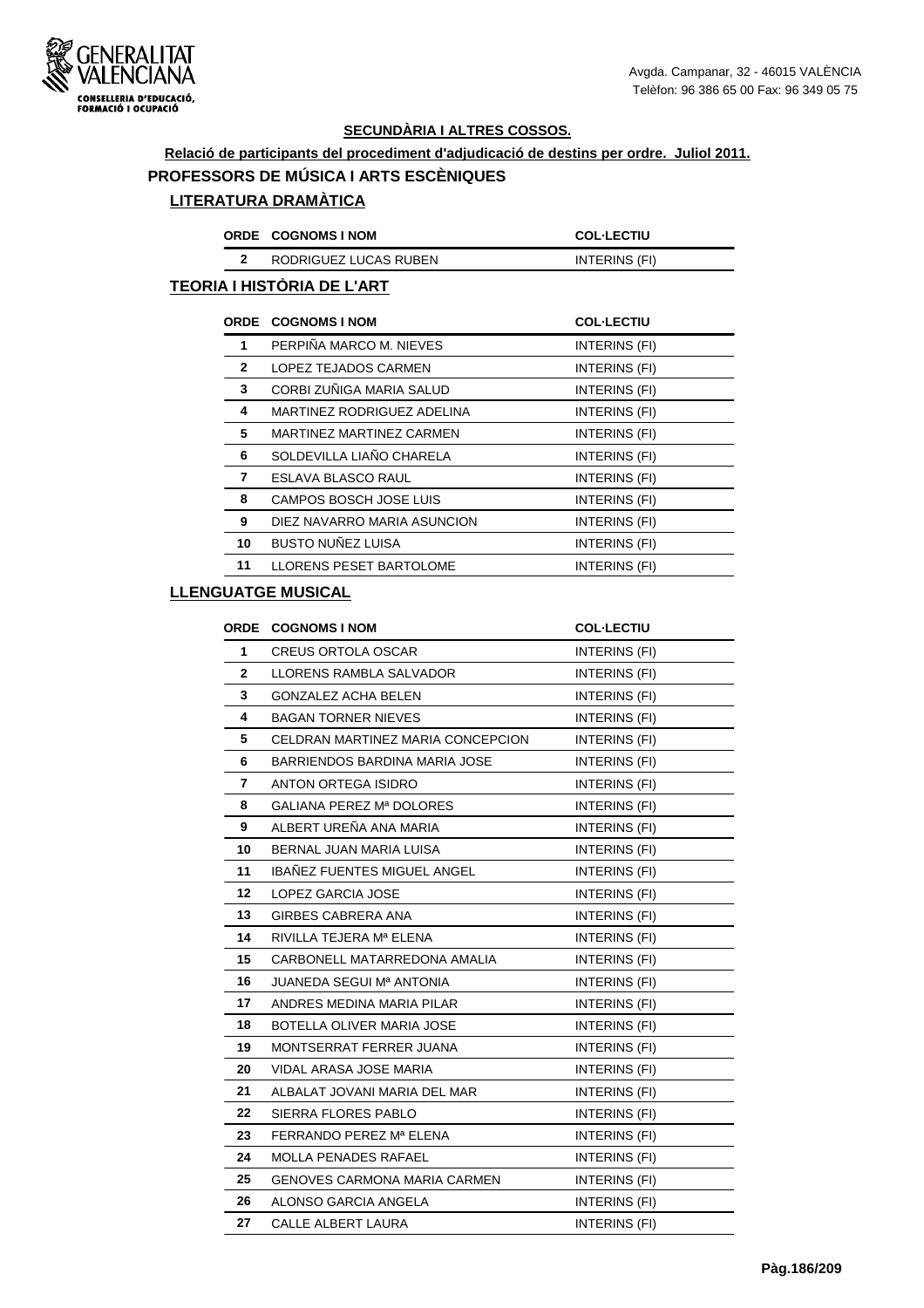

## **Relació de participants del procediment d'adjudicació de destins per ordre. Juliol 2011. PROFESSORS DE MÚSICA I ARTS ESCÈNIQUES LLENGUATGE MUSICAL**

| <b>ORDE</b> | <b>COGNOMS I NOM</b>                      | <b>COL-LECTIU</b> |
|-------------|-------------------------------------------|-------------------|
| 28          | <b>IGLESIAS GUTIERREZ VICTOR EMMANUEL</b> | INTERINS (FI)     |
| 29          | MARTINEZ ESCUTIA ANGEL                    | INTERINS (FI)     |
| 30          | <b>BRU SOLER VICENTE</b>                  | INTERINS (FI)     |
| 31          | BERNABE VILLODRE M <sup>a</sup> DEL MAR   | INTERINS (FI)     |
| 32          | MORENO GUTIERREZ JUAN JOSE                | INTERINS (FI)     |
| 33          | LLORET FRASQUET JUAN MANUEL               | INTERINS (FI)     |
| 34          | GALOVIC GVOZDENOVIC BOJANA                | INTERINS (FI)     |
| 35          | CATALAN JARQUE MARIA DEL CARMEN           | INTERINS (FI)     |
| 36          | <b>MARTI ANTOLINOS OLGA</b>               | INTERINS (FI)     |
| 37          | SOROLLA LERMA EVA                         | INTERINS (FI)     |
| 38          | <b>BOLON EDO ELENA</b>                    | INTERINS (FI)     |
| 39          | SANZ BLASCO MARIA TERESA                  | INTERINS (FI)     |
| 40          | SORIANO SANCHEZ LUIS VICENTE              | INTERINS (FI)     |
| 41          | CALVERA MESEGUER DIEGO                    | INTERINS (FI)     |
| 42          | CORREA JULVE PABLO                        | INTERINS (FI)     |
| 43          | <b>GONZALEZ MARTINEZ SAMUEL</b>           | INTERINS (FI)     |

## **CATEDRÀTICS DE MÚSICA I ARTS ESCÈNIQUES**

#### **HARMONIA I MELODIA ACOMPANYADA**

|              | <b>ORDE COGNOMS I NOM</b>       | <b>COL-LECTIU</b> |
|--------------|---------------------------------|-------------------|
| 1            | PEREZ CARRATALA ENCARNACION     | INTERINS (FI)     |
| $\mathbf{2}$ | CALANDIN HERNANDEZ EMILIO       | INTERINS (FI)     |
| 3            | DELGADO ROMO JOSUE              | INTERINS (FI)     |
| 4            | FERNANDEZ VIZCAINO JESUS        | INTERINS (FI)     |
| 5            | ALBORCH MIÑANA JUAN             | INTERINS (FI)     |
| 6            | AÑON ESCRIBA MANUEL             | INTERINS (FI)     |
| 7            | <b>VIDAL BLANCO MANUEL</b>      | INTERINS (FI)     |
| 8            | <b>FAYOS JORDAN JOSE MIGUEL</b> | INTERINS (FI)     |
|              |                                 |                   |

#### **DANSA CLÀSSICA**

|   | <b>ORDE COGNOMS INOM</b>   | <b>COL-LECTIU</b> |
|---|----------------------------|-------------------|
|   | TORREGROSA SALCEDO ELVIRA  | INTERINS (FI)     |
| 2 | ALEMANY LAZARO Mª JOSE     | INTERINS (FI)     |
| 3 | <b>ESTEVE BAS SUSANA</b>   | INTERINS (FI)     |
| 4 | <b>BARRI ALMENAR ANA</b>   | INTERINS (FI)     |
| 5 | VIDAL NOTARI CLARA ISABEL  | INTERINS (FI)     |
| 6 | CERVANTES LOPEZ-ARZA IRENE | INTERINS (FI)     |
|   | GIMENEZ MORTE Mª CARMEN    | INTERINS (FI)     |
| 8 | PASQUAU HURTADO MARINA     | INTERINS (FI)     |

#### **CANT**

| <b>ORDE COGNOMS INOM</b>  | <b>COL-LECTIU</b> |
|---------------------------|-------------------|
| FABUEL MAUPOEY Mª GLORIA  | INTERINS (FI)     |
| VALLES FUSTER Mª ROSARIO  | INTERINS (FI)     |
| QUEVEDO SERRANO Mª AMPARO | INTERINS (FI)     |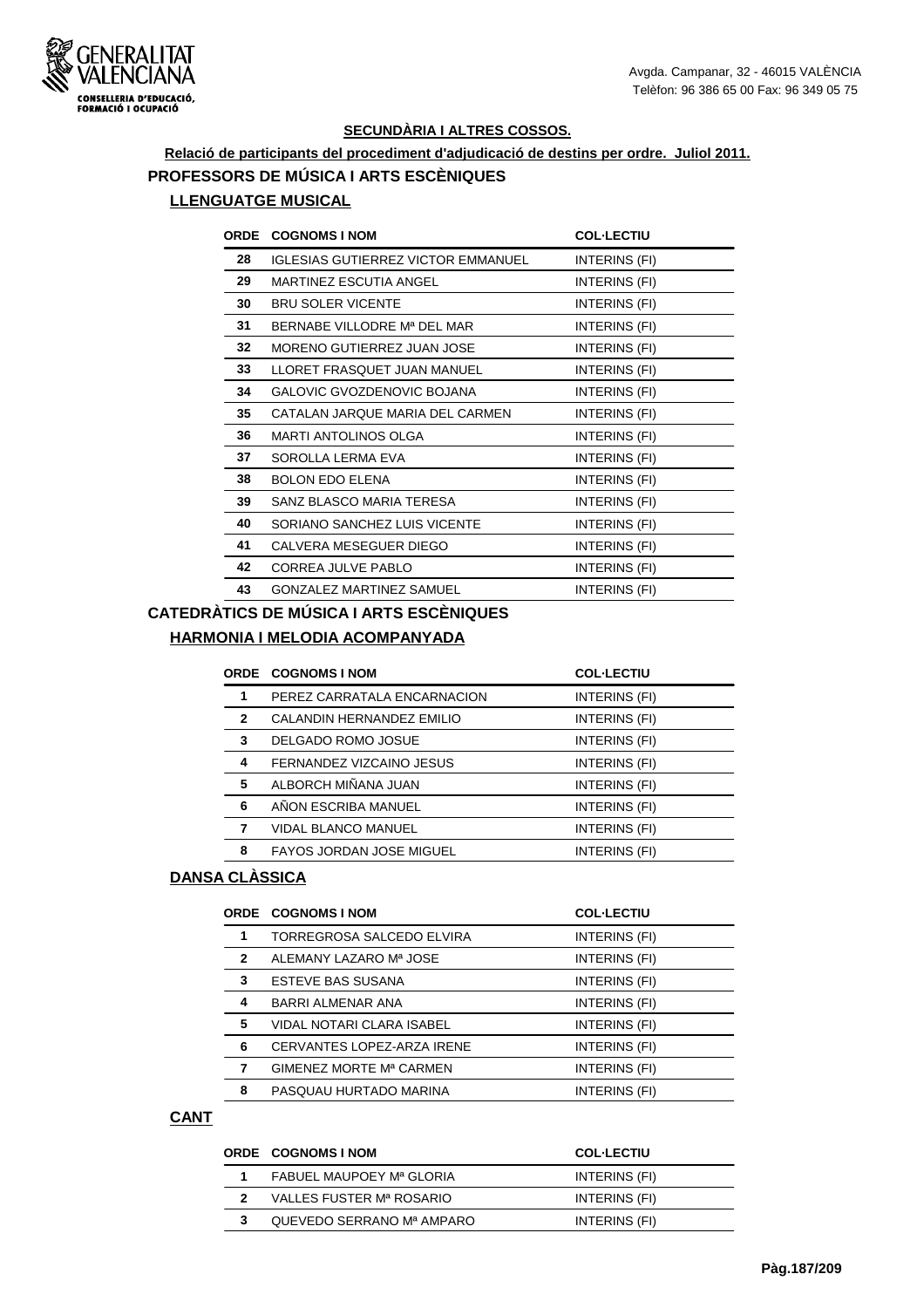

## **Relació de participants del procediment d'adjudicació de destins per ordre. Juliol 2011. CATEDRÀTICS DE MÚSICA I ARTS ESCÈNIQUES COMPOSICIÓ I INSTRUMENTACIÓ**

## **ORDE COGNOMS I NOM COL·LECTIU 1** CANO FORRAT CESAR INTERINS (FI) **2** MONTERO LOPEZ CLAUDIA **INTERINS** (FI) **3** BERBIS LOPEZ MIGUEL ANGEL **INTERINS** (FI) **4** PASTOR GIMENO RAMON INTERINS (FI) **5** CASARES BROSETA JOSE VICENTE INTERINS (FI)

#### **CONTRABAIX**

| <b>ORDE COGNOMS INOM</b>  | <b>COL-LECTIU</b> |
|---------------------------|-------------------|
| PEREZ GONZALEZ DIEGO JOSE | INTERINS (FI)     |

#### **CONTRAPUNT I FUGA**

|   | <b>ORDE COGNOMS INOM</b>   | <b>COL-LECTIU</b> |
|---|----------------------------|-------------------|
|   | MINGUEZ BARGUES RAQUEL     | INTERINS (FI)     |
| 2 | CAZURRA BASTE ANNA         | INTERINS (FI)     |
| 3 | PEÑA AGUAYO JOSE JAVIER    | INTERINS (FI)     |
|   | FONTCUBERTA LLAVATA CARLOS | INTERINS (FI)     |

#### **DANSA ESPANYOLA**

|              | <b>ORDE COGNOMS I NOM</b>        | <b>COL-LECTIU</b>    |
|--------------|----------------------------------|----------------------|
| 1            | ALBEROLA ROBLES CRISTINA         | INTERINS (FI)        |
| $\mathbf{2}$ | NEIRA RODRIGUEZ TERESA           | INTERINS (FI)        |
| 3            | RODRIGUEZ LLORENS ROSARIO        | INTERINS (FI)        |
| 4            | PEREZ DOLZ JESUS                 | <b>INTERINS (FI)</b> |
| 5            | SANTAMARIA JIMENEZ MARIA ANGELES | INTERINS (FI)        |
| 6            | <b>MATEOS SEGURA FRANCISCA</b>   | INTERINS (FI)        |
|              | LUNA GARCIA MARIA ISABEL         | INTERINS (FI)        |
| 8            | AZNAR COLLADO ISABEL             | INTERINS (FI)        |

#### **DRAMATURGIA**

| <b>ORDE COGNOMS INOM</b>   | <b>COL-LECTIU</b> |
|----------------------------|-------------------|
| TORRERO BAREA JOSE GABRIEL | INTERINS (FI)     |
| PRATS BENAVENT JUAN JOSE   | INTERINS (FI)     |

#### **ESTÈTICA I HIST. DE LA MÚSICA**

| <b>ORDE COGNOMS INOM</b>         | <b>COL-LECTIU</b> |
|----------------------------------|-------------------|
| DARIJO FRONTERA MARIA CONCEPCION | INTERINS (FI)     |
| LOPEZ GARCIA ERNESTINA           | INTERINS (FI)     |
| LAFARGA MARQUES MANUEL           | INTERINS (FI)     |

#### **FAGOT**

| <b>ORDE COGNOMS INOM</b> | <b>COL-LECTIU</b> |
|--------------------------|-------------------|
| MORALES DEVESA JOAQUIN   | INTERINS (FI)     |

#### **FLAUTA TRAVESSERA**

| ORDE COGNOMS INOM        | <b>COL-LECTIU</b> |  |
|--------------------------|-------------------|--|
| CASASEMPERE JORDA RAFAEL | INTERINS (FI)     |  |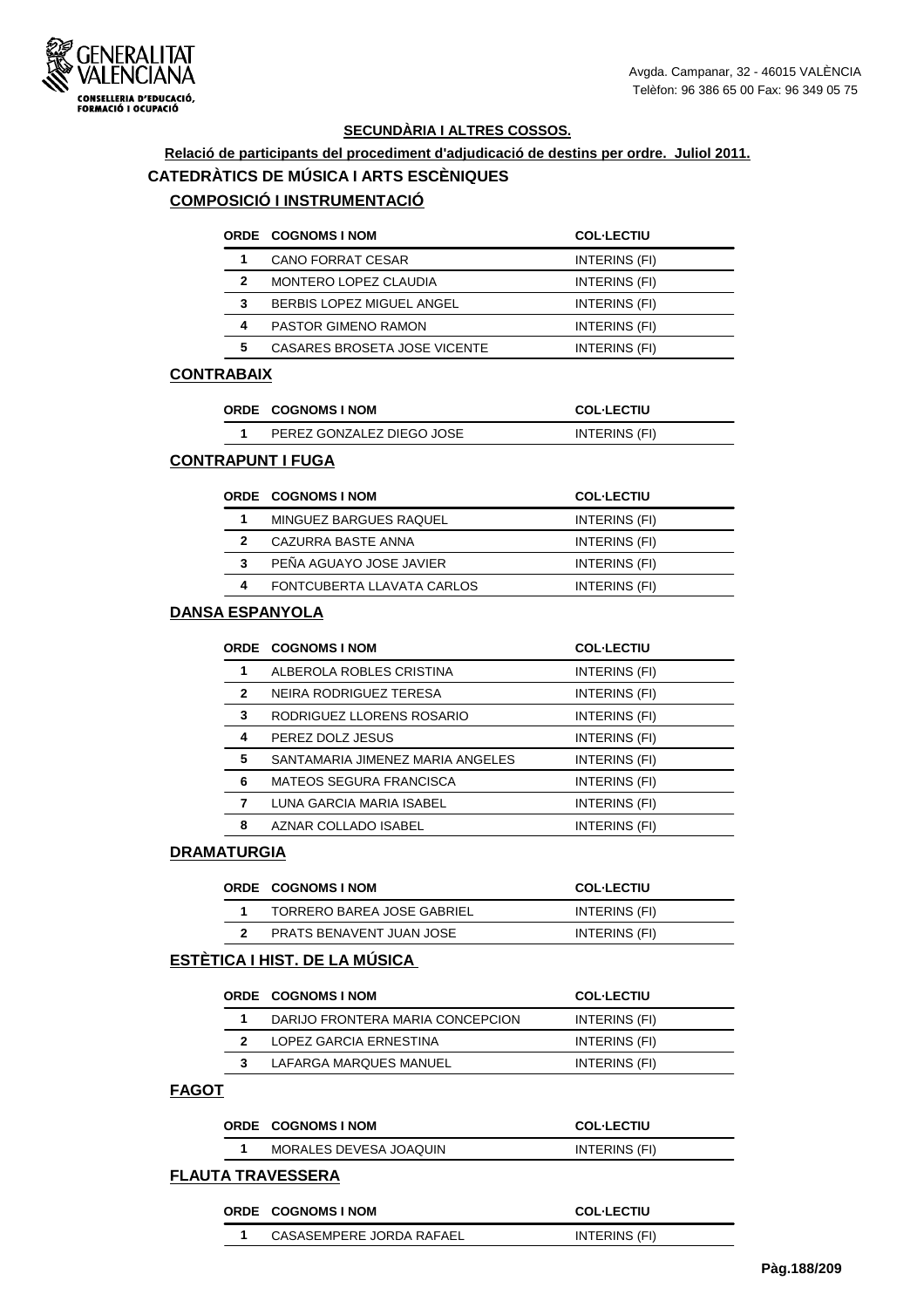

# **Relació de participants del procediment d'adjudicació de destins per ordre. Juliol 2011.**

## **CATEDRÀTICS DE MÚSICA I ARTS ESCÈNIQUES**

## **GUITARRA**

| <b>ORDE COGNOMS INOM</b>         | <b>COL-LECTIU</b> |
|----------------------------------|-------------------|
| RODES BIOSCA JUAN IGNACIO        | INTERINS (FI)     |
| <b>GODOFREDO PEREZ JOSE LUIS</b> | INTERINS (FI)     |
| <b>CLAVEL CASCALES ANTONIO</b>   | INTERINS (FI)     |

#### **HISTORIA DE LA CULTURA I DEL ART**

|   | <b>ORDE COGNOMS INOM</b>  | <b>COL-LECTIU</b> |
|---|---------------------------|-------------------|
|   | GOMIS CORELL JOAN CARLES  | INTERINS (FI)     |
| 2 | FORES CENTELLES EVA MARIA | INTERINS (FI)     |
| з | CISNEROS ALVAREZ PABLO    | INTERINS (FI)     |
| 4 | TORRALBA MESAS DESIREE    | INTERINS (FI)     |

#### **INTERPRETACIÓ**

| <b>ORDE COGNOMS INOM</b> | <b>COL·LECTIU</b> |
|--------------------------|-------------------|
| RICART GARCIA RAFAEL     | INTERINS (FI)     |

## **MÚSICA DE CAMBRA**

| <b>ORDE COGNOMS INOM</b>     | <b>COL-LECTIU</b> |
|------------------------------|-------------------|
| VIDAL NAVARRO JOSEP FRANCESC | INTERINS (FI)     |

#### **MUSICOLOGIA**

|   | <b>ORDE COGNOMS INOM</b> | <b>COL-LECTIU</b> |
|---|--------------------------|-------------------|
|   | ALAGARDA GARRIDO MONICA  | INTERINS (FI)     |
|   | VALLS GREGORI CARLES     | INTERINS (FI)     |
| 3 | SAEZ ANDREU MARINA       | INTERINS (FI)     |
| Δ | MONTALT BUENO CAROLINA   | INTERINS (FI)     |

#### **PEDAGOGIA MUSICAL**

|   | <b>ORDE COGNOMS I NOM</b>        | <b>COL-LECTIU</b> |
|---|----------------------------------|-------------------|
| 1 | GOMEZ PARDO GABALDON MARIA ELISA | INTERINS (FI)     |
| 2 | PERSONAT REMOLAR JOSE            | INTERINS (FI)     |
| 3 | PERSONAT REMOLAR ALFREDO         | INTERINS (FI)     |
| 4 | SOLOMANDO MOLINA ANDREA          | INTERINS (FI)     |
| 5 | RIPOLL VIDAL DAVID               | INTERINS (FI)     |
| 6 | TOVAR SAHUQUILLO JORGE           | INTERINS (FI)     |
| 7 | <b>GUILLEN BOX ANTONIO ANGEL</b> | INTERINS (FI)     |

#### **PERCUSSIÓ**

| <b>ORDE COGNOMS INOM</b>       | <b>COL-LECTIU</b> |
|--------------------------------|-------------------|
| JANSEN MICHAEL                 | INTERINS (FI)     |
| <b>BERNABEU BENEITE MANUEL</b> | INTERINS (FI)     |
| CRESPO PUIG JOSE FRANCISCO     | INTERINS (FI)     |

#### **PIANO**

| <b>ORDE COGNOMS INOM</b> | <b>COL-LECTIU</b> |
|--------------------------|-------------------|
| AMBROSINI BRENNO         | INTERINS (FI)     |
| NIETO LOPEZ ALBERT       | INTERINS (FI)     |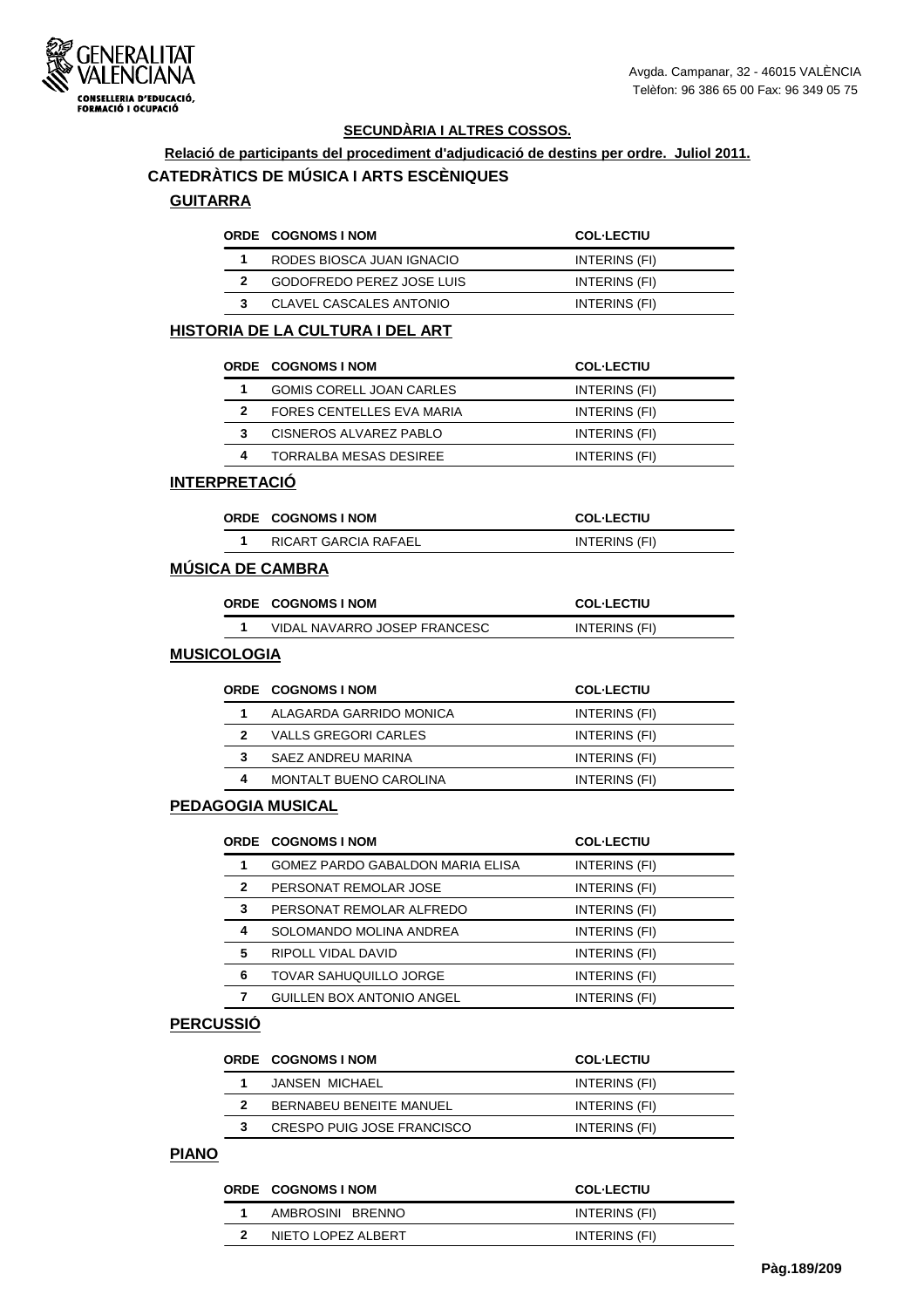

## **Relació de participants del procediment d'adjudicació de destins per ordre. Juliol 2011. CATEDRÀTICS DE MÚSICA I ARTS ESCÈNIQUES**

#### **PIANO**

| <b>ORDE</b>      | <b>COGNOMS I NOM</b>           | <b>COL-LECTIU</b> |
|------------------|--------------------------------|-------------------|
| 3                | CIURANA MOÑINO MARIA ROSA      | INTERINS (FI)     |
| 4                | ORTOLA SEGUI CARLOS DAVID      | INTERINS (FI)     |
| 5                | PACHECO MOZAS RUBEN            | INTERINS (FI)     |
| 6                | REYES ARELLANO MARÍA           | INTERINS (FI)     |
| 7                | TAMARIT FERNANDEZ PAULA        | INTERINS (FI)     |
| 8                | ESCODA PATRON FRANCISCO        | INTERINS (FI)     |
| 9                | <b>MORALES ALONSO LEONEL</b>   | INTERINS (FI)     |
| 10               | <b>FLORES VEGA CARLOS</b>      | INTERINS (FI)     |
| 11               | KHAMRAH GARCIA RAMZI SERGIO    | INTERINS (FI)     |
| 12 <sup>12</sup> | VIVO MARIN MARIA DOLORES       | INTERINS (FI)     |
| 13               | <b>CHIANG CHEN TSUNG CHENG</b> | INTERINS (FI)     |
| 14               | GINER MARCO Mª CARMEN          | INTERINS (FI)     |
| 15               | MANZANA FAS JAVIER             | INTERINS (FI)     |
|                  |                                |                   |

#### **REPENTITZACIÓ, TRANSP. INSTR. I ACOMPANYAMENT**

| <b>ORDE COGNOMS INOM</b> | <b>COL-LECTIU</b> |
|--------------------------|-------------------|
| RODES RIVES CONCEPCION   | INTERINS (FI)     |

#### **TROMBÓ**

|   | <b>ORDE COGNOMS INOM</b>   | <b>COL-LECTIU</b> |
|---|----------------------------|-------------------|
|   | LLORET LLORET ANTONIO      | INTERINS (FI)     |
| 2 | LANUZA MORALES FELIPE JUAN | INTERINS (FI)     |
| 3 | <b>HERRERO CERDA FELIX</b> | INTERINS (FI)     |
| Δ | CERVERA PEREZ JOSE VICENTE | INTERINS (FI)     |

#### **TROMPA**

|  | ORDE COGNOMS INOM             | <b>COL-LECTIU</b> |
|--|-------------------------------|-------------------|
|  | <b>GABRIEL MORENO EDUARDO</b> | INTERINS (FI)     |
|  |                               |                   |

#### **VIOLA**

| <b>ORDE COGNOMS INOM</b>     | <b>COL-LECTIU</b> |
|------------------------------|-------------------|
| BLAT BARRACHINA CLARA MARIA  | INTERINS (FI)     |
| <b>FALOMIR GOSLIN MIGUEL</b> | INTERINS (FI)     |

#### **VIOLÍ**

| <b>ORDE COGNOMS INOM</b>       | <b>COL-LECTIU</b> |
|--------------------------------|-------------------|
| GARCIA DEL CASTILLO ANA ISABEL | INTERINS (FI)     |
| FRANCES EGUILAZ DAVID          | INTERINS (FI)     |

#### **VIOLONCEL**

| <b>ORDE COGNOMS INOM</b> | <b>COL-LECTIU</b> |
|--------------------------|-------------------|
| GINER SANZ ALICIA        | INTERINS (FI)     |
| ALAMA IZQUIERDO TERESA   | INTERINS (FI)     |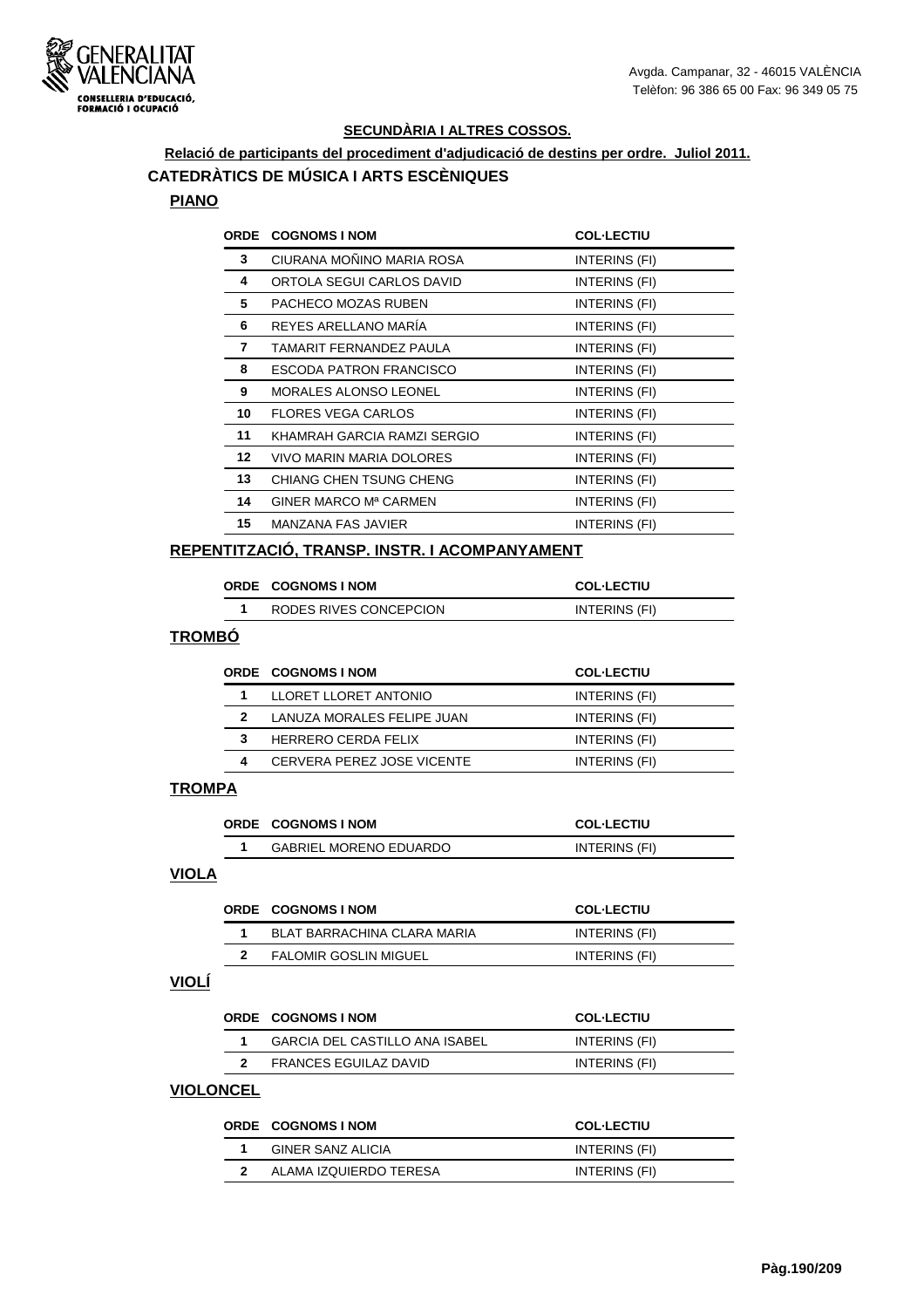

#### **Relació de participants del procediment d'adjudicació de destins per ordre. Juliol 2011.**

#### **M. DE TALLER D'ARTS PLÀSTIQUES I DISSENY**

#### **ESMALTS**

| ORDE COGNOMS INOM              | <b>COL·LECTIU</b> |
|--------------------------------|-------------------|
| ILLAN CALVO FRANCISCO DE SALES | INTERINS (FI)     |

## **FOTOGRAFIA I PROCESSOS DE REPRODUCCIÓ**

|   | <b>ORDE COGNOMS I NOM</b>       | <b>COL-LECTIU</b> |
|---|---------------------------------|-------------------|
| 1 | <b>GRAN MORENO JOSE ANGEL</b>   | INTERINS (FI)     |
| 2 | CARBONELL GALIANA JUAN          | INTERINS (FI)     |
| 3 | RODRIGUEZ CESPEDES JESUS MANUEL | INTERINS (FI)     |
| 4 | PERIS PEREZ Mª AMPARO           | INTERINS (FI)     |
| 5 | <b>GARCIA CORDOBA FRANCISCO</b> | INTERINS (FI)     |

#### **MODELISME I MAQUETISME**

|  | <b>ORDE COGNOMS INOM</b>     | <b>COL-LECTIU</b> |
|--|------------------------------|-------------------|
|  | POVEDA PASTOR ROSANA         | INTERINS (FI)     |
|  | HERNANDEZ MARTINEZ FRANCISCO | INTERINS (FI)     |
|  | ALCAZAR DIAZ MARIA TERESA    | INTERINS (FI)     |

#### **MOTLES I REPRODUCCIONS**

| ORDE COGNOMS I NOM     | <b>COL-LECTIU</b> |
|------------------------|-------------------|
| MONSALVATJE VICH JORGE | INTERINS (FI)     |

#### **TALLA EN PEDRA I FUSTA**

| <b>ORDE COGNOMS INOM</b> | <b>COL-LECTIU</b> |
|--------------------------|-------------------|
| VICENTE VALLE CIPRIANO   | INTERINS (FI)     |
| CREMADES JUAN FCO. JOSE  | INTERINS (FI)     |

#### **TÈCNIQUES CERÀMIQUES**

|              | <b>ORDE COGNOMS I NOM</b>          | <b>COL-LECTIU</b> |
|--------------|------------------------------------|-------------------|
| 1            | LLORENS ESTEVE ANA                 | INTERINS (FI)     |
| $\mathbf{2}$ | RODRIGUEZ PRADA BALBINA            | INTERINS (FI)     |
| 3            | PUIG MARTI MERCEDES                | INTERINS (FI)     |
| 4            | GABA GABA CRISTINA                 | INTERINS (FI)     |
| 5            | <b>MARTIN VALENCIA INMACULADA</b>  | INTERINS (FI)     |
| 6            | ALBORS FELIX INMACULADA            | INTERINS (FI)     |
| 7            | BLASCO MARTIN ANA MARIA            | INTERINS (FI)     |
| 8            | ESPLA MALLOL MARIA DE LAS MERCEDES | INTERINS (FI)     |
| 9            | GUARDIOLA SANANTONIO EMILIO        | INTERINS (FI)     |
| 10           | PINAZO VILAR RAFAEL                | INTERINS (FI)     |
| 11           | PORCAR RAMOS ALFONSO               | INTERINS (FI)     |

## **TÈCNIQUES DE GRAVAT I ESTAMPACIÓ**

| <b>ORDE COGNOMS INOM</b> | <b>COL-LECTIU</b> |
|--------------------------|-------------------|
| PAYA SAEZ MILAGROS       | INTERINS (FI)     |
| IGUAL FORNAS IGNACIO     | INTERINS (FI)     |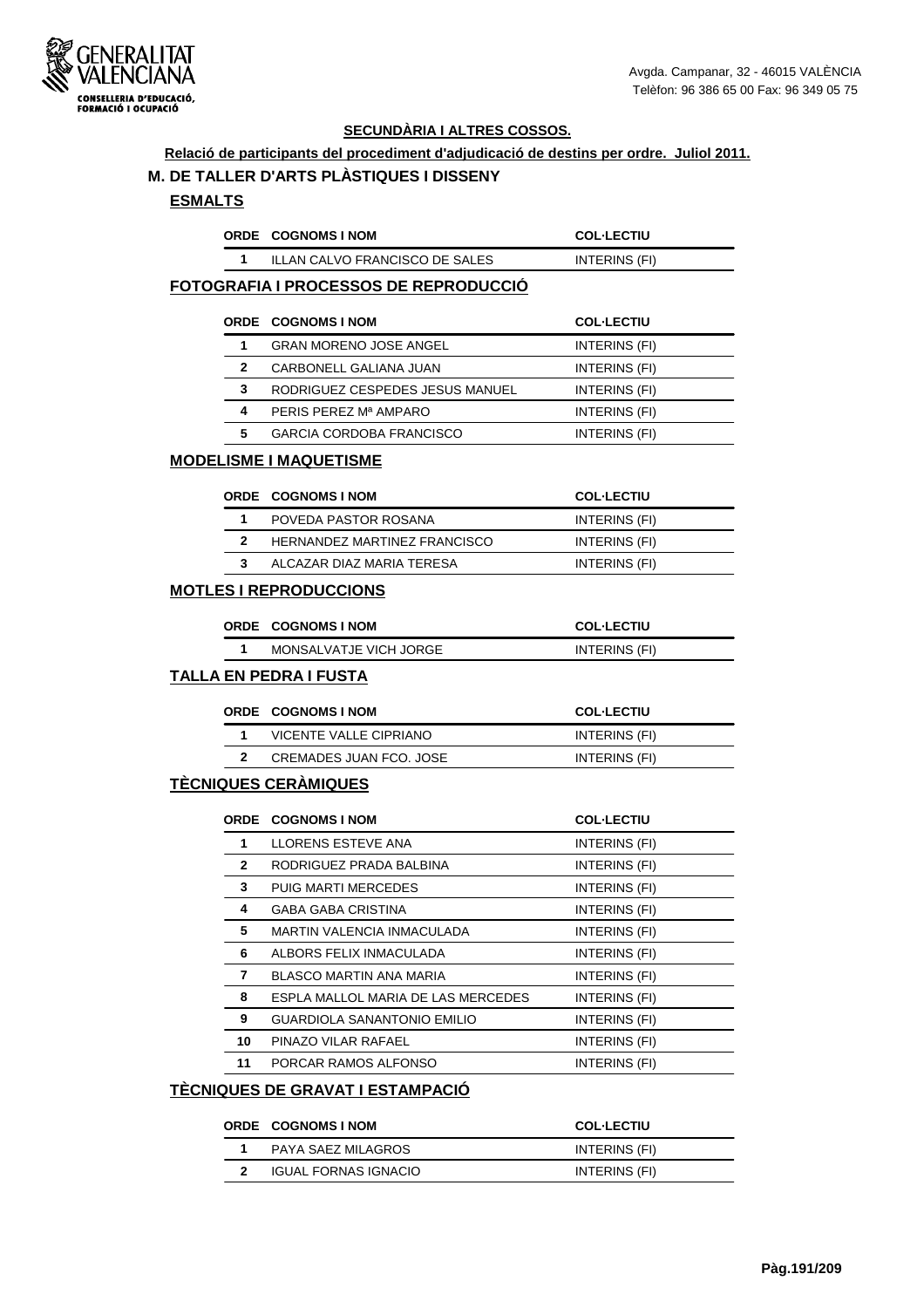

#### **Relació de participants del procediment d'adjudicació de destins per ordre. Juliol 2011.**

## **M. DE TALLER D'ARTS PLÀSTIQUES I DISSENY**

## **TÈCNIQUES DE JOIERIA I BIJUTERIA**

|  | <b>ORDE COGNOMS INOM</b>          | <b>COL-LECTIU</b> |
|--|-----------------------------------|-------------------|
|  | <b>PASTOR CLIMENT JOSE CARLOS</b> | INTERINS (FI)     |
|  | GARCIA VEINTIMILLA JOSE RAMON     | INTERINS (FI)     |

## **TÈCNIQUES DE PATRONATGE I CONFECCIÓ**

|  | <b>ORDE COGNOMS INOM</b>     | <b>COL-LECTIU</b> |
|--|------------------------------|-------------------|
|  | PEREZ DIEZ MARIA JOSE CAROLA | INTERINS (FI)     |
|  | VILLANUEVA GOMEZ CARMEN      | INTERINS (FI)     |
|  | CABAÑES FALOMIR JOSEFA       | INTERINS (FI)     |
|  |                              |                   |

## **TÈCNIQUES TÈXTILS**

| <b>ORDE COGNOMS INOM</b> | <b>COL·LECTIU</b> |
|--------------------------|-------------------|
| GOMEZ MARTIN DIANA       | INTERINS (FI)     |

#### **DISSENY GRÀFIC ASSISTIT PER ORDINADOR**

| <b>ORDE COGNOMS INOM</b>      | <b>COL·LECTIU</b> |
|-------------------------------|-------------------|
| <b>GRAN MORENO JOSE ANGEL</b> | INTERINS (FI)     |

## **PROFESSORS D'ARTS PLÀSTIQUES I DISSENY**

## **CERÀMICA**

| ORDE         | <b>COGNOMS I NOM</b>               | <b>COL-LECTIU</b> |
|--------------|------------------------------------|-------------------|
| 1            | LOPEZ LOPEZ CARMEN                 | INTERINS (FI)     |
| $\mathbf{2}$ | RODRIGUEZ BOADO ALICIA             | INTERINS (FI)     |
| 3            | PEREZ GONZALEZ SILVIA              | INTERINS (FI)     |
| 4            | SORNOSA MARTINEZ RAFAEL            | INTERINS (FI)     |
| 5            | RODRIGUEZ COLLADO JOSE ENRIQUE     | INTERINS (FI)     |
| 6            | <b>COLOMER RAMOS JAVIER</b>        | INTERINS (FI)     |
| 7            | <b>MORALES CAMPILLO LUIS JESUS</b> | INTERINS (FI)     |
| 8            | MARTINEZ LUENGO MARIA JOSE         | INTERINS (FI)     |
| 9            | DOÑATE PERIS Mª ANGELES            | INTERINS (FI)     |
| 10           | VILLALBA ALBA MARIA JESUS          | INTERINS (FI)     |
| 11           | FERRER HERNANDEZ CRISTINA          | INTERINS (FI)     |
| 12           | ABADIA GELARDO INMACULADA          | INTERINS (FI)     |

#### **DIBUIX TÈCNIC**

|              | ORDE COGNOMS I NOM                 | <b>COL-LECTIU</b> |
|--------------|------------------------------------|-------------------|
| 1            | CALVET SORIANO GRACIANO            | INTERINS (FI)     |
| $\mathbf{2}$ | SOLAZ PEREZ MARIA SOLEDAD          | INTERINS (FI)     |
| 3            | ASENSIO BERLANGA CARMEN            | INTERINS (FI)     |
| 4            | <b>CARCELEN GARCIA JOSE MIGUEL</b> | INTERINS (FI)     |
| 5            | ALARCON GARCIA JOSEFA              | INTERINS (FI)     |
| 6            | MORENO SANTO MARIA                 | INTERINS (FI)     |
| 7            | PEREZ PEREZ JOSE MARIA             | INTERINS (FI)     |
| 8            | <b>COLOMAR LLORET ABEL</b>         | INTERINS (FI)     |
| 9            | MARTIN RODRIGUEZ ANA CONCEPCION    | INTERINS (FI)     |
| 10           | <b>SERRA CARRILLO TOMAS</b>        | INTERINS (FI)     |
| 11           | CATALAN CAPACCIONI CESAR           | INTERINS (FI)     |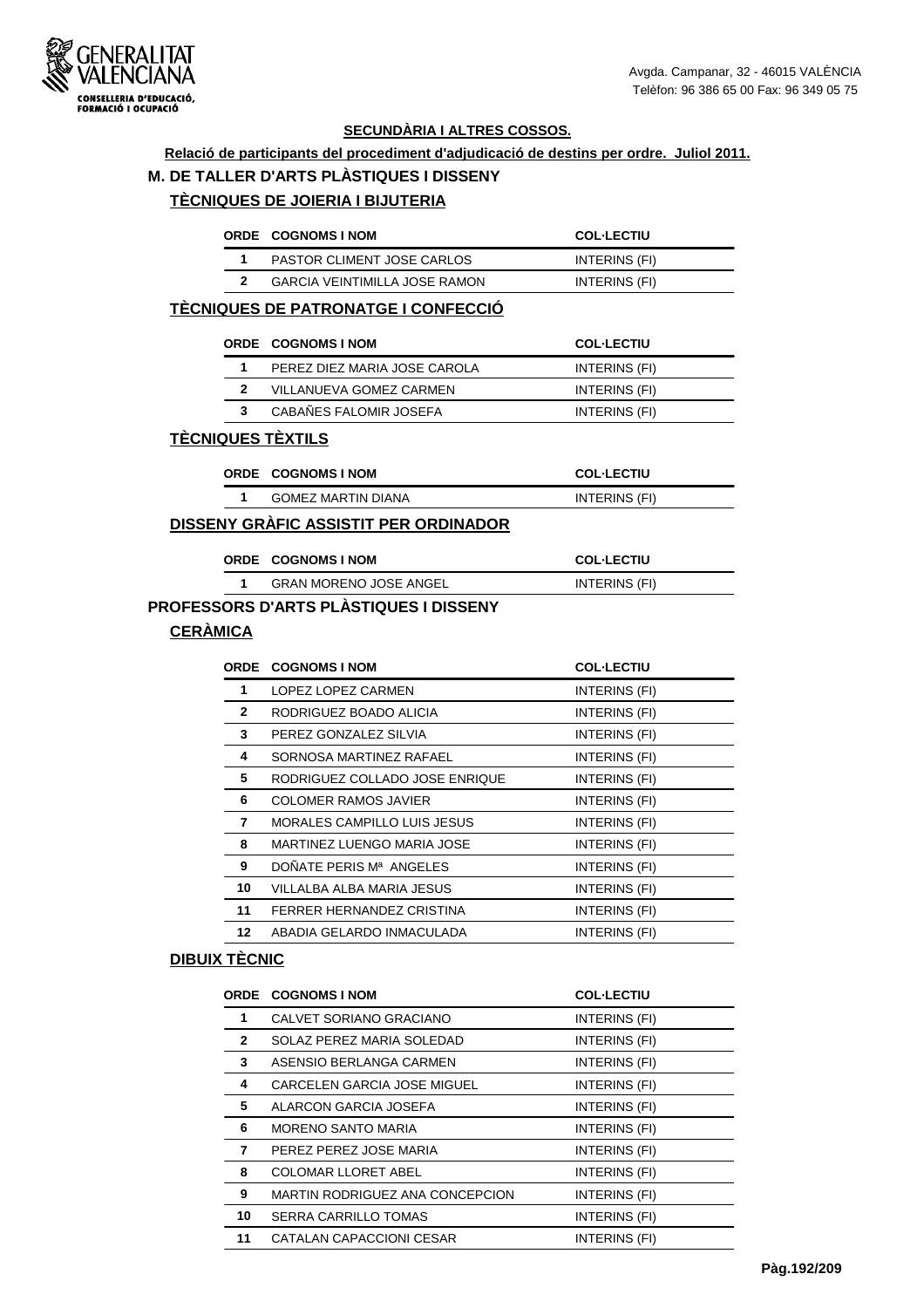

**Relació de participants del procediment d'adjudicació de destins per ordre. Juliol 2011. PROFESSORS D'ARTS PLÀSTIQUES I DISSENY**

## **DIBUIX TÈCNIC**

|    | <b>ORDE COGNOMS INOM</b>     | <b>COL-LECTIU</b> |
|----|------------------------------|-------------------|
| 12 | BERESALUZE MARTINEZ Mª LUISA | INTERINS (FI)     |
| 13 | JODAR PADILLA MARIA JOSE     | INTERINS (FI)     |

#### **DISSENY D'INTERIORS**

| <b>ORDE</b>     | <b>COGNOMS I NOM</b>              | <b>COL-LECTIU</b> |
|-----------------|-----------------------------------|-------------------|
| 1               | MIRALLES ULL INMACULADA           | INTERINS (FI)     |
| $\mathbf{2}$    | AZNAR CABOT AMPARO                | INTERINS (FI)     |
| 3               | MIQUEL FERNANDEZ Mª DOLORES       | INTERINS (FI)     |
| 4               | PERIS DOSDA ANA                   | INTERINS (FI)     |
| 5               | REIG CALABUIG MARIA               | INTERINS (FI)     |
| 6               | VICENS MOLINA CARMINA             | INTERINS (FI)     |
| 7               | GONZALEZ LOPEZ M TERESA           | INTERINS (FI)     |
| 8               | BENAYAS CHECA ALEJANDRA           | INTERINS (FI)     |
| 9               | BLASCO GIMENEZ JUAN JOSÉ          | INTERINS (FI)     |
| 10              | COVES MEDINA MERCEDES             | INTERINS (FI)     |
| 11              | FERRERO GIL SERGIO                | INTERINS (FI)     |
| 12 <sup>2</sup> | <b>GARCÍA QUINTO MARÍA ISABEL</b> | INTERINS (FI)     |
| 13              | <b>GOMEZ ROBLES ANA MARIA</b>     | INTERINS (FI)     |
| 14              | <b>HUERTAS ALOS BELEN</b>         | INTERINS (FI)     |
| 15              | <b>MARTINEZ GREGORI CARMEN</b>    | INTERINS (FI)     |
| 16              | MIRALLES QUILES PEDRO PABLO       | INTERINS (FI)     |
| 17              | NOMDEDEU CALVENTE MARIA ZORAIDA   | INTERINS (FI)     |

#### **DISSENY DE MODA**

|              | <b>ORDE COGNOMS INOM</b>         | <b>COL-LECTIU</b> |
|--------------|----------------------------------|-------------------|
| 1            | ALFONSO OLCINA Mª DESAMPARADOS   | INTERINS (FI)     |
| $\mathbf{2}$ | PARDO CUENCA DESAMPARADOS        | INTERINS (FI)     |
| 3            | MOYA TOLEDO MARIA DEL MAR        | INTERINS (FI)     |
| 4            | CELDA REAL ELENA                 | INTERINS (FI)     |
| 5            | PERTEGAL FELICES ANA JOSE        | INTERINS (FI)     |
| 6            | BELLOCH BURGUERA MARIA ANTONIA   | INTERINS (FI)     |
| 7            | ANDRES CHECA Mª JOSE             | INTERINS (FI)     |
| 8            | VILANOVA PLANA PATRICIA          | INTERINS (FI)     |
| 9            | <b>BONILLO CALERO ALICIA</b>     | INTERINS (FI)     |
| 10           | FRESNEDA SEGURA Mª ANGELES       | INTERINS (FI)     |
| 11           | ASENSI ALCUSON VICENTE           | INTERINS (FI)     |
| 12           | <b>CORREAS ALGUACIL LIBERTAD</b> | INTERINS (FI)     |
| 13           | <b>MARTI CIRIQUIAN ELENA</b>     | INTERINS (FI)     |

## **FOTOGRAFIA**

|              | <b>ORDE COGNOMS I NOM</b>    | <b>COL-LECTIU</b> |
|--------------|------------------------------|-------------------|
| 1            | PEREZ FERNANDEZ JOSE LUIS    | INTERINS (FI)     |
| $\mathbf{2}$ | BENAVENT ANDRES AMPARO       | INTERINS (FI)     |
| 3            | MIRA ALFONSO SARA            | INTERINS (FI)     |
| 4            | SANCHEZ SORO JOSE VICENTE    | INTERINS (FI)     |
| 5            | BALLESTER AÑON RAFAEL CARLOS | INTERINS (FI)     |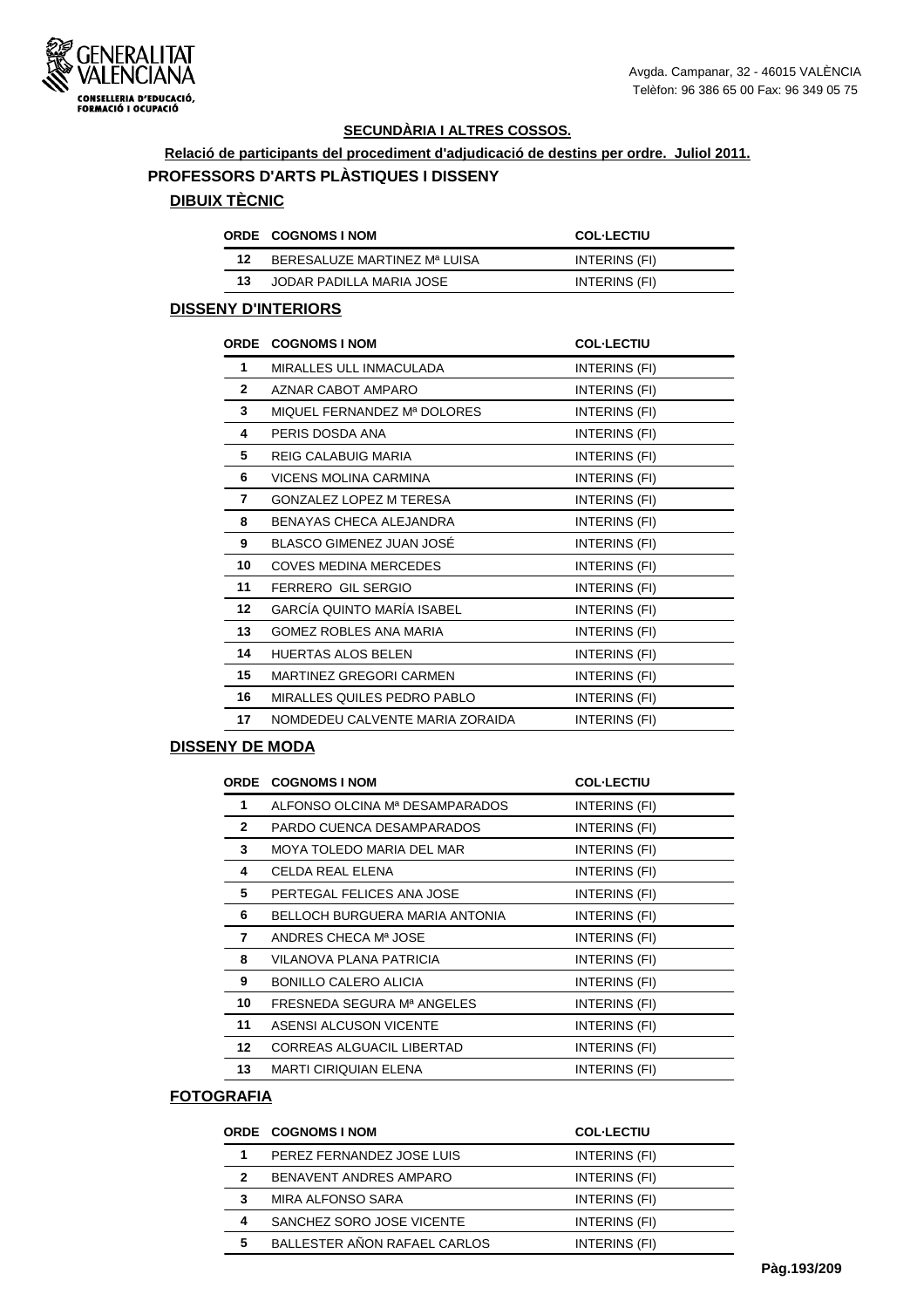

# **Relació de participants del procediment d'adjudicació de destins per ordre. Juliol 2011. PROFESSORS D'ARTS PLÀSTIQUES I DISSENY**

#### **FOTOGRAFIA**

|    | <b>ORDE COGNOMS I NOM</b>    | <b>COL-LECTIU</b> |
|----|------------------------------|-------------------|
| 6  | GIMENEZ ROMERO MARIA ANGELES | INTERINS (FI)     |
| 7  | GONZALEZ MASSA ANA Mª        | INTERINS (FI)     |
| 8  | ALONSO LOPEZ CRISTINA        | INTERINS (FI)     |
| 9  | PASTOR SAEZ CARMELO          | INTERINS (FI)     |
| 10 | ARTACHO PEREZ RAQUEL         | INTERINS (FI)     |
| 11 | LOPEZ GONZALEZ EVA           | INTERINS (FI)     |
| 12 | BOTELLA NAVAL GEMA MARIA     | INTERINS (FI)     |
| 13 | CASCANT PLA MARIA MAGDALENA  | INTERINS (FI)     |
| 14 | CASTELLO FERRANDO TRINIDAD   | INTERINS (FI)     |
| 15 | CASTILLO LOPEZ BEATRIZ       | INTERINS (FI)     |

## **HISTÒRIA DE L'ART**

|              | <b>ORDE COGNOMS I NOM</b>       | <b>COL-LECTIU</b> |
|--------------|---------------------------------|-------------------|
| 1            | CONSUEGRA PANALIGAN FRANCISCO J | INTERINS (FI)     |
| $\mathbf{2}$ | CABOT BENITO Mª AMPARO          | INTERINS (FI)     |
| 3            | <b>MADRID CASTILLEJO MANUEL</b> | INTERINS (FI)     |
| 4            | <b>GARCIA PEREZ JOEL</b>        | INTERINS (FI)     |
| 5            | RUIZ NAVARRO Mª FELICITA        | INTERINS (FI)     |
| 6            | <b>MARCELO MARCO VICTORIA</b>   | INTERINS (FI)     |
| 7            | NOGUERON MEGIAS ADELA SORA      | INTERINS (FI)     |
| 8            | <b>IBAÑEZ SANZ ROSARIO</b>      | INTERINS (FI)     |
| 9            | ACOSTA CRUZ ANTONIA             | INTERINS (FI)     |
| 10           | SANCHIS AGUADO JORGE BENIGNO    | INTERINS (FI)     |
| 11           | MIRA I BORDERIA LLUIS           | INTERINS (FI)     |
| 12           | GUINOT CASTELLO Mª DESAMPARADOS | INTERINS (FI)     |
|              |                                 |                   |

#### **MATERIALS I TECNOLOGIA: CERÀMICA I VIDRE**

|              | <b>ORDE COGNOMS I NOM</b>    | <b>COL-LECTIU</b> |
|--------------|------------------------------|-------------------|
| 1            | FERRER GONZALEZ Mª ISABEL    | INTERINS (FI)     |
| $\mathbf{2}$ | RUIZ NAVARRO CARMEN          | INTERINS (FI)     |
| 3            | NOTARI ABAD Mª DOLORES       | INTERINS (FI)     |
| 4            | NEBOT DIAZ ISAAC             | INTERINS (FI)     |
| 5            | LLOP PLA JORGE               | INTERINS (FI)     |
| 6            | ROSELLO OLIVARES LUIS        | INTERINS (FI)     |
| 7            | VIDAL GRAMAGE AMPARO         | INTERINS (FI)     |
| 8            | MUNDI SANCHO JUAN VICENTE    | INTERINS (FI)     |
| 9            | RODRIGUEZ ALCANTUD MANUELA   | INTERINS (FI)     |
| 10           | <b>GORRIZ VICENTE SUSANA</b> | INTERINS (FI)     |

## **MITJANS AUDIOVISUALS**

|   | <b>ORDE COGNOMS I NOM</b>         | <b>COL-LECTIU</b> |
|---|-----------------------------------|-------------------|
| 1 | ESPI DURA MARIA REMEI             | INTERINS (FI)     |
| 2 | MARIN HERNANDEZ MARIA DOLORES     | INTERINS (FI)     |
| 3 | HERRERA LLOBET GLORIA CARMEN      | INTERINS (FI)     |
| 4 | SARRION DE ALCANTARILLA Mª GRACIA | INTERINS (FI)     |
| 5 | ANDREU HERNANDEZ ANA ISABEL       | INTERINS (FI)     |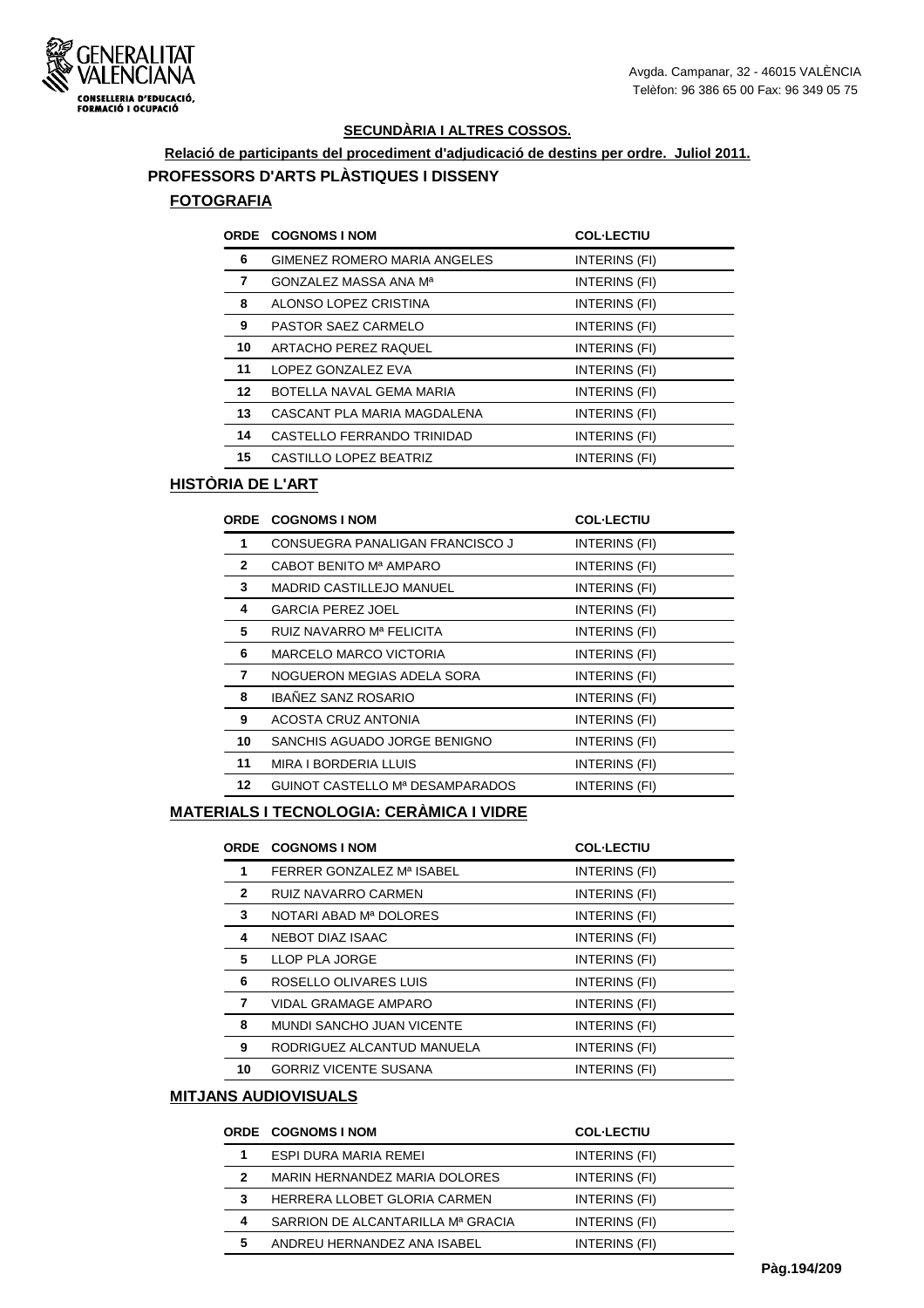

## **Relació de participants del procediment d'adjudicació de destins per ordre. Juliol 2011. PROFESSORS D'ARTS PLÀSTIQUES I DISSENY MITJANS AUDIOVISUALS**

|    | <b>ORDE COGNOMS I NOM</b>      | <b>COL-LECTIU</b> |
|----|--------------------------------|-------------------|
| 6  | CERVERA HERNANDEZ SONIA        | INTERINS (FI)     |
| 7  | CEITA ROBBE TOHOREDJE CLAR     | INTERINS (FI)     |
| 8  | BRIZ FERNANDEZ LUISA RUTH      | INTERINS (FI)     |
| 9  | <b>FONT CUBEDO MARIA</b>       | INTERINS (FI)     |
| 10 | PEÑARANDA GARRIDO AMPARO       | INTERINS (FI)     |
| 11 | DE LA FUENTE SOLER ALMUDENA    | INTERINS (FI)     |
| 12 | <b>MORELLO ORTS DANIEL</b>     | INTERINS (FI)     |
| 13 | BARBER ALVADO JOSEFA MARIA     | INTERINS (FI)     |
| 14 | <b>MORCILLO BARBERA SERGIO</b> | INTERINS (FI)     |
| 15 | <b>GOMEZ DUET BELEN</b>        | INTERINS (FI)     |

## **ORGANITZACIÓ INDUSTRIAL I LEGISLACIÓ**

| <b>ORDE</b>  | <b>COGNOMS I NOM</b>                   | <b>COL-LECTIU</b> |
|--------------|----------------------------------------|-------------------|
| $\mathbf{1}$ | PRADO GIMENEZ REGINA DOLORES           | INTERINS (FI)     |
| $\mathbf{2}$ | <b>MAICAS ORTIZ MONICA</b>             | INTERINS (FI)     |
| 3            | TORREGROSA MAICAS Mª DESAMPARADOS      | INTERINS (FI)     |
| 4            | FERNANDEZ-MOYANO ROSON ANA MARIA       | INTERINS (FI)     |
| 5            | MOYA SANCHO Mª ARACELI DE              | INTERINS (FI)     |
| 6            | <b>SALINAS MARTINEZ JOSE</b>           | INTERINS (FI)     |
| 7            | FERNANDEZ MADRID MARIA DE LA CRUZ      | INTERINS (FI)     |
| 8            | PEREZ ESTEBAN ADELAIDA                 | INTERINS (FI)     |
| 9            | VIDAL CUBEDO JUAN MANUEL               | INTERINS (FI)     |
| 10           | LAVENA GARCIA PEDRO ALEJANDRO          | INTERINS (FI)     |
| 11           | <b>HOYUELOS GAYOSO CONCEPCION</b>      | INTERINS (FI)     |
| 12           | MENDOZA GASTEARENA ARANZAZU            | INTERINS (FI)     |
| 13           | <b>GISBERT GISBERT JUAN ANTONIO</b>    | INTERINS (FI)     |
| 14           | <b>FUSTER MARI ANA MARIA</b>           | INTERINS (FI)     |
| 15           | ALBALADEJO FERNANDEZ SILGADO MARIO     | INTERINS (FI)     |
| 16           | MARTINEZ ROBLES JOSE ANTONIO           | INTERINS (FI)     |
| 17           | MARTINEZ PASCUAL CLARA ISABEL          | INTERINS (FI)     |
| 18           | ESPESO SALAMANCA JOSE LUIS             | INTERINS (FI)     |
| 19           | DEL REY MARTINEZ EUGENIO               | INTERINS (FI)     |
| 20           | ALMELA SISCAR FCO. JAVIER              | INTERINS (FI)     |
| 21           | <b>BAIXAULI PORTALES SALVADOR</b>      | INTERINS (FI)     |
| 22           | <b>BONO CLOFENT MARTA</b>              | INTERINS (FI)     |
| 23           | <b>GOZALBO RIPOLLES VICENTE JAVIER</b> | INTERINS (FI)     |

#### **VOLUM**

|   | <b>ORDE COGNOMS I NOM</b>       | <b>COL-LECTIU</b> |
|---|---------------------------------|-------------------|
| 1 | BADENES VITORIA ANGEL ALEJANDRO | INTERINS (FI)     |
| 2 | OTERO CORTES JULIAN             | INTERINS (FI)     |
| 3 | MONJO I ORTOLA SALVADOR CAMIL   | INTERINS (FI)     |
| 4 | TORRALBA PRADILLOS EVA          | INTERINS (FI)     |
| 5 | SANCHIZ AGULLO PEDRO GABRIEL    | INTERINS (FI)     |
| 6 | GOMEZ DE VILLAVEDON PEDROSA ANA | INTERINS (FI)     |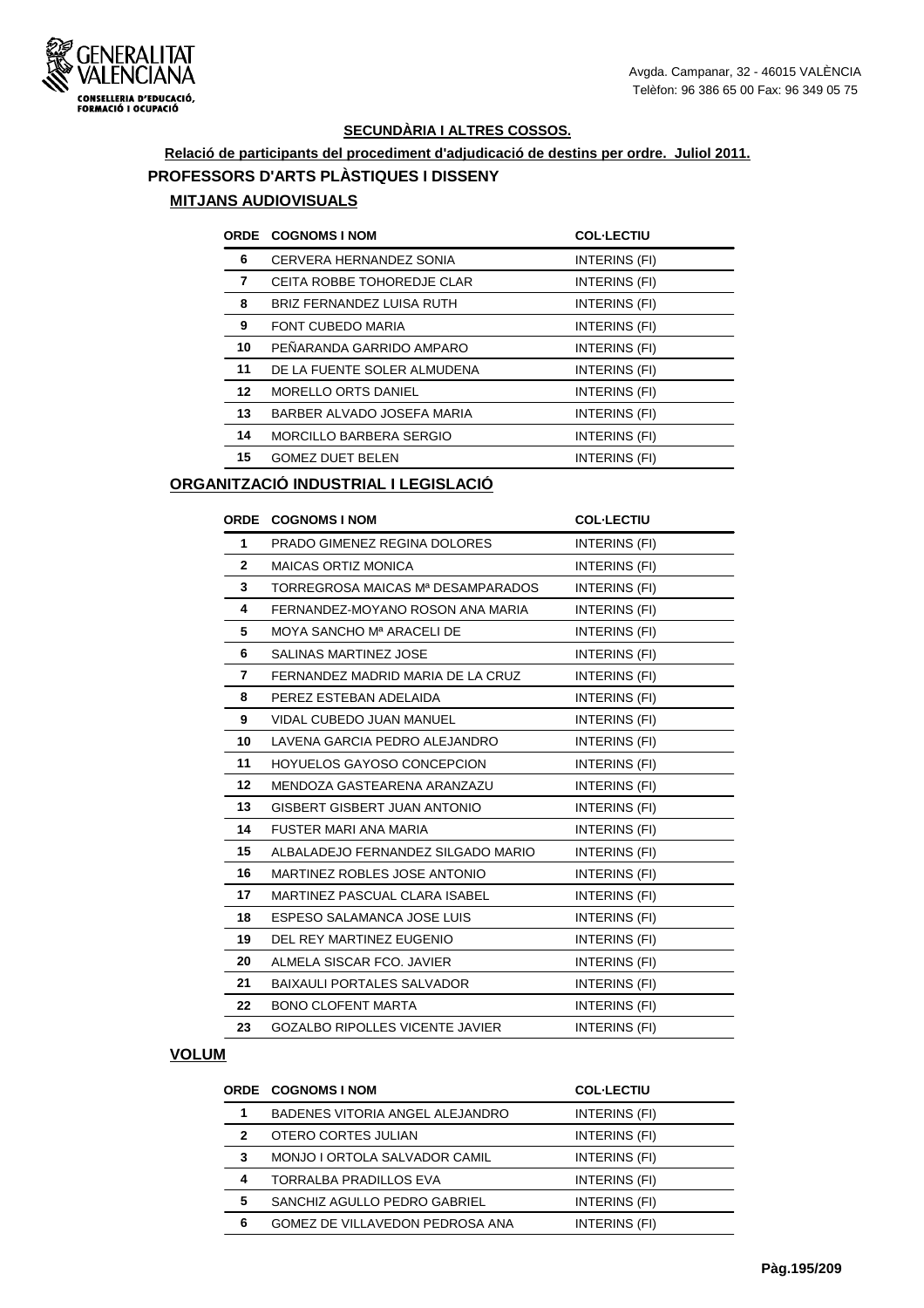

## **Relació de participants del procediment d'adjudicació de destins per ordre. Juliol 2011. PROFESSORS D'ARTS PLÀSTIQUES I DISSENY**

#### **VOLUM**

|         | <b>ORDE COGNOMS INOM</b>           | <b>COL-LECTIU</b> |
|---------|------------------------------------|-------------------|
| 7       | <b>IBORRA MONDEJAR VICENT JULI</b> | INTERINS (FI)     |
| 8       | VICEDO ESCOLANO PAULA              | INTERINS (FI)     |
| 9       | <b>GARCIA OLIVER MIGUEL ANGEL</b>  | INTERINS (FI)     |
| 10      | NEBLE HINOJOSA MARIA ISABEL        | INTERINS (FI)     |
| 11      | ALGUERO BALLESTER PAULA            | INTERINS (FI)     |
| $12 \,$ | EGEA SANCHEZ Mª ANGELES            | INTERINS (FI)     |
| 13      | <b>GARCIA ROMERO LOURDES</b>       | INTERINS (FI)     |
| 14      | <b>HERRERO FENOLLOSA JAVIER</b>    | INTERINS (FI)     |
| 15      | <b>MOYA MARRAHI ASUNCION</b>       | INTERINS (FI)     |
| 16      | FERRER RABANAQUE PABLO             | INTERINS (FI)     |
| 17      | MUÑOZ RODRIGUEZ MARIA DEL MAR      | INTERINS (FI)     |
| 18      | ULIBARRI OSES DAVID                | INTERINS (FI)     |
| 19      | <b>HERNANDEZ RODRIGUEZ ANGEL</b>   | INTERINS (FI)     |
| 20      | ANDRES REIG FERNANDO               | INTERINS (FI)     |
| 21      | DURA DURA MARIA TERESA             | INTERINS (FI)     |
| 22      | LOPEZ AGUSTI ANA ADELA             | INTERINS (FI)     |
| 23      | JORDA CALATAYUD JOSE ENRIQUE       | INTERINS (FI)     |
| 24      | FERRE NAVARRO OSCAR                | INTERINS (FI)     |

## **PROFESSORS D'ESCOLES D'IDIOMES**

#### **ALEMANY**

| <b>ORDE</b>    | <b>COGNOMS I NOM</b>              | <b>COL-LECTIU</b> |
|----------------|-----------------------------------|-------------------|
| 1              | <b>GARCIA BALAGUER DIEGO</b>      | INTERINS (FI)     |
| $\overline{2}$ | PUJALTE ALBEROLA PILAR            | INTERINS (FI)     |
| 3              | <b>GARCIA ROHL NATALIA</b>        | INTERINS (FI)     |
| 4              | <b>VEGA LOZANO ELENA</b>          | INTERINS (FI)     |
| 5              | TOMAS FAUBEL Mª PILAR             | INTERINS (FI)     |
| 6              | <b>IBORRA IVARS MARIA EUGENIA</b> | INTERINS (FI)     |
| 7              | SORIA VICENTE CARMEN MARIA        | INTERINS (FI)     |
| 8              | CAÑETE BROSETA ADRIAN             | INTERINS (FI)     |
| 9              | CASTELLO SERRA JUAN CARLOS        | INTERINS (FI)     |
| 10             | SONGEL GONZALEZ ISABEL            | INTERINS (FI)     |
| 11             | MORA ARCAS MARGARITA ESPERANZA    | INTERINS (FI)     |
| 12             | BOLUDA GONZALEZ BEGOÑA            | INTERINS (FI)     |
| 13             | <b>SANCHIS CARDOS BEATRIZ</b>     | INTERINS (FI)     |
| 14             | GOMEZ CASCALES MARIA INMACULADA   | INTERINS (FI)     |
| 15             | <b>JOVANI ORTI RAQUEL</b>         | INTERINS (FI)     |
| 16             | VIGIL HIDALGO LUCÍA               | INTERINS (FI)     |
| 17             | ALBERT PIELLA MARIA CARME         | INTERINS (FI)     |
| 18             | <b>MUSTE FERRERO PALOMA</b>       | INTERINS (FI)     |
| 19             | PLASENCIA ABASOLO MARIA AMELIA    | INTERINS (FI)     |
| 20             | MILLER KARIN MARIA                | INTERINS (FI)     |
| 21             | KEITH CAÑADAS MIGUEL ANGEL        | INTERINS (FI)     |
| 22             | SPEARIN VALOR THOMAS HENRY        | INTERINS (FI)     |
| 23             | LORENZO MANCHO CELIA              | INTERINS (FI)     |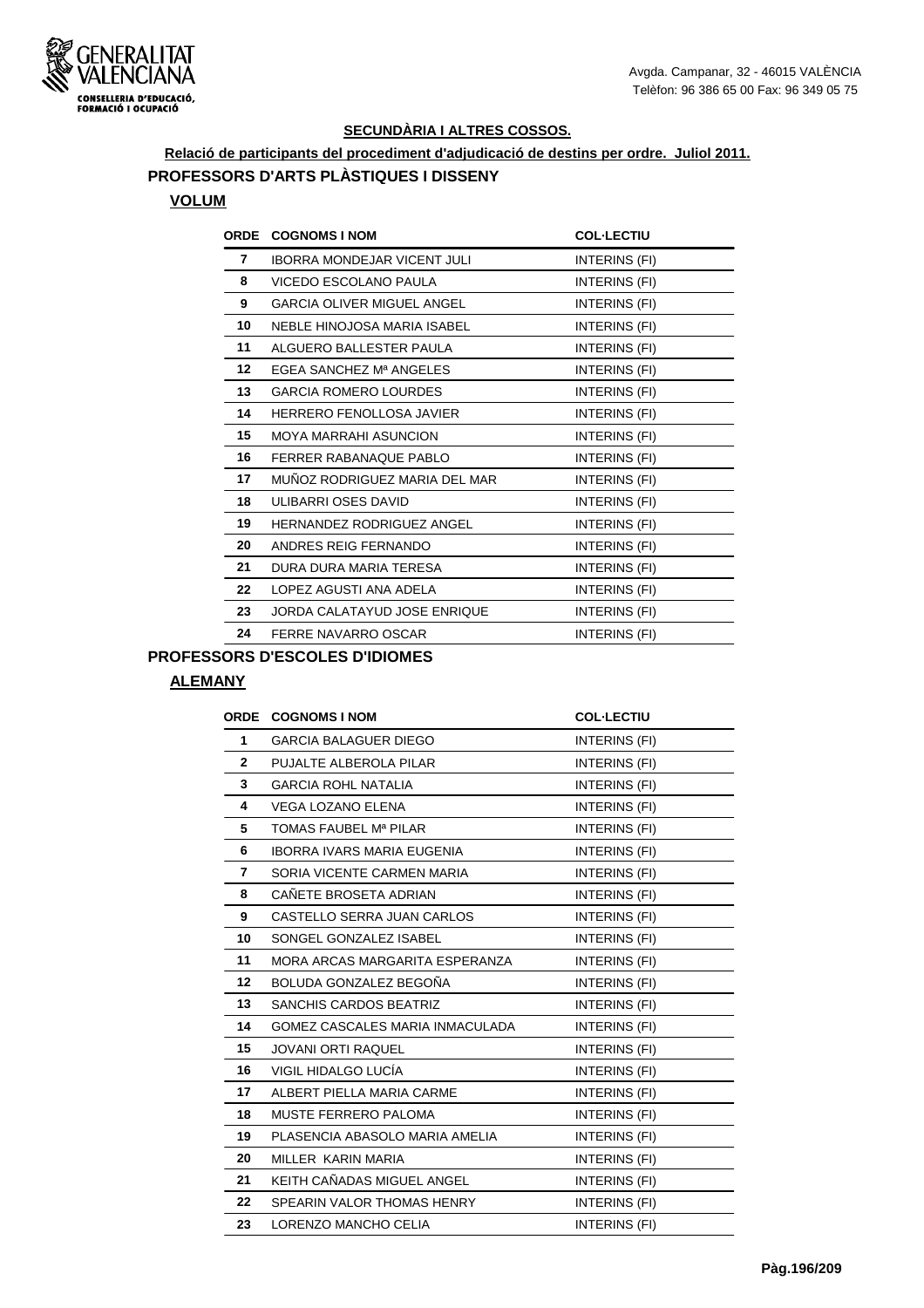

#### **Relació de participants del procediment d'adjudicació de destins per ordre. Juliol 2011. PROFESSORS D'ESCOLES D'IDIOMES**

#### **ALEMANY**

| <b>ORDE</b> | <b>COGNOMS I NOM</b>               | <b>COL-LECTIU</b> |
|-------------|------------------------------------|-------------------|
| 24          | DEL SOL MESA PEDRO LORENZO         | INTERINS (FI)     |
| 25          | <b>BOIX MAÑO NATALIA</b>           | INTERINS (FI)     |
| 26          | SANCHEZ GOMEZ Mª GEMA              | INTERINS (FI)     |
| 27          | MARTINEZ CARBONELL MARIA FRANCISCA | INTERINS (FI)     |
| 28          | ESCOLANO MAÑO LIDIA                | INTERINS (FI)     |
| 29          | RODRIGUEZ VILLAR Mª CARMEN         | INTERINS (FI)     |
| 30          | GALERA SAMBLAS ANA BELEN           | INTERINS (FI)     |
| 31          | <b>MACIAS RUIZ BEATRIZ</b>         | INTERINS (FI)     |
| 32          | <b>BROCH VENDRELL MARTA</b>        | INTERINS (FI)     |
| 33          | LOPEZ GARCIA LORENZO               | INTERINS (FI)     |
| 34          | JIMENEZ HERNANDEZ RAUL             | INTERINS (FI)     |
| 35          | VARELA GARCIA Mª CARMEN            | INTERINS (FI)     |
| 36          | LOPEZ MONTORO JUAN CRISTOBAL       | INTERINS (FI)     |

## **ÀRAB**

|              | <b>ORDE COGNOMS I NOM</b>           | <b>COL-LECTIU</b> |
|--------------|-------------------------------------|-------------------|
| 1            | AL-RACHED ESKAF MUNA                | INTERINS (FI)     |
| $\mathbf{2}$ | GONZALEZ ABUJA MARIA ISABEL         | INTERINS (FI)     |
| 3            | PARRA MATA NOELIA                   | INTERINS (FI)     |
| 4            | ROJO GOMEZ MARIA ALICIA             | INTERINS (FI)     |
| 5            | <b>GIL GONZALEZ FLORENTINA</b>      | INTERINS (FI)     |
| 6            | ROIG BERENGUER JOSE DAMIAN          | INTERINS (FI)     |
| 7            | <b>CLAVEL CREMADES CARMEN MARIA</b> | INTERINS (FI)     |
| 8            | <b>GARCIA LLORET REMEDIOS</b>       | INTERINS (FI)     |
|              |                                     |                   |

#### **XINÉS**

|              | <b>ORDE COGNOMS I NOM</b>      | <b>COL-LECTIU</b> |
|--------------|--------------------------------|-------------------|
| 1            | CHOU CHUANG YEN HUEI           | INTERINS (FI)     |
| $\mathbf{2}$ | ORTI COTINO ROSA               | INTERINS (FI)     |
| 3            | YANG QING                      | INTERINS (FI)     |
| 4            | <b>XUE ZHU KEQING</b>          | INTERINS (FI)     |
| 5            | <b>IBAÑEZ GOMEZ DANIEL</b>     | INTERINS (FI)     |
| 6            | CHENG LEE NONG RU              | INTERINS (FI)     |
| 7            | ZHAO XUFEI                     | INTERINS (FI)     |
| 8            | LU JIA                         | INTERINS (FI)     |
| 9            | LAPICCIRELLA COSTANZA HAJNALKA | INTERINS (FI)     |
| 10           | YAO WANG XINGCHI               | INTERINS (FI)     |
| 11           | HU WANG WANG ZHU               | INTERINS (FI)     |

## **ESPANYOL PER A ESTRANGERS**

|   | <b>ORDE COGNOMS I NOM</b>         | <b>COL-LECTIU</b> |
|---|-----------------------------------|-------------------|
|   | DEL POZO BARRIUSO MARÍA JESUS     | INTERINS (FI)     |
| 2 | ROMERO DELGADO MARTA              | INTERINS (FI)     |
| 3 | LOZANO VILLA ANA                  | INTERINS (FI)     |
| 4 | BENDALA TUFANISCO LAURA ESPERANZA | INTERINS (FI)     |
| 5 | LILLO VEGAS REMEDIOS              | INTERINS (FI)     |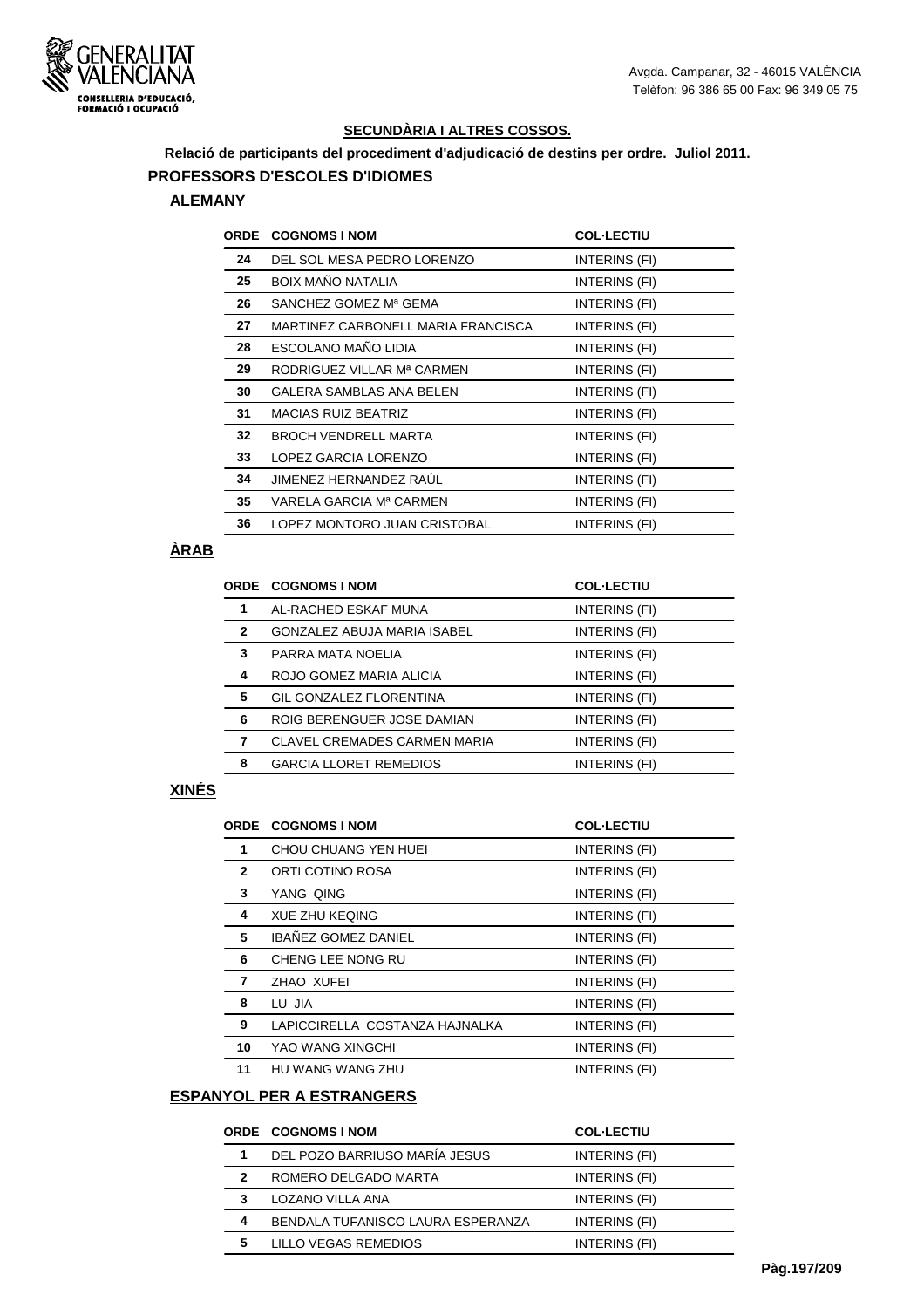

# **Relació de participants del procediment d'adjudicació de destins per ordre. Juliol 2011. PROFESSORS D'ESCOLES D'IDIOMES**

## **ESPANYOL PER A ESTRANGERS**

|    | <b>ORDE COGNOMS I NOM</b>                            | <b>COL-LECTIU</b> |
|----|------------------------------------------------------|-------------------|
| 6  | LOPEZ PEREZ ALEJANDRO                                | INTERINS (FI)     |
| 7  | DE LA CAVADA FERNANDEZ-CORONADO PATRIC INTERINS (FI) |                   |
| 8  | ALEGRE SEBASTIAN ROSA                                | INTERINS (FI)     |
| 9  | RAGA REINOSO ANDRES                                  | INTERINS (FI)     |
| 10 | SANCHEZ SANCHEZ SILVIA                               | INTERINS (FI)     |
| 11 | CABEZAS DELGADO RAQUEL                               | INTERINS (FI)     |
| 12 | MASSO PORCAR Mª DESAMPARADOS                         | INTERINS (FI)     |
| 13 | SANCHEZ GUTIERREZ MARIA JOSE                         | INTERINS (FI)     |
| 14 | SUAREZ SANCHEZ Mª CARMEN                             | INTERINS (FI)     |
| 15 | ESCLAPEZ MIRA SILVIA                                 | INTERINS (FI)     |

## **FRANCÉS**

|    | <b>ORDE COGNOMS I NOM</b>        | <b>COL-LECTIU</b>    |
|----|----------------------------------|----------------------|
| 1  | AGULLEIRO MORENO EMILIO          | INTERINS (FI)        |
| 2  | ROS DE LOS URSINOS RIB ANA       | INTERINS (FI)        |
| 3  | LON AMOROS MARIA ORISTELA        | INTERINS (FI)        |
| 4  | MUNOZ BAYARRI VICENTE            | INTERINS (FI)        |
| 5  | HERRERA GONZALEZ MARIA DOLORES   | INTERINS (FI)        |
| 6  | ESTEVEZ ORTEGA MARIA DOLORES     | INTERINS (FI)        |
| 7  | RUFINO GUINOT M. TERESA          | <b>INTERINS (FI)</b> |
| 8  | GORRIZ SALVADOR FERNANDO         | INTERINS (FI)        |
| 9  | ALMAGRO FORNIELES FRANCISCO J    | <b>INTERINS (FI)</b> |
| 10 | PERIS ALAMA MARIA ROSARIO        | INTERINS (FI)        |
| 11 | SASTRE CASELLES DOLORES          | INTERINS (FI)        |
| 12 | PEIRO IGLESIAS FRANCISCA D.      | INTERINS (FI)        |
| 13 | TORRES SORIANO CONCEPCION        | INTERINS (FI)        |
| 14 | DOÑATE MARTIN M. JOSE            | INTERINS (FI)        |
| 15 | HERVAS IVARS Mª FATIMA           | INTERINS (FI)        |
| 16 | RAMON CARBONELL AMPARO           | INTERINS (FI)        |
| 17 | MATALI VALERO PURIFICACION       | INTERINS (FI)        |
| 18 | APARICIO FRANCO JOSE LUIS        | INTERINS (FI)        |
| 19 | MARUENDA SANCHEZ MARIA TERESA    | <b>INTERINS (FI)</b> |
| 20 | MARTINEZ FERRER Mª ELISA         | INTERINS (FI)        |
| 21 | APARICIO SORIANO Mª TERESA       | INTERINS (FI)        |
| 22 | ALVAREZ RODRIGUEZ MARIA CRISTINA | INTERINS (FI)        |
| 23 | <b>GRAU SANCHEZ ALFONSO</b>      | INTERINS (FI)        |
| 24 | ESCRIVA LUCENA Mª REMEDIOS       | INTERINS (FI)        |
| 25 | <b>BAS CARBO JOSIANE LOUISE</b>  | INTERINS (FI)        |
| 26 | <b>ESTRUCH ESTRUCH Mª JOSE</b>   | INTERINS (FI)        |
| 27 | ROBLES DEL HOYO CARMEN           | <b>INTERINS (FI)</b> |
| 28 | LOPEZ MERLOS ROSA                | INTERINS (FI)        |
| 29 | JACOBO VILLAGORDO BEATRIZ        | INTERINS (FI)        |
| 30 | MARCOS MATOS Mª FLORENTINA       | INTERINS (FI)        |
| 31 | NALDA CARDONA REMEDIOS           | INTERINS (FI)        |
| 32 | LOPEZ GIMENO FRANCISCA           | INTERINS (FI)        |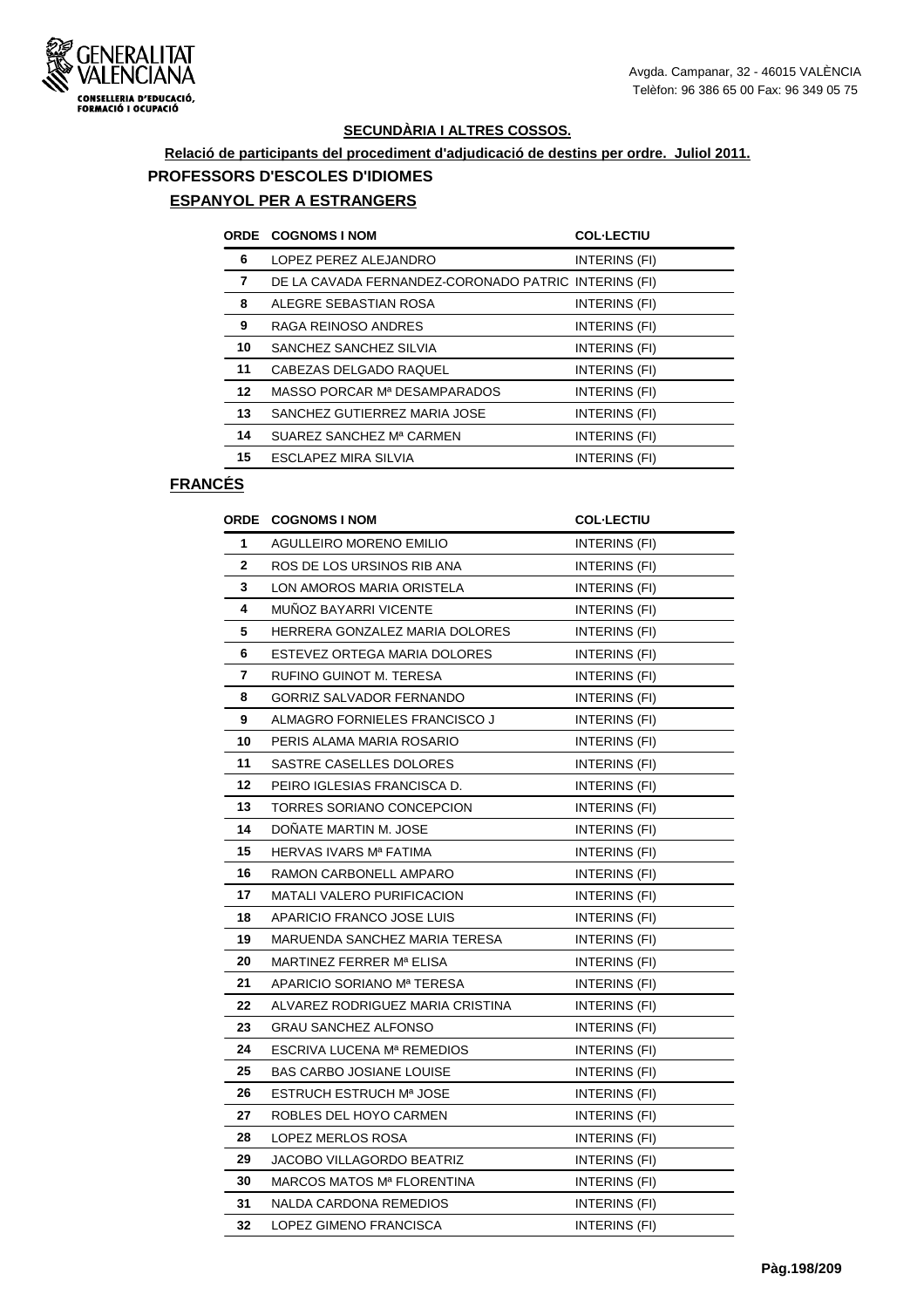

## **Relació de participants del procediment d'adjudicació de destins per ordre. Juliol 2011. PROFESSORS D'ESCOLES D'IDIOMES**

#### **FRANCÉS**

| ORDE | <b>COGNOMS I NOM</b>             | <b>COL-LECTIU</b>    |
|------|----------------------------------|----------------------|
| 33   | LARA RUIZ RAUL                   | INTERINS (FI)        |
| 34   | CASTELBLANQUE MORENO LUISA       | INTERINS (FI)        |
| 35   | MONTERO HORCHE FCO. JAVIER       | INTERINS (FI)        |
| 36   | CORRALES BADILLO INMACULADA      | INTERINS (FI)        |
| 37   | TORRES COMES CARMEN CONCEPCION   | INTERINS (FI)        |
| 38   | LLORENTE GARCIA MARIA PAZ        | INTERINS (FI)        |
| 39   | ROCA SANJUAN MARIA CONSUELO      | INTERINS (FI)        |
| 40   | DIEZ TUR RAFAEL                  | INTERINS (FI)        |
| 41   | JARAS HERNANDEZ JULIAN           | INTERINS (FI)        |
| 42   | ARLANDIS MILLA Mª JOSE           | INTERINS (FI)        |
| 43   | PEDRERA BERNA MARIA ROSA         | INTERINS (FI)        |
| 44   | ANDREU SANCHEZ SALVADORA         | INTERINS (FI)        |
| 45   | RODRIGUEZ PAU Mª ELENA           | INTERINS (FI)        |
| 46   | MANZANEDO LLORENTE ESTEBAN       | INTERINS (FI)        |
| 47   | RUIZ VERDU MARTA                 | INTERINS (FI)        |
| 48   | CATALAN GIMENEZ JORGE LUIS       | INTERINS (FI)        |
| 49   | RAMOS LOPEZ-VILLALTA VICENTA     | INTERINS (FI)        |
| 50   | MARTINEZ LOPEZ EMILIA            | INTERINS (FI)        |
| 51   | MARTINEZ LORENZO MARIA DEL CARME | <b>INTERINS (FI)</b> |
| 52   | JEREZ NAVARRO MARIA DOLORES      | INTERINS (FI)        |
| 53   | SAHRAOUI AICHI DJAMEL            | INTERINS (FI)        |
| 54   | <b>HERNANDEZ GIL REMEDIOS</b>    | INTERINS (FI)        |
| 55   | MULLOR LOPEZ Mª INMACULADA       | INTERINS (FI)        |
| 56   | TORRES GARCIA BLANCA             | INTERINS (FI)        |
| 57   | <b>COMES ESCRICHE ISABEL</b>     | INTERINS (FI)        |
| 58   | PEREZ MARTINEZ MARIA BELEN       | INTERINS (FI)        |
| 59   | JARMOUNI JARMOUNI MOSTAPHA       | INTERINS (FI)        |
| 60   | APARISI RIBERA Mª CARMEN         | INTERINS (FI)        |
| 61   | PARREÑO COLLADO JOSE MANUEL      | INTERINS (FI)        |
| 62   | TROYA CALATAYUD HELENA DE        | INTERINS (FI)        |
| 63   | PEREZ CARACENA ANA BELEN         | INTERINS (FI)        |
| 64   | LOPEZ JUAN MELANIA               | INTERINS (FI)        |
| 65   | GOMEZ CASTRO MARINA              | INTERINS (FI)        |
| 66   | MONTAGUD NAVARRO PILAR           | INTERINS (FI)        |
| 67   | JOVER ESTEVE ANTONIO             | INTERINS (FI)        |
| 68   | GINER BOU ELISA ISABEL           | INTERINS (FI)        |
| 69   | ALONSO SANCHEZ YOLANDA           | INTERINS (FI)        |
| 70   | MOMPARLER PEREZ LYDIA            | INTERINS (FI)        |
| 71   | REDONDO PASCUAL LUIS             | INTERINS (FI)        |
| 72   | HERNANDEZ CIVERA ARMAND          | INTERINS (FI)        |
| 73   | MARTINEZ GRANERO JUAN VICENTE    | INTERINS (FI)        |
| 74   | ASSE MONTEAGUDO SILVIA Mª        | INTERINS (FI)        |
| 75   | TORRES TORRES ROSA MARIA         | INTERINS (FI)        |
| 76   | DIAZ ESCRIBANO CARMEN            | INTERINS (FI)        |
| 77   | RODRIGUEZ PASTOR Mª JOSE         | INTERINS (FI)        |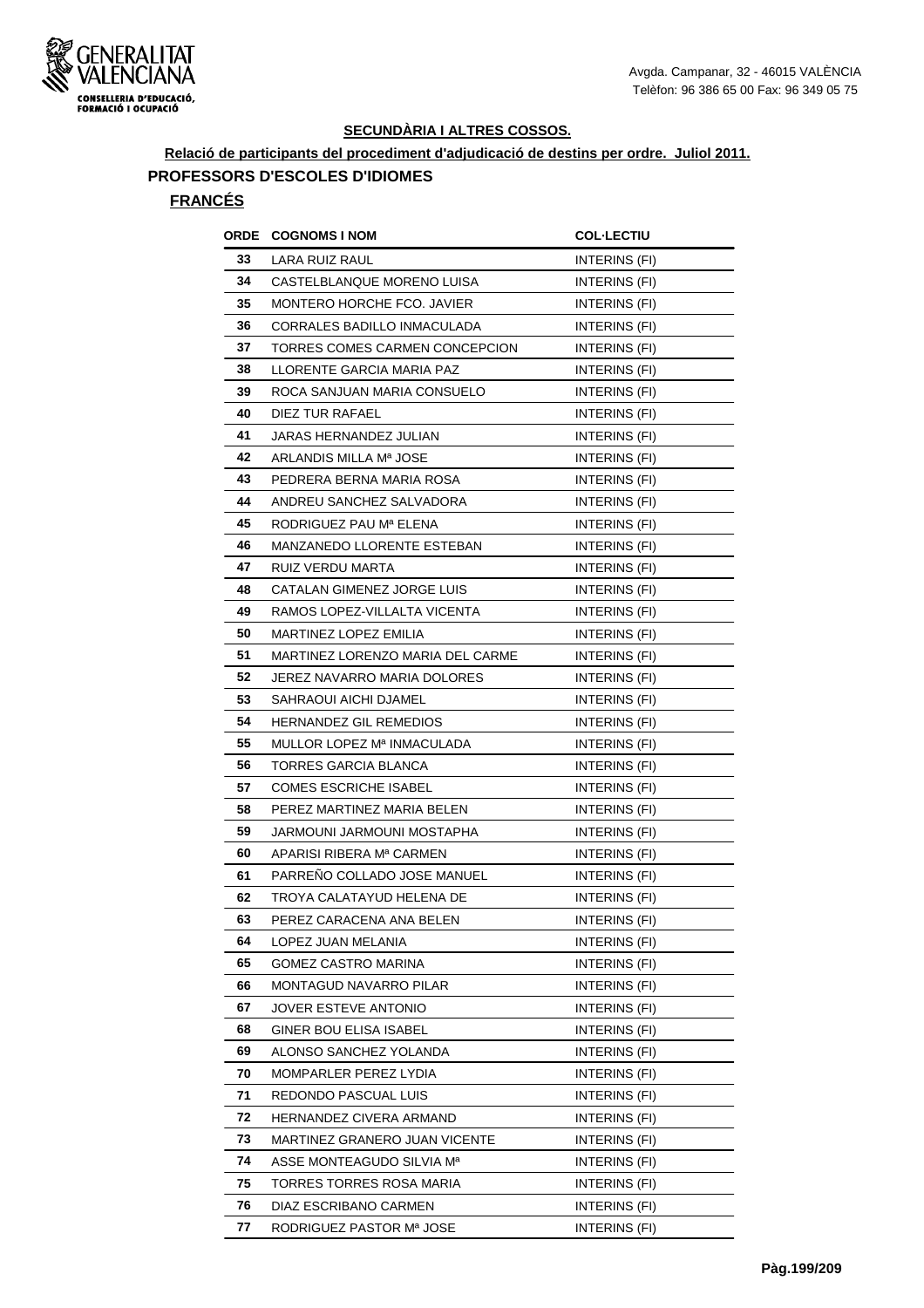

## **Relació de participants del procediment d'adjudicació de destins per ordre. Juliol 2011. PROFESSORS D'ESCOLES D'IDIOMES**

#### **FRANCÉS**

| ORDE | <b>COGNOMS I NOM</b>                                  | <b>COL-LECTIU</b>    |
|------|-------------------------------------------------------|----------------------|
| 78   | ROS SOLANES SABINA                                    | INTERINS (FI)        |
| 79   | MARTINEZ OLMEDA Mª PILAR                              | INTERINS (FI)        |
| 80   | <b>MORATALLA REYES MERCEDES</b>                       | INTERINS (FI)        |
| 81   | <b>MARTI LAPIEDRA ROGELIO</b>                         | INTERINS (FI)        |
| 82   | MURGA FARACH ANA MARIA                                | INTERINS (FI)        |
| 83   | CHAKKOR-L'ALAMI AZTOUT SAKINA                         | INTERINS (FI)        |
| 84   | <b>CLARAMUNT GRANELL MARICRUZ</b>                     | <b>INTERINS (FI)</b> |
| 85   | PLAZA SAEZ JESSICA                                    | INTERINS (FI)        |
| 86   | <b>FANDOS MOYANO MONTSERRAT</b>                       | INTERINS (FI)        |
| 87   | GALA GUILLEN BEGOÑA                                   | INTERINS (FI)        |
| 88   | GARCIA CONESA ISABEL M.                               | INTERINS (FI)        |
| 89   | GARCIA GARCIA INMACULADA                              | INTERINS (FI)        |
| 90   | GUTIERREZ RUIZ ELVIRA                                 | <b>INTERINS (FI)</b> |
| 91   | GUTIERREZ VALDES-BANGO MARIA DEL CARMEI INTERINS (FI) |                      |
| 92   | SIRERA CONCA Mª JOSE                                  | INTERINS (FI)        |
| 93   | TORREGROSA TRIVES Mª EUGENIA                          | INTERINS (FI)        |
| 94   | SOLIVELLA MONERA ROSANA FRANCISCA                     | INTERINS (FI)        |
| 95   | SELLES SALVA CAROLINA ISABEL                          | INTERINS (FI)        |
| 96   | PUIG MARCH MIGUEL VICENTE                             | INTERINS (FI)        |
| 97   | BELTRA NAVARRO LUIS                                   | INTERINS (FI)        |
| 98   | <b>TORTOSA LIS ESTHER</b>                             | <b>INTERINS (FI)</b> |
| 99   | RODRIGUEZ CASAS SANDRA                                | INTERINS (FI)        |
| 100  | CLIMENT DUART MARIA JOSE                              | INTERINS (FI)        |
| 101  | MURCIA VERGARA ELENA                                  | INTERINS (FI)        |
| 102  | NAVARRO NAVARRO SERGIO NICOLAS                        | <b>INTERINS (FI)</b> |
| 103  | MIRA NAVARRO MARIA PILAR                              | INTERINS (FI)        |
| 104  | BETORET FERRANDO PURIFICACION                         | INTERINS (FI)        |
| 105  | ANDOLFATO ANNA MARIA                                  | INTERINS (FI)        |
| 106  | VALVERDE MURCIA ELENA                                 | INTERINS (FI)        |
| 107  | AINSLIE ALLEN SUSAN EILEEN                            | INTERINS (FI)        |
| 108  | BELLO GONZALEZ MARÍA JOSÉ                             | INTERINS (FI)        |
| 109  | BENBERNOU HAMIDOU AMINA                               | INTERINS (FI)        |
| 110  | BERAR-NISTOR EMANUEL                                  | INTERINS (FI)        |
| 111  | CONSEIL LUDIVINE                                      | INTERINS (FI)        |
| 112  | <b>FUENTES SANDRA</b>                                 | INTERINS (FI)        |
| 113  | UBEDA ARAGON SYLVIA                                   | INTERINS (FI)        |
| 114  | BOTELLA BENEYTO SILVIA                                | INTERINS (FI)        |
| 115  | GONZALEZ MAHIQUES ROSA ELENA                          | INTERINS (FI)        |
| 116  | BOVY JEAN-YVES J.L.                                   | INTERINS (FI)        |
| 117  | CARRASCO PLANELLES Mª JOSÉ                            | INTERINS (FI)        |
| 118  | DOMENECH PELLICER MARIA                               | INTERINS (FI)        |
| 119  | <b>GALAN RUIZ ELENA</b>                               | INTERINS (FI)        |
| 120  | <b>GARCIA BELLEVILLE ANTOINE</b>                      | INTERINS (FI)        |
| 121  | GIMENO PEREZ JORGE                                    | INTERINS (FI)        |
| 122  | GOMEZ CARDENAS PALMIRA                                | INTERINS (FI)        |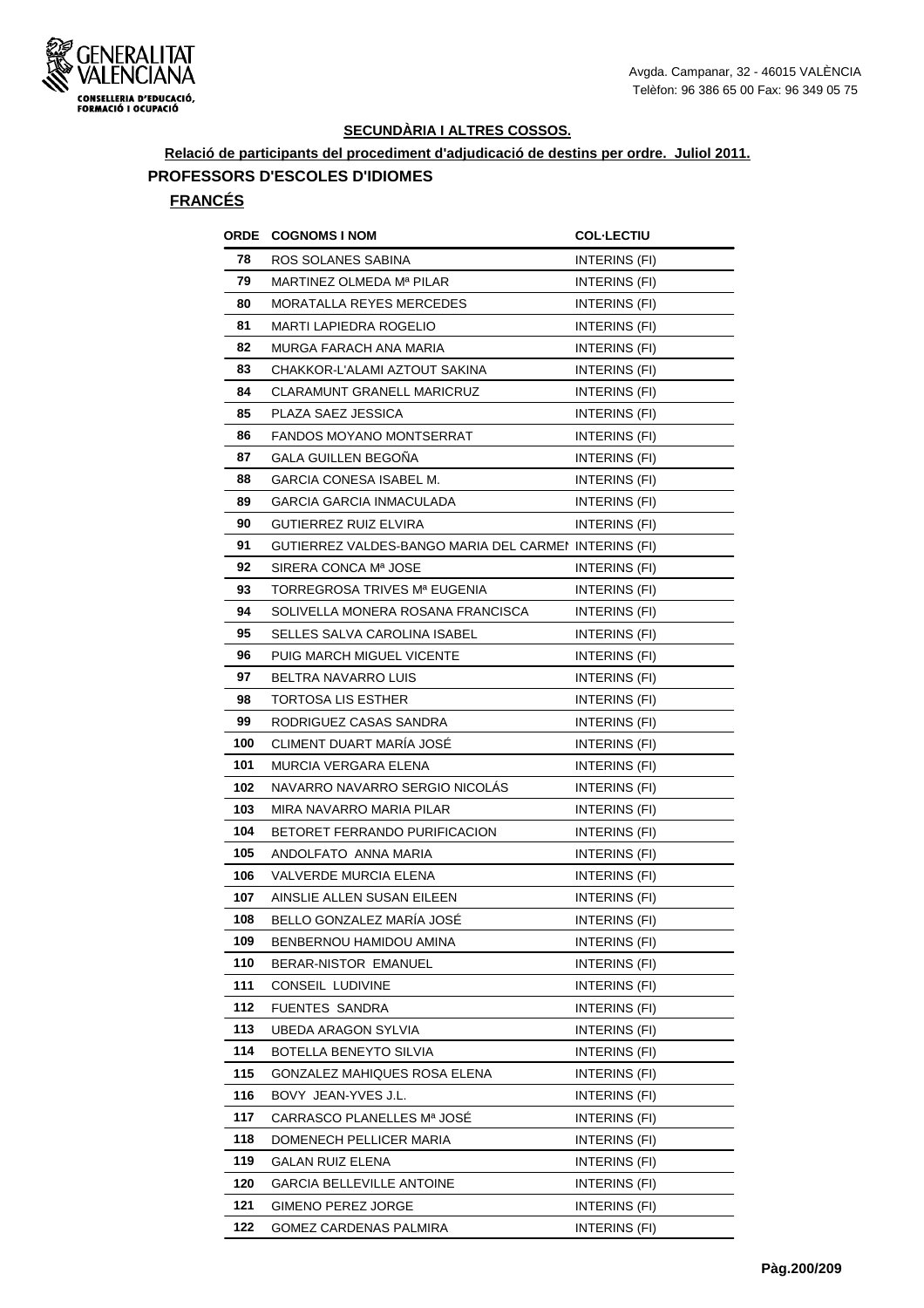

## **Relació de participants del procediment d'adjudicació de destins per ordre. Juliol 2011. PROFESSORS D'ESCOLES D'IDIOMES**

#### **FRANCÉS**

| ORDE | <b>COGNOMS I NOM</b>           | <b>COL-LECTIU</b> |
|------|--------------------------------|-------------------|
| 123  | HERRERA LLOBET ALMUDENA        | INTERINS (FI)     |
| 124  | IVAÑEZ CREMADES BARBARA        | INTERINS (FI)     |
| 125  | LILLO JIMENEZ IGNACIO          | INTERINS (FI)     |
| 126  | LLOPIS COLOMA EVA              | INTERINS (FI)     |
| 127  | LLORENS SANTANA LEONOR         | INTERINS (FI)     |
| 128  | MAESTRE FERRANDEZ SANDRA       | INTERINS (FI)     |
| 129  | MARTINEZ CONEJERO MARIA JOSE   | INTERINS (FI)     |
| 130  | MARTÍNEZ IBAÑEZ ANA            | INTERINS (FI)     |
| 131  | <b>MARTINEZ MARTINEZ ESTER</b> | INTERINS (FI)     |
| 132  | MOMPO BOLUDA MARTA             | INTERINS (FI)     |
| 133  | NAVIA MATAS MARTA              | INTERINS (FI)     |
| 134  | PÉREZ DÍAZ EDUARDO             | INTERINS (FI)     |
| 135  | PEREZ PARREÑO MARIA BENITA     | INTERINS (FI)     |
| 136  | PORTILLO RAMIREZ LUZ           | INTERINS (FI)     |

#### **GREC**

| <b>ORDE COGNOMS INOM</b> | <b>COL-LECTIU</b> |
|--------------------------|-------------------|
| <b>GARCIA VAL ISABEL</b> | INTERINS (FI)     |

|              | ORDE COGNOMS I NOM                 | <b>COL-LECTIU</b> |
|--------------|------------------------------------|-------------------|
| 1            | <b>ENGUIX ALEMANY FRANCISCA</b>    | INTERINS (FI)     |
| $\mathbf{2}$ | CARRASCO MORENO CARLOS G.          | INTERINS (FI)     |
| 3            | <b>CUENCA SAEZ FRANCISCO</b>       | INTERINS (FI)     |
| 4            | <b>MONTEAGUDO GARCIA VICENTE</b>   | INTERINS (FI)     |
| 5            | FENOLLAR GARCIA JOSEFA             | INTERINS (FI)     |
| 6            | <b>VELASCO CLEMENTE IRENE</b>      | INTERINS (FI)     |
| 7            | NAVARRO CABRERA M.DESAMPARADOS     | INTERINS (FI)     |
| 8            | ARLANDIS PELLICER SALVADOR V.      | INTERINS (FI)     |
| 9            | PARRA BELZUNCES LUCIA              | INTERINS (FI)     |
| 10           | <b>GOMAR CLIMENT CELINA</b>        | INTERINS (FI)     |
| 11           | EGIO VALLEJO LUISA MARIA           | INTERINS (FI)     |
| $12 \,$      | <b>GIL BAUTISTA ROSA MARIA</b>     | INTERINS (FI)     |
| 13           | PARADA BELDA ANTONI MIQUEL         | INTERINS (FI)     |
| 14           | <b>TASCON MARIN GISELA V.</b>      | INTERINS (FI)     |
| 15           | GUILLEN RAMIREZ Mª DEL CARMEN      | INTERINS (FI)     |
| 16           | <b>MARTI ROIG MARIA DEL CARMEN</b> | INTERINS (FI)     |
| 17           | <b>PASTOR FERRER DOLORES</b>       | INTERINS (FI)     |
| 18           | GONZALEZ MARTINEZ ISABEL FERMINA   | INTERINS (FI)     |
| 19           | CHORRO DOMINGUEZ PASCUAL           | INTERINS (FI)     |
| 20           | PENALBA BELDA Mª ENCARNACION       | INTERINS (FI)     |
| 21           | VILLAGRAN CHICOTE AURELIA I.       | INTERINS (FI)     |
| 22           | GUILLEN RAMIREZ DESAMPARADOS       | INTERINS (FI)     |
| 23           | <b>BOTELLA SORIANO M IRENE</b>     | INTERINS (FI)     |
| 24           | SILLA CARRASCOSA Mª ASUNCION       | INTERINS (FI)     |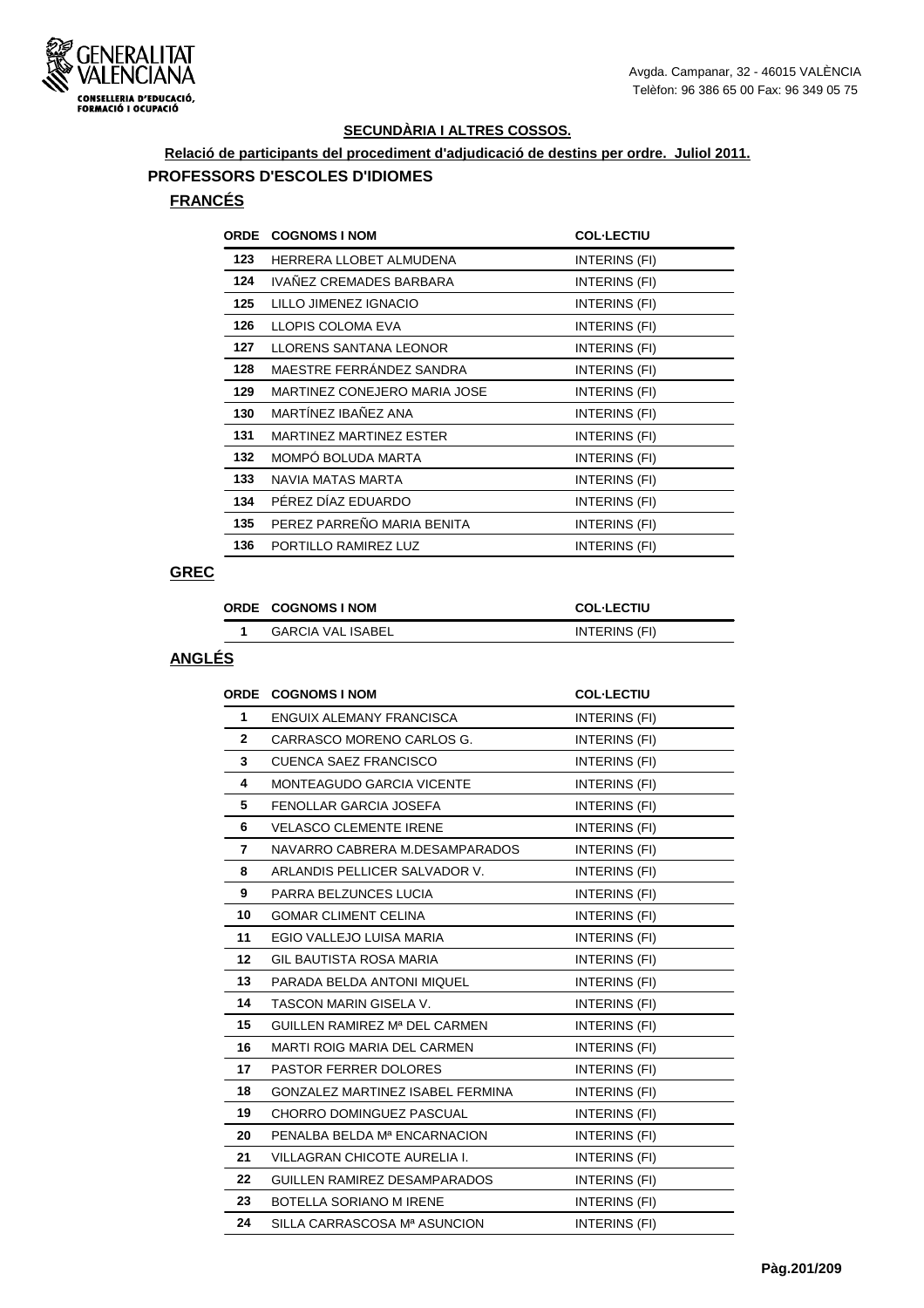

## **Relació de participants del procediment d'adjudicació de destins per ordre. Juliol 2011. PROFESSORS D'ESCOLES D'IDIOMES**

| ORDE | <b>COGNOMS I NOM</b>               | <b>COL-LECTIU</b> |
|------|------------------------------------|-------------------|
| 25   | GALINDO AMOROS ISABEL MARIA        | INTERINS (FI)     |
| 26   | LAZARO NEVOT Mª ISABEL             | INTERINS (FI)     |
| 27   | <b>MADRID GIL PILAR</b>            | INTERINS (FI)     |
| 28   | TAPIA VICENTE Mª MERCEDES          | INTERINS (FI)     |
| 29   | RENTERO MESAS M LUZ                | INTERINS (FI)     |
| 30   | RUIZ RODRIGUEZ ANGEL               | INTERINS (FI)     |
| 31   | PAVIA MATEO FRANCISCO              | INTERINS (FI)     |
| 32   | PASCUAL SERRANO MARGARITA          | INTERINS (FI)     |
| 33   | BERNABEU SANCHEZ-MAYORAL Mª CARMEN | INTERINS (FI)     |
| 34   | MONDRIA LOPEZ JAVIER               | INTERINS (FI)     |
| 35   | SENDIN AGUSTIN JOSE                | INTERINS (FI)     |
| 36   | VALLS ROCA Mª DOLORES              | INTERINS (FI)     |
| 37   | CHACON NAVARRO M. PILAR            | INTERINS (FI)     |
| 38   | PRIETO FERNANDEZ Mª JUANA          | INTERINS (FI)     |
| 39   | GARCIA MUÑOZ TRINIDAD              | INTERINS (FI)     |
| 40   | LLORET LLOPIS FRANCISCO            | INTERINS (FI)     |
| 41   | PENALVER CONESA MARIA DOLORES      | INTERINS (FI)     |
| 42   | MORRO FERRER ANA MARIA             | INTERINS (FI)     |
| 43   | GARCIA TORNERO MARIA DEL MAR       | INTERINS (FI)     |
| 44   | NAVARRO FERRANDEZ M CARMEN         | INTERINS (FI)     |
| 45   | VALERA PLA MARIA CARMEN            | INTERINS (FI)     |
| 46   | CALERO GIL Mª ROSA                 | INTERINS (FI)     |
| 47   | GARCIA REGALADO FRANCISCO          | INTERINS (FI)     |
| 48   | CLIMENT FAUS ANA ISABEL            | INTERINS (FI)     |
| 49   | MORANT PERET Mª JOSE               | INTERINS (FI)     |
| 50   | LAPORTA JUAN MERCEDES              | INTERINS (FI)     |
| 51   | <b>CLIMENT RIBES ELISA</b>         | INTERINS (FI)     |
| 52   | MARTINEZ BARRAJON ANTONIO J.       | INTERINS (FI)     |
| 53   | GAMBIN LILLO INMACULADA            | INTERINS (FI)     |
| 54   | <b>GIL TORTAJADA SAGRARIO</b>      | INTERINS (FI)     |
| 55   | ALGARRA CARRASCO Mª CRISTINA       | INTERINS (FI)     |
| 56   | <b>GARCIA SOTO PILAR</b>           | INTERINS (FI)     |
| 57   | TARAZONA PAREJO INMACULADA         | INTERINS (FI)     |
| 58   | GURREA MARTINEZ MARIA DOLORES      | INTERINS (FI)     |
| 59   | VARELA MOLLA MARIA ANTONIA         | INTERINS (FI)     |
| 60   | OCHOA LORENZO MARIANO JUAN         | INTERINS (FI)     |
| 61   | FRAILE JULVE LUIS                  | INTERINS (FI)     |
| 62   | DOMINGUEZ GALDON JUAN CARLOS       | INTERINS (FI)     |
| 63   | BUYE TORRUELLA SILVIA              | INTERINS (FI)     |
| 64   | ASENSI CRESPO JOSEFA               | INTERINS (FI)     |
| 65   | HUERTAS MUNOZ MARIA DOLORES        | INTERINS (FI)     |
| 66   | DELGADO DE LAS MARINAS JOSE LUIS   | INTERINS (FI)     |
| 67   | ARGENTE HOMS ALICIA DE LA M.       | INTERINS (FI)     |
| 68   | AGULLO MAESTRE ANTONIA             | INTERINS (FI)     |
| 69   | FERNANDEZ PACHECO FRANCISCO        | INTERINS (FI)     |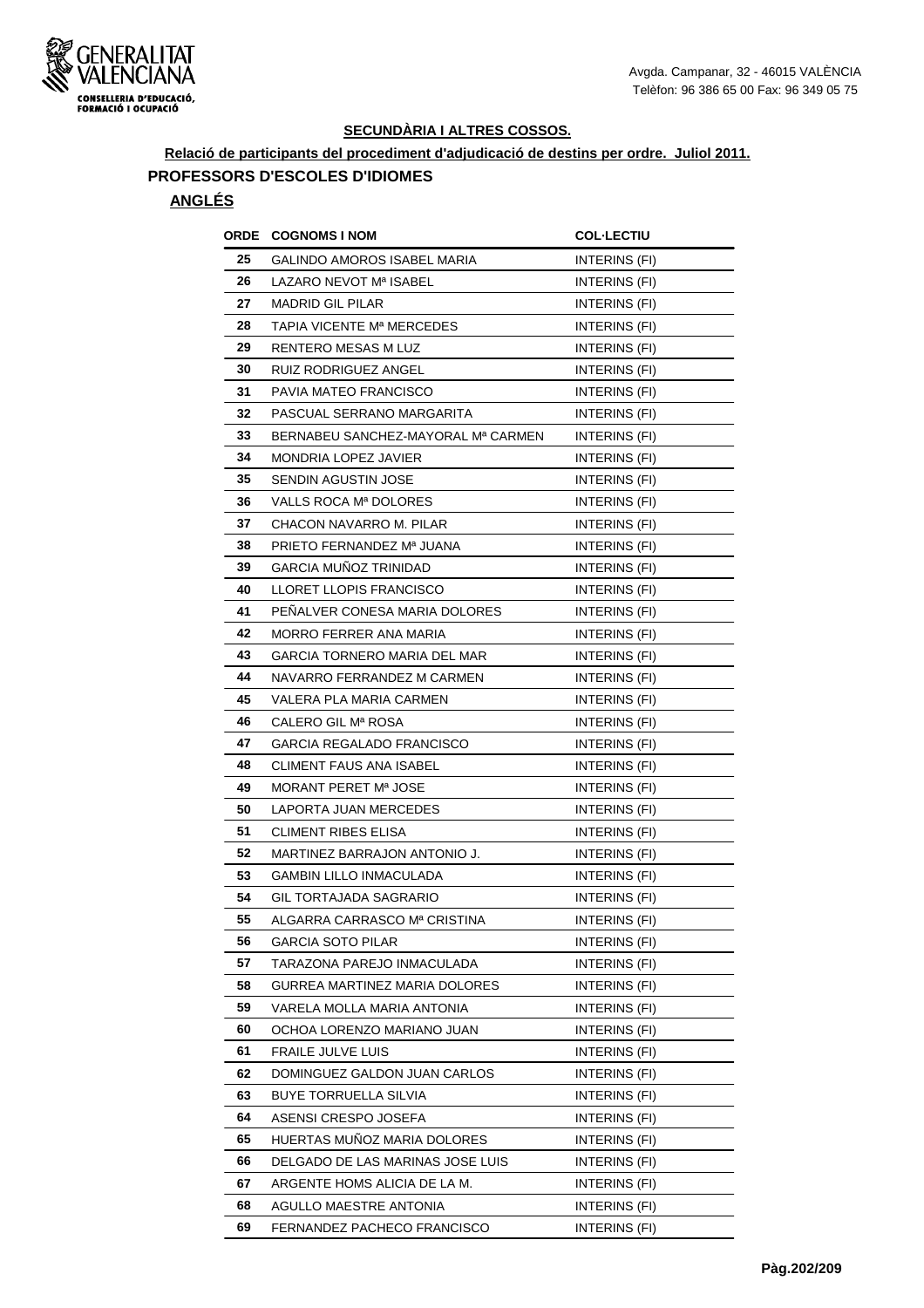

## **Relació de participants del procediment d'adjudicació de destins per ordre. Juliol 2011. PROFESSORS D'ESCOLES D'IDIOMES**

|     | <b>ORDE COGNOMS INOM</b>                               | <b>COL·LECTIU</b>    |
|-----|--------------------------------------------------------|----------------------|
| 70  | FERRE FERRE M. CARMEN                                  | INTERINS (FI)        |
| 71  | PICAZO MOLL ANA                                        | <b>INTERINS (FI)</b> |
| 72  | PONSODA BALAGUER MARIA PILAR                           | INTERINS (FI)        |
| 73  | SERRANO MARTIN ASUNCION C                              | INTERINS (FI)        |
| 74  | SANCHEZ CAMPOS AMALIA                                  | INTERINS (FI)        |
| 75  | PENARROJA PEREZ ROSARIO ANA                            | INTERINS (FI)        |
| 76  | MARTI MARTINEZ JOSEFA                                  | INTERINS (FI)        |
| 77  | GARCIA MARTINEZ MARIA ENGRACIA                         | <b>INTERINS (FI)</b> |
| 78  | JODAR GALERA Mª ENCARNACION                            | INTERINS (FI)        |
| 79  | GUIRAO SARMIENTO ROSARIO                               | INTERINS (FI)        |
| 80  | <b>MATEOS SANCHEZ MARGARITA</b>                        | INTERINS (FI)        |
| 81  | LEAL RICO FELICIDAD                                    | INTERINS (FI)        |
| 82  | MORENO ANDRADE Mª TERESA                               | INTERINS (FI)        |
| 83  | VILLALBA ORDOÑEZ Mª JOSE                               | INTERINS (FI)        |
| 84  | BERENGUER PASTOR ISABEL                                | INTERINS (FI)        |
| 85  | PASAGE CASES CARMEN                                    | INTERINS (FI)        |
| 86  | PEREZ CASTELLO Mª DOLORES                              | INTERINS (FI)        |
| 87  | <b>BADENES BRAULIO LORENA</b>                          | INTERINS (FI)        |
| 88  | ARNAU DOMINGUEZ Mª VICTORIA                            | INTERINS (FI)        |
| 89  | ALMARCHA MARTINEZ MARIA NIEVES                         | INTERINS (FI)        |
| 90  | MALUENDA GARCIA MANUELA                                | INTERINS (FI)        |
| 91  | GONZALVEZ CRUZ ANA SILVIA                              | INTERINS (FI)        |
| 92  | BARCELO MARCO PURIFICACION                             | INTERINS (FI)        |
| 93  | <b>RUIZ SERRANO DULCE</b>                              | <b>INTERINS (FI)</b> |
| 94  | MARTINEZ ANDREU YOLANDA                                | INTERINS (FI)        |
| 95  | REITH GEIER PEGGY JEANETTE                             | INTERINS (FI)        |
| 96  | MARTINEZ LORENTE ROSARIO                               | INTERINS (FI)        |
| 97  | ALOS BOTELLA LUIS VICENTE                              | INTERINS (FI)        |
| 98  | MALLOL SANCHO Mª CARMEN                                | INTERINS (FI)        |
| 99  | JUAN BAEZA FRANCISCA LEONOR                            | INTERINS (FI)        |
| 100 | FUNES RAYA ANA ISABEL                                  | INTERINS (FI)        |
| 101 | RIPOLL SENDRA Mª ANGELES                               | INTERINS (FI)        |
| 102 | LOPEZ GARCIA MARIA ALMUDENA                            | INTERINS (FI)        |
| 103 | EPILA MIGUEL Mª DOLORES                                | INTERINS (FI)        |
| 104 | PEDRAJAS HERRERO ISABEL MARIA                          | INTERINS (FI)        |
| 105 | PENALVA NAVARRO Mª TERESA                              | INTERINS (FI)        |
| 106 | PEREZ GARCIA ANA ISABEL                                | INTERINS (FI)        |
| 107 | AGUILAR GARCIA ITURROSPE BELEN MARGARIT. INTERINS (FI) |                      |
| 108 | <b>CLEMENT HERRERO CRISTINA</b>                        | INTERINS (FI)        |
| 109 | SANZ CASERO ALICIA                                     | INTERINS (FI)        |
| 110 | MONTON MARTINEZ Mª PILAR                               | INTERINS (FI)        |
| 111 | BONET PAZ OFELIA                                       | INTERINS (FI)        |
| 112 | PARIS ARAGONES ANA M <sup>a</sup>                      | INTERINS (FI)        |
| 113 | ANGULO MORO Mª TERESA                                  | INTERINS (FI)        |
| 114 | VERDU LAZARO VICTORIA                                  | INTERINS (FI)        |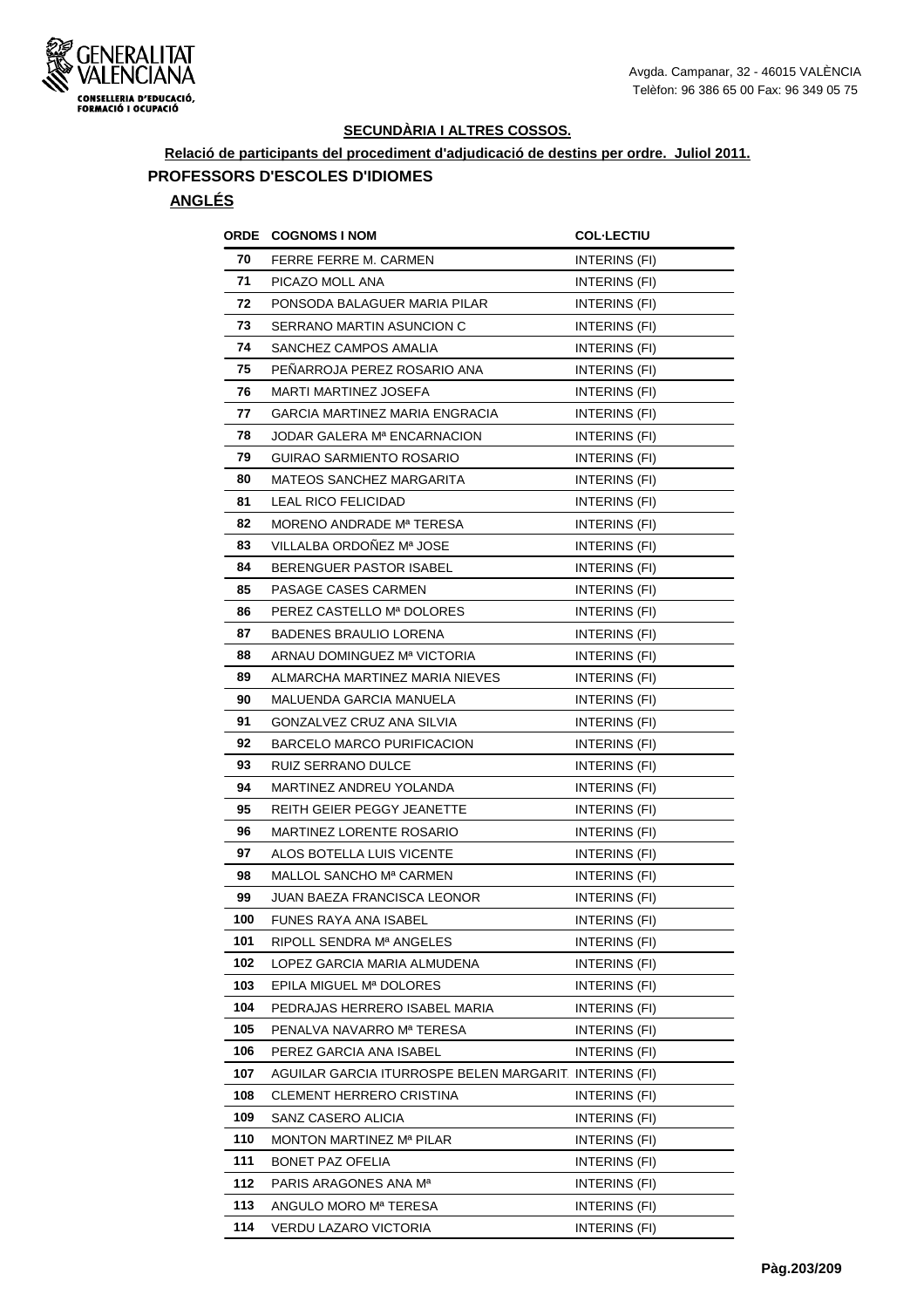

## **Relació de participants del procediment d'adjudicació de destins per ordre. Juliol 2011. PROFESSORS D'ESCOLES D'IDIOMES**

|     | <b>ORDE COGNOMS INOM</b>                | <b>COL-LECTIU</b>    |
|-----|-----------------------------------------|----------------------|
| 115 | FERNANDEZ CUESTA MARIA TERESA           | INTERINS (FI)        |
| 116 | <b>BOIX JOVANI ALFONSO</b>              | INTERINS (FI)        |
| 117 | HERNANDEZ GADEA ANTONIO                 | INTERINS (FI)        |
| 118 | <b>BONO BUCH ROSA</b>                   | INTERINS (FI)        |
| 119 | GARCIA LUCAS MARIA TERESA               | INTERINS (FI)        |
| 120 | <b>GARCIA PIQUER ANA MARIA</b>          | INTERINS (FI)        |
| 121 | ORTIZ RODRIGUEZ ELSA MARIA              | INTERINS (FI)        |
| 122 | PEREZ MOYA MARIA DEL CARMEN             | INTERINS (FI)        |
| 123 | <b>BELMONTE FERNANDEZ MARIA ANGELES</b> | INTERINS (FI)        |
| 124 | COSO CASASUS MIGUEL                     | INTERINS (FI)        |
| 125 | JUAN NAVARRO ANA MARIA                  | INTERINS (FI)        |
| 126 | <b>MIRET PASTOR MARTA</b>               | <b>INTERINS (FI)</b> |
| 127 | BAÑARES PEREZ JOSE ANGEL                | INTERINS (FI)        |
| 128 | ALBORS VITORIA JOSE LUIS                | INTERINS (FI)        |
| 129 | <b>GARRIDO ALVENTOSA PILAR</b>          | INTERINS (FI)        |
| 130 | PEREZ SANCHO CELIA                      | INTERINS (FI)        |
| 131 | CERVERA DARIES M. JESUS                 | INTERINS (FI)        |
| 132 | PUCHE JUAN PILAR                        | INTERINS (FI)        |
| 133 | SARRIO PEREZ Mª VICENTA                 | INTERINS (FI)        |
| 134 | SAVIC KUTLACA ZORICA                    | INTERINS (FI)        |
| 135 | DE JUAN ESPLUGUES NIEVES                | INTERINS (FI)        |
| 136 | <b>MIRALLES ALBEROLA DOLORES</b>        | INTERINS (FI)        |
| 137 | MALDONADO RUIZ FRANCISCA MERCEDES       | INTERINS (FI)        |
| 138 | ALFONSO MARTINEZ MARIA JOSE             | INTERINS (FI)        |
| 139 | DOMINGUEZ DOMINGUEZ ANGEL               | INTERINS (FI)        |
| 140 | MUNOZ SEMPERE MARIA LUISA               | INTERINS (FI)        |
| 141 | THACKWAY CONNLLY ROBERT PATRICI         | INTERINS (FI)        |
| 142 | ESCRIG MARZA LAURA                      | INTERINS (FI)        |
| 143 | SEGARRA GIRONA SONIA                    | INTERINS (FI)        |
| 144 | GUILLEN PRIETO MARIA PILAR              | INTERINS (FI)        |
| 145 | DE RAMON BOU MARIA LORENA               | INTERINS (FI)        |
| 146 | MARTIN MARTINEZ MARIA CRISTINA          | INTERINS (FI)        |
| 147 | VALENZUELA BENLLOCH CARMEN              | INTERINS (FI)        |
| 148 | SEVA TORRES MARIA JOSE                  | INTERINS (FI)        |
| 149 | DIEZ AGULLO CECILIA                     | INTERINS (FI)        |
| 150 | FREIMUTH BRITTA                         | INTERINS (FI)        |
| 151 | TORRES DURAN PATRICIA DEL CARMEN        | INTERINS (FI)        |
| 152 | ALBERO PAYA ROSA Mª                     | INTERINS (FI)        |
| 153 | MARTINEZ GALARRAGA EVA                  | INTERINS (FI)        |
| 154 | <b>CRESPO CRESPO RUBEN</b>              | INTERINS (FI)        |
| 155 | CUESTA BELLIDO BARBARA                  | INTERINS (FI)        |
| 156 | LAUBER PETER                            | INTERINS (FI)        |
| 157 | GONZÁLEZ GONZÁLEZ ALEJANDRA             | INTERINS (FI)        |
| 158 | ALCARAZ GUIJARRO AURORA MARÍA           | INTERINS (FI)        |
| 159 | POZO PEREZ MARIA ANGELES                | INTERINS (FI)        |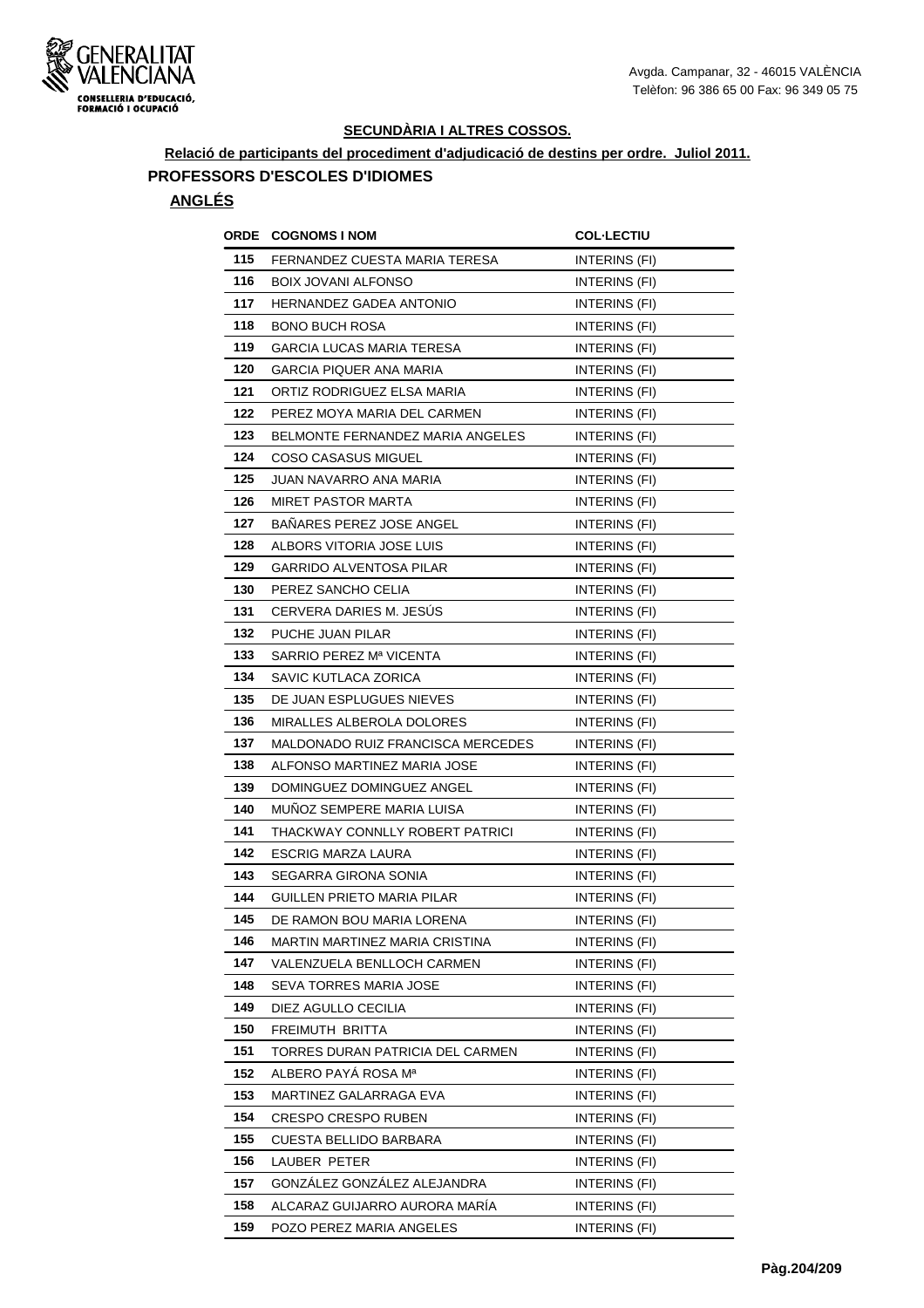

## **Relació de participants del procediment d'adjudicació de destins per ordre. Juliol 2011. PROFESSORS D'ESCOLES D'IDIOMES**

| ORDE | <b>COGNOMS I NOM</b>               | <b>COL·LECTIU</b>    |
|------|------------------------------------|----------------------|
| 160  | <b>FRIAS TRUESDALE IRENE</b>       | INTERINS (FI)        |
| 161  | AULLO BARRAGAN ANA BELEN           | INTERINS (FI)        |
| 162  | RICO NOGUERA MARÍA TATIANA         | INTERINS (FI)        |
| 163  | PUNTER CALATAYUD LARA              | INTERINS (FI)        |
| 164  | LOPEZ SANCHEZ ALFONSO              | INTERINS (FI)        |
| 165  | GOSSER BIRGIT ROSEMARIE            | INTERINS (FI)        |
| 166  | MARTINEZ HUMPHREYS ESTEFANIA       | INTERINS (FI)        |
| 167  | <b>BELTRAN GUILLEN MARIA LIDON</b> | INTERINS (FI)        |
| 168  | PASTOR AGULLO MARIA TERESA         | INTERINS (FI)        |
| 169  | JIMENEZ DIAZ ELVIRA                | INTERINS (FI)        |
| 170  | FERRÁNDEZ ARANDA PEDRO             | INTERINS (FI)        |
| 171  | <b>GOMEZ BELDA NIEVES</b>          | INTERINS (FI)        |
| 172  | MARTINEZ SORIANO MARIA             | INTERINS (FI)        |
| 173  | MAESTRO BAYARRI PATRICIA           | INTERINS (FI)        |
| 174  | <b>INSTON ALAN DAVID</b>           | INTERINS (FI)        |
| 175  | FE-CASTELL LOPEZ M. BEGOÑA         | INTERINS (FI)        |
| 176  | GOMEZ ESCOBAR MARÍA CRISTINA       | INTERINS (FI)        |
| 177  | <b>CONCA GOMIS BELEN</b>           | INTERINS (FI)        |
| 178  | PIQUE NOGUERA CARMEN               | INTERINS (FI)        |
| 179  | SEGURA NAVARRO Mª CARMEN           | INTERINS (FI)        |
| 180  | SEBASTIAN ALVAREZ SARA             | <b>INTERINS (FI)</b> |
| 181  | PAYA SILVESTRE MARIA LUISA         | INTERINS (FI)        |
| 182  | BENAVENT SOLERA ALFONSO            | INTERINS (FI)        |
| 183  | DE ELENA SILLA DESAMPARADOS        | INTERINS (FI)        |
| 184  | PASTOR TOLEDANO ARANZAZU           | INTERINS (FI)        |
| 185  | SANCHEZ SANCHIS ANA AMALIA         | INTERINS (FI)        |
| 186  | NAVARRO ESCOLANO JOSE LUIS         | INTERINS (FI)        |
| 187  | GONZALEZ ALGUACIL ADRIAN           | INTERINS (FI)        |
| 188  | <b>HERNANDEZ LOPEZ NOEMI</b>       | INTERINS (FI)        |
| 189  | DOMSCHKE ANNE MARTINA              | INTERINS (FI)        |
| 190  | ROCO MENDEZ ANTONIO FELIPE         | INTERINS (FI)        |
| 191  | PELLICER GAVALDA ANA BELEN         | INTERINS (FI)        |
| 192  | ESTEVE BORDERIA MARIA ANGELES      | INTERINS (FI)        |
| 193  | RIZO SANCHEZ CARMEN                | INTERINS (FI)        |
| 194  | PUJOL SALVADOR TERESA MONTSERRAT   | INTERINS (FI)        |
| 195  | TEJEDOR TERUEL MARTA               | INTERINS (FI)        |
| 196  | ESPERANZA MARCOS DANIEL            | INTERINS (FI)        |
| 197  | VILLENA GARRIDO FRANCISCO          | INTERINS (FI)        |
| 198  | MICO SOUSA ALEIXANDRE              | INTERINS (FI)        |
| 199  | CERDA PUIG CRISTINA                | INTERINS (FI)        |
| 200  | CANDELA QUESADA ELVIRA TRINIDAD    | INTERINS (FI)        |
| 201  | VIDAL LOPEZ ROCIO                  | INTERINS (FI)        |
| 202  | MAÑEZ RIVERA ALBA                  | INTERINS (FI)        |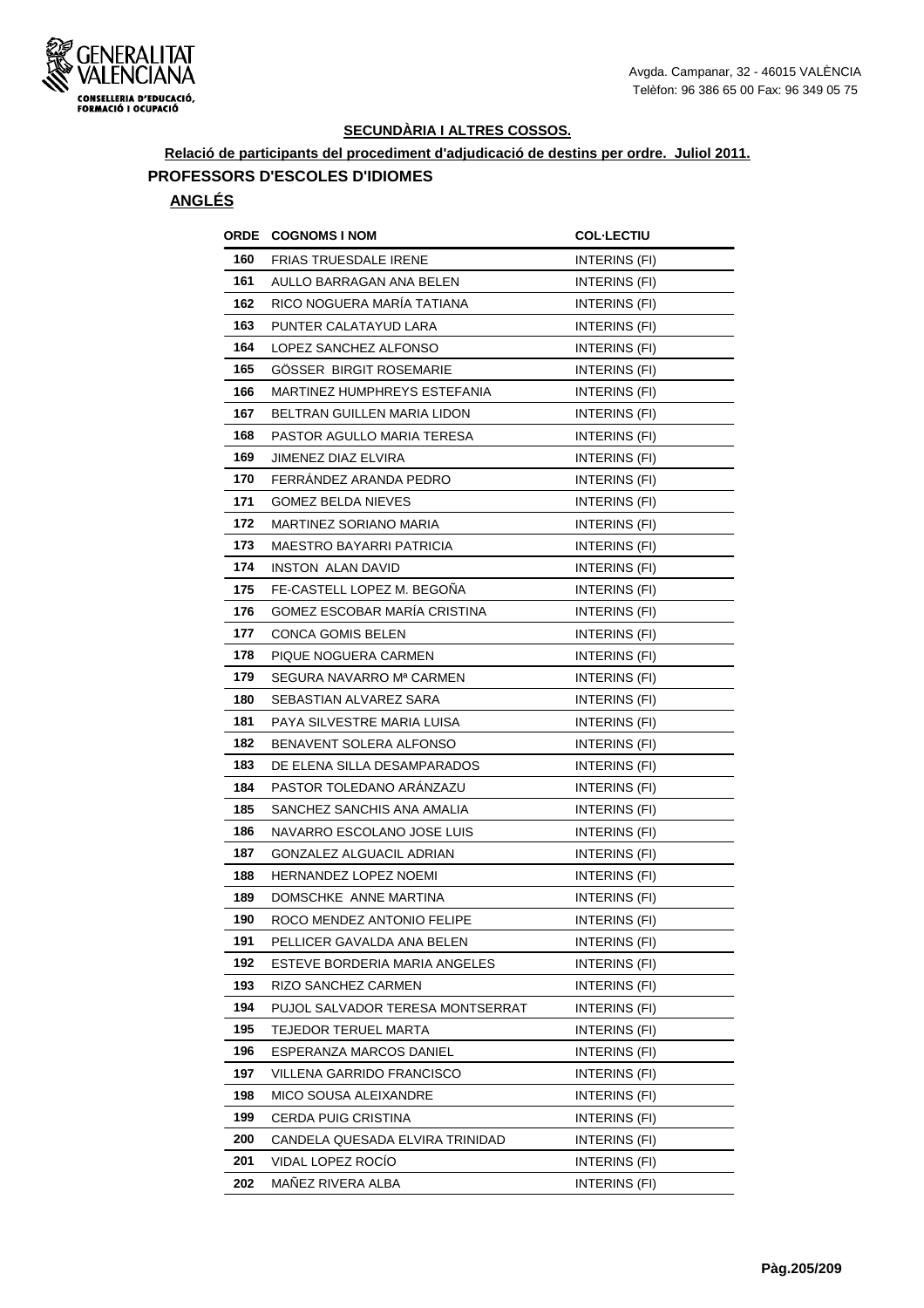

## **Relació de participants del procediment d'adjudicació de destins per ordre. Juliol 2011. PROFESSORS D'ESCOLES D'IDIOMES**

#### **ITALIÀ**

| <b>ORDE</b>  | <b>COGNOMS I NOM</b>              | <b>COL·LECTIU</b> |
|--------------|-----------------------------------|-------------------|
| $\mathbf{1}$ | MONTEAGUD MARTINEZ TRINIDAD       | INTERINS (FI)     |
| $\mathbf{2}$ | LOPEZ SANCHO MARIA MILAGROS       | INTERINS (FI)     |
| 3            | AGUT CASANOVA SUSANA              | INTERINS (FI)     |
| 4            | DIAZ RODRIGUEZ LUCRECIA           | INTERINS (FI)     |
| 5            | <b>GIMENO ROMERO VICENT JOSEP</b> | INTERINS (FI)     |
| 6            | <b>GARCIA JAEN RITA</b>           | INTERINS (FI)     |
| 7            | <b>GOMEZ PEREZ MARIA TERESA</b>   | INTERINS (FI)     |
| 8            | ALCARAZ FREIRE EVA                | INTERINS (FI)     |
| 9            | <b>SANZ ALEX CARMEN</b>           | INTERINS (FI)     |
| 10           | SIGNES CATALA MARIA LORETO        | INTERINS (FI)     |
| 11           | OLIVARES ASUAR FRANCISCA          | INTERINS (FI)     |
| $12 \,$      | VARELLA CERDA HELENA              | INTERINS (FI)     |
| 13           | <b>VEIGA ARIAS MARIA BELEN</b>    | INTERINS (FI)     |
| 14           | CINTERO MARIN DAIRA MARIA         | INTERINS (FI)     |
| 15           | COVES SANCHEZ ANGELA MARIA        | INTERINS (FI)     |
| 16           | MORENO ESPERILLA JESÚS            | INTERINS (FI)     |
| 17           | ANDRES CATALINA EVA MARIA         | INTERINS (FI)     |
| 18           | BUCURE MIRIAM-NORMA               | INTERINS (FI)     |
| 19           | <b>FANDOS APARICI DIVINA</b>      | INTERINS (FI)     |
| 20           | GARCÍA GRANADOS Mª DOLORES        | INTERINS (FI)     |
| 21           | BLAT MIR MARIA ANTONIA            | INTERINS (FI)     |
| 22           | SANZ ESTEVE ELENA                 | INTERINS (FI)     |
| 23           | <b>GARCIA IGLESIAS ROCÍO</b>      | INTERINS (FI)     |
| 24           | <b>RUANO CORRAL EVA</b>           | INTERINS (FI)     |

## **PORTUGUÉS**

| ORDE         | <b>COGNOMS I NOM</b>              | <b>COL-LECTIU</b> |
|--------------|-----------------------------------|-------------------|
| 1            | OLIVEIRA BARRERA GLORIA           | INTERINS (FI)     |
| $\mathbf{2}$ | CAETANO GALLEGO ANA MARIA         | INTERINS (FI)     |
| 3            | <b>MARTIN SALCEDO JAVIER</b>      | INTERINS (FI)     |
| 4            | CAÇAO LOPES ANTAO MARTA ALEXANDRA | INTERINS (FI)     |
| 5            | ALCAÑIZ BOCHONS LAURA             | INTERINS (FI)     |
| 6            | ANTON FURIO SARA INES             | INTERINS (FI)     |
| 7            | <b>BANACLOCHE GINER LEONARDO</b>  | INTERINS (FI)     |
| 8            | FELPETE LOPEZ MARIA ISABEL        | INTERINS (FI)     |
| 9            | <b>GONZALEZ SALGADO MONICA</b>    | INTERINS (FI)     |
| 10           | AFONSO RUA MARIA DOLORES          | INTERINS (FI)     |
| 11           | FERNANDEZ MARTINEZ MONICA         | INTERINS (FI)     |
| 12           | BERNARDO SANTOS JOAO              | INTERINS (FI)     |
| 13           | MARTIN VAZQUEZ ESTHER MARIA       | INTERINS (FI)     |
| 14           | PORTAS ROCHA XAVIER               | INTERINS (FI)     |
| 15           | CORTIZAS LEIRA ANTIA              | INTERINS (FI)     |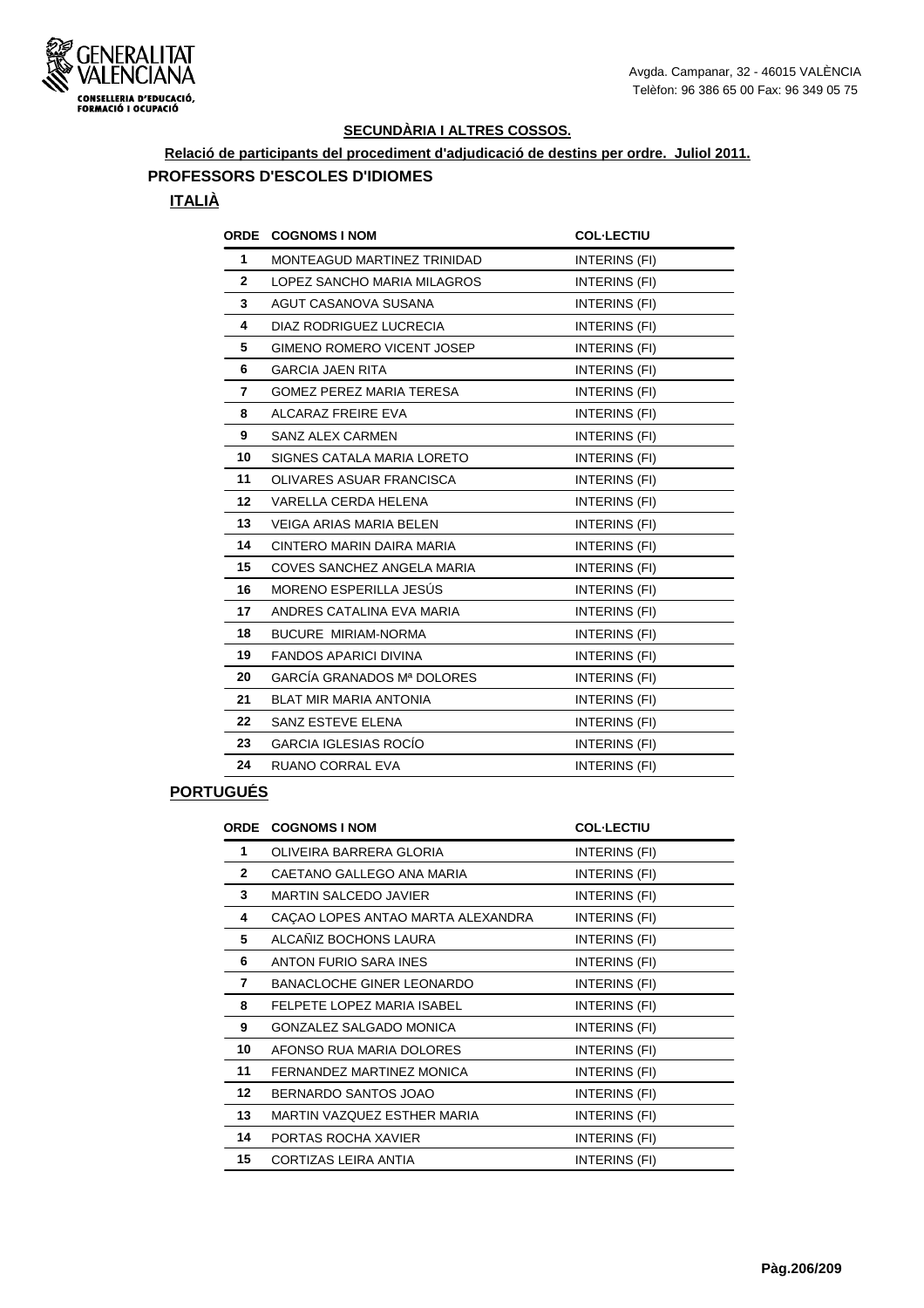

#### **Relació de participants del procediment d'adjudicació de destins per ordre. Juliol 2011. PROFESSORS D'ESCOLES D'IDIOMES**

#### **RUS**

|   | <b>ORDE COGNOMS INOM</b>      | <b>COL-LECTIU</b> |
|---|-------------------------------|-------------------|
|   | <b>GARCIA BURDEUS REYES</b>   | INTERINS (FI)     |
| 2 | RYBINSKA ALFONSO EWA KRYSTYNA | INTERINS (FI)     |
| з | KONDRASHOVA SAYKO OLGA        | INTERINS (FI)     |
| 4 | FROLOVA ZAIDULLINA ANNA       | INTERINS (FI)     |

## **VALENCIÀ**

|              | <b>ORDE COGNOMS INOM</b>         | <b>COL-LECTIU</b>    |
|--------------|----------------------------------|----------------------|
| 1            | JUAN ESTELLES FCA. MARGARITA     | <b>INTERINS (FI)</b> |
| $\mathbf{2}$ | PEREZ BOTELLA JOSEFINA           | INTERINS (FI)        |
| 3            | LUCAS ANDRES CARME               | <b>INTERINS (FI)</b> |
| 4            | POVEDA CHALVER ENRIQUETA JULIA   | INTERINS (FI)        |
| 5            | CALVET CHALVER FRANCESC LLUIS    | INTERINS (FI)        |
| 6            | GARCIA PONS Mª ADELA             | INTERINS (FI)        |
| 7            | <b>BOSCH FOS MARIA JOSEP</b>     | INTERINS (FI)        |
| 8            | <b>VALLS GONZALEZ VICENTE</b>    | INTERINS (FI)        |
| 9            | TORMO CAMARENA Mª JOSEFA         | INTERINS (FI)        |
| 10           | VIDAL JULVE TERESA MILAGROS      | INTERINS (FI)        |
| 11           | VILLENA SANTACREU MARIA JULIA    | INTERINS (FI)        |
| 12           | FERRE BERBEGAL ISABEL TERESA     | INTERINS (FI)        |
| 13           | MARTI VERDU Mª LUZGARDA          | INTERINS (FI)        |
| 14           | <b>SANZ CLIMENT MARGARET</b>     | INTERINS (FI)        |
| 15           | MURCIA CECILIA JOSE ANTONIO      | INTERINS (FI)        |
| 16           | CALABUIG ROCA FRANCISCO J.       | <b>INTERINS (FI)</b> |
| 17           | LLOPIS MONTOYA MARIA VICENTA     | INTERINS (FI)        |
| 18           | VAELLO GONZALVEZ MARGARITA       | INTERINS (FI)        |
| 19           | <b>BOSCA SIFRE JOSEP BENJAMI</b> | INTERINS (FI)        |
| 20           | VARELA FANDOS Mª DE LES NEUS     | INTERINS (FI)        |
| 21           | <b>ESPUIG MILLA AMPARO</b>       | INTERINS (FI)        |
| 22           | SANTOLARIA ORDAZ Mª ISABEL       | INTERINS (FI)        |
| 23           | <b>MOLLA ALBERO JOSEFINA</b>     | INTERINS (FI)        |
| 24           | RAMIREZ MORENO Mª AMPARO         | INTERINS (FI)        |
| 25           | MONCHO COMPANY CONCEPCION        | INTERINS (FI)        |
| 26           | LLACER PANOS AMADEU              | INTERINS (FI)        |
| 27           | <b>MOLL LLODRA ROBERTO</b>       | INTERINS (FI)        |
| 28           | PEREZ GALIPIENSO MARIA DEL PILAR | INTERINS (FI)        |
| 29           | VICENT PASCUAL MONTSERRAT A.     | INTERINS (FI)        |
| 30           | DOÑATE ROIG TERESA               | INTERINS (FI)        |
| 31           | MARTINEZ MESEGUER Mª SALES       | INTERINS (FI)        |
| 32           | ONTENIENTE ASENCIO M. TERESA     | INTERINS (FI)        |
| 33           | VERDEJO INSA M INMACULADA        | INTERINS (FI)        |
| 34           | MONFORT GARCIA ROSA MARIA        | <b>INTERINS (FI)</b> |
| 35           | MONZO VIGUER ALICIA              | INTERINS (FI)        |
| 36           | PEREZ MOLINA CONCEPCION          | INTERINS (FI)        |
| 37           | CASAS GALAN Mª ANGELES           | INTERINS (FI)        |
| 38           | GUILLEM ORTIZ INMACULADA         | INTERINS (FI)        |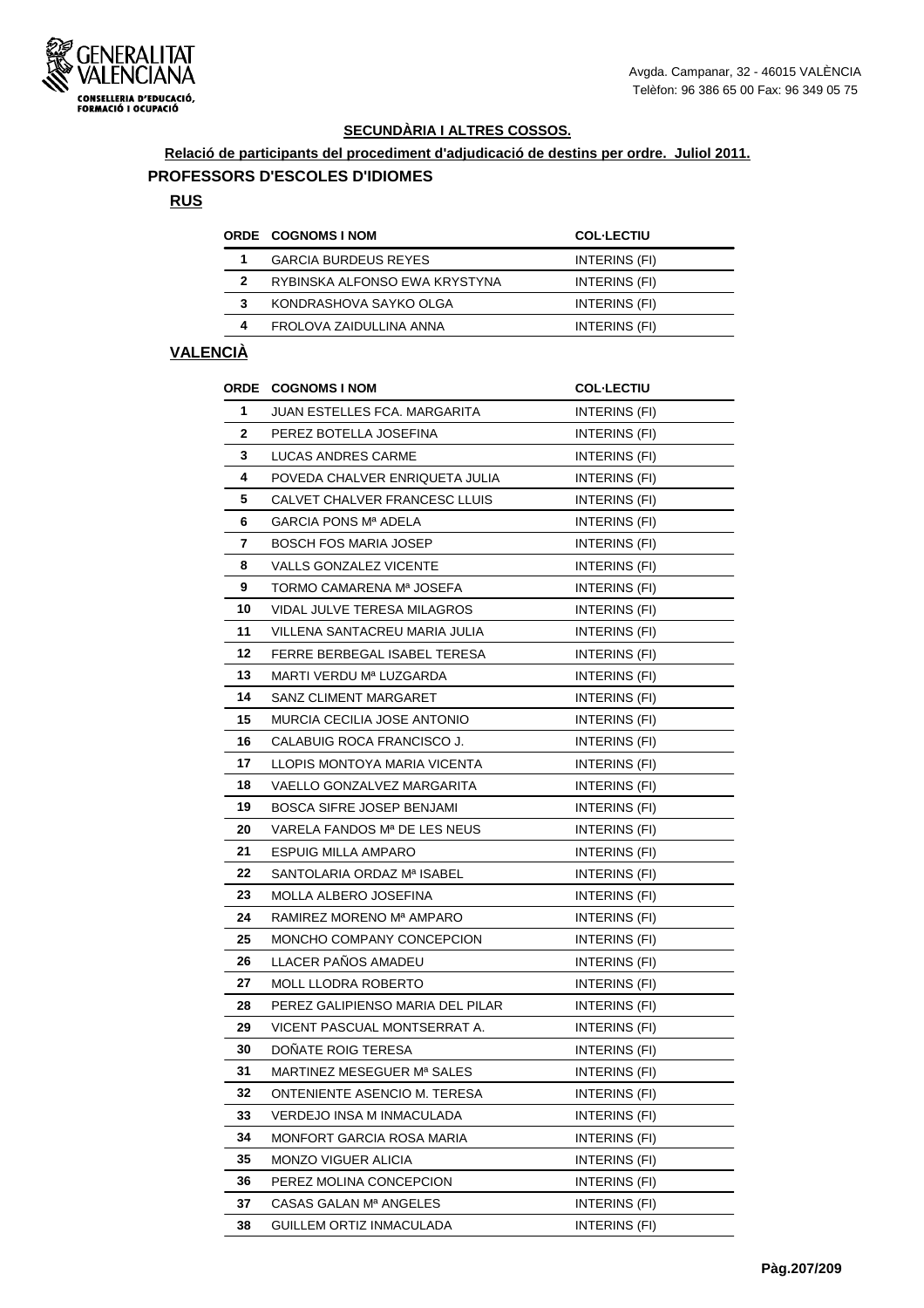

## **Relació de participants del procediment d'adjudicació de destins per ordre. Juliol 2011. PROFESSORS D'ESCOLES D'IDIOMES**

#### **VALENCIÀ**

|    | <b>ORDE COGNOMS INOM</b>           | <b>COL·LECTIU</b>    |
|----|------------------------------------|----------------------|
| 39 | BERNABEU CATALA BEATRIZ            | INTERINS (FI)        |
| 40 | MARISCAL DEL CASTILLO ISABEL       | <b>INTERINS (FI)</b> |
| 41 | NAVARRO BARGUES JOAN VICENT        | INTERINS (FI)        |
| 42 | <b>SANCHIS MENGUAL ESTHER</b>      | <b>INTERINS (FI)</b> |
| 43 | BARBER CARRIO JOSEPA ANGELA        | INTERINS (FI)        |
| 44 | FAR BALLESTER ALEXANDRE            | <b>INTERINS (FI)</b> |
| 45 | SANCHEZ GAS VICENTE MANUEL         | <b>INTERINS (FI)</b> |
| 46 | <b>CERDAN CERVERON LEONOR</b>      | INTERINS (FI)        |
| 47 | <b>IBANEZ VERCHER INMACULADA</b>   | INTERINS (FI)        |
| 48 | OCHS SIMEON ROSA MARIA             | INTERINS (FI)        |
| 49 | BALSERA NAVARRO DIANA              | INTERINS (FI)        |
| 50 | SORIA MEDINA EMPAR                 | INTERINS (FI)        |
| 51 | PALOMARES CASAT ANA                | INTERINS (FI)        |
| 52 | <b>GUILABERT ANTON RAMON</b>       | <b>INTERINS (FI)</b> |
| 53 | TORRES SOLDEVILA Mª ANGELES        | INTERINS (FI)        |
| 54 | DE LA DUENA GIMENEZ MANUEL         | INTERINS (FI)        |
| 55 | VILLANUEVA BARRACHINA MARIA CARMEN | INTERINS (FI)        |
| 56 | <b>CRUCES MAXIMIANO MARIA</b>      | INTERINS (FI)        |
| 57 | <b>CORNELLES ARAN JORDI</b>        | INTERINS (FI)        |
| 58 | <b>GISBERT CALABUIG DAVID</b>      | <b>INTERINS (FI)</b> |
| 59 | <b>MALONDA SINARCAS SONIA</b>      | INTERINS (FI)        |
| 60 | DIAGO JOVE RAFAEL                  | INTERINS (FI)        |
| 61 | <b>MARTIN IBANEZ FELICIDAD</b>     | INTERINS (FI)        |
| 62 | PERES MONTER JOSEP                 | INTERINS (FI)        |
| 63 | VALERO SILVESTRE Mª JOSEP          | INTERINS (FI)        |
| 64 | TALENS FENOLLAR FABIOLA            | INTERINS (FI)        |
| 65 | SANCHIS CAÑAMAS Mª ISABEL          | INTERINS (FI)        |
| 66 | MONSERRAT BENAGES Mª EUGENIA       | INTERINS (FI)        |
| 67 | FUSTER CANDELA MIGUEL ANGEL        | <b>INTERINS (FI)</b> |
| 68 | GANDIA BORDERA Mª CARMEN           | INTERINS (FI)        |
| 69 | CARLOS MARTI Mª ROSER              | INTERINS (FI)        |
| 70 | BENAVENT COLOMER CRISTINA          | INTERINS (FI)        |
| 71 | BATALLER CLIMENT Mª PILAR          | INTERINS (FI)        |
| 72 | GARRIGUES ORTOLA INMACULADA        | INTERINS (FI)        |
| 73 | GINER GRANERO ALICIA               | INTERINS (FI)        |
| 74 | PICO BOU MARIA DEL MAR             | INTERINS (FI)        |
| 75 | CATALA SANJUAN ELENA               | INTERINS (FI)        |
| 76 | PASCUAL FERRANDEZ Mª ISABEL        | INTERINS (FI)        |
| 77 | ESTEVE ARAGO ELENA MARIA           | INTERINS (FI)        |
| 78 | PASTOR QUIRANT JOAN CARLES         | INTERINS (FI)        |
| 79 | PEDROS FAYOS ROSA                  | INTERINS (FI)        |
| 80 | MIRA CANTO ANNA MARIA              | INTERINS (FI)        |
| 81 | LLORET MARCO ROSA                  | INTERINS (FI)        |
| 82 | MAS MOLINA MIQUEL                  | INTERINS (FI)        |
| 83 | CARRIO SALA CRISTINA               | INTERINS (FI)        |